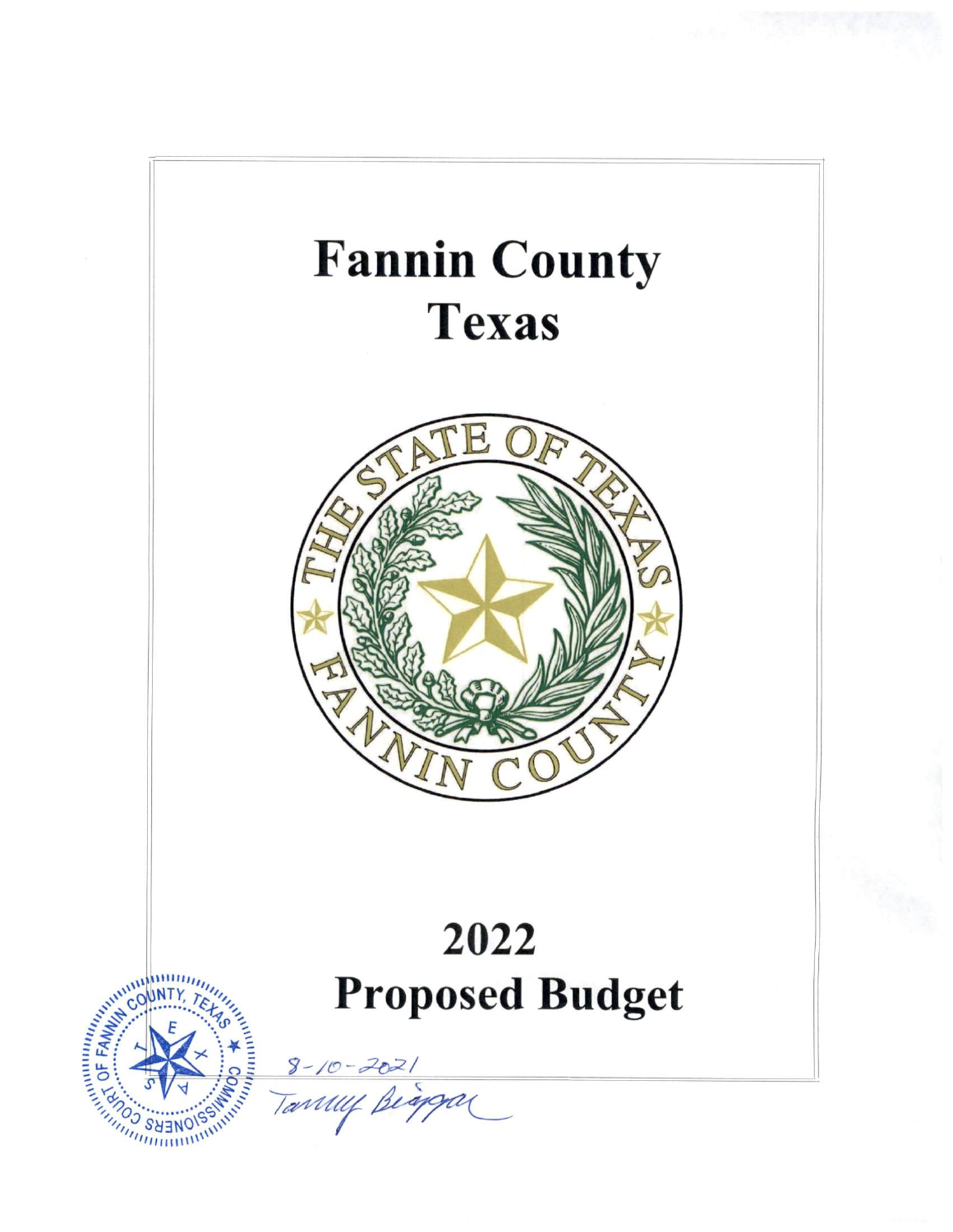# **Budget Worksheet**

Fannin County, TX **Account Summary** 

For Fiscal: 2021-2022 Period Ending: 08/31/2022

|                                                                   |                                             | 2019-2020<br><b>Total Budget</b> | 2019-2020<br><b>Total Activity</b> | 2020-2021<br><b>Total Budget</b> | 2020-2021<br><b>Total Activity</b> | 2021-2022<br><b>Total Budget</b> | 2021-2022<br><b>YTD Activity</b> | <b>Defined Budgets</b><br>2021-2022<br>Proposed |  |
|-------------------------------------------------------------------|---------------------------------------------|----------------------------------|------------------------------------|----------------------------------|------------------------------------|----------------------------------|----------------------------------|-------------------------------------------------|--|
| Fund: 100 - General<br>Fund: 100 - General<br>RevType: 300 - CASH |                                             |                                  |                                    |                                  |                                    |                                  |                                  |                                                 |  |
| 100-300-1100                                                      | UNENCUMBERED FUND BALANCE                   | 1,262,560.22                     | 0.00                               | 353,291.78                       | 0.00                               | 0.00                             | 0.00                             | 272,145.16                                      |  |
|                                                                   | RevType: 300 - CASH Total:                  | 1,262,560.22                     | 0.00                               | 353,291.78                       | 0.00                               | 0.00                             | 0.00                             | 272,145.16                                      |  |
| RevType: 310 - PROPERTY TAXES                                     |                                             |                                  |                                    |                                  |                                    |                                  |                                  |                                                 |  |
| 100-310-1100                                                      | <b>CURRENT TAXES</b>                        | 8,860,179.82                     | 8,944,219.39                       | 9,522,601.67                     | 9,541,546.52                       | 0.00                             | 0.00                             | 10,392,114.92                                   |  |
| 100-310-1200                                                      | <b>DELINQUENT TAXES</b>                     | 200,000.00                       | 220,498.03                         | 200,000.00                       | 283,089.78                         | 0.00                             | 0.00                             | 200,000.00                                      |  |
|                                                                   | RevType: 310 - PROPERTY TAXES Total:        | 9,060,179.82                     | 9,164,717.42                       | 9,722,601.67                     | 9,824,636.30                       | 0.00                             | 0.00                             | 10,592,114.92                                   |  |
| RevType: 318 - OTHER TAXES                                        |                                             |                                  |                                    |                                  |                                    |                                  |                                  |                                                 |  |
| 100-318-1200                                                      | PAY N LIEU TAX/GRASSLAND                    | 16,000.00                        | 18,618.15                          | 16,000.00                        | 44,114.80                          | 0.00                             | 0.00                             | 44,114.80                                       |  |
| 100-318-1210                                                      | PAY N LIEU TAX/UPPER TRINITY                | 14,402.00                        | 11,286.17                          | 9,005.87                         | 9,057.61                           | 0.00                             | 0.00                             | 9,000.00                                        |  |
| 100-318-1220                                                      | TAX ABATEMENT/APPLICATION                   | 18,300.00                        | 17,300.00                          | 17,300.00                        | 17,300.00                          | 0.00                             | 0.00                             | 17,300.00                                       |  |
| 100-318-1280                                                      | LOCAL FINES AND REIMBURSEM                  | 0.00                             | 1,075.85                           | 0.00                             | 3,415.04                           | 0.00                             | 0.00                             | 1,200.00                                        |  |
| 100-318-1290                                                      | STATE FINES AND REIMBURSEM                  | 0.00                             | 19,615.06                          | 9,500.00                         | 23,155.43                          | 0.00                             | 0.00                             | 20,000.00                                       |  |
| 100-318-1300                                                      | <b>COURT COSTS/ARREST FEES</b>              | 270,500.00                       | 180,361.35                         | 225,000.00                       | 110,888.19                         | 0.00                             | 0.00                             | 150,000.00                                      |  |
| 100-318-1320                                                      | <b>ATTORNEYS &amp; DOCTORS</b>              | 14,000.00                        | 9,913.85                           | 14,000.00                        | 1,222.95                           | 0.00                             | 0.00                             | 5,000.00                                        |  |
| 100-318-1400                                                      | TAX ON MIXED DRINKS                         | 19,900.00                        | 17,430.55                          | 16,000.00                        | 29,451.91                          | 0.00                             | 0.00                             | 30,000.00                                       |  |
| 100-318-1600                                                      | <b>SALES TAX REVENUES</b>                   | 900,000.00                       | 1,099,668.35                       | 1,300,000.00                     | 1,081,222.18                       | 0.00                             | 0.00                             | 1,308,000.00                                    |  |
|                                                                   | RevType: 318 - OTHER TAXES Total:           | 1,253,102.00                     | 1,375,269.33                       | 1,606,805.87                     | 1,319,828.11                       | 0.00                             | 0.00                             | 1,584,614.80                                    |  |
| RevType: 319 - F.C. DETENTION CENTER                              |                                             |                                  |                                    |                                  |                                    |                                  |                                  |                                                 |  |
| 100-319-4200                                                      | JAIL PAY PHONE COMMISSION                   | 160,000.00                       | 302,923.20                         | 220,000.00                       | 306,307.39                         | 0.00                             | 0.00                             | 300,000.00                                      |  |
| 100-319-4290                                                      | <b>SCHOLARSHIP FUNDS</b>                    | 0.00                             | 0.00                               | 0.00                             | 0.00                               | 0.00                             |                                  |                                                 |  |
| 100-319-5510                                                      | <b>ANNUAL PAYMENT</b>                       | 0.00                             | 0.00                               | 0.00                             | 0.00                               | 0.00                             | 0.00                             |                                                 |  |
| 100-319-5520                                                      | MONTHLY MONITORING PAYMEN                   | 0.00                             | 0.00                               | 0.00                             | 0.00                               | 0.00                             | 0.00                             |                                                 |  |
| 100-319-5530                                                      | <b>ADMINISTRATIVE FEE</b>                   | 0.00                             | 0.00                               | 0.00                             | 84,462.50                          | 0.00                             | 0.00                             | 336,000.00                                      |  |
| 100-319-5540                                                      | REIMB.FOR CONFINEMENT EXP.                  | 0.00                             | 0.00                               | 0.00                             | 0.00                               | 0.00                             | 0.00                             |                                                 |  |
|                                                                   | RevType: 319 - F.C. DETENTION CENTER Total: | 160,000.00                       | 302,923.20                         | 220,000.00                       | 390,769.89                         | 0.00                             | 0.00                             | 636,000.00                                      |  |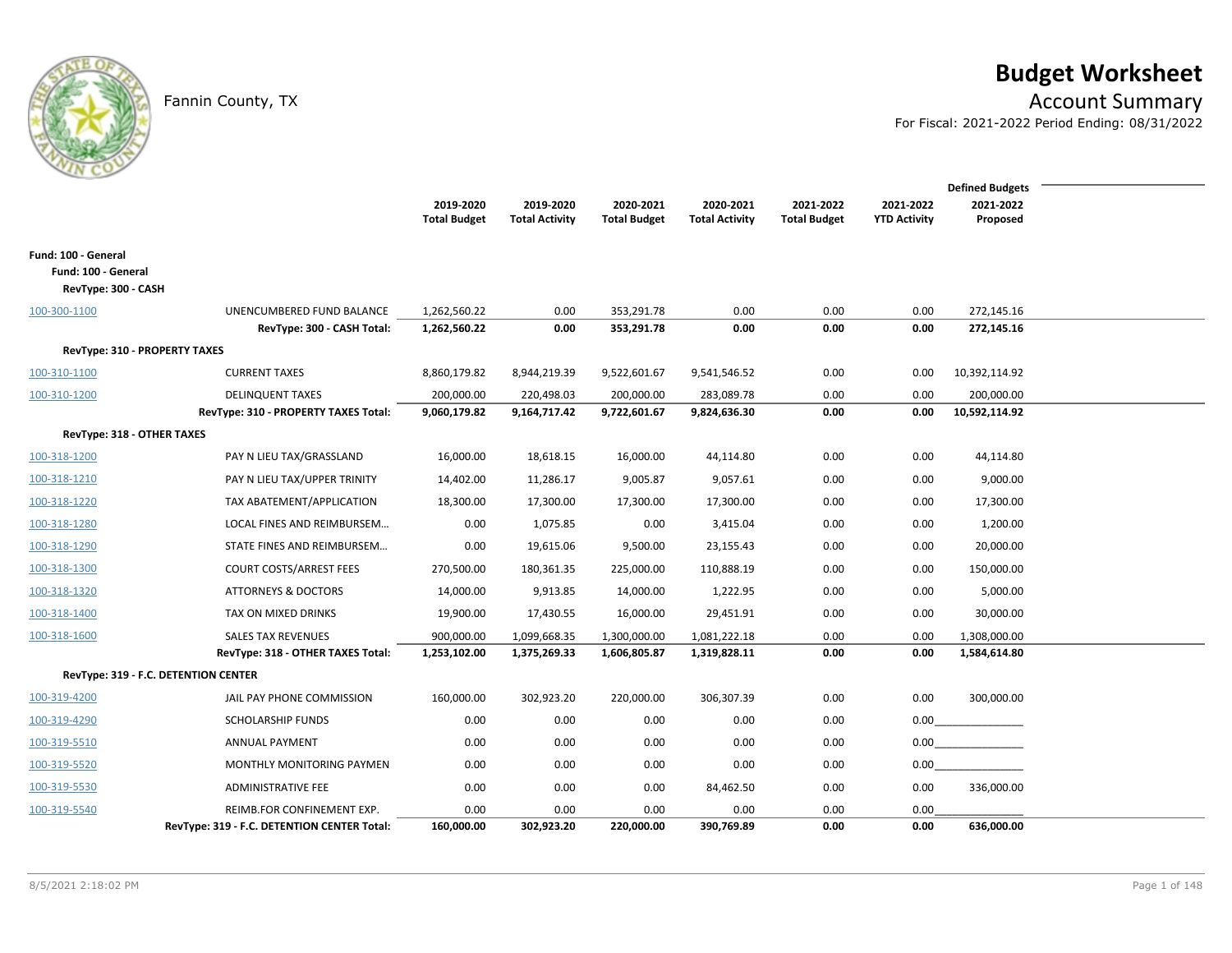|                       |                                             |                     |                       |                     |                       |                     |                     | <b>Defined Budgets</b> |  |
|-----------------------|---------------------------------------------|---------------------|-----------------------|---------------------|-----------------------|---------------------|---------------------|------------------------|--|
|                       |                                             | 2019-2020           | 2019-2020             | 2020-2021           | 2020-2021             | 2021-2022           | 2021-2022           | 2021-2022              |  |
|                       |                                             | <b>Total Budget</b> | <b>Total Activity</b> | <b>Total Budget</b> | <b>Total Activity</b> | <b>Total Budget</b> | <b>YTD Activity</b> | Proposed               |  |
|                       | RevType: 320 - LICENSES & PERMITS           |                     |                       |                     |                       |                     |                     |                        |  |
| 100-320-2000          | ALCOHLIC BEVERAGE LICENSE                   | 2,500.00            | 3,608.50              | 5,000.00            | 5,109.00              | 0.00                | 0.00                | 4,800.00               |  |
| 100-320-3000          | SEWAGE PERMITS/INSPECTIONS                  | 100,000.00          | 114,480.75            | 110,000.00          | 114,540.00            | 0.00                | 0.00                | 138,000.00             |  |
|                       | RevType: 320 - LICENSES & PERMITS Total:    | 102,500.00          | 118,089.25            | 115,000.00          | 119,649.00            | 0.00                | 0.00                | 142,800.00             |  |
|                       | RevType: 321 - FEES OF TAX COLLECTOR        |                     |                       |                     |                       |                     |                     |                        |  |
| 100-321-2000          | <b>COMMISSIONS ON CAR REGIST</b>            | 108,000.00          | 90,345.00             | 108,000.00          | 76,251.80             | 0.00                | 0.00                | 90,000.00              |  |
| 100-321-2500          | COMMISSION ON CAR TITLES                    | 45,000.00           | 40,305.00             | 45,000.00           | 36,165.00             | 0.00                | 0.00                | 42,000.00              |  |
| 100-321-2510          | COMM.ON SALES TAX COLLECTI                  | 340,000.00          | 219,824.20            | 340,000.00          | 274,620.56            | 0.00                | 0.00                | 340,000.00             |  |
| 100-321-2520          | <b>TOLL COLLECTIONS</b>                     | 0.00                | 1,209.00              | 0.00                | 554.24                | 0.00                | 0.00                | 1,000.00               |  |
| 100-321-9010          | <b>TAX CERTIFICATES</b>                     | 8,500.00            | 8,886.12              | 8,500.00            | 8,602.83              | 0.00                | 0.00                | 9,000.00               |  |
|                       | RevType: 321 - FEES OF TAX COLLECTOR Total: | 501,500.00          | 360,569.32            | 501,500.00          | 396,194.43            | 0.00                | 0.00                | 482,000.00             |  |
| RevType: 330 - GRANTS |                                             |                     |                       |                     |                       |                     |                     |                        |  |
| 100-330-2010          | FEMA 2018 DR-4416                           | 0.00                | 3,119.14              | 0.00                | 0.00                  | 0.00                | 0.00                |                        |  |
| 100-330-4370          | <b>INDIGENT DEFENSE GRANT</b>               | 34,000.00           | 39,023.50             | 28,955.50           | 40,259.25             | 0.00                | 0.00                | 30,195.00              |  |
| 100-330-5590          | <b>TEXAS VINE PROGRAM</b>                   | 18,618.88           | 13,964.16             | 18,571.12           | 18,583.05             | 0.00                | 0.00                | 13,900.00              |  |
| 100-330-5630          | NIBRS GRANT 3753001                         | 51,502.00           | 51,502.00             | 0.00                | 0.00                  | 0.00                | 0.00                |                        |  |
|                       | RevType: 330 - GRANTS Total:                | 104,120.88          | 107,608.80            | 47,526.62           | 58,842.30             | 0.00                | 0.00                | 44,095.00              |  |
|                       | RevType: 340 - FEES OF OFFICE               |                     |                       |                     |                       |                     |                     |                        |  |
| 100-340-1350          | <b>FAMILY PROTECTION FEE</b>                | 0.00                | 2,237.16              | 0.00                | 1,810.31              | 0.00                | 0.00                | 1,800.00               |  |
| 100-340-4000          | <b>COUNTY JUDGE FEES</b>                    | 0.00                | 748.02                | 0.00                | 193.66                | 0.00                | 0.00                | 200.00                 |  |
| 100-340-4030          | <b>COUNTY CLERK FEES</b>                    | 230,000.00          | 224,667.79            | 230,000.00          | 68,867.62             | 0.00                | 0.00                | 225,000.00             |  |
| 100-340-4500          | <b>DISTRICT CLERK FEES</b>                  | 75,000.00           | 60,665.48             | 65,000.00           | 59,508.98             | 0.00                | 0.00                | 65,000.00              |  |
| 100-340-4550          | J. P. #1 FEES                               | 6,000.00            | 14,038.33             | 20,000.00           | 7,774.61              | 0.00                | 0.00                | 15,000.00              |  |
| 100-340-4560          | J. P. #2 FEES                               | 5,800.00            | 4,356.62              | 5,000.00            | 1,426.75              | 0.00                | 0.00                | 4,000.00               |  |
| 100-340-4570          | J. P. #3 FEES                               | 11,500.00           | 6,498.49              | 10,000.00           | 3,946.63              | 0.00                | 0.00                | 6,500.00               |  |
| 100-340-4750          | <b>DISTRICT ATTORNEY FEES</b>               | 5,000.00            | 3,480.87              | 5,000.00            | 445.30                | 0.00                | 0.00                | 3,000.00               |  |
| 100-340-4800          | <b>BOND APPLICATION FEE</b>                 | 0.00                | 500.00                | 0.00                | 500.00                | 0.00                | 0.00                | 500.00                 |  |
| 100-340-4840          | <b>ELECTION REIMBURSEMENTS</b>              | 0.00                | 514.42                | 0.00                | 7,050.59              | 0.00                | 0.00                | 7,000.00               |  |
| 100-340-5510          | <b>CONSTABLE PCT. 1 FEES</b>                | 10,000.00           | 5,685.00              | 10,000.00           | 7,447.25              | 0.00                | 0.00                | 10,000.00              |  |
| 100-340-5520          | <b>CONSTABLE PCT. 2 FEES</b>                | 2,500.00            | 3,585.00              | 2,900.00            | 1,020.00              | 0.00                | 0.00                | 2,000.00               |  |
| 100-340-5530          | <b>CONSTABLE PCT. 3 FEES</b>                | 2,500.00            | 3,593.12              | 2,500.00            | 1,765.52              | 0.00                | 0.00                | 3,000.00               |  |
| 100-340-5600          | <b>SHERIFF FEES</b>                         | 45,000.00           | 48,355.86             | 45,000.00           | 19,148.93             | 0.00                | 0.00                | 30,000.00              |  |
|                       |                                             |                     |                       |                     |                       |                     |                     |                        |  |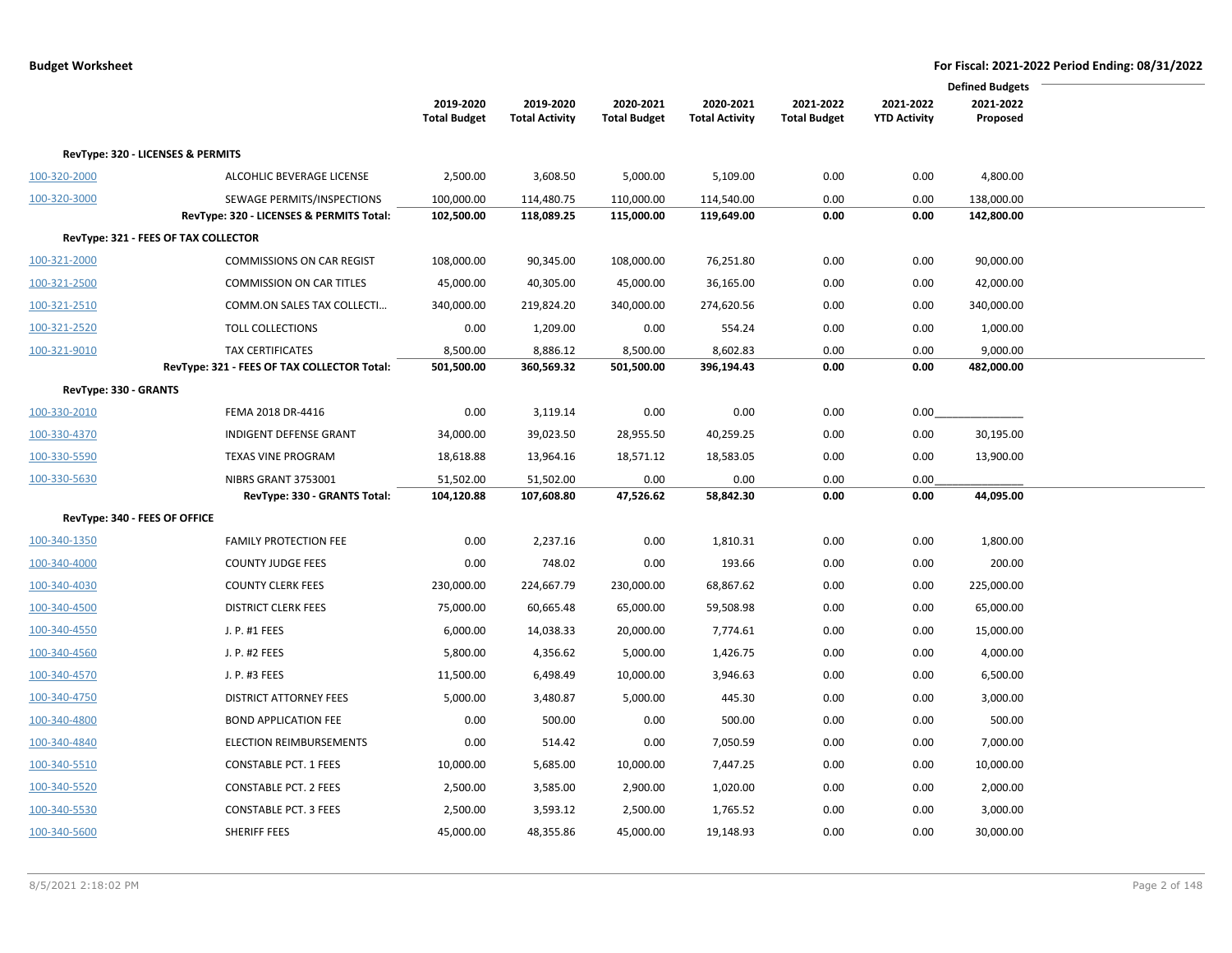| <b>Defined Budgets</b> |                                                    |                     |                       |                     |                       |                     |                     |            |  |
|------------------------|----------------------------------------------------|---------------------|-----------------------|---------------------|-----------------------|---------------------|---------------------|------------|--|
|                        |                                                    | 2019-2020           | 2019-2020             | 2020-2021           | 2020-2021             | 2021-2022           | 2021-2022           | 2021-2022  |  |
|                        |                                                    | <b>Total Budget</b> | <b>Total Activity</b> | <b>Total Budget</b> | <b>Total Activity</b> | <b>Total Budget</b> | <b>YTD Activity</b> | Proposed   |  |
| 100-340-5730           | <b>BOND SUPERVISION FEES</b>                       | 70,000.00           | 91,850.50             | 80,000.00           | 83,061.00             | 0.00                | 0.00                | 108,000.00 |  |
|                        |                                                    |                     |                       |                     |                       |                     |                     |            |  |
| 100-340-6000           | D.C.6TH COURT OF APPEALS FEE                       | 1,500.00            | 1,708.16              | 1,500.00            | 1,489.67              | 0.00                | 0.00                | 1,500.00   |  |
| 100-340-6010           | C.C.6TH COURT OF APPEALS FEE                       | 800.00              | 870.02                | 500.00              | 215.00                | 0.00                | 0.00                | 500.00     |  |
| 100-340-6520           | <b>SUBDIVISION FEES</b>                            | 8,500.00            | 3,482.62              | 7,500.00            | 6,010.00              | 0.00                | 0.00                | 8,000.00   |  |
| 100-340-6530           | ZONING APPLICATION FEES                            | 600.00              | 300.00                | 600.00              | 650.00                | 0.00                | 0.00                | 1,000.00   |  |
| 100-340-6540           | DEVELOPMENT PERMIT                                 | 0.00                | 90.00                 | 150.00              | 900.00                | 0.00                | 0.00                |            |  |
| 100-340-6550           | <b>BUILDING PERMITS</b>                            | 0.00                | 1,350.00              | 2,000.00            | 900.00                | 0.00                | 0.00                | 2,000.00   |  |
| 100-340-9000           | <b>OTHER FEES</b>                                  | 0.00                | 0.00                  | 0.00                | 0.00                  | 0.00                | 0.00                |            |  |
|                        | RevType: 340 - FEES OF OFFICE Total:               | 474,700.00          | 478,577.46            | 487,650.00          | 274,131.82            | 0.00                | 0.00                | 494,000.00 |  |
|                        | RevType: 350 - FINES                               |                     |                       |                     |                       |                     |                     |            |  |
| 100-350-4550           | J. P. #1 FINES                                     | 5,000.00            | 2,977.69              | 4,000.00            | 686.60                | 0.00                | 0.00                | 3,000.00   |  |
| 100-350-4560           | J. P. #2 FINES                                     | 500.00              | 336.00                | 500.00              | 0.00                  | 0.00                | 0.00                | 500.00     |  |
| 100-350-4570           | J. P. #3 FINES                                     | 2,500.00            | 756.40                | 2,000.00            | 0.00                  | 0.00                | 0.00                | 1,000.00   |  |
|                        | RevType: 350 - FINES Total:                        | 8,000.00            | 4,070.09              | 6,500.00            | 686.60                | 0.00                | 0.00                | 4,500.00   |  |
|                        | RevType: 352 - FINES & FORFEITURES                 |                     |                       |                     |                       |                     |                     |            |  |
| 100-352-1000           | <b>SURETY BAIL BOND FEE</b>                        | 700.00              | 831.00                | 700.00              | 0.00                  | 0.00                | 0.00                | 500.00     |  |
| 100-352-2010           | <b>BOND FORFEITURES</b>                            | 5,000.00            | 9,145.00              | 7,500.00            | 14.00                 | 0.00                | 0.00                | 5,000.00   |  |
|                        | RevType: 352 - FINES & FORFEITURES Total:          | 5,700.00            | 9,976.00              | 8,200.00            | 14.00                 | 0.00                | 0.00                | 5,500.00   |  |
|                        | RevType: 360 - INTEREST EARNINGS                   |                     |                       |                     |                       |                     |                     |            |  |
| 100-360-1000           | <b>INTEREST EARNINGS</b>                           | 40,000.00           | 45,885.73             | 8,500.00            | 5,964.49              | 0.00                | 0.00                | 500.00     |  |
| 100-360-1100           | <b>INTEREST EARNINGS BUSINESS</b>                  | 10,000.00           | 6,397.89              | 500.00              | 736.71                | 0.00                | 0.00                | 300.00     |  |
|                        | RevType: 360 - INTEREST EARNINGS Total:            | 50,000.00           | 52,283.62             | 9,000.00            | 6,701.20              | 0.00                | 0.00                | 800.00     |  |
|                        | RevType: 364 - SALE OF ASSETS LAND/BUILDING        |                     |                       |                     |                       |                     |                     |            |  |
| 100-364-1620           | SALE OF ASSETS LAND/BUILDING                       | 1,000.00            | 0.00                  | 0.00                | 0.00                  | 0.00                | 0.00                |            |  |
| 100-364-1630           | <b>SALE OF EQUIPMENT</b>                           | 0.00                | 20,605.79             | 1,000.00            | 22,427.86             | 0.00                | 0.00                | 5,000.00   |  |
|                        | RevType: 364 - SALE OF ASSETS LAND/BUILDING Total: | 1,000.00            | 20,605.79             | 1,000.00            | 22,427.86             | 0.00                | 0.00                | 5,000.00   |  |
|                        | RevType: 370 - MISCELLANEOUS                       |                     |                       |                     |                       |                     |                     |            |  |
| 100-370-1000           | <b>KFYN-RADIO TOWER RENT</b>                       | 2,400.00            | 2,600.00              | 2,400.00            | 1,600.00              | 0.00                | 0.00                | 11,750.00  |  |
| 100-370-1120           | <b>TOBACCO SETTLEMENT</b>                          | 19,000.00           | 19,703.58             | 19,703.58           | 32,891.60             | 0.00                | 0.00                | 19,000.00  |  |
| 100-370-1150           | <b>RENT-VERIZON TOWER</b>                          | 11,109.00           | 12,775.32             | 11,109.00           | 10,646.10             | 0.00                | 0.00                | 12,700.00  |  |
| 100-370-1200           | <b>CONTRIBUTION IHC TRUST</b>                      | 4,000.00            | 13,352.00             | 3,400.00            | 16,749.44             | 0.00                | 0.00                | 17,000.00  |  |
| 100-370-1300           | <b>REFUNDS &amp; MISCELLANEOUS</b>                 | 10,000.00           | 17,336.98             | 6,300.00            | 16,861.80             | 0.00                | 0.00                | 17,000.00  |  |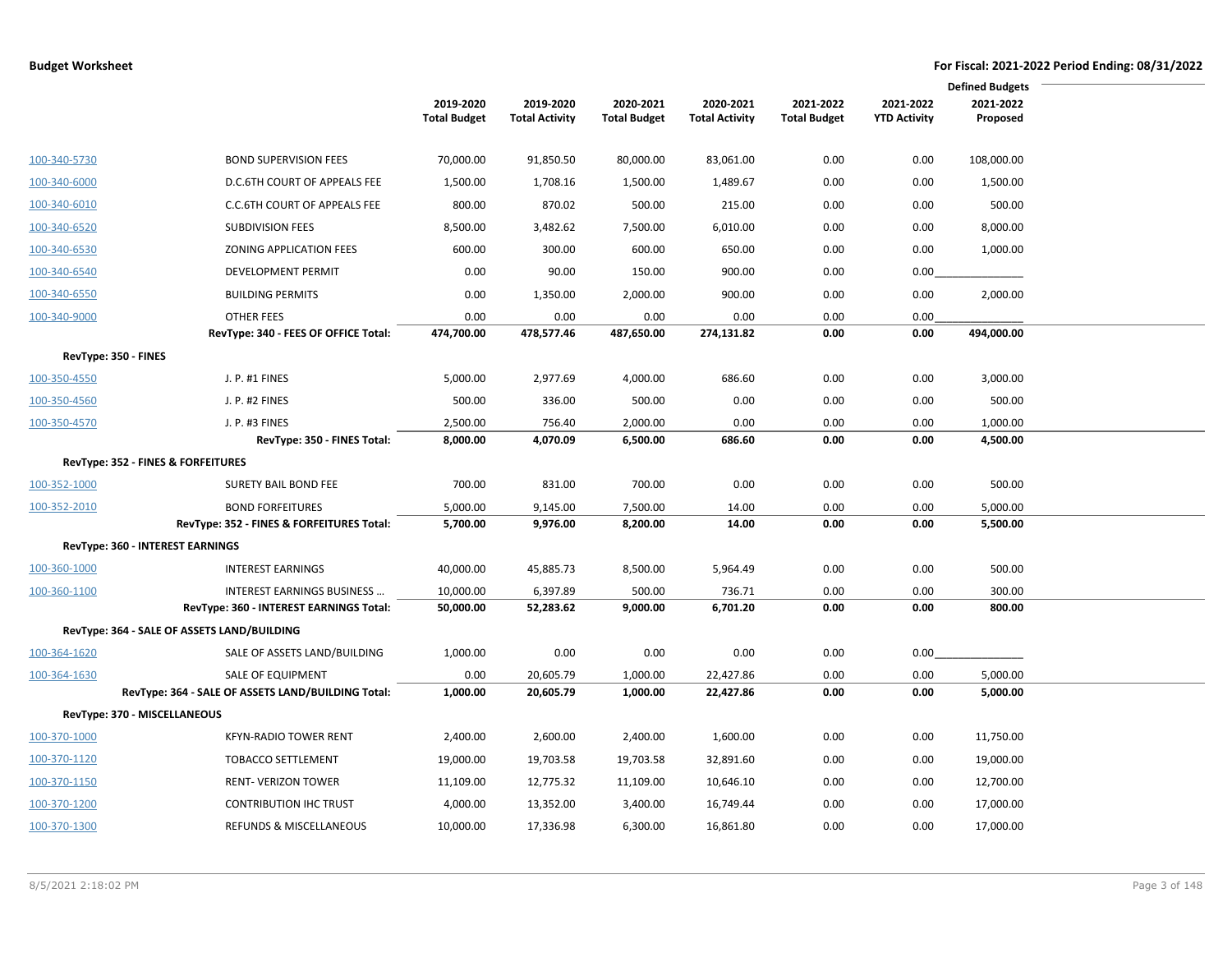|                                    | <b>Defined Budgets</b>                                    |                     |                       |                     |                       |                     |                     |               |
|------------------------------------|-----------------------------------------------------------|---------------------|-----------------------|---------------------|-----------------------|---------------------|---------------------|---------------|
|                                    |                                                           | 2019-2020           | 2019-2020             | 2020-2021           | 2020-2021             | 2021-2022           | 2021-2022           | 2021-2022     |
|                                    |                                                           | <b>Total Budget</b> | <b>Total Activity</b> | <b>Total Budget</b> | <b>Total Activity</b> | <b>Total Budget</b> | <b>YTD Activity</b> | Proposed      |
| 100-370-1301                       | <b>IHC REIMBURSEMENTS</b>                                 | 0.00                | 0.00                  | 0.00                | 1,590.25              | 0.00                |                     |               |
| 100-370-1310                       | AUTOMOBILE INSURANCE LOSS                                 | 43,000.00           | 43,000.00             | 34,243.94           | 36,762.24             | 0.00                |                     | 0.00          |
| 100-370-1320                       | PROPERTY INSURANCE LOSS PA                                | 0.00                | 18,365.57             | 0.00                | 0.00                  | 0.00                | 0.00                |               |
| 100-370-1350                       | HEALTH INS. SURPLUS DISTRIBUT                             | 4,000.00            | 16,923.22             | 4,000.00            | 6,886.00              | 0.00                | 0.00                | 4,000.00      |
| 100-370-1390                       | STATE JUROR REIMB.FEE                                     | 20,000.00           | 8,364.00              | 10,000.00           | 2,550.00              | 0.00                | 0.00                | 4,000.00      |
| 100-370-1420                       | <b>CULVERT PERMITTING PROCESS</b>                         | 0.00                | 70.00                 | 0.00                | 1,280.00              | 0.00                | 0.00                | 1,500.00      |
| 100-370-1430                       | D.A.SALARY REIMB.                                         | 27,500.00           | 18,333.33             | 27,500.00           | 27,499.98             | 0.00                | 0.00                | 27,500.00     |
| 100-370-1460                       | SALE OF RECYCLED MATERIALS                                | 0.00                | 0.00                  | 0.00                | 29.40                 | 0.00                | 0.00                |               |
| 100-370-1470                       | UTILITIES REIMBURSEMENT                                   | 14,000.00           | 15,288.11             | 14,000.00           | 10,183.52             | 0.00                | 0.00                | 14,000.00     |
| 100-370-1510                       | ASST. DA LONGEVITY PAY                                    | 4,400.00            | 5,160.00              | 4,400.00            | 5,640.00              | 0.00                | 0.00                | 4,400.00      |
| 100-370-1520                       | HB 9 D.A. SUPPLEMENTAL FUNDS                              | 0.00                | 0.00                  | 0.00                | 0.00                  | 0.00                | 0.00                |               |
| 100-370-1620                       | <b>COURT REPORTER SERVICE FEE</b>                         | 6,000.00            | 7,600.03              | 6,000.00            | 5,118.61              | 0.00                | 0.00                | 5,500.00      |
| 100-370-4080                       | COUNTY WELLNESS PROGRAM                                   | 1,100.00            | 1,260.00              | 2,520.00            | 2,520.00              | 0.00                | 0.00                |               |
| 100-370-4100                       | CO CT AT LAW SUPPLEMENT                                   | 84,000.00           | 84,000.00             | 84,000.00           | 63,000.00             | 0.00                | 0.00                | 84,000.00     |
| 100-370-4170                       | <b>EMS ALLOCATION</b>                                     | 0.00                | 0.00                  | 600,000.00          | 600,000.00            | 0.00                |                     | 0.00          |
| 100-370-4320                       | PROCEEDS OF SALE OF LIVESTOCK                             | 0.00                | 0.00                  | 0.00                | 4,251.57              | 0.00                |                     | $0.00$        |
| 100-370-4500                       | DIST. CLK. PASSPORT PHOTO                                 | 1,500.00            | 510.00                | 1,000.00            | 70.00                 | 0.00                | 0.00                |               |
| 100-370-4530                       | REIMB.CEC ODYSSEY SAAS                                    | 21,593.00           | 16,194.75             | 21,593.00           | 27,457.39             | 0.00                | 0.00                | 29,154.15     |
| 100-370-5620                       | STATE REIMB.OFFENDER TRANS                                | 8,000.00            | 6,604.00              | 8,000.00            | 13,784.70             | 0.00                | 0.00                | 10,000.00     |
|                                    | RevType: 370 - MISCELLANEOUS Total:                       | 281,602.00          | 307,440.89            | 860,169.52          | 887,372.60            | 0.00                | 0.00                | 261,504.15    |
| <b>RevType: 390 - TRANSFERS IN</b> |                                                           |                     |                       |                     |                       |                     |                     |               |
| 100-390-1401                       | <b>TRANSFERS IN</b><br>RevType: 390 - TRANSFERS IN Total: | 0.00<br>0.00        | 1,032.25<br>1,032.25  | 0.00<br>0.00        | 0.00<br>0.00          | 0.00<br>0.00        | 0.00<br>0.00        | 0.00          |
| RevType: 999 - Undesignated        |                                                           |                     |                       |                     |                       |                     |                     |               |
| 100-999-9998                       | UNDESIGNATED CONVERSION                                   | 0.00                | 51,560.93             | 0.00                | 0.00                  | 0.00                | 0.00                |               |
|                                    | RevType: 999 - Undesignated Total:                        | 0.00                | 51,560.93             | 0.00                | 0.00                  | 0.00                | 0.00                | 0.00          |
|                                    | Fund: 100 - General Total:                                | 13,264,964.92       | 12,354,724.35         | 13,939,245.46       | 13,301,254.11         | 0.00                | 0.00                | 14,525,074.03 |
| Department: 400 - County Judge     |                                                           |                     |                       |                     |                       |                     |                     |               |
| Fund: 100 - General                |                                                           |                     |                       |                     |                       |                     |                     |               |
| 100-400-1010                       | SALARY ELECTED OFFICIAL                                   | 66,658.37           | 66,658.28             | 67,178.37           | 59,426.94             | 0.00                | 0.00                | 71,854.92     |
| 100-400-1011                       | STATE PROBATE SALARY SUPPL                                | 0.00                | 0.00                  | 0.00                | 0.00                  | 0.00                | 0.00                |               |
| 100-400-1050                       | <b>SALARY SECRETARY</b>                                   | 30,300.92           | 30,300.92             | 30,820.92           | 27,264.65             | 0.00                | 0.00                | 32,966.53     |

--

 $\overline{\phantom{0}}$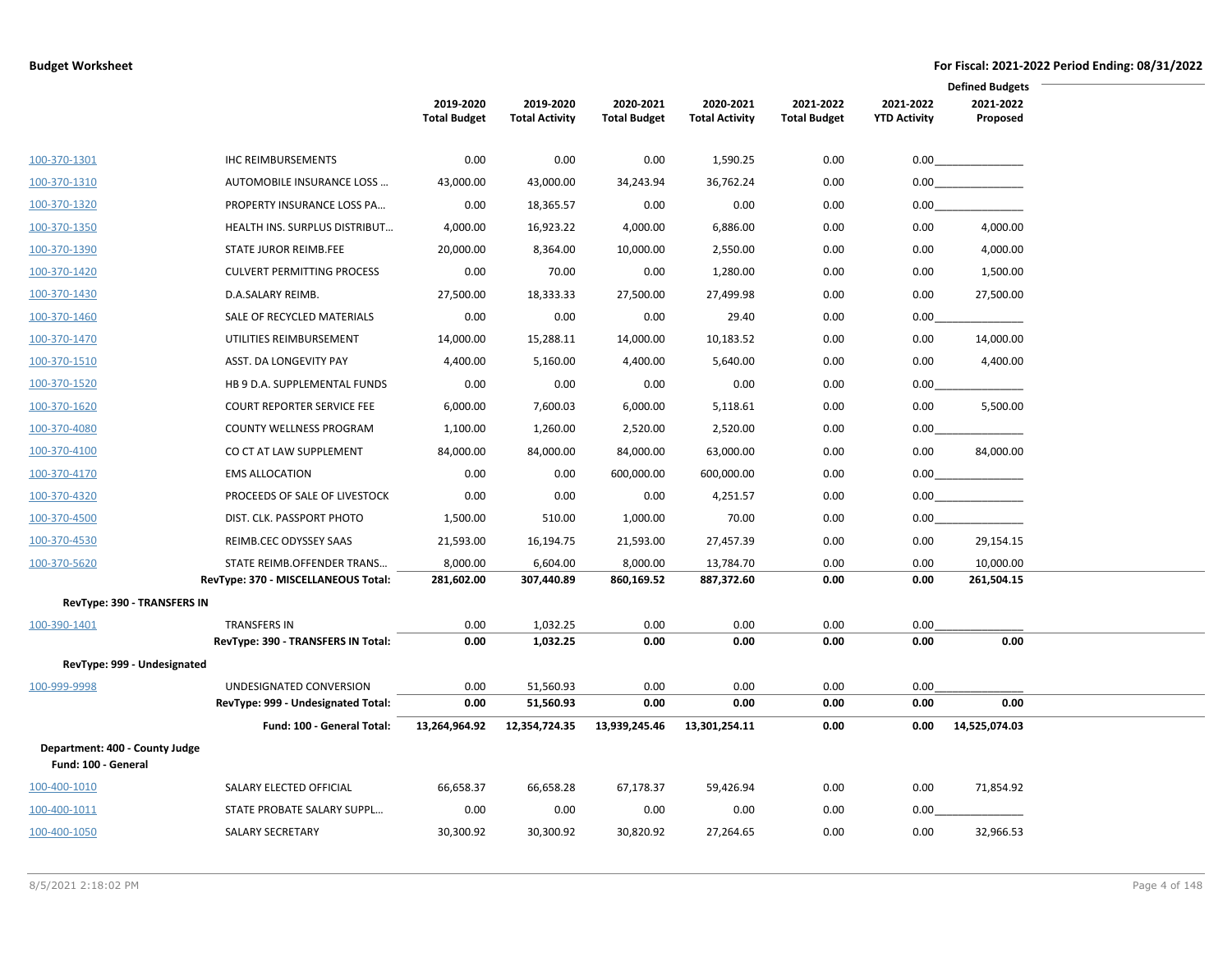|                                                          |                                          |                     |                       |                     |                       |                     |                     | <b>Defined Budgets</b> |  |
|----------------------------------------------------------|------------------------------------------|---------------------|-----------------------|---------------------|-----------------------|---------------------|---------------------|------------------------|--|
|                                                          |                                          | 2019-2020           | 2019-2020             | 2020-2021           | 2020-2021             | 2021-2022           | 2021-2022           | 2021-2022              |  |
|                                                          |                                          | <b>Total Budget</b> | <b>Total Activity</b> | <b>Total Budget</b> | <b>Total Activity</b> | <b>Total Budget</b> | <b>YTD Activity</b> | Proposed               |  |
|                                                          |                                          |                     |                       |                     |                       |                     |                     |                        |  |
| 100-400-2010                                             | SOCIAL SECURITY TAXES                    | 6,650.02            | 6,166.20              | 6,485.16            | 5,764.74              | 0.00                | 0.00                | 6,908.13               |  |
| 100-400-2020                                             | <b>GROUP HEALTH INSURANCE</b>            | 12,219.84           | 12,242.50             | 12,555.60           | 10,977.54             | 0.00                | 0.00                | 13,624.48              |  |
| 100-400-2030                                             | RETIREMENT                               | 12,047.52           | 11,612.91             | 11,887.28           | 10,760.85             | 0.00                | 0.00                | 13,415.14              |  |
| 100-400-2040                                             | <b>WORKERS' COMPENSATION</b>             | 309.18              | 309.18                | 321.28              | 288.08                | 0.00                | 0.00                | 356.55                 |  |
| 100-400-2050                                             | <b>MEDICARE TAX</b>                      | 1,555.25            | 1,748.40              | 1,516.69            | 1,348.22              | 0.00                | 0.00                | 1,615.61               |  |
| 100-400-2250                                             | TRAVEL ALLOWANCE                         | 4,200.00            | 4,200.00              | 4,200.00            | 3,675.00              | 0.00                | 0.00                | 4,200.00               |  |
| 100-400-3100                                             | OFFICE SUPPLIES                          | 800.00              | 629.18                | 800.00              | 332.35                | 0.00                | 0.00                | 800.00                 |  |
| 100-400-3110                                             | POSTAGE                                  | 200.00              | 1.45                  | 200.00              | 2.40                  | 0.00                | 0.00                | 100.00                 |  |
| 100-400-4270                                             | OUT OF COUNTY TRAVEL/TRAIN               | 5,500.00            | 1,160.31              | 5,500.00            | 1,261.80              | 0.00                | 0.00                | 5,500.00               |  |
| 100-400-4350                                             | PRINTING                                 | 200.00              | 0.00                  | 200.00              | 0.00                  | 0.00                | 0.00                | 200.00                 |  |
| 100-400-4680                                             | JUVENILE BOARD SALARY                    | 2,400.00            | 2,400.00              | 2,400.00            | 2,100.00              | 0.00                | 0.00                | 2,400.00               |  |
| 100-400-4800                                             | <b>BOND</b>                              | 0.00                | 0.00                  | 0.00                | 0.00                  | 0.00                | 0.00                |                        |  |
| 100-400-4810                                             | <b>DUES</b>                              | 335.00              | 335.00                | 335.00              | 395.00                | 0.00                | 0.00                | 335.00                 |  |
| 100-400-5720                                             | OFFICE EQUIPMENT                         | 800.00              | 449.99                | 200.00              | 0.00                  | 0.00                | 0.00                | 200.00                 |  |
| 100-400-5740                                             | <b>TECHNOLOGY</b>                        | 0.00                | 0.00                  | 0.00                | 0.00                  | 0.00                | 0.00                |                        |  |
| 100-400-5900                                             | <b>BOOKS</b>                             | 0.00                | 42.50                 | 0.00                | 0.00                  | 0.00                | 0.00                | 100.00                 |  |
|                                                          | Fund: 100 - General Total:               | 144,176.10          | 138,256.82            | 144,600.30          | 123,597.57            | 0.00                | 0.00                | 154,576.36             |  |
|                                                          | Department: 400 - County Judge Total:    | 144,176.10          | 138,256.82            | 144,600.30          | 123,597.57            | 0.00                | 0.00                | 154,576.36             |  |
| Department: 401 - 911 Coordinator<br>Fund: 100 - General |                                          |                     |                       |                     |                       |                     |                     |                        |  |
| 100-401-4030                                             | <b>TCOG RURAL ADDRESSING</b>             | 23,000.00           | 23,000.00             | 23,000.00           | 23,000.00             | 0.00                | 0.00                | 23,000.00              |  |
|                                                          | Fund: 100 - General Total:               | 23,000.00           | 23,000.00             | 23,000.00           | 23,000.00             | 0.00                | 0.00                | 23,000.00              |  |
|                                                          | Department: 401 - 911 Coordinator Total: | 23,000.00           | 23,000.00             | 23,000.00           | 23,000.00             | 0.00                | 0.00                | 23,000.00              |  |
| Department: 403 - County Clerk                           |                                          |                     |                       |                     |                       |                     |                     |                        |  |
| Fund: 100 - General                                      |                                          |                     |                       |                     |                       |                     |                     |                        |  |
| 100-403-1010                                             | SALARY ELECTED OFFICIAL                  | 58,237.97           | 58,237.92             | 58,757.97           | 51,518.16             | 0.00                | 0.00                | 62,848.43              |  |
| 100-403-1030                                             | SALALRY CHIEF DEPUTY                     | 0.00                | 25,748.56             | 30,970.16           | 20,249.75             | 0.00                | 0.00                | 33,126.16              |  |
| 100-403-1040                                             | <b>SALARY DEPUTIES</b>                   | 176,860.96          | 139,183.91            | 138,901.46          | 129,006.12            | 0.00                | 0.00                | 158,493.00             |  |
| 100-403-1070                                             | SALARY PART-TIME                         | 18,096.00           | 18,489.00             | 18,096.00           | 16,344.00             | 0.00                | 0.00                | 18,792.00              |  |
| 100-403-2010                                             | SOCIAL SECURITY TAXES                    | 15,718.58           | 13,946.80             | 15,296.99           | 13,103.19             | 0.00                | 0.00                | 16,966.23              |  |
| 100-403-2020                                             | <b>GROUP HEALTH INSURANCE</b>            | 83,096.16           | 77,844.20             | 85,446.48           | 74,765.67             | 0.00                | 0.00                | 106,204.16             |  |
| 100-403-2030                                             | RETIREMENT                               | 29,609.06           | 28,250.15             | 29,212.31           | 25,703.71             | 0.00                | 0.00                | 32,947.33              |  |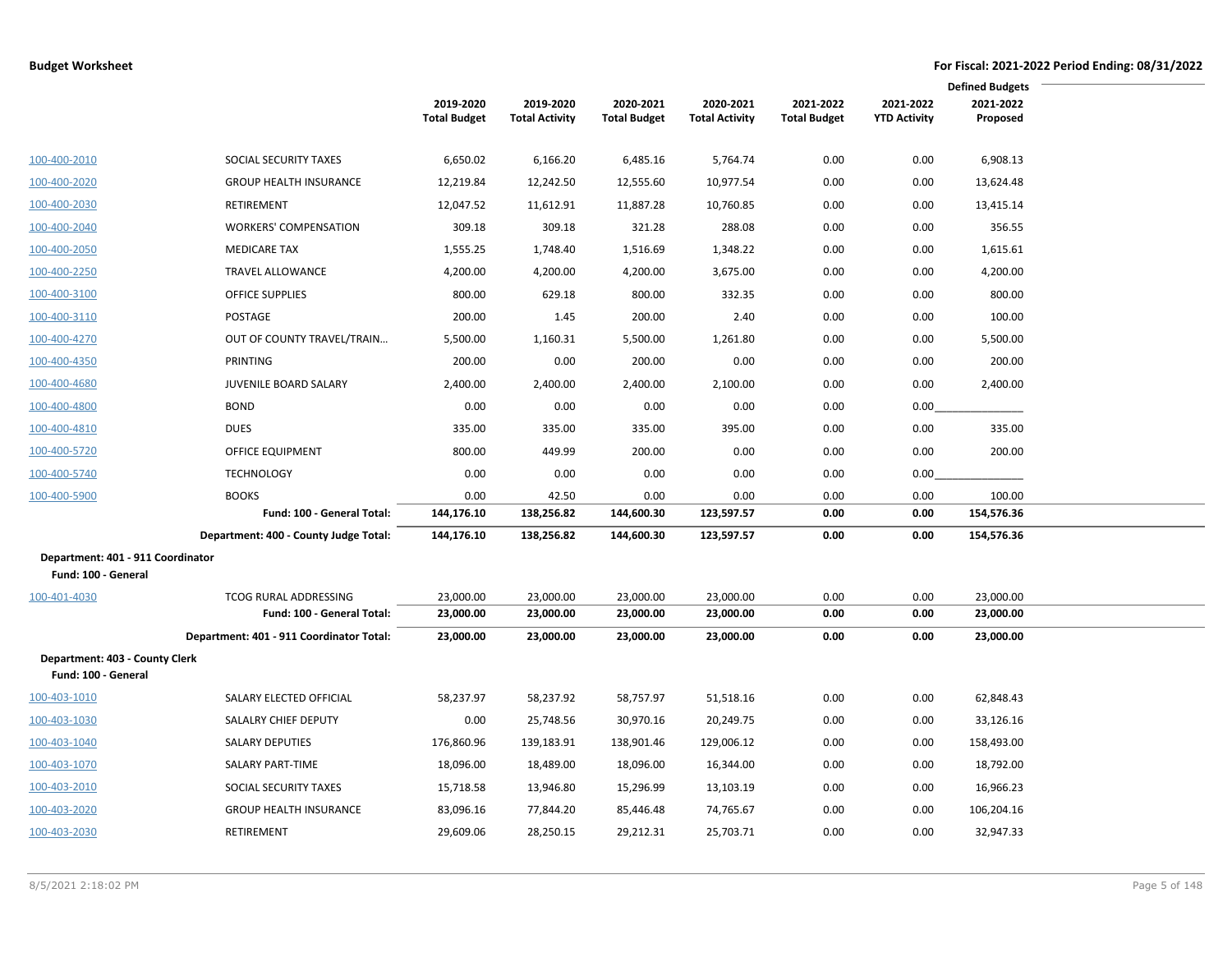|                            | <b>Defined Budgets</b>                |                     |                       |                     |                       |                     |                     |            |
|----------------------------|---------------------------------------|---------------------|-----------------------|---------------------|-----------------------|---------------------|---------------------|------------|
|                            |                                       | 2019-2020           | 2019-2020             | 2020-2021           | 2020-2021             | 2021-2022           | 2021-2022           | 2021-2022  |
|                            |                                       | <b>Total Budget</b> | <b>Total Activity</b> | <b>Total Budget</b> | <b>Total Activity</b> | <b>Total Budget</b> | <b>YTD Activity</b> | Proposed   |
| 100-403-2040               | <b>WORKERS COMPENSATION</b>           | 760.58              | 774.64                | 789.52              | 707.96                | 0.00                | 0.00                | 875.68     |
| 100-403-2050               | <b>MEDICARE TAX</b>                   | 3,676.12            | 3,952.67              | 3,577.52            | 2,975.22              | 0.00                | 0.00                | 3,967.91   |
| 100-403-3100               | <b>OFFICE SUPPLIES</b>                | 6,260.00            | 6,485.00              | 3,760.00            | 3,105.96              | 0.00                | 0.00                | 5,000.00   |
| 100-403-3110               | POSTAGE                               | 1,500.00            | 1,253.78              | 1,500.00            | 833.81                | 0.00                | 0.00                | 1,500.00   |
| 100-403-4230               | <b>CELL PHONES</b>                    | 0.00                | 10.00                 | 0.00                | 0.00                  | 0.00                | 0.00                |            |
| 100-403-4270               | OUT OF COUNTY TRAVEL/TRAIN            | 4,000.00            | 3,481.58              | 3,500.00            | 1,439.68              | 0.00                | 0.00                | 4,000.00   |
| 100-403-4350               | PRINTING                              | 1,400.00            | 1,051.48              | 1,400.00            | 1,429.16              | 0.00                | 0.00                | 1,500.00   |
| 100-403-4370               | IMAGING/INDEXING                      | 11,380.96           | 0.00                  | 0.00                | 0.00                  | 0.00                | 0.00                |            |
| 100-403-4800               | <b>BOND</b>                           | 350.00              | 257.50                | 157.50              | 157.50                | 0.00                | 0.00                | 158.00     |
| 100-403-4810               | <b>DUES</b>                           | 225.00              | 0.00                  | 225.00              | 175.00                | 0.00                | 0.00                | 175.00     |
| 100-403-5720               | <b>OFFICE EQUIPMENT</b>               | 2,000.00            | 1,333.76              | 200.00              | 228.26                | 0.00                | 0.00                | 300.00     |
|                            | Fund: 100 - General Total:            | 413,171.39          | 380,300.95            | 391,790.91          | 341,743.15            | 0.00                | 0.00                | 446,853.90 |
|                            | Department: 403 - County Clerk Total: | 413,171.39          | 380,300.95            | 391,790.91          | 341,743.15            | 0.00                | 0.00                | 446,853.90 |
| Department: 404 - Election |                                       |                     |                       |                     |                       |                     |                     |            |
| Fund: 100 - General        |                                       |                     |                       |                     |                       |                     |                     |            |
| 100-404-1090               | SALARY-ELECTION WORKERS               | 15,900.00           | 14,619.00             | 15,900.00           | 20,581.00             | 0.00                | 0.00                | 18,000.00  |
| 100-404-2010               | SOCIAL SECURITY TAXES                 | 625.00              | 29.32                 | 625.00              | 100.09                | 0.00                | 0.00                | 625.00     |
| 100-404-2050               | <b>MEDICARE TAX</b>                   | 175.00              | 12.60                 | 175.00              | $-5.51$               | 0.00                | 0.00                | 175.00     |
| 100-404-3100               | <b>ELECTION SUPPLIES</b>              | 5,500.00            | 5,597.16              | 5,500.00            | 4,823.23              | 0.00                | 0.00                | 7,000.00   |
| 100-404-3110               | POSTAGE                               | 8,500.00            | 9,381.90              | 8,500.00            | 2,539.59              | 0.00                | 0.00                | 8,500.00   |
| 100-404-4210               | <b>ELECTION INTERNET</b>              | 1,044.04            | 1,030.80              | 925.00              | 1,139.76              | 0.00                | 0.00                | 1,030.00   |
| 100-404-4230               | CELL PHONE ALLOWANCE                  | 240.00              | 230.00                | 0.00                | 0.00                  | 0.00                | 0.00                | 600.00     |
| 100-404-4270               | ELECTION TRAVEL/TRAINING              | 778.00              | 505.11                | 2,500.00            | 877.28                | 0.00                | 0.00                | 2,500.00   |
| 100-404-4300               | <b>BIDS AND NOTICES</b>               | 600.00              | 347.01                | 600.00              | 599.23                | 0.00                | 0.00                | 600.00     |
| 100-404-4391               | PROFESSIONAL SERVICES                 | 0.00                | 0.00                  | 0.00                | 83,330.00             | 0.00                | 0.00                |            |
| 100-404-4420               | PROFESSIONAL SERVICE/TRANSL           | 300.00              | 300.00                | 200.00              | 106.25                | 0.00                | 0.00                | 300.00     |
| 100-404-4810               | <b>DUES</b>                           | 300.00              | 300.00                | 300.00              | 300.00                | 0.00                | 0.00                | 300.00     |
| 100-404-4830               | <b>VOTER REGISTRATION</b>             | 2,000.00            | 1,515.27              | 2,000.00            | 0.00                  | 0.00                | 0.00                | 2,000.00   |
| 100-404-4850               | ELECTION MAINT. AGREEMENT             | 17,843.00           | 17,843.00             | 16,221.00           | 16,348.00             | 0.00                | 0.00                | 18,125.00  |
| 100-404-4890               | <b>LOCAL FUNDING 123</b>              | 0.00                | 0.00                  | 0.00                | 0.00                  | 0.00                | 0.00                | 96,088.00  |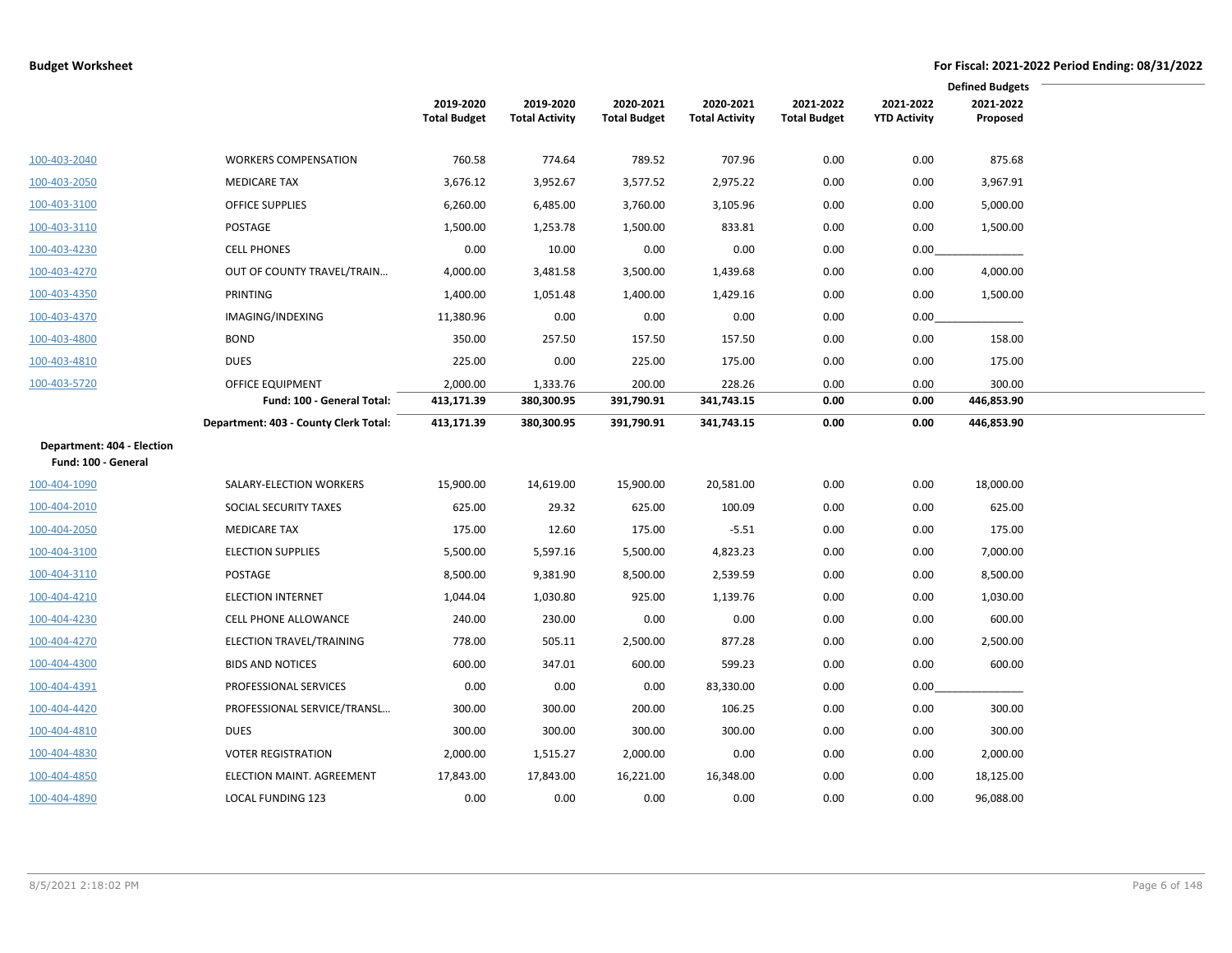|                                             | <b>Defined Budgets</b>                                  |                     |                       |                     |                       |                     |                     |                        |  |
|---------------------------------------------|---------------------------------------------------------|---------------------|-----------------------|---------------------|-----------------------|---------------------|---------------------|------------------------|--|
|                                             |                                                         | 2019-2020           | 2019-2020             | 2020-2021           | 2020-2021             | 2021-2022           | 2021-2022           | 2021-2022              |  |
|                                             |                                                         | <b>Total Budget</b> | <b>Total Activity</b> | <b>Total Budget</b> | <b>Total Activity</b> | <b>Total Budget</b> | <b>YTD Activity</b> | Proposed               |  |
|                                             |                                                         |                     |                       |                     |                       |                     |                     |                        |  |
| 100-404-5730                                | <b>ELECTION EQUIPMENT</b><br>Fund: 100 - General Total: | 0.00<br>53,805.04   | 0.00<br>51,711.17     | 0.00<br>53,446.00   | 0.00<br>130,738.92    | 0.00<br>0.00        | 0.00<br>0.00        | 1,960.00<br>157,803.00 |  |
|                                             | Department: 404 - Election Total:                       | 53,805.04           | 51,711.17             | 53,446.00           | 130,738.92            | 0.00                | 0.00                | 157,803.00             |  |
| Department: 405 - Veterans' Service Officer |                                                         |                     |                       |                     |                       |                     |                     |                        |  |
| Fund: 100 - General                         |                                                         |                     |                       |                     |                       |                     |                     |                        |  |
| 100-405-1020                                | SALARY VETERANS' SERVICE OFF                            | 39,856.00           | 39,855.92             | 40,375.92           | 35,717.17             | 0.00                | 0.00                | 43,186.71              |  |
| 100-405-2010                                | SOCIAL SECURITY TAXES                                   | 2,471.07            | 2,341.07              | 2,503.31            | 2,183.15              | 0.00                | 0.00                | 2,677.57               |  |
| 100-405-2020                                | <b>GROUP HEALTH INSURANCE</b>                           | 11,870.88           | 11,895.34             | 12,206.64           | 10,680.81             | 0.00                | 0.00                | 13,275.52              |  |
| 100-405-2030                                | RETIREMENT                                              | 4,659.17            | 4,658.24              | 4,780.51            | 4,228.51              | 0.00                | 0.00                | 5,199.68               |  |
| 100-405-2040                                | <b>WORKERS' COMPENSATION</b>                            | 119.57              | 121.94                | 129.20              | 115.86                | 0.00                | 0.00                | 138.20                 |  |
| 100-405-2050                                | <b>MEDICARE TAX</b>                                     | 577.91              | 662.91                | 585.45              | 510.61                | 0.00                | 0.00                | 626.21                 |  |
| 100-405-3100                                | <b>OFFICE SUPPLIES</b>                                  | 250.00              | 0.00                  | 150.00              | 112.73                | 0.00                | 0.00                | 150.00                 |  |
| 100-405-3110                                | POSTAGE                                                 | 200.00              | 0.00                  | 100.00              | 0.00                  | 0.00                | 0.00                | 50.00                  |  |
| 100-405-4210                                | <b>INTERNET</b>                                         | 0.00                | 0.00                  | 0.00                | 0.00                  | 0.00                | 0.00                | 480.00                 |  |
| 100-405-4270                                | OUT OF COUNTY TRAVEL/TRAIN                              | 1,250.00            | 675.60                | 1,250.00            | 0.00                  | 0.00                | 0.00                | 1,250.00               |  |
| 100-405-4350                                | PRINTING                                                | 200.00              | 0.00                  | 0.00                | 0.00                  | 0.00                | 0.00                |                        |  |
| 100-405-4530                                | <b>COMPUTER SOFTWARE</b>                                | 0.00                | 0.00                  | 0.00                | 0.00                  | 0.00                | 0.00                |                        |  |
| 100-405-5720                                | OFFICE EQUIPMENT                                        | 750.00              | 0.00                  | 200.00              | 0.00                  | 0.00                | 0.00                | 200.00                 |  |
|                                             | Fund: 100 - General Total:                              | 62,204.60           | 60,211.02             | 62,281.03           | 53,548.84             | 0.00                | 0.00                | 67,233.89              |  |
|                                             | Department: 405 - Veterans' Service Officer Total:      | 62,204.60           | 60,211.02             | 62,281.03           | 53,548.84             | 0.00                | 0.00                | 67,233.89              |  |
| Department: 406 - Emergency Management      |                                                         |                     |                       |                     |                       |                     |                     |                        |  |
| Fund: 100 - General                         |                                                         |                     |                       |                     |                       |                     |                     |                        |  |
| 100-406-1020                                | SALARY-EMERGENCY MANAGEM                                | 33,228.00           | 32,336.64             | 33,748.00           | 29,389.60             | 0.00                | 0.00                | 35,535.83              |  |
| 100-406-1070                                | SALARY PART-TIME                                        | 0.00                | 0.00                  | 0.00                | 0.00                  | 0.00                | 0.00                | 18,792.00              |  |
| 100-406-2010                                | SOCIAL SECURITY TAXES                                   | 2,089.90            | 2,020.61              | 2,092.38            | 1,822.06              | 0.00                | 0.00                | 3,368.33               |  |
| 100-406-2020                                | <b>GROUP HEALTH INSURANCE</b>                           | 0.00                | 22.86                 | 12,206.64           | 12,715.25             | 0.00                | 0.00                | 13,275.52              |  |
| 100-406-2030                                | RETIREMENT                                              | 3,884.35            | 3,778.55              | 3,995.76            | 3,479.35              | 0.00                | 0.00                | 4,278.51               |  |
| 100-406-2040                                | <b>WORKERS' COMPENSATION</b>                            | 99.68               | 101.66                | 107.99              | 96.84                 | 0.00                | 0.00                | 173.85                 |  |
| 100-406-2050                                | <b>MEDICARE TAX</b>                                     | 488.77              | 472.56                | 489.35              | 426.19                | 0.00                | 0.00                | 787.75                 |  |
| 100-406-3100                                | <b>OFFICE SUPPLIES</b>                                  | 200.00              | 119.81                | 200.00              | 110.98                | 0.00                | 0.00                | 200.00                 |  |
| 100-406-3110                                | POSTAGE                                                 | 50.00               | 0.00                  | 50.00               | 0.00                  | 0.00                | 0.00                |                        |  |
| 100-406-3300                                | AUTO EXPENSE-GAS & OIL                                  | 1,000.00            | 794.82                | 800.00              | 773.90                | 0.00                | 0.00                | 1,500.00               |  |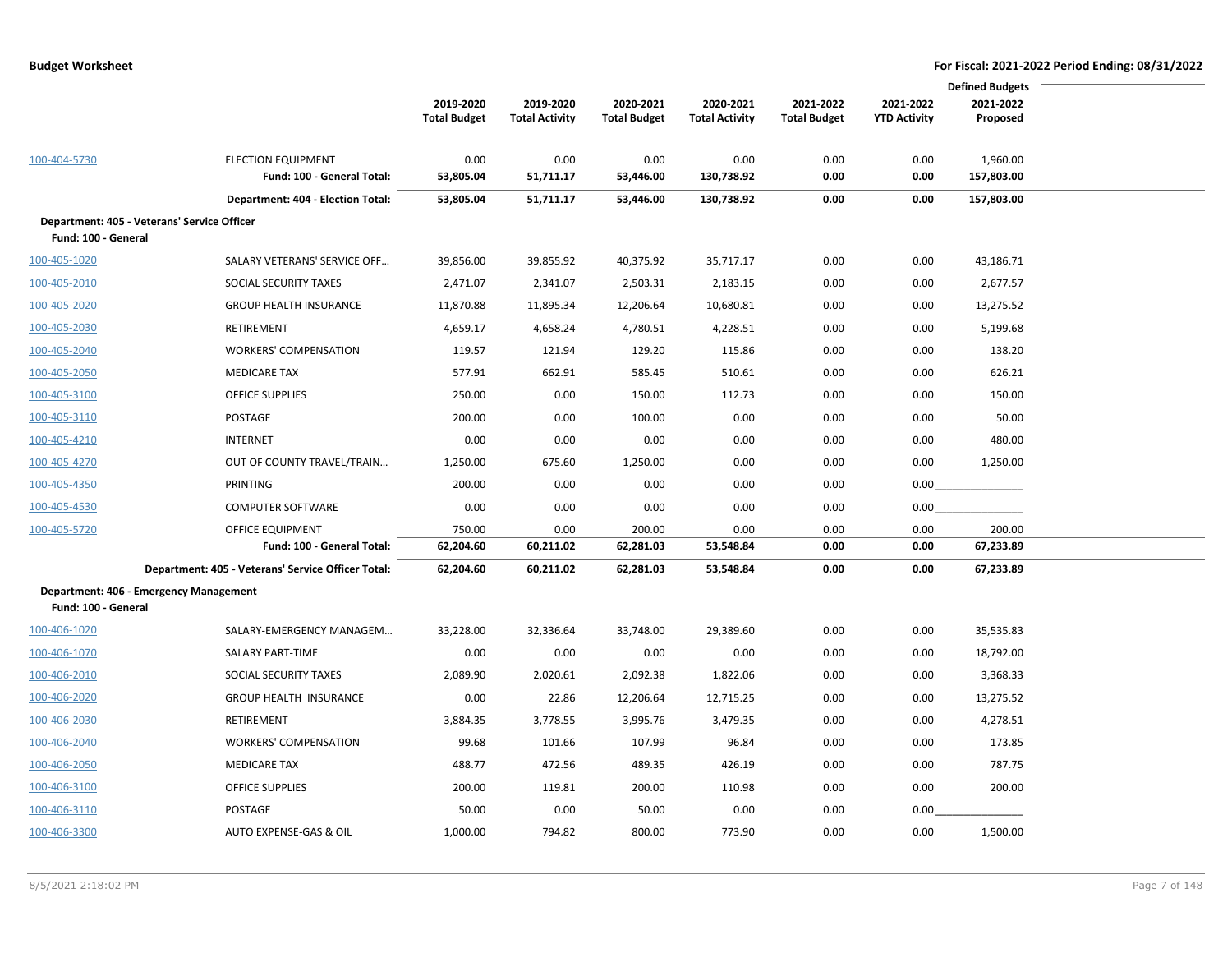|                                    |                                               |                     |                       |                     |                       |                     |                     | <b>Defined Budgets</b> |  |
|------------------------------------|-----------------------------------------------|---------------------|-----------------------|---------------------|-----------------------|---------------------|---------------------|------------------------|--|
|                                    |                                               | 2019-2020           | 2019-2020             | 2020-2021           | 2020-2021             | 2021-2022           | 2021-2022           | 2021-2022              |  |
|                                    |                                               | <b>Total Budget</b> | <b>Total Activity</b> | <b>Total Budget</b> | <b>Total Activity</b> | <b>Total Budget</b> | <b>YTD Activity</b> | Proposed               |  |
|                                    |                                               |                     |                       |                     |                       |                     |                     |                        |  |
| 100-406-4200                       | SATELLITE TELEPHONE                           | 0.00                | 0.00                  | 175.00              | 175.59                | 0.00                | 0.00                | 176.00                 |  |
| 100-406-4210                       | <b>EMERGENCY INTERNET</b>                     | 455.00              | 455.88                | 460.00              | 379.94                | 0.00                | 0.00                | 480.00                 |  |
| 100-406-4220                       | <b>R&amp;M RADIO</b>                          | 0.00                | 0.00                  | 0.00                | 0.00                  | 0.00                | 0.00                |                        |  |
| 100-406-4230                       | CELL PHONE ALLOWANCE                          | 480.00              | 400.00                | 0.00                | 0.00                  | 0.00                | 0.00                |                        |  |
| 100-406-4270                       | OUT OF COUNTY TRAVEL/TRAIN                    | 1,000.00            | 38.94                 | 1,000.00            | 0.00                  | 0.00                | 0.00                | 1,000.00               |  |
| 100-406-4503                       | FIRE EXTINGUISHER INSPECTION                  | 0.00                | 0.00                  | 0.00                | 0.00                  | 0.00                | 0.00                | 306.00                 |  |
| 100-406-4530                       | <b>R&amp;M EQUIPMENT</b>                      | 220.00              | 0.00                  | 200.00              | 306.00                | 0.00                | 0.00                | 200.00                 |  |
| 100-406-4540                       | <b>R&amp;M AUTO</b>                           | 1,000.00            | 823.14                | 1,000.00            | 727.75                | 0.00                | 0.00                | 200.00                 |  |
| 100-406-4870                       | TRAILER/AUTO INSURANCE                        | 700.00              | 592.00                | 650.00              | 619.00                | 0.00                | 0.00                | 650.00                 |  |
| 100-406-4890                       | CODE RED EARLY WARNING SYS                    | 12,768.00           | 12,768.00             | 12,768.00           | 13,406.40             | 0.00                | 0.00                | 13,406.40              |  |
| 100-406-4900                       | 911 RADIO TOWER BUILDING                      | 500.00              | 0.00                  | 0.00                | 0.00                  | 0.00                | 0.00                | 200.00                 |  |
| 100-406-5730                       | <b>RADIO EQUIPMENT</b>                        | 0.00                | 0.00                  | 0.00                | 0.00                  | 0.00                | 0.00                |                        |  |
| 100-406-5750                       | PURCHASE OF AUTOMOBILES                       | 0.00                | 0.00                  | 34,400.67           | 34,400.67             | 0.00                | 0.00                |                        |  |
|                                    | Fund: 100 - General Total:                    | 58,163.70           | 54,725.47             | 104,343.79          | 98,829.52             | 0.00                | 0.00                | 94,530.19              |  |
|                                    | Department: 406 - Emergency Management Total: | 58,163.70           | 54,725.47             | 104,343.79          | 98,829.52             | 0.00                | 0.00                | 94,530.19              |  |
| Department: 409 - Non-Departmental |                                               |                     |                       |                     |                       |                     |                     |                        |  |
| Fund: 100 - General                |                                               |                     |                       |                     |                       |                     |                     |                        |  |
| 100-409-2040                       | <b>WORKERS' COMPENSATION</b>                  | 1,000.00            | 779.08                | 1,000.00            | 730.70                | 0.00                | 0.00                | 1,000.00               |  |
| 100-409-2060                       | UNEMPLOYMENT EXPENSE                          | 0.00                | 2,389.00              | 1,000.00            | 8,796.50              | 0.00                | 0.00                | 7,500.00               |  |
| 100-409-3960                       | <b>ERRORS AND OMISSIONS</b>                   | 0.00                | 0.02                  | 0.00                | 0.00                  | 0.00                | 0.00                |                        |  |
| 100-409-3990                       | <b>CLAIMS SETTLEMENTS</b>                     | 5,000.00            | 7,886.40              | 5,000.00            | 1,000.00              | 0.00                | 0.00                | 5,000.00               |  |
| 100-409-4000                       | LEGAL FEES                                    | 15,000.00           | 5,357.40              | 13,000.00           | 110.31                | 0.00                | 0.00                | 13,000.00              |  |
| 100-409-4010                       | <b>AUDIT EXPENSE</b>                          | 45,000.00           | 36,500.00             | 45,000.00           | 49,000.00             | 0.00                | 0.00                | 45,000.00              |  |
| 100-409-4040                       | 911 EMERGENCY SERVICE                         | 8,917.00            | 8,917.00              | 8,917.00            | 6,687.75              | 0.00                | 0.00                | 8,917.00               |  |
| 100-409-4055                       | PILT SCHOOL DISTRICTS                         | 0.00                | 0.00                  | 0.00                | 25,192.00             | 0.00                | 0.00                | 25,192.00              |  |
| 100-409-4060                       | TAX APPRAISAL DISTRICT                        | 530,970.32          | 652,061.80            | 487,712.16          | 391,226.16            | 0.00                | 0.00                | 546,802.62             |  |
| 100-409-4080                       | <b>COUNTY WELLNESS PROGRAM</b>                | 1,100.00            | 877.83                | 2,520.00            | 1,202.24              | 0.00                | 0.00                |                        |  |
| 100-409-4260                       | PROFESSIONAL FEES                             | 29,583.96           | 0.00                  | 103,330.00          | 0.00                  | 0.00                | 0.00                | 20,000.00              |  |
| 100-409-4300                       | <b>BIDS &amp; NOTICES</b>                     | 3,000.00            | 2,568.13              | 1,500.00            | 2,115.86              | 0.00                | 0.00                | 1,500.00               |  |
| 100-409-4502                       | LAWN MAINTENANCE                              | 0.00                | 0.00                  | 3,500.00            | 1,150.00              | 0.00                | 0.00                | 9,230.00               |  |
| 100-409-4810                       | <b>DUES</b>                                   | 8,000.00            | 7,459.54              | 7,800.00            | 6,893.67              | 0.00                | 0.00                | 9,000.00               |  |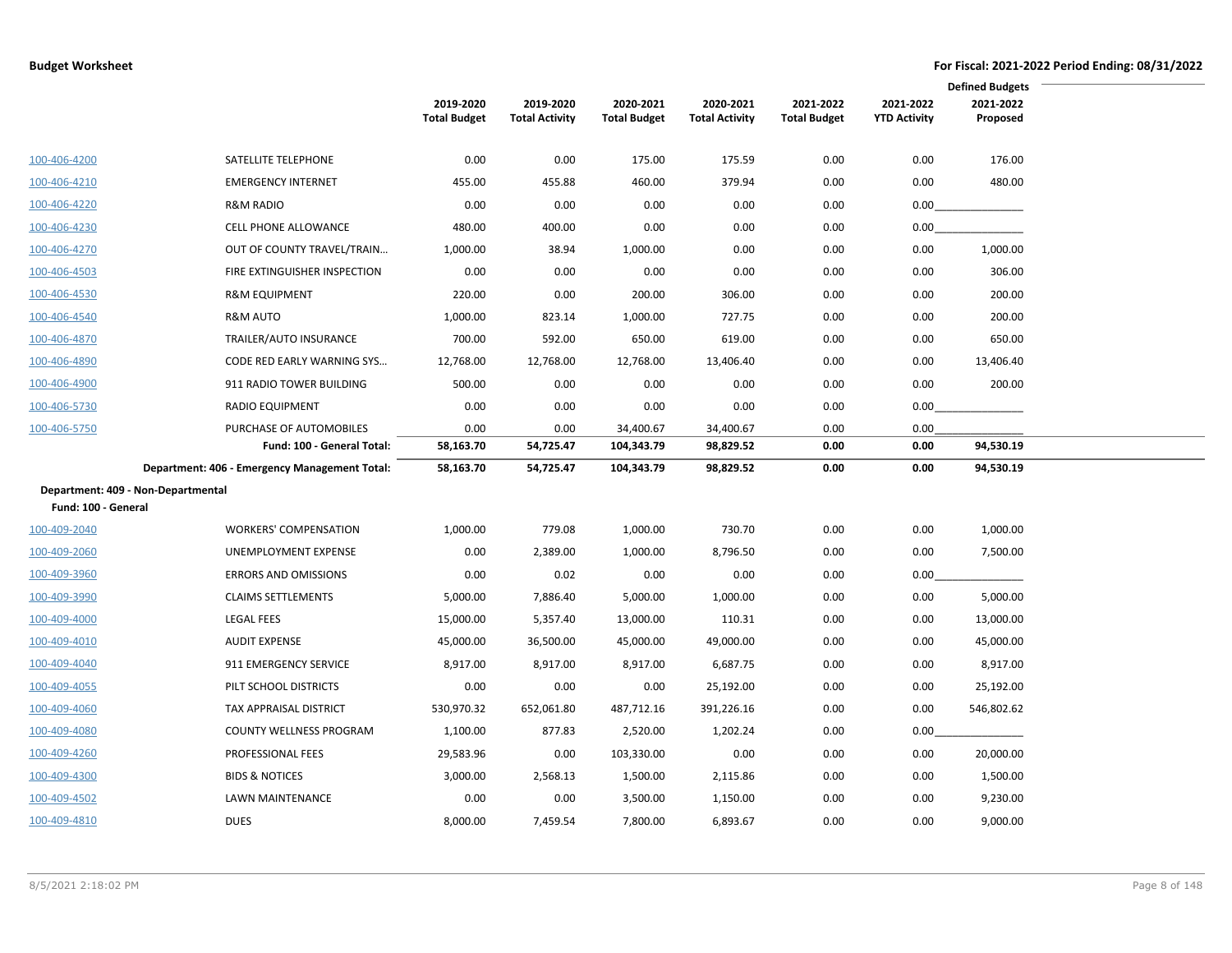|                                       | <b>Defined Budgets</b>                    |                     |                       |                     |                       |                     |                     |            |
|---------------------------------------|-------------------------------------------|---------------------|-----------------------|---------------------|-----------------------|---------------------|---------------------|------------|
|                                       |                                           | 2019-2020           | 2019-2020             | 2020-2021           | 2020-2021             | 2021-2022           | 2021-2022           | 2021-2022  |
|                                       |                                           | <b>Total Budget</b> | <b>Total Activity</b> | <b>Total Budget</b> | <b>Total Activity</b> | <b>Total Budget</b> | <b>YTD Activity</b> | Proposed   |
| 100-409-4830                          | PUBLIC OFFICIALS INS.                     | 17,000.00           | 14,834.48             | 16,000.00           | 14,225.80             | 0.00                | 0.00                | 16,000.00  |
| 100-409-4840                          | <b>GENERAL LIABILITY INSURANCE</b>        | 7,900.00            | 7,073.00              | 7,500.00            | 7,252.00              | 0.00                | 0.00                | 7,500.00   |
| 100-409-4850                          | WATER SUPPLY AGENCY                       | 1,000.00            | 0.00                  | 1,000.00            | 0.00                  | 0.00                | 0.00                | 1,700.00   |
| 100-409-4890                          | <b>COURT COSTS/ARREST FEES</b>            | 240,000.00          | 173,798.54            | 225,000.00          | 147,969.57            | 0.00                | 0.00                | 180,000.00 |
| 100-409-4920                          | 6TH COURT OF APPEALS FEE                  | 2,500.00            | 2,908.36              | 2,500.00            | 1,277.36              | 0.00                | 0.00                | 2,500.00   |
| 100-409-4940                          | TCEQ PERMITS ENVIRONMENTAL                | 0.00                | 0.00                  | 800.00              | 3,010.00              | 0.00                | 0.00                | 3,000.00   |
| 100-409-4990                          | <b>BANK SERVICE FEES</b>                  | 8,775.00            | 8,141.00              | 8,775.00            | 7,751.00              | 0.00                | 0.00                | 8,775.00   |
| 100-409-5740                          | <b>TECHNOLOGY</b>                         | 416.04              | 485.38                | 0.00                | 0.00                  | 0.00                | 0.00                |            |
| 100-409-6540                          | <b>DEVELOPMENT PERMIT</b>                 | 0.00                | 0.00                  | 0.00                | 210.00                | 0.00                | 0.00                |            |
|                                       | Fund: 100 - General Total:                | 925,162.32          | 932,036.96            | 941,854.16          | 675,800.92            | 0.00                | 0.00                | 911,616.62 |
|                                       | Department: 409 - Non-Departmental Total: | 925,162.32          | 932,036.96            | 941,854.16          | 675,800.92            | 0.00                | 0.00                | 911,616.62 |
| Department: 410 - County Court at Law |                                           |                     |                       |                     |                       |                     |                     |            |
| Fund: 100 - General                   |                                           |                     |                       |                     |                       |                     |                     |            |
| 100-410-1010                          | SALARY ELECTED OFFICIAL                   | 167,000.00          | 167,000.08            | 167,000.00          | 147,730.84            | 0.00                | 0.00                | 173,423.08 |
| 100-410-1030                          | SALARY COURT COORDINATOR                  | 32,239.08           | 32,238.97             | 32,759.08           | 28,979.27             | 0.00                | 0.00                | 35,039.62  |
| 100-410-1100                          | SALARY COURT REPORTER                     | 67,046.10           | 66,871.18             | 67,566.10           | 55,540.48             | 0.00                | 0.00                | 71,664.23  |
| 100-410-1300                          | <b>BAILIFF</b>                            | 40,348.41           | 40,348.12             | 40,868.41           | 36,152.84             | 0.00                | 0.00                | 43,713.48  |
| 100-410-2010                          | SOCIAL SECURITY TAXES                     | 18,440.88           | 17,421.28             | 18,537.60           | 14,824.09             | 0.00                | 0.00                | 19,507.71  |
| 100-410-2020                          | <b>GROUP HEALTH INSURANCE</b>             | 41,548.08           | 42,206.62             | 42,723.24           | 37,701.01             | 0.00                | 0.00                | 46,464.32  |
| 100-410-2030                          | RETIREMENT                                | 36,126.03           | 36,092.51             | 36,774.28           | 31,966.88             | 0.00                | 0.00                | 39,279.34  |
| 100-410-2040                          | <b>WORKERS COMPENSATION</b>               | 927.10              | 945.46                | 993.90              | 891.22                | 0.00                | 0.00                | 1,043.97   |
| 100-410-2050                          | <b>MEDICARE TAX</b>                       | 4,480.99            | 5,218.18              | 4,503.61            | 3,953.01              | 0.00                | 0.00                | 4,730.49   |
| 100-410-3100                          | <b>OFFICE SUPPLIES</b>                    | 0.00                | 0.00                  | 0.00                | 308.06                | 0.00                |                     |            |
| 100-410-3110                          | POSTAGE                                   | 0.00                | 55.00                 | 0.00                | 0.00                  | 0.00                | 0.00                |            |
| 100-410-3150                          | <b>COPIER RENTAL</b>                      | 1,300.00            | 1,236.40              | 1,300.00            | 1,022.33              | 0.00                | 0.00                |            |
| 100-410-3190                          | <b>JURY EXPENSE</b>                       | 2,000.00            | 170.00                | 2,000.00            | 860.00                | 0.00                | 0.00                | 1,200.00   |
| 100-410-4240                          | <b>INDIGENT ATTORNEY FEES</b>             | 61,000.00           | 25,729.00             | 55,000.00           | 41,676.33             | 0.00                | 0.00                | 55,000.00  |
| 100-410-4250                          | PROFESSIONAL SERVICES                     | 1,200.00            | 1,595.00              | 1,200.00            | 1,145.00              | 0.00                | 0.00                | 1,200.00   |
| 100-410-4270                          | OUT OF COUNTY TRAVEL/TRAIN                | 2,000.00            | 12.00                 | 2,000.00            | 0.00                  | 0.00                | 0.00                |            |
| 100-410-4350                          | PRINTING                                  | 150.00              | 0.00                  | 150.00              | 0.00                  | 0.00                | 0.00                | 150.00     |
| 100-410-4380                          | <b>COURT REPORTER EXPENSE</b>             | 5,000.00            | 1,425.00              | 3,500.00            | 1,050.00              | 0.00                | 0.00                | 2,500.00   |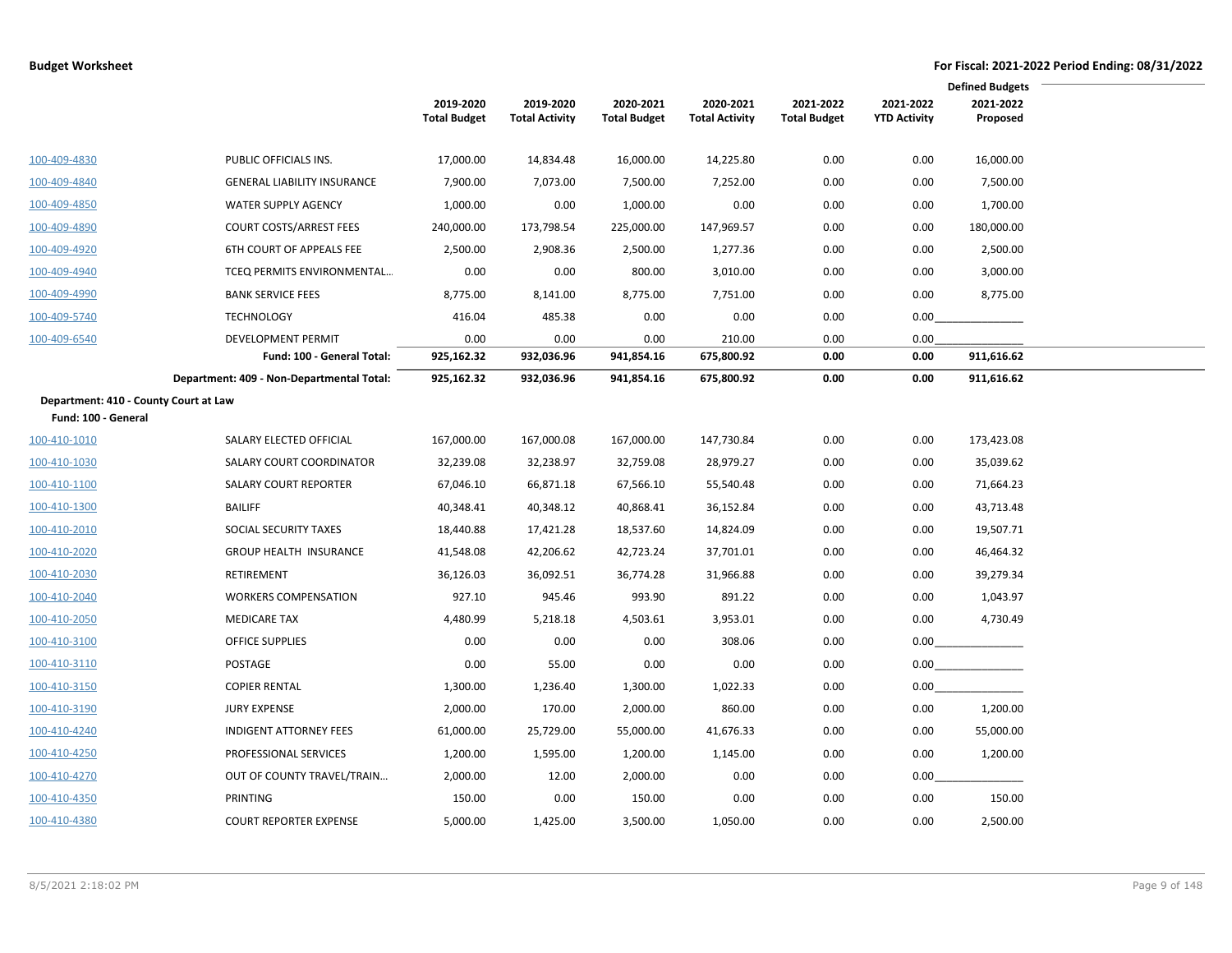|                                        | <b>Defined Budgets</b>                                |                     |                       |                     |                       |                     |                     |            |
|----------------------------------------|-------------------------------------------------------|---------------------|-----------------------|---------------------|-----------------------|---------------------|---------------------|------------|
|                                        |                                                       | 2019-2020           | 2019-2020             | 2020-2021           | 2020-2021             | 2021-2022           | 2021-2022           | 2021-2022  |
|                                        |                                                       | <b>Total Budget</b> | <b>Total Activity</b> | <b>Total Budget</b> | <b>Total Activity</b> | <b>Total Budget</b> | <b>YTD Activity</b> | Proposed   |
| 100-410-4390                           | <b>WITNESS EXPENSE</b>                                | 500.00              | 0.00                  | 500.00              | 0.00                  | 0.00                | 0.00                | 500.00     |
| 100-410-4530                           | <b>COMPUTER SOFTWARE</b>                              | 200.00              | 0.00                  | 200.00              | 512.50                | 0.00                | 0.00                | 3,000.00   |
| 100-410-4670                           | <b>VISITING JUDGE</b>                                 | 1,200.00            | 0.00                  | 1,200.00            | 0.00                  | 0.00                | 0.00                | 1,200.00   |
| 100-410-4680                           | JUVENILE BOARD SALARY                                 | 2,400.00            | 2,400.00              | 2,400.00            | 2,100.00              | 0.00                | 0.00                | 2,400.00   |
| 100-410-4800                           | <b>BONDS</b>                                          | 0.00                | 0.00                  | 100.00              | 102.50                | 0.00                | 0.00                | 100.00     |
| 100-410-4810                           | <b>DUES</b>                                           | 0.00                | 0.00                  | 0.00                | 0.00                  | 0.00                | 0.00                |            |
| 100-410-5720                           | OFFICE EQUIPMENT                                      | 200.00              | 0.00                  | 0.00                | 0.00                  | 0.00                | 0.00                |            |
| 100-410-5740                           | <b>TECHNOLOGY</b>                                     | 5,100.00            | 6,139.48              | 3,000.00            | 3,000.00              | 0.00                | 0.00                |            |
| 100-410-5900                           | <b>BOOKS &amp; PUBLICATIONS</b>                       | 0.00                | 0.00                  | 0.00                | 0.00                  | 0.00                | 0.00                |            |
|                                        | Fund: 100 - General Total:                            | 490,406.67          | 447,104.28            | 484,276.22          | 409,516.36            | 0.00                | 0.00                | 502,116.24 |
|                                        | Department: 410 - County Court at Law Total:          | 490,406.67          | 447,104.28            | 484,276.22          | 409,516.36            | 0.00                | 0.00                | 502,116.24 |
| Department: 425 - Court Administration |                                                       |                     |                       |                     |                       |                     |                     |            |
| Fund: 100 - General                    |                                                       |                     |                       |                     |                       |                     |                     |            |
| 100-425-3110                           | <b>JURY POSTAGE</b>                                   | 4,000.00            | 2,073.65              | 3,500.00            | 2,109.40              | 0.00                | 0.00                | 2,800.00   |
| 100-425-3140                           | PETIT JURY EXPENSE                                    | 30,000.00           | 6,354.10              | 25,000.00           | 4,883.00              | 0.00                | 0.00                | 20,000.00  |
| 100-425-3180                           | J.P. JURY EXPENSE                                     | 800.00              | 0.00                  | 800.00              | 0.00                  | 0.00                | 0.00                | 600.00     |
| 100-425-4220                           | REGIONAL INDIGENT DEFENSE P                           | 14,461.00           | 14,461.00             | 14,461.00           | 14,461.00             | 0.00                | 0.00                | 14,461.00  |
| 100-425-4350                           | PRINTING-DISTRICT COURT JUR                           | 1,500.00            | 972.05                | 1,200.00            | 0.00                  | 0.00                | 0.00                | 1,200.00   |
| 100-425-4650                           | PHYSICAL EVID. ANALYSES                               | 1,500.00            | 0.00                  | 800.00              | 0.00                  | 0.00                | 0.00                | 500.00     |
| 100-425-4660                           | <b>AUTOPSIES</b>                                      | 50,000.00           | 36,944.50             | 50,000.00           | 52,856.25             | 0.00                | 0.00                | 50,000.00  |
|                                        | Fund: 100 - General Total:                            | 102,261.00          | 60,805.30             | 95,761.00           | 74,309.65             | 0.00                | 0.00                | 89,561.00  |
|                                        | Department: 425 - Court Administration Total:         | 102,261.00          | 60,805.30             | 95,761.00           | 74,309.65             | 0.00                | 0.00                | 89,561.00  |
|                                        | Department: 435 - 336th District Court Administration |                     |                       |                     |                       |                     |                     |            |
| Fund: 100 - General                    |                                                       |                     |                       |                     |                       |                     |                     |            |
| 100-435-1030                           | SALARY COURT COORDINATOR                              | 37,453.37           | 36,035.22             | 37,973.37           | 33,591.81             | 0.00                | 0.00                | 40,616.90  |
| 100-435-1100                           | <b>SALARY COURT REPORTER</b>                          | 84,383.26           | 84,302.13             | 88,602.42           | 77,870.94             | 0.00                | 0.00                | 101,211.23 |
| 100-435-1300                           | <b>BAILIFF</b>                                        | 41,276.95           | 41,277.08             | 41,797.08           | 36,974.36             | 0.00                | 0.00                | 44,706.80  |
| 100-435-2010                           | SOCIAL SECURITY                                       | 10,336.24           | 9,356.10              | 10,662.32           | 9,167.74              | 0.00                | 0.00                | 11,788.37  |
| 100-435-2020                           | <b>GROUP HEALTH INSURANCE</b>                         | 35,612.64           | 33,991.31             | 36,619.92           | 32,042.43             | 0.00                | 0.00                | 39,826.56  |
| 100-435-2030                           | RETIREMENT                                            | 19,488.82           | 19,314.18             | 20,361.59           | 17,946.24             | 0.00                | 0.00                | 22,892.25  |
| 100-435-2040                           | <b>WORKERS COMPENSATION</b>                           | 489.34              | 499.04                | 538.79              | 483.14                | 0.00                | 0.00                | 596.91     |
| 100-435-2050                           | <b>MEDICARE TAX</b>                                   | 2,417.35            | 2,633.15              | 2,493.61            | 2,144.23              | 0.00                | 0.00                | 2,756.96   |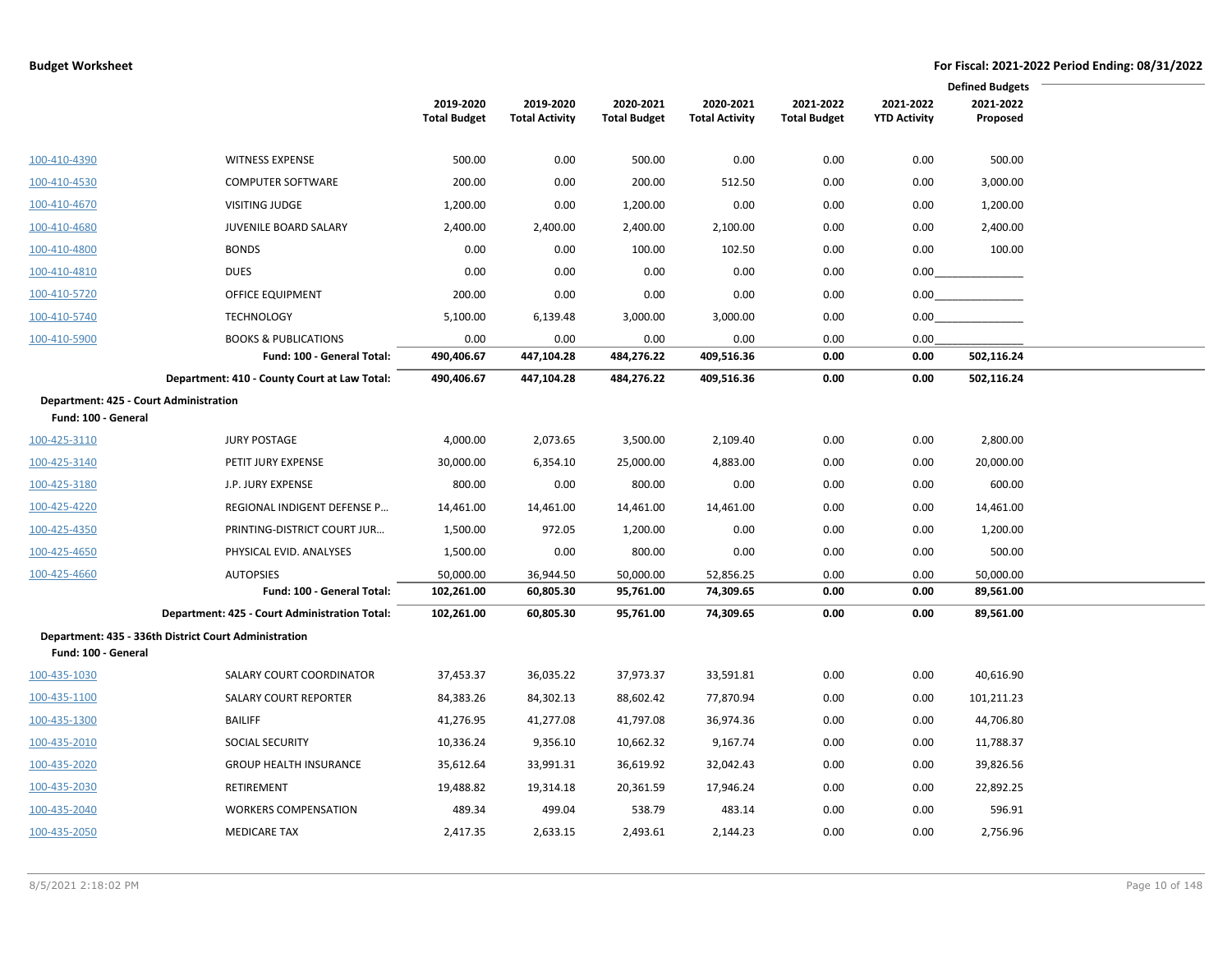|                                                         |                                                              | 2019-2020<br><b>Total Budget</b> | 2019-2020<br><b>Total Activity</b> | 2020-2021<br><b>Total Budget</b> | 2020-2021<br><b>Total Activity</b> | 2021-2022<br><b>Total Budget</b> | 2021-2022<br><b>YTD Activity</b> | <b>Defined Budgets</b><br>2021-2022<br>Proposed |  |
|---------------------------------------------------------|--------------------------------------------------------------|----------------------------------|------------------------------------|----------------------------------|------------------------------------|----------------------------------|----------------------------------|-------------------------------------------------|--|
| 100-435-3100                                            | <b>OFFICE SUPPLIES</b>                                       | 1,800.00                         | 944.52                             | 1,500.00                         | 1,078.58                           | 0.00                             | 0.00                             | 1,500.00                                        |  |
| 100-435-3110                                            | POSTAGE                                                      | 300.00                           | 86.95                              | 650.00                           | 439.31                             | 0.00                             | 0.00                             | 1,000.00                                        |  |
| 100-435-3120                                            | <b>DISTRICT JURY SUPPLIES</b>                                | 1,000.00                         | 0.00                               | 600.00                           | 313.00                             | 0.00                             | 0.00                             | 1,200.00                                        |  |
| 100-435-3520                                            | <b>GPS/SCRAM MONITORS</b>                                    | 1,155.00                         | 1,155.00                           | 948.00                           | 948.00                             | 0.00                             | 0.00                             | 1,500.00                                        |  |
| 100-435-3950                                            | <b>BAILIFF UNIFORMS</b>                                      | 400.00                           | 0.00                               | 400.00                           | 173.96                             | 0.00                             | 0.00                             | 400.00                                          |  |
| 100-435-4270                                            | OUT OF CO TRAVEL/TRAINING                                    | 6,000.00                         | 470.00                             | 5,000.00                         | 2,764.36                           | 0.00                             | 0.00                             | 6,000.00                                        |  |
| 100-435-4320                                            | <b>ATTORNEY FEES JUVENILE</b>                                | 20,000.00                        | 23,111.90                          | 20,000.00                        | 2,817.50                           | 0.00                             | 0.00                             | 20,000.00                                       |  |
| 100-435-4330                                            | ATTORNEY FEES DRUG CT                                        | 0.00                             | 0.00                               | 0.00                             | 0.00                               | 0.00                             | 0.00                             |                                                 |  |
| 100-435-4340                                            | APPEAL COURT TRANSCRIPTS                                     | 25,000.00                        | 11,341.50                          | 20,000.00                        | 2,189.00                           | 0.00                             | 0.00                             | 20,000.00                                       |  |
| 100-435-4350                                            | ATTORNEYS FEES APPEALS CT                                    | 10,000.00                        | 9,303.92                           | 15,000.00                        | 2,710.00                           | 0.00                             | 0.00                             | 15,000.00                                       |  |
| 100-435-4360                                            | ATTORNEY FEES- CPS CASES                                     | 375,000.00                       | 360,222.77                         | 375,000.00                       | 272,981.37                         | 0.00                             | 0.00                             | 375,000.00                                      |  |
| 100-435-4370                                            | <b>ATTORNEY FEES</b>                                         | 233,000.00                       | 293,331.15                         | 200,000.00                       | 187,793.22                         | 0.00                             | 0.00                             | 275,000.00                                      |  |
| 100-435-4380                                            | <b>COURT REPORTER EXPENSE</b>                                | 10,000.00                        | 6,310.00                           | 7,500.00                         | 3,908.00                           | 0.00                             | 0.00                             | 7,500.00                                        |  |
| 100-435-4390                                            | <b>INVESTIGATOR EXPENSE</b>                                  | 3,500.00                         | 5,731.00                           | 5,000.00                         | 625.00                             | 0.00                             | 0.00                             | 5,000.00                                        |  |
| 100-435-4391                                            | PROFESSIONAL SERVICES                                        | 0.00                             | 0.00                               | 0.00                             | 0.00                               | 0.00                             | 0.00                             | 25,000.00                                       |  |
| 100-435-4400                                            | PHYSICIANS EXPENSE                                           | 0.00                             | 0.00                               | 0.00                             | 0.00                               | 0.00                             | 0.00                             |                                                 |  |
| 100-435-4420                                            | OTHER PROFESSIONAL SERV.                                     | 20,642.00                        | 22,595.17                          | 19,052.00                        | 16,996.75                          | 0.00                             | 0.00                             |                                                 |  |
| 100-435-4530                                            | <b>COMPUTER SOFTWARE</b>                                     | 0.00                             | 0.00                               | 3,000.00                         | 2,075.62                           | 0.00                             | 0.00                             | 3,000.00                                        |  |
| 100-435-4670                                            | <b>VISITING JUDGE</b>                                        | 0.00                             | 0.00                               | 2,000.00                         | 75.04                              | 0.00                             | 0.00                             | 5,000.00                                        |  |
| 100-435-4680                                            | JUVENILE BOARD SALARY                                        | 3,600.00                         | 3,600.00                           | 3,600.00                         | 3,150.00                           | 0.00                             | 0.00                             | 3,600.00                                        |  |
| 100-435-4810                                            | <b>DUES</b>                                                  | 525.00                           | 70.00                              | 525.00                           | 70.00                              | 0.00                             | 0.00                             | 600.00                                          |  |
| 100-435-5720                                            | <b>OFFICE EQUIPMENT</b>                                      | 2,000.00                         | 906.68                             | 200.00                           | 0.00                               | 0.00                             | 0.00                             | 200.00                                          |  |
| 100-435-5740                                            | <b>TECHNOLOGY</b>                                            | 45,800.00                        | 8,926.36                           | 0.00                             | 0.00                               | 0.00                             | 0.00                             |                                                 |  |
| 100-435-5900                                            | <b>DISTRICT JUDGE BOOKS</b>                                  | 503.00                           | 503.00                             | 500.00                           | 0.00                               | 0.00                             | 0.00                             | 500.00                                          |  |
|                                                         | Fund: 100 - General Total:                                   | 991,682.97                       | 976,018.13                         | 919,524.10                       | 711,329.60                         | 0.00                             | 0.00                             | 1,031,395.98                                    |  |
|                                                         | Department: 435 - 336th District Court Administration Total: | 991,682.97                       | 976,018.13                         | 919,524.10                       | 711,329.60                         | 0.00                             | 0.00                             | 1,031,395.98                                    |  |
| Department: 450 - District Clerk<br>Fund: 100 - General |                                                              |                                  |                                    |                                  |                                    |                                  |                                  |                                                 |  |
| 100-450-1010                                            | SALARY ELECTED OFFICIAL                                      | 58,237.97                        | 58,237.92                          | 58,757.97                        | 51,978.16                          | 0.00                             | 0.00                             | 62,848.43                                       |  |
| 100-450-1030                                            | SALARY CHIEF DEPUTY                                          | 40,566.53                        | 40,566.51                          | 41,086.53                        | 36,009.82                          | 0.00                             | 0.00                             | 43,946.78                                       |  |
| 100-450-1040                                            | <b>SALARIES DEPUTIES</b>                                     | 170,710.86                       | 170,614.77                         | 173,835.78                       | 153,182.97                         | 0.00                             | 0.00                             | 177,476.87                                      |  |
|                                                         |                                                              |                                  |                                    |                                  |                                    |                                  |                                  |                                                 |  |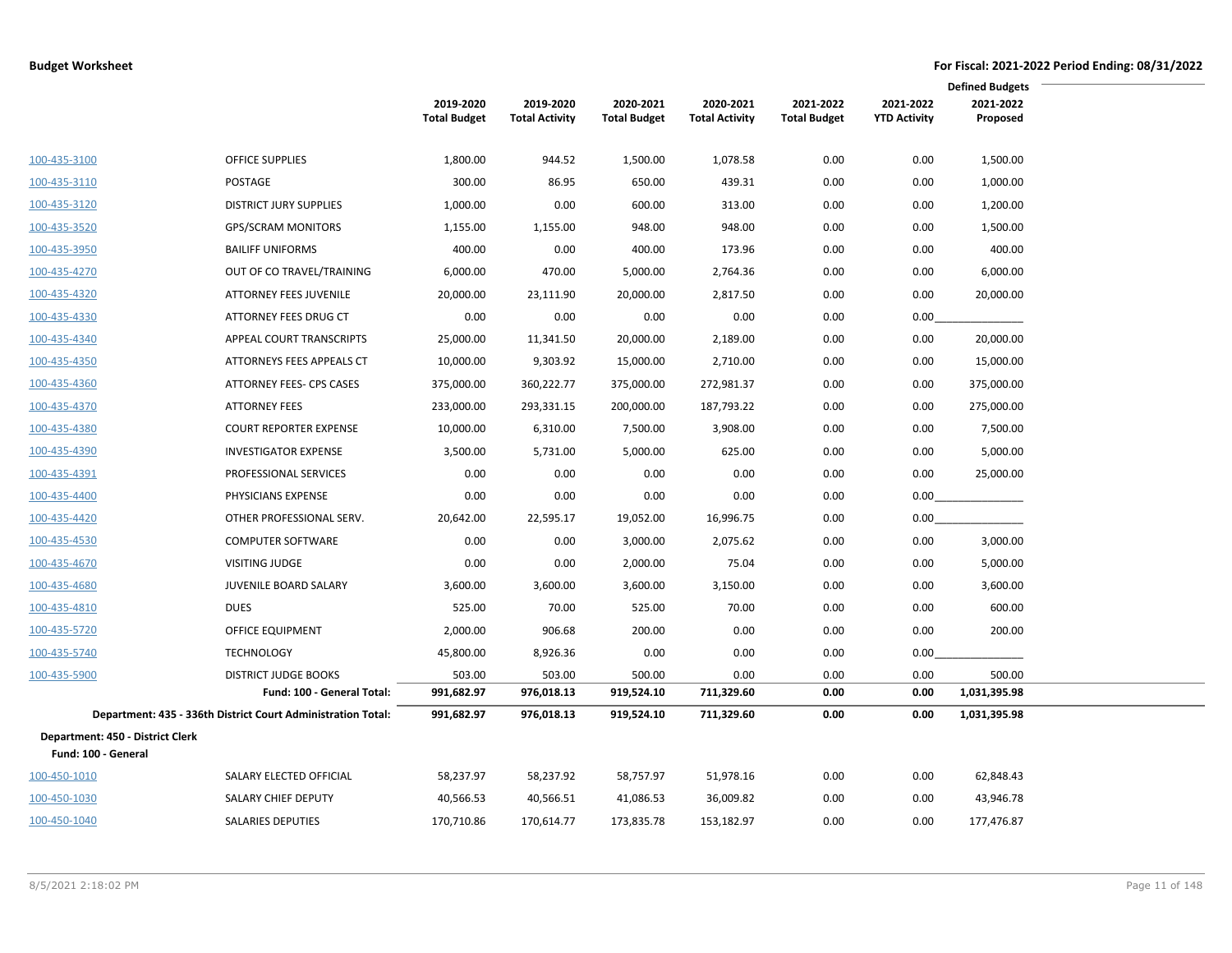|                                               |                                         |                                  |                                    |                                  |                                    |                                  |                                  | <b>Defined Budgets</b> |  |
|-----------------------------------------------|-----------------------------------------|----------------------------------|------------------------------------|----------------------------------|------------------------------------|----------------------------------|----------------------------------|------------------------|--|
|                                               |                                         | 2019-2020<br><b>Total Budget</b> | 2019-2020<br><b>Total Activity</b> | 2020-2021<br><b>Total Budget</b> | 2020-2021<br><b>Total Activity</b> | 2021-2022<br><b>Total Budget</b> | 2021-2022<br><b>YTD Activity</b> | 2021-2022<br>Proposed  |  |
| 100-450-1070                                  | <b>SALARY PART-TIME</b>                 | 29,952.00                        | 30,577.62                          | 29,952.00                        | 19,257.00                          | 0.00                             | 0.00                             | 18,792.00              |  |
| 100-450-2010                                  | SOCIAL SECURITY TAXES                   | 18,566.98                        | 16,866.53                          | 18,825.20                        | 15,270.22                          | 0.00                             | 0.00                             | 19,168.89              |  |
| 100-450-2020                                  | <b>GROUP HEALTH INSURANCE</b>           | 94,967.04                        | 94,463.06                          | 97,653.12                        | 84,576.64                          | 0.00                             | 0.00                             | 106,204.16             |  |
| 100-450-2030                                  | RETIREMENT                              | 35,007.73                        | 35,062.75                          | 35,950.06                        | 30,831.76                          | 0.00                             | 0.00                             | 37,224.75              |  |
| 100-450-2040                                  | <b>WORKERS COMPENSATION</b>             | 898.40                           | 916.20                             | 971.62                           | 871.26                             | 0.00                             | 0.00                             | 989.36                 |  |
| 100-450-2050                                  | <b>MEDICARE TAX</b>                     | 4,342.28                         | 4,814.02                           | 4,402.67                         | 3,571.41                           | 0.00                             | 0.00                             | 4,483.05               |  |
| 100-450-3100                                  | <b>OFFICE SUPPLIES</b>                  | 4,615.00                         | 4,590.30                           | 4,000.00                         | 2,638.82                           | 0.00                             | 0.00                             | 3,500.00               |  |
| 100-450-3110                                  | POSTAGE                                 | 4,000.00                         | 2,360.55                           | 4,000.00                         | 1,957.91                           | 0.00                             | 0.00                             | 2,500.00               |  |
| 100-450-3130                                  | PASSPORT PHOTO SUPPLIES                 | 1,200.00                         | 162.95                             | 600.00                           | 0.00                               | 0.00                             | 0.00                             |                        |  |
| 100-450-3150                                  | <b>COPIER RENTAL</b>                    | 0.00                             | 0.00                               | 0.00                             | 0.00                               | 0.00                             | 0.00                             |                        |  |
| 100-450-4270                                  | OUT OF COUNTY TRAVEL/TRAIN              | 4,885.00                         | 2,009.72                           | 4,000.00                         | 2,477.00                           | 0.00                             | 0.00                             | 4,000.00               |  |
| 100-450-4350                                  | <b>PRINTING</b>                         | 2,000.00                         | 1,798.00                           | 2,000.00                         | 0.00                               | 0.00                             | 0.00                             | 250.00                 |  |
| 100-450-4800                                  | <b>BONDS</b>                            | 450.00                           | 457.50                             | 157.50                           | 140.00                             | 0.00                             | 0.00                             | 140.00                 |  |
| 100-450-4810                                  | <b>DUES</b>                             | 225.00                           | 50.00                              | 225.00                           | 225.00                             | 0.00                             | 0.00                             | 175.00                 |  |
| 100-450-5720                                  | OFFICE EQUIPMENT                        | 109.96                           | 989.57                             | 200.00                           | 198.65                             | 0.00                             | 0.00                             | 200.00                 |  |
| 100-450-5740                                  | <b>TECHNOLOGY</b>                       | 1,690.04                         | 1,690.04                           | 0.00                             | 0.00                               | 0.00                             | 0.00                             |                        |  |
|                                               | Fund: 100 - General Total:              | 472,424.79                       | 466,228.01                         | 476,617.45                       | 403,186.62                         | 0.00                             | 0.00                             | 481,899.29             |  |
|                                               | Department: 450 - District Clerk Total: | 472,424.79                       | 466,228.01                         | 476,617.45                       | 403,186.62                         | 0.00                             | 0.00                             | 481,899.29             |  |
| Department: 455 - Justice of the Peace Pct. 1 |                                         |                                  |                                    |                                  |                                    |                                  |                                  |                        |  |
| Fund: 100 - General                           |                                         |                                  |                                    |                                  |                                    |                                  |                                  |                        |  |
| 100-455-1010                                  | SALARY ELECTED OFFICIAL                 | 44,483.43                        | 44,483.40                          | 45,003.43                        | 39,810.70                          | 0.00                             | 0.00                             | 48,136.36              |  |
| 100-455-1030                                  | SALARY CHIEF DEPUTY                     | 0.00                             | 26,368.23                          | 39,934.14                        | 35,326.36                          | 0.00                             | 0.00                             | 42,714.17              |  |
| 100-455-1040                                  | <b>SALARY DEPUTY</b>                    | 65,373.80                        | 38,602.95                          | 25,344.80                        | 24,911.77                          | 0.00                             | 0.00                             | 30,121.57              |  |
| 100-455-2010                                  | SOCIAL SECURITY TAXES                   | 6,974.83                         | 6,607.05                           | 6,811.70                         | 6,270.32                           | 0.00                             | 0.00                             | 7,474.46               |  |
| 100-455-2020                                  | GROUP HEALTH INSURANCE                  | 35,612.64                        | 29,474.61                          | 35,399.26                        | 21,388.29                          | 0.00                             | 0.00                             | 39,826.56              |  |
| 100-455-2030                                  | RETIREMENT                              | 12,842.31                        | 12,792.39                          | 12,723.98                        | 11,986.74                          | 0.00                             | 0.00                             | 14,565.04              |  |
| 100-455-2040                                  | <b>WORKERS' COMPENSATION</b>            | 472.49                           | 336.10                             | 343.89                           | 316.44                             | 0.00                             | 0.00                             | 387.11                 |  |
| 100-455-2050                                  | <b>MEDICARE TAX</b>                     | 1,631.21                         | 1,878.37                           | 1,593.05                         | 1,466.59                           | 0.00                             | 0.00                             | 1,788.90               |  |
| 100-455-2250                                  | TRAVEL ALLOWANCE                        | 2,400.00                         | 2,400.00                           | 2,400.00                         | 2,100.00                           | 0.00                             | 0.00                             | 2,400.00               |  |
| 100-455-3100                                  | <b>OFFICE SUPPLIES</b>                  | 884.98                           | 816.37                             | 700.00                           | 556.77                             | 0.00                             | 0.00                             | 700.00                 |  |
| 100-455-3110                                  | POSTAGE                                 | 500.00                           | 304.60                             | 400.00                           | 277.81                             | 0.00                             | 0.00                             | 400.00                 |  |

 $\overline{\phantom{0}}$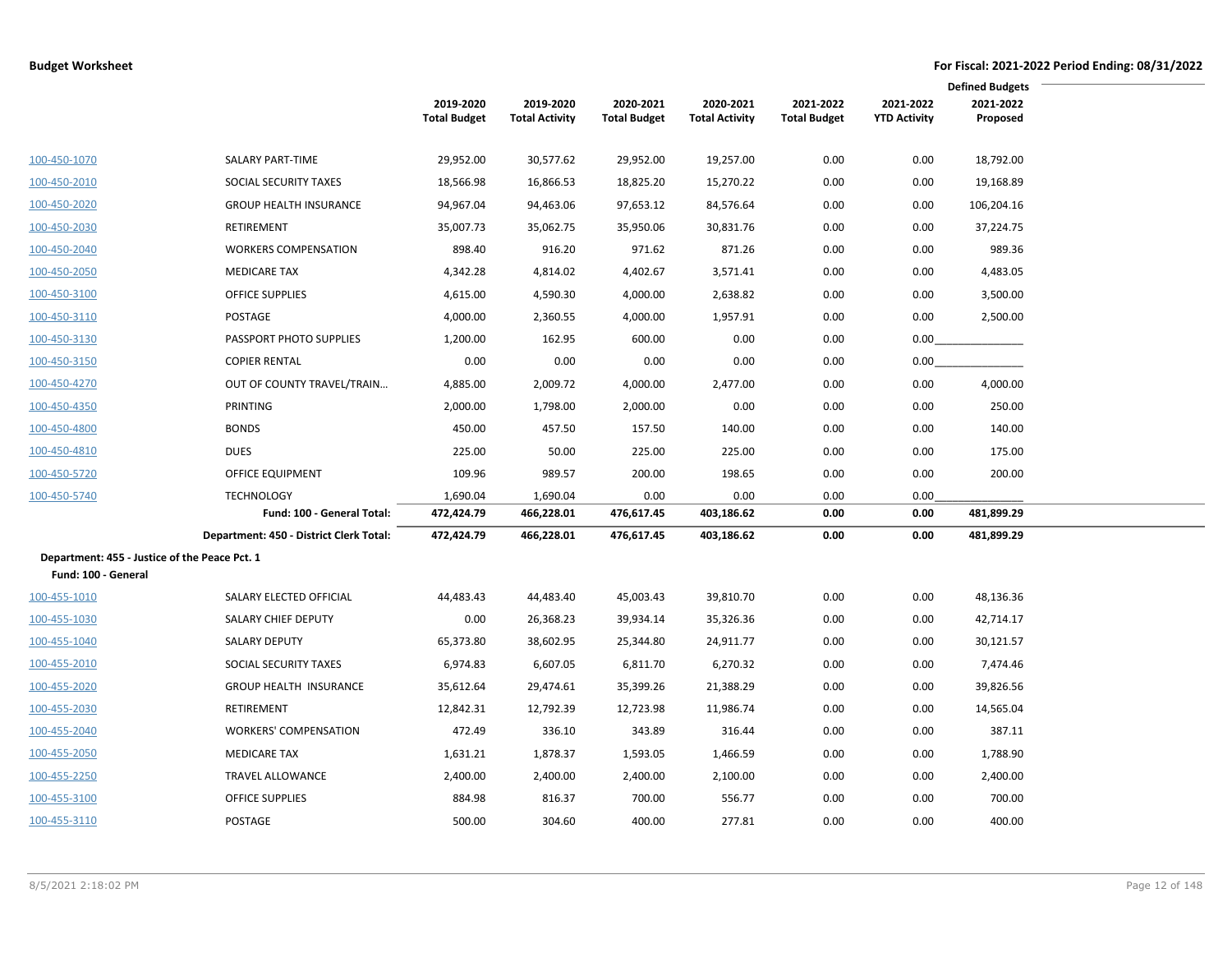|                     | <b>Defined Budgets</b>                               |                     |                       |                     |                       |                     |                     |            |
|---------------------|------------------------------------------------------|---------------------|-----------------------|---------------------|-----------------------|---------------------|---------------------|------------|
|                     |                                                      | 2019-2020           | 2019-2020             | 2020-2021           | 2020-2021             | 2021-2022           | 2021-2022           | 2021-2022  |
|                     |                                                      | <b>Total Budget</b> | <b>Total Activity</b> | <b>Total Budget</b> | <b>Total Activity</b> | <b>Total Budget</b> | <b>YTD Activity</b> | Proposed   |
| 100-455-4230        | CELL PHONE ALLOWANCE                                 | 240.00              | 240.00                | 0.00                | 0.00                  | 0.00                | 0.00                |            |
| 100-455-4270        | OUT OF COUNTY TRAVEL/TRAIN                           | 3,000.00            | 893.05                | 3,000.00            | 1,011.80              | 0.00                | 0.00                | 3,000.00   |
| 100-455-4350        | PRINTING                                             | 300.00              | 114.24                | 300.00              | 105.00                | 0.00                | 0.00                | 300.00     |
| 100-455-4800        | <b>BOND</b>                                          | 165.00              | 256.00                | 265.00              | 256.00                | 0.00                | 0.00                | 165.00     |
| 100-455-4810        | <b>DUES</b>                                          | 135.00              | 60.00                 | 135.00              | 60.00                 | 0.00                | 0.00                | 60.00      |
| 100-455-5720        | OFFICE EQUIPMENT                                     | 1,515.02            | 774.42                | 200.00              | 27.99                 | 0.00                | 0.00                | 200.00     |
| 100-455-5730        | <b>RADIO EQUIPMENT</b>                               | 0.00                | 0.00                  | 0.00                | 0.00                  | 0.00                | 0.00                |            |
| 100-455-5740        | <b>TECHNOLOGY</b>                                    | 0.00                | 0.00                  | 0.00                | 0.00                  | 0.00                | 0.00                |            |
|                     | Fund: 100 - General Total:                           | 176,530.71          | 166,401.78            | 174,554.25          | 145,872.58            | 0.00                | 0.00                | 192,239.17 |
|                     | Department: 455 - Justice of the Peace Pct. 1 Total: | 176,530.71          | 166,401.78            | 174,554.25          | 145,872.58            | 0.00                | 0.00                | 192,239.17 |
|                     | Department: 456 - Justice of the Peace Pct. 2        |                     |                       |                     |                       |                     |                     |            |
| Fund: 100 - General |                                                      |                     |                       |                     |                       |                     |                     |            |
| 100-456-1010        | SALARY ELECTED OFFICIAL                              | 44,483.43           | 44,483.40             | 45,003.43           | 39,810.70             | 0.00                | 0.00                | 48,136.36  |
| 100-456-1030        | SALARY CHIEF DEPUTY                                  | 40,565.13           | 40,565.19             | 41,085.13           | 36,344.50             | 0.00                | 0.00                | 43,945.29  |
| 100-456-2010        | SOCIAL SECURITY TAXES                                | 5,436.69            | 5,227.11              | 5,486.29            | 4,851.87              | 0.00                | 0.00                | 5,857.86   |
| 100-456-2020        | <b>GROUP HEALTH INSURANCE</b>                        | 23,741.76           | 23,767.88             | 24,413.28           | 21,341.67             | 0.00                | 0.00                | 26,551.04  |
| 100-456-2030        | RETIREMENT                                           | 9,942.18            | 9,940.34              | 10,192.89           | 9,158.00              | 0.00                | 0.00                | 11,086.63  |
| 100-456-2040        | <b>WORKERS' COMPENSATION</b>                         | 255.15              | 260.20                | 275.48              | 247.02                | 0.00                | 0.00                | 294.66     |
| 100-456-2050        | <b>MEDICARE TAX</b>                                  | 1,271.48            | 1,480.97              | 1,283.08            | 1,134.68              | 0.00                | 0.00                | 1,369.98   |
| 100-456-2250        | TRAVEL ALLOWANCE                                     | 2,400.00            | 2,400.00              | 2,400.00            | 2,100.00              | 0.00                | 0.00                | 2,400.00   |
| 100-456-3100        | <b>OFFICE SUPPLIES</b>                               | 600.00              | 668.38                | 600.00              | 337.97                | 0.00                | 0.00                | 600.00     |
| 100-456-3110        | POSTAGE                                              | 350.00              | 249.00                | 300.00              | 141.00                | 0.00                | 0.00                | 300.00     |
| 100-456-4210        | <b>INTERNET</b>                                      | 2,092.00            | 1,893.40              | 1,000.00            | 819.50                | 0.00                | 0.00                | 1,000.00   |
| 100-456-4220        | R & M RADIO                                          | 100.00              | 0.00                  | 100.00              | 0.00                  | 0.00                | 0.00                |            |
| 100-456-4230        | CELL PHONE ALLOWANCE                                 | 240.00              | 240.00                | 0.00                | 0.00                  | 0.00                | 0.00                |            |
| 100-456-4270        | OUT OF COUNTY TRAVEL/TRAIN                           | 3,500.00            | 0.00                  | 2,000.00            | 1,056.65              | 0.00                | 0.00                | 2,000.00   |
| 100-456-4350        | PRINTING                                             | 200.00              | 23.50                 | 200.00              | 0.00                  | 0.00                | 0.00                | 200.00     |
| 100-456-4600        | OFFICE RENTAL                                        | 4,200.00            | 4,200.00              | 4,200.00            | 3,500.00              | 0.00                | 0.00                | 4,200.00   |
| 100-456-4800        | <b>BOND</b>                                          | 100.00              | 100.00                | 100.00              | 100.00                | 0.00                | 0.00                | 204.00     |
| 100-456-4810        | <b>DUES</b>                                          | 95.00               | 95.00                 | 95.00               | 95.00                 | 0.00                | 0.00                | 95.00      |
| 100-456-5720        | OFFICE EQUIPMENT                                     | 1,200.00            | 0.00                  | 200.00              | 0.00                  | 0.00                | 0.00                | 200.00     |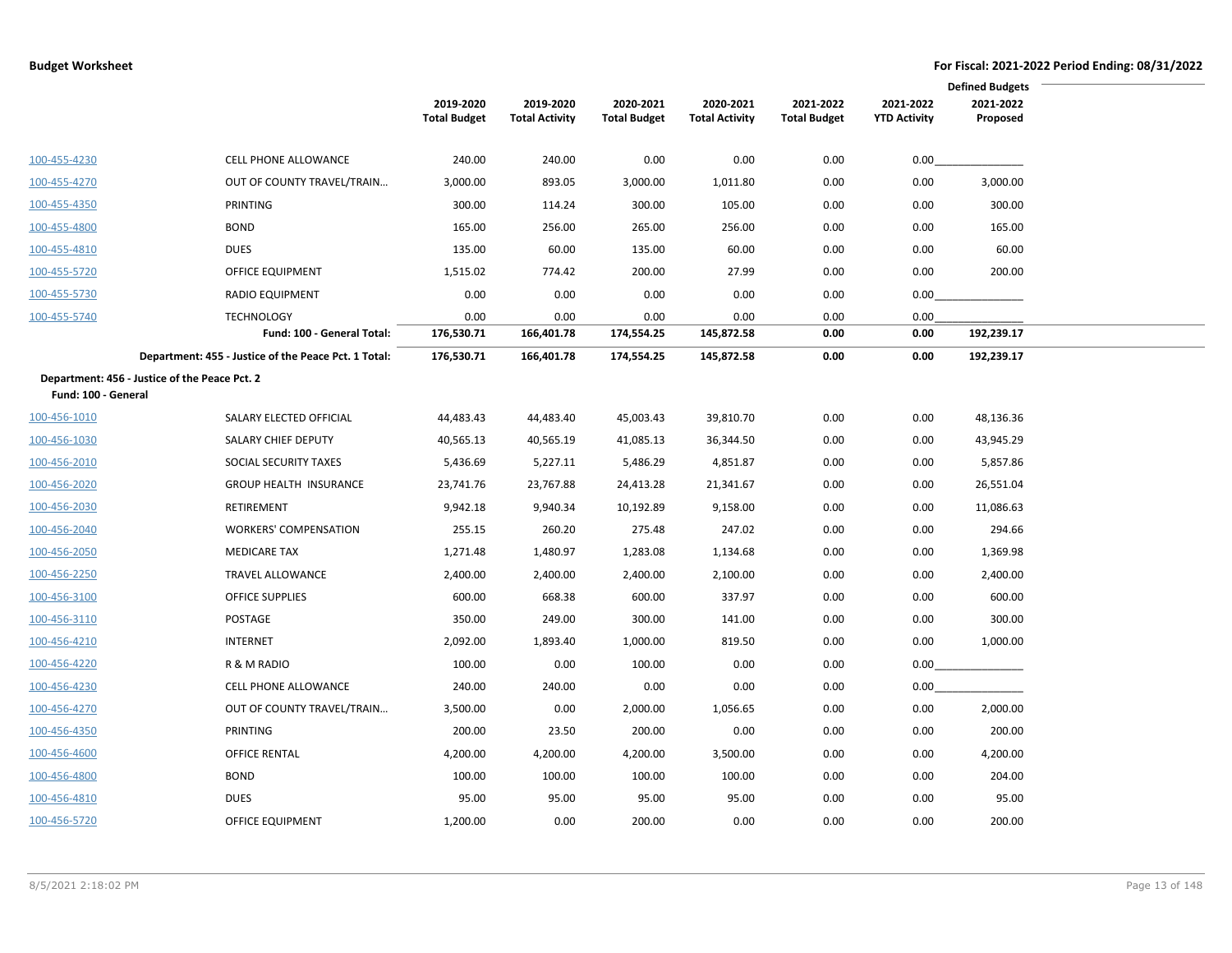|                     |                                                      |                     |                       |                     |                       |                     |                     | <b>Defined Budgets</b> |  |
|---------------------|------------------------------------------------------|---------------------|-----------------------|---------------------|-----------------------|---------------------|---------------------|------------------------|--|
|                     |                                                      | 2019-2020           | 2019-2020             | 2020-2021           | 2020-2021             | 2021-2022           | 2021-2022           | 2021-2022              |  |
|                     |                                                      | <b>Total Budget</b> | <b>Total Activity</b> | <b>Total Budget</b> | <b>Total Activity</b> | <b>Total Budget</b> | <b>YTD Activity</b> | Proposed               |  |
| 100-456-5910        | <b>ONLINE RESEARCH</b>                               | 0.00                | 184.73                | 1,100.00            | 93.73                 | 0.00                | 0.00                |                        |  |
|                     | Fund: 100 - General Total:                           | 140,772.82          | 135,779.10            | 140,034.58          | 121,132.29            | 0.00                | 0.00                | 148,440.82             |  |
|                     | Department: 456 - Justice of the Peace Pct. 2 Total: | 140,772.82          | 135,779.10            | 140,034.58          | 121,132.29            | 0.00                | 0.00                | 148,440.82             |  |
|                     | Department: 457 - Justice of the Peace Pct. 3        |                     |                       |                     |                       |                     |                     |                        |  |
| Fund: 100 - General |                                                      |                     |                       |                     |                       |                     |                     |                        |  |
| 100-457-1010        | SALARY ELECTED OFFICIAL                              | 44,483.43           | 44,483.40             | 45,003.43           | 39,810.70             | 0.00                | 0.00                | 48,136.36              |  |
| 100-457-1030        | SALARY CHIEF DEPUTY                                  | 28,000.00           | 27,929.25             | 28,520.00           | 25,146.90             | 0.00                | 0.00                | 30,505.43              |  |
| 100-457-2010        | SOCIAL SECURITY TAXES                                | 4,657.00            | 4,473.72              | 4,707.25            | 4,157.69              | 0.00                | 0.00                | 5,024.59               |  |
| 100-457-2020        | <b>GROUP HEALTH INSURANCE</b>                        | 23,741.76           | 23,873.75             | 24,413.28           | 21,361.62             | 0.00                | 0.00                | 26,551.04              |  |
| 100-457-2030        | RETIREMENT                                           | 8,431.36            | 8,463.66              | 8,705.17            | 7,832.29              | 0.00                | 0.00                | 9,468.47               |  |
| 100-457-2040        | <b>WORKERS' COMPENSATION</b>                         | 217.45              | 221.76                | 235.27              | 210.96                | 0.00                | 0.00                | 251.65                 |  |
| 100-457-2050        | <b>MEDICARE TAX</b>                                  | 1,089.29            | 1,267.98              | 1,100.89            | 972.48                | 0.00                | 0.00                | 1,175.11               |  |
| 100-457-2250        | <b>TRAVEL ALLOWANCE</b>                              | 2,400.00            | 2,400.00              | 2,400.00            | 2,100.00              | 0.00                | 0.00                | 2,400.00               |  |
| 100-457-3100        | OFFICE SUPPLIES                                      | 500.00              | 506.60                | 500.00              | 144.42                | 0.00                | 0.00                | 500.00                 |  |
| 100-457-3110        | POSTAGE                                              | 250.00              | 186.00                | 350.00              | 131.00                | 0.00                | 0.00                | 350.00                 |  |
| 100-457-4210        | <b>INTERNET</b>                                      | 0.00                | 0.00                  | 456.00              | 379.90                | 0.00                | 0.00                | 456.00                 |  |
| 100-457-4230        | <b>CELL PHONE ALLOWANCE</b>                          | 240.00              | 240.00                | 0.00                | 0.00                  | 0.00                | 0.00                |                        |  |
| 100-457-4270        | OUT OF COUNTY TRAVEL/TRAIN                           | 1,500.00            | 517.25                | 2,000.00            | 853.44                | 0.00                | 0.00                | 1,500.00               |  |
| 100-457-4350        | PRINTING                                             | 250.00              | 0.00                  | 250.00              | 0.00                  | 0.00                | 0.00                | 250.00                 |  |
| 100-457-4800        | <b>BOND</b>                                          | 50.00               | 50.00                 | 50.00               | 50.00                 | 0.00                | 0.00                | 50.00                  |  |
| 100-457-4810        | <b>DUES</b>                                          | 60.00               | 60.00                 | 60.00               | 60.00                 | 0.00                | 0.00                | 60.00                  |  |
| 100-457-5720        | OFFICE EQUIPMENT                                     | 1,200.00            | 0.00                  | 200.00              | 0.00                  | 0.00                | 0.00                | 200.00                 |  |
| 100-457-5740        | <b>TECHNOLOGY</b>                                    | 1,000.00            | 0.00                  | 0.00                | 0.00                  | 0.00                | 0.00                |                        |  |
|                     | Fund: 100 - General Total:                           | 118,070.29          | 114,673.37            | 118,951.29          | 103,211.40            | 0.00                | 0.00                | 126,878.65             |  |
|                     | Department: 457 - Justice of the Peace Pct. 3 Total: | 118,070.29          | 114,673.37            | 118,951.29          | 103,211.40            | 0.00                | 0.00                | 126,878.65             |  |
|                     | Department: 475 - District Attorney                  |                     |                       |                     |                       |                     |                     |                        |  |
| Fund: 100 - General |                                                      |                     |                       |                     |                       |                     |                     |                        |  |
| 100-475-1011        | DA. SALARY SUPPLEMENT                                | 6,250.00            | 6,249.88              | 6,770.00            | 5,988.74              | 0.00                | 0.00                | 11,000.00              |  |
| 100-475-1012        | DA SALARY REIMB. GC CH 46                            | 27,500.00           | 27,499.96             | 27,500.00           | 24,326.87             | 0.00                | 0.00                | 27,500.00              |  |
| 100-475-1030        | SALARY ASSISTANT D.A.                                | 309,214.36          | 289,325.05            | 311,258.12          | 267,501.20            | 0.00                | 0.00                | 332,926.47             |  |
| 100-475-1031        | INVESTIGATOR                                         | 61,443.53           | 61,443.72             | 61,963.53           | 54,814.03             | 0.00                | 0.00                | 66,277.35              |  |
| 100-475-1032        | ASST. DA LONGEVITY PAY                               | 5,080.00            | 5,230.00              | 5,080.00            | 4,990.00              | 0.00                | 0.00                | 5,230.00               |  |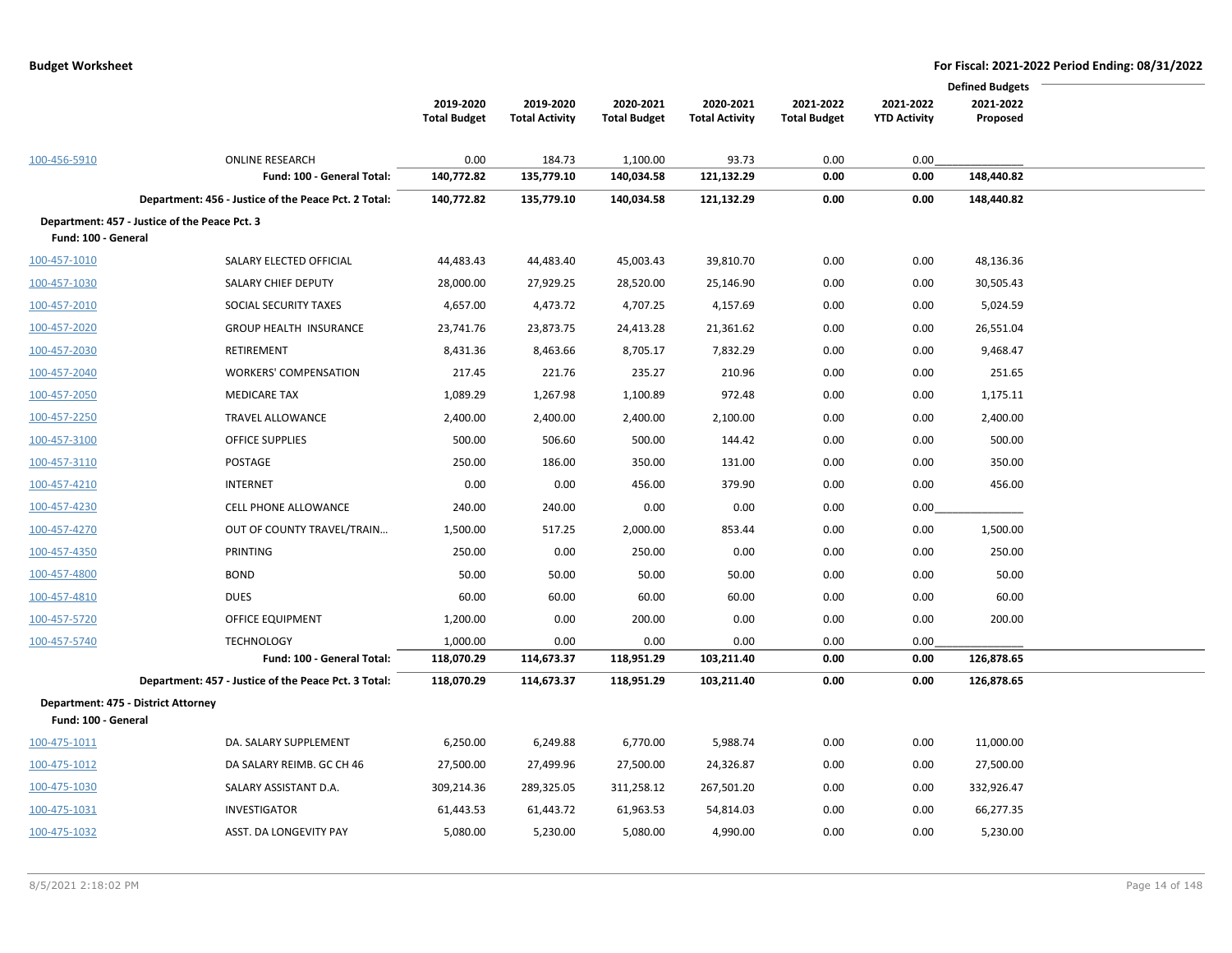|                                                         |                                            |                     |                       |                     |                       |                     |                     | <b>Defined Budgets</b> |  |
|---------------------------------------------------------|--------------------------------------------|---------------------|-----------------------|---------------------|-----------------------|---------------------|---------------------|------------------------|--|
|                                                         |                                            | 2019-2020           | 2019-2020             | 2020-2021           | 2020-2021             | 2021-2022           | 2021-2022           | 2021-2022              |  |
|                                                         |                                            | <b>Total Budget</b> | <b>Total Activity</b> | <b>Total Budget</b> | <b>Total Activity</b> | <b>Total Budget</b> | <b>YTD Activity</b> | Proposed               |  |
| 100-475-1050                                            | SALARIES SECRETARIES                       | 188,651.04          | 184,226.09            | 189,664.91          | 160,855.72            | 0.00                | 0.00                | 197,306.64             |  |
| 100-475-1051                                            | <b>DISCOVERY CLERK</b>                     | 37,211.20           | 37,211.20             | 37,731.20           | 33,377.60             | 0.00                | 0.00                | 40,357.87              |  |
| 100-475-1070                                            | SALARY PART-TIME                           | 18,096.00           | 17,823.00             | 18,096.00           | 16,398.00             | 0.00                | 0.00                |                        |  |
| 100-475-2010                                            | SOCIAL SECURITY TAXES                      | 40,535.98           | 36,171.07             | 40,187.39           | 34,219.06             | 0.00                | 0.00                | 42,220.04              |  |
| 100-475-2020                                            | <b>GROUP HEALTH INSURANCE</b>              | 130,579.68          | 124,137.42            | 134,273.04          | 114,452.44            | 0.00                | 0.00                | 146,030.72             |  |
| 100-475-2030                                            | RETIREMENT                                 | 76,387.85           | 73,506.54             | 76,744.96           | 67,456.55             | 0.00                | 0.00                | 81,988.59              |  |
| 100-475-2040                                            | <b>WORKERS' COMPENSATION</b>               | 1,340.28            | 1,266.52              | 1,334.94            | 1,203.98              | 0.00                | 0.00                | 1,421.01               |  |
| 100-475-2050                                            | <b>MEDICARE TAX</b>                        | 9,840.19            | 10,280.28             | 9,398.66            | 8,003.18              | 0.00                | 0.00                | 9,874.04               |  |
| 100-475-2250                                            | <b>TRAVEL ALLOWANCE</b>                    | 4,860.00            | 0.00                  | 3,060.00            | 2,677.50              | 0.00                | 0.00                | 3,060.00               |  |
| 100-475-3100                                            | <b>OFFICE SUPPLIES</b>                     | 11,400.00           | 8,958.25              | 9,000.00            | 5,242.48              | 0.00                | 0.00                | 8,500.00               |  |
| 100-475-3110                                            | POSTAGE                                    | 0.00                | 887.60                | 2,400.00            | 1,036.44              | 0.00                | 0.00                | 1,400.00               |  |
| 100-475-3130                                            | <b>GRAND JURY EXPENSE</b>                  | 5,500.00            | 1,400.00              | 5,500.00            | 4,477.16              | 0.00                | 0.00                | 4,000.00               |  |
| 100-475-3150                                            | <b>COPIER EXPENSE</b>                      | 1,500.00            | 1,317.23              | 1,400.00            | 1,062.86              | 0.00                | 0.00                | 1,400.00               |  |
| 100-475-4230                                            | INVESTIGATOR CELL PHONE ALL                | 360.00              | 360.00                | 0.00                | 0.00                  | 0.00                | 0.00                |                        |  |
| 100-475-4270                                            | OUT OF COUNTY TRAVEL/TRAIN                 | 15,000.00           | 6,861.31              | 10,000.00           | 3,559.30              | 0.00                | 0.00                | 7,500.00               |  |
| 100-475-4350                                            | <b>PRINTING</b>                            | 1,000.00            | 114.50                | 500.00              | 214.20                | 0.00                | 0.00                | 500.00                 |  |
| 100-475-4380                                            | <b>CT.REPORTER-TRANSCRIPTS</b>             | 8,500.00            | 702.50                | 5,000.00            | 280.50                | 0.00                | 0.00                | 2,500.00               |  |
| 100-475-4390                                            | <b>WITNESS EXPENSE</b>                     | 5,000.00            | 0.00                  | 3,000.00            | 0.00                  | 0.00                | 0.00                | 1,500.00               |  |
| 100-475-4650                                            | PHYS.EVIDENCE ANALYSIS                     | 4,000.00            | 2,896.00              | 4,000.00            | 176.37                | 0.00                | 0.00                | 2,000.00               |  |
| 100-475-4800                                            | <b>BOND</b>                                | 165.00              | 165.00                | 445.00              | 441.50                | 0.00                | 0.00                | 373.00                 |  |
| 100-475-4810                                            | <b>DUES</b>                                | 3,500.00            | 2,210.00              | 3,500.00            | 1,978.00              | 0.00                | 0.00                | 3,500.00               |  |
| 100-475-5720                                            | OFFICE EQUIPMENT                           | 4,000.00            | 2,016.94              | 200.00              | 1,071.30              | 0.00                | 0.00                | 200.00                 |  |
| 100-475-5740                                            | <b>TECHNOLOGY</b>                          | 2,000.00            | 0.00                  | 200.00              | 0.00                  | 0.00                | 0.00                | 200.00                 |  |
| 100-475-5900                                            | <b>BOOKS</b>                               | 750.00              | 111.66                | 750.00              | 615.00                | 0.00                | 0.00                | 750.00                 |  |
| 100-475-5910                                            | <b>ONLINE RESEARCH</b>                     | 8,815.00            | 8,831.13              | 9,060.00            | 6,789.60              | 0.00                | 0.00                | 9,060.00               |  |
|                                                         | Fund: 100 - General Total:                 | 988,480.11          | 911,202.85            | 978,017.75          | 823,209.58            | 0.00                | 0.00                | 1,008,575.73           |  |
|                                                         | Department: 475 - District Attorney Total: | 988,480.11          | 911,202.85            | 978,017.75          | 823,209.58            | 0.00                | 0.00                | 1,008,575.73           |  |
| Department: 495 - County Auditor<br>Fund: 100 - General |                                            |                     |                       |                     |                       |                     |                     |                        |  |
| 100-495-1020                                            | SALARY APPOINTED OFFICIAL                  | 73,258.37           | 73,258.38             | 73,778.37           | 65,265.49             | 0.00                | 0.00                | 78,914.48              |  |
| 100-495-1030                                            | SALARIES ASSISTANTS                        | 128,851.14          | 120,615.24            | 150,158.45          | 132,870.17            | 0.00                | 0.00                | 163,730.11             |  |
|                                                         |                                            |                     |                       |                     |                       |                     |                     |                        |  |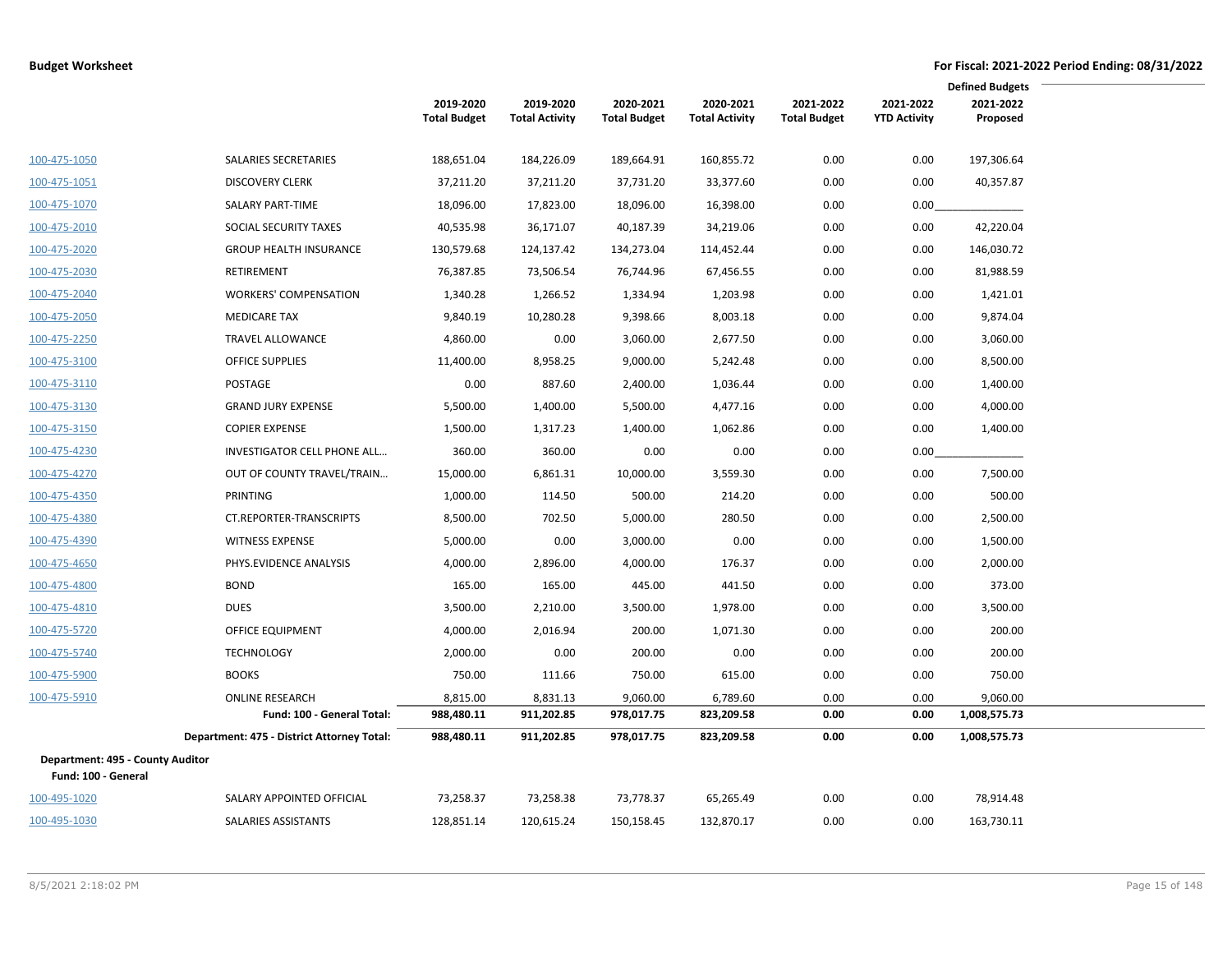|                                     |                                         |                                  |                                    |                                  |                                    |                                  |                                  | <b>Defined Budgets</b> |
|-------------------------------------|-----------------------------------------|----------------------------------|------------------------------------|----------------------------------|------------------------------------|----------------------------------|----------------------------------|------------------------|
|                                     |                                         | 2019-2020<br><b>Total Budget</b> | 2019-2020<br><b>Total Activity</b> | 2020-2021<br><b>Total Budget</b> | 2020-2021<br><b>Total Activity</b> | 2021-2022<br><b>Total Budget</b> | 2021-2022<br><b>YTD Activity</b> | 2021-2022<br>Proposed  |
|                                     |                                         |                                  |                                    |                                  |                                    |                                  |                                  |                        |
| 100-495-2010                        | SOCIAL SECURITY TAXES                   | 12,601.10                        | 10,892.34                          | 13,884.08                        | 11,276.49                          | 0.00                             | 0.00                             | 15,043.96              |
| 100-495-2020                        | <b>GROUP HEALTH INSURANCE</b>           | 47,483.52                        | 42,389.53                          | 48,826.56                        | 42,723.24                          | 0.00                             | 0.00                             | 53,102.08              |
| 100-495-2030                        | RETIREMENT                              | 23,759.16                        | 22,651.09                          | 26,514.12                        | 23,456.67                          | 0.00                             | 0.00                             | 29,214.41              |
| 100-495-2040                        | <b>WORKERS COMPENSATION</b>             | 609.73                           | 621.80                             | 716.60                           | 642.58                             | 0.00                             | 0.00                             | 776.46                 |
| 100-495-2050                        | <b>MEDICARE TAX</b>                     | 2,947.03                         | 3,111.17                           | 3,247.08                         | 2,637.22                           | 0.00                             | 0.00                             | 3,518.35               |
| 100-495-3100                        | <b>OFFICE SUPPLIES</b>                  | 880.00                           | 877.36                             | 700.00                           | 358.95                             | 0.00                             | 0.00                             | 700.00                 |
| 100-495-4270                        | OUT OF COUNTY TRAVEL/TRAIN              | 3,920.00                         | 2,562.86                           | 4,000.00                         | 455.00                             | 0.00                             | 0.00                             | 4,000.00               |
| 100-495-4350                        | PRINTING                                | 50.00                            | 23.00                              | 50.00                            | 0.00                               | 0.00                             | 0.00                             | 100.00                 |
| 100-495-4520                        | R & M EQUIPMENT                         | 100.00                           | 0.00                               | 50.00                            | 0.00                               | 0.00                             | 0.00                             |                        |
| 100-495-4800                        | <b>BOND</b>                             | 149.00                           | 149.00                             | 383.00                           | 329.00                             | 0.00                             | 0.00                             | 236.00                 |
| 100-495-4810                        | <b>DUES</b>                             | 590.00                           | 295.00                             | 340.00                           | 340.00                             | 0.00                             | 0.00                             | 590.00                 |
| 100-495-5720                        | <b>OFFICE EQUIPMENT</b>                 | 1,584.97                         | 1,584.97                           | 200.00                           | 0.00                               | 0.00                             | 0.00                             | 200.00                 |
|                                     | Fund: 100 - General Total:              | 296,784.02                       | 279,031.74                         | 322,848.26                       | 280,354.81                         | 0.00                             | 0.00                             | 350,125.85             |
|                                     | Department: 495 - County Auditor Total: | 296,784.02                       | 279,031.74                         | 322,848.26                       | 280,354.81                         | 0.00                             | 0.00                             | 350,125.85             |
| Department: 496 - County Purchasing |                                         |                                  |                                    |                                  |                                    |                                  |                                  |                        |
| Fund: 100 - General                 |                                         |                                  |                                    |                                  |                                    |                                  |                                  |                        |
| 100-496-1020                        | SALARY PURCHASING AGENT                 | 52,735.70                        | 52,734.77                          | 53,254.76                        | 47,110.04                          | 0.00                             | 0.00                             | 56,962.11              |
| 100-496-2010                        | SOCIAL SECURITY TAXES                   | 3,291.93                         | 3,113.14                           | 3,301.80                         | 2,875.54                           | 0.00                             | 0.00                             | 3,531.65               |
| 100-496-2020                        | <b>GROUP HEALTH INSURANCE</b>           | 11,870.88                        | 11,895.34                          | 12,206.64                        | 10,680.81                          | 0.00                             | 0.00                             | 13,275.52              |
| 100-496-2030                        | RETIREMENT                              | 6,164.80                         | 6,163.41                           | 6,305.36                         | 5,577.16                           | 0.00                             | 0.00                             | 6,858.24               |
| 100-496-2040                        | <b>WORKERS' COMPENSATION</b>            | 158.21                           | 161.34                             | 170.42                           | 152.82                             | 0.00                             | 0.00                             | 182.28                 |
| 100-496-2050                        | <b>MEDICARE TAX</b>                     | 769.89                           | 881.81                             | 772.19                           | 672.50                             | 0.00                             | 0.00                             | 825.95                 |
| 100-496-3100                        | <b>OFFICE SUPPLIES</b>                  | 400.00                           | 222.84                             | 250.00                           | 25.96                              | 0.00                             | 0.00                             | 250.00                 |
| 100-496-4230                        | CELL PHONE ALLOWANCE                    | 360.00                           | 360.00                             | 0.00                             | 0.00                               | 0.00                             | 0.00                             |                        |
| 100-496-4270                        | OUT OF COUNTY TRAVEL/TRAIN              | 3,000.00                         | 240.36                             | 2,400.00                         | 222.37                             | 0.00                             | 0.00                             | 2,400.00               |
| 100-496-4350                        | PRINTING                                | 70.00                            | 0.00                               | 35.00                            | 0.00                               | 0.00                             | 0.00                             | 35.00                  |
| 100-496-4520                        | R & M EQUIPMENT                         | 0.00                             | 0.00                               | 0.00                             | 0.00                               | 0.00                             | 0.00                             |                        |
| 100-496-4800                        | <b>BOND</b>                             | 0.00                             | 0.00                               | 93.00                            | 93.00                              | 0.00                             | 0.00                             |                        |
|                                     |                                         |                                  |                                    |                                  |                                    |                                  |                                  |                        |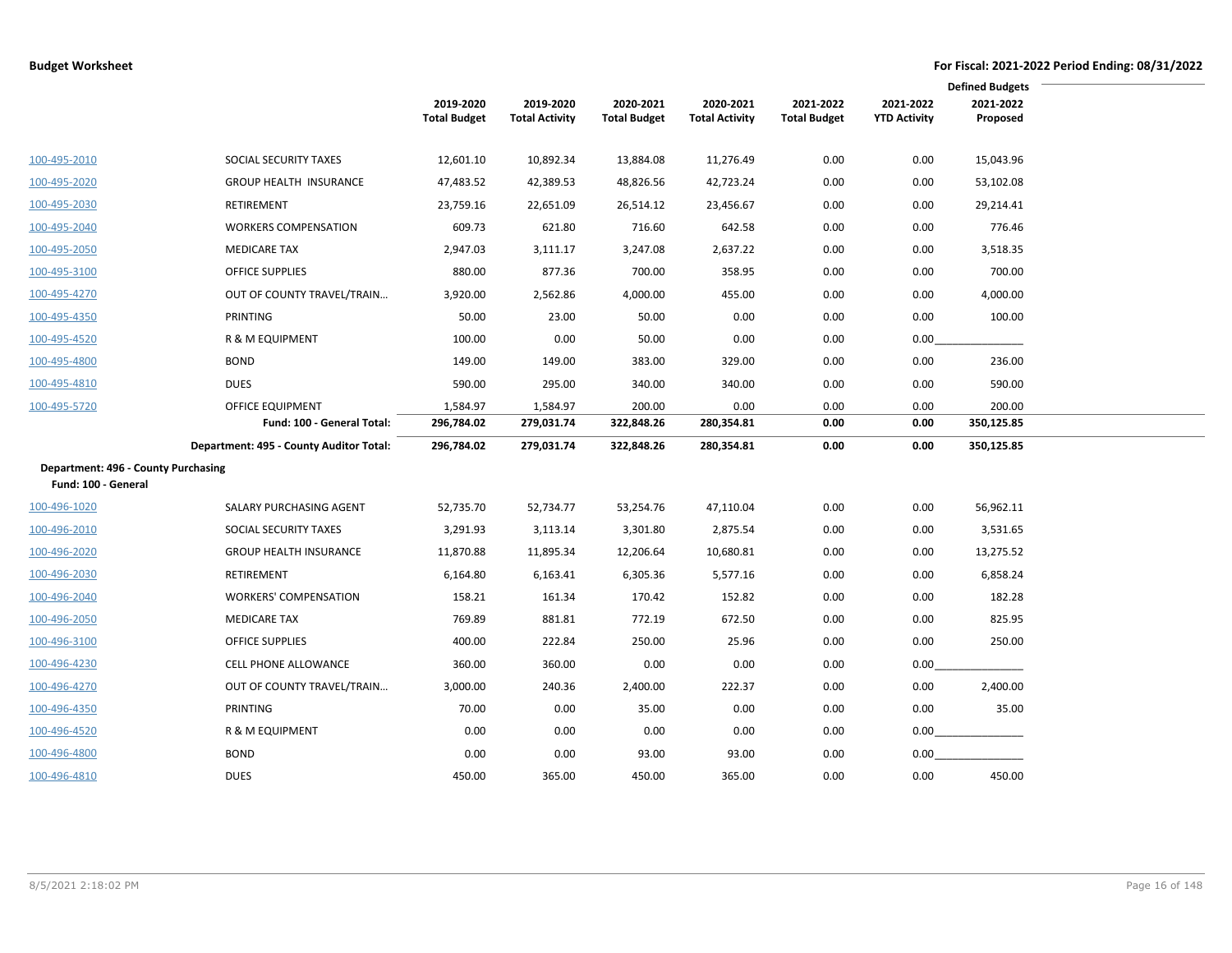|                                          | <b>Defined Budgets</b>                     |                     |                       |                     |                       |                     |                     |            |  |
|------------------------------------------|--------------------------------------------|---------------------|-----------------------|---------------------|-----------------------|---------------------|---------------------|------------|--|
|                                          |                                            | 2019-2020           | 2019-2020             | 2020-2021           | 2020-2021             | 2021-2022           | 2021-2022           | 2021-2022  |  |
|                                          |                                            | <b>Total Budget</b> | <b>Total Activity</b> | <b>Total Budget</b> | <b>Total Activity</b> | <b>Total Budget</b> | <b>YTD Activity</b> | Proposed   |  |
| 100-496-5720                             | <b>OFFICE EQUIPMENT</b>                    | 300.00              | 185.00                | 200.00              | 0.00                  | 0.00                | 0.00                | 200.00     |  |
|                                          | Fund: 100 - General Total:                 | 79,571.41           | 76,323.01             | 79,439.17           | 67,775.20             | 0.00                | 0.00                | 84,970.75  |  |
|                                          | Department: 496 - County Purchasing Total: | 79,571.41           | 76,323.01             | 79,439.17           | 67,775.20             | 0.00                | 0.00                | 84,970.75  |  |
| Department: 497 - County Treasurer       |                                            |                     |                       |                     |                       |                     |                     |            |  |
| Fund: 100 - General                      |                                            |                     |                       |                     |                       |                     |                     |            |  |
| 100-497-1010                             | SALARY ELECTED OFFICIAL                    | 58,237.97           | 58,237.92             | 58,757.97           | 51,978.16             | 0.00                | 0.00                | 62,848.43  |  |
| 100-497-1030                             | SALARY ASSISTANT                           | 48,040.00           | 34,182.27             | 0.00                | 0.00                  | 0.00                | 0.00                |            |  |
| 100-497-2010                             | SOCIAL SECURITY TAXES                      | 6,589.23            | 4,420.49              | 3,642.99            | 2,625.73              | 0.00                | 0.00                | 3,895.60   |  |
| 100-497-2020                             | <b>GROUP HEALTH INSURANCE</b>              | 23,741.76           | 20,043.37             | 12,206.64           | 10,671.57             | 0.00                | 0.00                | 13,275.52  |  |
| 100-497-2030                             | RETIREMENT                                 | 12,423.89           | 10,787.60             | 6,956.94            | 6,153.56              | 0.00                | 0.00                | 7,565.00   |  |
| 100-497-2040                             | <b>WORKERS' COMPENSATION</b>               | 318.83              | 325.16                | 188.03              | 168.60                | 0.00                | 0.00                | 201.06     |  |
| 100-497-2050                             | <b>MEDICARE TAX</b>                        | 1,541.03            | 1,168.94              | 851.99              | 614.02                | 0.00                | 0.00                | 911.07     |  |
| 100-497-3100                             | <b>OFFICE SUPPLIES</b>                     | 300.00              | 252.11                | 300.00              | 218.49                | 0.00                | 0.00                | 300.00     |  |
| 100-497-4270                             | OUT OF COUNTY TRAVEL/TRAIN                 | 1,500.00            | 150.00                | 1,500.00            | 946.80                | 0.00                | 0.00                | 1,500.00   |  |
| 100-497-4350                             | PRINTING                                   | 100.00              | 60.00                 | 100.00              | 60.00                 | 0.00                | 0.00                | 60.00      |  |
| 100-497-4520                             | <b>R&amp;M EQUIPMENT</b>                   | 100.00              | 0.00                  | 50.00               | 0.00                  | 0.00                | 0.00                | 50.00      |  |
| 100-497-4800                             | <b>BOND</b>                                | 0.00                | 0.00                  | 0.00                | 0.00                  | 0.00                | 0.00                |            |  |
| 100-497-4810                             | <b>DUES</b>                                | 175.00              | 200.00                | 200.00              | 175.00                | 0.00                | 0.00                | 200.00     |  |
| 100-497-5720                             | OFFICE EQUIPMENT                           | 0.00                | 0.00                  | 0.00                | 0.00                  | 0.00                | 0.00                |            |  |
| 100-497-5740                             | <b>TECHNOLOGY</b>                          | 0.00                | 0.00                  | 0.00                | 0.00                  | 0.00                | 0.00                |            |  |
|                                          | Fund: 100 - General Total:                 | 153,067.71          | 129,827.86            | 84,754.56           | 73,611.93             | 0.00                | 0.00                | 90,806.68  |  |
|                                          | Department: 497 - County Treasurer Total:  | 153,067.71          | 129,827.86            | 84,754.56           | 73,611.93             | 0.00                | 0.00                | 90,806.68  |  |
| Department: 499 - Tax Assessor Collector |                                            |                     |                       |                     |                       |                     |                     |            |  |
| Fund: 100 - General                      |                                            |                     |                       |                     |                       |                     |                     |            |  |
| 100-499-1010                             | SALARY ELECTED OFFICIAL                    | 58,237.97           | 58,237.92             | 58,757.97           | 51,978.16             | 0.00                | 0.00                | 62,848.43  |  |
| 100-499-1030                             | SALARIES CHIEF DEPUTY                      | 41,752.36           | 41,752.39             | 42,272.36           | 37,394.84             | 0.00                | 0.00                | 45,215.17  |  |
| 100-499-1040                             | <b>SALARIES DEPUTIES</b>                   | 100,866.15          | 100,866.22            | 102,426.15          | 90,607.83             | 0.00                | 0.00                | 109,556.60 |  |
| 100-499-1070                             | SALARY PART-TIME                           | 18,096.00           | 18,053.04             | 18,096.00           | 1,365.72              | 0.00                | 0.00                |            |  |
| 100-499-2010                             | SOCIAL SECURITY TAXES                      | 13,575.05           | 12,537.23             | 13,736.25           | 10,862.70             | 0.00                | 0.00                | 13,492.45  |  |
| 100-499-2020                             | <b>GROUP HEALTH INSURANCE</b>              | 59,354.40           | 59,476.70             | 61,033.20           | 53,404.05             | 0.00                | 0.00                | 66,377.60  |  |
| 100-499-2030                             | RETIREMENT                                 | 25,595.54           | 25,635.19             | 26,231.81           | 21,469.00             | 0.00                | 0.00                | 26,201.47  |  |
| 100-499-2040                             | <b>WORKERS COMPENSATION</b>                | 656.86              | 669.86                | 708.97              | 635.74                | 0.00                | 0.00                | 696.38     |  |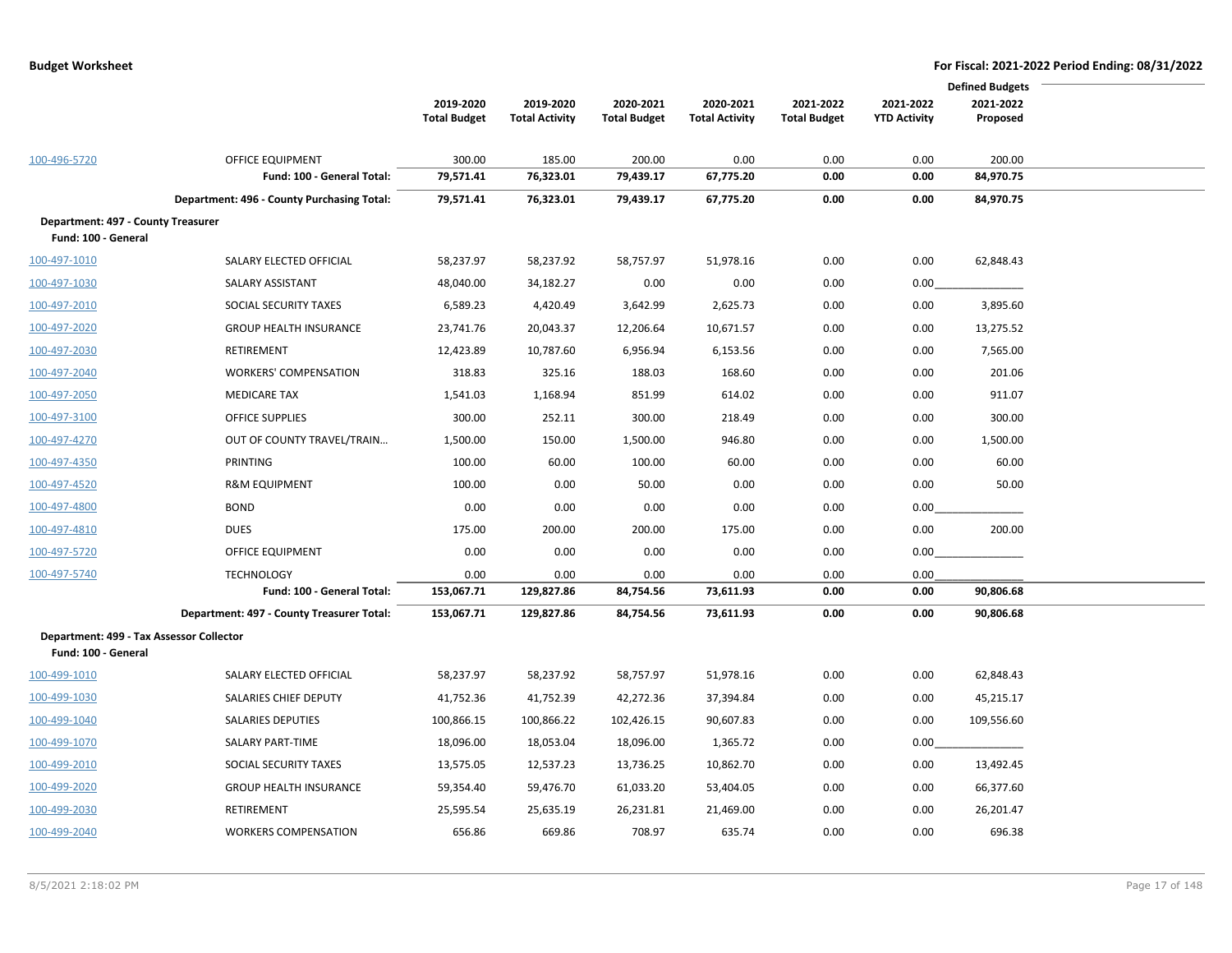|                                     | <b>Defined Budgets</b>                          |                                  |                                    |                                  |                                    |                                  |                                  |                       |
|-------------------------------------|-------------------------------------------------|----------------------------------|------------------------------------|----------------------------------|------------------------------------|----------------------------------|----------------------------------|-----------------------|
|                                     |                                                 | 2019-2020<br><b>Total Budget</b> | 2019-2020<br><b>Total Activity</b> | 2020-2021<br><b>Total Budget</b> | 2020-2021<br><b>Total Activity</b> | 2021-2022<br><b>Total Budget</b> | 2021-2022<br><b>YTD Activity</b> | 2021-2022<br>Proposed |
| 100-499-2050                        | <b>MEDICARE TAX</b>                             | 3,174.81                         | 3,543.86                           | 3,212.51                         | 2,540.53                           | 0.00                             | 0.00                             | 3,155.49              |
| 100-499-2251                        | <b>LEONARD OFFICE TRAVEL</b>                    | 900.00                           | 444.14                             | 550.00                           | 55.22                              | 0.00                             | 0.00                             |                       |
| 100-499-3100                        | <b>OFFICE SUPPLIES</b>                          | 1,200.00                         | 1,555.45                           | 1,200.00                         | 937.07                             | 0.00                             | 0.00                             | 1,200.00              |
| 100-499-3110                        | POSTAGE                                         | 2,400.00                         | 3,816.54                           | 2,400.00                         | 2,040.61                           | 0.00                             | 0.00                             | 2,400.00              |
| 100-499-3150                        | <b>COPIER EXPENSE</b>                           | 1,200.00                         | 1,142.67                           | 1,200.00                         | 942.83                             | 0.00                             | 0.00                             | 1,200.00              |
| 100-499-4200                        | TELEPHONE LEONARD OFFICE                        | 0.00                             | 100.00                             | 0.00                             | 0.00                               | 0.00                             | 0.00                             |                       |
| 100-499-4270                        | OUT OF COUNTY TRAVEL/TRAIN                      | 4,000.00                         | 2,378.03                           | 4,000.00                         | 4,134.24                           | 0.00                             | 0.00                             | 4,000.00              |
| 100-499-4350                        | PRINTING                                        | 200.00                           | 333.37                             | 200.00                           | 0.00                               | 0.00                             | 0.00                             | 200.00                |
| 100-499-4600                        | LEONARD OFFICE RENT                             | 1,200.00                         | 1,100.00                           | 1,200.00                         | 300.00                             | 0.00                             | 0.00                             |                       |
| 100-499-4800                        | <b>BOND</b>                                     | 368.00                           | 368.00                             | 3,918.00                         | 3,550.00                           | 0.00                             | 0.00                             | 368.00                |
| 100-499-4810                        | <b>DUES</b>                                     | 175.00                           | 175.00                             | 225.00                           | 175.00                             | 0.00                             | 0.00                             | 175.00                |
| 100-499-5720                        | OFFICE EQUIPMENT                                | 700.00                           | 1,022.97                           | 200.00                           | 154.26                             | 0.00                             | 0.00                             | 200.00                |
|                                     | Fund: 100 - General Total:                      | 333,652.14                       | 333,208.58                         | 341,568.22                       | 282,547.80                         | 0.00                             | 0.00                             | 337,286.59            |
|                                     | Department: 499 - Tax Assessor Collector Total: | 333,652.14                       | 333,208.58                         | 341,568.22                       | 282,547.80                         | 0.00                             | 0.00                             | 337,286.59            |
| Department: 503 - Computer/IT Dept. |                                                 |                                  |                                    |                                  |                                    |                                  |                                  |                       |
| Fund: 100 - General                 |                                                 |                                  |                                    |                                  |                                    |                                  |                                  |                       |
| 100-503-1020                        | SALARY-TECHNICIAN                               | 42,297.02                        | 42,297.05                          | 42,817.02                        | 37,876.68                          | 0.00                             | 0.00                             | 45,797.74             |
| 100-503-1070                        | SALARY PART-TIME TECHNICIAN                     | 20,101.64                        | 4,605.90                           | 12,000.00                        | 8,446.91                           | 0.00                             | 0.00                             | 20,101.64             |
| 100-503-2010                        | SOCIAL SECURITY                                 | 3,868.72                         | 2,451.01                           | 3,900.96                         | 2,099.03                           | 0.00                             | 0.00                             | 4,085.76              |
| 100-503-2020                        | <b>GROUP HEALTH INSURANCE</b>                   | 11,870.88                        | 11,895.34                          | 12,206.64                        | 10,680.81                          | 0.00                             | 0.00                             | 13,275.52             |
| 100-503-2030                        | RETIREMENT                                      | 7,294.40                         | 5,263.70                           | 7,449.57                         | 4,512.52                           | 0.00                             | 0.00                             | 7,934.29              |
| 100-503-2040                        | <b>WORKERS COMPENSATION</b>                     | 224.64                           | 196.52                             | 201.34                           | 126.48                             | 0.00                             | 0.00                             | 210.88                |
| 100-503-2050                        | <b>MEDICARE TAX</b>                             | 904.78                           | 683.89                             | 912.32                           | 490.86                             | 0.00                             | 0.00                             | 955.54                |
| 100-503-2250                        | TRAVEL ALLOWANCE                                | 828.00                           | 529.30                             | 828.00                           | 420.00                             | 0.00                             | 0.00                             | 828.00                |
| 100-503-3100                        | <b>OFFICE SUPPLIES</b>                          | 100.00                           | 0.00                               | 100.00                           | 0.00                               | 0.00                             | 0.00                             | 100.00                |
| 100-503-4210                        | <b>EMERGENCY INTERNET</b>                       | 455.88                           | 455.88                             | 455.88                           | 380.00                             | 0.00                             | 0.00                             | 455.88                |
| 100-503-4230                        | CELL PHONE ALLOWANCE                            | 414.00                           | 264.67                             | 0.00                             | 0.00                               | 0.00                             | 0.00                             |                       |
| 100-503-4270                        | OUT OF COUNTY TRAVEL/TRAIN                      | 750.00                           | 0.00                               | 1,200.00                         | 0.00                               | 0.00                             | 0.00                             | 1,200.00              |
| 100-503-4810                        | <b>DUES</b>                                     | 0.00                             | 0.00                               | 175.00                           | 0.00                               | 0.00                             | 0.00                             | 175.00                |
| 100-503-5720                        | OFFICE EQUIPMENT                                | 1,700.00                         | 154.97                             | 200.00                           | 89.94                              | 0.00                             | 0.00                             | 200.00                |
| 100-503-5740                        | COMPUTER/WEB SOFTWARE                           | 3,000.00                         | 2,430.49                           | 5,000.00                         | 3,550.29                           | 0.00                             | 0.00                             | 5,000.00              |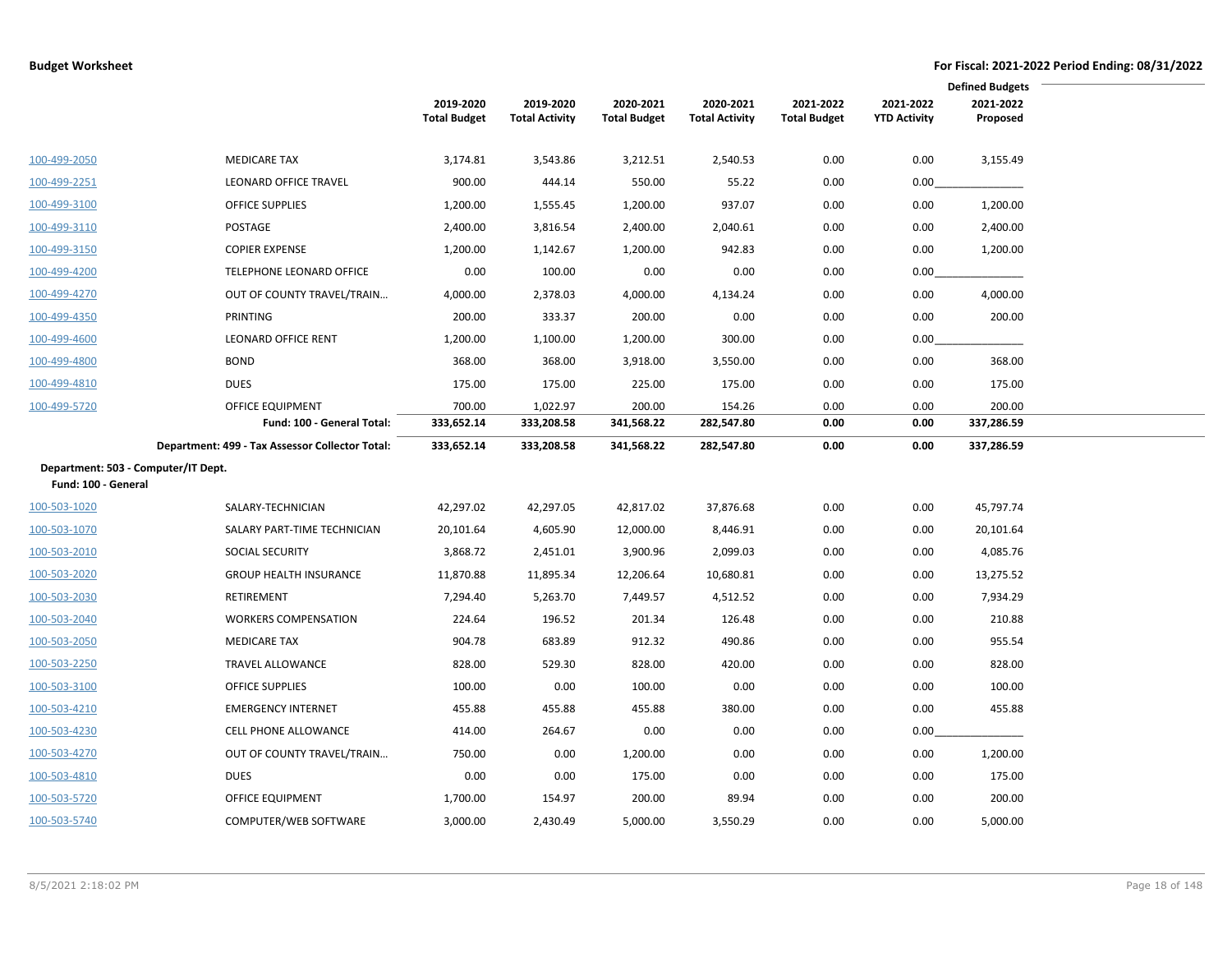|                                                     |                                            |                     |                       |                     |                       |                     |                     | <b>Defined Budgets</b> |  |
|-----------------------------------------------------|--------------------------------------------|---------------------|-----------------------|---------------------|-----------------------|---------------------|---------------------|------------------------|--|
|                                                     |                                            | 2019-2020           | 2019-2020             | 2020-2021           | 2020-2021             | 2021-2022           | 2021-2022           | 2021-2022              |  |
|                                                     |                                            | <b>Total Budget</b> | <b>Total Activity</b> | <b>Total Budget</b> | <b>Total Activity</b> | <b>Total Budget</b> | <b>YTD Activity</b> | Proposed               |  |
| 100-503-5760                                        | COUNTY COMPUTER REPLACEM                   | 5,000.00            | 2,899.49              | 32,500.00           | 1,321.22              | 0.00                | 0.00                | 10,000.00              |  |
|                                                     | Fund: 100 - General Total:                 | 98,809.96           | 74,128.21             | 119,946.73          | 69,994.74             | 0.00                | 0.00                | 110,320.25             |  |
|                                                     | Department: 503 - Computer/IT Dept. Total: | 98,809.96           | 74,128.21             | 119,946.73          | 69,994.74             | 0.00                | 0.00                | 110,320.25             |  |
| Department: 509 - Contingency                       |                                            |                     |                       |                     |                       |                     |                     |                        |  |
| Fund: 100 - General                                 |                                            |                     |                       |                     |                       |                     |                     |                        |  |
| 100-509-4750                                        | CONTINGENCY                                | 193,508.66          | 0.00                  | 129,646.03          | 1,239.00              | 0.00                | 0.00                | 250,000.00             |  |
|                                                     | Fund: 100 - General Total:                 | 193,508.66          | 0.00                  | 129,646.03          | 1,239.00              | 0.00                | 0.00                | 250,000.00             |  |
|                                                     | Department: 509 - Contingency Total:       | 193,508.66          | 0.00                  | 129,646.03          | 1,239.00              | 0.00                | 0.00                | 250,000.00             |  |
| Department: 510 - Courthouse<br>Fund: 100 - General |                                            |                     |                       |                     |                       |                     |                     |                        |  |
|                                                     |                                            |                     |                       |                     |                       |                     |                     |                        |  |
| 100-510-1070                                        | SALARY PART-TIME                           | 9,195.73            | 696.00                | 16,291.86           | 16,056.96             | 0.00                | 0.00                | 18,096.00              |  |
| 100-510-1150                                        | <b>SALARY JANITOR</b>                      | 40,567.92           | 40,567.80             | 41,087.92           | 36,347.00             | 0.00                | 0.00                | 43,948.14              |  |
| 100-510-2010                                        | SOCIAL SECURITY TAXES                      | 2,515.21            | 2,383.57              | 3,557.94            | 3,217.75              | 0.00                | 0.00                | 4,233.96               |  |
| 100-510-2020                                        | <b>GROUP HEALTH INSURANCE</b>              | 11,870.88           | 11,895.34             | 12,206.64           | 10,680.81             | 0.00                | 0.00                | 13,275.52              |  |
| 100-510-2030                                        | RETIREMENT                                 | 4,782.96            | 4,823.51              | 6,830.40            | 6,204.01              | 0.00                | 0.00                | 8,055.94               |  |
| 100-510-2040                                        | <b>WORKERS' COMPENSATION</b>               | 1,671.40            | 1,434.62              | 2,114.69            | 1,962.98              | 0.00                | 0.00                | 2,114.69               |  |
| 100-510-2050                                        | <b>MEDICARE TAX</b>                        | 2,515.21            | 728.23                | 832.00              | 752.58                | 0.00                | 0.00                | 832.00                 |  |
| 100-510-3100                                        | <b>OFFICE SUPPLIES</b>                     | 3,500.00            | 2,758.04              | 3,500.00            | 2,496.55              | 0.00                | 0.00                | 3,500.00               |  |
| 100-510-3110                                        | POSTAGE                                    | 9,000.00            | 6,614.88              | 5,000.00            | 1,322.79              | 0.00                | 0.00                | 5,000.00               |  |
| 100-510-3150                                        | <b>COPIER RENTAL</b>                       | 4,900.00            | 8,905.15              | 8,000.00            | 6,717.14              | 0.00                | 0.00                | 8,910.00               |  |
| 100-510-3160                                        | <b>EMPLOYEE AWARDS BANQUET</b>             | 3,600.00            | 3,588.57              | 2,400.00            | 482.60                | 0.00                | 0.00                | 2,400.00               |  |
| 100-510-3300                                        | EXPENSE-GAS AND OIL                        | 100.00              | 189.78                | 200.00              | 0.00                  | 0.00                | 0.00                | 200.00                 |  |
| 100-510-3320                                        | <b>JANITOR SUPPLIES</b>                    | 554.27              | 622.33                | 0.00                | 0.00                  | 0.00                | 0.00                | 2,000.00               |  |
| 100-510-4200                                        | <b>TELEPHONE</b>                           | 43,291.12           | 43,336.00             | 44,140.00           | 36,133.43             | 0.00                | 0.00                | 44,200.00              |  |
| 100-510-4210                                        | <b>INTERNET</b>                            | 0.00                | 0.00                  | 1,500.00            | 0.00                  | 0.00                | 0.00                | 10,200.00              |  |
| 100-510-4231                                        | <b>CELL PHONE - JANITOR</b>                | 340.00              | 318.15                | 0.00                | $-8.11$               | 0.00                | 0.00                |                        |  |
| 100-510-4400                                        | UTILITIES ELECTRICITY                      | 7,000.00            | 1,327.82              | 5,250.00            | 1,785.06              | 0.00                | 0.00                | 13,500.00              |  |
| 100-510-4410                                        | UTILITIES GAS                              | 0.00                | 0.00                  | 0.00                | 0.00                  | 0.00                | 0.00                |                        |  |
| 100-510-4420                                        | UTILITIES WATER                            | 3,600.00            | 28.86                 | 840.00              | 0.00                  | 0.00                | 0.00                | 2,394.00               |  |
| 100-510-4430                                        | <b>TRASH PICK-UP</b>                       | 1,020.00            | 1,011.12              | 1,050.00            | 612.92                | 0.00                | 0.00                | 1,050.00               |  |
| 100-510-4450                                        | AIR CONDITIONER MAINTENANCE                | 0.00                | 0.00                  | 0.00                | 0.00                  | 0.00                | 0.00                |                        |  |
| 100-510-4460                                        | ELEVATOR MAINTENANCE CONTR                 | 0.00                | 0.00                  | 0.00                | 0.00                  | 0.00                | 0.00                | 4,200.00               |  |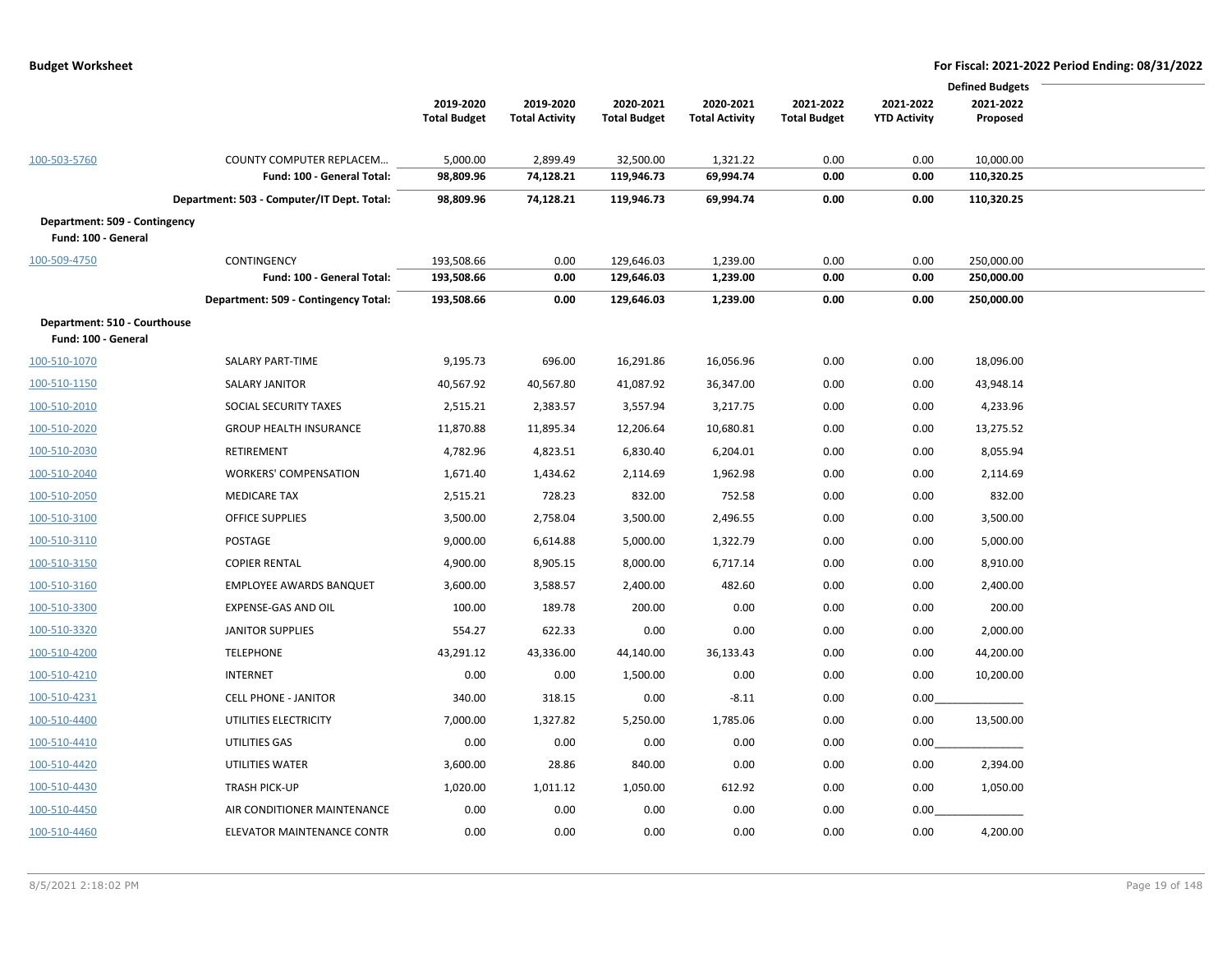|                                          | <b>Defined Budgets</b>                          |                     |                       |                      |                       |                     |                     |                      |
|------------------------------------------|-------------------------------------------------|---------------------|-----------------------|----------------------|-----------------------|---------------------|---------------------|----------------------|
|                                          |                                                 | 2019-2020           | 2019-2020             | 2020-2021            | 2020-2021             | 2021-2022           | 2021-2022           | 2021-2022            |
|                                          |                                                 | <b>Total Budget</b> | <b>Total Activity</b> | <b>Total Budget</b>  | <b>Total Activity</b> | <b>Total Budget</b> | <b>YTD Activity</b> | Proposed             |
| 100-510-4500                             | R & M BUILDING                                  | 0.00                | 0.00                  | 0.00                 | 0.00                  | 0.00                | 0.00                | 1,000.00             |
| 100-510-4501                             | PEST CONTROL                                    | 0.00                | 0.00                  | 150.00               | 0.00                  | 0.00                | 0.00                | 150.00               |
|                                          |                                                 |                     |                       |                      |                       |                     |                     |                      |
| 100-510-4530                             | <b>COMPUTER SOFTWARE</b>                        | 269,874.50          | 198,797.97            | 220,000.00           | 239,252.73            | 0.00                | 0.00                | 230,000.00           |
| 100-510-4820                             | <b>FIRE INSURANCE</b>                           | 28,500.00           | 23,239.00             | 28,500.00            | 25,785.00             | 0.00                | 0.00                | 28,500.00            |
| 100-510-5770                             | <b>JANITOR EQUIPMENT</b>                        | 500.00              | 219.99                | 300.00<br>403,751.45 | 233.71                | 0.00                | 0.00                | 300.00<br>448,060.25 |
|                                          | Fund: 100 - General Total:                      | 448,899.20          | 353,486.73            |                      | 390,035.91            | 0.00                | 0.00                |                      |
|                                          | Department: 510 - Courthouse Total:             | 448,899.20          | 353,486.73            | 403,751.45           | 390,035.91            | 0.00                | 0.00                | 448,060.25           |
| Department: 511 - County Office Building |                                                 |                     |                       |                      |                       |                     |                     |                      |
| Fund: 100 - General                      |                                                 |                     |                       |                      |                       |                     |                     |                      |
| 100-511-1150                             | <b>SALARY JANITOR</b>                           | 6,240.00            | 6,300.03              | 0.00                 | 0.00                  | 0.00                |                     |                      |
| 100-511-2010                             | SOCIAL SECURITY TAXES                           | 286.88              | 390.61                | 0.00                 | 0.00                  | 0.00                |                     |                      |
| 100-511-2030                             | RETIREMENT                                      | 729.46              | 125.22                | 0.00                 | 0.00                  | 0.00                |                     | 0.00                 |
| 100-511-2040                             | <b>WORKER' COMPENSATION</b>                     | 237.12              | 220.66                | 0.00                 | 0.00                  | 0.00                | 0.00                |                      |
| 100-511-2050                             | <b>MEDICARE TAX</b>                             | 90.48               | 91.34                 | 0.00                 | 0.00                  | 0.00                | 0.00                |                      |
| 100-511-2251                             | <b>JANITOR TRAVEL</b>                           | 175.00              | 161.13                | 180.00               | 45.58                 | 0.00                | 0.00                | 180.00               |
| 100-511-3320                             | <b>JANITOR SUPPLIES</b>                         | 1,000.00            | 874.10                | 1,000.00             | 667.02                | 0.00                | 0.00                | 1,000.00             |
| 100-511-4400                             | UTILITIES ELECTRICITY                           | 5,000.00            | 4,139.64              | 4,500.00             | 3,144.92              | 0.00                | 0.00                | 4,300.00             |
| 100-511-4410                             | UTILITIES GAS                                   | 1,000.00            | 855.95                | 1,000.00             | 845.87                | 0.00                | 0.00                | 1,000.00             |
| 100-511-4420                             | UTILITIES WATER                                 | 1,100.00            | 970.92                | 1,100.00             | 518.22                | 0.00                | 0.00                | 1,100.00             |
| 100-511-4430                             | <b>TRASH PICK-UP SERVICE</b>                    | 525.00              | 505.56                | 540.00               | 394.02                | 0.00                | 0.00                | 540.00               |
| 100-511-4500                             | R & M BUILDING                                  | 18,000.00           | 15,016.67             | 1,000.00             | 726.42                | 0.00                | 0.00                | 1,000.00             |
| 100-511-4501                             | PEST CONTROL                                    | 0.00                | 0.00                  | 268.00               | 201.00                | 0.00                | 0.00                | 268.00               |
| 100-511-4503                             | FIRE EXTINGUISHER INSPECTION                    | 0.00                | 0.00                  | 0.00                 | 0.00                  | 0.00                | 0.00                | 75.00                |
| 100-511-4820                             | <b>FIRE INSURANCE</b>                           | 1,050.00            | 803.00                | 1,050.00             | 1,047.00              | 0.00                | 0.00                | 1,152.00             |
|                                          | Fund: 100 - General Total:                      | 35,433.94           | 30,454.83             | 10,638.00            | 7,590.05              | 0.00                | 0.00                | 10,615.00            |
|                                          | Department: 511 - County Office Building Total: | 35,433.94           | 30,454.83             | 10,638.00            | 7,590.05              | 0.00                | 0.00                | 10,615.00            |
| Department: 512 - Co-Op Office Building  |                                                 |                     |                       |                      |                       |                     |                     |                      |
| Fund: 100 - General                      |                                                 |                     |                       |                      |                       |                     |                     |                      |
| 100-512-3320                             | <b>JANITOR SUPPLIES</b>                         | 400.00              | 240.40                | 0.00                 | 106.11                | 0.00                | $0.00\,$            |                      |
| 100-512-4400                             | UTILITIES ELECTRICITY                           | 6,000.00            | 5,043.54              | 720.00               | 3,720.16              | 0.00                | 0.00                | 720.00               |
| 100-512-4420                             | UTILITIES WATER                                 | 700.00              | 751.05                | 0.00                 | 403.06                | 0.00                | 0.00                |                      |
| 100-512-4500                             | <b>R&amp;M BUILDING</b>                         | 1,000.00            | 298.00                | 0.00                 | 0.00                  | 0.00                | 0.00                |                      |
|                                          |                                                 |                     |                       |                      |                       |                     |                     |                      |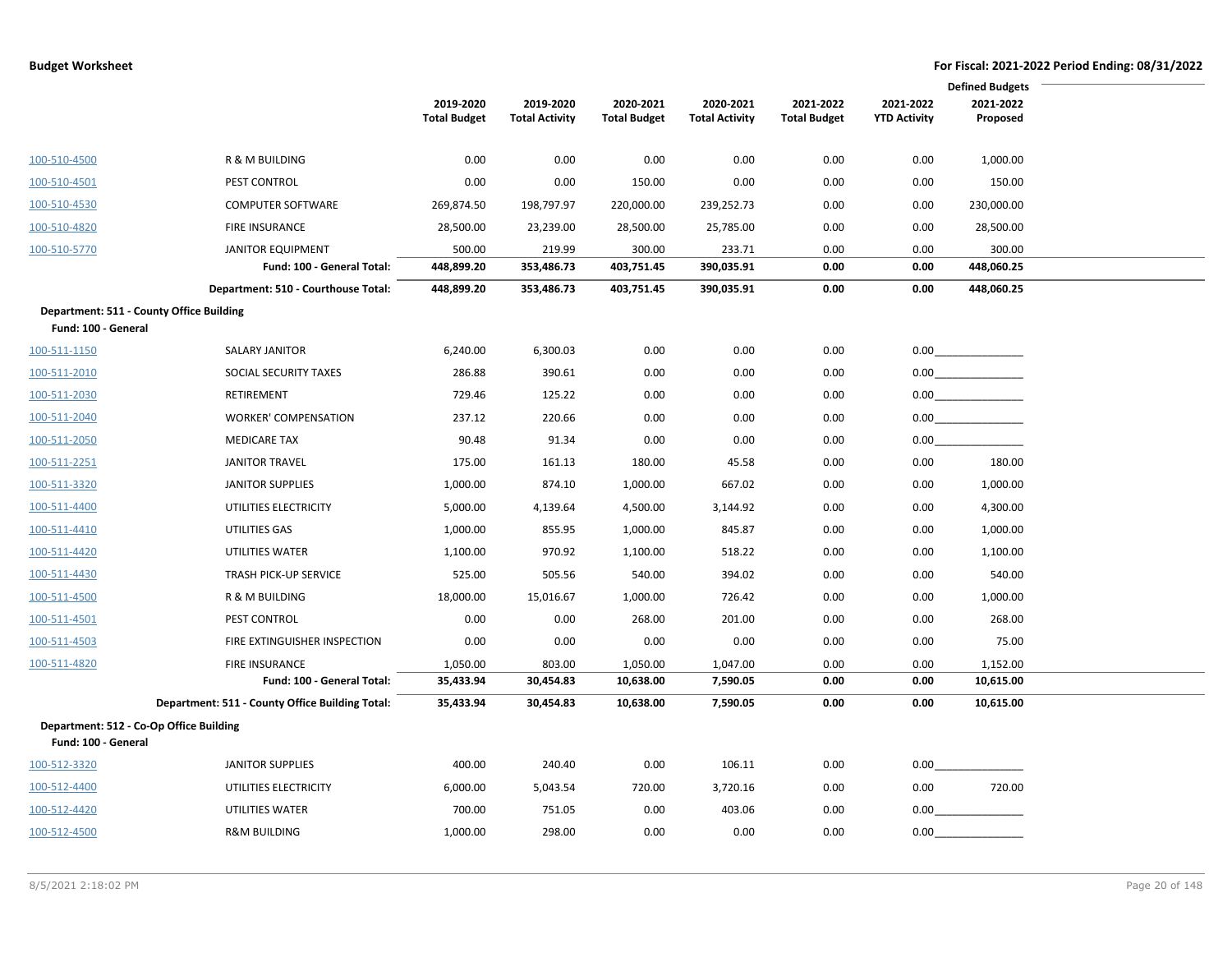|                                   |                                                 |                     |                       |                     |                       |                     |                     | <b>Defined Budgets</b> |
|-----------------------------------|-------------------------------------------------|---------------------|-----------------------|---------------------|-----------------------|---------------------|---------------------|------------------------|
|                                   |                                                 | 2019-2020           | 2019-2020             | 2020-2021           | 2020-2021             | 2021-2022           | 2021-2022           | 2021-2022              |
|                                   |                                                 | <b>Total Budget</b> | <b>Total Activity</b> | <b>Total Budget</b> | <b>Total Activity</b> | <b>Total Budget</b> | <b>YTD Activity</b> | Proposed               |
|                                   |                                                 |                     |                       |                     |                       |                     |                     |                        |
| 100-512-4501                      | PEST CONTROL                                    | 0.00                | 0.00                  | 0.00                | 140.00                | 0.00                | 0.00                |                        |
| 100-512-4820                      | <b>FIRE INSURANCE</b>                           | 1,450.00            | 1,115.00              | 1,450.00            | 1,477.00              | 0.00                | 0.00                |                        |
|                                   | Fund: 100 - General Total:                      | 9,550.00            | 7,447.99              | 2,170.00            | 5,846.33              | 0.00                | 0.00                | 720.00                 |
|                                   | Department: 512 - Co-Op Office Building Total:  | 9,550.00            | 7,447.99              | 2,170.00            | 5,846.33              | 0.00                | 0.00                | 720.00                 |
|                                   | Department: 513 - Courthouse South Annex        |                     |                       |                     |                       |                     |                     |                        |
| Fund: 100 - General               |                                                 |                     |                       |                     |                       |                     |                     |                        |
| 100-513-1150                      | <b>SALARY JANITOR</b>                           | 6,619.86            | 7,231.75              | 0.00                | 0.00                  | 0.00                |                     | 0.00                   |
| 100-513-2010                      | SOCIAL SECURITY TAXES                           | 432.19              | 448.29                | 0.00                | 0.00                  | 0.00                |                     |                        |
| 100-513-2030                      | RETIREMENT                                      | 814.89              | 145.72                | 0.00                | 0.00                  | 0.00                |                     | 0.00                   |
| 100-513-2040                      | <b>WORKERS' COMPENSATION</b>                    | 264.89              | 234.10                | 0.00                | 0.00                  | 0.00                | 0.00                |                        |
| 100-513-2050                      | <b>MEDICARE TAX</b>                             | 101.08              | 104.86                | 0.00                | 0.00                  | 0.00                | 0.00                |                        |
| 100-513-3110                      | POSTAGE                                         | 4,100.00            | 2,846.89              | 2,000.00            | $-884.20$             | 0.00                | 0.00                | 2,000.00               |
| 100-513-3150                      | <b>COPIER RENTAL</b>                            | 1,500.00            | 1,259.02              | 1,500.00            | 1,078.97              | 0.00                | 0.00                | 1,500.00               |
| 100-513-3320                      | <b>JANITOR SUPPLIES</b>                         | 1,500.00            | 1,207.24              | 1,500.00            | 1,110.17              | 0.00                | 0.00                | 1,400.00               |
| 100-513-4210                      | INTERNET                                        | 3,300.00            | 3,240.60              | 3,300.00            | 2,314.30              | 0.00                | 0.00                | 3,300.00               |
| 100-513-4400                      | UTILITIES ELECTRICITY                           | 5,800.00            | 5,393.11              | 5,600.00            | 4,378.66              | 0.00                | 0.00                | 5,600.00               |
| 100-513-4410                      | UTILITIES GAS                                   | 1,300.00            | 1,065.09              | 1,300.00            | 1,353.06              | 0.00                | 0.00                | 1,300.00               |
| 100-513-4420                      | UTILITIES WATER                                 | 1,200.00            | 1,034.29              | 1,225.00            | 892.66                | 0.00                | 0.00                | 1,200.00               |
| 100-513-4430                      | <b>TRASH PICKUP SERVICE</b>                     | 1,020.00            | 1,011.12              | 1,050.00            | 788.04                | 0.00                | 0.00                | 1,050.00               |
| 100-513-4500                      | <b>R&amp;M BUILDING</b>                         | 6,519.93            | 5,826.75              | 16,623.30           | 3,134.52              | 0.00                | 0.00                | 1,000.00               |
| 100-513-4501                      | PEST CONTROL                                    | 0.00                | 0.00                  | 380.00              | 285.00                | 0.00                | 0.00                | 380.00                 |
| 100-513-4503                      | FIRE EXTINGUISHER INSPECTION                    | 0.00                | 0.00                  | 0.00                | 0.00                  | 0.00                | 0.00                | 30.00                  |
| 100-513-4820                      | <b>FIRE INSURANCE</b>                           | 2,700.00            | 2,040.00              | 2,700.00            | 2,689.00              | 0.00                | 0.00                | 2,700.00               |
|                                   | Fund: 100 - General Total:                      | 37,172.84           | 33,088.83             | 37,178.30           | 17,140.18             | 0.00                | 0.00                | 21,460.00              |
|                                   | Department: 513 - Courthouse South Annex Total: | 37,172.84           | 33,088.83             | 37,178.30           | 17,140.18             | 0.00                | 0.00                | 21,460.00              |
| Department: 514 - City Hall Annex |                                                 |                     |                       |                     |                       |                     |                     |                        |
| Fund: 100 - General               |                                                 |                     |                       |                     |                       |                     |                     |                        |
| 100-514-4210                      | <b>INTERNET</b>                                 | 960.00              | 945.80                | 800.00              | 826.90                | 0.00                | 0.00                | 320.00                 |
|                                   | Fund: 100 - General Total:                      | 960.00              | 945.80                | 800.00              | 826.90                | 0.00                | 0.00                | 320.00                 |
|                                   | Department: 514 - City Hall Annex Total:        | 960.00              | 945.80                | 800.00              | 826.90                | 0.00                | 0.00                | 320.00                 |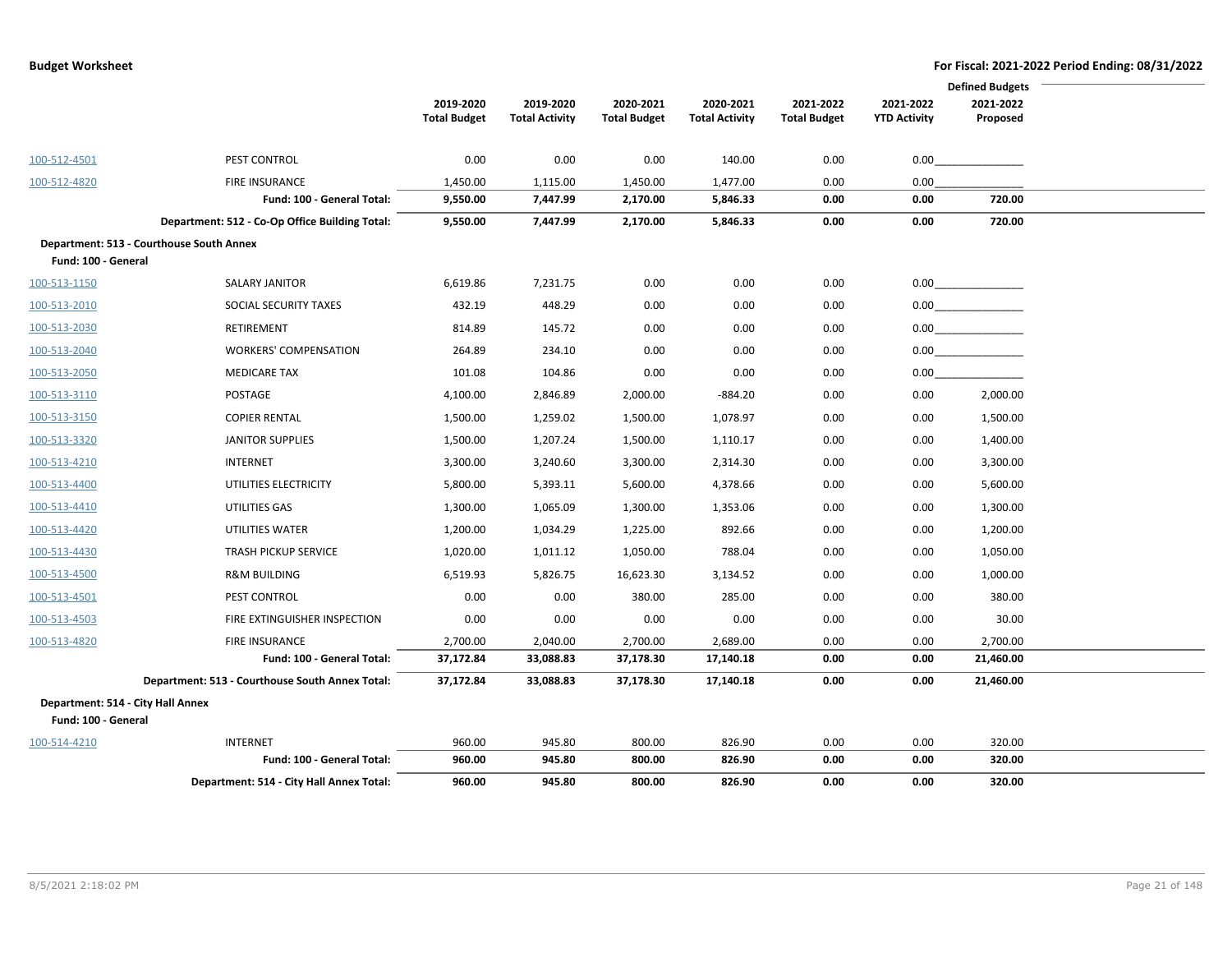|                                                                      |                                                      |                     |                       |                     |                       |                     | <b>Defined Budgets</b> |           |  |
|----------------------------------------------------------------------|------------------------------------------------------|---------------------|-----------------------|---------------------|-----------------------|---------------------|------------------------|-----------|--|
|                                                                      |                                                      | 2019-2020           | 2019-2020             | 2020-2021           | 2020-2021             | 2021-2022           | 2021-2022              | 2021-2022 |  |
|                                                                      |                                                      | <b>Total Budget</b> | <b>Total Activity</b> | <b>Total Budget</b> | <b>Total Activity</b> | <b>Total Budget</b> | <b>YTD Activity</b>    | Proposed  |  |
| Department: 515 - Windom County Building                             |                                                      |                     |                       |                     |                       |                     |                        |           |  |
| Fund: 100 - General                                                  |                                                      |                     |                       |                     |                       |                     |                        |           |  |
| 100-515-3320                                                         | <b>JANITOR SUPPLIES</b>                              | 0.00                | 0.00                  | 1,000.00            | 0.00                  | 0.00                | 0.00                   | 1,000.00  |  |
| 100-515-4210                                                         | <b>INTERNET</b>                                      | 0.00                | 0.00                  | 565.00              | 469.50                | 0.00                | 0.00                   | 565.00    |  |
| 100-515-4400                                                         | UTILITIES ELECTRICITY                                | 2,000.00            | 2,989.97              | 3,000.00            | 2,464.24              | 0.00                | 0.00                   | 3,000.00  |  |
| 100-515-4410                                                         | UTILITIES GAS                                        | 800.00              | 970.48                | 2,000.00            | 1,175.27              | 0.00                | 0.00                   | 2,000.00  |  |
| 100-515-4420                                                         | UTILITIES WATER                                      | 0.00                | 531.36                | 800.00              | 373.50                | 0.00                | 0.00                   | 800.00    |  |
| 100-515-4500                                                         | <b>R&amp;M BUILDING</b>                              | 1,000.00            | 106.50                | 1,000.00            | 0.00                  | 0.00                | 0.00                   | 1,000.00  |  |
| 100-515-4501                                                         | <b>PEST CONTROL</b>                                  | 130.00              | 65.00                 | 260.00              | 65.00                 | 0.00                | 0.00                   | 260.00    |  |
| 100-515-4502                                                         | <b>LAWN MAINTENANCE</b>                              | 800.00              | 760.00                | 800.00              | 680.00                | 0.00                | 0.00                   | 800.00    |  |
| 100-515-4503                                                         | FIRE EXTINGUISHER INSPECTION                         | 0.00                | 0.00                  | 0.00                | 0.00                  | 0.00                | 0.00                   | 12.00     |  |
| 100-515-4820                                                         | <b>FIRE INSURANCE</b>                                | 1,775.00            | 1,515.00              | 1,775.00            | 1,845.00              | 0.00                | 0.00                   | 2,030.00  |  |
|                                                                      | Fund: 100 - General Total:                           | 6,505.00            | 6,938.31              | 11,200.00           | 7,072.51              | 0.00                | 0.00                   | 11,467.00 |  |
|                                                                      | Department: 515 - Windom County Building Total:      | 6,505.00            | 6,938.31              | 11,200.00           | 7,072.51              | 0.00                | 0.00                   | 11,467.00 |  |
| Department: 516 - Agrilife Extension Building<br>Fund: 100 - General |                                                      |                     |                       |                     |                       |                     |                        |           |  |
| 100-516-1150                                                         | <b>SALARY JANITOR</b>                                | 3,432.00            | 3,666.87              | 0.00                | 0.00                  | 0.00                |                        |           |  |
| 100-516-2010                                                         | SOCIAL SECURITY TAXES                                | 212.78              | 227.37                | 0.00                | 0.00                  | 0.00                |                        | 0.00      |  |
| 100-516-2030                                                         | RETIREMENT                                           | 401.20              | 57.30                 | 0.00                | 0.00                  | 0.00                | 0.00                   |           |  |
| 100-516-2040                                                         | <b>WORKERS' COMPENSATION</b>                         | 130.42              | 121.36                | 0.00                | 0.00                  | 0.00                | 0.00                   |           |  |
| 100-516-2050                                                         | <b>MEDICARE TAX</b>                                  | 49.76               | 53.15                 | 0.00                | 0.00                  | 0.00                | 0.00                   |           |  |
| 100-516-2251                                                         | <b>JANITOR TRAVEL</b>                                | 250.00              | 229.32                | 265.00              | 57.20                 | 0.00                | 0.00                   | 265.00    |  |
| 100-516-3320                                                         | <b>JANITOR SUPPLIES</b>                              | 500.00              | 500.00                | 500.00              | 363.97                | 0.00                | 0.00                   | 500.00    |  |
| 100-516-4400                                                         | UTILITIES ELECTRICITY                                | 5,100.00            | 4,685.85              | 5,100.00            | 4,350.36              | 0.00                | 0.00                   | 5,100.00  |  |
| 100-516-4420                                                         | UTILITIES WATER                                      | 700.00              | 684.96                | 720.00              | 518.22                | 0.00                | 0.00                   | 720.00    |  |
| 100-516-4500                                                         | <b>R&amp;M BUILDING</b>                              | 600.00              | 1,341.50              | 500.00              | 148.16                | 0.00                | 0.00                   | 500.00    |  |
| 100-516-4501                                                         | PEST CONTROL                                         | 0.00                | 0.00                  | 228.00              | 228.00                | 0.00                | 0.00                   | 228.00    |  |
| 100-516-4503                                                         | FIRE EXTINGUISHER INSPECTION                         | 0.00                | 0.00                  | 0.00                | 0.00                  | 0.00                | 0.00                   |           |  |
| 100-516-4820                                                         | FIRE INSURANCE                                       | 1,100.00            | 821.00                | 1,100.00            | 1,006.00              | 0.00                | 0.00                   | 1,106.00  |  |
|                                                                      | Fund: 100 - General Total:                           | 12,476.16           | 12,388.68             | 8,413.00            | 6,671.91              | 0.00                | 0.00                   | 8,419.00  |  |
|                                                                      | Department: 516 - Agrilife Extension Building Total: | 12,476.16           | 12,388.68             | 8,413.00            | 6,671.91              | 0.00                | 0.00                   | 8,419.00  |  |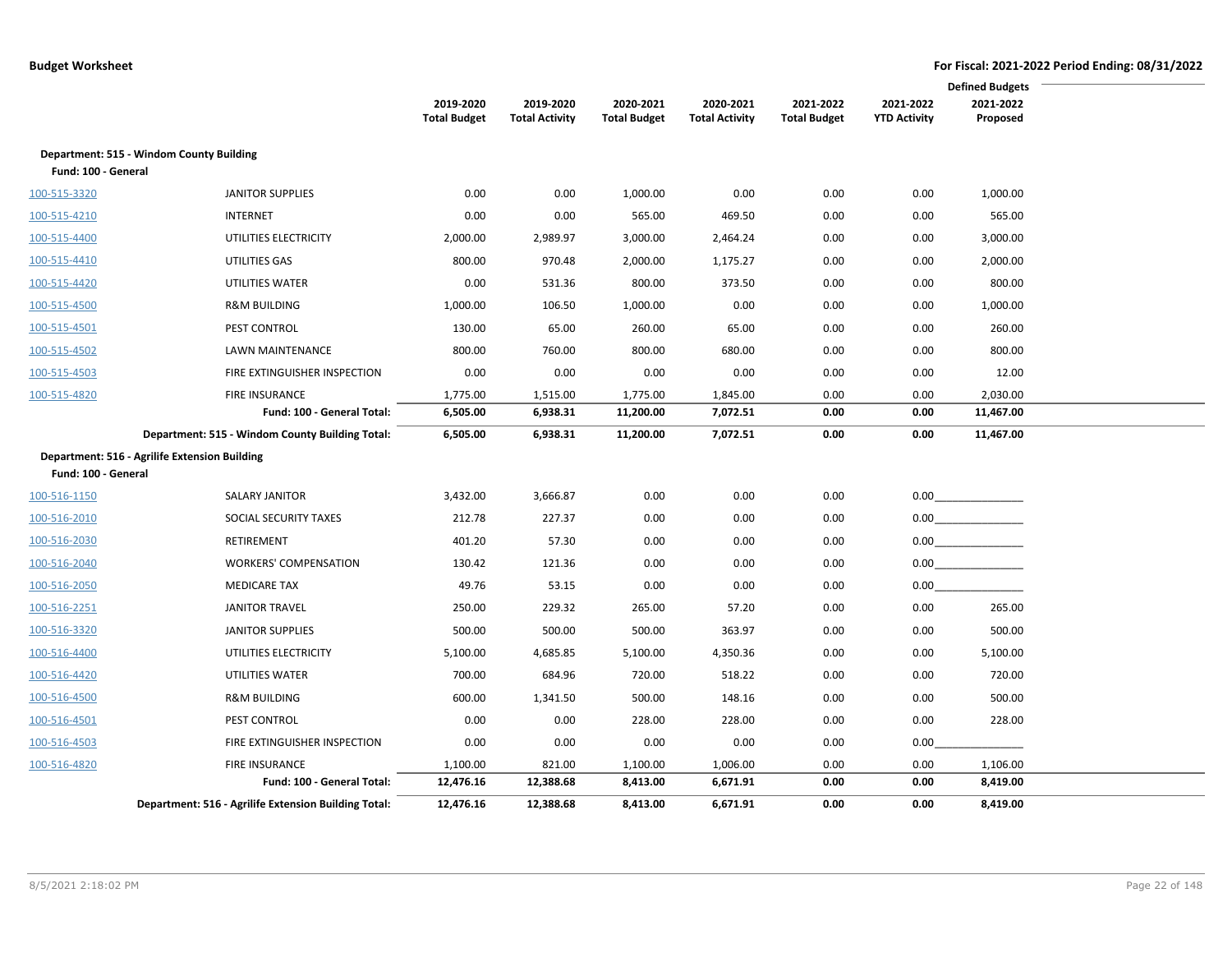|                                                      |                                                    |                        |                       |                     |                       |                     |                     | <b>Defined Budgets</b> |  |
|------------------------------------------------------|----------------------------------------------------|------------------------|-----------------------|---------------------|-----------------------|---------------------|---------------------|------------------------|--|
|                                                      |                                                    | 2019-2020              | 2019-2020             | 2020-2021           | 2020-2021             | 2021-2022           | 2021-2022           | 2021-2022              |  |
|                                                      |                                                    | <b>Total Budget</b>    | <b>Total Activity</b> | <b>Total Budget</b> | <b>Total Activity</b> | <b>Total Budget</b> | <b>YTD Activity</b> | Proposed               |  |
|                                                      | <b>Department: 518 - County Offices Relocation</b> |                        |                       |                     |                       |                     |                     |                        |  |
| Fund: 100 - General                                  |                                                    |                        |                       |                     |                       |                     |                     |                        |  |
| 100-518-3110                                         | POSTAGE                                            | 350.00                 | 336.00                | 350.00              | 336.00                | 0.00                | 0.00                | 350.00                 |  |
| 100-518-3320                                         | <b>JANITOR SUPPLIES</b>                            | 3,000.00               | 3,055.68              | 3,000.00            | 2,431.70              | 0.00                | 0.00                | 1,200.00               |  |
| 100-518-4210                                         | <b>INTERNET</b>                                    | 14,000.00              | 14,085.56             | 13,500.00           | 10,477.80             | 0.00                | 0.00                | 14,085.56              |  |
| 100-518-4400                                         | UTILITIES ELECTRICITY                              | 33,400.00              | 21,978.83             | 30,000.00           | 16,283.23             | 0.00                | 0.00                | 22,500.00              |  |
| 100-518-4410                                         | UTILITIES GAS                                      | 4,400.00               | 2,632.47              | 3,500.00            | 2,508.32              | 0.00                | 0.00                | 2,500.00               |  |
| 100-518-4420                                         | UTILITIES WATER                                    | 6,400.00               | 5,476.86              | 7,000.00            | 3,784.09              | 0.00                | 0.00                | 6,000.00               |  |
| 100-518-4430                                         | <b>TRASH PICKUP SERVICE</b>                        | 2,150.00               | 1,974.93              | 2,150.00            | 1,454.37              | 0.00                | 0.00                | 2,150.00               |  |
| 100-518-4500                                         | R & M BUILDING                                     | 6,000.00               | 2,292.22              | 1,000.00            | 530.87                | 0.00                | 0.00                | 1,000.00               |  |
| 100-518-4501                                         | PEST CONTROL                                       | 1,000.00               | 940.00                | 1,000.00            | 705.00                | 0.00                | 0.00                | 1,000.00               |  |
| 100-518-4503                                         | FIRE EXTINGUISHER INSPECTION                       | 0.00                   | 0.00                  | 0.00                | 0.00                  | 0.00                | 0.00                | 36.00                  |  |
| 100-518-4600                                         | MOVING EXPENSES                                    | 0.00                   | 0.00                  | 35,000.00           | 0.00                  | 0.00                | 0.00                | 35,000.00              |  |
| 100-518-4700                                         | OFFICE SPACE LEASE                                 | 140,400.00             | 141,725.00            | 137,850.00          | 108,400.00            | 0.00                | 0.00                | 87,800.00              |  |
| 100-518-4830                                         | <b>ALARM MONITORING</b>                            | 900.00                 | 885.60                | 900.00              | 885.60                | 0.00                | 0.00                | 900.00                 |  |
|                                                      | Fund: 100 - General Total:                         | 212,000.00             | 195,383.15            | 235,250.00          | 147,796.98            | 0.00                | 0.00                | 174,521.56             |  |
|                                                      | Department: 518 - County Offices Relocation Total: | 212,000.00             | 195,383.15            | 235,250.00          | 147,796.98            | 0.00                | 0.00                | 174,521.56             |  |
|                                                      | Department: 519 - Government Building              |                        |                       |                     |                       |                     |                     |                        |  |
| Fund: 100 - General                                  |                                                    |                        |                       |                     |                       |                     |                     |                        |  |
| 100-519-1650                                         | <b>CONSTRUCTION</b><br>Fund: 100 - General Total:  | 10,000.00<br>10,000.00 | 0.00<br>0.00          | 0.00<br>0.00        | 0.00<br>0.00          | 0.00<br>0.00        | 0.00<br>0.00        | 0.00                   |  |
|                                                      | Department: 519 - Government Building Total:       | 10,000.00              | 0.00                  | 0.00                | 0.00                  | 0.00                | 0.00                | 0.00                   |  |
|                                                      |                                                    |                        |                       |                     |                       |                     |                     |                        |  |
| Department: 520 - Lake Fannin<br>Fund: 100 - General |                                                    |                        |                       |                     |                       |                     |                     |                        |  |
| 100-520-4890                                         | <b>LOCAL FUNDING</b>                               | 0.00                   | 0.00                  | 5,000.00            | 5,000.00              | 0.00                | 0.00                | 5,000.00               |  |
|                                                      | Fund: 100 - General Total:                         | 0.00                   | 0.00                  | 5,000.00            | 5,000.00              | 0.00                | 0.00                | 5,000.00               |  |
|                                                      | Department: 520 - Lake Fannin Total:               | 0.00                   | 0.00                  | 5,000.00            | 5,000.00              | 0.00                | 0.00                | 5,000.00               |  |
|                                                      | Department: 540 - Ambulance Service                |                        |                       |                     |                       |                     |                     |                        |  |
| Fund: 100 - General                                  |                                                    |                        |                       |                     |                       |                     |                     |                        |  |
| 100-540-4170                                         | <b>EMS SERVICE</b>                                 | 540,000.00             | 540,000.00            | 740,000.00          | 555,000.03            | 0.00                | 0.00                | 762,200.00             |  |
| 100-540-4400                                         | UTILITIES ELECTRICITY                              | 0.00                   | 8.65                  | 6,000.00            | 3,283.34              | 0.00                | 0.00                | 6,000.00               |  |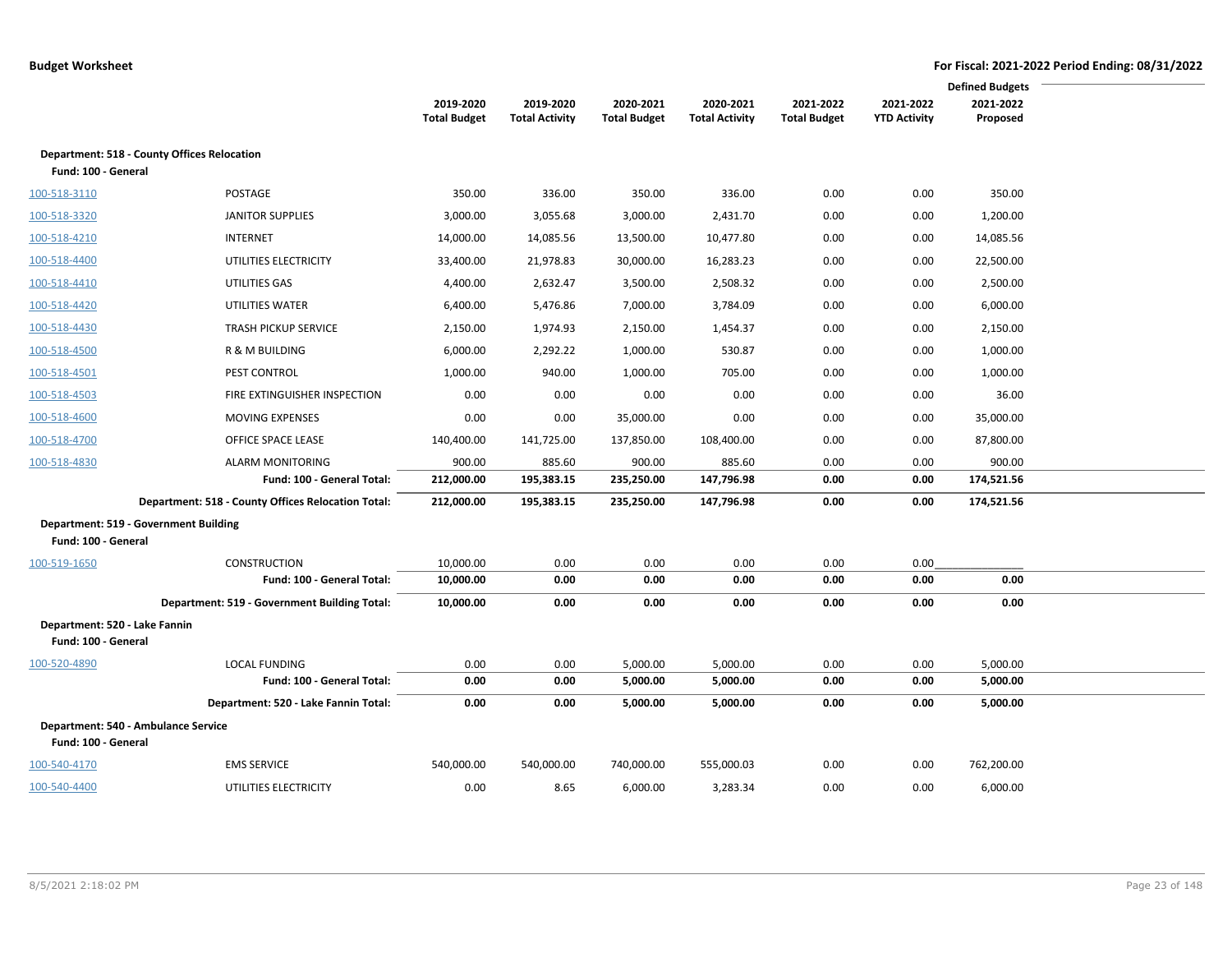|                                                                 |                                            |                     |                       |                     |                       |                     |                     | <b>Defined Budgets</b> |  |
|-----------------------------------------------------------------|--------------------------------------------|---------------------|-----------------------|---------------------|-----------------------|---------------------|---------------------|------------------------|--|
|                                                                 |                                            | 2019-2020           | 2019-2020             | 2020-2021           | 2020-2021             | 2021-2022           | 2021-2022           | 2021-2022              |  |
|                                                                 |                                            | <b>Total Budget</b> | <b>Total Activity</b> | <b>Total Budget</b> | <b>Total Activity</b> | <b>Total Budget</b> | <b>YTD Activity</b> | Proposed               |  |
|                                                                 |                                            |                     |                       |                     |                       |                     |                     |                        |  |
| 100-540-4410                                                    | UTILITIES GAS                              | 0.00                | 0.00                  | 3,600.00            | 0.00                  | 0.00                | 0.00                |                        |  |
|                                                                 | Fund: 100 - General Total:                 | 540,000.00          | 540,008.65            | 749,600.00          | 558,283.37            | 0.00                | 0.00                | 768,200.00             |  |
|                                                                 | Department: 540 - Ambulance Service Total: | 540,000.00          | 540,008.65            | 749,600.00          | 558,283.37            | 0.00                | 0.00                | 768,200.00             |  |
| <b>Department: 543 - Fire Protection</b><br>Fund: 100 - General |                                            |                     |                       |                     |                       |                     |                     |                        |  |
|                                                                 |                                            |                     |                       |                     |                       |                     |                     |                        |  |
| 100-543-4160                                                    | FIRE PROTECTION SERVICE                    | 84,000.00           | 84,000.00             | 131,320.00          | 131,319.76            | 0.00                | 0.00                | 131,320.00             |  |
| 100-543-4220                                                    | <b>R&amp;M RADIO/TOWER</b>                 | 700.00              | 0.00                  | 700.00              | 386.90                | 0.00                | 0.00                | 700.00                 |  |
| 100-543-4470                                                    | REPEATER SERVICE CONTRACT                  | 8,762.83            | 6,572.17              | 0.00                | 0.00                  | 0.00                | 0.00                |                        |  |
| 100-543-4950                                                    | <b>DONATIONS</b>                           | 0.00                | 0.00                  | 300.00              | 0.00                  | 0.00                | 0.00                |                        |  |
|                                                                 | Fund: 100 - General Total:                 | 93,462.83           | 90,572.17             | 132,320.00          | 131,706.66            | 0.00                | 0.00                | 132,020.00             |  |
|                                                                 | Department: 543 - Fire Protection Total:   | 93,462.83           | 90,572.17             | 132,320.00          | 131,706.66            | 0.00                | 0.00                | 132,020.00             |  |
| Department: 551 - Constable Pct.1<br>Fund: 100 - General        |                                            |                     |                       |                     |                       |                     |                     |                        |  |
| 100-551-1010                                                    | SALARY ELECTED OFFICIAL                    | 33,154.57           | 33,154.68             | 33,674.57           | 29,789.14             | 0.00                | 0.00                | 36,018.84              |  |
| 100-551-2010                                                    | SOCIAL SECURITY TAXES                      | 2,204.38            | 1,962.62              | 2,236.62            | 1,910.59              | 0.00                | 0.00                | 2,381.97               |  |
| 100-551-2020                                                    | <b>GROUP HEALTH INSURANCE</b>              | 6,272.76            | 5,374.74              | 6,103.32            | 5,022.23              | 0.00                | 0.00                | 6,637.76               |  |
| 100-551-2030                                                    | <b>RETIREMENT</b>                          | 3,875.77            | 3,881.59              | 3,987.07            | 3,725.29              | 0.00                | 0.00                | 4,336.67               |  |
| 100-551-2040                                                    | <b>WORKERS' COMPENSATION</b>               | 596.78              | 590.78                | 606.14              | 545.66                | 0.00                | 0.00                | 648.34                 |  |
| 100-551-2050                                                    | <b>MEDICARE TAX</b>                        | 515.54              | 559.76                | 523.08              | 446.77                | 0.00                | 0.00                | 557.07                 |  |
| 100-551-2250                                                    | <b>TRAVEL ALLOWANCE</b>                    | 2,400.00            | 2,400.00              | 2,400.00            | 2,100.00              | 0.00                | 0.00                | 2,400.00               |  |
| 100-551-3100                                                    | <b>OFFICE SUPPLIES</b>                     | 50.00               | 0.00                  | 50.00               | 0.00                  | 0.00                | 0.00                | 50.00                  |  |
| 100-551-3110                                                    | POSTAGE                                    | 150.00              | 30.40                 | 150.00              | 24.07                 | 0.00                | 0.00                | 150.00                 |  |
| 100-551-3300                                                    | AUTO EXPENSE-GAS AND OIL                   | 1,500.00            | 1,232.66              | 1,500.00            | 863.35                | 0.00                | 0.00                | 1,500.00               |  |
| 100-551-4220                                                    | R & M RADIO                                | 100.00              | 0.00                  | 100.00              | 125.00                | 0.00                | 0.00                | 100.00                 |  |
| 100-551-4350                                                    | <b>PRINTING</b>                            | 50.00               | 0.00                  | 50.00               | 0.00                  | 0.00                | 0.00                | 50.00                  |  |
| 100-551-4800                                                    | <b>BOND</b>                                | 0.00                | 0.00                  | 178.00              | 177.50                | 0.00                | 0.00                |                        |  |
| 100-551-4880                                                    | <b>LAW ENFORCEMENT INSURANCE</b>           | 525.00              | 463.00                | 500.00              | 462.96                | 0.00                | 0.00                | 500.00                 |  |
| 100-551-5910                                                    | <b>ONLINE RESEARCH</b>                     | 600.00              | 600.00                | 600.00              | 450.00                | 0.00                | 0.00                | 600.00                 |  |
|                                                                 | Fund: 100 - General Total:                 | 51,994.80           | 50,250.23             | 52,658.80           | 45,642.56             | 0.00                | 0.00                | 55,930.65              |  |
|                                                                 | Department: 551 - Constable Pct.1 Total:   | 51,994.80           | 50,250.23             | 52,658.80           | 45,642.56             | 0.00                | 0.00                | 55,930.65              |  |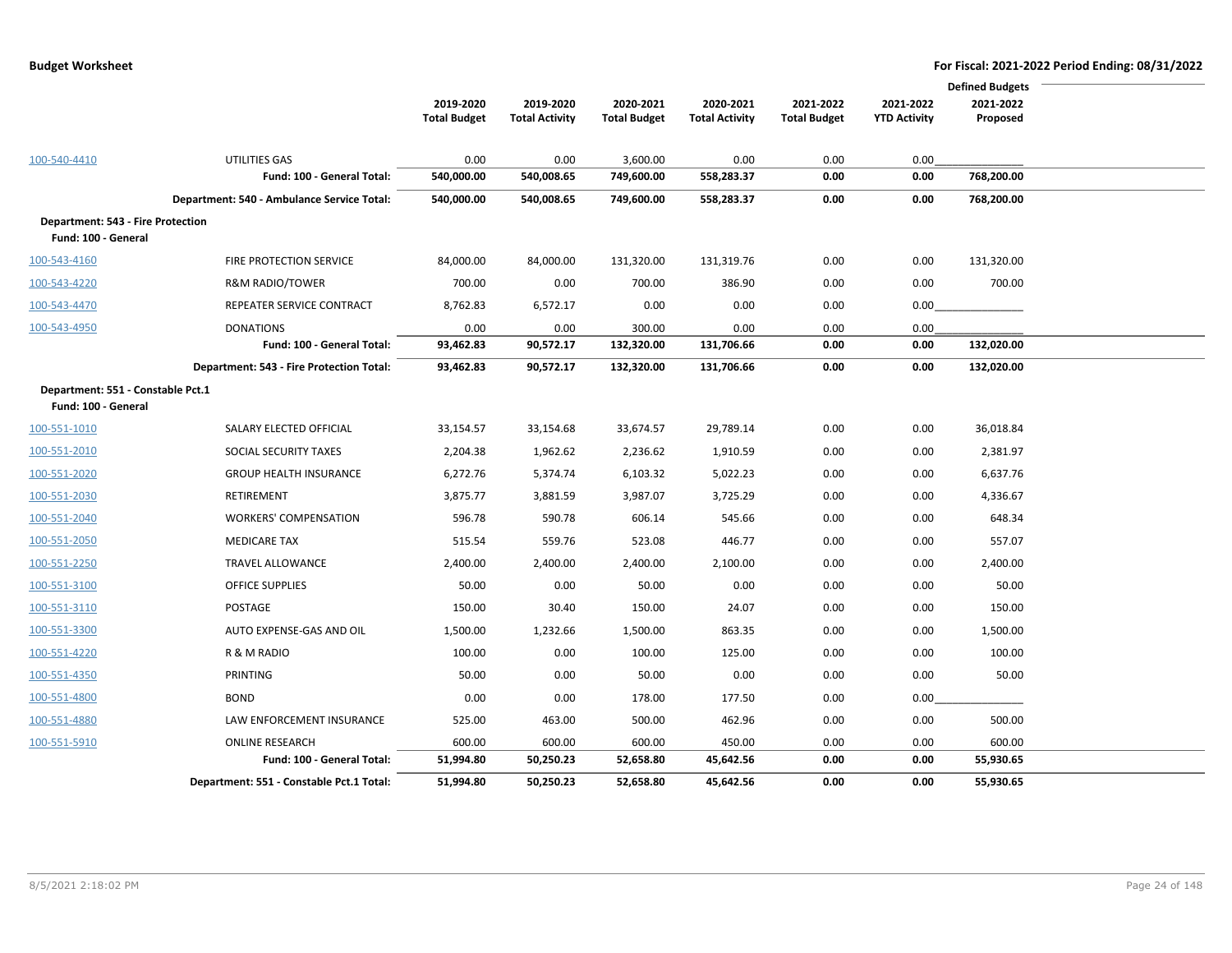|                                   |                                          |                     |                       |                     |                       |                     |                     | <b>Defined Budgets</b> |  |
|-----------------------------------|------------------------------------------|---------------------|-----------------------|---------------------|-----------------------|---------------------|---------------------|------------------------|--|
|                                   |                                          | 2019-2020           | 2019-2020             | 2020-2021           | 2020-2021             | 2021-2022           | 2021-2022           | 2021-2022              |  |
|                                   |                                          | <b>Total Budget</b> | <b>Total Activity</b> | <b>Total Budget</b> | <b>Total Activity</b> | <b>Total Budget</b> | <b>YTD Activity</b> | Proposed               |  |
| Department: 552 - Constable Pct.2 |                                          |                     |                       |                     |                       |                     |                     |                        |  |
| Fund: 100 - General               |                                          |                     |                       |                     |                       |                     |                     |                        |  |
| 100-552-1010                      | SALARY ELECTED OFFICIAL                  | 16,099.05           | 16,098.94             | 16,619.05           | 14,701.37             | 0.00                | 0.00                | 17,775.99              |  |
| 100-552-2010                      | SOCIAL SECURITY TAXES                    | 1,146.94            | 959.75                | 1,030.38            | 911.49                | 0.00                | 0.00                | 1,250.91               |  |
| 100-552-2020                      | <b>GROUP HEALTH INSURANCE</b>            | 11,870.88           | 11,895.34             | 12,206.64           | 10,680.81             | 0.00                | 0.00                | 13,275.52              |  |
| 100-552-2030                      | <b>RETIREMENT</b>                        | 1,881.98            | 1,881.55              | 1,967.70            | 1,740.48              | 0.00                | 0.00                | 2,140.23               |  |
| 100-552-2040                      | <b>WORKERS' COMPENSATION</b>             | 289.78              | 278.14                | 299.14              | 269.30                | 0.00                | 0.00                | 319.97                 |  |
| 100-552-2050                      | <b>MEDICARE TAX</b>                      | 268.24              | 271.87                | 240.98              | 213.21                | 0.00                | 0.00                | 292.55                 |  |
| 100-552-3100                      | <b>OFFICE SUPPLIES</b>                   | 100.00              | 0.00                  | 100.00              | 0.00                  | 0.00                | 0.00                | 50.00                  |  |
| 100-552-3110                      | POSTAGE                                  | 250.00              | 55.00                 | 250.00              | 0.00                  | 0.00                | 0.00                | 60.00                  |  |
| 100-552-3300                      | AUTO EXPENSE-GAS AND OIL                 | 1,000.00            | 123.74                | 1,000.00            | 30.00                 | 0.00                | 0.00                | 1,000.00               |  |
| 100-552-4220                      | R & M RADIO                              | 100.00              | 0.00                  | 100.00              | 0.00                  | 0.00                | 0.00                | 100.00                 |  |
| 100-552-4270                      | OUT OF COUNTY TRAVEL/TRAIN               | 228.00              | 0.00                  | 228.00              | 0.00                  | 0.00                | 0.00                | 228.00                 |  |
| 100-552-4350                      | PRINTING                                 | 100.00              | 0.00                  | 100.00              | 0.00                  | 0.00                | 0.00                | 50.00                  |  |
| 100-552-4540                      | <b>R&amp;M AUTO</b>                      | 1,000.00            | 14.50                 | 1,000.00            | 7.00                  | 0.00                | 0.00                | 1,000.00               |  |
| 100-552-4800                      | <b>BOND</b>                              | 0.00                | 0.00                  | 178.00              | 0.00                  | 0.00                | 0.00                |                        |  |
| 100-552-4870                      | <b>AUTO INSURANCE</b>                    | 425.00              | 403.00                | 425.00              | 403.00                | 0.00                | 0.00                | 425.00                 |  |
| 100-552-4880                      | LAW ENFOREMENT INSURANCE                 | 525.00              | 463.00                | 500.00              | 462.96                | 0.00                | 0.00                | 500.00                 |  |
|                                   | Fund: 100 - General Total:               | 35,284.87           | 32,444.83             | 36,244.89           | 29,419.62             | 0.00                | 0.00                | 38,468.17              |  |
|                                   | Department: 552 - Constable Pct.2 Total: | 35,284.87           | 32,444.83             | 36,244.89           | 29,419.62             | 0.00                | 0.00                | 38,468.17              |  |
| Department: 553 - Constable Pct.3 |                                          |                     |                       |                     |                       |                     |                     |                        |  |
| Fund: 100 - General               |                                          |                     |                       |                     |                       |                     |                     |                        |  |
| 100-553-1010                      | SALARY ELECTED OFFICIAL                  | 14,310.57           | 14,310.66             | 14,830.57           | 13,119.43             | 0.00                | 0.00                | 15,863.00              |  |
| 100-553-2010                      | SOCIAL SECURITY TAXES                    | 1,036.06            | 995.85                | 1,068.30            | 943.71                | 0.00                | 0.00                | 1,132.31               |  |
| 100-553-2020                      | <b>GROUP HEALTH INSURANCE</b>            | 11,870.88           | 11,895.34             | 12,206.64           | 10,680.81             | 0.00                | 0.00                | 13,275.52              |  |
| 100-553-2030                      | RETIREMENT                               | 1,672.91            | 1,672.51              | 1,755.94            | 1,695.47              | 0.00                | 0.00                | 1,909.91               |  |
| 100-553-2040                      | <b>WORKERS' COMPENSATION</b>             | 257.59              | 247.24                | 266.95              | 240.32                | 0.00                | 0.00                | 285.53                 |  |
| 100-553-2050                      | <b>MEDICARE TAX</b>                      | 242.30              | 282.61                | 249.84              | 220.66                | 0.00                | 0.00                | 264.81                 |  |
| 100-553-2250                      | <b>TRAVEL ALLOWANCE</b>                  | 2,400.00            | 2,400.00              | 2,400.00            | 2,100.00              | 0.00                | 0.00                | 2,400.00               |  |
| 100-553-3100                      | <b>OFFICE SUPPLIES</b>                   | 40.00               | 0.00                  | 40.00               | 0.00                  | 0.00                | 0.00                |                        |  |
| 100-553-3110                      | POSTAGE                                  | 150.00              | 0.00                  | 150.00              | 0.00                  | 0.00                | 0.00                |                        |  |
| 100-553-3300                      | AUTO EXPENSE-GAS AND OIL                 | 200.00              | 0.00                  | 200.00              | 0.00                  | 0.00                | 0.00                | 1,000.00               |  |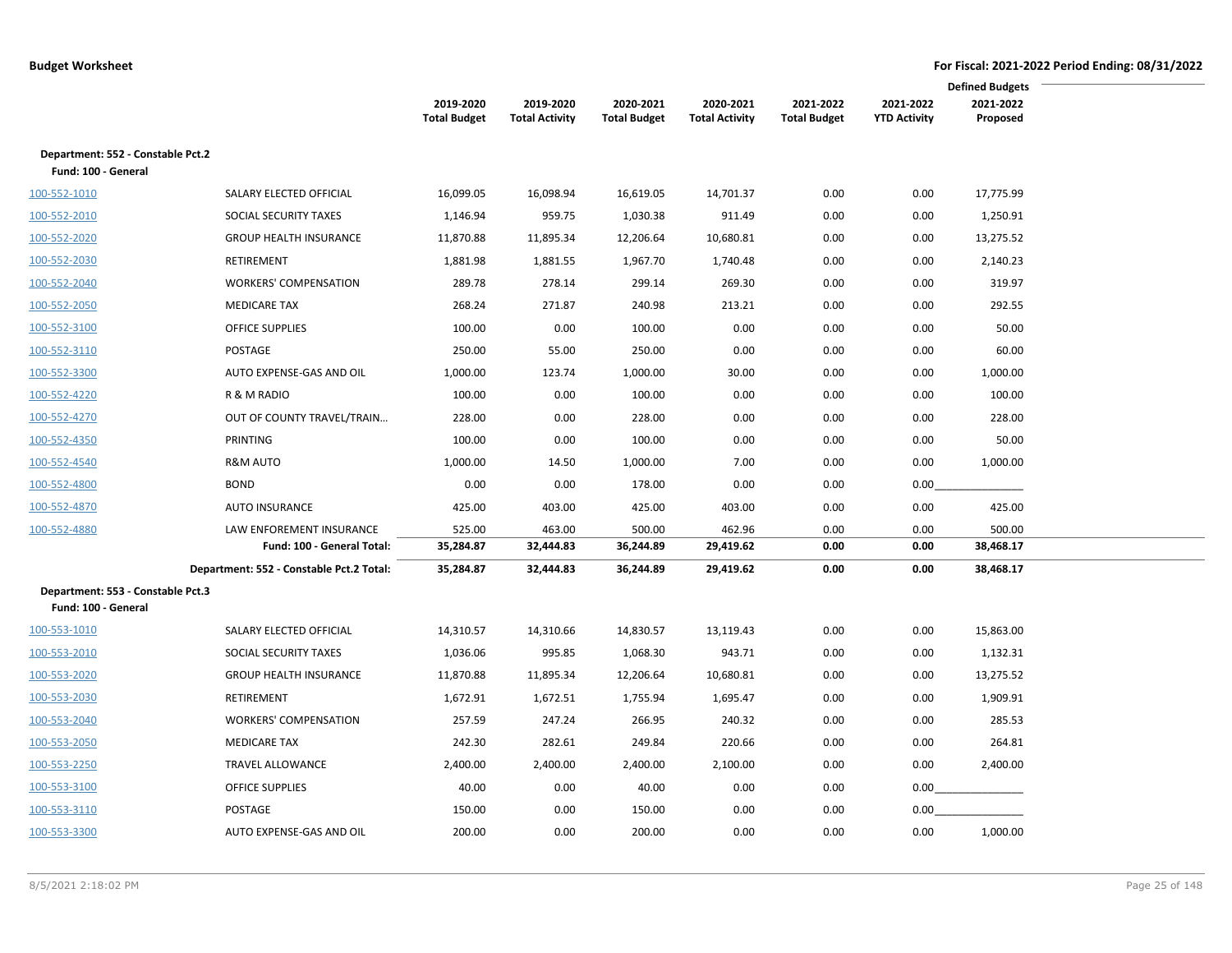|                                                         | <b>Defined Budgets</b>                                               |                     |                       |                     |                       |                     |                     |            |
|---------------------------------------------------------|----------------------------------------------------------------------|---------------------|-----------------------|---------------------|-----------------------|---------------------|---------------------|------------|
|                                                         |                                                                      | 2019-2020           | 2019-2020             | 2020-2021           | 2020-2021             | 2021-2022           | 2021-2022           | 2021-2022  |
|                                                         |                                                                      | <b>Total Budget</b> | <b>Total Activity</b> | <b>Total Budget</b> | <b>Total Activity</b> | <b>Total Budget</b> | <b>YTD Activity</b> | Proposed   |
| 100-553-4210                                            | <b>INTERNET</b>                                                      | 0.00                | 0.00                  | 0.00                | 158.09                | 0.00                | 0.00                | 500.00     |
| 100-553-4350                                            | PRINTING                                                             | 50.00               | 0.00                  | 50.00               | 0.00                  | 0.00                | 0.00                | 50.00      |
| 100-553-4530                                            | <b>COMPUTER SOFTWARE</b>                                             | 1,152.00            | 661.00                | 1,152.00            | 781.00                | 0.00                | 0.00                | 1,152.00   |
| 100-553-4800                                            | <b>BOND</b>                                                          | 0.00                | 0.00                  | 178.00              | 178.00                | 0.00                | 0.00                |            |
|                                                         | <b>DUES</b>                                                          | 60.00               | 60.00                 | 60.00               | 60.00                 | 0.00                | 0.00                | 60.00      |
| 100-553-4810                                            |                                                                      |                     |                       |                     |                       |                     |                     |            |
| 100-553-4880                                            | <b>LAW ENFORCEMENT INSURANCE</b>                                     | 525.00              | 463.00                | 500.00              | 462.96                | 0.00                | 0.00                | 500.00     |
| 100-553-5720                                            | OFFICE EQUIPMENT                                                     | 500.00              | 0.00                  | 200.00              | 0.00                  | 0.00                | 0.00                |            |
| 100-553-5740                                            | <b>TECHNOLOGY</b><br>Fund: 100 - General Total:                      | 10,000.00           | 7,951.08              | 0.00                | 0.00                  | 0.00<br>0.00        | 0.00<br>0.00        | 38,393.08  |
|                                                         |                                                                      | 44,467.31           | 40,939.29             | 35,308.24           | 30,640.45             |                     | 0.00                |            |
|                                                         | Department: 553 - Constable Pct.3 Total:                             | 44,467.31           | 40,939.29             | 35,308.24           | 30,640.45             | 0.00                |                     | 38,393.08  |
| Fund: 100 - General                                     | Department: 555 - Animal Control Officer                             |                     |                       |                     |                       |                     |                     |            |
| 100-555-4410                                            | ANIMAL CONTROL OFFICER/SERV                                          | 3,500.00            | 2,089.62              | 3,000.00            | 1,552.36              | 0.00                | 0.00                | 3,000.00   |
|                                                         | Fund: 100 - General Total:                                           | 3,500.00            | 2,089.62              | 3,000.00            | 1,552.36              | 0.00                | 0.00                | 3,000.00   |
|                                                         | Department: 555 - Animal Control Officer Total:                      | 3,500.00            | 2,089.62              | 3,000.00            | 1,552.36              | 0.00                | 0.00                | 3,000.00   |
|                                                         | Department: 558 - Natl Incident Based Reporting Syst. 3753001        |                     |                       |                     |                       |                     |                     |            |
| Fund: 100 - General                                     |                                                                      |                     |                       |                     |                       |                     |                     |            |
| 100-558-4530                                            | <b>COMPUTER SOFTWARE</b>                                             | 51,502.00           | 51,502.00             | 0.00                | 0.00                  | 0.00                | 0.00                |            |
|                                                         | Fund: 100 - General Total:                                           | 51,502.00           | 51,502.00             | 0.00                | 0.00                  | 0.00                | 0.00                | 0.00       |
|                                                         | Department: 558 - Natl Incident Based Reporting Syst. 3753001 Total: | 51,502.00           | 51,502.00             | 0.00                | 0.00                  | 0.00                | 0.00                | 0.00       |
| Fund: 100 - General                                     | Department: 559 - Texas VINE Program                                 |                     |                       |                     |                       |                     |                     |            |
| 100-559-4950                                            | VINE AUTOMATED VICTIM NOTIF                                          | 18,618.88           | 18,618.88             | 18,571.12           | 13,928.34             | 0.00                | 0.00                | 18,618.00  |
|                                                         | Fund: 100 - General Total:                                           | 18,618.88           | 18,618.88             | 18,571.12           | 13,928.34             | 0.00                | 0.00                | 18,618.00  |
|                                                         | Department: 559 - Texas VINE Program Total:                          | 18,618.88           | 18,618.88             | 18,571.12           | 13,928.34             | 0.00                | 0.00                | 18,618.00  |
| Department: 560 - County Sheriff<br>Fund: 100 - General |                                                                      |                     |                       |                     |                       |                     |                     |            |
| 100-560-1010                                            | SALARY ELECTED OFFICIAL                                              | 59,993.98           | 59,993.96             | 60,513.98           | 53,531.58             | 0.00                | 0.00                | 64,726.68  |
| 100-560-1030                                            | SALARY CHIEF DEPUTY                                                  | 49,000.00           | 49,000.11             | 52,500.00           | 46,442.23             | 0.00                | 0.00                | 58,333.58  |
| 100-560-1040                                            | <b>SALARIES DEPUTIES</b>                                             | 651,867.18          | 614,229.23            | 683,192.21          | 578,090.01            | 0.00                | 0.00                | 793,810.78 |
| 100-560-1050                                            | SALARY ADMINISTRATIVE SECRE                                          | 42,500.00           | 42,500.11             | 43,020.00           | 37,546.76             | 0.00                | 0.00                | 36,050.00  |
| 100-560-1051                                            | SALARY EVIDENCE CLERK                                                | 24,000.00           | 960.00                | 25,480.00           | 19,947.70             | 0.00                | 0.00                | 25,670.00  |
| 100-560-1070                                            | SALARY PART-TIME                                                     | 0.00                | 24,759.00             | 0.00                | 16,239.00             | 0.00                | 0.00                | 37,584.00  |
|                                                         |                                                                      |                     |                       |                     |                       |                     |                     |            |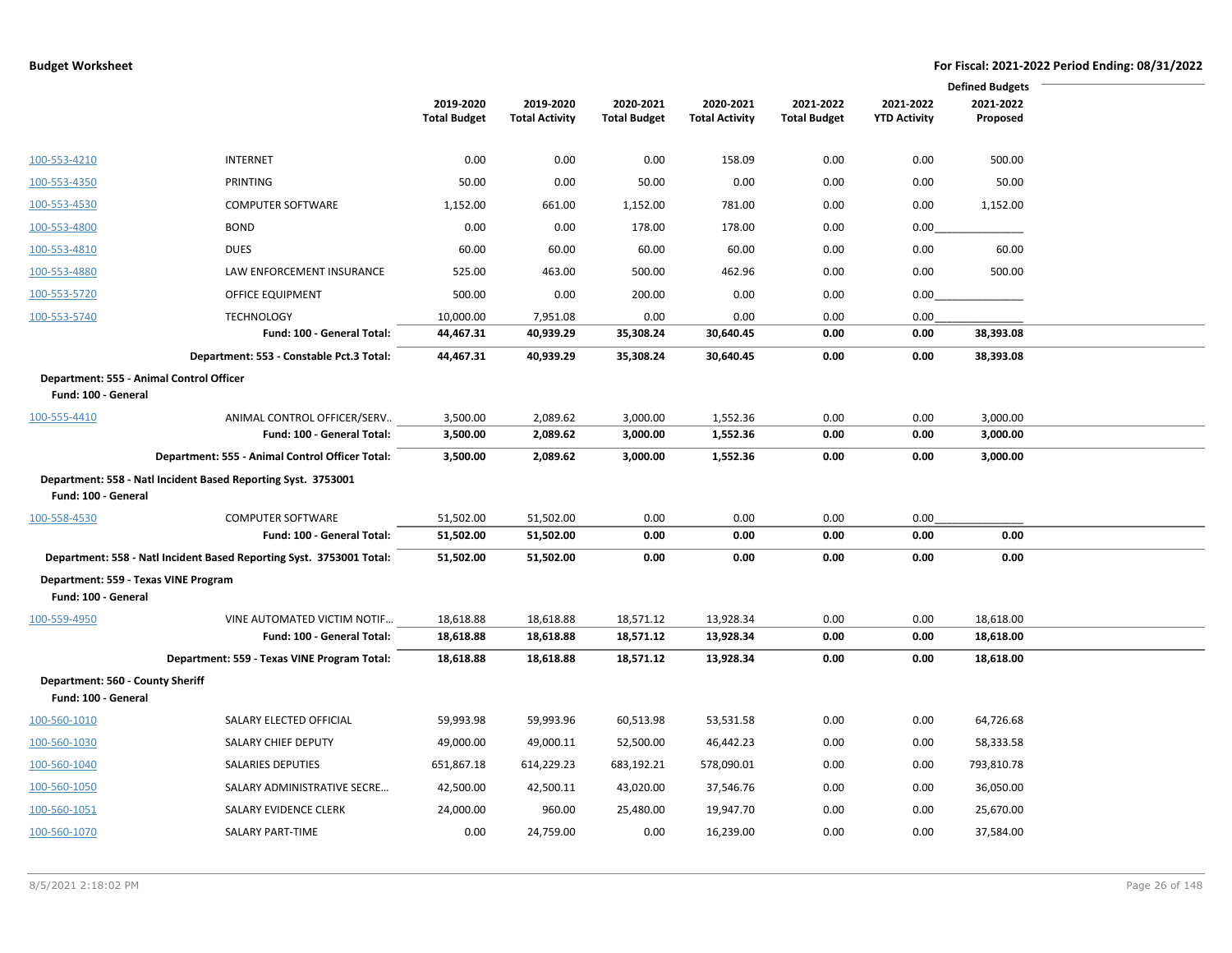|              |                               |                     |                       |                     |                       |                     |                     | <b>Defined Budgets</b> |  |
|--------------|-------------------------------|---------------------|-----------------------|---------------------|-----------------------|---------------------|---------------------|------------------------|--|
|              |                               | 2019-2020           | 2019-2020             | 2020-2021           | 2020-2021             | 2021-2022           | 2021-2022           | 2021-2022              |  |
|              |                               | <b>Total Budget</b> | <b>Total Activity</b> | <b>Total Budget</b> | <b>Total Activity</b> | <b>Total Budget</b> | <b>YTD Activity</b> | Proposed               |  |
| 100-560-1080 | COMPENSATION/HOLIDAY PAY      | 138,719.27          | 71,068.10             | 138,719.27          | 22,688.68             | 0.00                | 0.00                | 80,000.00              |  |
| 100-560-1110 | <b>SALARY LIEUTENANT</b>      | 44,800.00           | 44,800.08             | 47,200.00           | 42,071.49             | 0.00                | 0.00                | 52,494.23              |  |
| 100-560-1130 | SALARY TRANSPORT OFFICER      | 36,569.21           | 24,333.61             | 38,292.67           | 31,090.23             | 0.00                | 0.00                | 42,576.92              |  |
| 100-560-1140 | SALARY PROF. STANDARDS OFFI   | 36,569.21           | 36,569.26             | 38,292.67           | 33,874.38             | 0.00                | 0.00                | 42,576.92              |  |
| 100-560-1200 | <b>SALARY DISPATCHER</b>      | 278,094.11          | 225,062.53            | 291,683.00          | 198,101.70            | 0.00                | 0.00                | 311,265.35             |  |
| 100-560-1503 | <b>CERTIFICATION PAY</b>      | 0.00                | 0.00                  | 0.00                | 0.00                  | 0.00                | 0.00                | 65,000.00              |  |
| 100-560-2010 | SOCIAL SECURITY TAXES         | 81,779.50           | 69,966.59             | 85,608.01           | 65,630.36             | 0.00                | 0.00                | 90,210.39              |  |
| 100-560-2020 | <b>GROUP HEALTH INSURANCE</b> | 367,997.28          | 354,481.78            | 366,199.20          | 306,660.20            | 0.00                | 0.00                | 424,816.64             |  |
| 100-560-2030 | <b>RETIREMENT</b>             | 151,819.68          | 140,661.10            | 151,573.02          | 127,813.10            | 0.00                | 0.00                | 175,182.75             |  |
| 100-560-2040 | <b>WORKERS' COMPENSATION</b>  | 29,018.53           | 16,184.72             | 26,018.53           | 15,430.36             | 0.00                | 0.00                | 32,010.14              |  |
| 100-560-2050 | <b>MEDICARE TAX</b>           | 19,125.85           | 19,923.01             | 18,562.57           | 13,814.21             | 0.00                | 0.00                | 21,097.59              |  |
| 100-560-2060 | UNEMPLOYMENT EXPENSE          | 4,100.00            | 12,427.63             | 5,000.00            | $-92.59$              | 0.00                | 0.00                | 5,000.00               |  |
| 100-560-2500 | <b>EMPLOYEE PHYSICALS</b>     | 1,000.00            | 1,272.00              | 1,000.00            | 1,184.00              | 0.00                | 0.00                | 1,000.00               |  |
| 100-560-3100 | <b>OFFICE SUPPLIES</b>        | 8,000.00            | 8,177.58              | 8,000.00            | 8,576.90              | 0.00                | 0.00                | 8,000.00               |  |
| 100-560-3110 | POSTAGE                       | 1,700.00            | 4,646.30              | 1,700.00            | 2,588.76              | 0.00                | 0.00                | 1,700.00               |  |
| 100-560-3200 | <b>WEAPONS SUPPLIES</b>       | 3,000.00            | 2,860.86              | 3,000.00            | 2,656.13              | 0.00                | 0.00                | 4,000.00               |  |
| 100-560-3210 | <b>PATROL SUPPLIES</b>        | 3,800.00            | 5,013.82              | 3,800.00            | 764.89                | 0.00                | 0.00                | 3,800.00               |  |
| 100-560-3300 | AUTO EXPENSE GAS & OIL        | 79,878.98           | 53,567.29             | 70,000.00           | 50,335.17             | 0.00                | 0.00                | 70,000.00              |  |
| 100-560-3320 | SHERIFF JANITOR SUPPLIES      | 1,750.00            | 1,770.84              | 1,750.00            | 1,437.04              | 0.00                | 0.00                | 1,750.00               |  |
| 100-560-3950 | UNIFORMS/OTHER                | 4,900.00            | 4,333.72              | 6,300.00            | 7,137.07              | 0.00                | 0.00                | 6,300.00               |  |
| 100-560-4210 | <b>INTERNET SERVICE</b>       | 8,600.00            | 9,326.58              | 9,500.00            | 8,760.03              | 0.00                | 0.00                | 9,968.00               |  |
| 100-560-4220 | R & M RADIO                   | 1,055.00            | 0.00                  | 1,000.00            | 220.00                | 0.00                | 0.00                | 1,000.00               |  |
| 100-560-4230 | <b>CELL PHONE ALLOWANCES</b>  | 2,880.00            | 1,505.00              | 0.00                | 0.00                  | 0.00                | 0.00                |                        |  |
| 100-560-4250 | PROFESSIONAL SERVICES/INTER   | 100.00              | 0.00                  | 100.00              | 0.00                  | 0.00                | 0.00                | 100.00                 |  |
| 100-560-4270 | OUT OF COUNTY TRAVEL/TRAIN    | 4,000.00            | 99.62                 | 4,000.00            | 89.25                 | 0.00                | 0.00                | 4,000.00               |  |
| 100-560-4280 | PRISONER TRANSPORT            | 7,500.00            | 8,736.92              | 8,500.00            | 8,876.48              | 0.00                | 0.00                | 9,000.00               |  |
| 100-560-4300 | <b>BIDS AND NOTICES</b>       | 500.00              | 449.92                | 500.00              | 67.42                 | 0.00                | 0.00                | 500.00                 |  |
| 100-560-4320 | IMPOUNDMENT OF ESTRAY LIVE    | 11,500.00           | 3,180.00              | 10,000.00           | 11,325.00             | 0.00                | 0.00                | 10,000.00              |  |
| 100-560-4350 | PRINTING                      | 1,000.00            | 1,007.49              | 1,000.00            | 0.00                  | 0.00                | 0.00                | 1,000.00               |  |
| 100-560-4420 | UTILITIES WATER               | 3,500.00            | 1,718.78              | 3,000.00            | 1,527.79              | 0.00                | 0.00                | 2,000.00               |  |
| 100-560-4430 | SHERIFF TRASH PICKUP          | 1,400.00            | 1,398.48              | 1,500.00            | 1,087.56              | 0.00                | 0.00                | 1,500.00               |  |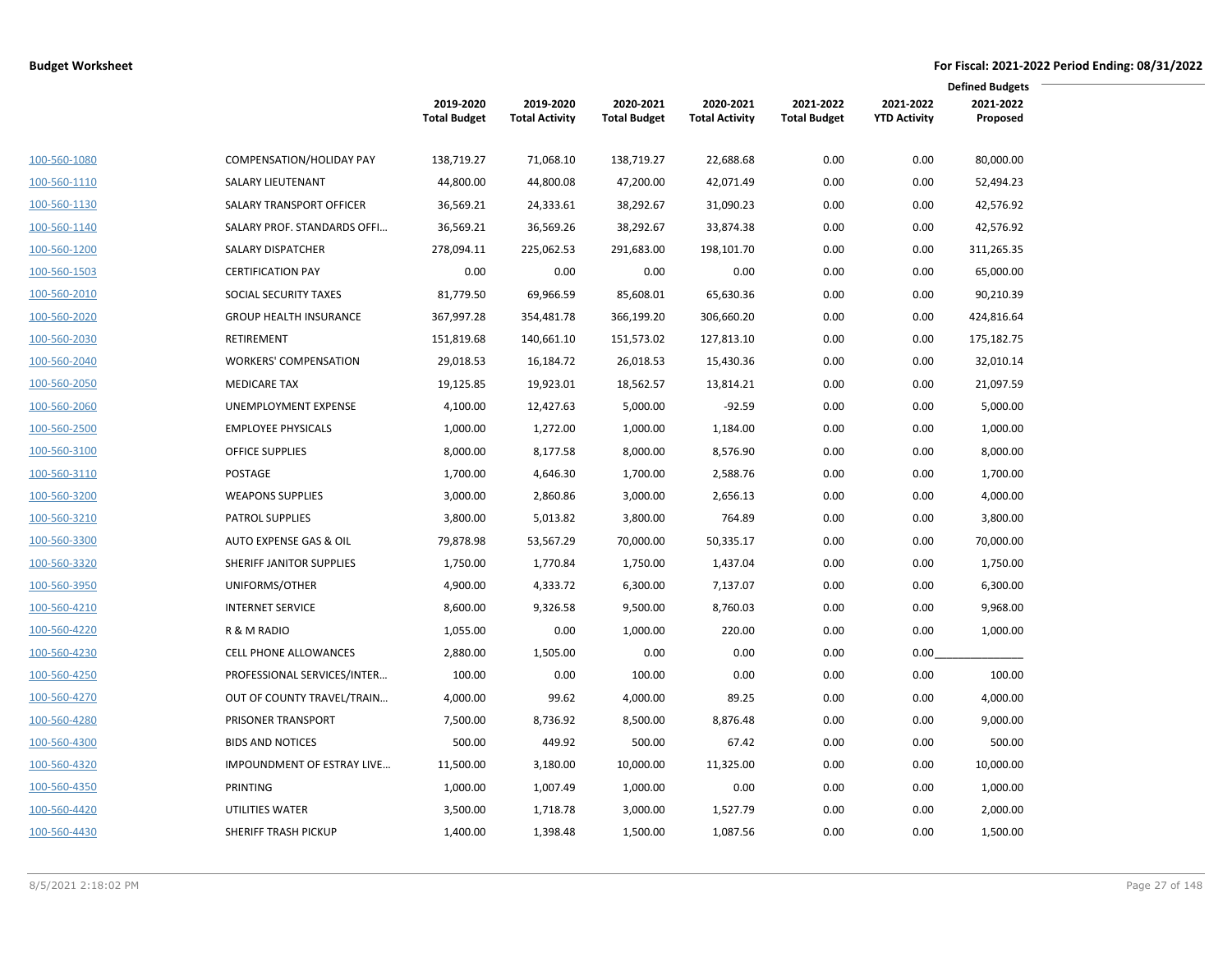|                                   |                                          |                     |                       |                     |                       |                     |                     | <b>Defined Budgets</b> |
|-----------------------------------|------------------------------------------|---------------------|-----------------------|---------------------|-----------------------|---------------------|---------------------|------------------------|
|                                   |                                          | 2019-2020           | 2019-2020             | 2020-2021           | 2020-2021             | 2021-2022           | 2021-2022           | 2021-2022              |
|                                   |                                          | <b>Total Budget</b> | <b>Total Activity</b> | <b>Total Budget</b> | <b>Total Activity</b> | <b>Total Budget</b> | <b>YTD Activity</b> | Proposed               |
|                                   |                                          |                     |                       |                     |                       |                     |                     |                        |
| 100-560-4450                      | AIR CONDITIONER MAINTENANCE              | 0.00                | 0.00                  | 0.00                | 0.00                  | 0.00                | 0.00                |                        |
| 100-560-4500                      | R & M BUILDING                           | 5,000.00            | 4,748.90              | 5,000.00            | 5,237.58              | 0.00                | 0.00                | 5,000.00               |
| 100-560-4501                      | <b>PEST CONTROL</b>                      | 0.00                | 0.00                  | 320.00              | 240.00                | 0.00                | 0.00                | 320.00                 |
| 100-560-4503                      | FIRE EXTINGUISHER INSPECTION             | 0.00                | 0.00                  | 0.00                | 0.00                  | 0.00                | 0.00                | 344.00                 |
| 100-560-4520                      | R & M EQUIPMENT                          | 121.02              | 152.66                | 0.00                | 0.00                  | 0.00                | 0.00                | 200.00                 |
| 100-560-4530                      | TYLER/CAD MAINTENANCE                    | 14,678.00           | 15,397.62             | 15,347.62           | 16,152.80             | 0.00                | 0.00                | 15,347.62              |
| 100-560-4540                      | R & M AUTOMOBILES                        | 35,000.00           | 27,437.41             | 72,624.54           | 58,979.44             | 0.00                | 0.00                | 35,000.00              |
| 100-560-4800                      | <b>BOND</b>                              | 80.00               | 179.00                | 435.00              | 537.50                | 0.00                | 0.00                | 392.00                 |
| 100-560-4820                      | <b>FIRE INSURANCE</b>                    | 300.00              | 277.00                | 325.00              | 292.00                | 0.00                | 0.00                | 325.00                 |
| 100-560-4830                      | <b>ALARM MONITORING</b>                  | 0.00                | 0.00                  | 0.00                | 0.00                  | 0.00                | 0.00                | 299.95                 |
| 100-560-4870                      | AUTOMOBILE INSURANCE                     | 10,000.00           | 9,816.00              | 10,500.00           | 9,266.00              | 0.00                | 0.00                | 10,500.00              |
| 100-560-4880                      | LAW ENFORCEMENT INSURANCE                | 15,200.05           | 13,605.56             | 15,000.00           | 15,983.68             | 0.00                | 0.00                | 16,000.00              |
| 100-560-4890                      | LOCAL FUNDING 562                        | 0.00                | 0.00                  | 36,287.76           | 36,287.76             | 0.00                | 0.00                | 36,116.98              |
| 100-560-5720                      | OFFICE EQUIPMENT                         | 4,000.00            | 3,078.28              | 200.00              | 59.95                 | 0.00                | 0.00                | 200.00                 |
| 100-560-5740                      | <b>TECHNOLOGY</b>                        | 6,299.95            | 6,249.25              | 16,000.00           | 9,698.88              | 0.00                | 0.00                | 6,300.00               |
| 100-560-5750                      | PURCHASE OF AUTOMOBILES                  | 128,000.00          | 125,740.15            | 50,000.00           | 50,341.31             | 0.00                | 0.00                | 106,967.20             |
| 100-560-5790                      | <b>WEAPONS</b>                           | 2,000.00            | 908.00                | 2,000.00            | 311.12                | 0.00                | 0.00                | 2,000.00               |
|                                   | Fund: 100 - General Total:               | 2,382,696.80        | 2,123,575.85          | 2,430,545.05        | 1,918,900.91          | 0.00                | 0.00                | 2,729,336.72           |
|                                   | Department: 560 - County Sheriff Total:  | 2,382,696.80        | 2,123,575.85          | 2,430,545.05        | 1,918,900.91          | 0.00                | 0.00                | 2,729,336.72           |
| Department: 565 - Jail Operations |                                          |                     |                       |                     |                       |                     |                     |                        |
| Fund: 100 - General               |                                          |                     |                       |                     |                       |                     |                     |                        |
| 100-565-3800                      | PRISONER HOUSING                         | 1,900,000.00        | 2,455,512.50          | 2,550,000.00        | 1,561,345.74          | 0.00                | 0.00                | 2,278,509.00           |
| 100-565-4000                      | PRISONER TRANSPORT/GUARD                 | 20,000.00           | 35,257.60             | 25,000.00           | 17,938.05             | 0.00                | 0.00                | 25,000.00              |
| 100-565-4050                      | PRISONER MEDICAL                         | 100,000.00          | 267,697.91            | 175,000.00          | 135,741.99            | 0.00                | 0.00                | 175,000.00             |
| 100-565-4500                      | <b>R&amp;M BUILDING</b>                  | 14,609.16           | 17,523.41             | 13,500.00           | 14,091.60             | 0.00                | 0.00                | 1,000.00               |
| 100-565-4501                      | PEST CONTROL                             | 0.00                | 0.00                  | 580.00              | 0.00                  | 0.00                | 0.00                | 580.00                 |
|                                   | Fund: 100 - General Total:               | 2,034,609.16        | 2,775,991.42          | 2,764,080.00        | 1,729,117.38          | 0.00                | 0.00                | 2,480,089.00           |
|                                   | Department: 565 - Jail Operations Total: | 2,034,609.16        | 2,775,991.42          | 2,764,080.00        | 1,729,117.38          | 0.00                | 0.00                | 2,480,089.00           |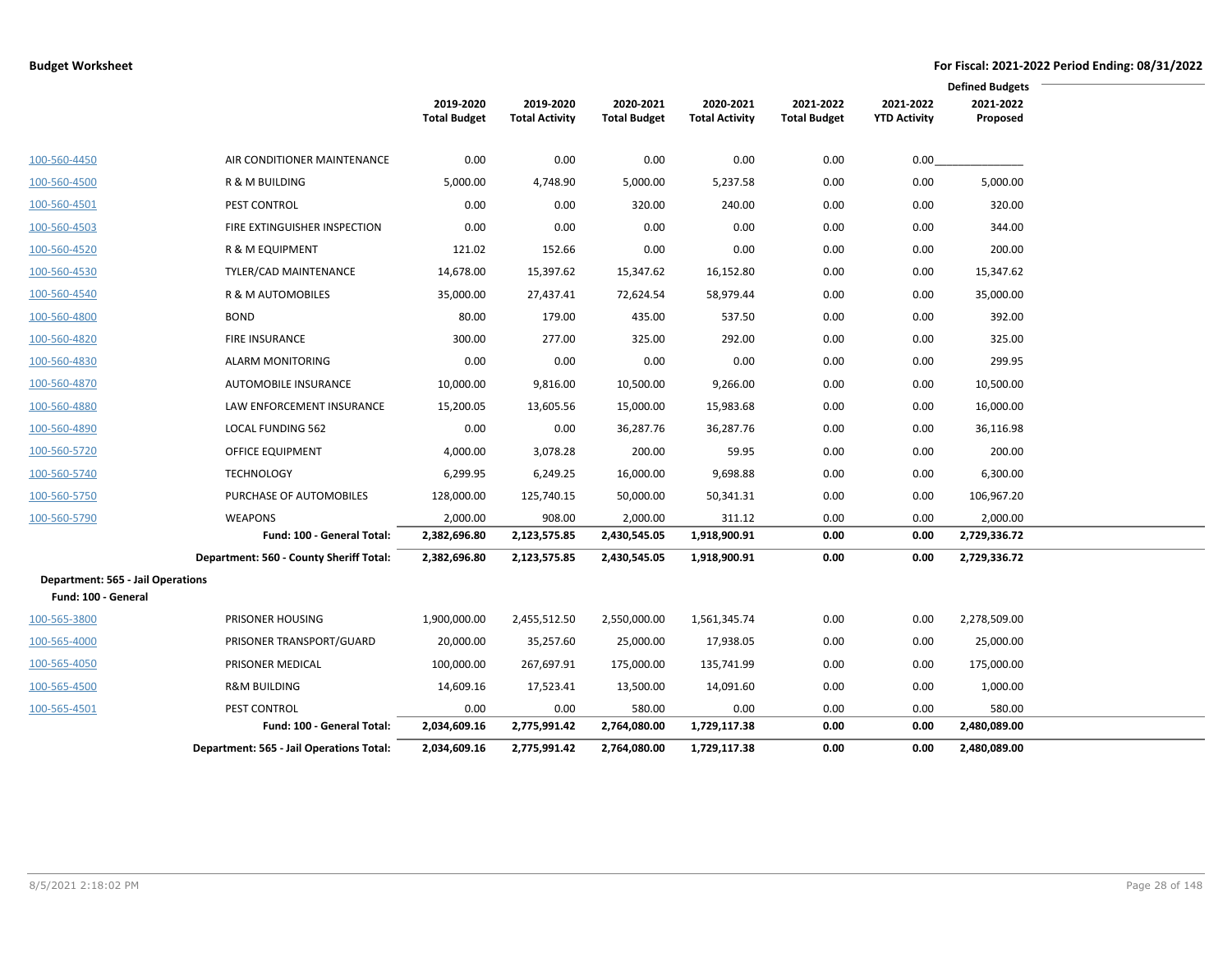|                                                             |                                             |                                  |                                    |                                  |                                    |                                  |                                  | <b>Defined Budgets</b> |  |
|-------------------------------------------------------------|---------------------------------------------|----------------------------------|------------------------------------|----------------------------------|------------------------------------|----------------------------------|----------------------------------|------------------------|--|
|                                                             |                                             | 2019-2020<br><b>Total Budget</b> | 2019-2020<br><b>Total Activity</b> | 2020-2021<br><b>Total Budget</b> | 2020-2021<br><b>Total Activity</b> | 2021-2022<br><b>Total Budget</b> | 2021-2022<br><b>YTD Activity</b> | 2021-2022<br>Proposed  |  |
| Department: 570 - Adult Probation                           |                                             |                                  |                                    |                                  |                                    |                                  |                                  |                        |  |
| Fund: 100 - General                                         |                                             |                                  |                                    |                                  |                                    |                                  |                                  |                        |  |
| 100-570-5720                                                | <b>OFFICE EQUIPMENT</b>                     | 2,000.00                         | 1,329.50                           | 0.00                             | 0.00                               | 0.00                             | 0.00                             |                        |  |
|                                                             | Fund: 100 - General Total:                  | 2,000.00                         | 1,329.50                           | 0.00                             | 0.00                               | 0.00                             | 0.00                             | 0.00                   |  |
|                                                             | Department: 570 - Adult Probation Total:    | 2,000.00                         | 1,329.50                           | 0.00                             | 0.00                               | 0.00                             | 0.00                             | 0.00                   |  |
| Department: 573 - Bond Supervision<br>Fund: 100 - General   |                                             |                                  |                                    |                                  |                                    |                                  |                                  |                        |  |
| 100-573-1020                                                | SALARY-BOND SUPERVISOR                      | 37,724.96                        | 37,724.96                          | 22,960.95                        | 22,144.38                          | 0.00                             |                                  | $0.00$                 |  |
| 100-573-1070                                                | Part Time                                   | 0.00                             | 0.00                               | 2,816.32                         | 0.00                               | 0.00                             |                                  | 0.00                   |  |
| 100-573-2010                                                | SOCIAL SECURITY TAXES                       | 2,338.95                         | 2,225.00                           | 2,545.80                         | 1,358.56                           | 0.00                             |                                  | 0.00                   |  |
| 100-573-2020                                                | <b>GROUP HEALTH INSURANCE</b>               | 11,870.88                        | 11,895.34                          | 13,427.30                        | 5,086.10                           | 0.00                             |                                  | 0.00                   |  |
| 100-573-2030                                                | <b>RETIREMENT</b>                           | 4,410.05                         | 4,409.18                           | 4,861.65                         | 2,619.16                           | 0.00                             |                                  | 0.00                   |  |
| 100-573-2040                                                | <b>WORKERS' COMPENSATION</b>                | 113.17                           | 115.42                             | 131.39                           | 109.74                             | 0.00                             |                                  | $0.00$                 |  |
| 100-573-2050                                                | <b>MEDICARE TAX</b>                         | 547.01                           | 630.06                             | 595.39                           | 317.66                             | 0.00                             |                                  | 0.00                   |  |
| 100-573-3100                                                | <b>OFFICE SUPPLIES</b>                      | 1,131.12                         | 1,167.12                           | 700.00                           | 368.39                             | 0.00                             |                                  | 0.00                   |  |
| 100-573-3130                                                | <b>DRUG TESTING SUPPLIES</b>                | 2,602.00                         | 2,702.00                           | 4,000.00                         | 1,610.00                           | 0.00                             |                                  | 0.00                   |  |
| 100-573-3400                                                | <b>EVALUATIONS</b>                          | 0.00                             | 0.00                               | 1,000.00                         | 0.00                               | 0.00                             |                                  | $0.00$                 |  |
| 100-573-4270                                                | OUT OF COUNTY TRAVEL/TRAIN                  | 816.88                           | 450.00                             | 1,900.00                         | 0.00                               | 0.00                             |                                  | 0.00                   |  |
| 100-573-4530                                                | <b>COMPUTER SOFTWARE</b>                    | 0.00                             | 1,284.00                           | 1,284.00                         | 1,177.00                           | 0.00                             | 0.00                             | 1,284.00               |  |
| 100-573-4800                                                | <b>BOND</b>                                 | 50.00                            | 50.00                              | 50.00                            | 0.00                               | 0.00                             | 0.00                             |                        |  |
| 100-573-4810                                                | <b>DUES</b>                                 | 75.00                            | 0.00                               | 75.00                            | 0.00                               | 0.00                             | 0.00                             |                        |  |
| 100-573-4811                                                | <b>FUNDING CSCD</b>                         | 0.00                             | 0.00                               | 15,284.00                        | 15,284.00                          | 0.00                             | 0.00                             | 78,930.00              |  |
| 100-573-5740                                                | <b>TECHNOLOGY</b>                           | 1,284.00                         | 0.00                               | 0.00                             | 0.00                               | 0.00                             | 0.00                             |                        |  |
|                                                             | Fund: 100 - General Total:                  | 62,964.02                        | 62,653.08                          | 71,631.80                        | 50,074.99                          | 0.00                             | 0.00                             | 80,214.00              |  |
|                                                             | Department: 573 - Bond Supervision Total:   | 62,964.02                        | 62,653.08                          | 71,631.80                        | 50,074.99                          | 0.00                             | 0.00                             | 80,214.00              |  |
| Department: 575 - Juvenile Probation<br>Fund: 100 - General |                                             |                                  |                                    |                                  |                                    |                                  |                                  |                        |  |
| 100-575-3110                                                | POSTAGE                                     | 0.00                             | 0.00                               | 0.00                             | 32.89                              | 0.00                             |                                  | 0.00                   |  |
| 100-575-3150                                                | <b>COPIER RENTAL</b>                        | 0.00                             | 24.43                              | 0.00                             | 266.23                             | 0.00                             | 0.00                             |                        |  |
| 100-575-9950                                                | JUVENILE PROBATION FUNDING                  | 184,000.00                       | 184,000.00                         | 170,000.00                       | 170,000.00                         | 0.00                             | 0.00                             | 170,000.00             |  |
|                                                             | Fund: 100 - General Total:                  | 184,000.00                       | 184,024.43                         | 170,000.00                       | 170,299.12                         | 0.00                             | 0.00                             | 170,000.00             |  |
|                                                             | Department: 575 - Juvenile Probation Total: | 184,000.00                       | 184,024.43                         | 170,000.00                       | 170,299.12                         | 0.00                             | 0.00                             | 170,000.00             |  |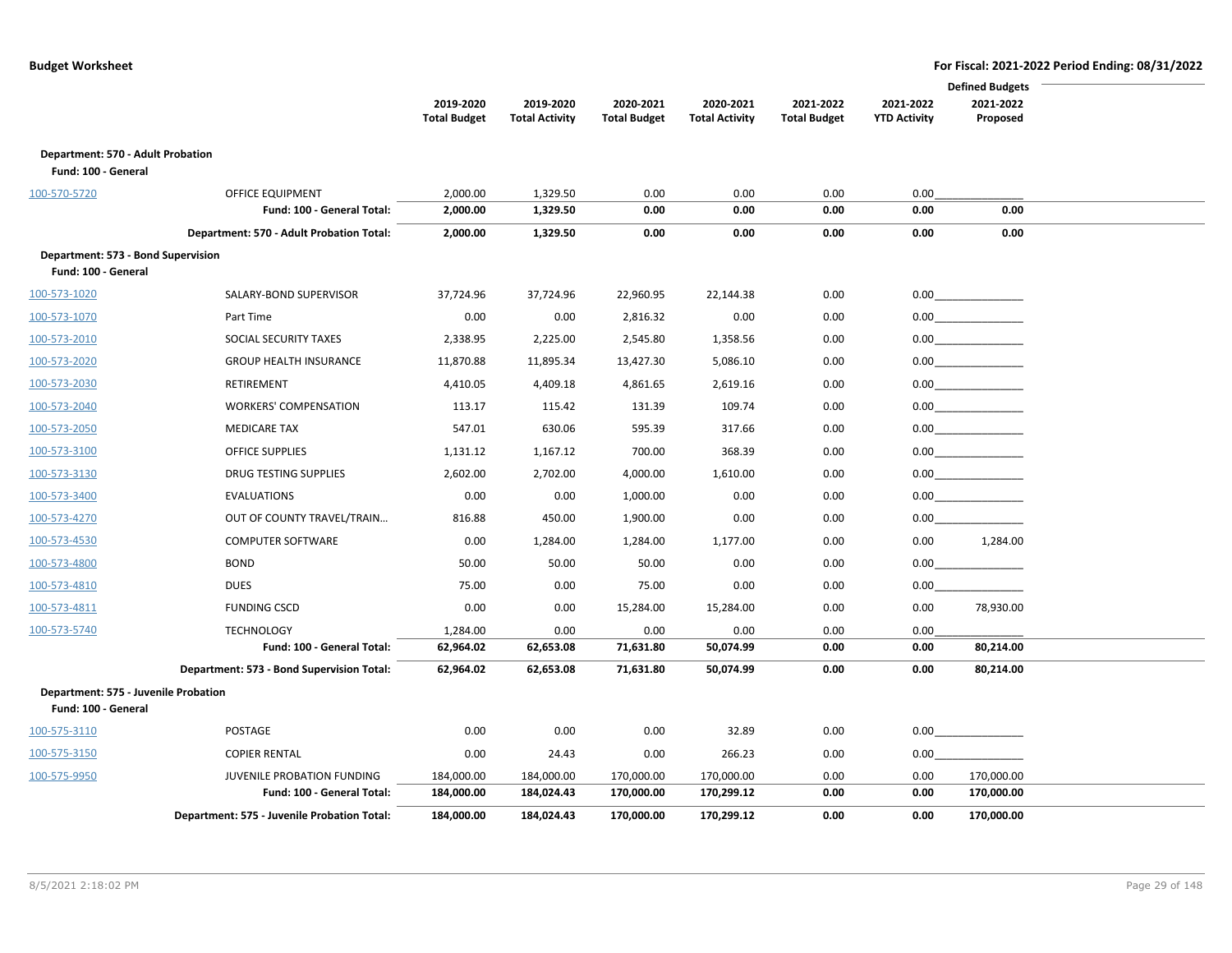|                                                                      |                                                    |                     |                       |                     |                       |                     |                     | <b>Defined Budgets</b> |
|----------------------------------------------------------------------|----------------------------------------------------|---------------------|-----------------------|---------------------|-----------------------|---------------------|---------------------|------------------------|
|                                                                      |                                                    | 2019-2020           | 2019-2020             | 2020-2021           | 2020-2021             | 2021-2022           | 2021-2022           | 2021-2022              |
|                                                                      |                                                    | <b>Total Budget</b> | <b>Total Activity</b> | <b>Total Budget</b> | <b>Total Activity</b> | <b>Total Budget</b> | <b>YTD Activity</b> | Proposed               |
| Department: 590 - Environmental Development                          |                                                    |                     |                       |                     |                       |                     |                     |                        |
| Fund: 100 - General                                                  |                                                    |                     |                       |                     |                       |                     |                     |                        |
| 100-590-1020                                                         | <b>SALARY DIRECTOR</b>                             | 40,827.10           | 33,605.60             | 30,248.92           | 26,758.64             | 0.00                | 0.00                | 32,354.71              |
| 100-590-1040                                                         | <b>SALARIES DEPUTIES</b>                           | 40,161.56           | 40,161.69             | 40,681.56           | 35,987.65             | 0.00                | 0.00                | 43,513.75              |
| 100-590-1070                                                         | SALARY PART-TIME                                   | 16,477.45           | 9,900.00              | 18,096.00           | 8,757.72              | 0.00                | 0.00                | 18,792.00              |
| 100-590-2010                                                         | SOCIAL SECURITY TAXES                              | 6,143.25            | 4,844.12              | 5,519.64            | 4,304.54              | 0.00                | 0.00                | 5,868.95               |
| 100-590-2020                                                         | <b>GROUP HEALTH INSURANCE</b>                      | 23,741.76           | 23,790.68             | 24,413.28           | 21,532.48             | 0.00                | 0.00                | 26,551.05              |
| 100-590-2030                                                         | RETIREMENT                                         | 11,583.00           | 9,769.70              | 10,540.74           | 8,466.51              | 0.00                | 0.00                | 11,397.12              |
| 100-590-2040                                                         | <b>WORKERS' COMPENSATION</b>                       | 291.43              | 288.46                | 272.79              | 245.24                | 0.00                | 0.00                | 289.97                 |
| 100-590-2050                                                         | <b>MEDICARE TAX</b>                                | 1,436.73            | 1,386.53              | 1,290.88            | 1,067.22              | 0.00                | 0.00                | 1,372.58               |
| 100-590-3100                                                         | <b>OFFICE SUPPLIES</b>                             | 700.00              | 827.82                | 850.00              | 598.59                | 0.00                | 0.00                | 850.00                 |
| 100-590-3110                                                         | POSTAGE                                            | 1,700.00            | 1,399.25              | 1,700.00            | 1,117.27              | 0.00                | 0.00                | 1,700.00               |
| 100-590-3150                                                         | <b>COPIER RENTAL</b>                               | 1,000.00            | 898.65                | 1,000.00            | 751.66                | 0.00                | 0.00                | 1,000.00               |
| 100-590-3300                                                         | AUTO EXPENSE GAS & OIL                             | 1,500.00            | 815.80                | 1,100.00            | 691.70                | 0.00                | 0.00                | 1,100.00               |
| 100-590-3340                                                         | SOIL TESTING/SOIL EQUIPMENT                        | 0.00                | 0.00                  | 0.00                | 0.00                  | 0.00                | 0.00                | 200.00                 |
| 100-590-4270                                                         | OUT OF COUNTY TRAVEL/TRAIN                         | 1,280.54            | 1,280.54              | 1,500.00            | 743.75                | 0.00                | 0.00                | 1,500.00               |
| 100-590-4350                                                         | PRINTING                                           | 302.20              | 302.20                | 200.00              | 0.00                  | 0.00                | 0.00                | 200.00                 |
| 100-590-4530                                                         | <b>COMPUTER SOFTWARE</b>                           | 300.00              | 300.00                | 300.00              | 300.00                | 0.00                | 0.00                | 300.00                 |
| 100-590-4540                                                         | <b>R&amp;M AUTO</b>                                | 1,000.00            | 14.50                 | 1,000.00            | 331.45                | 0.00                | 0.00                | 1,000.00               |
| 100-590-4670                                                         | VISITING HEALTH INSPECTOR                          | 300.00              | 70.74                 | 300.00              | 0.00                  | 0.00                | 0.00                | 300.00                 |
| 100-590-4800                                                         | <b>BOND</b>                                        | 100.00              | 100.00                | 100.00              | 0.00                  | 0.00                | 0.00                | 100.00                 |
| 100-590-4810                                                         | <b>DUES</b>                                        | 111.00              | 111.00                | 111.00              | 0.00                  | 0.00                | 0.00                | 111.00                 |
| 100-590-4870                                                         | AUTOMOBILE INSURANCE                               | 225.00              | 188.00                | 225.00              | 188.00                | 0.00                | 0.00                | 188.00                 |
| 100-590-5720                                                         | <b>OFFICE EQUIPMENT</b>                            | 1,435.81            | 1,158.86              | 200.00              | 0.00                  | 0.00                | 0.00                | 200.00                 |
|                                                                      | Fund: 100 - General Total:                         | 150,616.83          | 131,214.14            | 139,649.81          | 111,842.42            | 0.00                | 0.00                | 148,889.13             |
|                                                                      | Department: 590 - Environmental Development Total: | 150,616.83          | 131,214.14            | 139,649.81          | 111,842.42            | 0.00                | 0.00                | 148,889.13             |
| <b>Department: 591 - Development Services</b><br>Fund: 100 - General |                                                    |                     |                       |                     |                       |                     |                     |                        |
| 100-591-1020                                                         | <b>SALARY DIRECTOR</b>                             | 36,314.00           | 36,313.94             | 36,834.94           | 28,386.65             | 0.00                | 0.00                | 32,354.80              |
| 100-591-1070                                                         | SALARY PART-TIME                                   | 0.00                | 0.00                  | 0.00                | 0.00                  | 0.00                | 0.00                |                        |
| 100-591-2010                                                         | SOCIAL SECURITY TAXES                              | 2,251.47            | 1,991.18              | 2,283.77            | 2,322.51              | 0.00                | 0.00                | 2,660.72               |
| 100-591-2020                                                         | <b>GROUP HEALTH INSURANCE</b>                      | 11,870.88           | 10,878.12             | 12,206.64           | 11,527.17             | 0.00                | 0.00                | 13,275.52              |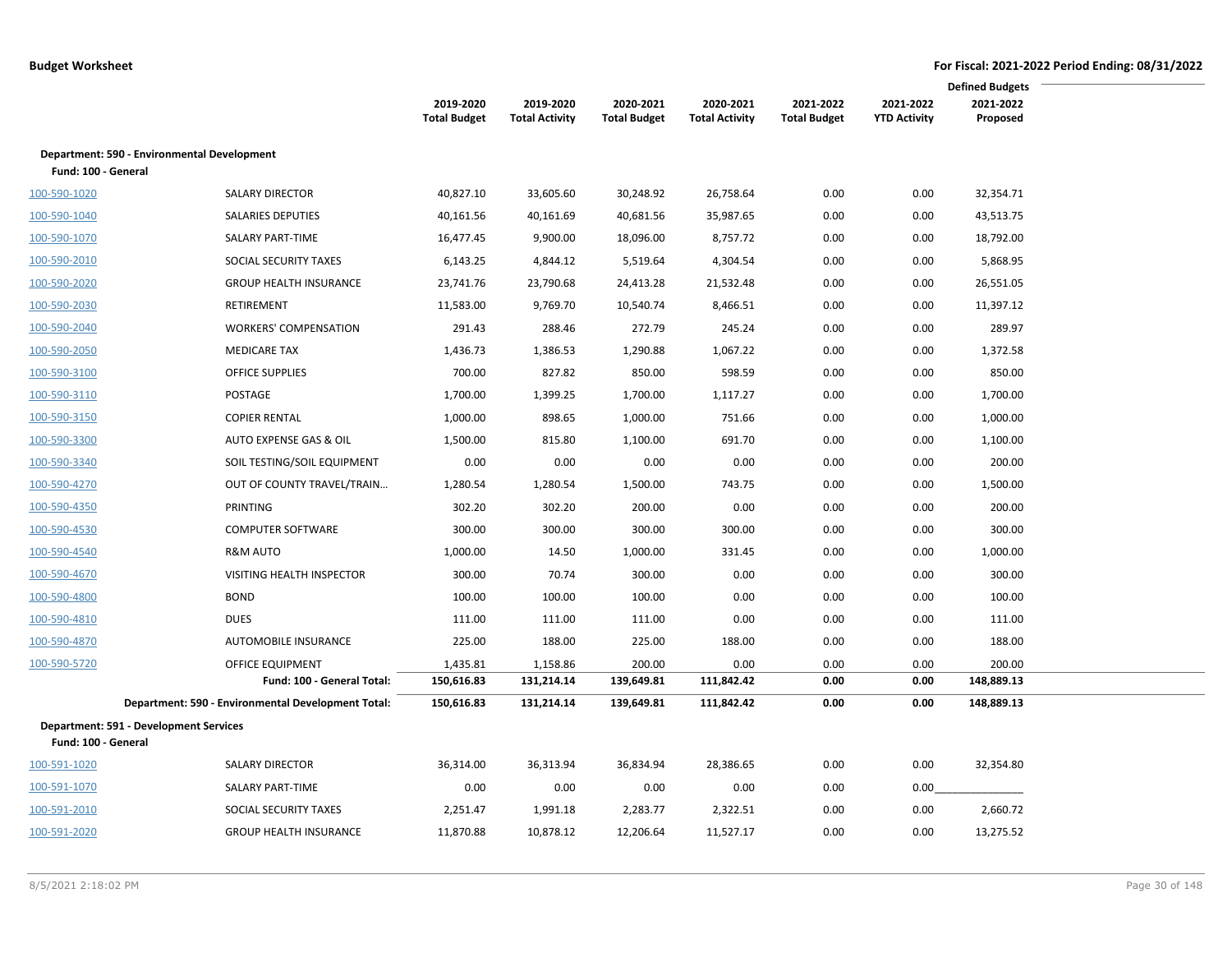|                                                              |                                               |                     |                       |                     |                       |                     |                     | <b>Defined Budgets</b> |  |
|--------------------------------------------------------------|-----------------------------------------------|---------------------|-----------------------|---------------------|-----------------------|---------------------|---------------------|------------------------|--|
|                                                              |                                               | 2019-2020           | 2019-2020             | 2020-2021           | 2020-2021             | 2021-2022           | 2021-2022           | 2021-2022              |  |
|                                                              |                                               | <b>Total Budget</b> | <b>Total Activity</b> | <b>Total Budget</b> | <b>Total Activity</b> | <b>Total Budget</b> | <b>YTD Activity</b> | Proposed               |  |
|                                                              |                                               |                     |                       |                     |                       |                     |                     |                        |  |
| 100-591-2030                                                 | <b>RETIREMENT</b>                             | 4,245.11            | 4,244.25              | 4,361.26            | 3,359.81              | 0.00                | 0.00                | 5,166.94               |  |
| 100-591-2040                                                 | <b>WORKERS' COMPENSATION</b>                  | 108.94              | 111.10                | 117.87              | 105.70                | 0.00                | 0.00                | 137.33                 |  |
| 100-591-2050                                                 | <b>MEDICARE TAX</b>                           | 526.55              | 582.07                | 534.11              | 260.16                | 0.00                | 0.00                | 622.26                 |  |
| 100-591-3100                                                 | <b>OFFICE SUPPLIES</b>                        | 500.00              | 492.12                | 500.00              | 164.24                | 0.00                | 0.00                | 500.00                 |  |
| 100-591-3110                                                 | POSTAGE                                       | 300.00              | 55.00                 | 300.00              | 0.00                  | 0.00                | 0.00                | 300.00                 |  |
| 100-591-3300                                                 | AUTO EXPENSE GAS & OIL                        | 1,000.00            | 681.97                | 700.00              | 254.34                | 0.00                | 0.00                | 1,000.00               |  |
| 100-591-4270                                                 | OUT OF COUNTY TRAVEL/TRAIN                    | 1,600.00            | 145.00                | 1,500.00            | 0.00                  | 0.00                | 0.00                | 500.00                 |  |
| 100-591-4350                                                 | PRINTING                                      | 100.00              | 0.00                  | 100.00              | 23.00                 | 0.00                | 0.00                | 100.00                 |  |
| 100-591-4530                                                 | <b>COMPUTER SOFTWARE</b>                      | 100.00              | 100.00                | 100.00              | 100.00                | 0.00                | 0.00                | 100.00                 |  |
| 100-591-4540                                                 | <b>R&amp;M AUTO</b>                           | 500.00              | 212.81                | 6,869.40            | 7,633.90              | 0.00                | 0.00                | 400.00                 |  |
| 100-591-4800                                                 | <b>BOND</b>                                   | 50.00               | 199.00                | 50.00               | 0.00                  | 0.00                | 0.00                | 50.00                  |  |
| 100-591-4810                                                 | <b>DUES</b>                                   | 0.00                | 100.00                | 50.00               | 0.00                  | 0.00                | 0.00                | 100.00                 |  |
| 100-591-4870                                                 | AUTOMOBILE INSURANCE                          | 330.00              | 247.00                | 275.00              | 220.00                | 0.00                | 0.00                | 275.00                 |  |
| 100-591-5720                                                 | OFFICE EQUIPMENT                              | 0.00                | 0.00                  | 0.00                | 0.00                  | 0.00                | 0.00                |                        |  |
|                                                              | Fund: 100 - General Total:                    | 59,796.95           | 56,353.56             | 66,782.99           | 54,357.48             | 0.00                | 0.00                | 57,542.57              |  |
|                                                              | Department: 591 - Development Services Total: | 59,796.95           | 56,353.56             | 66,782.99           | 54,357.48             | 0.00                | 0.00                | 57,542.57              |  |
| <b>Department: 640 - County Services</b>                     |                                               |                     |                       |                     |                       |                     |                     |                        |  |
| Fund: 100 - General                                          |                                               |                     |                       |                     |                       |                     |                     |                        |  |
|                                                              |                                               |                     |                       |                     |                       |                     |                     |                        |  |
| 100-640-4100                                                 | FANNIN CO. CHILDRENS CTR                      | 5,000.00            | 7,838.34              | 1,000.00            | 1,000.00              | 0.00                | 0.00                | 1,000.00               |  |
|                                                              | FANNIN CO. WELFARE BOARD                      | 6,000.00            | 6,200.00              | 1,000.00            | 0.00                  | 0.00                | 0.00                | 3,000.00               |  |
| 100-640-4110<br>100-640-4120                                 | FANNIN CO. HISTORICAL SOC                     | 4,500.00            | 4,500.00              | 4,500.00            | 4,500.00              | 0.00                | 0.00                | 4,500.00               |  |
|                                                              | TEXOMA COMMUNITY CENTER(                      | 22,500.00           | 22,500.00             | 22,500.00           | 22,500.00             | 0.00                | 0.00                | 22,500.00              |  |
| 100-640-4130<br>100-640-4140                                 | <b>FANNIN COUNTY CRISIS CENTER</b>            | 5,000.00            | 5,000.00              | 1,000.00            | 0.00                  | 0.00                | 0.00                | 1,000.00               |  |
|                                                              | <b>TAPS PUBLIC TRANSIT</b>                    | 5,000.00            | 5,000.00              | 5,000.00            | 5,000.00              | 0.00                | 0.00                | 1,000.00               |  |
|                                                              | <b>TRI-COUNTY SNAP</b>                        | 2,103.00            | 2,103.00              | 2,400.00            | 0.00                  | 0.00                | 0.00                | 2,178.00               |  |
|                                                              | OPEN ARMS SHELTER                             | 1,000.00            | 1,000.00              | 1,000.00            | 0.00                  | 0.00                | 0.00                | 1,000.00               |  |
| 100-640-4150<br>100-640-4160<br>100-640-4170<br>100-640-4180 | FANNIN CO COMMUNITY MINIS                     | 1,000.00            | 1,000.00              | 1,000.00            | 1,000.00              | 0.00                | 0.00                | 1,000.00               |  |
| 100-640-4400                                                 | UTILITIES ELECTRICITY                         | 9,000.00            | 7,257.28              | 8,500.00            | 4,785.65              | 0.00                | 0.00                | 8,500.00               |  |
| 100-640-4410                                                 | UTILITIES GAS                                 | 2,000.00            | 1,577.46              | 2,000.00            | 1,608.61              | 0.00                | 0.00                | 2,000.00               |  |
| 100-640-4420                                                 | UTILITIES WATER                               | 3,500.00            | 3,827.78              | 4,000.00            | 2,744.82              | 0.00                | 0.00                | 4,000.00               |  |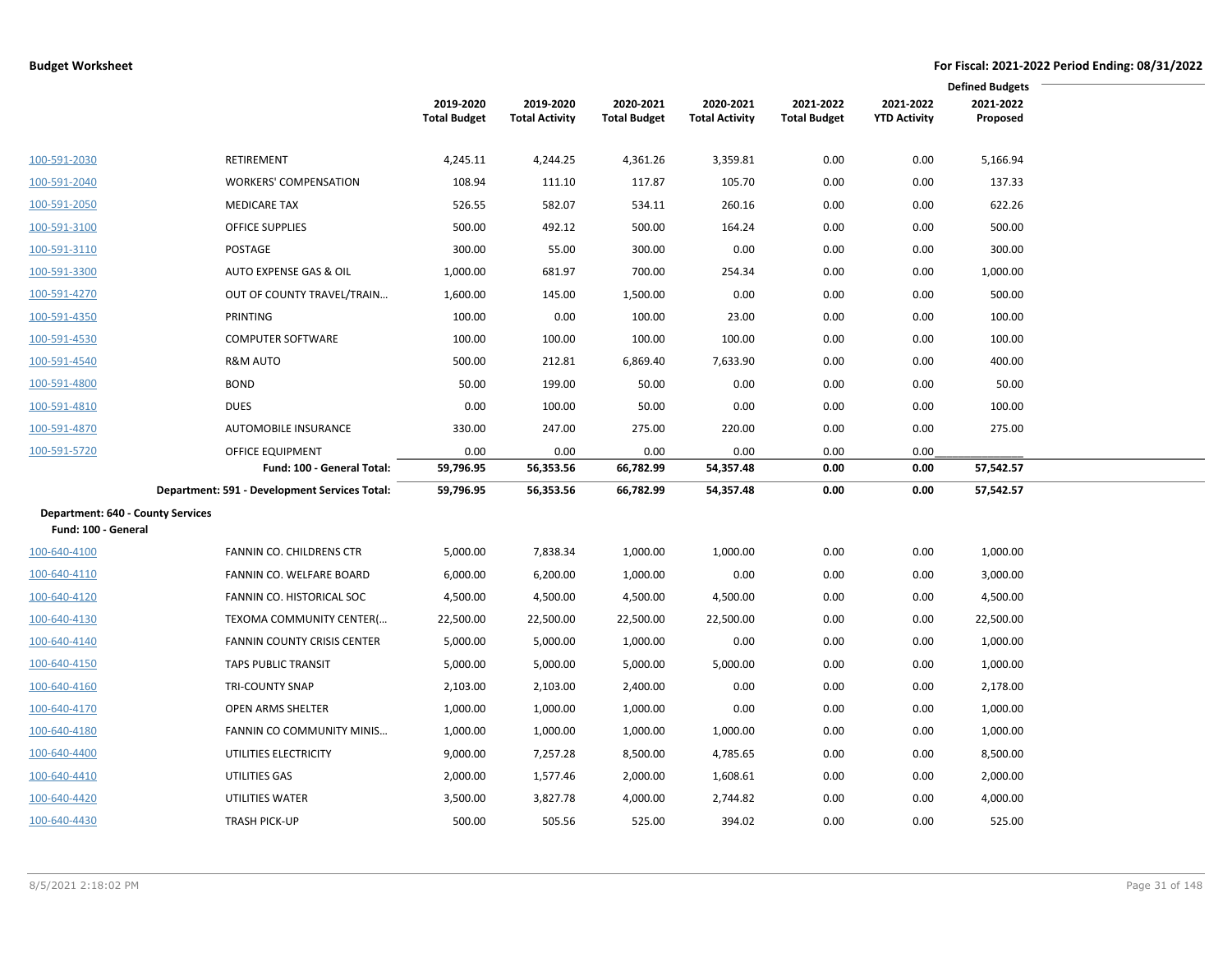|                                                         |                                          |                     |                       |                     |                       |                     |                     | <b>Defined Budgets</b> |  |
|---------------------------------------------------------|------------------------------------------|---------------------|-----------------------|---------------------|-----------------------|---------------------|---------------------|------------------------|--|
|                                                         |                                          | 2019-2020           | 2019-2020             | 2020-2021           | 2020-2021             | 2021-2022           | 2021-2022           | 2021-2022              |  |
|                                                         |                                          | <b>Total Budget</b> | <b>Total Activity</b> | <b>Total Budget</b> | <b>Total Activity</b> | <b>Total Budget</b> | <b>YTD Activity</b> | Proposed               |  |
|                                                         |                                          |                     |                       |                     |                       |                     |                     |                        |  |
| 100-640-4820                                            | FIRE INSURANCE                           | 2,600.00            | 1,967.00              | 2,600.00            | 2,315.00              | 0.00                | 0.00                | 2,600.00               |  |
|                                                         | Fund: 100 - General Total:               | 69,703.00           | 70,276.42             | 57,025.00           | 45,848.10             | 0.00                | 0.00                | 54,803.00              |  |
|                                                         | Department: 640 - County Services Total: | 69,703.00           | 70,276.42             | 57,025.00           | 45,848.10             | 0.00                | 0.00                | 54,803.00              |  |
| Department: 641 - Health Officer<br>Fund: 100 - General |                                          |                     |                       |                     |                       |                     |                     |                        |  |
| 100-641-1020                                            | SALARY APPOINTED OFFICIAL                | 2,400.00            | 2,400.00              | 2,400.00            | 2,000.00              | 0.00                | 0.00                | 2,400.00               |  |
|                                                         | Fund: 100 - General Total:               | 2,400.00            | 2,400.00              | 2,400.00            | 2,000.00              | 0.00                | 0.00                | 2,400.00               |  |
|                                                         | Department: 641 - Health Officer Total:  | 2,400.00            | 2,400.00              | 2,400.00            | 2,000.00              | 0.00                | 0.00                | 2,400.00               |  |
| Department: 645 - Indigent Health Care                  |                                          |                     |                       |                     |                       |                     |                     |                        |  |
| Fund: 100 - General                                     |                                          |                     |                       |                     |                       |                     |                     |                        |  |
| 100-645-1020                                            | SALARY IHC DIRECTOR                      | 42,022.76           | 37,679.47             | 18,096.00           | 16,008.00             | 0.00                | 0.00                | 32,212.54              |  |
| 100-645-2010                                            | SOCIAL SECURITY TAX                      | 2,605.41            | 2,274.76              | 1,121.95            | 992.45                | 0.00                | 0.00                | 1,997.18               |  |
| 100-645-2020                                            | <b>GROUP HEALTH INSURANCE</b>            | 10,990.89           | 7,911.36              | 0.00                | 0.00                  | 0.00                | 0.00                | 13,275.52              |  |
| 100-645-2030                                            | RETIREMENT                               | 4,912.46            | 4,399.49              | 2,142.57            | 1,895.22              | 0.00                | 0.00                | 3,878.39               |  |
| 100-645-2040                                            | <b>WORKER'S COMP</b>                     | 126.07              | 128.56                | 57.91               | 51.92                 | 0.00                | 0.00                | 103.08                 |  |
| 100-645-2050                                            | <b>MEDICARE TAX</b>                      | 609.33              | 585.20                | 262.39              | 232.07                | 0.00                | 0.00                | 467.08                 |  |
| 100-645-3100                                            | OFFICE SUPPLIES                          | 650.00              | 412.77                | 400.00              | 527.79                | 0.00                | 0.00                | 400.00                 |  |
| 100-645-3110                                            | POSTAGE                                  | 75.00               | 130.65                | 75.00               | 136.08                | 0.00                | 0.00                | 110.00                 |  |
| 100-645-4090                                            | <b>DIABETIC SUPPLIES</b>                 | 3,500.00            | 1,994.20              | 3,000.00            | 1,634.44              | 0.00                | 0.00                | 2,500.00               |  |
| 100-645-4100                                            | CERT. REG. NURSE ANES.                   | 1,000.00            | 0.00                  | 500.00              | 0.00                  | 0.00                | 0.00                |                        |  |
| 100-645-4110                                            | PHYSICIAN, NON-EMERGENCY                 | 15,000.00           | 18,207.84             | 15,000.00           | 48,964.37             | 0.00                | 0.00                | 38,000.00              |  |
| 100-645-4120                                            | PRESCRIPTIONS, DRUGS                     | 0.00                | 8,572.06              | 20,000.00           | 25,097.84             | 0.00                | 0.00                | 25,000.00              |  |
| 100-645-4130                                            | HOSPITAL, INPATIENT                      | 45,000.00           | 68,874.02             | 45,000.00           | 63,037.38             | 0.00                | 0.00                | 55,000.00              |  |
| 100-645-4140                                            | HOSPITAL, OUTPATIENT                     | 60,000.00           | 60,999.75             | 60,000.00           | 116,249.48            | 0.00                | 0.00                | 90,000.00              |  |
| 100-645-4150                                            | LABORATORY/X-RAY                         | 0.00                | 261.43                | 4,000.00            | 2,728.54              | 0.00                | 0.00                | 4,000.00               |  |
| 100-645-4160                                            | AMBULATORY SURGICAL CENTE                | 500.00              | 241.60                | 0.00                | 0.00                  | 0.00                | 0.00                |                        |  |
| 100-645-4165                                            | SKILLED NURSING FACILITY                 | 0.00                | 0.00                  | 0.00                | 1,180.00              | 0.00                | 0.00                | 2,000.00               |  |
| 100-645-4166                                            | <b>FAMILY PLANNING</b>                   | 0.00                | 0.00                  | 0.00                | 0.00                  | 0.00                | 0.00                |                        |  |
| 100-645-4170                                            | MEDICAL EQUIP. PURCHASE                  | 500.00              | 0.00                  | 0.00                | 0.00                  | 0.00                | 0.00                |                        |  |
| 100-645-4180                                            | FED. QUALIFIED HEALTH CENTER             | 7,000.00            | 2,389.85              | 5,000.00            | 0.00                  | 0.00                | 0.00                |                        |  |
| 100-645-4210                                            | <b>INTERNET</b>                          | 950.00              | 995.67                | 948.00              | 909.40                | 0.00                | 0.00                | 1,000.00               |  |
| 100-645-4270                                            | OUT OF COUNTY TRAVEL/TRAIN               | 100.00              | 0.00                  | 1,000.00            | 0.00                  | 0.00                | 0.00                |                        |  |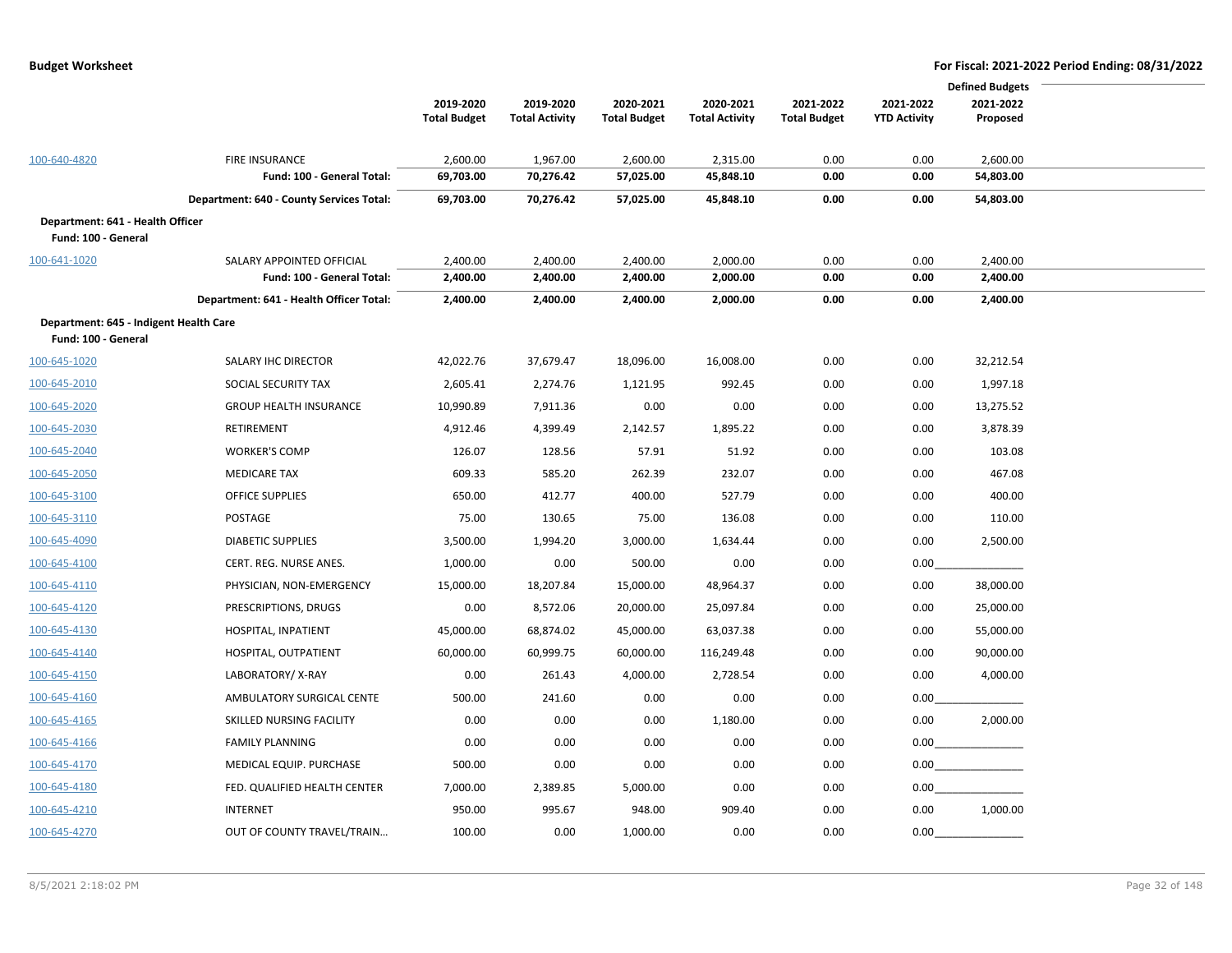|                     |                                                    |                     |                       |                     |                       |                     | <b>Defined Budgets</b> |            |  |
|---------------------|----------------------------------------------------|---------------------|-----------------------|---------------------|-----------------------|---------------------|------------------------|------------|--|
|                     |                                                    | 2019-2020           | 2019-2020             | 2020-2021           | 2020-2021             | 2021-2022           | 2021-2022              | 2021-2022  |  |
|                     |                                                    | <b>Total Budget</b> | <b>Total Activity</b> | <b>Total Budget</b> | <b>Total Activity</b> | <b>Total Budget</b> | <b>YTD Activity</b>    | Proposed   |  |
| 100-645-4300        | <b>BIDS &amp; NOTICES</b>                          | 75.00               | 0.00                  | 75.00               | 0.00                  | 0.00                |                        |            |  |
| 100-645-4350        | PRINTING                                           | 0.00                | 0.00                  | 0.00                | 0.00                  | 0.00                | 0.00                   |            |  |
| 100-645-4530        | <b>COMPUTER SOFTWARE</b>                           | 12,708.00           | 12,708.00             | 12,708.00           | 11,649.00             | 0.00                | 0.00                   | 12,708.00  |  |
|                     | Fund: 100 - General Total:                         | 208,324.92          | 228,766.68            | 189,386.82          | 291,293.98            | 0.00                | 0.00                   | 282,651.79 |  |
|                     | Department: 645 - Indigent Health Care Total:      | 208,324.92          | 228,766.68            | 189,386.82          | 291,293.98            | 0.00                | 0.00                   | 282,651.79 |  |
| Fund: 100 - General | Department: 665 - County Agents                    |                     |                       |                     |                       |                     |                        |            |  |
| 100-665-1050        | SALARY SECRETARY                                   | 27,776.90           | 27,776.84             | 28,296.90           | 19,044.96             | 0.00                | 0.00                   | 30,266.80  |  |
| 100-665-1500        | CO. AGENTS SALARIES                                | 50,251.65           | 50,251.76             | 51,811.65           | 45,833.48             | 0.00                | 0.00                   | 53,365.98  |  |
| 100-665-2010        | SOCIAL SECURITY TAXES                              | 4,949.37            | 4,097.81              | 4,966.73            | 3,522.69              | 0.00                | 0.00                   | 5,312.45   |  |
| 100-665-2020        | <b>GROUP HEALTH INSURANCE</b>                      | 11,870.88           | 11,895.34             | 12,206.64           | 10,680.81             | 0.00                | 0.00                   | 13,275.52  |  |
| 100-665-2030        | RETIREMENT                                         | 3,247.12            | 3,246.54              | 3,350.35            | 2,255.84              | 0.00                | 0.00                   | 3,644.12   |  |
| 100-665-2040        | <b>WORKERS' COMPENSATION</b>                       | 83.33               | 84.98                 | 90.55               | 81.20                 | 0.00                | 0.00                   | 96.85      |  |
| 100-665-2050        | <b>MEDICARE TAX</b>                                | 1,157.51            | 1,157.40              | 1,161.57            | 823.98                | 0.00                | 0.00                   | 1,242.43   |  |
| 100-665-3100        | <b>OFFICE SUPPLIES</b>                             | 1,100.00            | 955.84                | 1,100.00            | 532.89                | 0.00                | 0.00                   | 1,100.00   |  |
| 100-665-3110        | POSTAGE                                            | 300.00              | 330.00                | 300.00              | 110.00                | 0.00                | 0.00                   | 300.00     |  |
| 100-665-3150        | <b>COPIER RENTAL</b>                               | 2,000.00            | 1,390.72              | 1,800.00            | 1,024.44              | 0.00                | 0.00                   | 1,800.00   |  |
| 100-665-3350        | PROGRAM SUPPLIES                                   | 500.00              | 119.27                | 500.00              | 0.00                  | 0.00                | 0.00                   | 500.00     |  |
| 100-665-4210        | <b>INTERNET</b>                                    | 800.00              | 769.40                | 800.00              | 649.90                | 0.00                | 0.00                   | 800.00     |  |
| 100-665-4230        | <b>CELL PHONE ALLOWANCE</b>                        | 1,800.00            | 1,800.00              | 0.00                | 0.00                  | 0.00                | 0.00                   |            |  |
| 100-665-4270        | IN/OUT CO.TRAVEL/TRAINING-A                        | 4,000.00            | 786.50                | 3,000.00            | 137.50                | 0.00                | 0.00                   | 3,000.00   |  |
| 100-665-4280        | IN/OUT CO.TRAVEL/TRAINING-F                        | 4,000.00            | 2,326.79              | 3,000.00            | 1,194.60              | 0.00                | 0.00                   | 3,000.00   |  |
| 100-665-4290        | IN/OUT CO.TRAVEL/TRAINING-4                        | 4,000.00            | 1,928.54              | 3,000.00            | 2,156.88              | 0.00                | 0.00                   | 3,000.00   |  |
|                     | Fund: 100 - General Total:                         | 117,836.76          | 108,917.73            | 115,384.39          | 88,049.17             | 0.00                | 0.00                   | 120,704.15 |  |
|                     | Department: 665 - County Agents Total:             | 117,836.76          | 108,917.73            | 115,384.39          | 88,049.17             | 0.00                | 0.00                   | 120,704.15 |  |
| Fund: 100 - General | <b>Department: 696 - Donations and Allocations</b> |                     |                       |                     |                       |                     |                        |            |  |
| 100-696-4910        | SOIL & WATER CONSERVATION                          | 1,000.00            | 1,000.00              | 1,000.00            | 0.00                  | 0.00                | 0.00                   | 1,000.00   |  |
| 100-696-4920        | <b>INDIGENT BURIAL</b>                             | 2,000.00            | 2,000.00              | 2,000.00            | 500.00                | 0.00                | 0.00                   | 2,000.00   |  |
|                     | Fund: 100 - General Total:                         | 3,000.00            | 3,000.00              | 3,000.00            | 500.00                | 0.00                | 0.00                   | 3,000.00   |  |
|                     | Department: 696 - Donations and Allocations Total: | 3,000.00            | 3,000.00              | 3,000.00            | 500.00                | 0.00                | 0.00                   | 3,000.00   |  |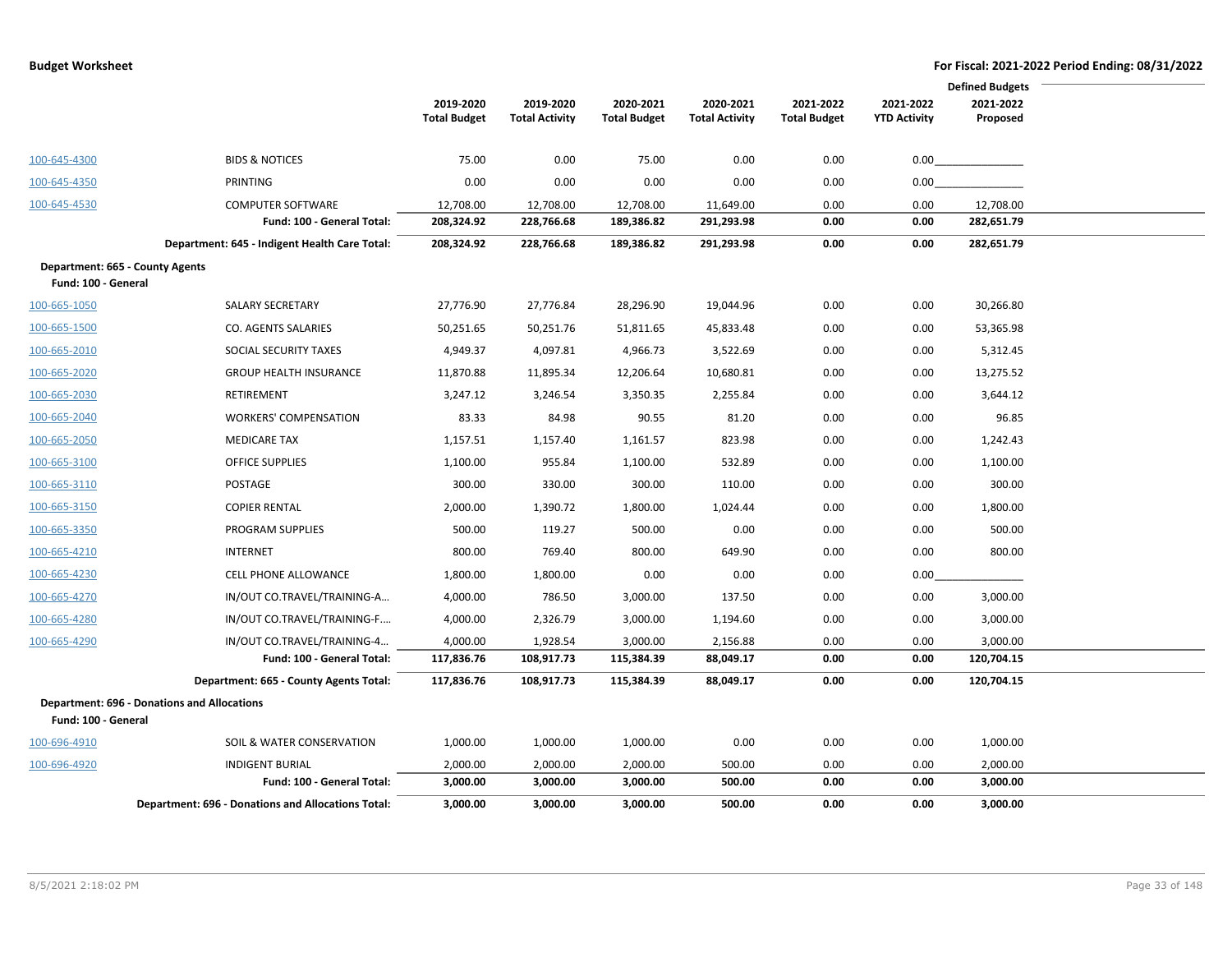|                                 |                                                        |                     |                       |                     |                       |                     |                     | <b>Defined Budgets</b> |  |
|---------------------------------|--------------------------------------------------------|---------------------|-----------------------|---------------------|-----------------------|---------------------|---------------------|------------------------|--|
|                                 |                                                        | 2019-2020           | 2019-2020             | 2020-2021           | 2020-2021             | 2021-2022           | 2021-2022           | 2021-2022              |  |
|                                 |                                                        | <b>Total Budget</b> | <b>Total Activity</b> | <b>Total Budget</b> | <b>Total Activity</b> | <b>Total Budget</b> | <b>YTD Activity</b> | Proposed               |  |
|                                 |                                                        |                     |                       |                     |                       |                     |                     |                        |  |
| Fund: 100 - General             | Department: 900 - TRANSFERS OUT                        |                     |                       |                     |                       |                     |                     |                        |  |
| 100-900-9000                    | <b>TRANSFERS OUT</b>                                   | 0.00                | 428.64                | 0.00                | 0.00                  | 0.00                | 0.00                |                        |  |
|                                 | Fund: 100 - General Total:                             | 0.00                | 428.64                | 0.00                | 0.00                  | 0.00                | 0.00                | 0.00                   |  |
|                                 | Department: 900 - TRANSFERS OUT Total:                 | 0.00                | 428.64                | 0.00                | 0.00                  | 0.00                | 0.00                | 0.00                   |  |
| Fund: 100 - General             | Department: 999 - Undesignated Conversion              |                     |                       |                     |                       |                     |                     |                        |  |
|                                 |                                                        |                     |                       |                     |                       |                     |                     |                        |  |
| 100-999-9999                    | UNDESIGNATED CONVERSION                                | 58,602.25           | 76,731.04             | 0.00                | 0.00                  | 0.00                | 0.00                |                        |  |
|                                 | Fund: 100 - General Total:                             | 58,602.25           | 76,731.04             | 0.00                | 0.00                  | 0.00                | 0.00                | 0.00                   |  |
|                                 | Department: 999 - Undesignated Conversion Total:       | 58,602.25           | 76,731.04             | 0.00                | 0.00                  | 0.00                | 0.00                | 0.00                   |  |
|                                 | <b>Total Revenues</b>                                  | 13,264,964.92       | 12,354,724.35         | 13,939,245.46       | 13,301,254.11         | 0.00                | 0.00                | 14,525,074.03          |  |
|                                 | <b>Total Expenses</b>                                  | 13,264,084.93       | 13,103,197.09         | 13,939,245.46       | 10,875,988.16         | 0.00                | 0.00                | 14,525,074.03          |  |
|                                 | Fund: 100 - General Surplus (Deficit):                 | 879.99              | -748,472.74           | 0.00                | 2,425,265.95          | 0.00                | 0.00                | 0.00                   |  |
| Fund: 110 - Courthouse Security | Fund: 110 - Courthouse Security                        |                     |                       |                     |                       |                     |                     |                        |  |
| RevType: 300 - CASH             |                                                        |                     |                       |                     |                       |                     |                     |                        |  |
| 110-300-1110                    | <b>BEGINNING CASH BALANCE</b>                          | 27,200.00           | 0.00                  | 55,064.66           | 0.00                  | 0.00                | 0.00                | 45,930.35              |  |
|                                 | RevType: 300 - CASH Total:                             | 27,200.00           | 0.00                  | 55,064.66           | 0.00                  | 0.00                | 0.00                | 45,930.35              |  |
|                                 | RevType: 340 - FEES OF OFFICE                          |                     |                       |                     |                       |                     |                     |                        |  |
| 110-340-6000                    | <b>COUNTY CLERK FEES</b>                               | 4,000.00            | 13,902.57             | 4,000.00            | 3,547.49              | 0.00                | 0.00                | 5,000.00               |  |
| 110-340-6500                    | <b>DISTRICT CLERK FEES</b>                             | 2,200.00            | 2,762.83              | 2,200.00            | 2,556.26              | 0.00                | 0.00                | 2,200.00               |  |
| 110-340-6510                    | <b>JUSTICE OF PEACE FEES</b>                           | 2,100.00            | 1,428.85              | 2,100.00            | 110.83                | 0.00                | 0.00                | 1,000.00               |  |
|                                 | RevType: 340 - FEES OF OFFICE Total:                   | 8,300.00            | 18,094.25             | 8,300.00            | 6,214.58              | 0.00                | 0.00                | 8,200.00               |  |
|                                 | RevType: 360 - INTEREST EARNINGS                       |                     |                       |                     |                       |                     |                     |                        |  |
| 110-360-1000                    | <b>INTEREST EARNINGS</b>                               | 0.00                | 200.27                | 50.00               | 0.00                  | 0.00                | 0.00                |                        |  |
|                                 | RevType: 360 - INTEREST EARNINGS Total:                | 0.00                | 200.27                | 50.00               | 0.00                  | 0.00                | 0.00                | 0.00                   |  |
|                                 | Fund: 110 - Courthouse Security Total:                 | 35,500.00           | 18,294.52             | 63,414.66           | 6,214.58              | 0.00                | 0.00                | 54,130.35              |  |
|                                 | Department: 541 - Courthouse Security Part-Time        |                     |                       |                     |                       |                     |                     |                        |  |
|                                 | Fund: 110 - Courthouse Security                        |                     |                       |                     |                       |                     |                     |                        |  |
| 110-541-1070                    | SALARY PART-TIME                                       | 35,500.00           | 0.00                  | 35,000.00           | 2,497.42              | 0.00                | 0.00                | 53,830.40              |  |
|                                 | Fund: 110 - Courthouse Security Total:                 | 35,500.00           | 0.00                  | 35,000.00           | 2,497.42              | 0.00                | 0.00                | 53,830.40              |  |
|                                 | Department: 541 - Courthouse Security Part-Time Total: | 35,500.00           | 0.00                  | 35,000.00           | 2.497.42              | 0.00                | 0.00                | 53.830.40              |  |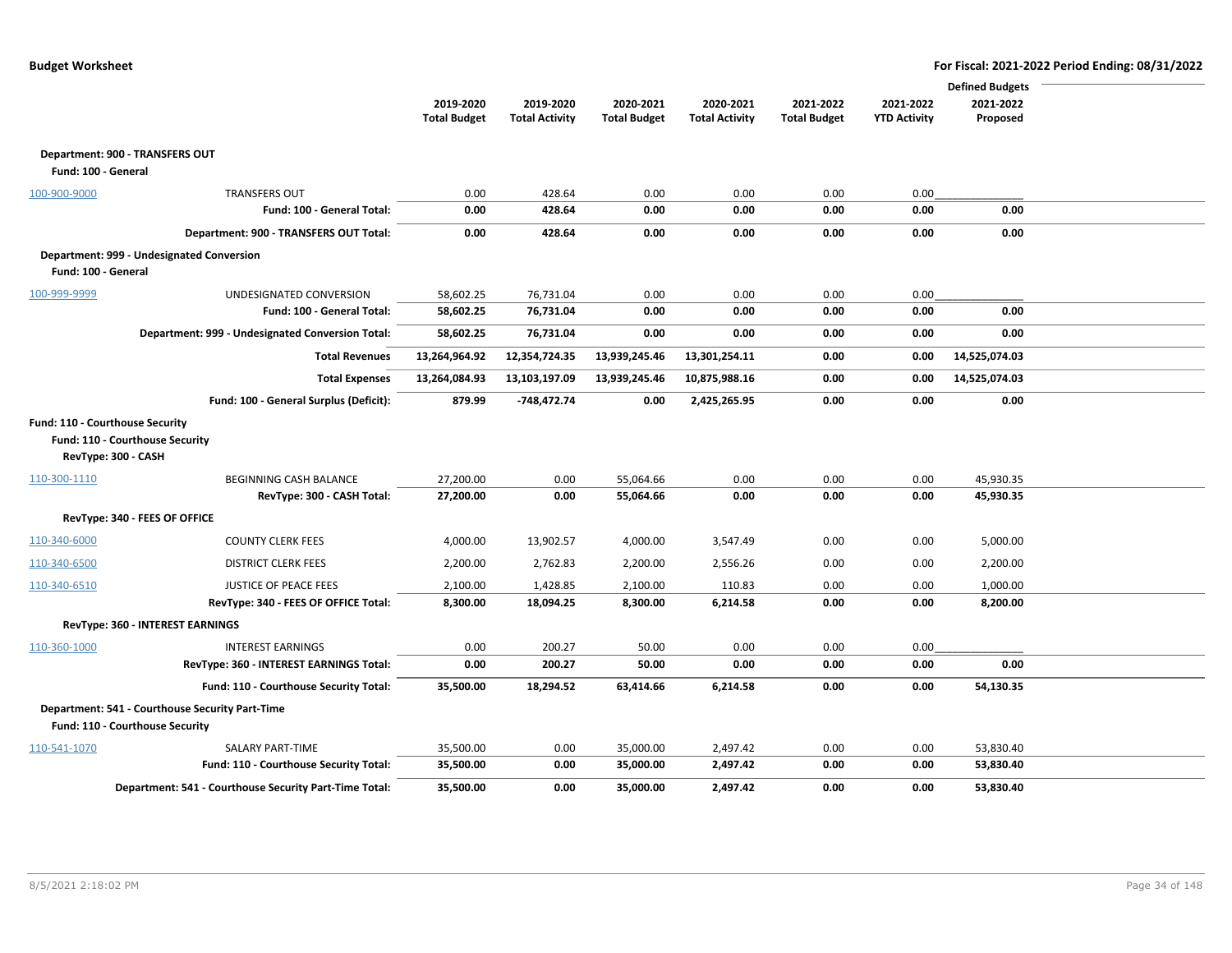|                     |                                                                |                     |                       |                     |                       |                     |                     | <b>Defined Budgets</b> |  |  |  |
|---------------------|----------------------------------------------------------------|---------------------|-----------------------|---------------------|-----------------------|---------------------|---------------------|------------------------|--|--|--|
|                     |                                                                | 2019-2020           | 2019-2020             | 2020-2021           | 2020-2021             | 2021-2022           | 2021-2022           | 2021-2022              |  |  |  |
|                     |                                                                | <b>Total Budget</b> | <b>Total Activity</b> | <b>Total Budget</b> | <b>Total Activity</b> | <b>Total Budget</b> | <b>YTD Activity</b> | Proposed               |  |  |  |
|                     | Department: 542 - Security Equipment                           |                     |                       |                     |                       |                     |                     |                        |  |  |  |
|                     | Fund: 110 - Courthouse Security                                |                     |                       |                     |                       |                     |                     |                        |  |  |  |
| 110-542-4830        | <b>ALARM MONITORING</b>                                        | 0.00                | 0.00                  | 0.00                | 359.40                | 0.00                | 0.00                | 299.95                 |  |  |  |
| 110-542-5710        | <b>EQUIPMENT</b>                                               | 0.00                | 1,500.00              | 28,414.66           | 28,414.85             | 0.00                | 0.00                |                        |  |  |  |
|                     | Fund: 110 - Courthouse Security Total:                         | 0.00                | 1,500.00              | 28,414.66           | 28,774.25             | 0.00                | 0.00                | 299.95                 |  |  |  |
|                     | Department: 542 - Security Equipment Total:                    | 0.00                | 1,500.00              | 28,414.66           | 28,774.25             | 0.00                | 0.00                | 299.95                 |  |  |  |
|                     | <b>Total Revenues</b>                                          | 35,500.00           | 18,294.52             | 63,414.66           | 6,214.58              | 0.00                | 0.00                | 54,130.35              |  |  |  |
|                     | <b>Total Expenses</b>                                          | 35,500.00           | 1,500.00              | 63,414.66           | 31,271.67             | 0.00                | 0.00                | 54,130.35              |  |  |  |
|                     | Fund: 110 - Courthouse Security Surplus (Deficit):             | 0.00                | 16,794.52             | 0.00                | $-25,057.09$          | 0.00                | 0.00                | 0.00                   |  |  |  |
|                     | Fund: 111 - Justice Court Building Security                    |                     |                       |                     |                       |                     |                     |                        |  |  |  |
|                     | Fund: 111 - Justice Court Building Security                    |                     |                       |                     |                       |                     |                     |                        |  |  |  |
| RevType: 300 - CASH |                                                                |                     |                       |                     |                       |                     |                     |                        |  |  |  |
| 111-300-1140        | <b>BEGINNING CASH</b>                                          | 2,850.00            | 0.00                  | 3,650.00            | 0.00                  | 0.00                | 0.00                | 1,100.00               |  |  |  |
|                     | RevType: 300 - CASH Total:                                     | 2,850.00            | 0.00                  | 3,650.00            | 0.00                  | 0.00                | 0.00                | 1,100.00               |  |  |  |
|                     | RevType: 370 - MISCELLANEOUS                                   |                     |                       |                     |                       |                     |                     |                        |  |  |  |
| 111-370-4550        | <b>JP1 SECURITY FEE</b>                                        | 300.00              | 577.06                | 500.00              | 467.72                | 0.00                | 0.00                | 500.00                 |  |  |  |
| 111-370-4560        | JP2 SECURITY FEE                                               | 150.00              | 212.90                | 150.00              | 85.90                 | 0.00                | 0.00                | 150.00                 |  |  |  |
| 111-370-4570        | JP3 SECURITY FEE                                               | 200.00              | 387.41                | 200.00              | 362.30                | 0.00                | 0.00                | 350.00                 |  |  |  |
|                     | RevType: 370 - MISCELLANEOUS Total:                            | 650.00              | 1,177.37              | 850.00              | 915.92                | 0.00                | 0.00                | 1,000.00               |  |  |  |
|                     | Fund: 111 - Justice Court Building Security Total:             | 3,500.00            | 1,177.37              | 4,500.00            | 915.92                | 0.00                | 0.00                | 2,100.00               |  |  |  |
|                     | Department: 454 - Justice Ct Bldg Expense                      |                     |                       |                     |                       |                     |                     |                        |  |  |  |
|                     | Fund: 111 - Justice Court Building Security                    |                     |                       |                     |                       |                     |                     |                        |  |  |  |
| 111-454-3200        | JP1 SECURITY EXPENSE                                           | 1,000.00            | 0.00                  | 1,000.00            | 0.00                  | 0.00                | 0.00                | 1,000.00               |  |  |  |
| 111-454-3210        | JP2 SECURITY EXPENSE                                           | 1,000.00            | 0.00                  | 1,000.00            | 0.00                  | 0.00                | 0.00                | 1,000.00               |  |  |  |
| 111-454-3220        | JP3 SECURITY EXPENSE                                           | 1,500.00            | 0.00                  | 2,500.00            | 0.00                  | 0.00                | 0.00                | 100.00                 |  |  |  |
|                     | Fund: 111 - Justice Court Building Security Total:             | 3,500.00            | 0.00                  | 4,500.00            | 0.00                  | $0.00\,$            | 0.00                | 2,100.00               |  |  |  |
|                     | Department: 454 - Justice Ct Bldg Expense Total:               | 3,500.00            | 0.00                  | 4,500.00            | 0.00                  | 0.00                | 0.00                | 2,100.00               |  |  |  |
|                     | <b>Total Revenues</b>                                          | 3,500.00            | 1,177.37              | 4,500.00            | 915.92                | 0.00                | 0.00                | 2,100.00               |  |  |  |
|                     | <b>Total Expenses</b>                                          | 3,500.00            | 0.00                  | 4,500.00            | 0.00                  | 0.00                | 0.00                | 2,100.00               |  |  |  |
|                     | Fund: 111 - Justice Court Building Security Surplus (Deficit): | 0.00                | 1,177.37              | 0.00                | 915.92                | 0.00                | 0.00                | 0.00                   |  |  |  |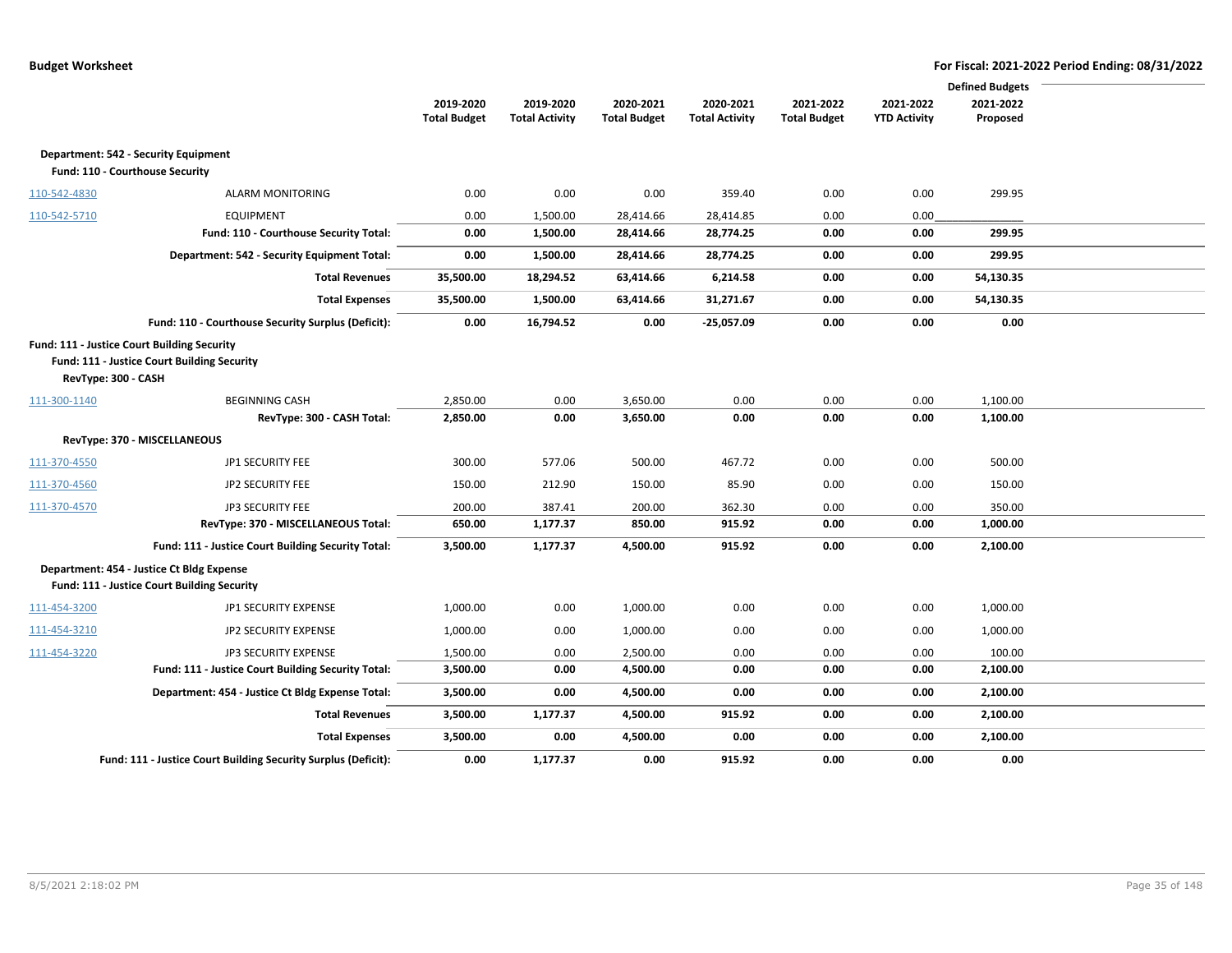|                                                                  |                                                                                            |                        |                       |                        |                       |                     |                     | <b>Defined Budgets</b> |  |
|------------------------------------------------------------------|--------------------------------------------------------------------------------------------|------------------------|-----------------------|------------------------|-----------------------|---------------------|---------------------|------------------------|--|
|                                                                  |                                                                                            | 2019-2020              | 2019-2020             | 2020-2021              | 2020-2021             | 2021-2022           | 2021-2022           | 2021-2022              |  |
|                                                                  |                                                                                            | <b>Total Budget</b>    | <b>Total Activity</b> | <b>Total Budget</b>    | <b>Total Activity</b> | <b>Total Budget</b> | <b>YTD Activity</b> | Proposed               |  |
| Fund: 120 - County Clerk Vital Statistics<br>RevType: 300 - CASH | Fund: 120 - County Clerk Vital Statistics                                                  |                        |                       |                        |                       |                     |                     |                        |  |
| 120-300-1120                                                     | BEGINNING CASH BALANCE                                                                     | 3,500.00               | 0.00                  | 2,995.00               | 0.00                  | 0.00                | 0.00                | 3,000.00               |  |
|                                                                  | RevType: 300 - CASH Total:                                                                 | 3,500.00               | 0.00                  | 2,995.00               | 0.00                  | 0.00                | 0.00                | 3,000.00               |  |
|                                                                  | RevType: 360 - INTEREST EARNINGS                                                           |                        |                       |                        |                       |                     |                     |                        |  |
| 120-360-1000                                                     | <b>INTEREST EARNINGS</b>                                                                   | 0.00                   | 5.30                  | 5.00                   | 0.00                  | 0.00                | 0.00                |                        |  |
|                                                                  | RevType: 360 - INTEREST EARNINGS Total:                                                    | 0.00                   | 5.30                  | 5.00                   | 0.00                  | 0.00                | 0.00                | 0.00                   |  |
|                                                                  | RevType: 370 - MISCELLANEOUS                                                               |                        |                       |                        |                       |                     |                     |                        |  |
| 120-370-1340                                                     | CO.CLK.VITAL STAT.FEE                                                                      | 500.00                 | 734.00                | 500.00                 | 192.00                | 0.00                | 0.00                | 500.00                 |  |
|                                                                  | RevType: 370 - MISCELLANEOUS Total:                                                        | 500.00                 | 734.00                | 500.00                 | 192.00                | 0.00                | 0.00                | 500.00                 |  |
|                                                                  | Fund: 120 - County Clerk Vital Statistics Total:                                           | 4,000.00               | 739.30                | 3,500.00               | 192.00                | 0.00                | 0.00                | 3,500.00               |  |
|                                                                  | Department: 411 - Vital Stats Expense<br>Fund: 120 - County Clerk Vital Statistics         |                        |                       |                        |                       |                     |                     |                        |  |
| 120-411-3100                                                     | OFFICE SUPPLIES                                                                            | 3,000.00               | 4,332.80              | 2,500.00               | 1,696.11              | 0.00                | 0.00                | 2,500.00               |  |
| 120-411-4270                                                     | OUT OF COUNTY TRAVEL                                                                       | 1,000.00               | 0.00                  | 1,000.00               | 0.00                  | 0.00                | 0.00                | 1,000.00               |  |
| 120-411-5740                                                     | <b>TECHNOLOGY</b>                                                                          | 0.00                   | 0.00                  | 0.00                   | 0.00                  | 0.00                | 0.00                |                        |  |
|                                                                  | Fund: 120 - County Clerk Vital Statistics Total:                                           | 4,000.00               | 4,332.80              | 3,500.00               | 1,696.11              | 0.00                | 0.00                | 3,500.00               |  |
|                                                                  | Department: 411 - Vital Stats Expense Total:                                               | 4,000.00               | 4,332.80              | 3,500.00               | 1,696.11              | 0.00                | 0.00                | 3,500.00               |  |
|                                                                  | <b>Total Revenues</b>                                                                      | 4,000.00               | 739.30                | 3,500.00               | 192.00                | 0.00                | 0.00                | 3,500.00               |  |
|                                                                  | <b>Total Expenses</b>                                                                      | 4,000.00               | 4,332.80              | 3,500.00               | 1,696.11              | 0.00                | 0.00                | 3,500.00               |  |
|                                                                  | Fund: 120 - County Clerk Vital Statistics Surplus (Deficit):                               | 0.00                   | $-3,593.50$           | 0.00                   | $-1,504.11$           | 0.00                | 0.00                | 0.00                   |  |
|                                                                  | Fund: 121 - County Clerk Records Management<br>Fund: 121 - County Clerk Records Management |                        |                       |                        |                       |                     |                     |                        |  |
| RevType: 300 - CASH                                              |                                                                                            |                        |                       |                        |                       |                     |                     |                        |  |
| 121-300-1180                                                     | <b>BEGINNING CASH BALANCE</b>                                                              | 40,174.19<br>40,174.19 | 0.00<br>0.00          | 38,139.08<br>38,139.08 | 0.00<br>0.00          | 0.00<br>0.00        | 0.00<br>0.00        | 32,720.55<br>32,720.55 |  |
|                                                                  | RevType: 300 - CASH Total:                                                                 |                        |                       |                        |                       |                     |                     |                        |  |
|                                                                  | RevType: 360 - INTEREST EARNINGS                                                           |                        |                       |                        |                       |                     |                     |                        |  |
| 121-360-1000                                                     | <b>INTEREST EARNINGS</b>                                                                   | 100.00                 | 87.06                 | 50.00                  | 0.00                  | 0.00                | 0.00                |                        |  |
|                                                                  | RevType: 360 - INTEREST EARNINGS Total:                                                    | 100.00                 | 87.06                 | 50.00                  | 0.00                  | 0.00                | 0.00                | 0.00                   |  |
|                                                                  | RevType: 370 - MISCELLANEOUS                                                               |                        |                       |                        |                       |                     |                     |                        |  |
| 121-370-1300                                                     | <b>REFUNDS &amp; MISCELLANEOUS</b>                                                         | 0.00                   | 0.00                  | 0.00                   | 0.00                  | 0.00                | 0.00                |                        |  |
| 121-370-1310                                                     | <b>SUBSCRIPTION/IMAGES FEES</b>                                                            | 0.00                   | 11,904.50             | 2,500.00               | 13,147.00             | 0.00                | 0.00                | 11,000.00              |  |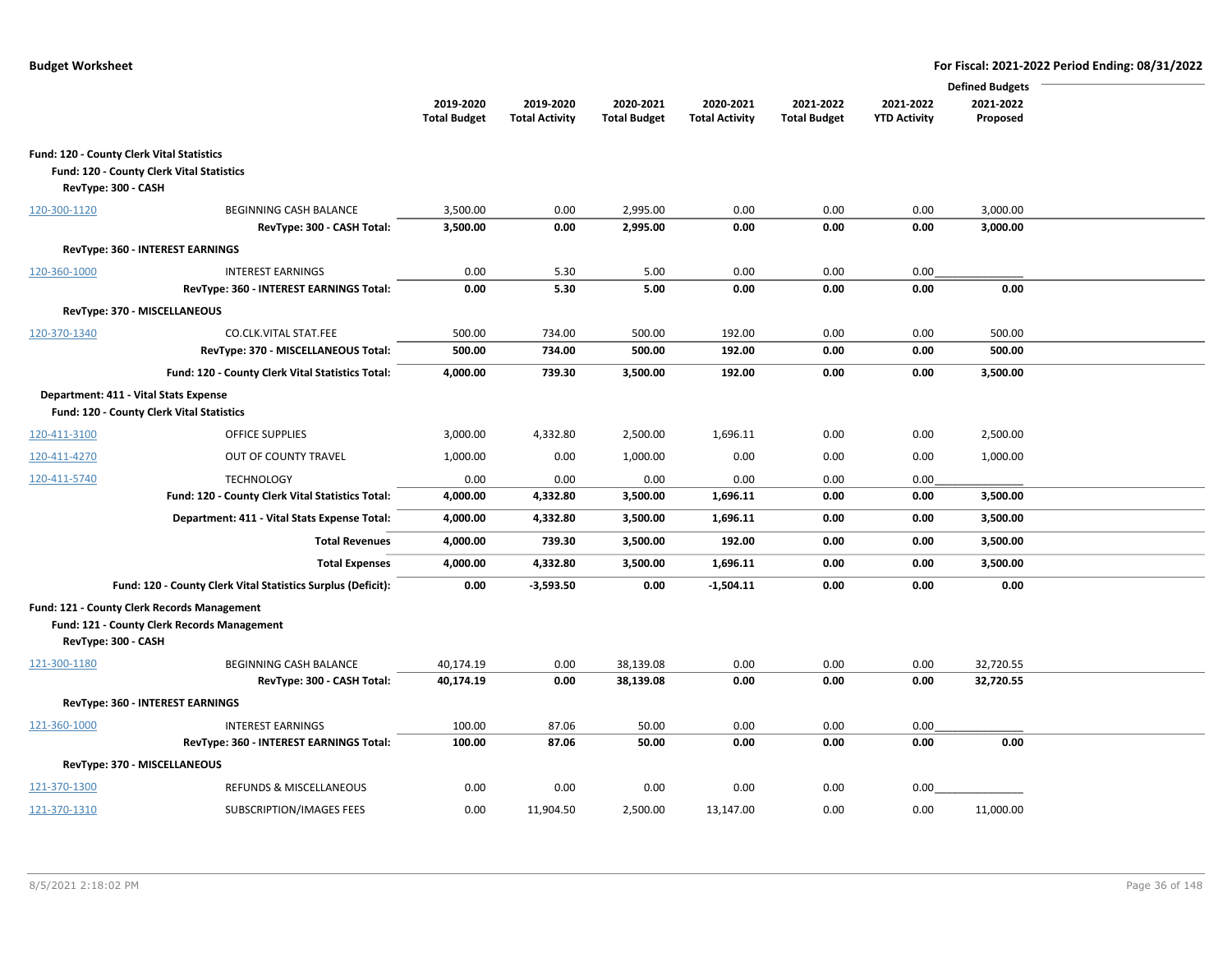|                              |                                                                |                     |                       |                     |                       |                     |                     | <b>Defined Budgets</b> |  |
|------------------------------|----------------------------------------------------------------|---------------------|-----------------------|---------------------|-----------------------|---------------------|---------------------|------------------------|--|
|                              |                                                                | 2019-2020           | 2019-2020             | 2020-2021           | 2020-2021             | 2021-2022           | 2021-2022           | 2021-2022              |  |
|                              |                                                                | <b>Total Budget</b> | <b>Total Activity</b> | <b>Total Budget</b> | <b>Total Activity</b> | <b>Total Budget</b> | <b>YTD Activity</b> | Proposed               |  |
|                              |                                                                |                     |                       |                     |                       |                     |                     |                        |  |
| 121-370-1330                 | <b>CO.CLERK PRESERVE REC FEE</b>                               | 55,015.11           | 73,704.23             | 55,000.00           | 15,930.11             | 0.00                | 0.00                | 55,000.00              |  |
|                              | RevType: 370 - MISCELLANEOUS Total:                            | 55,015.11           | 85,608.73             | 57,500.00           | 29,077.11             | 0.00                | 0.00                | 66,000.00              |  |
|                              | Fund: 121 - County Clerk Records Management Total:             | 95,289.30           | 85,695.79             | 95,689.08           | 29,077.11             | 0.00                | 0.00                | 98,720.55              |  |
|                              | Department: 402 - Co.Clerk Records Mgt. Exp.                   |                     |                       |                     |                       |                     |                     |                        |  |
|                              | Fund: 121 - County Clerk Records Management                    |                     |                       |                     |                       |                     |                     |                        |  |
| 121-402-1040                 | <b>SALARY DEPUTY</b>                                           | 25,223.00           | 25,223.12             | 25,743.12           | 22,772.75             | 0.00                | 0.00                | 27,535.24              |  |
| 121-402-2010                 | SOCIAL SECURITY TAXES                                          | 1,563.83            | 1,503.75              | 1,596.07            | 1,411.97              | 0.00                | 0.00                | 1,707.18               |  |
| 121-402-2020                 | <b>GROUP HEALTH INSURANCE</b>                                  | 11,870.88           | 11,895.34             | 12,206.64           | 10,680.81             | 0.00                | 0.00                | 13,275.52              |  |
| 121-402-2030                 | RETIREMENT                                                     | 2,948.57            | 2,948.05              | 3,047.99            | 2,696.05              | 0.00                | 0.00                | 3,315.24               |  |
| 121-402-2040                 | <b>WORKERS COMPENSATION</b>                                    | 75.67               | 77.16                 | 82.38               | 73.86                 | 0.00                | 0.00                | 88.11                  |  |
| 121-402-2050                 | <b>MEDICARE TAX</b>                                            | 367.75              | 425.97                | 373.28              | 330.28                | 0.00                | 0.00                | 399.26                 |  |
| 121-402-3100                 | <b>OFFICE SUPPLIES</b>                                         | 600.00              | 176.53                | 600.00              | 166.95                | 0.00                | 0.00                | 300.00                 |  |
| 121-402-3120                 | <b>IMAGING SYSTEM</b>                                          | 51,204.00           | 51,456.00             | 51,204.00           | 38,592.00             | 0.00                | 0.00                | 51,500.00              |  |
| 121-402-3150                 | <b>COPIER MAINTENANCE</b>                                      | 435.60              | 527.08                | 435.60              | 579.79                | 0.00                | 0.00                | 600.00                 |  |
| 121-402-4370                 | DIGITAL IMAGING OF MICROFILM                                   | 0.00                | 0.00                  | 0.00                | 0.00                  | 0.00                | 0.00                |                        |  |
| 121-402-4530                 | <b>COMPUTER SOFTWARE</b>                                       | 0.00                | 0.00                  | 0.00                | 0.00                  | 0.00                |                     | 0.00                   |  |
| 121-402-4900                 | CO. CLERK MISCELLANEOUS                                        | 500.00              | 0.00                  | 0.00                | 0.00                  | 0.00                | 0.00                |                        |  |
| 121-402-5740                 | <b>TECHNOLOGY</b>                                              | 500.00              | 0.00                  | 400.00              | 0.00                  | 0.00                | 0.00                |                        |  |
|                              | Fund: 121 - County Clerk Records Management Total:             | 95,289.30           | 94,233.00             | 95,689.08           | 77,304.46             | 0.00                | 0.00                | 98,720.55              |  |
|                              | Department: 402 - Co.Clerk Records Mgt. Exp. Total:            | 95,289.30           | 94,233.00             | 95,689.08           | 77,304.46             | 0.00                | 0.00                | 98,720.55              |  |
|                              | <b>Total Revenues</b>                                          | 95,289.30           | 85,695.79             | 95,689.08           | 29,077.11             | 0.00                | 0.00                | 98,720.55              |  |
|                              | <b>Total Expenses</b>                                          | 95,289.30           | 94,233.00             | 95,689.08           | 77,304.46             | 0.00                | 0.00                | 98,720.55              |  |
|                              | Fund: 121 - County Clerk Records Management Surplus (Deficit): | 0.00                | $-8,537.21$           | 0.00                | $-48,227.35$          | 0.00                | 0.00                | 0.00                   |  |
| Fund: 122 - Chapter 19 Funds |                                                                |                     |                       |                     |                       |                     |                     |                        |  |
|                              | Fund: 122 - Chapter 19 Funds                                   |                     |                       |                     |                       |                     |                     |                        |  |
|                              | RevType: 330 - GRANTS                                          |                     |                       |                     |                       |                     |                     |                        |  |
| 122-330-4030                 | <b>CHAPTER 19 FUNDS</b>                                        | 1,205.96            | 1,274.86              | 1,205.96            | 0.00                  | 0.00                | 0.00                | 700.00                 |  |
| 122-330-4040                 | <b>CHAPTER 19 MATCHING FUNDS</b>                               | 0.00                | 3,198.92              | 0.00                | 0.00                  | 0.00                | 0.00                |                        |  |
| 122-330-4771                 | HAVA CARES ACT FEDERAL SHARE                                   | 0.00                | 31,989.21             | 0.00                | 0.00                  | 0.00                | 0.00                |                        |  |
|                              | RevType: 330 - GRANTS Total:                                   | 1,205.96            | 36,462.99             | 1,205.96            | 0.00                  | 0.00                | 0.00                | 700.00                 |  |
|                              | Fund: 122 - Chapter 19 Funds Total:                            | 1,205.96            | 36,462.99             | 1,205.96            | 0.00                  | 0.00                | 0.00                | 700.00                 |  |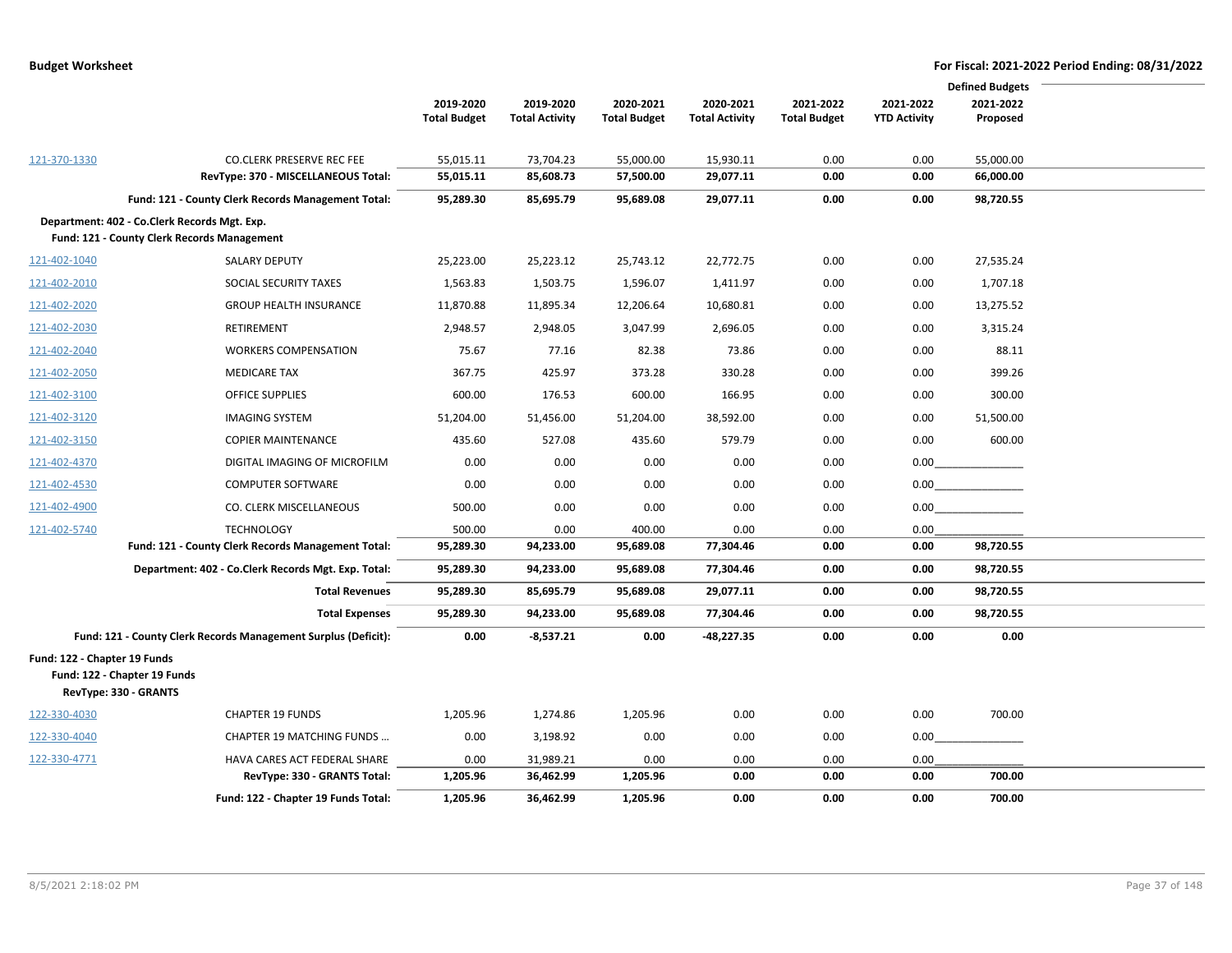|                                                     |                                       |                     |                       |                     |                       |                     |                     | <b>Defined Budgets</b> |
|-----------------------------------------------------|---------------------------------------|---------------------|-----------------------|---------------------|-----------------------|---------------------|---------------------|------------------------|
|                                                     |                                       | 2019-2020           | 2019-2020             | 2020-2021           | 2020-2021             | 2021-2022           | 2021-2022           | 2021-2022              |
|                                                     |                                       | <b>Total Budget</b> | <b>Total Activity</b> | <b>Total Budget</b> | <b>Total Activity</b> | <b>Total Budget</b> | <b>YTD Activity</b> | Proposed               |
| Department: 403 - County Clerk                      |                                       |                     |                       |                     |                       |                     |                     |                        |
| Fund: 122 - Chapter 19 Funds                        |                                       |                     |                       |                     |                       |                     |                     |                        |
| 122-403-1070                                        | SALARY PART-TIME                      | 470.00              | 470.00                | 470.00              | 0.00                  | 0.00                | 0.00                |                        |
| 122-403-2010                                        | SOCIAL SECURITY TAXES                 | 29.14               | 29.14                 | 29.14               | 0.00                  | 0.00                |                     | 0.00                   |
| 122-403-2040                                        | <b>WORKERS COMPENSATION</b>           | 0.00                | 0.00                  | 0.00                | 0.00                  | 0.00                |                     | 0.00                   |
| 122-403-2050                                        | MEDICARE TAX                          | 6.82                | 6.82                  | 6.82                | 0.00                  | 0.00                | 0.00                |                        |
| 122-403-3100                                        | <b>OFFICE SUPPLIES</b>                | 700.00              | 700.00                | 700.00              | 1,260.00              | 0.00                | 0.00                | 700.00                 |
| 122-403-4270                                        | OUT OF COUNTY TRAVEL/TRAIN            | 0.00                | 0.00                  | 0.00                | 0.00                  | 0.00                | 0.00                |                        |
| 122-403-4810                                        | <b>DUES</b>                           | 0.00                | 0.00                  | 0.00                | 0.00                  | 0.00                |                     | 0.00                   |
| 122-403-5720                                        | <b>OFFICE EQUIPMENT</b>               | 0.00                | 0.00                  | 0.00                | 0.00                  | 0.00                |                     | 0.00                   |
| 122-403-5730                                        | <b>ELECTION EQUIPMENT</b>             | 0.00                | 0.00                  | 0.00                | 0.00                  | 0.00                | 0.00                |                        |
| 122-403-5740                                        | <b>TECHNOLOGY</b>                     | 0.00                | 0.00                  | 0.00                | 0.00                  | 0.00                | 0.00                |                        |
|                                                     | Fund: 122 - Chapter 19 Funds Total:   | 1,205.96            | 1,205.96              | 1,205.96            | 1,260.00              | 0.00                | 0.00                | 700.00                 |
|                                                     | Department: 403 - County Clerk Total: | 1,205.96            | 1,205.96              | 1,205.96            | 1,260.00              | 0.00                | 0.00                | 700.00                 |
| Department: 478 - HAVA CARES Act Coronavirus Relief |                                       |                     |                       |                     |                       |                     |                     |                        |
| Fund: 122 - Chapter 19 Funds                        |                                       |                     |                       |                     |                       |                     |                     |                        |
| 122-478-1033                                        | <b>SECURITY</b>                       | 0.00                | 0.00                  | 0.00                | 1,400.00              | 0.00                |                     | 0.00                   |
| 122-478-1090                                        | <b>SALARY ELECTION</b>                | 0.00                | 0.00                  | 0.00                | 11,373.00             | 0.00                |                     | 0.00                   |
| 122-478-2030                                        | RETIREMENT                            | 0.00                | 0.00                  | 0.00                | 165.06                | 0.00                |                     | 0.00                   |
| 122-478-2040                                        | <b>WORKERS COMPENSATION</b>           | 0.00                | 0.00                  | 0.00                | 0.00                  | 0.00                |                     |                        |
| 122-478-2050                                        | <b>MEDICARE TAX</b>                   | 0.00                | 0.00                  | 0.00                | 136.02                | 0.00                |                     | 0.00                   |
| 122-478-3100                                        | <b>OFFICE SUPPLIES</b>                | 0.00                | 120.00                | 0.00                | 9.83                  | 0.00                |                     |                        |
| 122-478-3970                                        | SANITIZING SUPPLIES                   | 0.00                | 3,231.65              | 0.00                | 1,547.27              | 0.00                |                     | 0.00                   |
| 122-478-3980                                        | PERSONAL PROTECTIVE EQUIPM            | 0.00                | 224.75                | 0.00                | 302.51                | 0.00                | 0.00                |                        |
| 122-478-3990                                        | OFFICE PROTECTION                     | 0.00                | 0.00                  | 0.00                | 957.84                | 0.00                |                     | 0.00                   |
| 122-478-4391                                        | PROFESSIONAL SERVICES                 | 0.00                | 0.00                  | 0.00                | 0.00                  | 0.00                |                     | 0.00                   |
| 122-478-4420                                        | OTHER PROFESSIONAL SERVICES           | 0.00                | 1,606.85              | 0.00                | 1,266.94              | 0.00                | 0.00                |                        |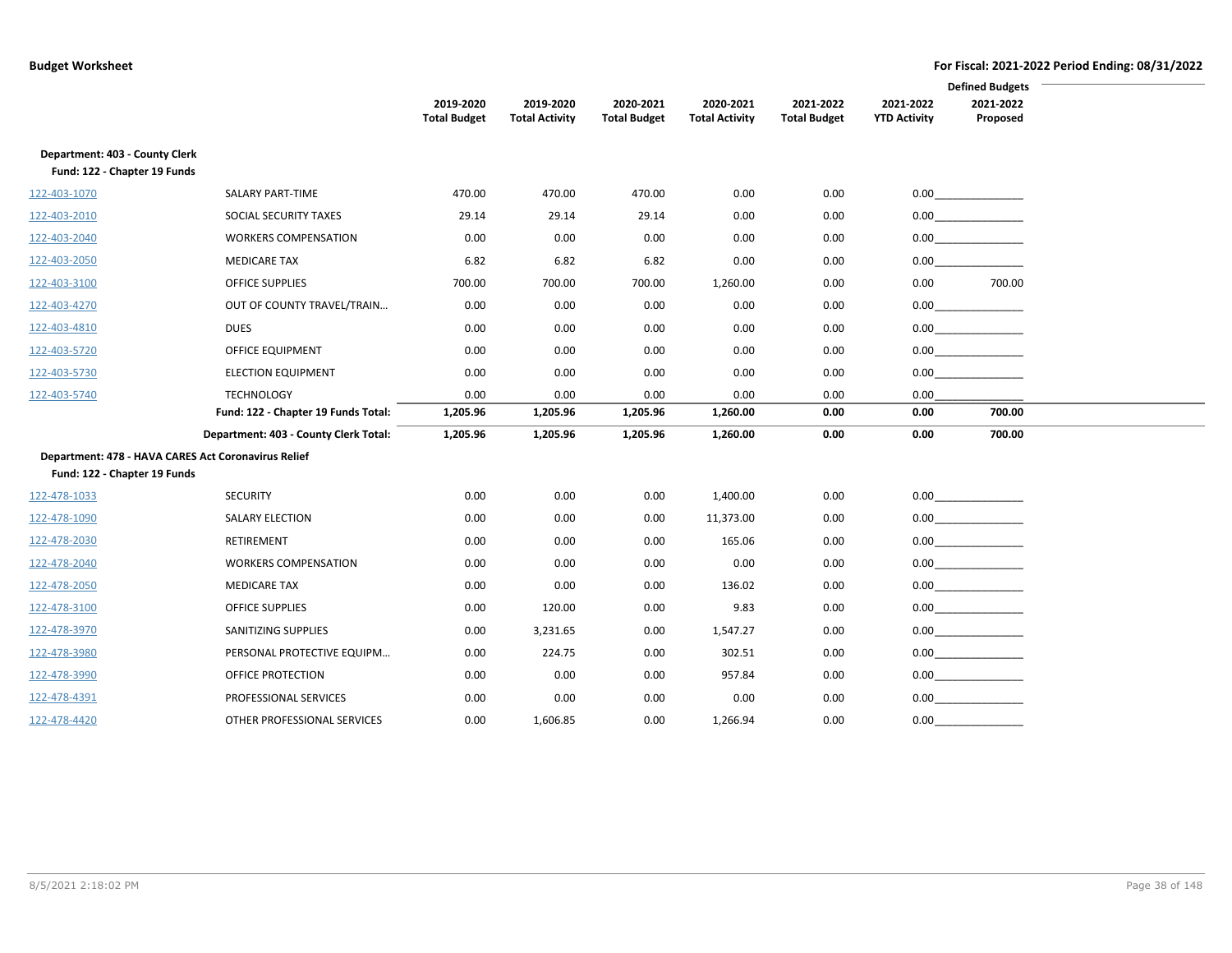|              |                                                            |                     |                       |                     |                       |                     |                     | <b>Defined Budgets</b> |  |
|--------------|------------------------------------------------------------|---------------------|-----------------------|---------------------|-----------------------|---------------------|---------------------|------------------------|--|
|              |                                                            | 2019-2020           | 2019-2020             | 2020-2021           | 2020-2021             | 2021-2022           | 2021-2022           | 2021-2022              |  |
|              |                                                            | <b>Total Budget</b> | <b>Total Activity</b> | <b>Total Budget</b> | <b>Total Activity</b> | <b>Total Budget</b> | <b>YTD Activity</b> | Proposed               |  |
|              |                                                            |                     |                       |                     |                       |                     |                     |                        |  |
| 122-478-5720 | OFFICE EQUIPMENT                                           | 0.00                | 0.00                  | 0.00                | 211.60                | 0.00                | 0.00                |                        |  |
|              | Fund: 122 - Chapter 19 Funds Total:                        | 0.00                | 5,183.25              | 0.00                | 17,370.07             | 0.00                | 0.00                | 0.00                   |  |
|              | Department: 478 - HAVA CARES Act Coronavirus Relief Total: | 0.00                | 5,183.25              | 0.00                | 17,370.07             | 0.00                | 0.00                | 0.00                   |  |
|              | <b>Total Revenues</b>                                      | 1,205.96            | 36,462.99             | 1,205.96            | 0.00                  | 0.00                | 0.00                | 700.00                 |  |
|              | <b>Total Expenses</b>                                      | 1,205.96            | 6,389.21              | 1,205.96            | 18,630.07             | 0.00                | 0.00                | 700.00                 |  |
|              | Fund: 122 - Chapter 19 Funds Surplus (Deficit):            | 0.00                | 30,073.78             | 0.00                | $-18,630.07$          | 0.00                | 0.00                | 0.00                   |  |
|              | Fund: 123 - Election Equipment Fund                        |                     |                       |                     |                       |                     |                     |                        |  |
|              | Fund: 123 - Election Equipment Fund                        |                     |                       |                     |                       |                     |                     |                        |  |
|              | RevType: 300 - CASH                                        |                     |                       |                     |                       |                     |                     |                        |  |
| 123-300-1480 | BEGINNING CASH BALANCE                                     | 11,000.00           | 0.00                  | 519,253.98          | 0.00                  | 0.00                | 0.00                |                        |  |
|              | RevType: 300 - CASH Total:                                 | 11,000.00           | 0.00                  | 519,253.98          | 0.00                  | 0.00                | 0.00                | 0.00                   |  |
|              | RevType: 330 - GRANTS                                      |                     |                       |                     |                       |                     |                     |                        |  |
| 123-330-4040 | <b>HAVA ELECTION SECURITY</b>                              | 0.00                | 120,000.00            | 0.00                | 0.00                  | 0.00                | 0.00                |                        |  |
|              | RevType: 330 - GRANTS Total:                               | 0.00                | 120,000.00            | 0.00                | 0.00                  | 0.00                | 0.00                | 0.00                   |  |
|              | RevType: 335 - PROCEEDS FROM CAPITAL LEASE                 |                     |                       |                     |                       |                     |                     |                        |  |
| 123-335-1435 | PROCEEDS FROM CAPITAL LEASE                                | 0.00                | 0.00                  | 0.00                | 357,253.98            | 0.00                | 0.00                |                        |  |
|              | RevType: 335 - PROCEEDS FROM CAPITAL LEASE Total:          | 0.00                | 0.00                  | 0.00                | 357,253.98            | 0.00                | 0.00                | 0.00                   |  |
|              | RevType: 340 - FEES OF OFFICE                              |                     |                       |                     |                       |                     |                     |                        |  |
| 123-340-1300 | REFUNDS & MISCELLANEOUS                                    | 0.00                | 0.00                  | 0.00                | 0.00                  | 0.00                | 0.00                |                        |  |
| 123-340-4030 | CONTRACT ADMINISTRATIVE FEE                                | 0.00                | 225.00                | 0.00                | 0.00                  | 0.00                | 0.00                |                        |  |
| 123-340-4840 | <b>ELECTION REIMBURSEMENTS</b>                             | 4,000.00            | 565.00                | 4,000.00            | 4,945.93              | 0.00                | 0.00                | 4,000.00               |  |
|              | RevType: 340 - FEES OF OFFICE Total:                       | 4,000.00            | 790.00                | 4,000.00            | 4,945.93              | 0.00                | 0.00                | 4,000.00               |  |
|              | RevType: 370 - MISCELLANEOUS                               |                     |                       |                     |                       |                     |                     |                        |  |
| 123-370-1840 | <b>LOCAL FUNDING</b>                                       | 0.00                | 0.00                  | 0.00                | 0.00                  | 0.00                | 0.00                | 96,088.00              |  |
|              | RevType: 370 - MISCELLANEOUS Total:                        | 0.00                | 0.00                  | 0.00                | 0.00                  | 0.00                | 0.00                | 96,088.00              |  |
|              | Fund: 123 - Election Equipment Fund Total:                 | 15,000.00           | 120,790.00            | 523,253.98          | 362,199.91            | 0.00                | 0.00                | 100,088.00             |  |
|              | Department: 403 - County Clerk                             |                     |                       |                     |                       |                     |                     |                        |  |
|              | Fund: 123 - Election Equipment Fund                        |                     |                       |                     |                       |                     |                     |                        |  |
| 123-403-4210 | <b>ELECTION INTERNET</b>                                   | 0.00                | 0.00                  | 0.00                | 0.00                  | 0.00                | 0.00                |                        |  |
| 123-403-4850 | LICENSE/SUPPORT                                            | 0.00                | 0.00                  | 0.00                | 0.00                  | 0.00                | 0.00                |                        |  |
| 123-403-5725 | <b>CAPITAL LEASE PAYMENTS</b>                              | 0.00                | 0.00                  | 0.00                | 0.00                  | 0.00                | 0.00                | 96,088.00              |  |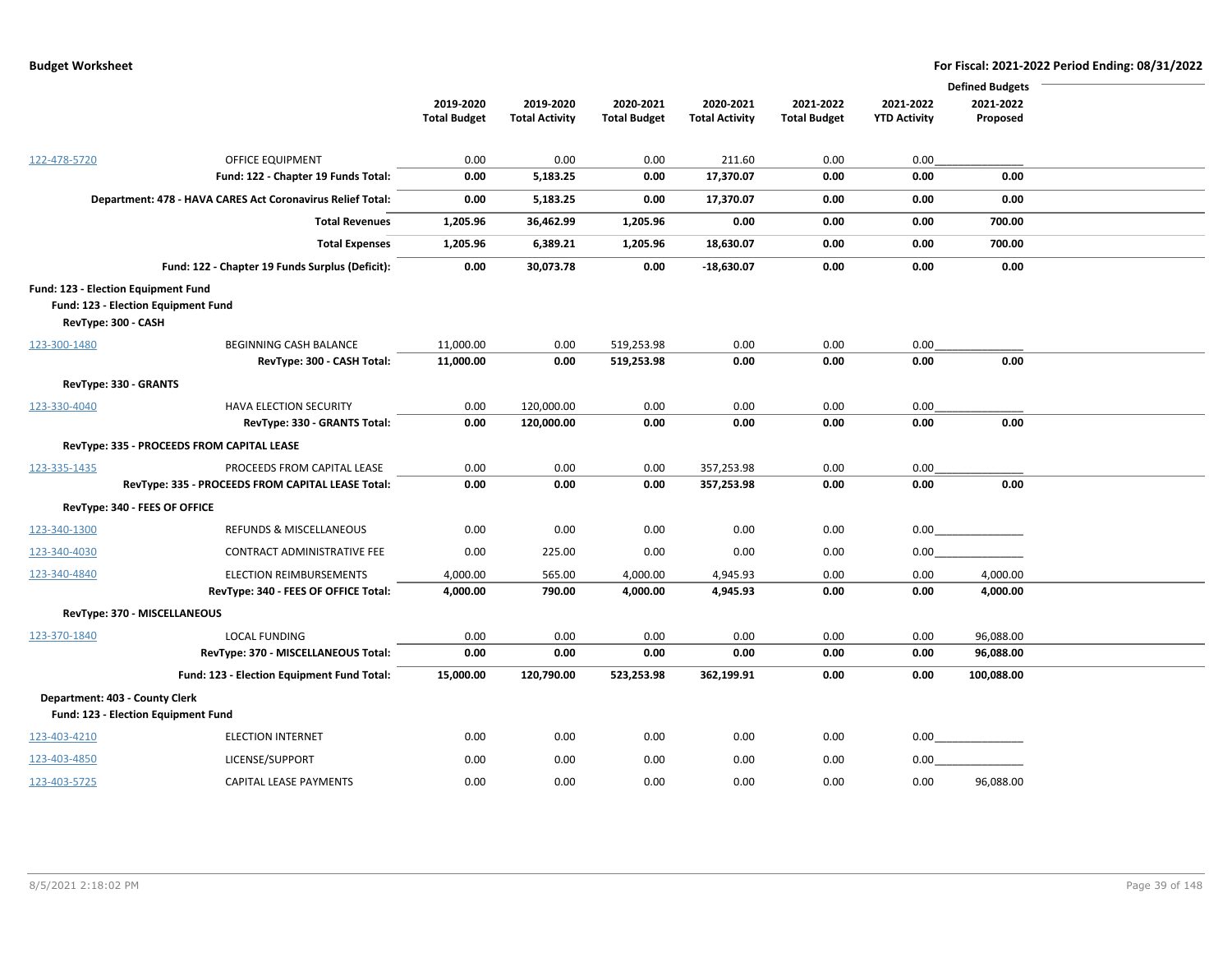|                                |                                                        |                     |                       |                     |                       |                     |                     | <b>Defined Budgets</b> |  |
|--------------------------------|--------------------------------------------------------|---------------------|-----------------------|---------------------|-----------------------|---------------------|---------------------|------------------------|--|
|                                |                                                        | 2019-2020           | 2019-2020             | 2020-2021           | 2020-2021             | 2021-2022           | 2021-2022           | 2021-2022              |  |
|                                |                                                        | <b>Total Budget</b> | <b>Total Activity</b> | <b>Total Budget</b> | <b>Total Activity</b> | <b>Total Budget</b> | <b>YTD Activity</b> | Proposed               |  |
|                                |                                                        |                     |                       |                     |                       |                     |                     |                        |  |
| 123-403-5730                   | <b>ELECTION EQUIPMENT</b>                              | 15,000.00           | 5,803.10              | 523,253.98          | 493,253.98            | 0.00                | 0.00                | 4,000.00               |  |
|                                | Fund: 123 - Election Equipment Fund Total:             | 15,000.00           | 5,803.10              | 523,253.98          | 493,253.98            | 0.00                | 0.00                | 100,088.00             |  |
|                                | Department: 403 - County Clerk Total:                  | 15,000.00           | 5,803.10              | 523,253.98          | 493,253.98            | 0.00                | 0.00                | 100,088.00             |  |
|                                | <b>Total Revenues</b>                                  | 15,000.00           | 120,790.00            | 523,253.98          | 362,199.91            | 0.00                | 0.00                | 100,088.00             |  |
|                                | <b>Total Expenses</b>                                  | 15,000.00           | 5,803.10              | 523,253.98          | 493,253.98            | 0.00                | 0.00                | 100,088.00             |  |
|                                | Fund: 123 - Election Equipment Fund Surplus (Deficit): | 0.00                | 114,986.90            | 0.00                | $-131,054.07$         | 0.00                | 0.00                | 0.00                   |  |
| Fund: 124 - Election Support   |                                                        |                     |                       |                     |                       |                     |                     |                        |  |
| Fund: 124 - Election Support   |                                                        |                     |                       |                     |                       |                     |                     |                        |  |
| RevType: 300 - CASH            |                                                        |                     |                       |                     |                       |                     |                     |                        |  |
| 124-300-1500                   | BEGINNING CASH BALANCE                                 | 0.00                | 0.00                  | 0.00                | 0.00                  | 0.00                | 0.00                |                        |  |
|                                | RevType: 300 - CASH Total:                             | 0.00                | 0.00                  | 0.00                | 0.00                  | 0.00                | 0.00                | 0.00                   |  |
|                                | RevType: 370 - MISCELLANEOUS                           |                     |                       |                     |                       |                     |                     |                        |  |
| 124-370-4030                   | <b>LOCAL FUNDING</b>                                   | 0.00                | 0.00                  | 0.00                | 0.00                  | 0.00                | 0.00                |                        |  |
|                                | RevType: 370 - MISCELLANEOUS Total:                    | 0.00                | 0.00                  | 0.00                | 0.00                  | 0.00                | 0.00                | 0.00                   |  |
|                                | Fund: 124 - Election Support Total:                    | 0.00                | 0.00                  | 0.00                | 0.00                  | 0.00                | 0.00                | 0.00                   |  |
| Department: 403 - County Clerk |                                                        |                     |                       |                     |                       |                     |                     |                        |  |
| Fund: 124 - Election Support   |                                                        |                     |                       |                     |                       |                     |                     |                        |  |
| 124-403-3100                   | <b>OFFICE SUPPLIES</b>                                 | 0.00                | 0.00                  | 0.00                | 0.00                  | 0.00                |                     | 0.00                   |  |
| 124-403-3110                   | POSTAGE                                                | 0.00                | 0.00                  | 0.00                | 0.00                  | 0.00                |                     |                        |  |
| 124-403-4270                   | OUT OF COUNTY TRAVEL/TRAIN                             | 0.00                | 0.00                  | 0.00                | 0.00                  | 0.00                |                     | 0.00                   |  |
| 124-403-4300                   | <b>BIDS &amp; NOTICES</b>                              | 0.00                | 0.00                  | 0.00                | 0.00                  | 0.00                | 0.00                |                        |  |
| 124-403-5730                   | <b>ELECTION EQUIPMENT</b>                              | 0.00                | 0.00                  | 0.00                | 0.00                  | 0.00                | 0.00                |                        |  |
|                                | Fund: 124 - Election Support Total:                    | 0.00                | 0.00                  | 0.00                | 0.00                  | 0.00                | 0.00                | 0.00                   |  |
|                                | Department: 403 - County Clerk Total:                  | 0.00                | 0.00                  | 0.00                | 0.00                  | 0.00                | 0.00                | 0.00                   |  |
|                                | <b>Total Revenues</b>                                  | 0.00                | 0.00                  | 0.00                | 0.00                  | 0.00                | 0.00                | 0.00                   |  |
|                                | <b>Total Expenses</b>                                  | 0.00                | 0.00                  | 0.00                | 0.00                  | 0.00                | 0.00                | 0.00                   |  |
|                                | Fund: 124 - Election Support Surplus (Deficit):        | 0.00                | 0.00                  | 0.00                | 0.00                  | 0.00                | 0.00                | 0.00                   |  |
|                                | Fund: 125 - County Clerk Co.& Dist.CourtTechnology     |                     |                       |                     |                       |                     |                     |                        |  |
|                                | Fund: 125 - County Clerk Co.& Dist.CourtTechnology     |                     |                       |                     |                       |                     |                     |                        |  |
| RevType: 300 - CASH            |                                                        |                     |                       |                     |                       |                     |                     |                        |  |
| 125-300-1510                   | <b>BEGINNING CASH BALANCE</b>                          | 2,400.00            | 0.00                  | 0.00                | 0.00                  | 0.00                | 0.00                |                        |  |
|                                | RevType: 300 - CASH Total:                             | 2,400.00            | 0.00                  | 0.00                | 0.00                  | 0.00                | 0.00                | 0.00                   |  |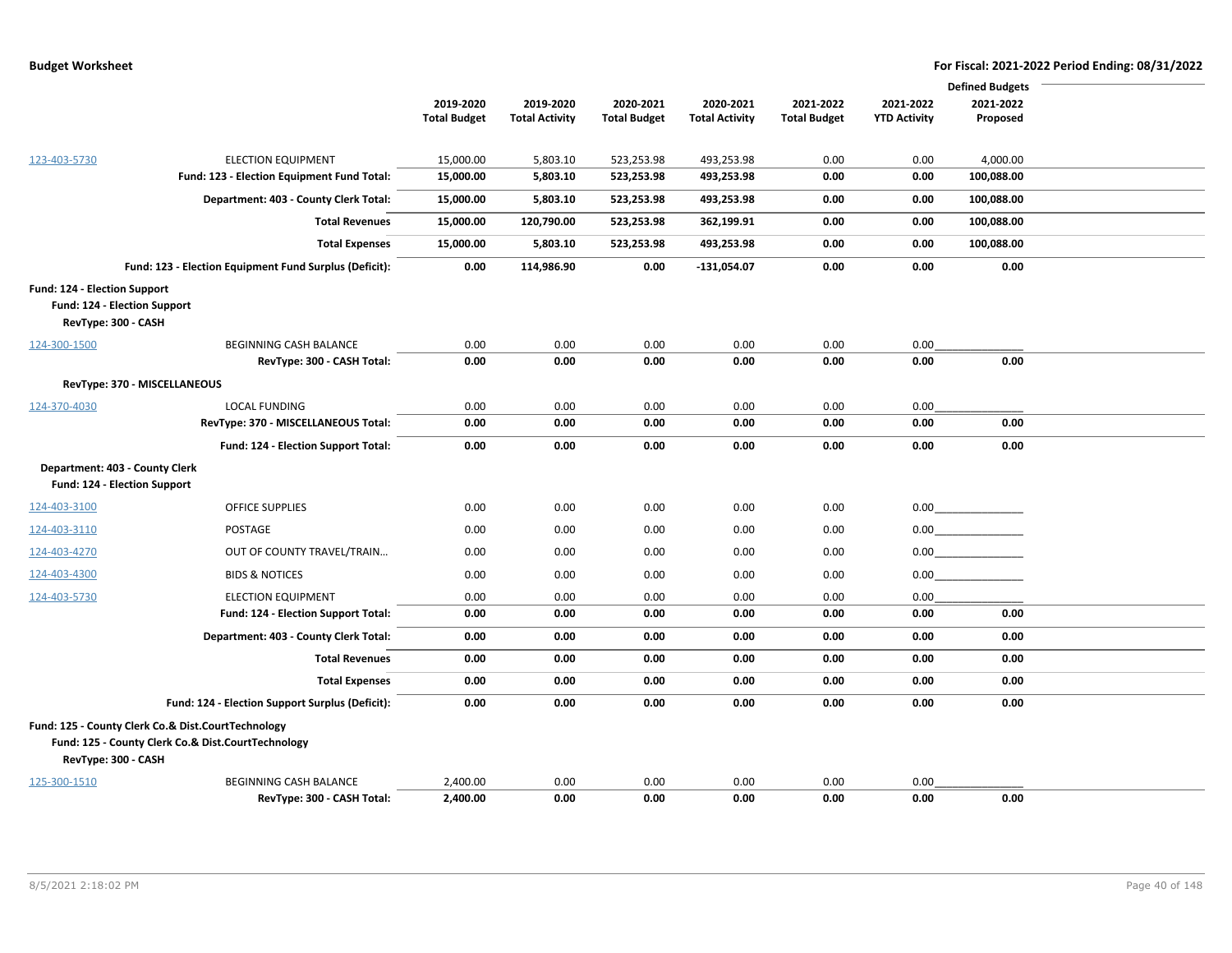|              |                                                                                                                                                |                     |                       |                     |                       |                     |                     | <b>Defined Budgets</b> |  |
|--------------|------------------------------------------------------------------------------------------------------------------------------------------------|---------------------|-----------------------|---------------------|-----------------------|---------------------|---------------------|------------------------|--|
|              |                                                                                                                                                | 2019-2020           | 2019-2020             | 2020-2021           | 2020-2021             | 2021-2022           | 2021-2022           | 2021-2022              |  |
|              |                                                                                                                                                | <b>Total Budget</b> | <b>Total Activity</b> | <b>Total Budget</b> | <b>Total Activity</b> | <b>Total Budget</b> | <b>YTD Activity</b> | Proposed               |  |
|              | RevType: 370 - MISCELLANEOUS                                                                                                                   |                     |                       |                     |                       |                     |                     |                        |  |
| 125-370-4400 | CO. CLK. CO. & DIST. CT. TECHNO                                                                                                                | 600.00              | 437.05                | 600.00              | 64.04                 | 0.00                | 0.00                | 300.00                 |  |
|              | RevType: 370 - MISCELLANEOUS Total:                                                                                                            | 600.00              | 437.05                | 600.00              | 64.04                 | 0.00                | 0.00                | 300.00                 |  |
|              | Fund: 125 - County Clerk Co.& Dist.CourtTechnology Total:                                                                                      | 3,000.00            | 437.05                | 600.00              | 64.04                 | 0.00                | 0.00                | 300.00                 |  |
|              | Department: 440 - Technology Equipment<br>Fund: 125 - County Clerk Co.& Dist.CourtTechnology                                                   |                     |                       |                     |                       |                     |                     |                        |  |
| 125-440-5720 | OFFICE EQUIPMENT                                                                                                                               | 3,000.00            | 0.00                  | 600.00              | 300.00                | 0.00                | 0.00                | 300.00                 |  |
|              | Fund: 125 - County Clerk Co.& Dist.CourtTechnology Total:                                                                                      | 3,000.00            | 0.00                  | 600.00              | 300.00                | 0.00                | 0.00                | 300.00                 |  |
|              | Department: 440 - Technology Equipment Total:                                                                                                  | 3,000.00            | 0.00                  | 600.00              | 300.00                | 0.00                | 0.00                | 300.00                 |  |
|              | <b>Total Revenues</b>                                                                                                                          | 3,000.00            | 437.05                | 600.00              | 64.04                 | 0.00                | 0.00                | 300.00                 |  |
|              | <b>Total Expenses</b>                                                                                                                          | 3,000.00            | 0.00                  | 600.00              | 300.00                | 0.00                | 0.00                | 300.00                 |  |
|              | Fund: 125 - County Clerk Co.& Dist.CourtTechnology Surplus (Deficit):                                                                          | 0.00                | 437.05                | 0.00                | $-235.96$             | 0.00                | 0.00                | 0.00                   |  |
|              | Fund: 126 - County Clerk Court Records Preservation<br>Fund: 126 - County Clerk Court Records Preservation<br>RevType: 360 - INTEREST EARNINGS |                     |                       |                     |                       |                     |                     |                        |  |
| 126-360-1000 | <b>INTEREST EARNINGS</b>                                                                                                                       | 0.00                | 24.64                 | 0.00                | 0.00                  | 0.00                | 0.00                |                        |  |
|              | RevType: 360 - INTEREST EARNINGS Total:                                                                                                        | 0.00                | 24.64                 | 0.00                | 0.00                  | 0.00                | 0.00                | 0.00                   |  |
|              | RevType: 370 - MISCELLANEOUS                                                                                                                   |                     |                       |                     |                       |                     |                     |                        |  |
| 126-370-1330 | CO.CLK.COURT RECORDS PRESE                                                                                                                     | 0.00                | 1,760.04              | 0.00                | 410.00                | 0.00                | 0.00                | 300.00                 |  |
|              | RevType: 370 - MISCELLANEOUS Total:                                                                                                            | 0.00                | 1,760.04              | 0.00                | 410.00                | 0.00                | 0.00                | 300.00                 |  |
|              | Fund: 126 - County Clerk Court Records Preservation Total:                                                                                     | 0.00                | 1,784.68              | 0.00                | 410.00                | 0.00                | 0.00                | 300.00                 |  |
|              | Department: 544 - County Clerk Records Pres.Equip.<br>Fund: 126 - County Clerk Court Records Preservation                                      |                     |                       |                     |                       |                     |                     |                        |  |
| 126-544-5720 | OFFICE EQUIPMENT                                                                                                                               | 0.00                | 0.00                  | 0.00                | 0.00                  | 0.00                | 0.00                | 300.00                 |  |
|              | Fund: 126 - County Clerk Court Records Preservation Total:                                                                                     | 0.00                | 0.00                  | 0.00                | 0.00                  | 0.00                | 0.00                | 300.00                 |  |
|              | Department: 544 - County Clerk Records Pres. Equip. Total:                                                                                     | 0.00                | 0.00                  | 0.00                | 0.00                  | 0.00                | 0.00                | 300.00                 |  |
|              | <b>Total Revenues</b>                                                                                                                          | 0.00                | 1,784.68              | 0.00                | 410.00                | 0.00                | 0.00                | 300.00                 |  |
|              | <b>Total Expenses</b>                                                                                                                          | 0.00                | 0.00                  | 0.00                | 0.00                  | 0.00                | 0.00                | 300.00                 |  |
|              | Fund: 126 - County Clerk Court Records Preservation Surplus (Deficit):                                                                         | 0.00                | 1,784.68              | 0.00                | 410.00                | 0.00                | 0.00                | 0.00                   |  |
|              | Fund: 127 - County Clerk Records Archive<br>Fund: 127 - County Clerk Records Archive<br>RevType: 300 - CASH                                    |                     |                       |                     |                       |                     |                     |                        |  |
| 127-300-1530 | <b>BEGINNING CASH BALANCE</b>                                                                                                                  | 115,000.00          | 0.00                  | 50,000.00           | 0.00                  | 0.00                | 0.00                | 70,000.00              |  |
|              | RevType: 300 - CASH Total:                                                                                                                     | 115,000.00          | 0.00                  | 50,000.00           | 0.00                  | 0.00                | 0.00                | 70,000.00              |  |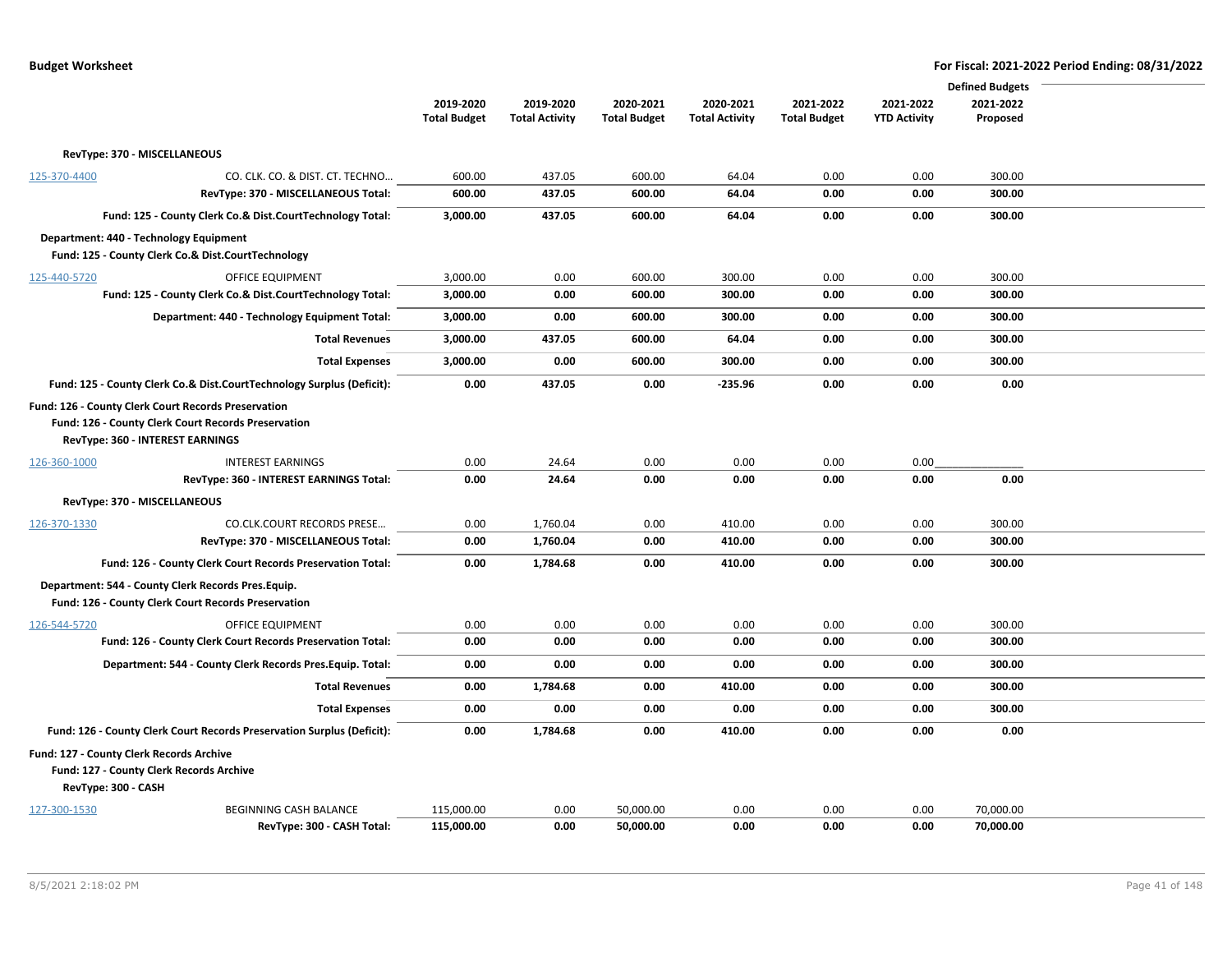|                                  |                                                                             |                     |                       |                     |                       |                     |                     | <b>Defined Budgets</b> |  |
|----------------------------------|-----------------------------------------------------------------------------|---------------------|-----------------------|---------------------|-----------------------|---------------------|---------------------|------------------------|--|
|                                  |                                                                             | 2019-2020           | 2019-2020             | 2020-2021           | 2020-2021             | 2021-2022           | 2021-2022           | 2021-2022              |  |
|                                  |                                                                             | <b>Total Budget</b> | <b>Total Activity</b> | <b>Total Budget</b> | <b>Total Activity</b> | <b>Total Budget</b> | <b>YTD Activity</b> | Proposed               |  |
|                                  |                                                                             |                     |                       |                     |                       |                     |                     |                        |  |
|                                  | RevType: 370 - MISCELLANEOUS                                                |                     |                       |                     |                       |                     |                     |                        |  |
| 127-370-1330                     | CO. CLERK RECORDS ARCHIVE FEE                                               | 25,000.00           | 73,280.04             | 90,000.00           | 24,530.00             | 0.00                | 0.00                | 70,000.00              |  |
|                                  | RevType: 370 - MISCELLANEOUS Total:                                         | 25,000.00           | 73,280.04             | 90,000.00           | 24,530.00             | 0.00                | 0.00                | 70,000.00              |  |
|                                  | Fund: 127 - County Clerk Records Archive Total:                             | 140,000.00          | 73,280.04             | 140,000.00          | 24,530.00             | 0.00                | 0.00                | 140,000.00             |  |
| Department: 403 - County Clerk   |                                                                             |                     |                       |                     |                       |                     |                     |                        |  |
|                                  | Fund: 127 - County Clerk Records Archive                                    |                     |                       |                     |                       |                     |                     |                        |  |
| 127-403-4370                     | DIGITAL IMAGING                                                             | 140,000.00          | 45,364.50             | 140,000.00          | 17,605.32             | 0.00                | 0.00                | 140,000.00             |  |
|                                  | Fund: 127 - County Clerk Records Archive Total:                             | 140,000.00          | 45,364.50             | 140,000.00          | 17,605.32             | 0.00                | 0.00                | 140,000.00             |  |
|                                  | Department: 403 - County Clerk Total:                                       | 140,000.00          | 45,364.50             | 140,000.00          | 17,605.32             | 0.00                | 0.00                | 140,000.00             |  |
|                                  | <b>Total Revenues</b>                                                       | 140,000.00          | 73,280.04             | 140,000.00          | 24,530.00             | 0.00                | 0.00                | 140,000.00             |  |
|                                  | <b>Total Expenses</b>                                                       | 140,000.00          | 45,364.50             | 140,000.00          | 17,605.32             | 0.00                | 0.00                | 140,000.00             |  |
|                                  | Fund: 127 - County Clerk Records Archive Surplus (Deficit):                 | 0.00                | 27,915.54             | 0.00                | 6,924.68              | 0.00                | 0.00                | 0.00                   |  |
| Fund: 130 - Bail Bond Trust Fund |                                                                             |                     |                       |                     |                       |                     |                     |                        |  |
|                                  | Fund: 130 - Bail Bond Trust Fund                                            |                     |                       |                     |                       |                     |                     |                        |  |
| RevType: 300 - CASH              |                                                                             |                     |                       |                     |                       |                     |                     |                        |  |
| 130-300-1130                     | BEGINNING CASH BALANCE                                                      | 0.00                | 0.00                  | 0.00                | 0.00                  | 0.00                | 0.00                |                        |  |
|                                  | RevType: 300 - CASH Total:                                                  | 0.00                | 0.00                  | 0.00                | 0.00                  | 0.00                | 0.00                | 0.00                   |  |
| RevType: 345 - BONDS             |                                                                             |                     |                       |                     |                       |                     |                     |                        |  |
| 130-345-1130                     | <b>SURETY BAIL BOND FEE</b>                                                 | 4,000.00            | 8,160.00              | 7,000.00            | 4,920.00              | 0.00                | 0.00                | 7,000.00               |  |
|                                  | RevType: 345 - BONDS Total:                                                 | 4,000.00            | 8,160.00              | 7,000.00            | 4,920.00              | 0.00                | 0.00                | 7,000.00               |  |
|                                  | RevType: 370 - MISCELLANEOUS                                                |                     |                       |                     |                       |                     |                     |                        |  |
| 130-370-1300                     | REFUNDS & MISCELLANEOUS                                                     | 0.00                | 0.00                  | 0.00                | 0.00                  | 0.00                | 0.00                |                        |  |
|                                  | RevType: 370 - MISCELLANEOUS Total:                                         | 0.00                | 0.00                  | 0.00                | 0.00                  | 0.00                | 0.00                | 0.00                   |  |
|                                  | Fund: 130 - Bail Bond Trust Fund Total:                                     | 4,000.00            | 8,160.00              | 7,000.00            | 4,920.00              | 0.00                | 0.00                | 7,000.00               |  |
|                                  | Department: 498 - Bail Bond Fee Expense<br>Fund: 130 - Bail Bond Trust Fund |                     |                       |                     |                       |                     |                     |                        |  |
| 130-498-4890                     | <b>QUARTERLY BAIL BOND FEES</b>                                             | 4,000.00            | 8,310.00              | 7,000.00            | 0.00                  | 0.00                | 0.00                | 7,000.00               |  |
|                                  | Fund: 130 - Bail Bond Trust Fund Total:                                     | 4,000.00            | 8,310.00              | 7,000.00            | 0.00                  | 0.00                | 0.00                | 7,000.00               |  |
|                                  | Department: 498 - Bail Bond Fee Expense Total:                              | 4,000.00            | 8,310.00              | 7,000.00            | 0.00                  | 0.00                | 0.00                | 7,000.00               |  |
|                                  | <b>Total Revenues</b>                                                       | 4,000.00            | 8,160.00              | 7,000.00            | 4,920.00              | 0.00                | 0.00                | 7,000.00               |  |
|                                  |                                                                             |                     |                       |                     |                       |                     |                     |                        |  |
|                                  | <b>Total Expenses</b>                                                       | 4,000.00            | 8,310.00              | 7,000.00            | 0.00                  | 0.00                | 0.00                | 7,000.00               |  |
|                                  | Fund: 130 - Bail Bond Trust Fund Surplus (Deficit):                         | 0.00                | $-150.00$             | 0.00                | 4,920.00              | 0.00                | 0.00                | 0.00                   |  |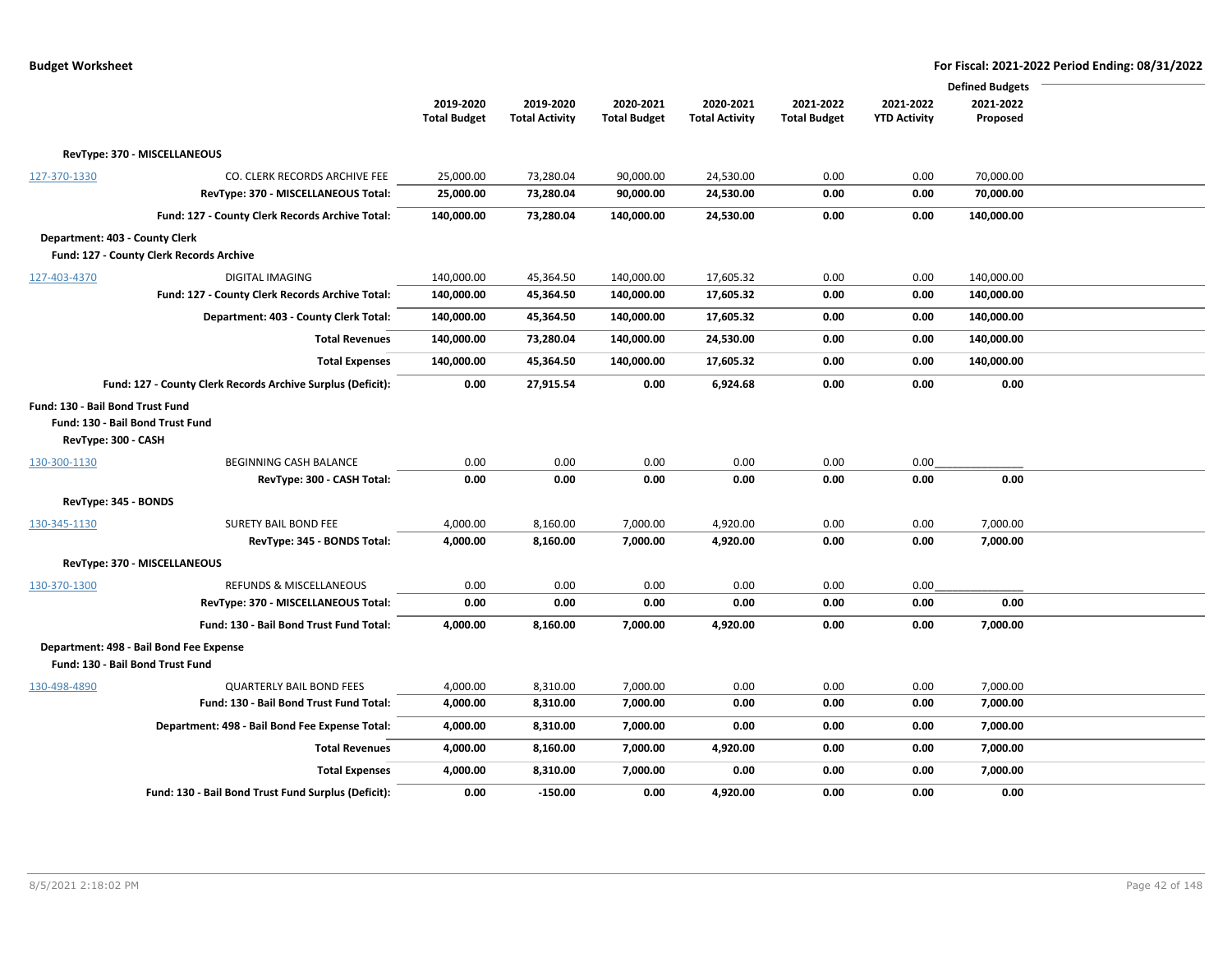|                                                                                                     |                                                                                                |                     |                       |                     |                       |                     |                     | <b>Defined Budgets</b> |  |
|-----------------------------------------------------------------------------------------------------|------------------------------------------------------------------------------------------------|---------------------|-----------------------|---------------------|-----------------------|---------------------|---------------------|------------------------|--|
|                                                                                                     |                                                                                                | 2019-2020           | 2019-2020             | 2020-2021           | 2020-2021             | 2021-2022           | 2021-2022           | 2021-2022              |  |
|                                                                                                     |                                                                                                | <b>Total Budget</b> | <b>Total Activity</b> | <b>Total Budget</b> | <b>Total Activity</b> | <b>Total Budget</b> | <b>YTD Activity</b> | Proposed               |  |
| Fund: 160 - County Judge Excess Supplement                                                          |                                                                                                |                     |                       |                     |                       |                     |                     |                        |  |
|                                                                                                     | Fund: 160 - County Judge Excess Supplement                                                     |                     |                       |                     |                       |                     |                     |                        |  |
| RevType: 300 - CASH                                                                                 |                                                                                                |                     |                       |                     |                       |                     |                     |                        |  |
| 160-300-1160                                                                                        | <b>BEGINNING CASH BALANCE</b>                                                                  | 3,000.00            | 0.00                  | 2,700.00            | 0.00                  | 0.00                | 0.00                | 3,375.00               |  |
|                                                                                                     | RevType: 300 - CASH Total:                                                                     | 3,000.00            | 0.00                  | 2,700.00            | 0.00                  | 0.00                | 0.00                | 3,375.00               |  |
| RevType: 370 - MISCELLANEOUS                                                                        |                                                                                                |                     |                       |                     |                       |                     |                     |                        |  |
| 160-370-1490                                                                                        | CO. JUDGE EXCESS SUPP.                                                                         | 0.00                | 0.00                  | 0.00                | 0.00                  | 0.00                | 0.00                |                        |  |
|                                                                                                     | RevType: 370 - MISCELLANEOUS Total:                                                            | 0.00                | $0.00\,$              | 0.00                | 0.00                  | 0.00                | 0.00                | 0.00                   |  |
|                                                                                                     | Fund: 160 - County Judge Excess Supplement Total:                                              | 3,000.00            | 0.00                  | 2,700.00            | 0.00                  | 0.00                | 0.00                | 3,375.00               |  |
|                                                                                                     | Department: 452 - Excess Supplement County Judge<br>Fund: 160 - County Judge Excess Supplement |                     |                       |                     |                       |                     |                     |                        |  |
| 160-452-3100                                                                                        | <b>OFFICE SUPPLIES</b>                                                                         | 300.00              | 742.02                | 1,000.00            | 38.80                 | 0.00                | 0.00                | 750.00                 |  |
| 160-452-3110                                                                                        | POSTAGE                                                                                        | 1,500.00            | 543.10                | 1,500.00            | 465.11                | 0.00                | 0.00                | 125.00                 |  |
| 160-452-3150                                                                                        | <b>COPIER RENTAL</b>                                                                           | 0.00                | 0.00                  | 0.00                | 0.00                  | 0.00                | 0.00                | 1,300.00               |  |
| 160-452-4270                                                                                        | OUT OF COUNTY TRAVEL                                                                           | 500.00              | 0.00                  | 0.00                | 0.00                  | 0.00                | 0.00                | 1,000.00               |  |
| 160-452-4520                                                                                        | <b>R&amp;M EQUIPMENT</b>                                                                       | 0.00                | 0.00                  | 0.00                | 0.00                  | 0.00                | 0.00                | 200.00                 |  |
| 160-452-4530                                                                                        | <b>COMPUTER SOFTWARE</b>                                                                       | 0.00                | 0.00                  | 0.00                | 0.00                  | 0.00                | 0.00                |                        |  |
| 160-452-5720                                                                                        | <b>OFFICE EQUIPMENT</b>                                                                        | 400.00              | 0.00                  | 200.00              | 0.00                  | 0.00                | 0.00                |                        |  |
| 160-452-5900                                                                                        | <b>COUNTY JUDGE BOOKS</b>                                                                      | 300.00              | 112.00                | 0.00                | 0.00                  | 0.00                | 0.00                |                        |  |
|                                                                                                     | Fund: 160 - County Judge Excess Supplement Total:                                              | 3,000.00            | 1,397.12              | 2,700.00            | 503.91                | 0.00                | 0.00                | 3,375.00               |  |
|                                                                                                     | Department: 452 - Excess Supplement County Judge Total:                                        | 3,000.00            | 1,397.12              | 2,700.00            | 503.91                | 0.00                | 0.00                | 3,375.00               |  |
|                                                                                                     | <b>Total Revenues</b>                                                                          | 3,000.00            | 0.00                  | 2,700.00            | 0.00                  | 0.00                | 0.00                | 3,375.00               |  |
|                                                                                                     | <b>Total Expenses</b>                                                                          | 3,000.00            | 1,397.12              | 2,700.00            | 503.91                | 0.00                | 0.00                | 3,375.00               |  |
|                                                                                                     | Fund: 160 - County Judge Excess Supplement Surplus (Deficit):                                  | 0.00                | $-1,397.12$           | 0.00                | $-503.91$             | 0.00                | 0.00                | 0.00                   |  |
| Fund: 161 - Probate Judges Education<br>Fund: 161 - Probate Judges Education<br>RevType: 300 - CASH |                                                                                                |                     |                       |                     |                       |                     |                     |                        |  |
| 161-300-1170                                                                                        | <b>BEGINNING CASH BALANCE</b>                                                                  | 1,450.00            | 0.00                  | 1,450.00            | 0.00                  | 0.00                | 0.00                |                        |  |
|                                                                                                     | RevType: 300 - CASH Total:                                                                     | 1,450.00            | 0.00                  | 1,450.00            | 0.00                  | 0.00                | 0.00                | 0.00                   |  |
| RevType: 340 - FEES OF OFFICE                                                                       |                                                                                                |                     |                       |                     |                       |                     |                     |                        |  |
| 161-340-1310                                                                                        | PROBATE JUDGES EDUCATION                                                                       | 150.00              | 600.02                | 150.00              | 190.00                | 0.00                | 0.00                | 150.00                 |  |
|                                                                                                     | RevType: 340 - FEES OF OFFICE Total:                                                           | 150.00              | 600.02                | 150.00              | 190.00                | 0.00                | 0.00                | 150.00                 |  |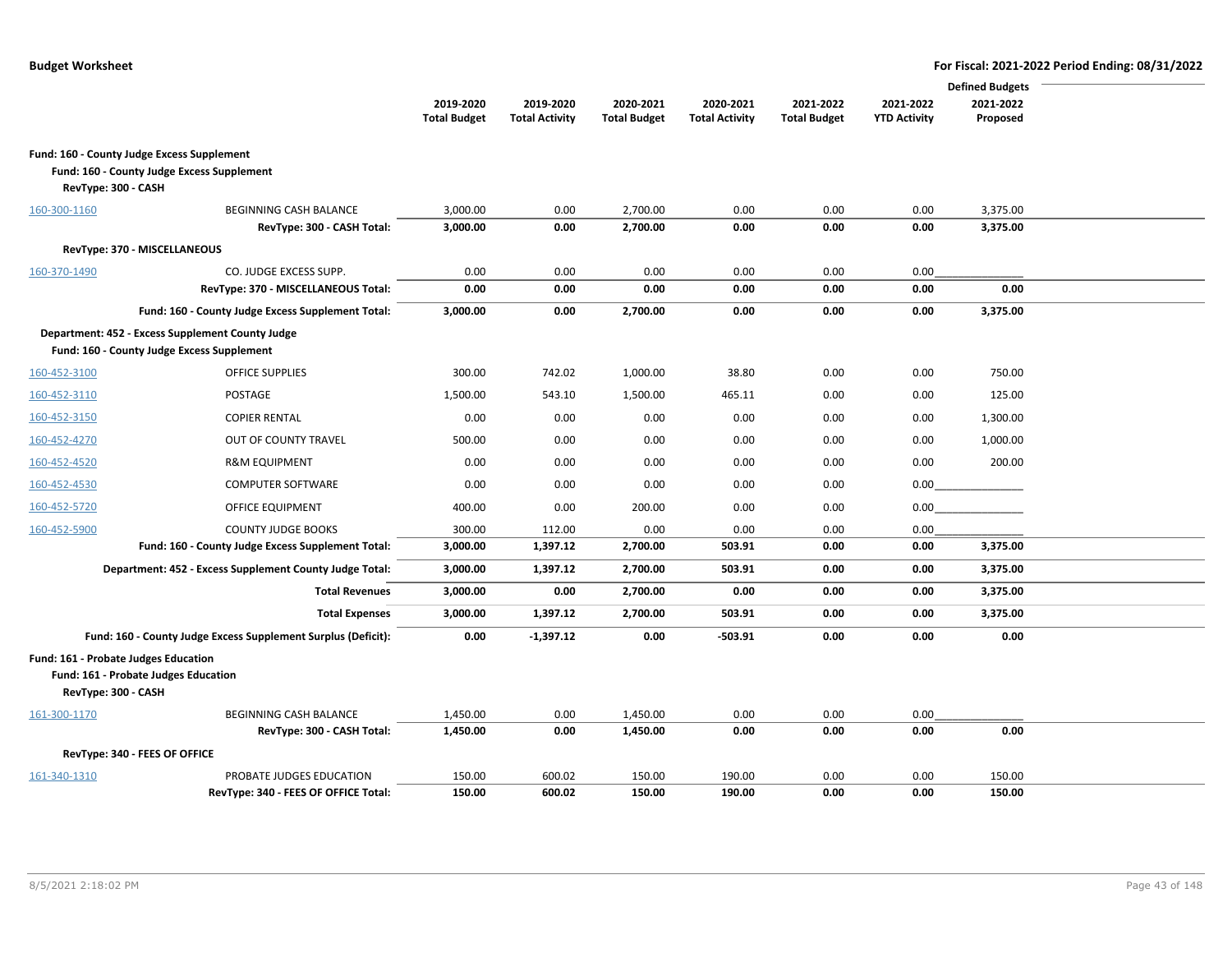|                                  |                                                                                                |                     |                       |                     |                       |                     |                     | <b>Defined Budgets</b> |  |
|----------------------------------|------------------------------------------------------------------------------------------------|---------------------|-----------------------|---------------------|-----------------------|---------------------|---------------------|------------------------|--|
|                                  |                                                                                                | 2019-2020           | 2019-2020             | 2020-2021           | 2020-2021             | 2021-2022           | 2021-2022           | 2021-2022              |  |
|                                  |                                                                                                | <b>Total Budget</b> | <b>Total Activity</b> | <b>Total Budget</b> | <b>Total Activity</b> | <b>Total Budget</b> | <b>YTD Activity</b> | Proposed               |  |
|                                  |                                                                                                |                     |                       |                     |                       |                     |                     |                        |  |
|                                  | RevType: 370 - MISCELLANEOUS                                                                   |                     |                       |                     |                       |                     |                     |                        |  |
| 161-370-1300                     | <b>REFUNDS &amp; MISCELLANEOUS</b>                                                             | 0.00                | 0.00                  | 0.00                | 0.00                  | 0.00                | 0.00                |                        |  |
|                                  | RevType: 370 - MISCELLANEOUS Total:                                                            | 0.00                | 0.00                  | 0.00                | 0.00                  | 0.00                | 0.00                | 0.00                   |  |
|                                  | Fund: 161 - Probate Judges Education Total:                                                    | 1,600.00            | 600.02                | 1,600.00            | 190.00                | 0.00                | 0.00                | 150.00                 |  |
|                                  | Department: 412 - Probate Judges Expense<br>Fund: 161 - Probate Judges Education               |                     |                       |                     |                       |                     |                     |                        |  |
| 161-412-4270                     | OUT OF COUNTY TRAVEL                                                                           | 1,600.00            | 0.00                  | 1,600.00            | 0.00                  | 0.00                | 0.00                | 150.00                 |  |
|                                  | Fund: 161 - Probate Judges Education Total:                                                    | 1,600.00            | 0.00                  | 1,600.00            | 0.00                  | 0.00                | 0.00                | 150.00                 |  |
|                                  | Department: 412 - Probate Judges Expense Total:                                                | 1,600.00            | 0.00                  | 1,600.00            | 0.00                  | 0.00                | 0.00                | 150.00                 |  |
|                                  | <b>Total Revenues</b>                                                                          | 1,600.00            | 600.02                | 1,600.00            | 190.00                | 0.00                | 0.00                | 150.00                 |  |
|                                  | <b>Total Expenses</b>                                                                          | 1,600.00            | 0.00                  | 1,600.00            | 0.00                  | 0.00                | 0.00                | 150.00                 |  |
|                                  | Fund: 161 - Probate Judges Education Surplus (Deficit):                                        | 0.00                | 600.02                | 0.00                | 190.00                | 0.00                | 0.00                | 0.00                   |  |
| RevType: 300 - CASH              | Fund: 190 - District Clerk Records Management<br>Fund: 190 - District Clerk Records Management |                     |                       |                     |                       |                     |                     |                        |  |
| 190-300-1190                     | BEGINNING CASH BALANCE                                                                         | 9,500.00            | 0.00                  | 7,088.49            | 0.00                  | 0.00                | 0.00                |                        |  |
|                                  | RevType: 300 - CASH Total:                                                                     | 9,500.00            | 0.00                  | 7,088.49            | 0.00                  | 0.00                | 0.00                | 0.00                   |  |
|                                  | RevType: 360 - INTEREST EARNINGS                                                               |                     |                       |                     |                       |                     |                     |                        |  |
| 190-360-1000                     | <b>INTEREST EARNINGS</b>                                                                       | 0.00                | 17.00                 | 15.00               | 0.00                  | 0.00                | 0.00                |                        |  |
|                                  | RevType: 360 - INTEREST EARNINGS Total:                                                        | 0.00                | 17.00                 | 15.00               | 0.00                  | 0.00                | 0.00                | 0.00                   |  |
|                                  | RevType: 370 - MISCELLANEOUS                                                                   |                     |                       |                     |                       |                     |                     |                        |  |
| 190-370-1360                     | DST.CLK.PRES.REC.FEE                                                                           | 2,500.00            | 3,077.65              | 2,500.00            | 2,827.47              | 0.00                | 0.00                | 3,000.00               |  |
|                                  | RevType: 370 - MISCELLANEOUS Total:                                                            | 2,500.00            | 3,077.65              | 2,500.00            | 2,827.47              | 0.00                | 0.00                | 3,000.00               |  |
|                                  | Fund: 190 - District Clerk Records Management Total:                                           | 12,000.00           | 3,094.65              | 9,603.49            | 2,827.47              | 0.00                | 0.00                | 3,000.00               |  |
| Department: 450 - District Clerk |                                                                                                |                     |                       |                     |                       |                     |                     |                        |  |
|                                  | Fund: 190 - District Clerk Records Management                                                  |                     |                       |                     |                       |                     |                     |                        |  |
| 190-450-1070                     | SALARY PART-TIME                                                                               | 0.00                | 5,829.48              | 6,111.56            | 5,171.32              | 0.00                | 0.00                | 3,000.00               |  |
| 190-450-2010                     | SOCIAL SECURITY TAXES                                                                          | 0.00                | 338.06                | 352.42              | 316.11                | 0.00                | 0.00                |                        |  |
| 190-450-2020                     | <b>GROUP HEALTH INSURANCE</b>                                                                  | 0.00                | 2,311.30              | 2,400.00            | 1,797.20              | 0.00                |                     |                        |  |
| 190-450-2030                     | RETIREMENT                                                                                     | 0.00                | 682.22                | 654.51              | 612.17                | 0.00                |                     | $0.00$                 |  |
| 190-450-2040                     | <b>WORKERS COMPENSATION</b>                                                                    | 0.00                | 0.00                  | 0.00                | 0.00                  | 0.00                |                     | 0.00                   |  |
| 190-450-2050                     | <b>MEDICARE TAX</b>                                                                            | 0.00                | 96.84                 | 85.00               | 73.92                 | 0.00                |                     | 0.00                   |  |
| 190-450-3100                     | <b>OFFICE SUPPLIES</b>                                                                         | 0.00                | 0.00                  | 0.00                | 140.85                | 0.00                | 0.00                |                        |  |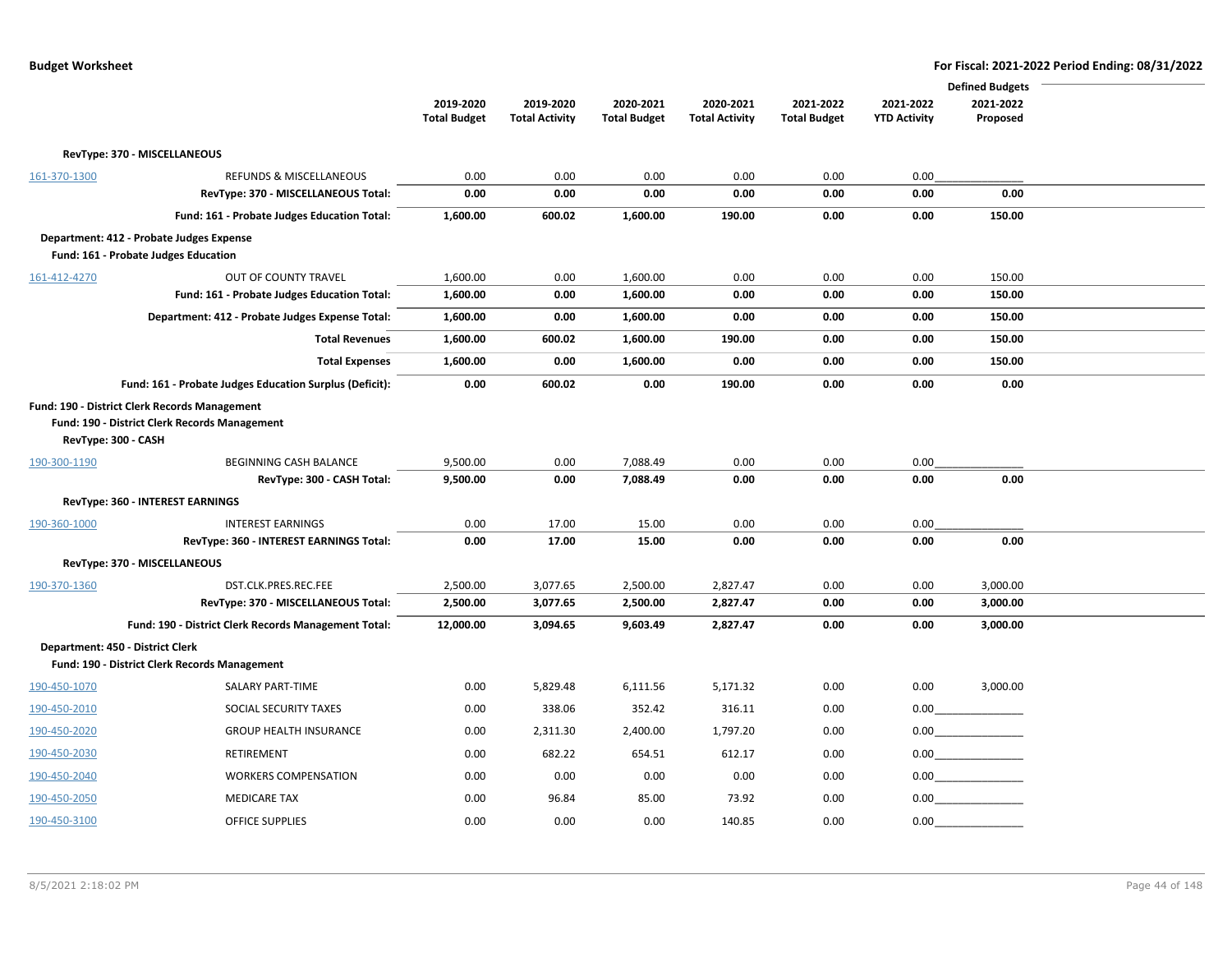|                     |                                                                                                                        |                                  |                                    |                                  |                                    |                                  |                                  | <b>Defined Budgets</b> |  |
|---------------------|------------------------------------------------------------------------------------------------------------------------|----------------------------------|------------------------------------|----------------------------------|------------------------------------|----------------------------------|----------------------------------|------------------------|--|
|                     |                                                                                                                        | 2019-2020<br><b>Total Budget</b> | 2019-2020<br><b>Total Activity</b> | 2020-2021<br><b>Total Budget</b> | 2020-2021<br><b>Total Activity</b> | 2021-2022<br><b>Total Budget</b> | 2021-2022<br><b>YTD Activity</b> | 2021-2022<br>Proposed  |  |
| <u>190-450-4000</u> | RECORDS STORAGE SHELVING                                                                                               | 6,000.00                         | 4,440.48                           | 0.00                             | 0.00                               | 0.00                             | 0.00                             |                        |  |
| 190-450-4350        | PRINTING                                                                                                               | 0.00                             | 0.00                               | 0.00                             | 0.00                               | 0.00                             | 0.00                             |                        |  |
| 190-450-5720        | OFFICE EQUIPMENT                                                                                                       | 6,000.00                         | 0.00                               | 0.00                             | 0.00                               | 0.00                             | 0.00                             |                        |  |
|                     | Fund: 190 - District Clerk Records Management Total:                                                                   | 12,000.00                        | 13,698.38                          | 9,603.49                         | 8,111.57                           | 0.00                             | 0.00                             | 3,000.00               |  |
|                     | Department: 450 - District Clerk Total:                                                                                | 12,000.00                        | 13,698.38                          | 9,603.49                         | 8,111.57                           | 0.00                             | 0.00                             | 3,000.00               |  |
|                     | <b>Total Revenues</b>                                                                                                  | 12,000.00                        | 3,094.65                           | 9,603.49                         | 2,827.47                           | 0.00                             | 0.00                             | 3,000.00               |  |
|                     | <b>Total Expenses</b>                                                                                                  | 12,000.00                        | 13,698.38                          | 9,603.49                         | 8,111.57                           | 0.00                             | 0.00                             | 3,000.00               |  |
|                     | Fund: 190 - District Clerk Records Management Surplus (Deficit):                                                       | 0.00                             | $-10,603.73$                       | 0.00                             | $-5,284.10$                        | 0.00                             | 0.00                             | 0.00                   |  |
|                     | Fund: 191 - District Court Records Archive<br><b>Fund: 191 - District Court Records Archive</b><br>RevType: 300 - CASH |                                  |                                    |                                  |                                    |                                  |                                  |                        |  |
| 191-300-1340        | <b>BEGINNING CASH BALANCE</b>                                                                                          | 25,000.00                        | 0.00                               | 25,000.00                        | 0.00                               | 0.00                             | 0.00                             | 34,423.31              |  |
|                     | RevType: 300 - CASH Total:                                                                                             | 25,000.00                        | 0.00                               | 25,000.00                        | 0.00                               | 0.00                             | 0.00                             | 34,423.31              |  |
|                     | <b>RevType: 360 - INTEREST EARNINGS</b>                                                                                |                                  |                                    |                                  |                                    |                                  |                                  |                        |  |
| 191-360-1000        | <b>INTEREST EARNINGS</b>                                                                                               | 0.00                             | 57.13                              | 0.00                             | 0.00                               | 0.00                             | 0.00                             |                        |  |
|                     | RevType: 360 - INTEREST EARNINGS Total:                                                                                | 0.00                             | 57.13                              | 0.00                             | 0.00                               | 0.00                             | 0.00                             | 0.00                   |  |
|                     | RevType: 370 - MISCELLANEOUS                                                                                           |                                  |                                    |                                  |                                    |                                  |                                  |                        |  |
| 191-370-4500        | DISTRICT CT.RECORDS ARCHIVE                                                                                            | 4,000.00                         | 4,944.98                           | 4,000.00                         | 4,025.03                           | 0.00                             | 0.00                             | 330.18                 |  |
|                     | RevType: 370 - MISCELLANEOUS Total:                                                                                    | 4,000.00                         | 4,944.98                           | 4,000.00                         | 4,025.03                           | 0.00                             | 0.00                             | 330.18                 |  |
|                     | Fund: 191 - District Court Records Archive Total:                                                                      | 29,000.00                        | 5,002.11                           | 29,000.00                        | 4,025.03                           | 0.00                             | 0.00                             | 34,753.49              |  |
|                     | Department: 450 - District Clerk<br>Fund: 191 - District Court Records Archive                                         |                                  |                                    |                                  |                                    |                                  |                                  |                        |  |
| 191-450-1070        | SALARY PART-TIME                                                                                                       | 0.00                             | 0.00                               | 0.00                             | 235.06                             | 0.00                             | 0.00                             | 31,111.56              |  |
| 191-450-2010        | SOCIAL SECURITY TAXES                                                                                                  | 0.00                             | 0.00                               | 0.00                             | 14.36                              | 0.00                             | 0.00                             | 352.42                 |  |
| 191-450-2020        | <b>GROUP HEALTH INSURANCE</b>                                                                                          | 0.00                             | 0.00                               | 0.00                             | 89.86                              | 0.00                             | 0.00                             | 2,400.00               |  |
| 191-450-2030        | RETIREMENT                                                                                                             | 0.00                             | 0.00                               | 0.00                             | 27.88                              | 0.00                             | 0.00                             | 654.51                 |  |
| 191-450-2040        | <b>WORKERS COMPENSATION</b>                                                                                            | 0.00                             | 0.00                               | 0.00                             | 0.00                               | 0.00                             | 0.00                             | 85.00                  |  |
| 191-450-2050        | <b>MEDICARE TAX</b>                                                                                                    | 0.00                             | 0.00                               | 0.00                             | 3.36                               | 0.00                             | 0.00                             | 150.00                 |  |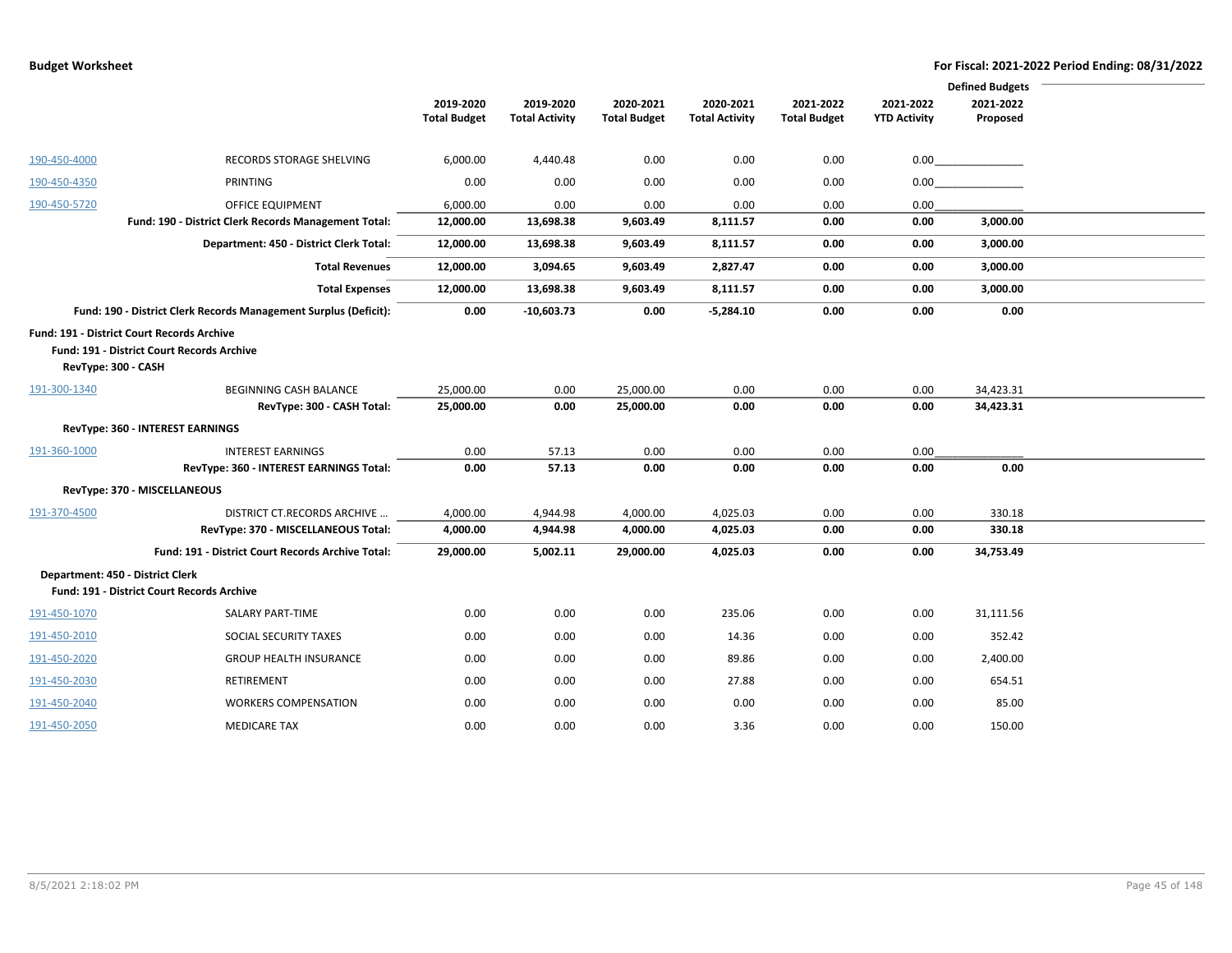|                     |                                                                                                                |                        |                       |                        |                       |                     |                     | <b>Defined Budgets</b> |  |
|---------------------|----------------------------------------------------------------------------------------------------------------|------------------------|-----------------------|------------------------|-----------------------|---------------------|---------------------|------------------------|--|
|                     |                                                                                                                | 2019-2020              | 2019-2020             | 2020-2021              | 2020-2021             | 2021-2022           | 2021-2022           | 2021-2022              |  |
|                     |                                                                                                                | <b>Total Budget</b>    | <b>Total Activity</b> | <b>Total Budget</b>    | <b>Total Activity</b> | <b>Total Budget</b> | <b>YTD Activity</b> | Proposed               |  |
|                     |                                                                                                                |                        | 0.00                  |                        | 507.75                | 0.00                |                     |                        |  |
| 191-450-5720        | OFFICE EQUIPMENT<br>Fund: 191 - District Court Records Archive Total:                                          | 29,000.00<br>29,000.00 | 0.00                  | 29,000.00<br>29,000.00 | 878.27                | 0.00                | 0.00<br>0.00        | 34,753.49              |  |
|                     |                                                                                                                |                        |                       |                        |                       |                     |                     |                        |  |
|                     | Department: 450 - District Clerk Total:                                                                        | 29,000.00              | 0.00                  | 29,000.00              | 878.27                | 0.00                | 0.00                | 34,753.49              |  |
|                     | <b>Total Revenues</b>                                                                                          | 29,000.00              | 5,002.11              | 29,000.00              | 4,025.03              | 0.00                | 0.00                | 34,753.49              |  |
|                     | <b>Total Expenses</b>                                                                                          | 29,000.00              | 0.00                  | 29,000.00              | 878.27                | 0.00                | 0.00                | 34,753.49              |  |
|                     | Fund: 191 - District Court Records Archive Surplus (Deficit):                                                  | 0.00                   | 5,002.11              | 0.00                   | 3,146.76              | 0.00                | 0.00                | 0.00                   |  |
| RevType: 300 - CASH | Fund: 192 - District Clerk Co.& Dist.Court Technology<br>Fund: 192 - District Clerk Co.& Dist.Court Technology |                        |                       |                        |                       |                     |                     |                        |  |
| 192-300-1610        | <b>BEGINNING CASH BALANCE</b>                                                                                  | 2,800.00               | 0.00                  | 3,000.00               | 0.00                  | 0.00                | 0.00                | 3,000.00               |  |
|                     | RevType: 300 - CASH Total:                                                                                     | 2,800.00               | 0.00                  | 3,000.00               | 0.00                  | 0.00                | 0.00                | 3,000.00               |  |
|                     | RevType: 370 - MISCELLANEOUS                                                                                   |                        |                       |                        |                       |                     |                     |                        |  |
| 192-370-4400        | DST.CLK.CO.&DST.CT.TECHNOLO                                                                                    | 0.00                   | 552.71                | 0.00                   | 565.08                | 0.00                | 0.00                | 500.00                 |  |
|                     | RevType: 370 - MISCELLANEOUS Total:                                                                            | 0.00                   | 552.71                | 0.00                   | 565.08                | 0.00                | 0.00                | 500.00                 |  |
|                     | Fund: 192 - District Clerk Co.& Dist.Court Technology Total:                                                   | 2,800.00               | 552.71                | 3,000.00               | 565.08                | 0.00                | 0.00                | 3,500.00               |  |
|                     | Department: 440 - Technology Equipment<br>Fund: 192 - District Clerk Co.& Dist.Court Technology                |                        |                       |                        |                       |                     |                     |                        |  |
| 192-440-5720        | <b>OFFICE EQUIPMENT</b>                                                                                        | 2,800.00               | 0.00                  | 3,000.00               | 0.00                  | 0.00                | 0.00                | 3,500.00               |  |
|                     | Fund: 192 - District Clerk Co.& Dist.Court Technology Total:                                                   | 2,800.00               | 0.00                  | 3,000.00               | 0.00                  | 0.00                | 0.00                | 3,500.00               |  |
|                     | Department: 440 - Technology Equipment Total:                                                                  | 2,800.00               | 0.00                  | 3,000.00               | 0.00                  | 0.00                | 0.00                | 3,500.00               |  |
|                     | <b>Total Revenues</b>                                                                                          | 2,800.00               | 552.71                | 3,000.00               | 565.08                | 0.00                | 0.00                | 3,500.00               |  |
|                     | <b>Total Expenses</b>                                                                                          | 2,800.00               | 0.00                  | 3,000.00               | 0.00                  | 0.00                | 0.00                | 3,500.00               |  |
|                     | Fund: 192 - District Clerk Co.& Dist.Court Technology Surplus (Deficit):                                       | 0.00                   | 552.71                | 0.00                   | 565.08                | 0.00                | 0.00                | 0.00                   |  |
| RevType: 300 - CASH | Fund: 193 - District Clerk Court Records Preservation<br>Fund: 193 - District Clerk Court Records Preservation |                        |                       |                        |                       |                     |                     |                        |  |
| 193-300-1620        | <b>BEGINNING CASH BALANCE</b>                                                                                  | 27,500.00              | 0.00                  | 35,000.00              | 0.00                  | 0.00                | 0.00                | 35,000.00              |  |
|                     | RevType: 300 - CASH Total:                                                                                     | 27,500.00              | 0.00                  | 35,000.00              | 0.00                  | 0.00                | 0.00                | 35,000.00              |  |
|                     | RevType: 360 - INTEREST EARNINGS                                                                               |                        |                       |                        |                       |                     |                     |                        |  |
| 193-360-1000        | <b>INTEREST EARNINGS</b>                                                                                       | 0.00                   | 59.61                 | 0.00                   | 0.00                  | 0.00                | 0.00                |                        |  |
|                     | RevType: 360 - INTEREST EARNINGS Total:                                                                        | 0.00                   | 59.61                 | 0.00                   | 0.00                  | 0.00                | 0.00                | 0.00                   |  |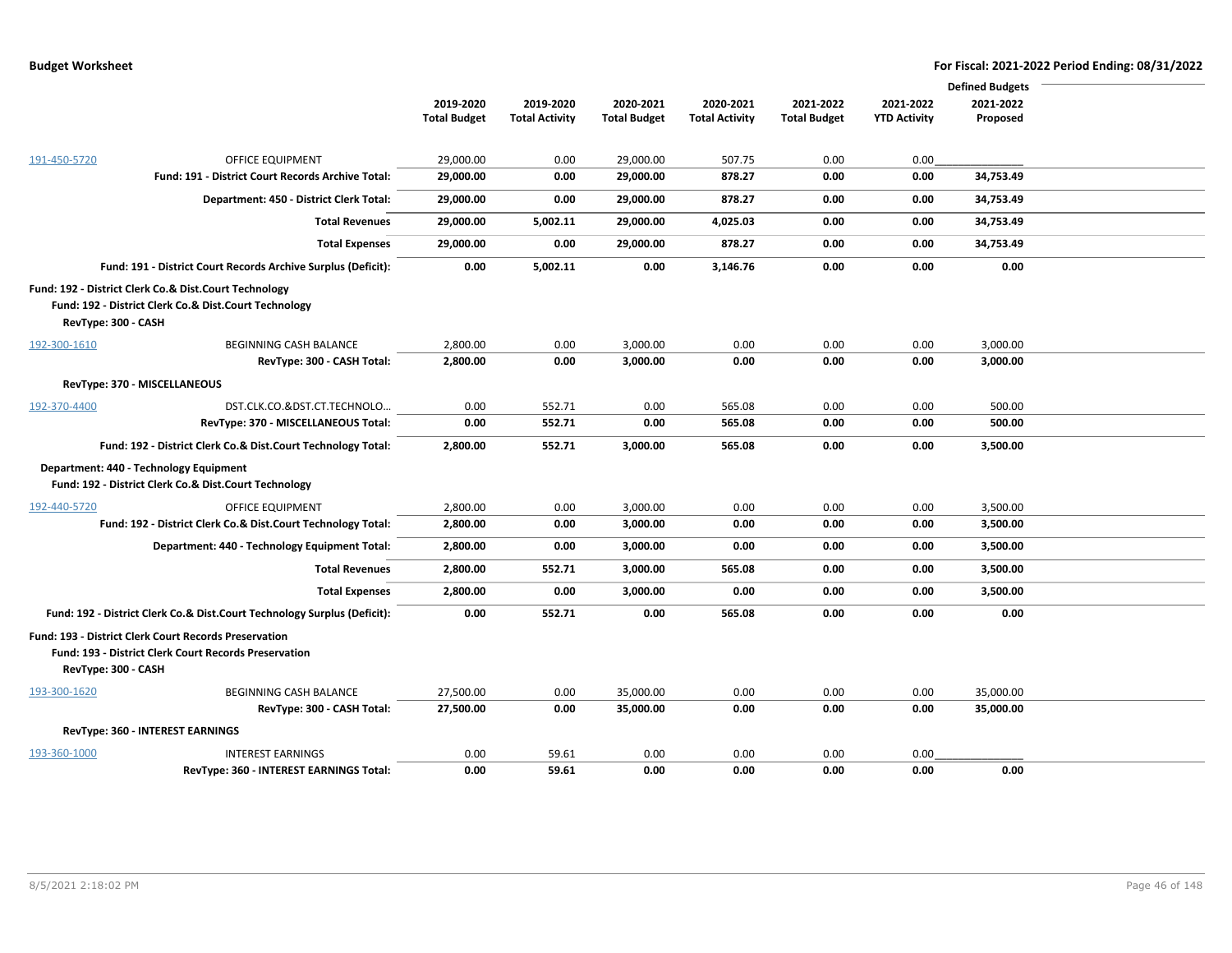|              |                                                                                                                     |                     |                       |                     |                       |                     |                     | <b>Defined Budgets</b> |  |
|--------------|---------------------------------------------------------------------------------------------------------------------|---------------------|-----------------------|---------------------|-----------------------|---------------------|---------------------|------------------------|--|
|              |                                                                                                                     | 2019-2020           | 2019-2020             | 2020-2021           | 2020-2021             | 2021-2022           | 2021-2022           | 2021-2022              |  |
|              |                                                                                                                     | <b>Total Budget</b> | <b>Total Activity</b> | <b>Total Budget</b> | <b>Total Activity</b> | <b>Total Budget</b> | <b>YTD Activity</b> | Proposed               |  |
|              |                                                                                                                     |                     |                       |                     |                       |                     |                     |                        |  |
|              | RevType: 370 - MISCELLANEOUS                                                                                        |                     |                       |                     |                       |                     |                     |                        |  |
| 193-370-1330 | DIST.CLK.COURT RECORDS PRES                                                                                         | 2,500.00            | 3,687.38              | 0.00                | 3,336.89              | 0.00                | 0.00                | 300.00                 |  |
|              | RevType: 370 - MISCELLANEOUS Total:                                                                                 | 2,500.00            | 3,687.38              | 0.00                | 3,336.89              | 0.00                | 0.00                | 300.00                 |  |
|              | Fund: 193 - District Clerk Court Records Preservation Total:                                                        | 30,000.00           | 3,746.99              | 35,000.00           | 3,336.89              | 0.00                | 0.00                | 35,300.00              |  |
|              | Department: 545 - District Clerk Records Pres. Equip.                                                               |                     |                       |                     |                       |                     |                     |                        |  |
|              | <b>Fund: 193 - District Clerk Court Records Preservation</b>                                                        |                     |                       |                     |                       |                     |                     |                        |  |
| 193-545-5720 | <b>OFFICE EQUIPMENT</b>                                                                                             | 30,000.00           | 0.00                  | 35,000.00           | 0.00                  | 0.00                | 0.00                | 35,300.00              |  |
|              | Fund: 193 - District Clerk Court Records Preservation Total:                                                        | 30,000.00           | 0.00                  | 35,000.00           | 0.00                  | 0.00                | 0.00                | 35,300.00              |  |
|              | Department: 545 - District Clerk Records Pres. Equip. Total:                                                        | 30,000.00           | 0.00                  | 35,000.00           | 0.00                  | 0.00                | 0.00                | 35,300.00              |  |
|              | <b>Total Revenues</b>                                                                                               | 30,000.00           | 3,746.99              | 35,000.00           | 3,336.89              | 0.00                | 0.00                | 35,300.00              |  |
|              | <b>Total Expenses</b>                                                                                               | 30,000.00           | 0.00                  | 35,000.00           | 0.00                  | 0.00                | 0.00                | 35,300.00              |  |
|              | Fund: 193 - District Clerk Court Records Preservation Surplus (Deficit):                                            | 0.00                | 3,746.99              | 0.00                | 3,336.89              | 0.00                | 0.00                | 0.00                   |  |
|              | Fund: 200 - County Offices Records Mangement<br>Fund: 200 - County Offices Records Mangement<br>RevType: 300 - CASH |                     |                       |                     |                       |                     |                     |                        |  |
| 200-300-1200 | BEGINNING CASH BALANCE                                                                                              | 5,258.42            | 0.00                  | 6,737.24            | 0.00                  | 0.00                | 0.00                | 12,337.24              |  |
|              | RevType: 300 - CASH Total:                                                                                          | 5,258.42            | 0.00                  | 6,737.24            | 0.00                  | 0.00                | 0.00                | 12,337.24              |  |
|              | <b>RevType: 360 - INTEREST EARNINGS</b>                                                                             |                     |                       |                     |                       |                     |                     |                        |  |
| 200-360-1000 | <b>INTEREST EARNINGS</b>                                                                                            | 50.00               | 101.67                | 50.00               | 0.00                  | 0.00                | 0.00                |                        |  |
|              | RevType: 360 - INTEREST EARNINGS Total:                                                                             | 50.00               | 101.67                | 50.00               | 0.00                  | 0.00                | 0.00                | 0.00                   |  |
|              | RevType: 370 - MISCELLANEOUS                                                                                        |                     |                       |                     |                       |                     |                     |                        |  |
| 200-370-1350 | CO.OFFICE REC.MNGMT.FEE                                                                                             | 12,477.51           | 7,896.99              | 15,000.00           | 13,073.99             | 0.00                | 0.00                | 10,000.00              |  |
|              | RevType: 370 - MISCELLANEOUS Total:                                                                                 | 12,477.51           | 7,896.99              | 15,000.00           | 13,073.99             | 0.00                | 0.00                | 10,000.00              |  |
|              | RevType: 390 - TRANSFERS IN                                                                                         |                     |                       |                     |                       |                     |                     |                        |  |
| 200-390-1400 | <b>TRANSFERS IN</b>                                                                                                 | 0.00                | 2,177.67              | 0.00                | 0.00                  | 0.00                | 0.00                |                        |  |
|              | RevType: 390 - TRANSFERS IN Total:                                                                                  | 0.00                | 2,177.67              | 0.00                | 0.00                  | 0.00                | 0.00                | 0.00                   |  |
|              | Fund: 200 - County Offices Records Mangement Total:                                                                 | 17,785.93           | 10,176.33             | 21,787.24           | 13,073.99             | 0.00                | 0.00                | 22,337.24              |  |
|              | Department: 449 - Co. Office Records Mgt.<br>Fund: 200 - County Offices Records Mangement                           |                     |                       |                     |                       |                     |                     |                        |  |
| 200-449-1070 | SALARY PART-TIME                                                                                                    | 0.00                | 0.00                  | 8,807.83            | 7,598.88              | 0.00                | 0.00                | 8,807.83               |  |
| 200-449-2010 | SOCIAL SECURITY TAXES                                                                                               | 0.00                | 0.00                  | 529.75              | 406.47                | 0.00                | 0.00                | 529.75                 |  |
| 200-449-2030 | <b>RETIREMENT</b>                                                                                                   | 0.00                | 0.00                  | 998.83              | 900.13                | 0.00                | 0.00                | 998.83                 |  |
| 200-449-2040 | <b>WORKERS COMPENSATION</b>                                                                                         | 0.00                | 0.00                  | 26.94               | 25.28                 | 0.00                | 0.00                | 26.94                  |  |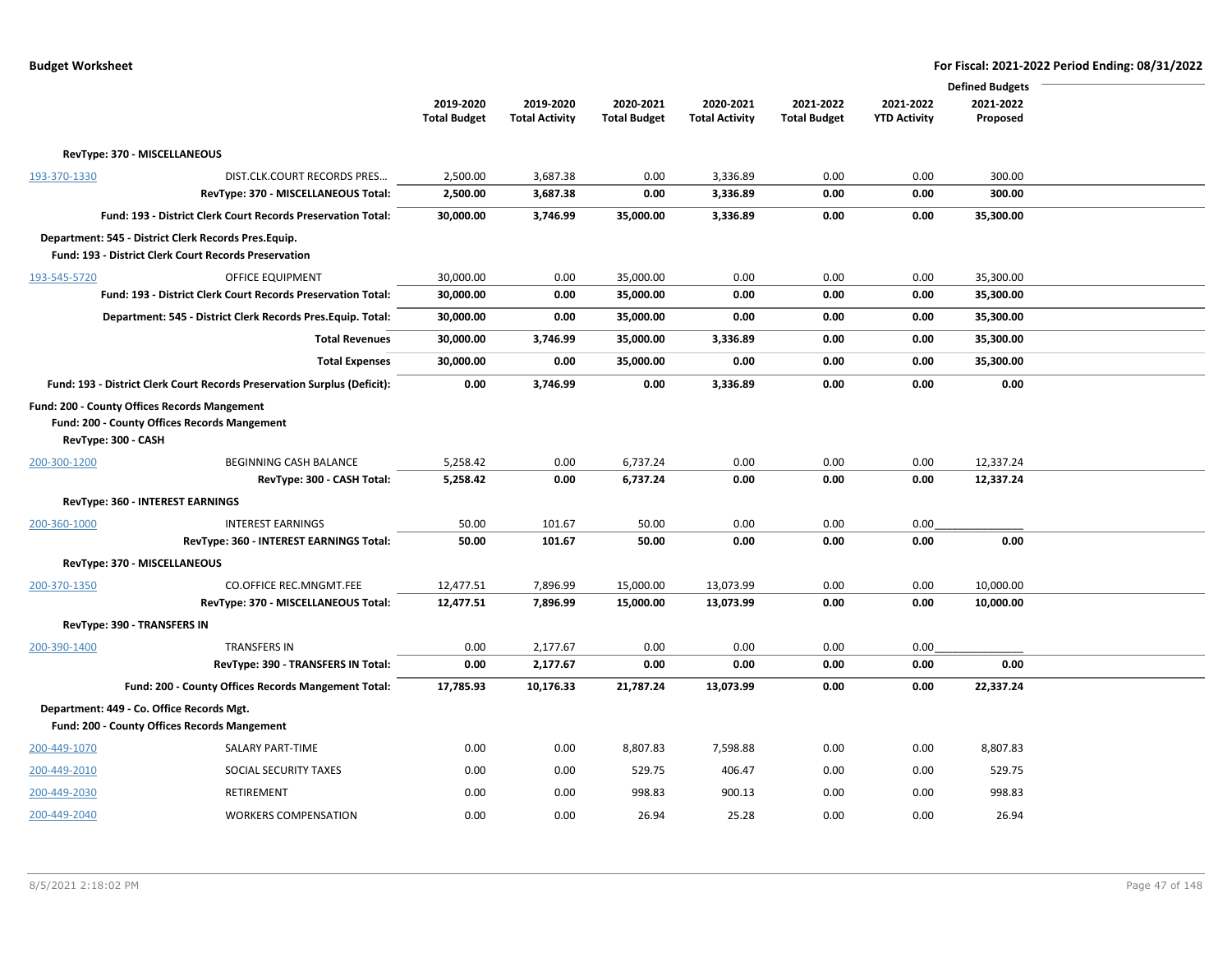|                              |                                                                                                  | <b>Defined Budgets</b> |                       |                     |                       |                     |                     |            |  |
|------------------------------|--------------------------------------------------------------------------------------------------|------------------------|-----------------------|---------------------|-----------------------|---------------------|---------------------|------------|--|
|                              |                                                                                                  | 2019-2020              | 2019-2020             | 2020-2021           | 2020-2021             | 2021-2022           | 2021-2022           | 2021-2022  |  |
|                              |                                                                                                  | <b>Total Budget</b>    | <b>Total Activity</b> | <b>Total Budget</b> | <b>Total Activity</b> | <b>Total Budget</b> | <b>YTD Activity</b> | Proposed   |  |
| 200-449-2050                 | <b>MEDICARE TAX</b>                                                                              | 0.00                   | 0.00                  | 123.89              | 184.35                | 0.00                | 0.00                | 123.89     |  |
| 200-449-3100                 | <b>OFFICE SUPPLIES</b>                                                                           | 0.00                   | 0.00                  | 0.00                | 0.00                  | 0.00                | 0.00                |            |  |
| 200-449-3500                 | <b>RECORDS DISPOSAL</b>                                                                          | 2,000.00               | 4,297.74              | 5,000.00            | 2,452.67              | 0.00                | 0.00                | 5,000.00   |  |
| 200-449-4000                 | RECORDS STORAGE SHELVING                                                                         | 0.00                   | 0.00                  | 0.00                | 0.00                  | 0.00                | 0.00                |            |  |
| 200-449-4530                 | <b>COMPUTER SOFTWARE</b>                                                                         | 5,700.00               | 5,700.00              | 4,150.00            | 0.00                  | 0.00                | 0.00                | 5,700.00   |  |
| 200-449-4600                 | <b>EQUIPMENT RENTAL</b>                                                                          | 0.00                   | 879.99                | 0.00                | 0.00                  | 0.00                | 0.00                |            |  |
| 200-449-5740                 | <b>TECHNOLOGY</b>                                                                                | 1,150.00               | 0.00                  | 1,150.00            | 0.00                  | 0.00                | 0.00                | 1,150.00   |  |
|                              | Fund: 200 - County Offices Records Mangement Total:                                              | 8,850.00               | 10,877.73             | 20,787.24           | 11,567.78             | 0.00                | 0.00                | 22,337.24  |  |
|                              | Department: 449 - Co. Office Records Mgt. Total:                                                 | 8,850.00               | 10,877.73             | 20,787.24           | 11,567.78             | 0.00                | 0.00                | 22,337.24  |  |
|                              | Department: 999 - Undesignated Conversion<br><b>Fund: 200 - County Offices Records Mangement</b> |                        |                       |                     |                       |                     |                     |            |  |
| 200-999-9999                 | UNDESIGNATED CONVERSION                                                                          | 8,935.93               | 980.30                | 1,000.00            | 0.00                  | 0.00                | 0.00                |            |  |
|                              | Fund: 200 - County Offices Records Mangement Total:                                              | 8,935.93               | 980.30                | 1,000.00            | 0.00                  | 0.00                | 0.00                | 0.00       |  |
|                              | Department: 999 - Undesignated Conversion Total:                                                 | 8,935.93               | 980.30                | 1,000.00            | 0.00                  | 0.00                | 0.00                | 0.00       |  |
|                              | <b>Total Revenues</b>                                                                            | 17,785.93              | 10,176.33             | 21,787.24           | 13,073.99             | 0.00                | 0.00                | 22,337.24  |  |
|                              | <b>Total Expenses</b>                                                                            | 17,785.93              | 11,858.03             | 21,787.24           | 11,567.78             | 0.00                | 0.00                | 22,337.24  |  |
|                              | Fund: 200 - County Offices Records Mangement Surplus (Deficit):                                  | 0.00                   | $-1,681.70$           | 0.00                | 1,506.21              | 0.00                | 0.00                | 0.00       |  |
| Fund: 210 - Road & Bridge #1 | Fund: 210 - Road & Bridge #1<br>RevType: 300 - CASH                                              |                        |                       |                     |                       |                     |                     |            |  |
| 210-300-1210                 | BEGINNING CASH BALANCE                                                                           | 40,469.07              | 0.00                  | 66,657.62           | 0.00                  | 0.00                | 0.00                |            |  |
|                              | RevType: 300 - CASH Total:                                                                       | 40,469.07              | 0.00                  | 66,657.62           | 0.00                  | 0.00                | 0.00                | 0.00       |  |
|                              | RevType: 310 - PROPERTY TAXES                                                                    |                        |                       |                     |                       |                     |                     |            |  |
| 210-310-1100                 | <b>CURRENT TAXES</b>                                                                             | 509,301.31             | 514,302.78            | 547,378.68          | 548,394.31            | 0.00                | 0.00                | 606,435.23 |  |
| 210-310-1200                 | <b>DELINQUENT TAXES</b>                                                                          | 10,000.00              | 13,749.91             | 10,000.00           | 16,270.41             | 0.00                | 0.00                | 12,000.00  |  |
|                              | RevType: 310 - PROPERTY TAXES Total:                                                             | 519,301.31             | 528,052.69            | 557,378.68          | 564,664.72            | 0.00                | 0.00                | 618,435.23 |  |
|                              | RevType: 318 - OTHER TAXES                                                                       |                        |                       |                     |                       |                     |                     |            |  |
| 210-318-1200                 | PAY N LIEU TAX/GRASSLAND                                                                         | 1,500.00               | 1,048.11              | 1,500.00            | 1,129.36              | 0.00                | 0.00                | 1,000.00   |  |
| 210-318-1210                 | PAY N LIEU TAX/UPPER TRINITY                                                                     | 800.00                 | 684.73                | 517.67              | 548.84                | 0.00                | 0.00                | 517.67     |  |
| 210-318-1600                 | <b>SALES TAX REVENUES</b>                                                                        | 41,000.00              | 63,211.73             | 50,000.00           | 62,156.42             | 0.00                | 0.00                | 60,000.00  |  |
|                              | RevType: 318 - OTHER TAXES Total:                                                                | 43,300.00              | 64,944.57             | 52,017.67           | 63,834.62             | 0.00                | 0.00                | 61,517.67  |  |
|                              | RevType: 321 - FEES OF TAX COLLECTOR                                                             |                        |                       |                     |                       |                     |                     |            |  |
| 210-321-2000                 | CAR REGISTRATION/SALES TAX                                                                       | 73,000.00              | 76,401.98             | 75,000.00           | 73,368.00             | 0.00                | 0.00                | 76,000.00  |  |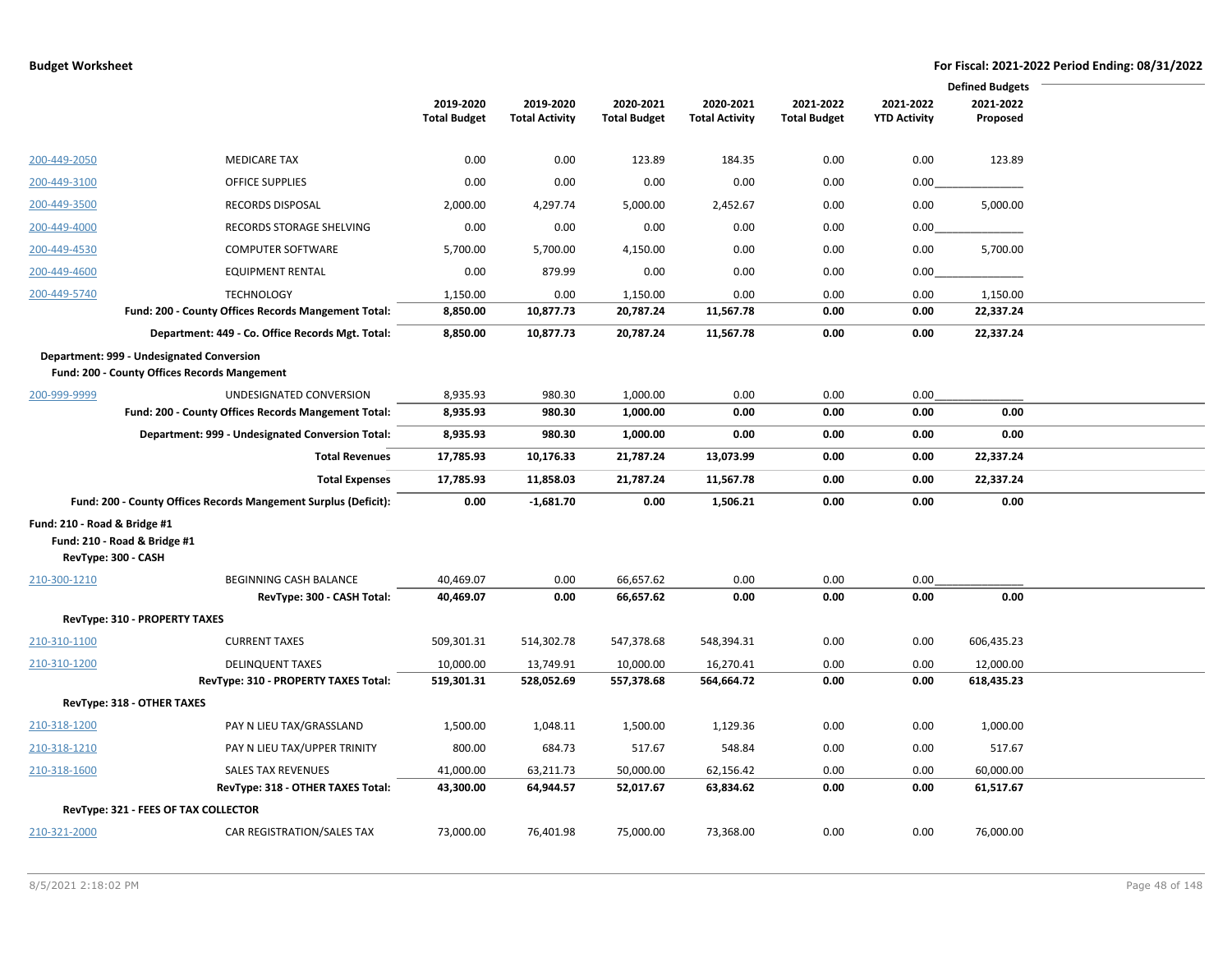| <b>Defined Budgets</b> |                                                    |                     |                       |                     |                       |                     |                     |            |  |
|------------------------|----------------------------------------------------|---------------------|-----------------------|---------------------|-----------------------|---------------------|---------------------|------------|--|
|                        |                                                    | 2019-2020           | 2019-2020             | 2020-2021           | 2020-2021             | 2021-2022           | 2021-2022           | 2021-2022  |  |
|                        |                                                    | <b>Total Budget</b> | <b>Total Activity</b> | <b>Total Budget</b> | <b>Total Activity</b> | <b>Total Budget</b> | <b>YTD Activity</b> | Proposed   |  |
|                        |                                                    |                     |                       |                     |                       |                     |                     |            |  |
| 210-321-3000           | COUNTY'S ADDITIONAL \$10                           | 55,000.00           | 63,210.71             | 65,000.00           | 58,922.72             | 0.00                | 0.00                | 60,000.00  |  |
|                        | RevType: 321 - FEES OF TAX COLLECTOR Total:        | 128,000.00          | 139,612.69            | 140,000.00          | 132,290.72            | 0.00                | 0.00                | 136,000.00 |  |
| RevType: 330 - GRANTS  |                                                    |                     |                       |                     |                       |                     |                     |            |  |
| 210-330-2000           | <b>FEMA GRANT</b>                                  | 0.00                | 38,384.23             | 0.00                | 0.00                  | 0.00                | 0.00                |            |  |
| 210-330-2200           | <b>CTIF GRANT</b>                                  | 0.00                | 0.00                  | 0.00                | 0.00                  | 0.00                | 0.00                |            |  |
|                        | RevType: 330 - GRANTS Total:                       | 0.00                | 38,384.23             | 0.00                | 0.00                  | 0.00                | 0.00                | 0.00       |  |
| RevType: 350 - FINES   |                                                    |                     |                       |                     |                       |                     |                     |            |  |
| 210-350-4030           | <b>COUNTY CLERK FINES</b>                          | 7,000.00            | 5,911.10              | 7,000.00            | 1,124.49              | 0.00                | 0.00                | 5,900.00   |  |
| 210-350-4500           | <b>DISTRICT CLERK FINES</b>                        | 8,000.00            | 7,310.39              | 8,000.00            | 10,158.34             | 0.00                | 0.00                | 5,000.00   |  |
| 210-350-4550           | J. P. #1 FINES                                     | 5,000.00            | 3,778.92              | 5,000.00            | 1,759.14              | 0.00                | 0.00                | 3,500.00   |  |
| 210-350-4560           | J. P. #2 FINES                                     | 2,000.00            | 5,276.57              | 2,500.00            | 1,169.82              | 0.00                | 0.00                | 2,500.00   |  |
| 210-350-4570           | J. P. #3 FINES                                     | 3,000.00            | 2,606.71              | 2,000.00            | 922.05                | 0.00                | 0.00                | 2,000.00   |  |
|                        | RevType: 350 - FINES Total:                        | 25,000.00           | 24,883.69             | 24,500.00           | 15,133.84             | 0.00                | 0.00                | 18,900.00  |  |
|                        | <b>RevType: 360 - INTEREST EARNINGS</b>            |                     |                       |                     |                       |                     |                     |            |  |
| 210-360-1000           | <b>INTEREST EARNINGS</b>                           | 300.00              | 787.85                | 500.00              | 287.74                | 0.00                | 0.00                | 10.00      |  |
|                        | RevType: 360 - INTEREST EARNINGS Total:            | 300.00              | 787.85                | 500.00              | 287.74                | 0.00                | 0.00                | 10.00      |  |
|                        | RevType: 364 - SALE OF ASSETS LAND/BUILDING        |                     |                       |                     |                       |                     |                     |            |  |
| 210-364-1620           | LAND/BUILDING                                      | 0.00                | 0.00                  | 0.00                | 0.00                  | 0.00                | 0.00                |            |  |
| 210-364-1630           | <b>SALE OF EQUIPMENT</b>                           | 1,000.00            | 0.00                  | 1,000.00            | 18,569.37             | 0.00                | 0.00                | 1,000.00   |  |
|                        | RevType: 364 - SALE OF ASSETS LAND/BUILDING Total: | 1,000.00            | 0.00                  | 1,000.00            | 18,569.37             | 0.00                | 0.00                | 1,000.00   |  |
|                        | RevType: 370 - MISCELLANEOUS                       |                     |                       |                     |                       |                     |                     |            |  |
| 210-370-1000           | PROPERTY LEASE                                     | 0.00                | 0.00                  | 0.00                | 0.00                  | 0.00                | 0.00                |            |  |
| 210-370-1200           | STATE LATERAL ROAD                                 | 8,400.00            | 8,459.87              | 8,500.00            | 8,432.71              | 0.00                | 0.00                | 8,400.00   |  |
| 210-370-1250           | <b>TDT WEIGHT FEES</b>                             | 20,000.00           | 21,362.50             | 23,000.00           | 19,518.78             | 0.00                | 0.00                | 20,000.00  |  |
| 210-370-1300           | <b>REFUNDS &amp; MISCELLANEOUS</b>                 | 500.00              | 562.90                | 500.00              | 1,204.34              | 0.00                | 0.00                | 1,000.00   |  |
| 210-370-1380           | SALE OF SCRAP IRON                                 | 0.00                | 0.00                  | 0.00                | 1,326.25              | 0.00                | 0.00                | 500.00     |  |
| 210-370-1400           | PROCEEDS OF LOAN                                   | 0.00                | 0.00                  | 0.00                | 0.00                  | 0.00                | 0.00                |            |  |
| 210-370-1419           | ROAD ACCEPTANCE                                    | 0.00                | 0.00                  | 0.00                | 0.00                  | 0.00                | 0.00                |            |  |
| 210-370-1420           | <b>CULVERT PERMITTING PROCESS</b>                  | 0.00                | 20.00                 | 0.00                | 360.00                | 0.00                | 0.00                | 200.00     |  |
| 210-370-1450           | REIMBURSEMENT OF MATERIALS                         | 11,000.00           | 8,975.78              | 2,000.00            | 7,923.00              | 0.00                | 0.00                | 8,000.00   |  |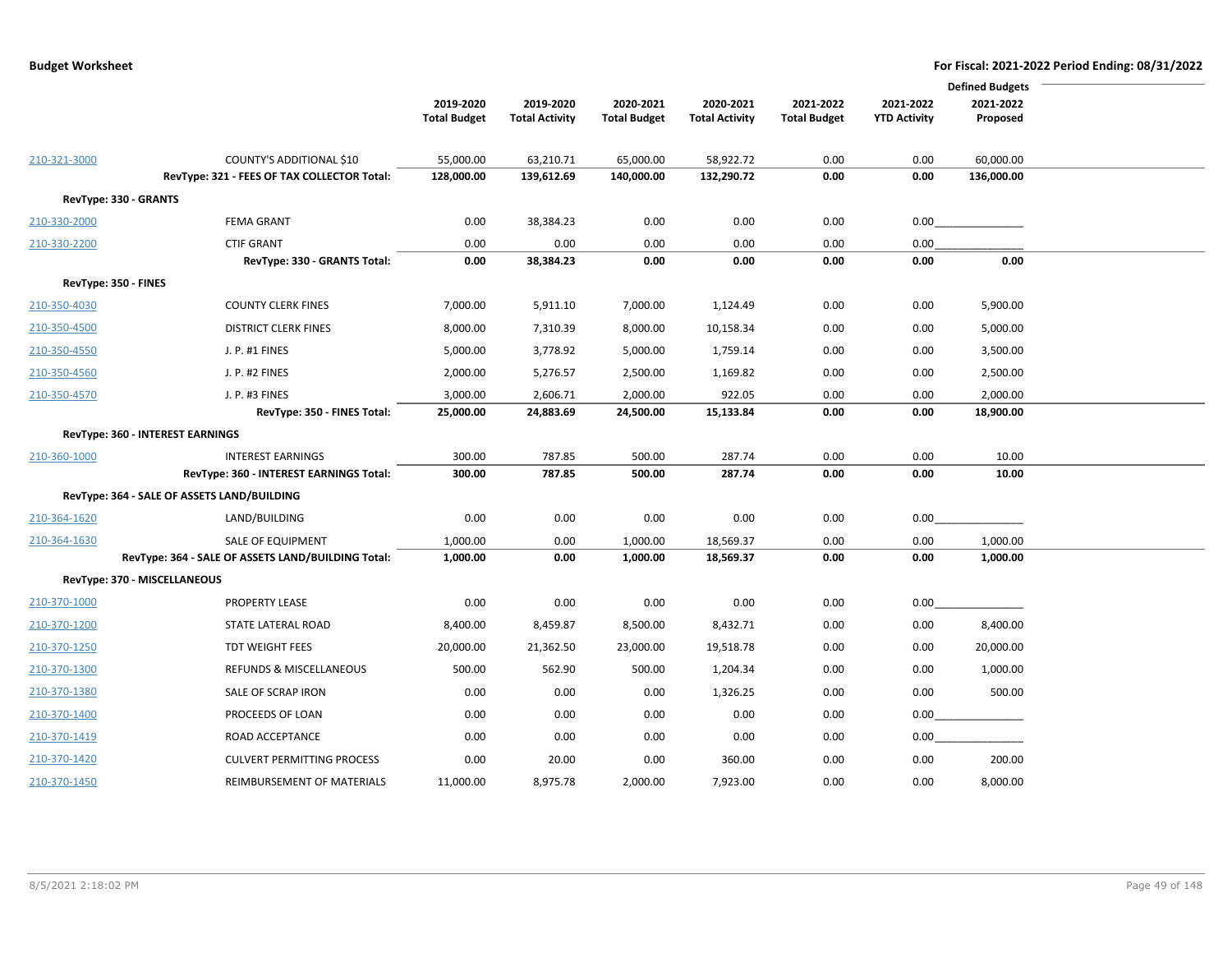|                                                                   |                                      |                     |                       |                     |                       |                     |                     | <b>Defined Budgets</b> |  |
|-------------------------------------------------------------------|--------------------------------------|---------------------|-----------------------|---------------------|-----------------------|---------------------|---------------------|------------------------|--|
|                                                                   |                                      | 2019-2020           | 2019-2020             | 2020-2021           | 2020-2021             | 2021-2022           | 2021-2022           | 2021-2022              |  |
|                                                                   |                                      | <b>Total Budget</b> | <b>Total Activity</b> | <b>Total Budget</b> | <b>Total Activity</b> | <b>Total Budget</b> | <b>YTD Activity</b> | Proposed               |  |
| 210-370-1500                                                      | <b>DONATIONS</b>                     | 0.00                | 0.00                  | 1,000.00            | 2,162.00              | 0.00                | 0.00                |                        |  |
|                                                                   | RevType: 370 - MISCELLANEOUS Total:  | 39,900.00           | 39,381.05             | 35,000.00           | 40,927.08             | 0.00                | 0.00                | 38,100.00              |  |
|                                                                   | Fund: 210 - Road & Bridge #1 Total:  | 797,270.38          | 836,046.77            | 877,053.97          | 835,708.09            | 0.00                | 0.00                | 873,962.90             |  |
| Department: 509 - Contingency<br>Fund: 210 - Road & Bridge #1     |                                      |                     |                       |                     |                       |                     |                     |                        |  |
| 210-509-4750                                                      | CONTINGENCY                          | 0.00                | 0.00                  | 0.00                | 0.00                  | 0.00                | 0.00                |                        |  |
|                                                                   | Fund: 210 - Road & Bridge #1 Total:  | 0.00                | 0.00                  | 0.00                | 0.00                  | 0.00                | 0.00                | 0.00                   |  |
|                                                                   | Department: 509 - Contingency Total: | 0.00                | 0.00                  | 0.00                | 0.00                  | 0.00                | 0.00                | 0.00                   |  |
| Department: 621 - Road & Bridge 1<br>Fund: 210 - Road & Bridge #1 |                                      |                     |                       |                     |                       |                     |                     |                        |  |
| 210-621-1000                                                      | <b>COMPENSATION PAY</b>              | 0.00                | 0.00                  | 0.00                | 0.00                  | 0.00                | 0.00                |                        |  |
| 210-621-1010                                                      | SALARY ELECTED OFFICIAL              | 62,720.97           | 62,721.10             | 63,240.97           | 55,944.05             | 0.00                | 0.00                | 67,643.51              |  |
| 210-621-1030                                                      | <b>SALARY FOREMAN</b>                | 40,565.52           | 30,591.25             | 32,485.18           | 28,772.01             | 0.00                | 0.00                | 34,746.65              |  |
| 210-621-1050                                                      | <b>SALARY SECRETARY</b>              | 0.00                | 0.00                  | 0.00                | 0.00                  | 0.00                | 0.00                | 11,232.00              |  |
| 210-621-1060                                                      | SALARY PRECINCT EMPLOYEES            | 179,518.48          | 157,498.45            | 218,411.26          | 129,347.19            | 0.00                | 0.00                | 200,049.25             |  |
| 210-621-1070                                                      | SALARY PART-TIME                     | 0.00                | 0.00                  | 0.00                | 0.00                  | 0.00                | 0.00                |                        |  |
| 210-621-2010                                                      | SOCIAL SECURITY TAXES                | 17,816.18           | 14,558.61             | 19,476.52           | 13,054.85             | 0.00                | 0.00                | 18,751.24              |  |
| 210-621-2020                                                      | <b>GROUP HEALTH INSURANCE</b>        | 83,096.16           | 71,799.59             | 97,653.12           | 70,033.86             | 0.00                | 0.00                | 106,204.16             |  |
| 210-621-2030                                                      | RETIREMENT                           | 33,521.97           | 29,295.20             | 37,193.87           | 25,339.63             | 0.00                | 0.00                | 36,413.70              |  |
| 210-621-2040                                                      | <b>WORKERS COMPENSATION</b>          | 7,106.41            | 6,872.76              | 7,905.10            | 7,195.72              | 0.00                | 0.00                | 7,428.27               |  |
| 210-621-2050                                                      | <b>MEDICARE TAX</b>                  | 4,166.69            | 4,103.80              | 4,554.99            | 3,052.88              | 0.00                | 0.00                | 4,385.37               |  |
| 210-621-2060                                                      | UNEMPLOYMENT EXPENSE                 | 0.00                | 0.00                  | 0.00                | 0.00                  | 0.00                | 0.00                |                        |  |
| 210-621-3140                                                      | <b>EMPLOYEE PHYSICALS/DOT TEST</b>   | 450.00              | 365.38                | 450.00              | 375.00                | 0.00                | 0.00                | 300.00                 |  |
| 210-621-3400                                                      | <b>SHOP SUPPLIES</b>                 | 2,000.00            | 967.06                | 2,000.00            | 1,658.18              | 0.00                | 0.00                | 2,000.00               |  |
| 210-621-3410                                                      | R&B MAT. ROCK & GRAVEL               | 129,600.00          | 110,349.99            | 100,000.00          | 71,011.97             | 0.00                | 0.00                | 110,089.48             |  |
| 210-621-3420                                                      | <b>R&amp;B MAT. CULVERTS</b>         | 15,000.00           | 4,287.60              | 15,000.00           | 9,777.33              | 0.00                | 0.00                | 12,000.00              |  |
| 210-621-3430                                                      | R&B MAT. HARDWARE & LUMBER           | 2,000.00            | 1,990.30              | 2,000.00            | 506.97                | 0.00                | 0.00                | 2,000.00               |  |
| 210-621-3440                                                      | R&B MAT. ASPHALT/RD OIL              | 60,000.00           | 29,941.88             | 60,000.00           | 52,554.76             | 0.00                | 0.00                | 60,000.00              |  |
| 210-621-3450                                                      | <b>CHEMICALS</b>                     | 0.00                | 0.00                  | 0.00                | 0.00                  | 0.00                | 0.00                |                        |  |
| 210-621-3460                                                      | <b>CTIF EXPENDITURES</b>             | 0.00                | 0.00                  | 0.00                | 0.00                  | 0.00                | 0.00                |                        |  |
| 210-621-3500                                                      | <b>DEBRIS REMOVAL</b>                | 0.00                | 0.00                  | 0.00                | 0.00                  | 0.00                | 0.00                |                        |  |
| 210-621-4000                                                      | <b>LEGAL FEES</b>                    | 0.00                | 0.00                  | 0.00                | 0.00                  | 0.00                | 0.00                |                        |  |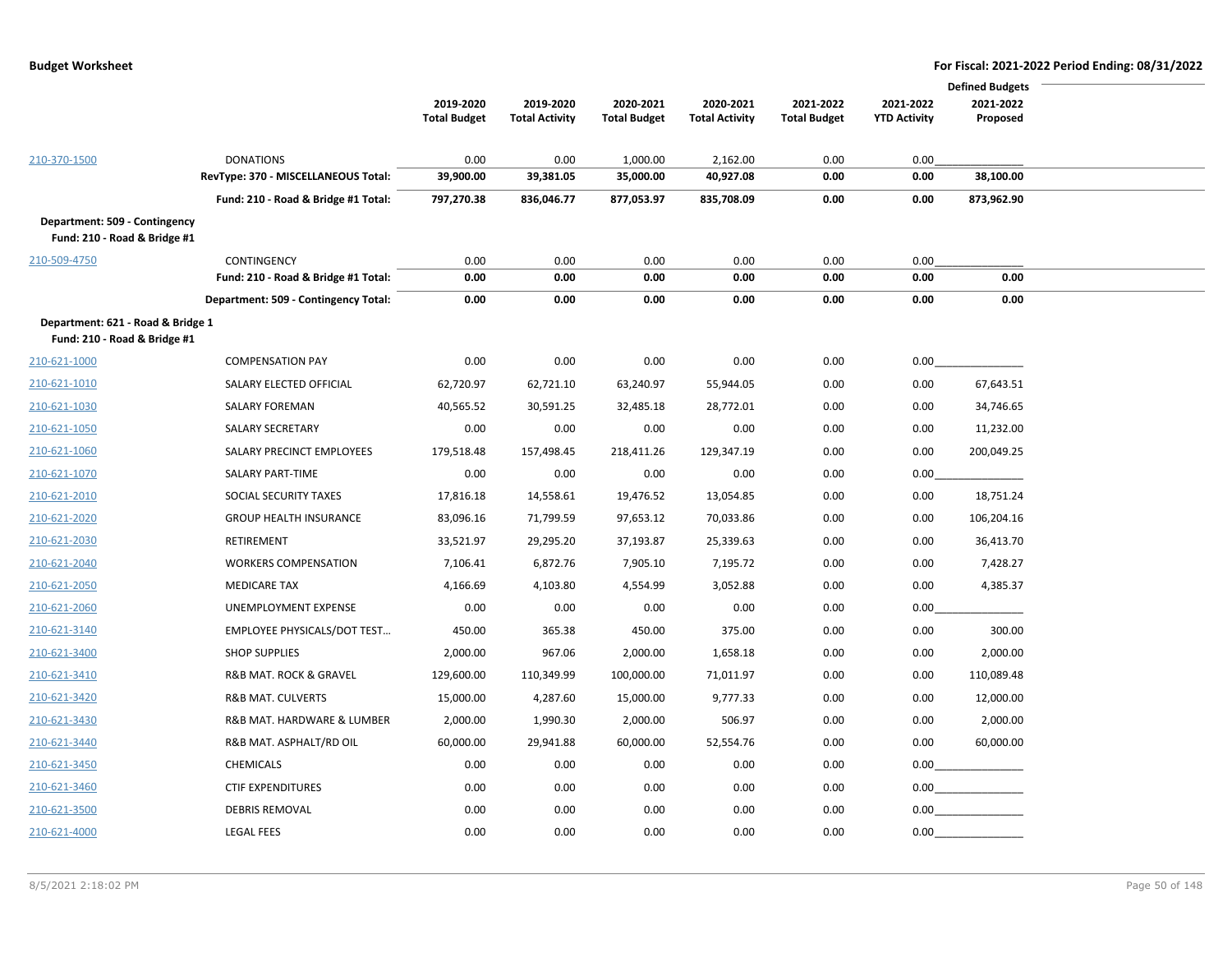|              |                                    | 2019-2020<br><b>Total Budget</b> | 2019-2020<br><b>Total Activity</b> | 2020-2021<br><b>Total Budget</b> | 2020-2021<br><b>Total Activity</b> | 2021-2022<br><b>Total Budget</b> | 2021-2022<br><b>YTD Activity</b> | <b>Defined Budgets</b><br>2021-2022<br>Proposed |
|--------------|------------------------------------|----------------------------------|------------------------------------|----------------------------------|------------------------------------|----------------------------------|----------------------------------|-------------------------------------------------|
| 210-621-4060 | TAX APPRAISAL DISTRICT             | 0.00                             | 0.00                               | 28,034.70                        | 22,488.47                          | 0.00                             | 0.00                             | 31,431.34                                       |
| 210-621-4200 | UTILITY TELEPHONE                  | 750.00                           | 778.49                             | 270.00                           | 0.00                               | 0.00                             | 0.00                             |                                                 |
| 210-621-4210 | <b>INTERNET</b>                    | 0.00                             | 330.55                             | 1,100.00                         | 675.00                             | 0.00                             | 0.00                             | 1,100.00                                        |
| 210-621-4230 | <b>CELL PHONE ALLOWANCE</b>        | 600.00                           | 600.00                             | 0.00                             | 0.00                               | 0.00                             | 0.00                             |                                                 |
| 210-621-4270 | OUT OF COUNTY TRAVEL/TRAIN         | 1,435.58                         | 957.50                             | 1,435.58                         | 1,710.50                           | 0.00                             | 0.00                             | 1,435.58                                        |
| 210-621-4300 | <b>BIDS, NOTICES &amp; PERMITS</b> | 800.00                           | 123.50                             | 800.00                           | 250.42                             | 0.00                             | 0.00                             | 300.00                                          |
| 210-621-4350 | PRINTING                           | 100.00                           | 0.00                               | 100.00                           | 51.88                              | 0.00                             | 0.00                             | 100.00                                          |
| 210-621-4400 | UTILITY ELECTRICITY                | 1,600.00                         | 871.60                             | 1,600.00                         | 1,007.63                           | 0.00                             | 0.00                             | 1,200.00                                        |
| 210-621-4420 | UTILITY WATER                      | 250.00                           | 214.46                             | 250.00                           | 184.51                             | 0.00                             | 0.00                             | 250.00                                          |
| 210-621-4430 | <b>TRASH PICKUP</b>                | 1,000.00                         | 1,014.60                           | 1,000.00                         | 863.31                             | 0.00                             | 0.00                             | 1,000.00                                        |
| 210-621-4470 | REPEATER SERVICE CONTRACT          | 730.24                           | 547.67                             | 0.00                             | 0.00                               | 0.00                             | 0.00                             |                                                 |
| 210-621-4500 | <b>R&amp;M BUILDING</b>            | 300.00                           | 394.75                             | 300.00                           | 84.99                              | 0.00                             | 0.00                             | 300.00                                          |
| 210-621-4503 | FIRE EXTINGUISHER INSPECTION       | 0.00                             | 0.00                               | 0.00                             | 0.00                               | 0.00                             | 0.00                             | 77.00                                           |
| 210-621-4530 | <b>COMPUTER SOFTWARE</b>           | 912.50                           | 0.00                               | 0.00                             | 0.00                               | 0.00                             | 0.00                             |                                                 |
| 210-621-4570 | R&M MACHINERY GAS & OIL            | 41,000.00                        | 25,174.83                          | 41,000.00                        | 22,408.32                          | 0.00                             | 0.00                             | 30,000.00                                       |
| 210-621-4580 | <b>R&amp;M MACHINERY PARTS</b>     | 27,500.00                        | 32,302.46                          | 23,500.00                        | 30,227.64                          | 0.00                             | 0.00                             | 22,500.00                                       |
| 210-621-4590 | R&M MACH. TIRES & TUBES            | 20,000.00                        | 6,595.22                           | 20,000.00                        | 13,784.46                          | 0.00                             | 0.00                             | 15,000.00                                       |
| 210-621-4600 | EQUIPMENT RENTAL/LEASE             | 0.00                             | 0.00                               | 0.00                             | 3,000.00                           | 0.00                             | 0.00                             | 20,000.00                                       |
| 210-621-4800 | <b>BOND</b>                        | 0.00                             | 0.00                               | 0.00                             | 177.50                             | 0.00                             | 0.00                             |                                                 |
| 210-621-4810 | <b>DUES</b>                        | 335.00                           | 335.00                             | 335.00                           | 395.00                             | 0.00                             | 0.00                             | 395.00                                          |
| 210-621-4820 | INSURANCE                          | 5,500.00                         | 4,309.63                           | 5,500.00                         | 4,666.30                           | 0.00                             | 0.00                             | 2,900.00                                        |
| 210-621-4850 | PRISONER SUPPLIES                  | 0.00                             | 0.00                               | 0.00                             | 0.00                               | 0.00                             |                                  | 0.00                                            |
| 210-621-4880 | FANNIN RURAL RAIL DISTRICT         | 0.00                             | 0.00                               | 0.00                             | 0.00                               | 0.00                             |                                  | $0.00$                                          |
| 210-621-4900 | <b>MISCELLANEOUS</b>               | 1,000.00                         | 0.00                               | 1,000.00                         | 0.00                               | 0.00                             |                                  | $0.00$                                          |
| 210-621-4910 | SOIL & WATER CONSERVATION          | 250.00                           | 250.00                             | 250.00                           | 0.00                               | 0.00                             |                                  | 0.00                                            |
| 210-621-4920 | TDRA FLOOD CASH MATCH              | 0.00                             | 0.00                               | 0.00                             | 0.00                               | 0.00                             |                                  |                                                 |
| 210-621-4940 | FLOOD CONTROL SITE MAINTEN         | 5,500.00                         | 5,500.00                           | 5,500.00                         | 5,500.00                           | 0.00                             |                                  | $0.00$                                          |
| 210-621-4960 | TCOG HAZARDOUS WASTEMATCH          | 1,250.00                         | 0.00                               | 1,250.00                         | 0.00                               | 0.00                             | 0.00                             |                                                 |
| 210-621-5710 | PURCHASE OF MACH./EQUIP            | 32,900.00                        | 32,900.00                          | 67,500.00                        | 50,550.00                          | 0.00                             | 0.00                             | 70,000.00                                       |
| 210-621-5711 | PURCHASE OF SMALL EQUIPME          | 0.00                             | 0.00                               | 0.00                             | 0.00                               | 0.00                             |                                  |                                                 |
| 210-621-5730 | <b>RADIO EQUIPMENT</b>             | 0.00                             | 0.00                               | 0.00                             | 0.00                               | 0.00                             | 0.00                             |                                                 |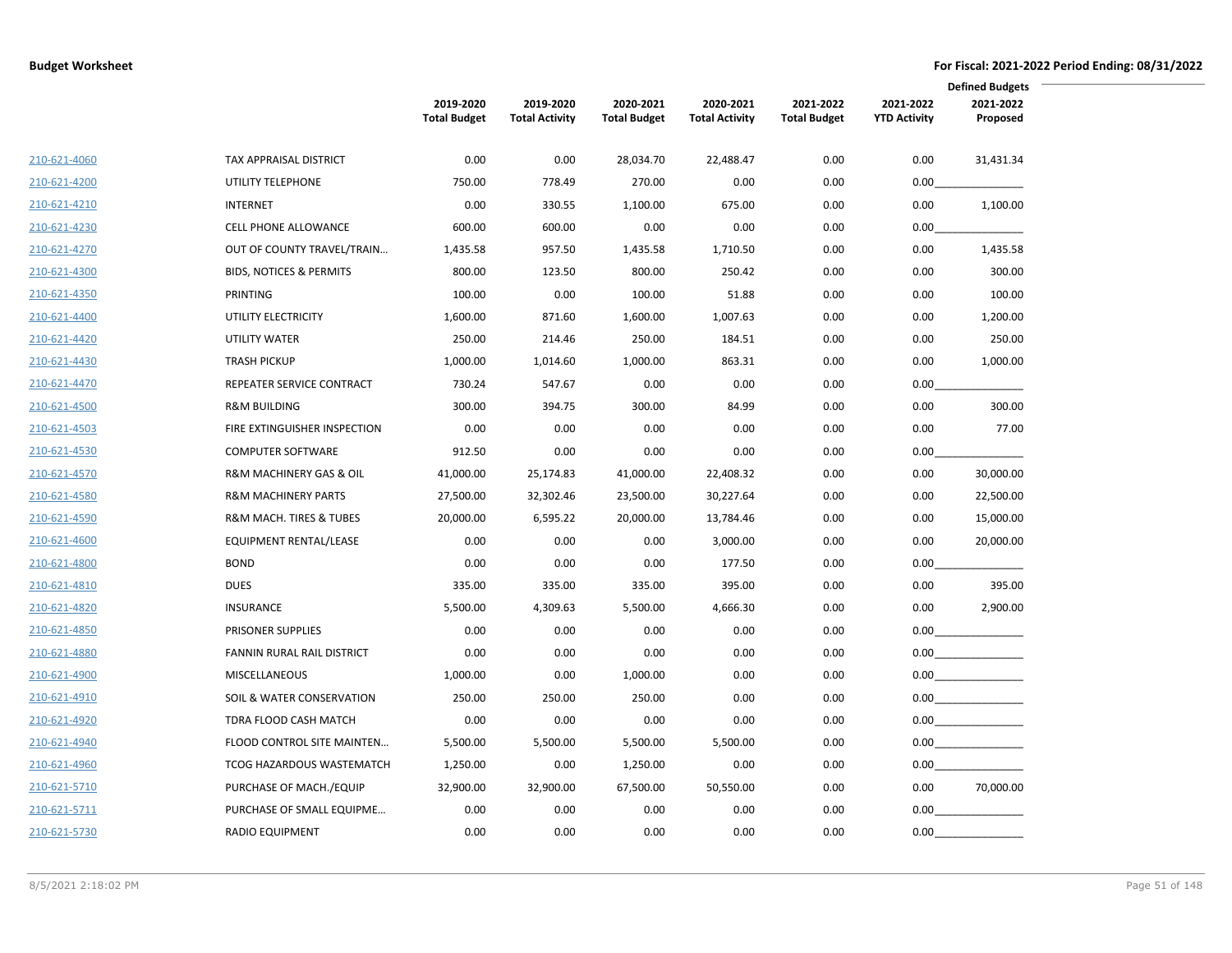|                                             |                                                    |                                  |                                    |                                  |                                    |                                  |                                  | <b>Defined Budgets</b> |  |
|---------------------------------------------|----------------------------------------------------|----------------------------------|------------------------------------|----------------------------------|------------------------------------|----------------------------------|----------------------------------|------------------------|--|
|                                             |                                                    | 2019-2020<br><b>Total Budget</b> | 2019-2020<br><b>Total Activity</b> | 2020-2021<br><b>Total Budget</b> | 2020-2021<br><b>Total Activity</b> | 2021-2022<br><b>Total Budget</b> | 2021-2022<br><b>YTD Activity</b> | 2021-2022<br>Proposed  |  |
|                                             |                                                    |                                  |                                    |                                  |                                    |                                  |                                  |                        |  |
| 210-621-5740                                | <b>TECHNOLOGY</b>                                  | 300.00                           | 0.00                               | 0.00                             | 0.00                               | 0.00                             | 0.00                             | 2,730.35               |  |
| 210-621-5750                                | <b>LAND AND BUILDING</b>                           | 0.00                             | 0.00                               | 0.00                             | 0.00                               | 0.00                             |                                  |                        |  |
| 210-621-6300                                | <b>NOTE PAYMENT</b>                                | 0.00                             | 0.00                               | 0.00                             | 0.00                               | 0.00                             |                                  | $0.00$ and $\sim$      |  |
| 210-621-6700                                | NOTE PAYMENT-INTEREST                              | 0.00                             | 0.00                               | 0.00                             | 0.00                               | 0.00                             |                                  | 0.00                   |  |
| 210-621-6950                                | <b>SURVEYING</b>                                   | 0.00                             | 0.00                               | 0.00                             | 0.00                               | 0.00                             | 0.00                             |                        |  |
|                                             | Fund: 210 - Road & Bridge #1 Total:                | 781,575.70                       | 638,543.23                         | 861,096.29                       | 626,650.33                         | 0.00                             | 0.00                             | 873,962.90             |  |
|                                             | Department: 621 - Road & Bridge 1 Total:           | 781,575.70                       | 638,543.23                         | 861,096.29                       | 626,650.33                         | 0.00                             | 0.00                             | 873,962.90             |  |
| Department: 625 - Administrative Office R&B |                                                    |                                  |                                    |                                  |                                    |                                  |                                  |                        |  |
| Fund: 210 - Road & Bridge #1                |                                                    |                                  |                                    |                                  |                                    |                                  |                                  |                        |  |
| 210-625-1050                                | <b>SALARY SECRETARY</b>                            | 10,141.28                        | 10,141.31                          | 10,271.28                        | 5,138.21                           | 0.00                             |                                  | $0.00$                 |  |
| 210-625-2010                                | SOCIAL SECURITY TAXES                              | 628.78                           | 433.53                             | 636.82                           | 241.52                             | 0.00                             |                                  | 0.00                   |  |
| 210-625-2020                                | <b>GROUP HEALTH INSURANCE</b>                      | 2,967.72                         | 2,973.19                           | 3,051.66                         | 1,017.53                           | 0.00                             |                                  | 0.00                   |  |
| 210-625-2030                                | RETIREMENT                                         | 1,167.26                         | 1,185.07                           | 1,216.12                         | 607.53                             | 0.00                             |                                  | 0.00                   |  |
| 210-625-2040                                | <b>WORKERS COMPENSATION</b>                        | 42.59                            | 31.02                              | 32.87                            | 29.48                              | 0.00                             |                                  | 0.00                   |  |
| 210-625-2050                                | <b>MEDICARE TAX</b>                                | 147.05                           | 121.88                             | 148.93                           | 56.58                              | 0.00                             |                                  |                        |  |
| 210-625-3100                                | <b>OFFICE SUPPLIES</b>                             | 100.00                           | 74.57                              | 100.00                           | 0.00                               | 0.00                             |                                  | 0.00                   |  |
| 210-625-3110                                | POSTAGE                                            | 0.00                             | 0.00                               | 0.00                             | 0.00                               | 0.00                             |                                  | 0.00                   |  |
| 210-625-4270                                | OUT OF COUNTY TRAVEL/TRAIN                         | 0.00                             | 0.00                               | 0.00                             | 0.00                               | 0.00                             |                                  | 0.00                   |  |
| 210-625-4530                                | <b>COMPUTER SOFTWARE</b>                           | 500.00                           | 483.95                             | 500.00                           | 2,546.24                           | 0.00                             |                                  |                        |  |
| 210-625-4800                                | <b>BOND</b>                                        | 0.00                             | 0.00                               | 0.00                             | 0.00                               | 0.00                             |                                  | 0.00                   |  |
| 210-625-5720                                | OFFICE EQUIPMENT                                   | 0.00                             | 0.00                               | 0.00                             | 0.00                               | 0.00                             |                                  | 0.00                   |  |
| 210-625-5740                                | <b>TECHNOLOGY</b>                                  | 0.00                             | 0.00                               | 0.00                             | 0.00                               | 0.00                             | 0.00                             |                        |  |
|                                             | Fund: 210 - Road & Bridge #1 Total:                | 15,694.68                        | 15,444.52                          | 15,957.68                        | 9,637.09                           | 0.00                             | 0.00                             | 0.00                   |  |
|                                             | Department: 625 - Administrative Office R&B Total: | 15,694.68                        | 15,444.52                          | 15,957.68                        | 9,637.09                           | 0.00                             | 0.00                             | 0.00                   |  |
|                                             | <b>Total Revenues</b>                              | 797,270.38                       | 836,046.77                         | 877,053.97                       | 835,708.09                         | 0.00                             | 0.00                             | 873,962.90             |  |
|                                             | <b>Total Expenses</b>                              | 797,270.38                       | 653,987.75                         | 877,053.97                       | 636,287.42                         | 0.00                             | 0.00                             | 873,962.90             |  |
|                                             | Fund: 210 - Road & Bridge #1 Surplus (Deficit):    | 0.00                             | 182,059.02                         | 0.00                             | 199,420.67                         | 0.00                             | 0.00                             | 0.00                   |  |
| Fund: 220 - Road & Bridge #2                |                                                    |                                  |                                    |                                  |                                    |                                  |                                  |                        |  |
| Fund: 220 - Road & Bridge #2                |                                                    |                                  |                                    |                                  |                                    |                                  |                                  |                        |  |
| RevType: 300 - CASH                         |                                                    |                                  |                                    |                                  |                                    |                                  |                                  |                        |  |
| 220-300-1220                                | BEGINNING CASH BALANCE                             | 47,346.83                        | 0.00                               | 150,609.92                       | 0.00                               | 0.00                             | 0.00                             | 123,337.76             |  |
|                                             | RevType: 300 - CASH Total:                         | 47,346.83                        | 0.00                               | 150,609.92                       | 0.00                               | 0.00                             | 0.00                             | 123,337.76             |  |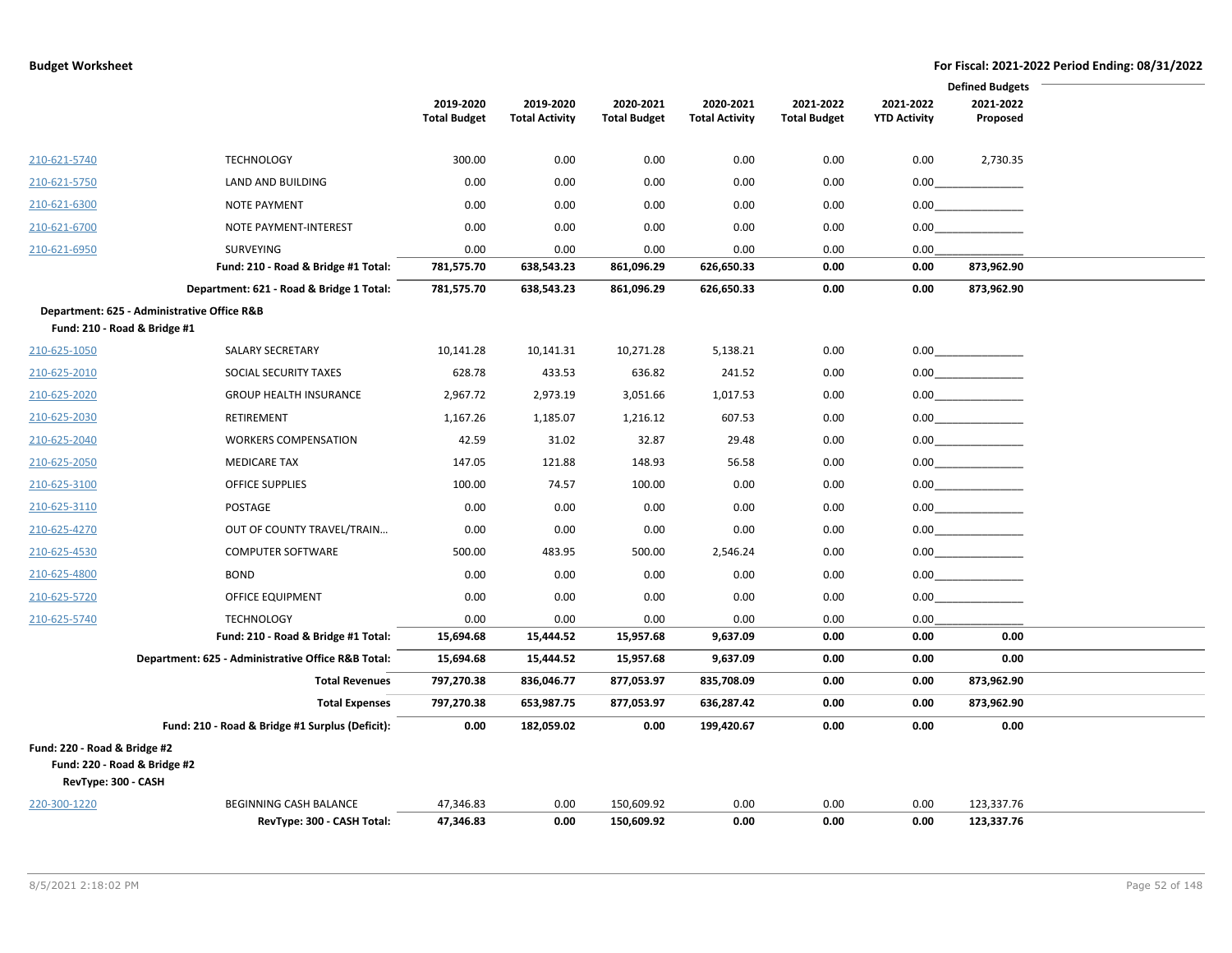| <b>Defined Budgets</b> |                                                    |                     |                       |                     |                       |                     |                     |            |  |
|------------------------|----------------------------------------------------|---------------------|-----------------------|---------------------|-----------------------|---------------------|---------------------|------------|--|
|                        |                                                    | 2019-2020           | 2019-2020             | 2020-2021           | 2020-2021             | 2021-2022           | 2021-2022           | 2021-2022  |  |
|                        |                                                    | <b>Total Budget</b> | <b>Total Activity</b> | <b>Total Budget</b> | <b>Total Activity</b> | <b>Total Budget</b> | <b>YTD Activity</b> | Proposed   |  |
|                        | RevType: 310 - PROPERTY TAXES                      |                     |                       |                     |                       |                     |                     |            |  |
| 220-310-1100           | <b>CURRENT TAXES</b>                               | 593,268.55          | 599,094.75            | 637,623.64          | 638,916.65            | 0.00                | 0.00                | 706,416.70 |  |
| 220-310-1200           | <b>DELINQUENT TAXES</b>                            | 12,500.00           | 16,017.06             | 12,000.00           | 18,956.14             | 0.00                | 0.00                | 15,000.00  |  |
|                        | RevType: 310 - PROPERTY TAXES Total:               | 605,768.55          | 615,111.81            | 649,623.64          | 657,872.79            | 0.00                | 0.00                | 721,416.70 |  |
|                        | RevType: 318 - OTHER TAXES                         |                     |                       |                     |                       |                     |                     |            |  |
| 220-318-1200           | PAY N LIEU TAX/GRASSLAND                           | 2,000.00            | 1,220.91              | 2,000.00            | 1,315.78              | 0.00                | 0.00                | 1,000.00   |  |
| 220-318-1210           | PAY N LIEU TAX/UPPER TRINITY                       | 1,000.00            | 797.62                | 603.02              | 639.17                | 0.00                | 0.00                | 639.17     |  |
| 220-318-1600           | <b>SALES TAX REVENUES</b>                          | 50,000.00           | 73,631.65             | 62,000.00           | 72,386.44             | 0.00                | 0.00                | 75,000.00  |  |
|                        | RevType: 318 - OTHER TAXES Total:                  | 53,000.00           | 75,650.18             | 64,603.02           | 74,341.39             | 0.00                | 0.00                | 76,639.17  |  |
|                        | RevType: 321 - FEES OF TAX COLLECTOR               |                     |                       |                     |                       |                     |                     |            |  |
| 220-321-2000           | CAR REGISTRATION/SALES TAX                         | 86,000.00           | 88,998.22             | 87,000.00           | 85,464.01             | 0.00                | 0.00                | 89,000.00  |  |
| 220-321-3000           | COUNTY'S ADDITIONAL \$10                           | 64,000.00           | 73,631.96             | 80,000.00           | 68,637.05             | 0.00                | 0.00                | 74,000.00  |  |
|                        | RevType: 321 - FEES OF TAX COLLECTOR Total:        | 150,000.00          | 162,630.18            | 167,000.00          | 154,101.06            | 0.00                | 0.00                | 163,000.00 |  |
|                        | RevType: 330 - GRANTS                              |                     |                       |                     |                       |                     |                     |            |  |
| 220-330-2000           | <b>FEMA GRANT</b>                                  | 0.00                | 0.00                  | 0.00                | 0.00                  | 0.00                | 0.00                |            |  |
| 220-330-2200           | <b>CTIF GRANT</b>                                  | 0.00                | 0.00                  | 0.00                | 0.00                  | 0.00                | 0.00                |            |  |
|                        | RevType: 330 - GRANTS Total:                       | 0.00                | 0.00                  | 0.00                | 0.00                  | 0.00                | 0.00                | 0.00       |  |
|                        | RevType: 350 - FINES                               |                     |                       |                     |                       |                     |                     |            |  |
| 220-350-4030           | <b>COUNTY CLERK FINES</b>                          | 5,000.00            | 6,885.63              | 6,000.00            | 1,309.90              | 0.00                | 0.00                | 6,800.00   |  |
| 220-350-4500           | <b>DISTRICT CLERK FINES</b>                        | 8,500.00            | 8,515.66              | 8,500.00            | 11,833.11             | 0.00                | 0.00                | 8,500.00   |  |
| 220-350-4550           | J. P. #1 FINES                                     | 5,000.00            | 4,401.94              | 7,500.00            | 2,049.15              | 0.00                | 0.00                | 4,400.00   |  |
| 220-350-4560           | J. P. #2 FINES                                     | 2,000.00            | 6,146.44              | 3,000.00            | 1,362.68              | 0.00                | 0.00                | 3,000.00   |  |
| 220-350-4570           | J. P. #3 FINES                                     | 5,000.00            | 3,036.49              | 5,000.00            | 1,074.07              | 0.00                | 0.00                | 2,000.00   |  |
|                        | RevType: 350 - FINES Total:                        | 25,500.00           | 28,986.16             | 30,000.00           | 17,628.91             | 0.00                | 0.00                | 24,700.00  |  |
|                        | RevType: 360 - INTEREST EARNINGS                   |                     |                       |                     |                       |                     |                     |            |  |
| 220-360-1000           | <b>INTEREST EARNINGS</b>                           | 5,000.00            | 3,907.09              | 3,000.00            | 440.10                | 0.00                | 0.00                | 100.00     |  |
|                        | RevType: 360 - INTEREST EARNINGS Total:            | 5,000.00            | 3,907.09              | 3,000.00            | 440.10                | 0.00                | 0.00                | 100.00     |  |
|                        | RevType: 364 - SALE OF ASSETS LAND/BUILDING        |                     |                       |                     |                       |                     |                     |            |  |
| 220-364-1630           | SALE OF EQUIPMENT                                  | 31,553.75           | 29,553.75             | 4,000.00            | 63,316.25             | 0.00                | 0.00                | 4,000.00   |  |
|                        | RevType: 364 - SALE OF ASSETS LAND/BUILDING Total: | 31,553.75           | 29,553.75             | 4,000.00            | 63,316.25             | 0.00                | 0.00                | 4,000.00   |  |
|                        | RevType: 370 - MISCELLANEOUS                       |                     |                       |                     |                       |                     |                     |            |  |
| 220-370-1200           | STATE LATERAL ROAD                                 | 10,000.00           | 9,854.63              | 10,000.00           | 9,822.98              | 0.00                | 0.00                | 10,000.00  |  |
| 220-370-1250           | TDT WEIGHT FEES                                    | 20,500.00           | 24,884.48             | 25,000.00           | 22,736.81             | 0.00                | 0.00                | 20,000.00  |  |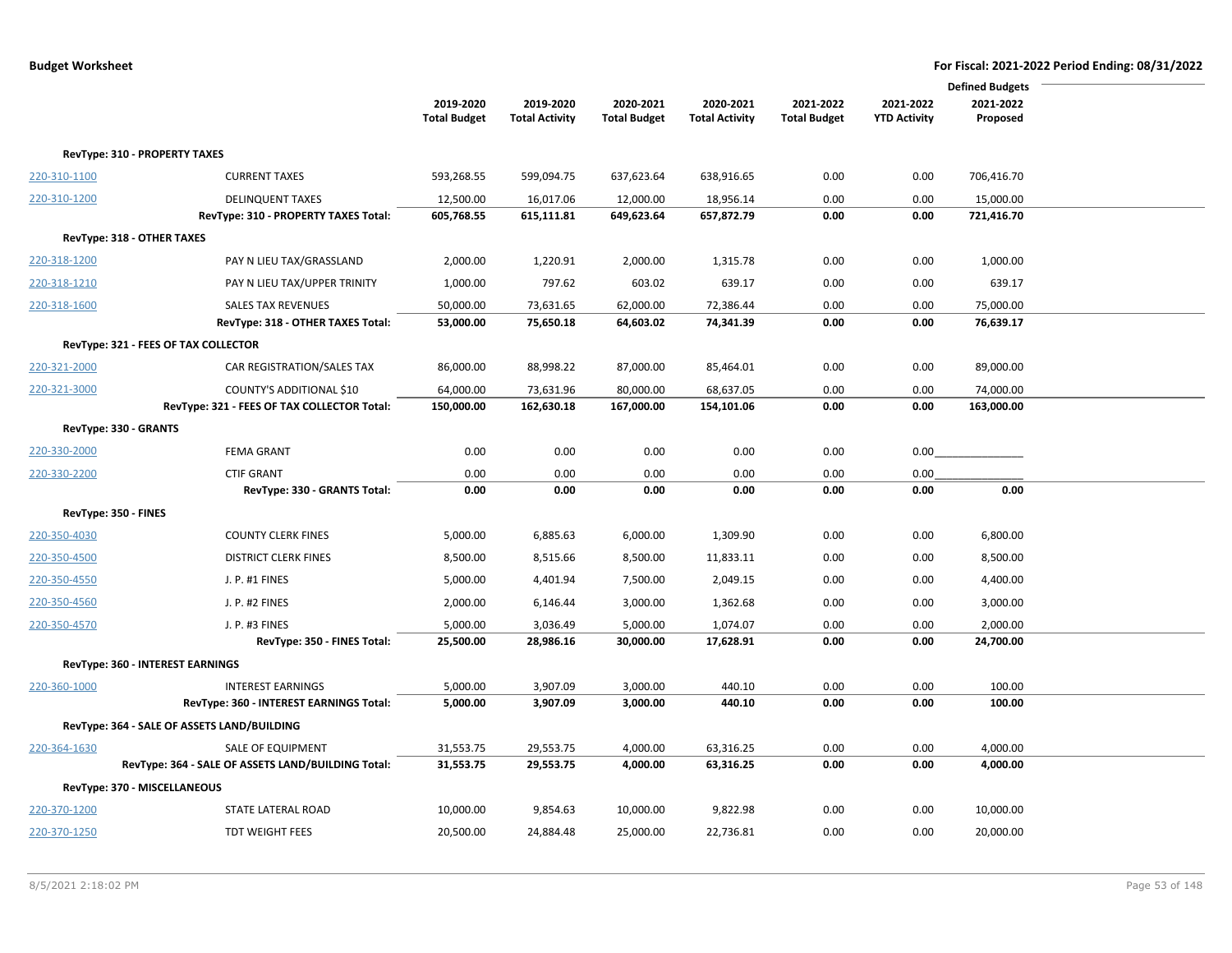|                                                                   |                                      |                     |                       |                     |                       |                     |                     | <b>Defined Budgets</b> |  |
|-------------------------------------------------------------------|--------------------------------------|---------------------|-----------------------|---------------------|-----------------------|---------------------|---------------------|------------------------|--|
|                                                                   |                                      | 2019-2020           | 2019-2020             | 2020-2021           | 2020-2021             | 2021-2022           | 2021-2022           | 2021-2022              |  |
|                                                                   |                                      | <b>Total Budget</b> | <b>Total Activity</b> | <b>Total Budget</b> | <b>Total Activity</b> | <b>Total Budget</b> | <b>YTD Activity</b> | Proposed               |  |
| 220-370-1300                                                      | <b>REFUNDS &amp; MISCELLANEOUS</b>   | 0.00                | 807.75                | 0.00                | 1,464.37              | 0.00                | 0.00                | 1,000.00               |  |
| 220-370-1310                                                      | AUTOMOBILE INSURANCE LOSS            | 0.00                | 0.00                  | 0.00                | 0.00                  | 0.00                | 0.00                |                        |  |
| 220-370-1400                                                      | PROCEEDS OF LOAN                     | 0.00                | 0.00                  | 0.00                | 0.00                  | 0.00                | 0.00                |                        |  |
| 220-370-1419                                                      | ROAD ACCEPTANCE                      | 0.00                | 0.00                  | 0.00                | 1,600.00              | 0.00                | 0.00                |                        |  |
| 220-370-1420                                                      | <b>CULVERT PERMITTING PROCESS</b>    | 0.00                | 80.00                 | 0.00                | 480.00                | 0.00                | 0.00                | 500.00                 |  |
| 220-370-1421                                                      | ROW PERMIT APPLICATION               | 0.00                | 0.00                  | 0.00                | 20.00                 | 0.00                | 0.00                | 50.00                  |  |
| 220-370-1450                                                      | REIMBURSEMENT OF MATERIALS           | 10,800.00           | 16,372.00             | 62,000.00           | 65,008.50             | 0.00                | 0.00                | 5,000.00               |  |
| 220-370-1500                                                      | TRENTON HIGH MEADOWS SUBD            | 6,700.00            | 2,800.00              | 2,800.00            | 4,200.00              | 0.00                | 0.00                | 4,200.00               |  |
|                                                                   | RevType: 370 - MISCELLANEOUS Total:  | 48,000.00           | 54,798.86             | 99,800.00           | 105,332.66            | 0.00                | 0.00                | 40,750.00              |  |
|                                                                   | Fund: 220 - Road & Bridge #2 Total:  | 966,169.13          | 970,638.03            | 1,168,636.58        | 1,073,033.16          | 0.00                | 0.00                | 1,153,943.63           |  |
| Department: 509 - Contingency<br>Fund: 220 - Road & Bridge #2     |                                      |                     |                       |                     |                       |                     |                     |                        |  |
| 220-509-4750                                                      | CONTINGENCY                          | 10,000.00           | 0.00                  | 10,000.00           | 0.00                  | 0.00                | 0.00                |                        |  |
|                                                                   | Fund: 220 - Road & Bridge #2 Total:  | 10,000.00           | 0.00                  | 10,000.00           | 0.00                  | 0.00                | 0.00                | 0.00                   |  |
|                                                                   | Department: 509 - Contingency Total: | 10,000.00           | 0.00                  | 10,000.00           | 0.00                  | 0.00                | 0.00                | 0.00                   |  |
| Department: 622 - Road & Bridge 2<br>Fund: 220 - Road & Bridge #2 |                                      |                     |                       |                     |                       |                     |                     |                        |  |
| 220-622-1000                                                      | <b>COMPENSATION PAY</b>              | 0.00                | 0.00                  | 0.00                | 0.00                  | 0.00                | 0.00                |                        |  |
| 220-622-1010                                                      | SALARY ELECTED OFFICIAL              | 62,720.97           | 62,721.10             | 63,240.97           | 55,944.05             | 0.00                | 0.00                | 67,643.51              |  |
| 220-622-1030                                                      | <b>SALARY FOREMAN</b>                | 0.00                | 1,814.21              | 44,081.80           | 45,976.00             | 0.00                | 0.00                | 52,677.98              |  |
| 220-622-1050                                                      | <b>SALARY SECRETARY</b>              | 0.00                | 0.00                  | 0.00                | 0.00                  | 0.00                | 0.00                |                        |  |
| 220-622-1060                                                      | SALARY PRECINCT EMPLOYEES            | 231,328.10          | 206,404.59            | 188,268.24          | 164,542.15            | 0.00                | 0.00                | 195,847.20             |  |
| 220-622-1070                                                      | SALARY PART-TIME                     | 0.00                | 0.00                  | 0.00                | 0.00                  | 0.00                | 0.00                |                        |  |
| 220-622-2010                                                      | SOCIAL SECURITY TAXES                | 18,415.57           | 15,387.00             | 18,474.44           | 15,796.39             | 0.00                | 0.00                | 19,760.54              |  |
| 220-622-2020                                                      | <b>GROUP HEALTH INSURANCE</b>        | 94,967.04           | 93,184.88             | 97,653.12           | 85,446.48             | 0.00                | 0.00                | 106,204.16             |  |
| 220-622-2030                                                      | RETIREMENT                           | 34,374.34           | 31,684.65             | 34,997.98           | 31,546.65             | 0.00                | 0.00                | 38,066.71              |  |
| 220-622-2040                                                      | <b>WORKERS COMPENSATION</b>          | 7,329.52            | 7,089.26              | 7,337.58            | 6,679.20              | 0.00                | 0.00                | 7,848.39               |  |
| 220-622-2050                                                      | <b>MEDICARE TAX</b>                  | 4,272.41            | 4,379.78              | 4,286.07            | 3,694.26              | 0.00                | 0.00                | 4,584.45               |  |
| 220-622-2060                                                      | UNEMPLOYMENT EXPENSE                 | 0.00                | 0.00                  | 0.00                | 0.00                  | 0.00                | 0.00                |                        |  |
| 220-622-3120                                                      | <b>CONTRACT LABOR</b>                | 0.00                | 0.00                  | 0.00                | 0.00                  | 0.00                | 0.00                |                        |  |
| 220-622-3140                                                      | <b>EMPLOYEE PHYSICALS/DOT TEST</b>   | 400.00              | 195.38                | 400.00              | 290.00                | 0.00                | 0.00                | 400.00                 |  |
|                                                                   |                                      |                     |                       |                     |                       |                     |                     |                        |  |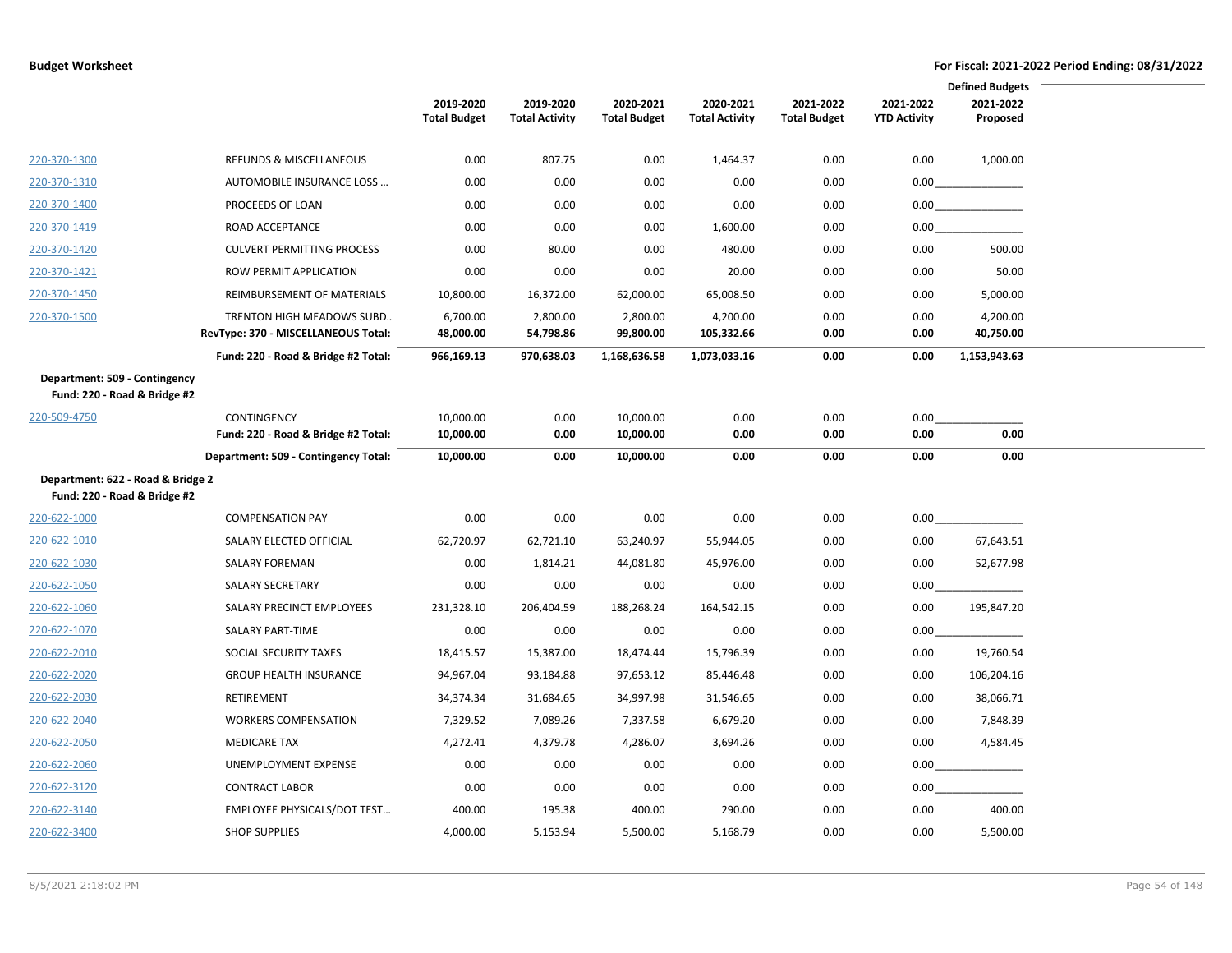|              |                                        |                                  |                                    |                                  |                                    |                                  |                                  | <b>Defined Budgets</b> |
|--------------|----------------------------------------|----------------------------------|------------------------------------|----------------------------------|------------------------------------|----------------------------------|----------------------------------|------------------------|
|              |                                        | 2019-2020<br><b>Total Budget</b> | 2019-2020<br><b>Total Activity</b> | 2020-2021<br><b>Total Budget</b> | 2020-2021<br><b>Total Activity</b> | 2021-2022<br><b>Total Budget</b> | 2021-2022<br><b>YTD Activity</b> | 2021-2022<br>Proposed  |
| 220-622-3410 | R&B MAT. ROCK & GRAVEL                 | 134,307.00                       | 168,827.57                         | 244,307.00                       | 162,186.68                         | 0.00                             | 0.00                             | 184,307.00             |
| 220-622-3420 | <b>R&amp;B MAT. CULVERTS</b>           | 20,000.00                        | 28,059.80                          | 14,000.00                        | 13,935.74                          | 0.00                             | 0.00                             | 14,000.00              |
| 220-622-3430 | R&B MAT. HARDWARE & LUMBER             | 6,000.00                         | 2,190.33                           | 3,000.00                         | 6,159.71                           | 0.00                             | 0.00                             | 3,000.00               |
| 220-622-3440 | R&B MAT. ASPHALT/RD OIL                | 42,000.00                        | 38,439.10                          | 92,000.00                        | 64,521.02                          | 0.00                             | 0.00                             | 92,000.00              |
| 220-622-3450 | <b>CHEMICALS</b>                       | 1,000.00                         | 0.00                               | 1,000.00                         | 580.27                             | 0.00                             | 0.00                             | 1,000.00               |
| 220-622-3460 | <b>CTIF EXPENDITURES</b>               | 0.00                             | 0.00                               | 0.00                             | 38,623.75                          | 0.00                             | 0.00                             |                        |
| 220-622-3500 | <b>DEBRIS REMOVAL</b>                  | 0.00                             | 0.00                               | 0.00                             | 0.00                               | 0.00                             | 0.00                             |                        |
| 220-622-3950 | <b>UNIFORMS</b>                        | 2,800.00                         | 3,340.31                           | 2,800.00                         | 2,586.79                           | 0.00                             | 0.00                             | 1,500.00               |
| 220-622-4000 | <b>LEGAL FEES</b>                      | 0.00                             | 1,459.68                           | 0.00                             | 0.00                               | 0.00                             | 0.00                             |                        |
| 220-622-4060 | TAX APPRAISAL DISTRICT                 | 0.00                             | 0.00                               | 32,656.70                        | 26,196.10                          | 0.00                             | 0.00                             | 36,613.34              |
| 220-622-4210 | <b>INTERNET</b>                        | 0.00                             | 0.00                               | 0.00                             | 819.50                             | 0.00                             | 0.00                             | 985.00                 |
| 220-622-4230 | <b>CELL PHONE ALLOWANCE</b>            | 600.00                           | 600.00                             | 0.00                             | 0.00                               | 0.00                             | 0.00                             |                        |
| 220-622-4270 | OUT OF COUNTY TRAVEL/TRAIN             | 2,500.00                         | 1,771.78                           | 2,500.00                         | 2,677.10                           | 0.00                             | 0.00                             | 2,500.00               |
| 220-622-4300 | <b>BIDS, NOTICES &amp; PERMITS</b>     | 500.00                           | 237.70                             | 500.00                           | 52.29                              | 0.00                             | 0.00                             | 500.00                 |
| 220-622-4350 | PRINTING                               | 100.00                           | 0.00                               | 100.00                           | 0.00                               | 0.00                             | 0.00                             | 100.00                 |
| 220-622-4400 | UTILITY ELECTRICITY                    | 2,000.00                         | 1,666.83                           | 2,000.00                         | 1,421.25                           | 0.00                             | 0.00                             | 1,800.00               |
| 220-622-4410 | UTILITY GAS                            | 750.00                           | 847.41                             | 750.00                           | 908.08                             | 0.00                             | 0.00                             | 850.00                 |
| 220-622-4420 | UTILITY WATER                          | 940.00                           | 974.45                             | 940.00                           | 744.58                             | 0.00                             | 0.00                             | 975.00                 |
| 220-622-4430 | <b>TRASH PICK-UP</b>                   | 1,300.00                         | 694.58                             | 1,300.00                         | 383.20                             | 0.00                             | 0.00                             | 800.00                 |
| 220-622-4470 | REPEATER SERVICE CONTRACT              | 730.24                           | 547.67                             | 0.00                             | 0.00                               | 0.00                             | 0.00                             |                        |
| 220-622-4500 | <b>R&amp;M BUILDING</b>                | 3,000.00                         | 108.98                             | 3,000.00                         | 2,278.39                           | 0.00                             | 0.00                             | 3,000.00               |
| 220-622-4503 | FIRE EXTINGUISHER INSPECTION           | 0.00                             | 0.00                               | 0.00                             | 0.00                               | 0.00                             | 0.00                             | 105.00                 |
| 220-622-4530 | <b>COMPUTER SOFTWARE</b>               | 0.00                             | 0.00                               | 0.00                             | 0.00                               | 0.00                             | 0.00                             | 2,730.35               |
| 220-622-4570 | <b>R&amp;M MACHINERY GAS &amp; OIL</b> | 70,000.00                        | 66,373.61                          | 70,000.00                        | 62,036.70                          | 0.00                             | 0.00                             | 70,000.00              |
| 220-622-4580 | <b>R&amp;M MACHINERY PARTS</b>         | 30,000.00                        | 84,985.46                          | 50,000.00                        | 88,197.72                          | 0.00                             | 0.00                             | 85,000.00              |
| 220-622-4590 | R&M MACH. TIRES & TUBES                | 15,000.00                        | 12,128.25                          | 15,000.00                        | 12,689.17                          | 0.00                             | 0.00                             | 15,000.00              |
| 220-622-4600 | EQUIPMENT RENTAL/LEASE                 | 50,000.00                        | 6,000.00                           | 32,000.00                        | 27,330.00                          | 0.00                             | 0.00                             | 32,000.00              |
| 220-622-4800 | <b>BOND</b>                            | 0.00                             | 0.00                               | 0.00                             | 0.00                               | 0.00                             | 0.00                             |                        |
| 220-622-4810 | <b>DUES</b>                            | 335.00                           | 335.00                             | 335.00                           | 395.00                             | 0.00                             | 0.00                             | 395.00                 |
| 220-622-4820 | <b>INSURANCE</b>                       | 9,000.00                         | 7,910.96                           | 9,000.00                         | 8,280.63                           | 0.00                             | 0.00                             | 5,800.00               |
| 220-622-4850 | <b>PRISONER SUPPLIES</b>               | 0.00                             | 0.00                               | 0.00                             | 0.00                               | 0.00                             | 0.00                             |                        |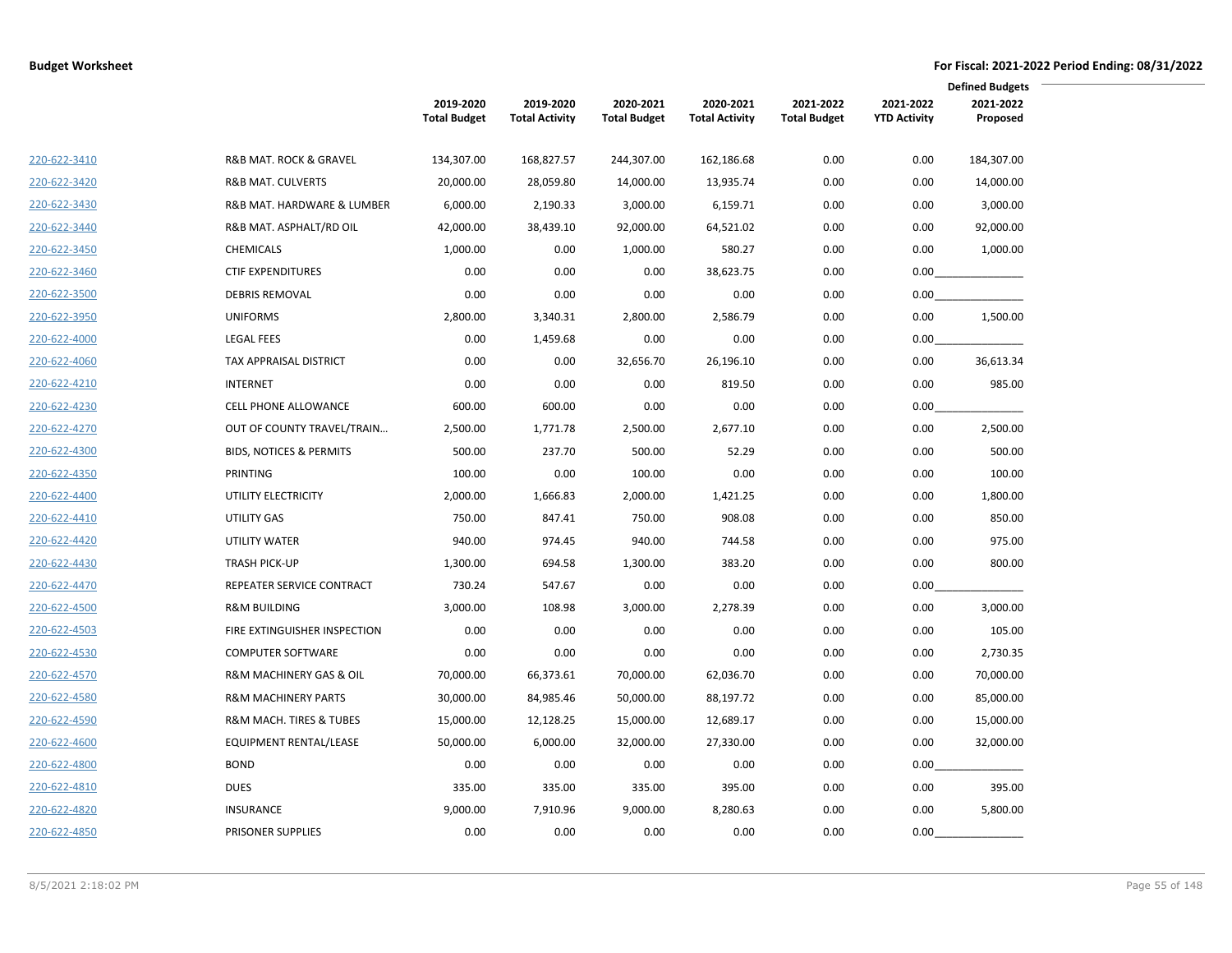|                              |                                             |                                  |                                    |                                  |                                    |                                  |                                  | <b>Defined Budgets</b> |
|------------------------------|---------------------------------------------|----------------------------------|------------------------------------|----------------------------------|------------------------------------|----------------------------------|----------------------------------|------------------------|
|                              |                                             | 2019-2020<br><b>Total Budget</b> | 2019-2020<br><b>Total Activity</b> | 2020-2021<br><b>Total Budget</b> | 2020-2021<br><b>Total Activity</b> | 2021-2022<br><b>Total Budget</b> | 2021-2022<br><b>YTD Activity</b> | 2021-2022<br>Proposed  |
| 220-622-4880                 | <b>FANNIN RURAL RAIL DISTRICT</b>           | 0.00                             | 0.00                               | 0.00                             | 0.00                               | 0.00                             | 0.00                             |                        |
| 220-622-4900                 | <b>MISCELLANEOUS</b>                        | 1,000.00                         | 0.00                               | 1,000.00                         | 0.00                               | 0.00                             | 0.00                             |                        |
| 220-622-4910                 | SOIL & WATER CONSERVATION                   | 250.00                           | 250.00                             | 250.00                           | 0.00                               | 0.00                             | 0.00                             | 250.00                 |
| 220-622-4920                 | TDRA FLOOD CASH MATCH                       | 0.00                             | 0.00                               | 0.00                             | 0.00                               | 0.00                             | 0.00                             |                        |
| 220-622-4930                 | TRENTON HIGH MEADOWS SUBD                   | 4,000.00                         | 0.00                               | 4,000.00                         | 0.00                               | 0.00                             | 0.00                             | 4,200.00               |
| 220-622-4940                 | FLOOD CONTROL SITE MAINTEN                  | 4,000.00                         | 4,000.00                           | 4,000.00                         | 4,000.00                           | 0.00                             | 0.00                             | 4,000.00               |
| 220-622-4960                 | TCOG HAZARDOUS WASTEMATCH                   | 0.00                             | 0.00                               | 0.00                             | 0.00                               | 0.00                             | 0.00                             |                        |
| 220-622-5620                 | LAND/BUILDING                               | 0.00                             | 0.00                               | 0.00                             | 0.00                               | 0.00                             | 0.00                             |                        |
| 220-622-5710                 | PURCHASE OF MACH./EQUIP                     | 79,553.75                        | 31,692.49                          | 92,000.00                        | 67,179.16                          | 0.00                             | 0.00                             | 92,000.00              |
| 220-622-5711                 | PURCHASE OF SMALL EQUIPME                   | 0.00                             | 0.00                               | 0.00                             | 0.00                               | 0.00                             | 0.00                             |                        |
| 220-622-5730                 | RADIO EQUIPMENT                             | 0.00                             | 0.00                               | 0.00                             | 12.00                              | 0.00                             | 0.00                             |                        |
| 220-622-5740                 | <b>TECHNOLOGY</b>                           | 0.00                             | 0.00                               | 0.00                             | 0.00                               | 0.00                             | 0.00                             |                        |
| 220-622-5800                 | PRECINCT BRIDGE                             | 0.00                             | 0.00                               | 0.00                             | 0.00                               | 0.00                             | 0.00                             |                        |
|                              | Fund: 220 - Road & Bridge #2 Total:         | 939,473.94                       | 891,456.75                         | 1,142,678.90                     | 1,009,278.80                       | 0.00                             | 0.00                             | 1,153,943.63           |
|                              | Department: 622 - Road & Bridge 2 Total:    | 939,473.94                       | 891,456.75                         | 1,142,678.90                     | 1,009,278.80                       | 0.00                             | 0.00                             | 1,153,943.63           |
| Fund: 220 - Road & Bridge #2 | Department: 625 - Administrative Office R&B |                                  |                                    |                                  |                                    |                                  |                                  |                        |
| 220-625-1050                 | SALARY SECRETARY                            | 10,141.28                        | 10,141.31                          | 10,271.28                        | 5,138.21                           | 0.00                             |                                  |                        |
| 220-625-2010                 | SOCIAL SECURITY TAXES                       | 628.76                           | 433.36                             | 636.82                           | 241.51                             | 0.00                             |                                  |                        |
| 220-625-2020                 | <b>GROUP HEALTH INSURANCE</b>               | 2,967.72                         | 2,973.62                           | 3,051.66                         | 1,017.53                           | 0.00                             |                                  | 0.00                   |
| 220-625-2030                 | <b>RETIREMENT</b>                           | 1,167.26                         | 1,185.39                           | 1,216.12                         | 607.53                             | 0.00                             |                                  |                        |
| 220-625-2040                 | <b>WORKERS COMPENSATION</b>                 | 42.59                            | 31.02                              | 32.87                            | 29.48                              | 0.00                             |                                  | 0.00                   |
| 220-625-2050                 | <b>MEDICARE TAX</b>                         | 147.58                           | 121.85                             | 148.93                           | 56.59                              | 0.00                             |                                  | 0.00                   |
| 220-625-3100                 | <b>OFFICE SUPPLIES</b>                      | 100.00                           | 0.00                               | 100.00                           | 0.00                               | 0.00                             |                                  |                        |
| 220-625-3110                 | POSTAGE                                     | 0.00                             | 0.00                               | 0.00                             | 0.00                               | 0.00                             |                                  |                        |
| 220-625-4270                 | OUT OF COUNTY TRAVEL/TRAIN                  | 0.00                             | 0.00                               | 0.00                             | 0.00                               | 0.00                             |                                  | $0.00$                 |
| 220-625-4530                 | <b>COMPUTER SOFTWARE</b>                    | 500.00                           | 483.97                             | 500.00                           | 2,546.24                           | 0.00                             |                                  | 0.00                   |
| 220-625-4800                 | <b>BOND</b>                                 | 0.00                             | 0.00                               | 0.00                             | 0.00                               | 0.00                             | 0.00                             |                        |
| 220-625-5720                 | <b>OFFICE EQUIPMENT</b>                     | 0.00                             | 0.00                               | 0.00                             | 0.00                               | 0.00                             | 0.00                             |                        |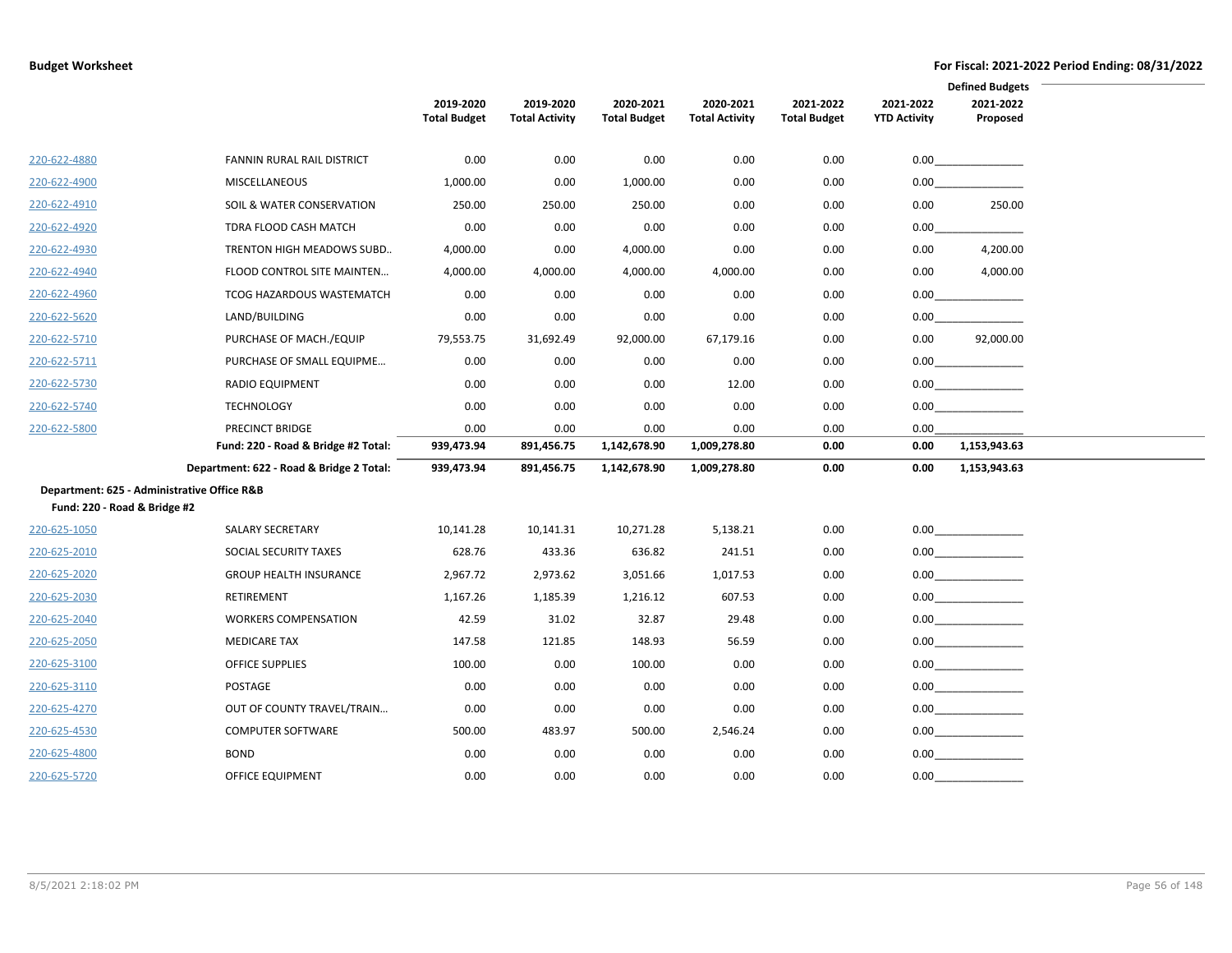|              |                                                                      |                     |                       |                     |                       |                     |                     | <b>Defined Budgets</b> |  |
|--------------|----------------------------------------------------------------------|---------------------|-----------------------|---------------------|-----------------------|---------------------|---------------------|------------------------|--|
|              |                                                                      | 2019-2020           | 2019-2020             | 2020-2021           | 2020-2021             | 2021-2022           | 2021-2022           | 2021-2022              |  |
|              |                                                                      | <b>Total Budget</b> | <b>Total Activity</b> | <b>Total Budget</b> | <b>Total Activity</b> | <b>Total Budget</b> | <b>YTD Activity</b> | Proposed               |  |
|              |                                                                      |                     |                       |                     |                       |                     |                     |                        |  |
| 220-625-5740 | <b>TECHNOLOGY</b>                                                    | 0.00                | 0.00                  | 0.00                | 0.00                  | 0.00                | 0.00                |                        |  |
|              | Fund: 220 - Road & Bridge #2 Total:                                  | 15,695.19           | 15,370.52             | 15,957.68           | 9,637.09              | 0.00                | 0.00                | 0.00                   |  |
|              | Department: 625 - Administrative Office R&B Total:                   | 15,695.19           | 15,370.52             | 15,957.68           | 9,637.09              | 0.00                | 0.00                | 0.00                   |  |
|              | Department: 999 - Undesignated Conversion                            |                     |                       |                     |                       |                     |                     |                        |  |
|              | Fund: 220 - Road & Bridge #2                                         |                     |                       |                     |                       |                     |                     |                        |  |
| 220-999-9999 | UNDESIGNATED EXPENSE                                                 | 1,000.00            | 983.40                | 0.00                | 0.00                  | 0.00                | 0.00                |                        |  |
|              | Fund: 220 - Road & Bridge #2 Total:                                  | 1,000.00            | 983.40                | 0.00                | 0.00                  | 0.00                | 0.00                | 0.00                   |  |
|              | Department: 999 - Undesignated Conversion Total:                     | 1,000.00            | 983.40                | 0.00                | 0.00                  | 0.00                | 0.00                | 0.00                   |  |
|              | <b>Total Revenues</b>                                                | 966,169.13          | 970,638.03            | 1,168,636.58        | 1,073,033.16          | 0.00                | 0.00                | 1,153,943.63           |  |
|              | <b>Total Expenses</b>                                                | 966,169.13          | 907,810.67            | 1,168,636.58        | 1,018,915.89          | 0.00                | 0.00                | 1,153,943.63           |  |
|              | Fund: 220 - Road & Bridge #2 Surplus (Deficit):                      | 0.00                | 62,827.36             | 0.00                | 54,117.27             | 0.00                | 0.00                | 0.00                   |  |
|              | Fund: 221 - Raw Water Pipeline Road and Bridge #2                    |                     |                       |                     |                       |                     |                     |                        |  |
|              | Fund: 221 - Raw Water Pipeline Road and Bridge #2                    |                     |                       |                     |                       |                     |                     |                        |  |
|              | RevType: 300 - CASH                                                  |                     |                       |                     |                       |                     |                     |                        |  |
| 221-300-1220 | UNENCUMBERED FUND BALANCE                                            | 0.00                | 0.00                  | 0.00                | 0.00                  | 0.00                | 0.00                |                        |  |
|              | RevType: 300 - CASH Total:                                           | 0.00                | 0.00                  | 0.00                | 0.00                  | 0.00                | 0.00                | 0.00                   |  |
|              | <b>RevType: 325 - RAW WATER PIPELINE</b>                             |                     |                       |                     |                       |                     |                     |                        |  |
| 221-325-1790 | FOR MAINTENANCE OF ROADS                                             | 21,500.00           | 22,250.00             | 12,000.00           | 12,000.00             | 0.00                | 0.00                |                        |  |
|              | RevType: 325 - RAW WATER PIPELINE Total:                             | 21,500.00           | 22,250.00             | 12,000.00           | 12,000.00             | 0.00                | 0.00                | 0.00                   |  |
|              | Fund: 221 - Raw Water Pipeline Road and Bridge #2 Total:             | 21,500.00           | 22,250.00             | 12,000.00           | 12,000.00             | 0.00                | 0.00                | 0.00                   |  |
|              | Department: 622 - Road & Bridge 2                                    |                     |                       |                     |                       |                     |                     |                        |  |
|              | Fund: 221 - Raw Water Pipeline Road and Bridge #2                    |                     |                       |                     |                       |                     |                     |                        |  |
| 221-622-3410 | R & B MAT. ROCK & GRAVEL                                             | 21,500.00           | 30,183.66             | 12,000.00           | 0.00                  | 0.00                | 0.00                |                        |  |
| 221-622-5710 | PURCHASE OF MACH./EQUIP                                              | 0.00                | 75,000.00             | 0.00                | 0.00                  | 0.00                | 0.00                |                        |  |
|              | Fund: 221 - Raw Water Pipeline Road and Bridge #2 Total:             | 21,500.00           | 105,183.66            | 12,000.00           | 0.00                  | 0.00                | 0.00                | 0.00                   |  |
|              | Department: 622 - Road & Bridge 2 Total:                             | 21,500.00           | 105,183.66            | 12,000.00           | 0.00                  | 0.00                | 0.00                | 0.00                   |  |
|              | <b>Total Revenues</b>                                                | 21,500.00           | 22,250.00             | 12,000.00           | 12,000.00             | 0.00                | 0.00                | 0.00                   |  |
|              | <b>Total Expenses</b>                                                | 21,500.00           | 105,183.66            | 12,000.00           | 0.00                  | 0.00                | 0.00                | 0.00                   |  |
|              | Fund: 221 - Raw Water Pipeline Road and Bridge #2 Surplus (Deficit): | 0.00                | $-82,933.66$          | 0.00                | 12,000.00             | 0.00                | 0.00                | 0.00                   |  |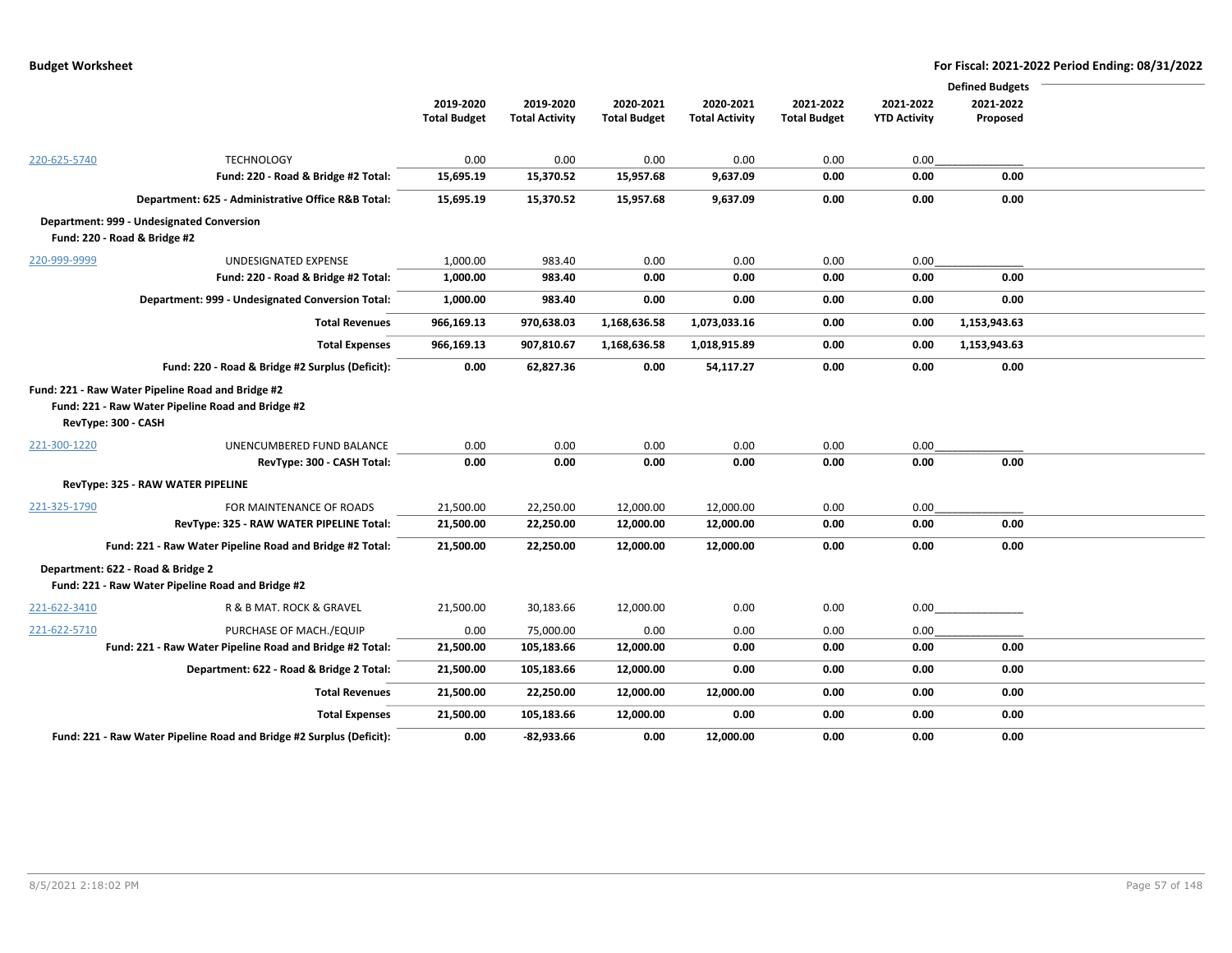|                                                                                     |                                             |                     |                       |                     |                       |                     |                     | <b>Defined Budgets</b> |  |
|-------------------------------------------------------------------------------------|---------------------------------------------|---------------------|-----------------------|---------------------|-----------------------|---------------------|---------------------|------------------------|--|
|                                                                                     |                                             | 2019-2020           | 2019-2020             | 2020-2021           | 2020-2021             | 2021-2022           | 2021-2022           | 2021-2022              |  |
|                                                                                     |                                             | <b>Total Budget</b> | <b>Total Activity</b> | <b>Total Budget</b> | <b>Total Activity</b> | <b>Total Budget</b> | <b>YTD Activity</b> | Proposed               |  |
| Fund: 230 - Road & Bridge #3<br>Fund: 230 - Road & Bridge #3<br>RevType: 300 - CASH |                                             |                     |                       |                     |                       |                     |                     |                        |  |
| 230-300-1230                                                                        | BEGINNING CASH BALANCE                      | 0.00                | 0.00                  | 0.00                | 0.00                  | 0.00                | 0.00                |                        |  |
|                                                                                     | RevType: 300 - CASH Total:                  | 0.00                | 0.00                  | 0.00                | 0.00                  | 0.00                | 0.00                | 0.00                   |  |
| <b>RevType: 310 - PROPERTY TAXES</b>                                                |                                             |                     |                       |                     |                       |                     |                     |                        |  |
| 230-310-1100                                                                        | <b>CURRENT TAXES</b>                        | 889,902.83          | 898,642.01            | 956,435.46          | 958,313.82            | 0.00                | 0.00                | 1,059,625.04           |  |
| 230-310-1200                                                                        | <b>DELINQUENT TAXES</b>                     | 15,900.00           | 24,025.33             | 15,900.00           | 28,432.36             | 0.00                | 0.00                | 25,000.00              |  |
|                                                                                     | RevType: 310 - PROPERTY TAXES Total:        | 905,802.83          | 922,667.34            | 972,335.46          | 986,746.18            | 0.00                | 0.00                | 1,084,625.04           |  |
| RevType: 318 - OTHER TAXES                                                          |                                             |                     |                       |                     |                       |                     |                     |                        |  |
| 230-318-1200                                                                        | PAY N LIEU TAX/GRASSLAND                    | 2,500.00            | 1,831.36              | 2,000.00            | 1,973.54              | 0.00                | 0.00                | 1,800.00               |  |
| 230-318-1210                                                                        | PAY N LIEU TAX/UPPER TRINITY                | 1,500.00            | 1,196.44              | 904.53              | 958.88                | 0.00                | 0.00                | 1,000.00               |  |
| 230-318-1600                                                                        | <b>SALES TAX REVENUES</b>                   | 65,572.88           | 110,448.75            | 90,000.00           | 108,593.52            | 0.00                | 0.00                | 100,000.00             |  |
|                                                                                     | RevType: 318 - OTHER TAXES Total:           | 69,572.88           | 113,476.55            | 92,904.53           | 111,525.94            | 0.00                | 0.00                | 102,800.00             |  |
| RevType: 321 - FEES OF TAX COLLECTOR                                                |                                             |                     |                       |                     |                       |                     |                     |                        |  |
| 230-321-2000                                                                        | CAR REGISTRATION/SALES TAX                  | 120,000.00          | 133,497.28            | 120,000.00          | 128,196.01            | 0.00                | 0.00                | 120,000.00             |  |
| 230-321-3000                                                                        | COUNTY'S ADDITIONAL \$10                    | 95,000.00           | 110,447.91            | 100,000.00          | 102,955.60            | 0.00                | 0.00                | 100,000.00             |  |
|                                                                                     | RevType: 321 - FEES OF TAX COLLECTOR Total: | 215,000.00          | 243,945.19            | 220,000.00          | 231,151.61            | 0.00                | 0.00                | 220,000.00             |  |
| RevType: 330 - GRANTS                                                               |                                             |                     |                       |                     |                       |                     |                     |                        |  |
| 230-330-2000                                                                        | <b>FEMA GRANT</b>                           | 30,583.64           | 30,583.64             | 0.00                | 0.00                  | 0.00                | 0.00                |                        |  |
| 230-330-2200                                                                        | <b>CTIF GRANT</b>                           | 0.00                | 0.00                  | 0.00                | 0.00                  | 0.00                | 0.00                |                        |  |
|                                                                                     | RevType: 330 - GRANTS Total:                | 30,583.64           | 30,583.64             | 0.00                | 0.00                  | 0.00                | 0.00                | 0.00                   |  |
| RevType: 350 - FINES                                                                |                                             |                     |                       |                     |                       |                     |                     |                        |  |
| 230-350-4030                                                                        | <b>COUNTY CLERK FINES</b>                   | 10,000.00           | 10,328.47             | 10,000.00           | 1,964.85              | 0.00                | 0.00                | 10,000.00              |  |
| 230-350-4500                                                                        | <b>DISTRICT CLERK FINES</b>                 | 13,000.00           | 12,773.45             | 10,000.00           | 17,749.66             | 0.00                | 0.00                | 10,000.00              |  |
| 230-350-4550                                                                        | J. P. #1 FINES                              | 3,000.00            | 6,602.88              | 5,000.00            | 3,073.74              | 0.00                | 0.00                | 6,000.00               |  |
| 230-350-4560                                                                        | J. P. #2 FINES                              | 2,400.00            | 9,219.68              | 2,400.00            | 2,044.04              | 0.00                | 0.00                | 2,500.00               |  |
| 230-350-4570                                                                        | J. P. #3 FINES                              | 4,000.00            | 4,554.71              | 3,000.00            | 1,611.10              | 0.00                | 0.00                | 3,000.00               |  |
|                                                                                     | RevType: 350 - FINES Total:                 | 32,400.00           | 43,479.19             | 30,400.00           | 26,443.39             | 0.00                | 0.00                | 31,500.00              |  |
| <b>RevType: 360 - INTEREST EARNINGS</b>                                             |                                             |                     |                       |                     |                       |                     |                     |                        |  |
| 230-360-1000                                                                        | <b>INTEREST EARNINGS</b>                    | 5,000.00            | 5,063.08              | 4,000.00            | 760.21                | 0.00                | 0.00                | 200.00                 |  |
|                                                                                     | RevType: 360 - INTEREST EARNINGS Total:     | 5,000.00            | 5,063.08              | 4,000.00            | 760.21                | 0.00                | 0.00                | 200.00                 |  |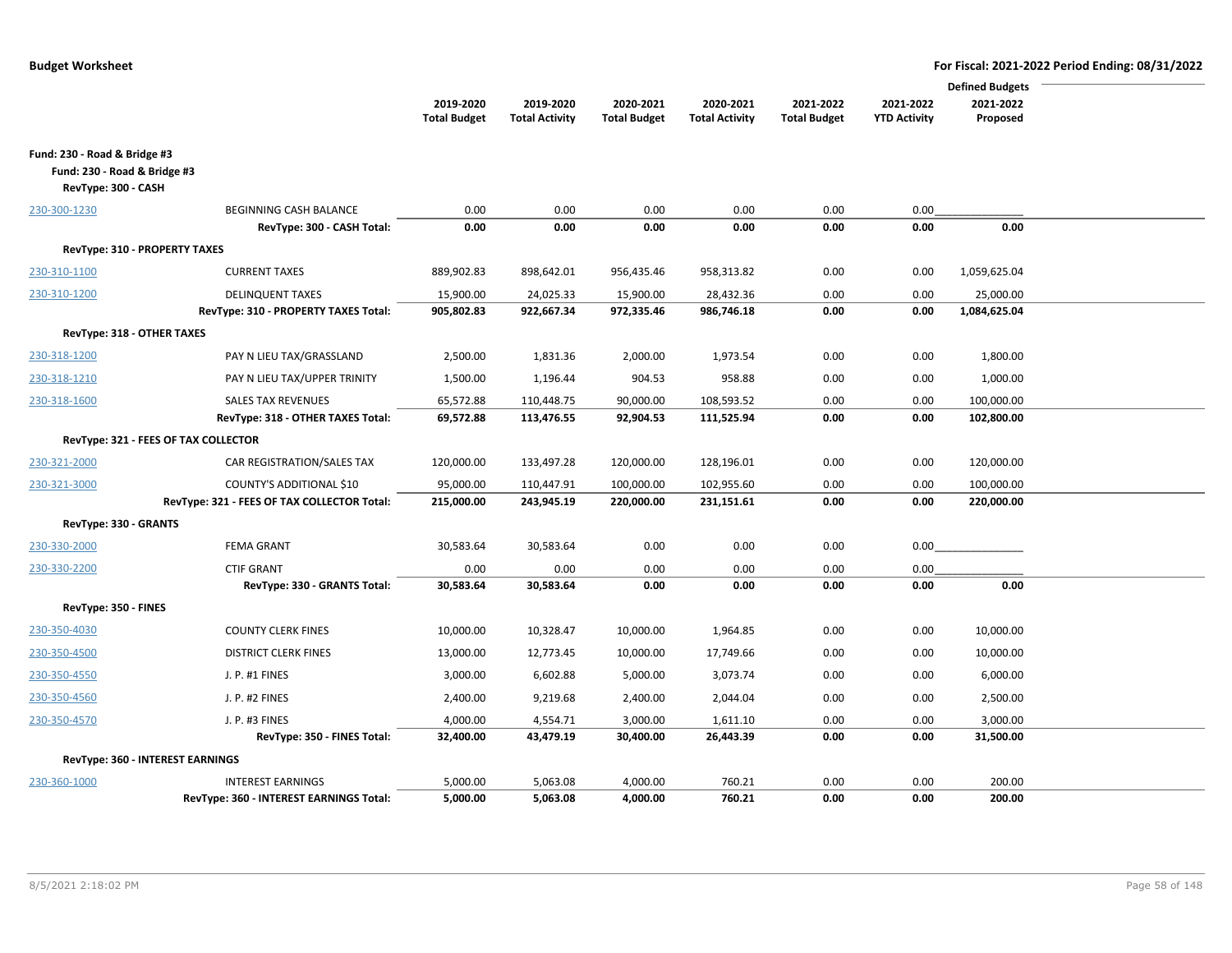|                                                                   |                                                    |                     |                       |                     |                       |                     |                     | <b>Defined Budgets</b> |  |
|-------------------------------------------------------------------|----------------------------------------------------|---------------------|-----------------------|---------------------|-----------------------|---------------------|---------------------|------------------------|--|
|                                                                   |                                                    | 2019-2020           | 2019-2020             | 2020-2021           | 2020-2021             | 2021-2022           | 2021-2022           | 2021-2022              |  |
|                                                                   |                                                    | <b>Total Budget</b> | <b>Total Activity</b> | <b>Total Budget</b> | <b>Total Activity</b> | <b>Total Budget</b> | <b>YTD Activity</b> | Proposed               |  |
|                                                                   | RevType: 364 - SALE OF ASSETS LAND/BUILDING        |                     |                       |                     |                       |                     |                     |                        |  |
| 230-364-1620                                                      | LAND/BUILDING                                      | 0.00                | 0.00                  | 0.00                | 0.00                  | 0.00                | 0.00                |                        |  |
| 230-364-1630                                                      | SALE OF EQUIPMENT                                  | 81,994.04           | 81,994.04             | 5,000.00            | 35,850.74             | 0.00                | 0.00                | 10,000.00              |  |
|                                                                   | RevType: 364 - SALE OF ASSETS LAND/BUILDING Total: | 81,994.04           | 81,994.04             | 5,000.00            | 35,850.74             | 0.00                | 0.00                | 10,000.00              |  |
| RevType: 370 - MISCELLANEOUS                                      |                                                    |                     |                       |                     |                       |                     |                     |                        |  |
| 230-370-1200                                                      | STATE LATERAL ROAD                                 | 15,000.00           | 14,781.95             | 14,500.00           | 14,734.47             | 0.00                | 0.00                | 15,000.00              |  |
| 230-370-1250                                                      | <b>TDT WEIGHT FEES</b>                             | 20,000.00           | 37,326.72             | 20,000.00           | 34,105.20             | 0.00                | 0.00                | 20,000.00              |  |
| 230-370-1300                                                      | <b>REFUNDS &amp; MISCELLANEOUS</b>                 | 3,000.00            | 3,373.86              | 2,869.88            | 11,212.75             | 0.00                | 0.00                | 3,000.00               |  |
| 230-370-1400                                                      | PROCEEDS OF LOAN                                   | 0.00                | 0.00                  | 0.00                | 0.00                  | 0.00                | 0.00                |                        |  |
| 230-370-1419                                                      | ROAD ACCEPTANCE                                    | 0.00                | 0.00                  | 0.00                | 0.00                  | 0.00                | 0.00                |                        |  |
| 230-370-1420                                                      | <b>CULVERT PERMITTING PROCESS</b>                  | 0.00                | 40.00                 | 0.00                | 800.00                | 0.00                | 0.00                | 1,200.00               |  |
| 230-370-1450                                                      | REIMBURSEMENT OF MATERIALS                         | 15,000.00           | 20,165.52             | 10,000.00           | 5,887.05              | 0.00                | 0.00                | 1,200.00               |  |
| 230-370-1780                                                      | FOR MAINTENANCE OF ROADS                           | 0.00                | 0.00                  | 0.00                | 0.00                  | 0.00                | 0.00                |                        |  |
|                                                                   | RevType: 370 - MISCELLANEOUS Total:                | 53,000.00           | 75,688.05             | 47,369.88           | 66,739.47             | 0.00                | 0.00                | 40,400.00              |  |
|                                                                   | Fund: 230 - Road & Bridge #3 Total:                | 1,393,353.39        | 1,516,897.08          | 1,372,009.87        | 1,459,217.54          | 0.00                | 0.00                | 1,489,525.04           |  |
| Department: 509 - Contingency                                     |                                                    |                     |                       |                     |                       |                     |                     |                        |  |
| Fund: 230 - Road & Bridge #3                                      |                                                    |                     |                       |                     |                       |                     |                     |                        |  |
| 230-509-4750                                                      | CONTINGENCY                                        | 0.00                | 0.00                  | 30,000.00           | 0.00                  | 0.00                | 0.00                | 30,000.00              |  |
|                                                                   | Fund: 230 - Road & Bridge #3 Total:                | 0.00                | 0.00                  | 30,000.00           | 0.00                  | 0.00                | 0.00                | 30,000.00              |  |
|                                                                   | Department: 509 - Contingency Total:               | 0.00                | 0.00                  | 30,000.00           | 0.00                  | 0.00                | 0.00                | 30,000.00              |  |
| Department: 623 - Road & Bridge 3<br>Fund: 230 - Road & Bridge #3 |                                                    |                     |                       |                     |                       |                     |                     |                        |  |
| 230-623-1000                                                      | <b>COMPENSATION PAY</b>                            | 0.00                | 0.00                  | 0.00                | 0.00                  | 0.00                | 0.00                |                        |  |
| 230-623-1010                                                      | SALARY ELECTED OFFICIAL                            | 62,720.97           | 62,721.10             | 63,240.97           | 55,944.05             | 0.00                | 0.00                | 67,643.51              |  |
| 230-623-1030                                                      | <b>SALARY FOREMAN</b>                              | 0.00                | 1,212.83              | 29,011.83           | 30,304.66             | 0.00                | 0.00                | 35,953.60              |  |
| 230-623-1050                                                      | SALARY SECRETARY                                   | 11,137.40           | 10,562.16             | 11,700.00           | 9,698.88              | 0.00                | 0.00                | 14,500.00              |  |
| 230-623-1060                                                      | SALARY PRECINCT EMPLOYEES                          | 274,148.45          | 276,972.05            | 279,070.59          | 226,177.17            | 0.00                | 0.00                | 274,220.33             |  |
| 230-623-1070                                                      | SALARY PART-TIME                                   | 17,031.96           | 3,540.00              | 18,096.00           | 0.00                  | 0.00                | 0.00                | 18,792.00              |  |
| 230-623-2010                                                      | SOCIAL SECURITY TAXES                              | 22,669.90           | 20,848.61             | 23,747.45           | 19,887.12             | 0.00                | 0.00                | 25,343.09              |  |
| 230-623-2020                                                      | <b>GROUP HEALTH INSURANCE</b>                      | 106,837.92          | 116,937.52            | 122,066.40          | 105,780.76            | 0.00                | 0.00                | 132,755.20             |  |
| 230-623-2030                                                      | RETIREMENT                                         | 42,673.03           | 41,086.43             | 45,349.97           | 38,136.76             | 0.00                | 0.00                | 49,214.64              |  |
| 230-623-2040                                                      | <b>WORKERS COMPENSATION</b>                        | 9,194.42            | 8,933.94              | 9,692.43            | 8,821.98              | 0.00                | 0.00                | 10,348.75              |  |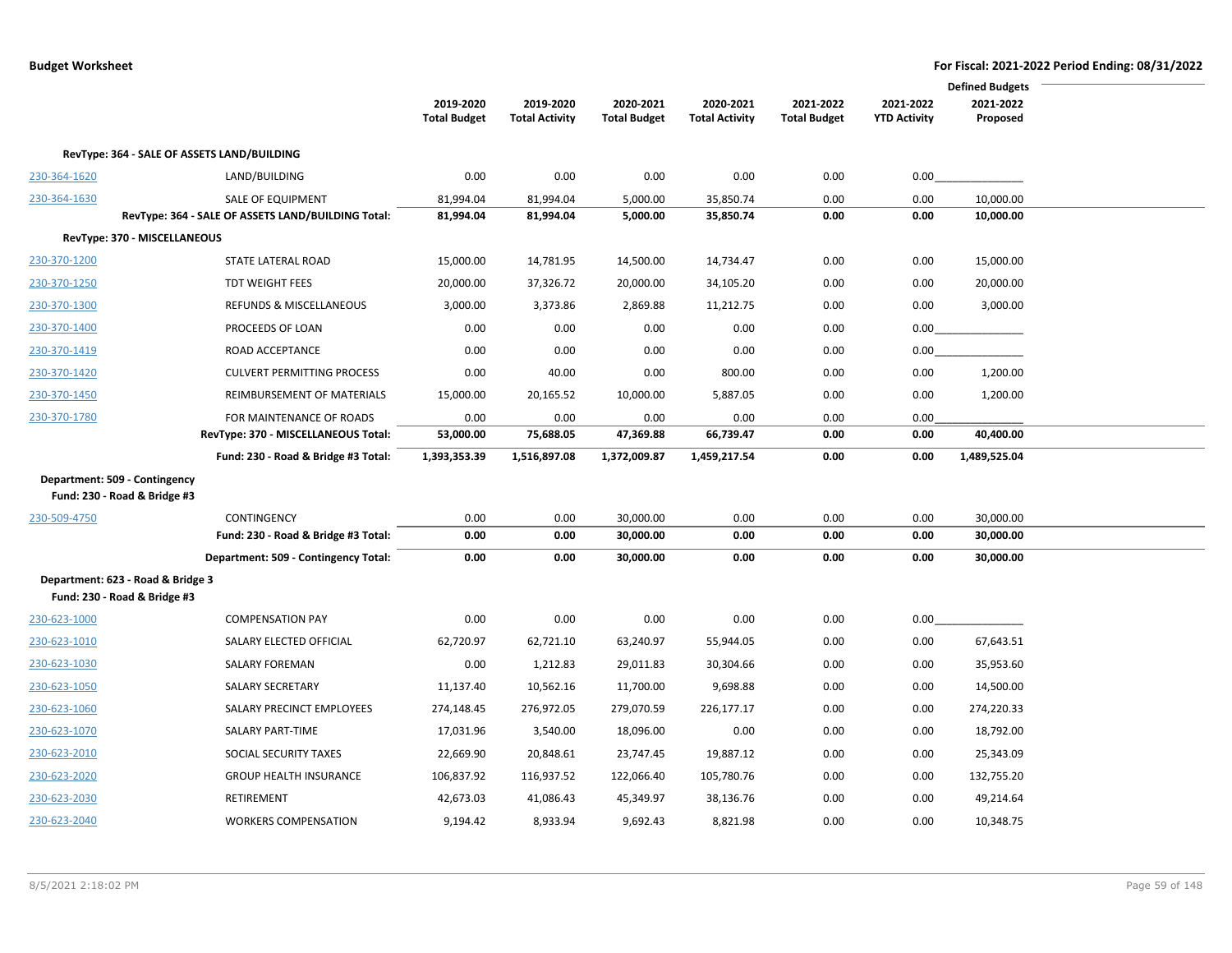|              |                                        |                                  |                                    |                                  |                                    |                                  |                                  | <b>Defined Budgets</b> |
|--------------|----------------------------------------|----------------------------------|------------------------------------|----------------------------------|------------------------------------|----------------------------------|----------------------------------|------------------------|
|              |                                        | 2019-2020<br><b>Total Budget</b> | 2019-2020<br><b>Total Activity</b> | 2020-2021<br><b>Total Budget</b> | 2020-2021<br><b>Total Activity</b> | 2021-2022<br><b>Total Budget</b> | 2021-2022<br><b>YTD Activity</b> | 2021-2022<br>Proposed  |
| 230-623-2050 | <b>MEDICARE TAX</b>                    | 5,301.76                         | 5,845.63                           | 5,553.84                         | 4,651.06                           | 0.00                             | 0.00                             | 5,927.01               |
| 230-623-2060 | UNEMPLOYMENT EXPENSE                   | 0.00                             | 0.00                               | 0.00                             | 0.00                               | 0.00                             | 0.00                             |                        |
| 230-623-3100 | <b>OFFICE SUPPLIES</b>                 | 500.00                           | 714.58                             | 500.00                           | 429.04                             | 0.00                             | 0.00                             | 800.00                 |
| 230-623-3140 | <b>EMPLOYEE PHYSICALS/DOT TEST</b>     | 200.00                           | 650.38                             | 500.00                           | 215.00                             | 0.00                             | 0.00                             | 500.00                 |
| 230-623-3150 | <b>COPIER EXPENSE</b>                  | 0.00                             | 0.00                               | 0.00                             | 0.00                               | 0.00                             | 0.00                             |                        |
| 230-623-3400 | <b>SHOP SUPPLIES</b>                   | 6,500.00                         | 6,892.31                           | 8,000.00                         | 8,147.61                           | 0.00                             | 0.00                             | 6,500.00               |
| 230-623-3410 | R&B MAT. ROCK & GRAVEL                 | 190,000.00                       | 200,846.33                         | 173,177.65                       | 138,421.98                         | 0.00                             | 0.00                             | 160,000.00             |
| 230-623-3420 | <b>R&amp;B MAT. CULVERTS</b>           | 45,800.00                        | 45,368.64                          | 20,000.00                        | 5,999.20                           | 0.00                             | 0.00                             | 20,000.00              |
| 230-623-3430 | R&B MAT. HARDWARE & LUMBER             | 5,000.00                         | 4,364.28                           | 5,000.00                         | 1,591.42                           | 0.00                             | 0.00                             | 6,000.00               |
| 230-623-3440 | R&B MAT. ASPHALT/RD OIL                | 85,000.00                        | 54,297.75                          | 90,000.00                        | 58,619.60                          | 0.00                             | 0.00                             | 136,671.55             |
| 230-623-3450 | <b>CHEMICALS</b>                       | 3,000.00                         | 450.00                             | 10,000.00                        | 9,975.00                           | 0.00                             | 0.00                             | 15,000.00              |
| 230-623-3460 | <b>CTIF EXPENDITURES</b>               | 0.00                             | 0.00                               | 0.00                             | 0.00                               | 0.00                             | 0.00                             |                        |
| 230-623-3500 | <b>DEBRIS REMOVAL</b>                  | 3,000.00                         | 1,587.86                           | 3,000.00                         | 1,282.53                           | 0.00                             | 0.00                             | 3,000.00               |
| 230-623-3950 | <b>UNIFORMS</b>                        | 0.00                             | 0.00                               | 0.00                             | 0.00                               | 0.00                             | 0.00                             |                        |
| 230-623-4000 | <b>LEGAL FEES</b>                      | 0.00                             | 692.96                             | 1,000.00                         | 0.00                               | 0.00                             | 0.00                             | 1,000.00               |
| 230-623-4060 | TAX APPRAISAL DISTRICT                 | 0.00                             | 0.00                               | 48,985.06                        | 39,294.17                          | 0.00                             | 0.00                             | 54,920.01              |
| 230-623-4210 | <b>INTERNET</b>                        | 1,000.00                         | 983.40                             | 1,100.00                         | 819.50                             | 0.00                             | 0.00                             | 1,100.00               |
| 230-623-4230 | <b>CELL PHONE ALLOWANCE</b>            | 0.00                             | 0.00                               | 0.00                             | 0.00                               | 0.00                             | 0.00                             |                        |
| 230-623-4270 | OUT OF COUNTY TRAVEL/TRAIN             | 3,500.00                         | 1,280.23                           | 3,500.00                         | 1,171.40                           | 0.00                             | 0.00                             | 3,500.00               |
| 230-623-4300 | <b>BIDS, NOTICES &amp; PERMITS</b>     | 1,400.00                         | 1,152.28                           | 1,500.00                         | 862.29                             | 0.00                             | 0.00                             | 1,500.00               |
| 230-623-4350 | PRINTING                               | 100.00                           | 0.00                               | 100.00                           | 0.00                               | 0.00                             | 0.00                             | 100.00                 |
| 230-623-4400 | UTILITY ELECTRICITY                    | 3,500.00                         | 2,995.73                           | 3,500.00                         | 2,352.34                           | 0.00                             | 0.00                             | 3,750.00               |
| 230-623-4410 | <b>UTILITY GAS</b>                     | 500.00                           | 0.00                               | 550.00                           | 354.38                             | 0.00                             | 0.00                             | 500.00                 |
| 230-623-4420 | UTILITY WATER                          | 850.00                           | 386.59                             | 850.00                           | 376.43                             | 0.00                             | 0.00                             | 1,000.00               |
| 230-623-4430 | <b>TRASH PICK-UP</b>                   | 1,000.00                         | 1,029.10                           | 1,000.00                         | 840.72                             | 0.00                             | 0.00                             | 1,000.00               |
| 230-623-4470 | REPEATER SERVICE CONTRACT              | 730.24                           | 547.67                             | 0.00                             | 0.00                               | 0.00                             | 0.00                             |                        |
| 230-623-4500 | <b>R&amp;M BUILDING</b>                | 1,500.00                         | 293.47                             | 1,500.00                         | 318.50                             | 0.00                             | 0.00                             | 2,000.00               |
| 230-623-4503 | FIRE EXTINGUISHER INSPECTION           | 0.00                             | 0.00                               | 0.00                             | 0.00                               | 0.00                             | 0.00                             | 105.00                 |
| 230-623-4530 | <b>COMPUTER SOFTWARE</b>               | 1,000.00                         | 0.00                               | 1,000.00                         | 0.00                               | 0.00                             | 0.00                             | 2,730.35               |
| 230-623-4570 | <b>R&amp;M MACHINERY GAS &amp; OIL</b> | 104,200.00                       | 89,134.47                          | 120,000.00                       | 79,012.03                          | 0.00                             | 0.00                             | 150,000.00             |
| 230-623-4580 | <b>R&amp;M MACHINERY PARTS</b>         | 140,583.64                       | 144,779.69                         | 130,000.00                       | 121,909.08                         | 0.00                             | 0.00                             | 115,000.00             |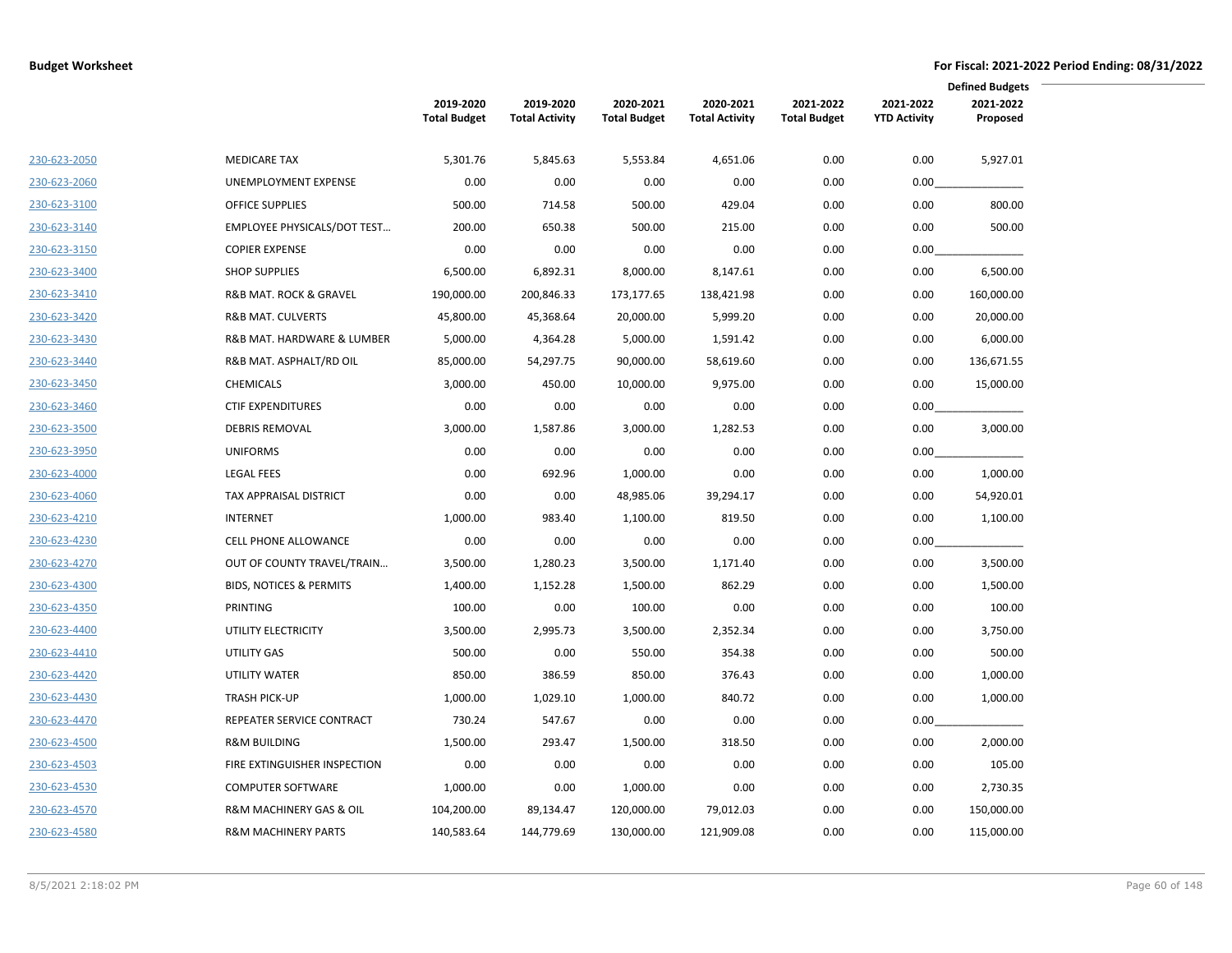|                              |                                             | 2019-2020<br><b>Total Budget</b> | 2019-2020<br><b>Total Activity</b> | 2020-2021<br><b>Total Budget</b> | 2020-2021<br><b>Total Activity</b> | 2021-2022<br><b>Total Budget</b> | 2021-2022<br><b>YTD Activity</b> | <b>Defined Budgets</b><br>2021-2022<br>Proposed |
|------------------------------|---------------------------------------------|----------------------------------|------------------------------------|----------------------------------|------------------------------------|----------------------------------|----------------------------------|-------------------------------------------------|
| 230-623-4590                 | R&M MACH. TIRES & TUBES                     | 25,000.00                        | 24,598.29                          | 20,000.00                        | 19,759.51                          | 0.00                             | 0.00                             | 22,000.00                                       |
| 230-623-4600                 | <b>EQUIPMENT RENTAL/LEASE</b>               | 5,000.00                         | 9,207.29                           | 20,000.00                        | 10,500.00                          | 0.00                             | 0.00                             | 20,000.00                                       |
| 230-623-4800                 | <b>BOND</b>                                 | 150.00                           | 150.00                             | 150.00                           | 327.50                             | 0.00                             | 0.00                             | 150.00                                          |
| 230-623-4810                 | <b>DUES</b>                                 | 335.00                           | 335.00                             | 335.00                           | 434.99                             | 0.00                             | 0.00                             | 500.00                                          |
| 230-623-4820                 | <b>INSURANCE</b>                            | 10,000.00                        | 8,849.96                           | 11,000.00                        | 9,148.64                           | 0.00                             | 0.00                             | 11,000.00                                       |
| 230-623-4850                 | PRISONER SUPPLIES                           | 0.00                             | 0.00                               | 0.00                             | 0.00                               | 0.00                             | 0.00                             |                                                 |
| 230-623-4880                 | <b>FANNIN RURAL RAIL DISTRICT</b>           | 0.00                             | 0.00                               | 0.00                             | 0.00                               | 0.00                             | 0.00                             |                                                 |
| 230-623-4900                 | <b>MISCELLANEOUS</b>                        | 1,500.00                         | 0.00                               | 0.00                             | 0.00                               | 0.00                             | 0.00                             | 1,500.00                                        |
| 230-623-4910                 | SOIL & WATER CONSERVATION                   | 250.00                           | 250.00                             | 25.00                            | 0.00                               | 0.00                             | 0.00                             | 250.00                                          |
| 230-623-4920                 | TDRA FLOOD CASH MATCH                       | 0.00                             | 0.00                               | 0.00                             | 0.00                               | 0.00                             | 0.00                             |                                                 |
| 230-623-4940                 | FLOOD CONTROL SITE MAINTEN                  | 0.00                             | 0.00                               | 0.00                             | 0.00                               | 0.00                             | 0.00                             |                                                 |
| 230-623-4960                 | TCOG HAZARDOUS WASTEMATCH                   | 1,250.00                         | 0.00                               | 1,250.00                         | 0.00                               | 0.00                             | 0.00                             | 1,250.00                                        |
| 230-623-5620                 | LAND/BUILDING                               | 0.00                             | 0.00                               | 0.00                             | 0.00                               | 0.00                             | 0.00                             |                                                 |
| 230-623-5710                 | PURCHASE OF MACH./EQUIP                     | 181,994.04                       | 157,328.95                         | 40,000.00                        | 34,981.95                          | 0.00                             | 0.00                             |                                                 |
| 230-623-5711                 | PURCHASE OF SMALL EQUIPME                   | 0.00                             | 0.00                               | 0.00                             | 0.00                               | 0.00                             | 0.00                             | 80,000.00                                       |
| 230-623-5720                 | OFFICE EQUIPMENT                            | 485.00                           | 485.00                             | 0.00                             | 0.00                               | 0.00                             | 0.00                             | 750.00                                          |
| 230-623-5730                 | RADIO EQUIPMENT                             | 600.00                           | 0.00                               | 0.00                             | 0.00                               | 0.00                             | 0.00                             | 750.00                                          |
| 230-623-5740                 | <b>TECHNOLOGY</b>                           | 0.00                             | 0.00                               | 0.00                             | 0.00                               | 0.00                             | 0.00                             |                                                 |
| 230-623-5750                 | LAND/BUILDING                               | 515.00                           | 0.00                               | 1,000.00                         | 0.00                               | 0.00                             | 0.00                             |                                                 |
| 230-623-5800                 | PRECINCT BRIDGE                             | 0.00                             | 0.00                               | 0.00                             | 0.00                               | 0.00                             | 0.00                             |                                                 |
| 230-623-6300                 | NOTE PAYMENT-PRINCIPAL                      | 0.00                             | 0.00                               | 0.00                             | 0.00                               | 0.00                             | 0.00                             |                                                 |
| 230-623-6700                 | NOTE PAYMENT-INTEREST                       | 0.00                             | 0.00                               | 0.00                             | 0.00                               | 0.00                             | 0.00                             |                                                 |
|                              | Fund: 230 - Road & Bridge #3 Total:         | 1,377,658.73                     | 1,308,312.48                       | 1,326,052.19                     | 1,046,547.25                       | 0.00                             | 0.00                             | 1,459,525.04                                    |
|                              | Department: 623 - Road & Bridge 3 Total:    | 1,377,658.73                     | 1,308,312.48                       | 1,326,052.19                     | 1,046,547.25                       | 0.00                             | 0.00                             | 1,459,525.04                                    |
| Fund: 230 - Road & Bridge #3 | Department: 625 - Administrative Office R&B |                                  |                                    |                                  |                                    |                                  |                                  |                                                 |
| 230-625-1050                 | <b>SALARY SECRETARY</b>                     | 10,141.28                        | 10,141.31                          | 10,271.28                        | 5,138.21                           | 0.00                             |                                  |                                                 |
| 230-625-2010                 | SOCIAL SECURITY TAXES                       | 628.76                           | 433.36                             | 636.82                           | 241.51                             | 0.00                             |                                  | $0.00$                                          |
| 230-625-2020                 | <b>GROUP HEALTH INSURANCE</b>               | 2,967.72                         | 2,973.62                           | 3,051.66                         | 1,017.53                           | 0.00                             |                                  | $0.00$                                          |
| 230-625-2030                 | RETIREMENT                                  | 1,167.26                         | 1,185.39                           | 1,216.12                         | 607.53                             | 0.00                             |                                  |                                                 |
| 230-625-2040                 | <b>WORKERS COMPENSATION</b>                 | 42.59                            | 31.02                              | 32.87                            | 29.48                              | 0.00                             | 0.00                             |                                                 |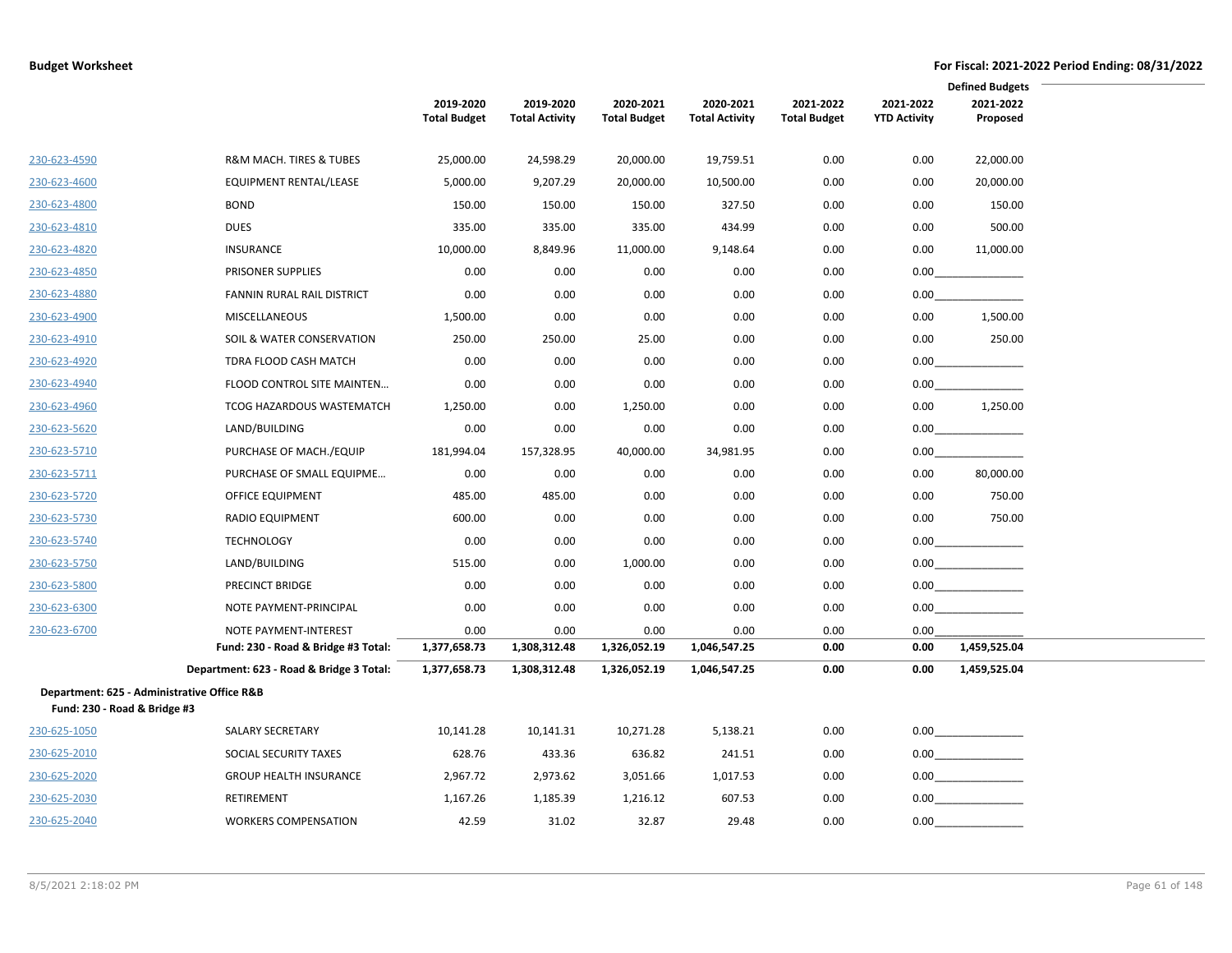|                     |                                                              |                     |                       |                     |                       |                     |                     | <b>Defined Budgets</b> |
|---------------------|--------------------------------------------------------------|---------------------|-----------------------|---------------------|-----------------------|---------------------|---------------------|------------------------|
|                     |                                                              | 2019-2020           | 2019-2020             | 2020-2021           | 2020-2021             | 2021-2022           | 2021-2022           | 2021-2022              |
|                     |                                                              | <b>Total Budget</b> | <b>Total Activity</b> | <b>Total Budget</b> | <b>Total Activity</b> | <b>Total Budget</b> | <b>YTD Activity</b> | Proposed               |
| 230-625-2050        | <b>MEDICARE TAX</b>                                          | 147.05              | 121.85                | 148.93              | 56.59                 | 0.00                |                     |                        |
| 230-625-3100        | <b>OFFICE SUPPLIES</b>                                       | 100.00              | 21.39                 | 100.00              | 0.00                  | 0.00                |                     | 0.00                   |
| 230-625-3110        | <b>POSTAGE</b>                                               | 0.00                | 0.00                  | 0.00                | 0.00                  | 0.00                |                     | $0.00$                 |
|                     | OUT OF COUNTY TRAVEL/TRAIN                                   | 0.00                | 0.00                  | 0.00                | 0.00                  | 0.00                |                     | 0.00                   |
| 230-625-4270        |                                                              |                     |                       |                     |                       |                     |                     |                        |
| 230-625-4530        | <b>COMPUTER SOFTWARE</b>                                     | 500.00              | 483.97                | 500.00              | 2,546.24              | 0.00                |                     | 0.00                   |
| 230-625-4800        | <b>BOND</b>                                                  | 0.00                | 0.00                  | 0.00                | 0.00                  | 0.00                |                     | 0.00                   |
| 230-625-5720        | OFFICE EQUIPMENT                                             | 0.00                | 0.00                  | 0.00                | 0.00                  | 0.00                |                     | 0.00                   |
| 230-625-5740        | <b>TECHNOLOGY</b>                                            | 0.00                | 0.00                  | 0.00                | 0.00                  | 0.00                | 0.00                |                        |
|                     | Fund: 230 - Road & Bridge #3 Total:                          | 15,694.66           | 15,391.91             | 15,957.68           | 9,637.09              | 0.00                | 0.00                | 0.00                   |
|                     | Department: 625 - Administrative Office R&B Total:           | 15,694.66           | 15,391.91             | 15,957.68           | 9,637.09              | 0.00                | 0.00                | 0.00                   |
|                     | <b>Total Revenues</b>                                        | 1,393,353.39        | 1,516,897.08          | 1,372,009.87        | 1,459,217.54          | 0.00                | 0.00                | 1,489,525.04           |
|                     | <b>Total Expenses</b>                                        | 1,393,353.39        | 1,323,704.39          | 1,372,009.87        | 1,056,184.34          | 0.00                | 0.00                | 1,489,525.04           |
|                     | Fund: 230 - Road & Bridge #3 Surplus (Deficit):              | 0.00                | 193,192.69            | 0.00                | 403,033.20            | 0.00                | 0.00                | 0.00                   |
|                     | Fund: 231 - Lake Road Impact/Raw Water PipelinePct. 3        |                     |                       |                     |                       |                     |                     |                        |
|                     | Fund: 231 - Lake Road Impact/Raw Water PipelinePct. 3        |                     |                       |                     |                       |                     |                     |                        |
| RevType: 300 - CASH |                                                              |                     |                       |                     |                       |                     |                     |                        |
| 231-300-1230        | UNENCUMBERED FUND BALANCE                                    | 461,338.00          | 0.00                  | 250,000.00          | 0.00                  | 0.00                | 0.00                | 250,000.00             |
|                     | RevType: 300 - CASH Total:                                   | 461,338.00          | 0.00                  | 250,000.00          | 0.00                  | 0.00                | 0.00                | 250,000.00             |
|                     | RevType: 318 - OTHER TAXES                                   |                     |                       |                     |                       |                     |                     |                        |
| 231-318-1820        | YEAR 1 PAYMENT                                               | 0.00                | 0.00                  | 0.00                | 0.00                  | 0.00                | 0.00                |                        |
|                     | RevType: 318 - OTHER TAXES Total:                            | 0.00                | 0.00                  | 0.00                | 0.00                  | 0.00                | 0.00                | 0.00                   |
|                     | RevType: 325 - RAW WATER PIPELINE                            |                     |                       |                     |                       |                     |                     |                        |
| 231-325-1790        | FOR MAINTENANCE OF ROADS                                     | 0.00                | 0.00                  | 84,000.00           | 84,000.00             | 0.00                | 0.00                |                        |
|                     | RevType: 325 - RAW WATER PIPELINE Total:                     | 0.00                | 0.00                  | 84,000.00           | 84,000.00             | 0.00                | 0.00                | 0.00                   |
|                     | Fund: 231 - Lake Road Impact/Raw Water PipelinePct. 3 Total: | 461,338.00          | 0.00                  | 334,000.00          | 84,000.00             | 0.00                | 0.00                | 250,000.00             |
|                     | Department: 623 - Road & Bridge 3                            |                     |                       |                     |                       |                     |                     |                        |
|                     | Fund: 231 - Lake Road Impact/Raw Water PipelinePct. 3        |                     |                       |                     |                       |                     |                     |                        |
| 231-623-3410        | R&B MAT. ROCK & GRAVEL                                       | 50,000.00           | 107,021.82            | 0.00                | 0.00                  | 0.00                | 0.00                |                        |
| 231-623-3440        | R&B MAT. ASPHALT/RD OIL                                      | 0.00                | 0.00                  | 0.00                | 0.00                  | 0.00                | 0.00                |                        |
| 231-623-4900        | MISCELLANEOUS                                                | 411,338.00          | 0.00                  | 250,000.00          | 0.00                  | 0.00                | 0.00                | 250,000.00             |
|                     | Fund: 231 - Lake Road Impact/Raw Water PipelinePct. 3 Total: | 461,338.00          | 107,021.82            | 250,000.00          | 0.00                  | 0.00                | 0.00                | 250,000.00             |
|                     | Department: 623 - Road & Bridge 3 Total:                     | 461,338.00          | 107,021.82            | 250,000.00          | 0.00                  | 0.00                | 0.00                | 250,000.00             |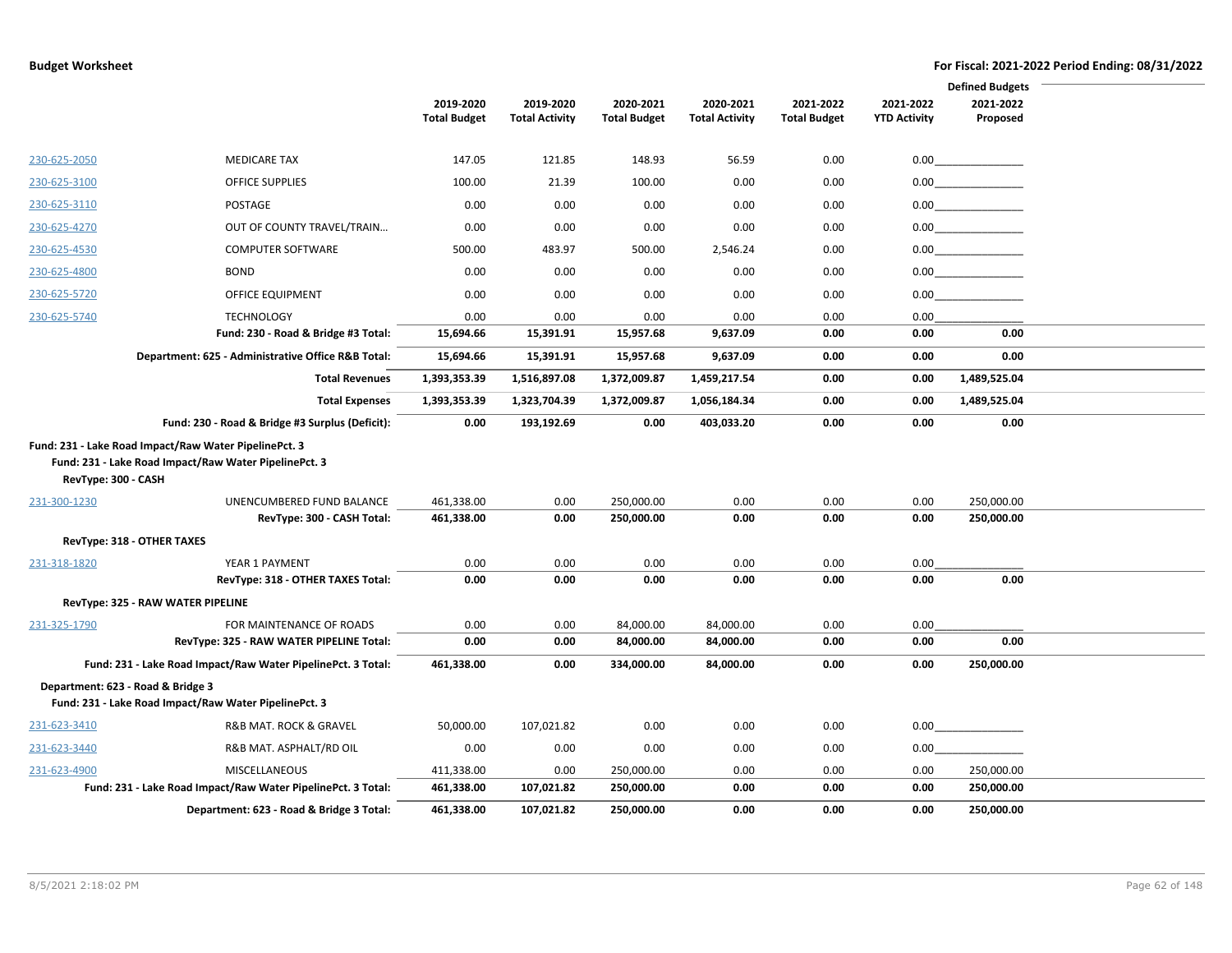|                                                                                     |                                                                                                               |                     |                       |                     |                       |                     |                     | <b>Defined Budgets</b> |  |
|-------------------------------------------------------------------------------------|---------------------------------------------------------------------------------------------------------------|---------------------|-----------------------|---------------------|-----------------------|---------------------|---------------------|------------------------|--|
|                                                                                     |                                                                                                               | 2019-2020           | 2019-2020             | 2020-2021           | 2020-2021             | 2021-2022           | 2021-2022           | 2021-2022              |  |
|                                                                                     |                                                                                                               | <b>Total Budget</b> | <b>Total Activity</b> | <b>Total Budget</b> | <b>Total Activity</b> | <b>Total Budget</b> | <b>YTD Activity</b> | Proposed               |  |
|                                                                                     | Department: 626 - Road & Bridge 3 Raw Water Pipeline<br>Fund: 231 - Lake Road Impact/Raw Water PipelinePct. 3 |                     |                       |                     |                       |                     |                     |                        |  |
| 231-626-4570                                                                        | R&M MACHINERY GAS & OIL                                                                                       | 0.00                | 0.00                  | 0.00                | 0.00                  | 0.00                |                     |                        |  |
| 231-626-4580                                                                        | <b>R&amp;M MACHINERY PARTS</b>                                                                                | 0.00                | 35,664.31             | 30,000.00           | 0.00                  | 0.00                |                     | 0.00                   |  |
| 231-626-4600                                                                        | EQUIPMENT RENTAL/LEASE                                                                                        | 0.00                | 32,811.46             | 0.00                | 0.00                  | 0.00                |                     | 0.00                   |  |
| 231-626-5710                                                                        | PURCHASE OF MACH./EQUIP                                                                                       | 0.00                | 0.00                  | 54,000.00           | 0.00                  | 0.00                | 0.00                |                        |  |
|                                                                                     | Fund: 231 - Lake Road Impact/Raw Water PipelinePct. 3 Total:                                                  | 0.00                | 68,475.77             | 84,000.00           | 0.00                  | 0.00                | 0.00                | 0.00                   |  |
|                                                                                     | Department: 626 - Road & Bridge 3 Raw Water Pipeline Total:                                                   | 0.00                | 68,475.77             | 84,000.00           | 0.00                  | 0.00                | 0.00                | 0.00                   |  |
|                                                                                     | <b>Total Revenues</b>                                                                                         | 461,338.00          | 0.00                  | 334,000.00          | 84,000.00             | 0.00                | 0.00                | 250,000.00             |  |
|                                                                                     | <b>Total Expenses</b>                                                                                         | 461,338.00          | 175,497.59            | 334,000.00          | 0.00                  | 0.00                | 0.00                | 250,000.00             |  |
|                                                                                     | Fund: 231 - Lake Road Impact/Raw Water PipelinePct. 3 Surplus (Deficit):                                      | 0.00                | -175,497.59           | 0.00                | 84,000.00             | 0.00                | 0.00                | 0.00                   |  |
| Fund: 240 - Road & Bridge #4<br>Fund: 240 - Road & Bridge #4<br>RevType: 300 - CASH |                                                                                                               |                     |                       |                     |                       |                     |                     |                        |  |
| 240-300-1240                                                                        | BEGINNING CASH BALANCE                                                                                        | 50,372.08           | 0.00                  | 47,006.36           | 0.00                  | 0.00                | 0.00                | 8,862.13               |  |
|                                                                                     | RevType: 300 - CASH Total:                                                                                    | 50,372.08           | 0.00                  | 47,006.36           | 0.00                  | 0.00                | 0.00                | 8,862.13               |  |
| RevType: 310 - PROPERTY TAXES                                                       |                                                                                                               |                     |                       |                     |                       |                     |                     |                        |  |
| 240-310-1100                                                                        | <b>CURRENT TAXES</b>                                                                                          | 506,552.38          | 511,527.13            | 544,424.23          | 545,580.76            | 0.00                | 0.00                | 603,162.02             |  |
| 240-310-1200                                                                        | <b>DELINQUENT TAXES</b>                                                                                       | 11,000.00           | 13,675.98             | 10,000.00           | 16,186.93             | 0.00                | 0.00                | 16,000.00              |  |
|                                                                                     | RevType: 310 - PROPERTY TAXES Total:                                                                          | 517,552.38          | 525,203.11            | 554,424.23          | 561,767.69            | 0.00                | 0.00                | 619,162.02             |  |
| RevType: 318 - OTHER TAXES                                                          |                                                                                                               |                     |                       |                     |                       |                     |                     |                        |  |
| 240-318-1200                                                                        | PAY N LIEU TAX/GRASSLAND                                                                                      | 1,600.00            | 1,042.45              | 1,600.00            | 1,123.56              | 0.00                | 0.00                | 1,000.00               |  |
| 240-318-1210                                                                        | PAY N LIEU TAX/UPPER TRINITY                                                                                  | 800.00              | 681.04                | 514.83              | 545.90                | 0.00                | 0.00                | 500.00                 |  |
| 240-318-1600                                                                        | <b>SALES TAX REVENUES</b>                                                                                     | 43,000.00           | 62,870.81             | 55,000.00           | 61,823.72             | 0.00                | 0.00                | 65,000.00              |  |
|                                                                                     | RevType: 318 - OTHER TAXES Total:                                                                             | 45,400.00           | 64,594.30             | 57,114.83           | 63,493.18             | 0.00                | 0.00                | 66,500.00              |  |
|                                                                                     | RevType: 321 - FEES OF TAX COLLECTOR                                                                          |                     |                       |                     |                       |                     |                     |                        |  |
| 240-321-2000                                                                        | CAR REGISTRATION/SALES TAX                                                                                    | 74,000.00           | 75,989.62             | 75,000.00           | 72,971.98             | 0.00                | 0.00                | 75,000.00              |  |
| 240-321-3000                                                                        | COUNTY'S ADDITIONAL \$10                                                                                      | 55,000.00           | 62,869.42             | 65,000.00           | 58,604.63             | 0.00<br>0.00        | 0.00                | 63,000.00              |  |
| RevType: 330 - GRANTS                                                               | RevType: 321 - FEES OF TAX COLLECTOR Total:                                                                   | 129,000.00          | 138,859.04            | 140,000.00          | 131,576.61            |                     | 0.00                | 138,000.00             |  |
|                                                                                     | <b>FEMA GRANT</b>                                                                                             |                     |                       | 0.00                | 0.00                  | 0.00                | 0.00                |                        |  |
| 240-330-2000                                                                        | <b>CTIF GRANT</b>                                                                                             | 54,433.72           | 54,433.72             |                     |                       |                     |                     |                        |  |
| 240-330-2200                                                                        | RevType: 330 - GRANTS Total:                                                                                  | 0.00<br>54,433.72   | 0.00<br>54,433.72     | 0.00<br>0.00        | 0.00<br>0.00          | 0.00<br>0.00        | 0.00<br>0.00        | 0.00                   |  |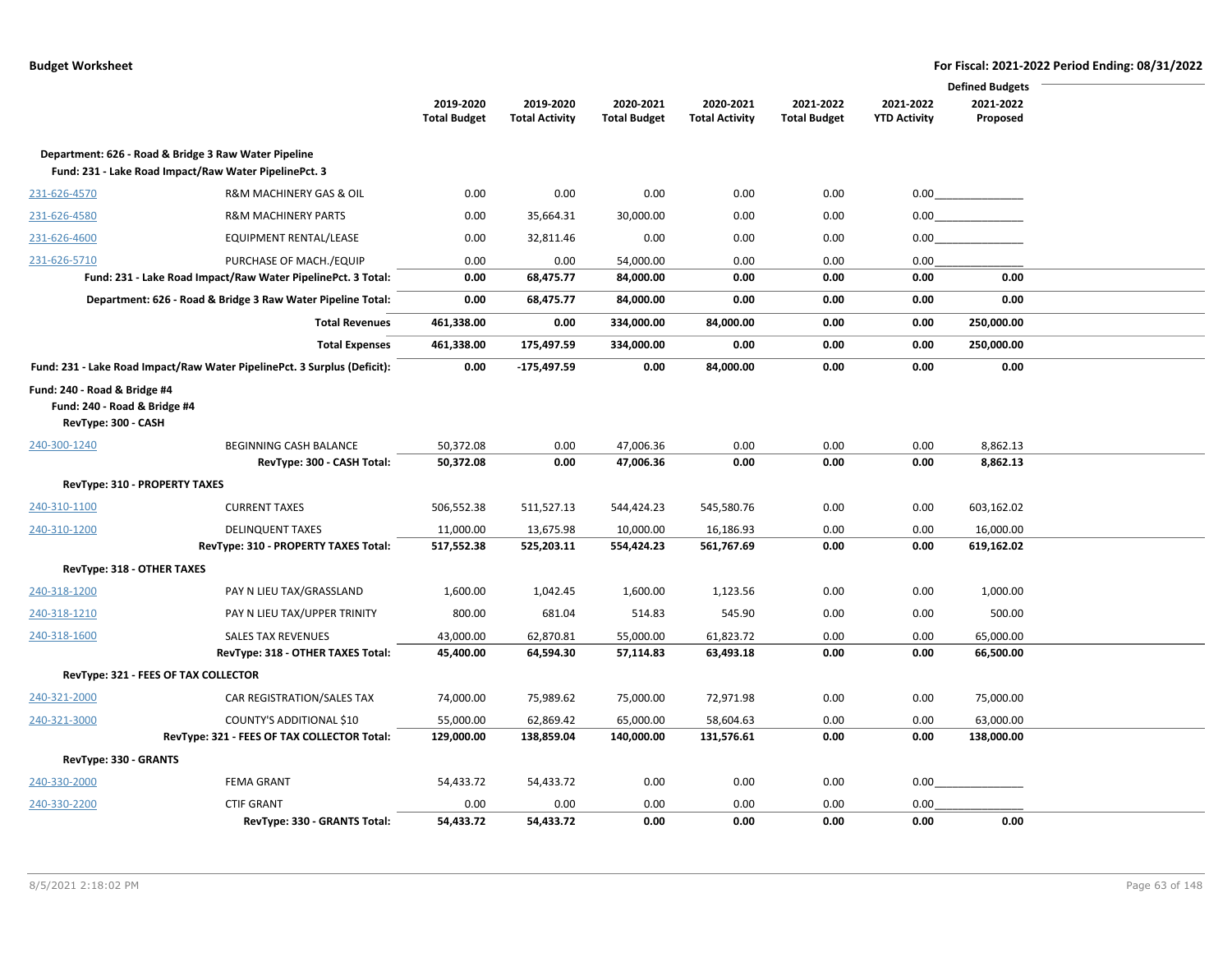|                      |                                                    |                     |                       |                     |                       |                     |                     | <b>Defined Budgets</b> |
|----------------------|----------------------------------------------------|---------------------|-----------------------|---------------------|-----------------------|---------------------|---------------------|------------------------|
|                      |                                                    | 2019-2020           | 2019-2020             | 2020-2021           | 2020-2021             | 2021-2022           | 2021-2022           | 2021-2022              |
|                      |                                                    | <b>Total Budget</b> | <b>Total Activity</b> | <b>Total Budget</b> | <b>Total Activity</b> | <b>Total Budget</b> | <b>YTD Activity</b> | Proposed               |
| RevType: 350 - FINES |                                                    |                     |                       |                     |                       |                     |                     |                        |
| 240-350-4030         | <b>COUNTY CLERK FINES</b>                          | 11,000.00           | 5,879.21              | 10,000.00           | 1,118.44              | 0.00                | 0.00                | 6,000.00               |
| 240-350-4500         | <b>DISTRICT CLERK FINES</b>                        | 10,000.00           | 7,270.97              | 10,500.00           | 10,103.51             | 0.00                | 0.00                | 10,000.00              |
| 240-350-4550         | J. P. #1 FINES                                     | 8,000.00            | 3,758.52              | 8,000.00            | 1,749.62              | 0.00                | 0.00                | 4,000.00               |
| 240-350-4560         | J. P. #2 FINES                                     | 2,000.00            | 5,248.06              | 2,000.00            | 1,163.51              | 0.00                | 0.00                | $-2,000.00$            |
| 240-350-4570         | J. P. #3 FINES                                     | 2,700.00            | 2,592.67              | 3,300.00            | 917.08                | 0.00                | 0.00                | 2,500.00               |
|                      | RevType: 350 - FINES Total:                        | 33,700.00           | 24,749.43             | 33,800.00           | 15,052.16             | 0.00                | 0.00                | 20,500.00              |
|                      | RevType: 360 - INTEREST EARNINGS                   |                     |                       |                     |                       |                     |                     |                        |
| 240-360-1000         | <b>INTEREST EARNINGS</b>                           | 3,900.00            | 2,462.43              | 2,000.00            | 325.81                | 0.00                | 0.00                | 50.00                  |
|                      | RevType: 360 - INTEREST EARNINGS Total:            | 3,900.00            | 2,462.43              | 2,000.00            | 325.81                | 0.00                | 0.00                | 50.00                  |
|                      | RevType: 364 - SALE OF ASSETS LAND/BUILDING        |                     |                       |                     |                       |                     |                     |                        |
| 240-364-1620         | LAND/BUILDING                                      | 0.00                | 0.00                  | 0.00                | 0.00                  | 0.00                | 0.00                |                        |
| 240-364-1630         | SALE OF EQUIPMENT                                  | 11,393.37           | 9,393.37              | 1,500.00            | 0.00                  | 0.00                | 0.00                | 1,500.00               |
|                      | RevType: 364 - SALE OF ASSETS LAND/BUILDING Total: | 11,393.37           | 9,393.37              | 1,500.00            | 0.00                  | 0.00                | 0.00                | 1,500.00               |
|                      | RevType: 370 - MISCELLANEOUS                       |                     |                       |                     |                       |                     |                     |                        |
| 240-370-1200         | STATE LATERAL ROAD                                 | 10,100.00           | 8,414.22              | 10,000.00           | 8,387.19              | 0.00                | 0.00                | 9,000.00               |
| 240-370-1250         | TDT WEIGHT FEES                                    | 20,000.00           | 21,247.21             | 23,000.00           | 19,413.44             | 0.00                | 0.00                | 22,000.00              |
| 240-370-1300         | REFUNDS & MISCELLANEOUS                            | 1,200.00            | 637.03                | 1,000.00            | 1,420.56              | 0.00                | 0.00                | 1,000.00               |
| 240-370-1380         | SALE OF SCRAP IRON                                 | 0.00                | 866.45                | 0.00                | 0.00                  | 0.00                | 0.00                |                        |
| 240-370-1400         | PROCEEDS OF LOAN                                   | 0.00                | 0.00                  | 0.00                | 0.00                  | 0.00                | 0.00                |                        |
| 240-370-1419         | ROAD ACCEPTANCE                                    | 0.00                | 0.00                  | 0.00                | 0.00                  | 0.00                | 0.00                |                        |
| 240-370-1420         | <b>CULVERT PERMITTING PROCESS</b>                  | 0.00                | 0.00                  | 0.00                | 920.00                | 0.00                | 0.00                | 1,200.00               |
| 240-370-1421         | ROW PERMIT APPLICATION                             | 0.00                | 0.00                  | 0.00                | 20.00                 | 0.00                | 0.00                | 200.00                 |
| 240-370-1450         | REIMBURSEMENT OF MATERIALS                         | 9,000.00            | 6,631.81              | 1,500.00            | 585.76                | 0.00                | 0.00                | 1,500.00               |
| 240-370-1460         | SALE OF RECYCLED MATERIALS                         | 500.00              | 1,883.56              | 2,000.00            | 2,172.90              | 0.00                | 0.00                | 500.00                 |
| 240-370-1470         | <b>OFFICE RENTAL</b>                               | 0.00                | 0.00                  | 0.00                | 0.00                  | 0.00                | 0.00                |                        |
|                      | RevType: 370 - MISCELLANEOUS Total:                | 40,800.00           | 39,680.28             | 37,500.00           | 32,919.85             | 0.00                | 0.00                | 35,400.00              |
|                      | Fund: 240 - Road & Bridge #4 Total:                | 886,551.55          | 859,375.68            | 873,345.42          | 805,135.30            | 0.00                | 0.00                | 889,974.15             |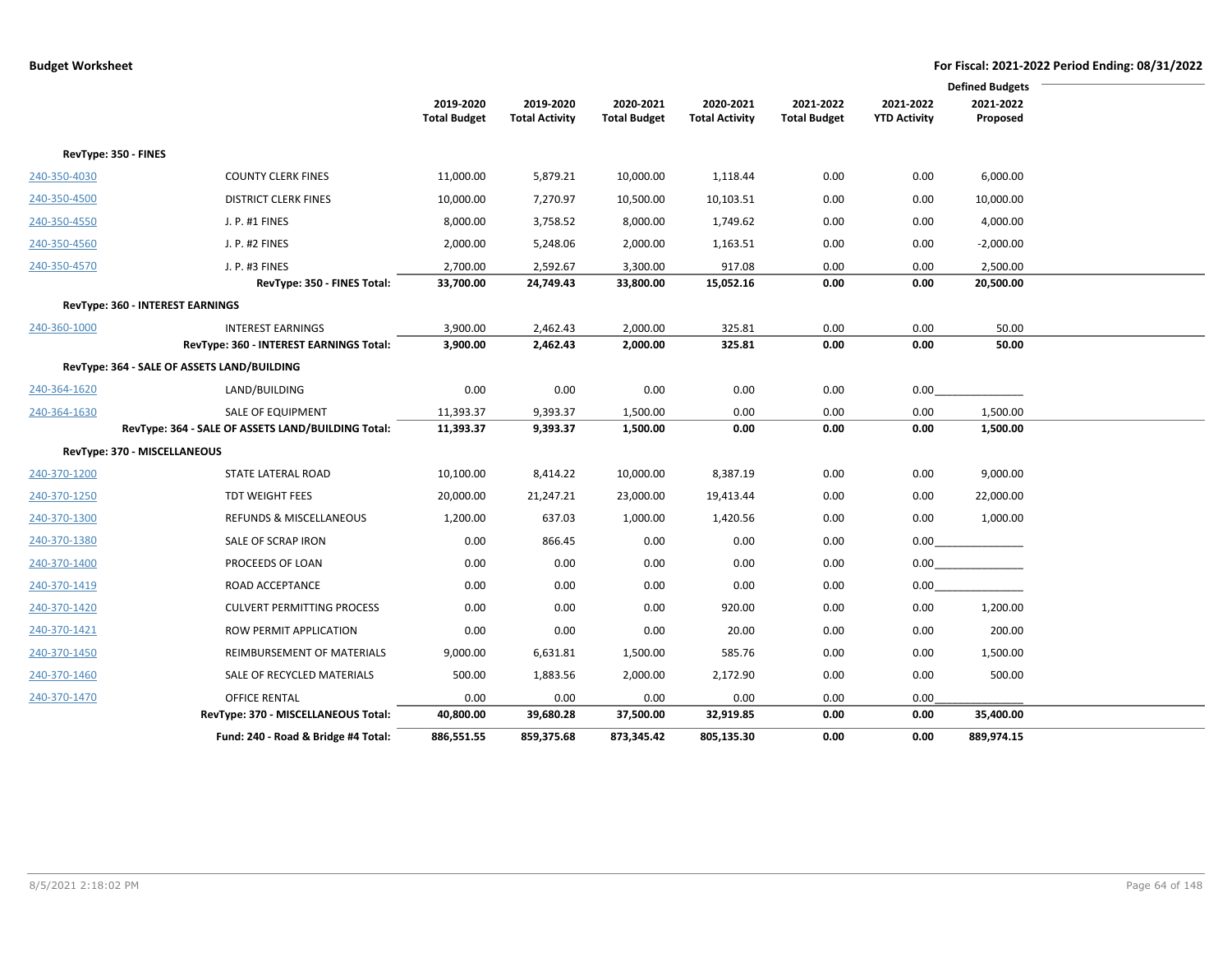|                                                                   |                                      |                     |                        |                         |                       |                     |                     | <b>Defined Budgets</b>  |
|-------------------------------------------------------------------|--------------------------------------|---------------------|------------------------|-------------------------|-----------------------|---------------------|---------------------|-------------------------|
|                                                                   |                                      | 2019-2020           | 2019-2020              | 2020-2021               | 2020-2021             | 2021-2022           | 2021-2022           | 2021-2022               |
|                                                                   |                                      | <b>Total Budget</b> | <b>Total Activity</b>  | <b>Total Budget</b>     | <b>Total Activity</b> | <b>Total Budget</b> | <b>YTD Activity</b> | Proposed                |
| Department: 509 - Contingency                                     |                                      |                     |                        |                         |                       |                     |                     |                         |
| Fund: 240 - Road & Bridge #4                                      |                                      |                     |                        |                         |                       |                     |                     |                         |
| 240-509-4750                                                      | CONTINGENCY                          | 0.00                | 0.00                   | 0.00                    | 0.00                  | 0.00                | 0.00                |                         |
|                                                                   | Fund: 240 - Road & Bridge #4 Total:  | 0.00                | 0.00                   | 0.00                    | 0.00                  | 0.00                | 0.00                | 0.00                    |
|                                                                   | Department: 509 - Contingency Total: | 0.00                | 0.00                   | 0.00                    | 0.00                  | 0.00                | 0.00                | 0.00                    |
| Department: 624 - Road & Bridge 4<br>Fund: 240 - Road & Bridge #4 |                                      |                     |                        |                         |                       |                     |                     |                         |
| 240-624-1000                                                      | <b>COMPENSATION PAY</b>              | 0.00                | 0.00                   | 0.00                    | 0.00                  | 0.00                | 0.00                |                         |
| 240-624-1010                                                      | SALARY ELECTED OFFICIAL              | 62,720.97           | 62,721.10              | 63,240.97               | 55,944.05             | 0.00                | 0.00                | 67,643.51               |
| 240-624-1030                                                      | <b>SALARY FOREMAN</b>                | 0.00                | 4,806.95               | 32,485.18               | 11,404.74             | 0.00                | 0.00                |                         |
| 240-624-1050                                                      | SALARY SECRETARY                     | 28,577.94           | 28,577.91              | 30,657.94               | 27,120.58             | 0.00                | 0.00                | 32,792.20               |
|                                                                   | SALARY PRECINCT EMPLOYEES            |                     |                        |                         |                       | 0.00                |                     |                         |
| 240-624-1060<br>240-624-1070                                      | SALARY PART-TIME                     | 181,580.27<br>0.00  | 118,764.44<br>7,464.00 | 150,186.40<br>18,096.00 | 110,853.11<br>0.00    | 0.00                | 0.00<br>0.00        | 204,692.32<br>18,792.00 |
|                                                                   |                                      |                     |                        |                         |                       |                     |                     |                         |
| 240-624-2010                                                      | SOCIAL SECURITY TAXES                | 16,918.51           | 13,238.65              | 18,269.32               | 12,689.55             | 0.00                | 0.00                | 20,083.04               |
| 240-624-2020                                                      | <b>GROUP HEALTH INSURANCE</b>        | 94,967.04           | 80,039.24              | 97,653.12               | 67,645.13             | 0.00                | 0.00                | 106,204.16              |
| 240-624-2030                                                      | RETIREMENT                           | 31,899.58           | 25,093.25              | 34,888.51               | 24,308.45             | 0.00                | 0.00                | 38,999.97               |
| 240-624-2040                                                      | <b>WORKERS COMPENSATION</b>          | 5,892.97            | 5,699.46               | 6,469.26                | 5,887.58              | 0.00                | 0.00                | 7,187.07                |
| 240-624-2050                                                      | <b>MEDICARE TAX</b>                  | 3,956.75            | 3,618.76               | 4,272.66                | 2,967.74              | 0.00                | 0.00                | 4,696.84                |
| 240-624-2060                                                      | UNEMPLOYMENT EXPENSE                 | 0.00                | 97.15                  | 0.00                    | 27.21                 | 0.00                | 0.00                |                         |
| 240-624-3100                                                      | <b>OFFICE SUPPLIES</b>               | 250.00              | 61.19                  | 250.00                  | 61.19                 | 0.00                | 0.00                | 250.00                  |
| 240-624-3140                                                      | <b>EMPLOYEE PHYSICALS/DOT TEST</b>   | 350.00              | 195.36                 | 350.00                  | 155.00                | 0.00                | 0.00                | 350.00                  |
| 240-624-3400                                                      | <b>SHOP SUPPLIES</b>                 | 1,750.00            | 1,547.76               | 1,500.00                | 1,499.27              | 0.00                | 0.00                | 1,500.00                |
| 240-624-3410                                                      | R&B MAT. ROCK & GRAVEL               | 130,000.00          | 151,110.65             | 80,000.00               | 102,945.76            | 0.00                | 0.00                | 80,000.00               |
| 240-624-3420                                                      | <b>R&amp;B MAT. CULVERTS</b>         | 17,000.00           | 16,863.53              | 9,000.00                | 8,569.14              | 0.00                | 0.00                | 9,000.00                |
| 240-624-3430                                                      | R&B MAT. HARDWARE & LUMBER           | 6,459.28            | 7,077.01               | 1,500.00                | 0.00                  | 0.00                | 0.00                | 1,500.00                |
| 240-624-3440                                                      | R&B MAT. ASPHALT/RD OIL              | 70,000.00           | 68,308.69              | 70,000.00               | 23,769.63             | 0.00                | 0.00                | 70,000.00               |
| 240-624-3450                                                      | <b>CHEMICALS</b>                     | 1,500.00            | 0.00                   | 15,000.00               | 0.00                  | 0.00                | 0.00                | 1,500.00                |
| 240-624-3460                                                      | <b>CTIF EXPENDITURES</b>             | 0.00                | 0.00                   | 0.00                    | 0.00                  | 0.00                | 0.00                |                         |
| 240-624-3500                                                      | <b>DEBRIS REMOVAL</b>                | 0.00                | 0.00                   | 0.00                    | 0.00                  | 0.00                | 0.00                |                         |
| 240-624-3950                                                      | <b>UNIFORMS</b>                      | 2,500.00            | 3,638.22               | 2,500.00                | 2,233.89              | 0.00                | 0.00                | 2,500.00                |
| 240-624-4000                                                      | <b>LEGAL FEES</b>                    | 0.00                | 0.00                   | 0.00                    | 0.00                  | 0.00                | 0.00                |                         |
| 240-624-4060                                                      | TAX APPRAISAL DISTRICT               | 0.00                | 0.00                   | 27,883.38               | 22,367.10             | 0.00                | 0.00                | 31,261.69               |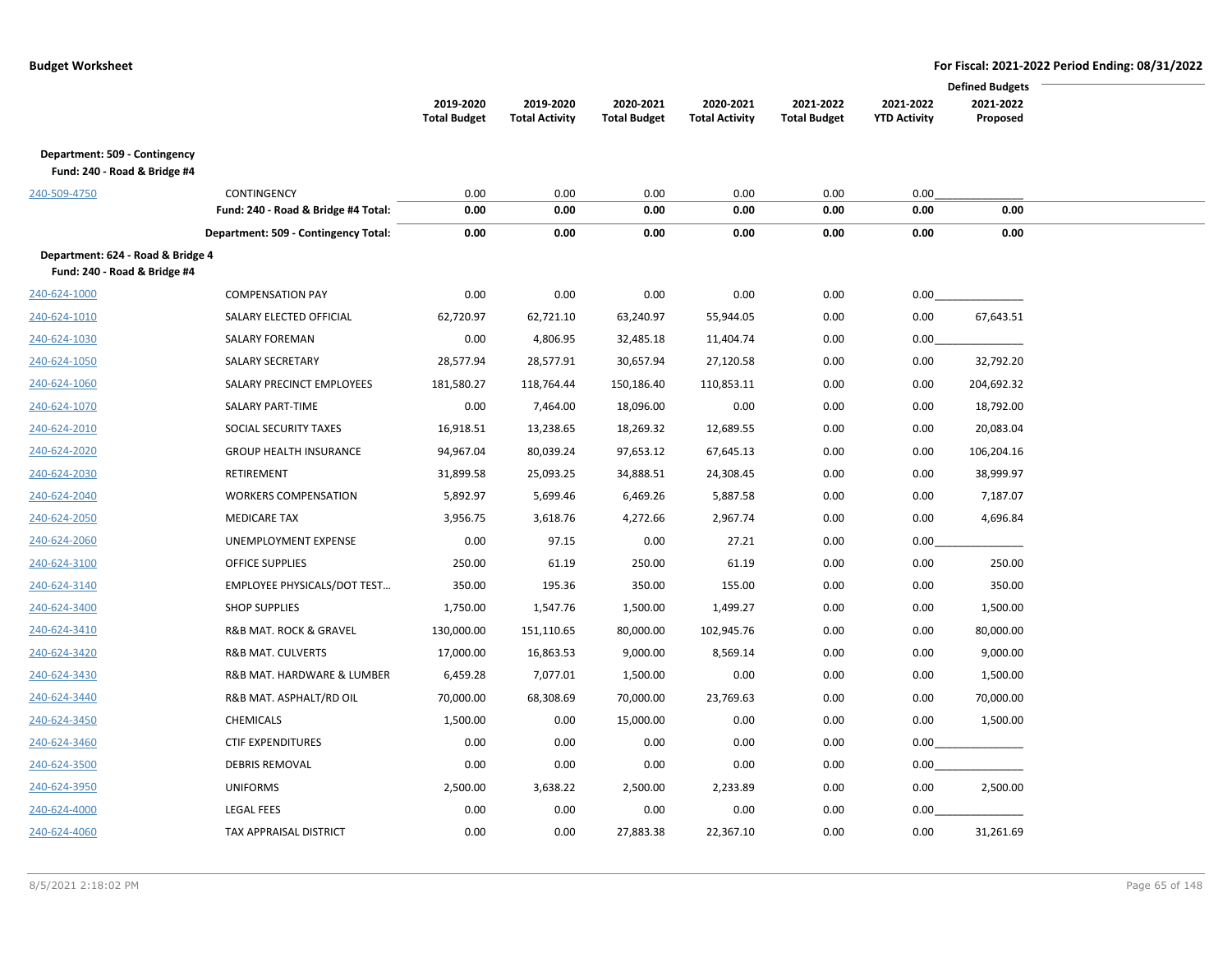|              |                                    | 2019-2020<br><b>Total Budget</b> | 2019-2020<br><b>Total Activity</b> | 2020-2021<br><b>Total Budget</b> | 2020-2021<br><b>Total Activity</b> | 2021-2022<br><b>Total Budget</b> | 2021-2022<br><b>YTD Activity</b> | <b>Defined Budgets</b><br>2021-2022<br>Proposed |
|--------------|------------------------------------|----------------------------------|------------------------------------|----------------------------------|------------------------------------|----------------------------------|----------------------------------|-------------------------------------------------|
| 240-624-4210 | <b>INTERNET</b>                    | 1,000.00                         | 978.94                             | 1,000.00                         | 905.65                             | 0.00                             | 0.00                             | 1,000.00                                        |
| 240-624-4230 | <b>CELL PHONE ALLOWANCE</b>        | 0.00                             | 0.00                               | 0.00                             | 0.00                               | 0.00                             | 0.00                             |                                                 |
| 240-624-4270 | OUT OF COUNTY TRAVEL/TRAIN         | 4,600.00                         | 2,534.94                           | 4,600.00                         | 2,288.07                           | 0.00                             | 0.00                             | 4,600.00                                        |
| 240-624-4300 | <b>BIDS, NOTICES &amp; PERMITS</b> | 300.00                           | 151.02                             | 300.00                           | 27.52                              | 0.00                             | 0.00                             | 300.00                                          |
| 240-624-4350 | PRINTING                           | 100.00                           | 0.00                               | 100.00                           | 0.00                               | 0.00                             | 0.00                             | 100.00                                          |
| 240-624-4400 | UTILITY ELECTRICITY                | 4,000.00                         | 3,112.57                           | 4,000.00                         | 2,471.82                           | 0.00                             | 0.00                             | 3,500.00                                        |
| 240-624-4410 | UTILITY GAS                        | 600.00                           | 734.43                             | 600.00                           | 745.85                             | 0.00                             | 0.00                             | 750.00                                          |
| 240-624-4420 | UTILITY WATER                      | 1,250.00                         | 980.15                             | 1,250.00                         | 657.29                             | 0.00                             | 0.00                             | 1,000.00                                        |
| 240-624-4430 | <b>TRASH PICK-UP</b>               | 2,500.00                         | 2,617.50                           | 2,500.00                         | 2,404.50                           | 0.00                             | 0.00                             | 2,500.00                                        |
| 240-624-4470 | REPEATER SERVICE CONTRACT          | 730.24                           | 547.67                             | 0.00                             | 0.00                               | 0.00                             | 0.00                             |                                                 |
| 240-624-4500 | <b>R&amp;M BUILDING</b>            | 2,000.00                         | 174.95                             | 1,250.00                         | 146.00                             | 0.00                             | 0.00                             | 1,250.00                                        |
| 240-624-4503 | FIRE EXTINGUISHER INSPECTION       | 0.00                             | 0.00                               | 0.00                             | 0.00                               | 0.00                             | 0.00                             | 146.00                                          |
| 240-624-4530 | <b>COMPUTER SOFTWARE</b>           | 1,500.00                         | 0.00                               | 1,500.00                         | 0.00                               | 0.00                             | 0.00                             | 2,730.35                                        |
| 240-624-4570 | R&M MACHINERY GAS & OIL            | 41,040.72                        | 27,781.93                          | 40,000.00                        | 23,546.07                          | 0.00                             | 0.00                             | 40,000.00                                       |
| 240-624-4580 | <b>R&amp;M MACHINERY PARTS</b>     | 39,433.72                        | 47,154.24                          | 30,000.00                        | 31,834.64                          | 0.00                             | 0.00                             | 30,000.00                                       |
| 240-624-4590 | R&M MACH. TIRES & TUBES            | 9,000.00                         | 6,663.07                           | 9,000.00                         | 5,462.00                           | 0.00                             | 0.00                             | 9,000.00                                        |
| 240-624-4600 | EQUIPMENT RENTAL/LEASE             | 15,000.00                        | 16,100.41                          | 15,000.00                        | 22,386.06                          | 0.00                             | 0.00                             | 15,000.00                                       |
| 240-624-4800 | <b>BOND</b>                        | 0.00                             | 0.00                               | 0.00                             | 0.00                               | 0.00                             | 0.00                             |                                                 |
| 240-624-4810 | <b>DUES</b>                        | 335.00                           | 335.00                             | 335.00                           | 395.00                             | 0.00                             | 0.00                             | 395.00                                          |
| 240-624-4820 | <b>INSURANCE</b>                   | 6,000.00                         | 5,200.97                           | 6,000.00                         | 5,017.63                           | 0.00                             | 0.00                             | 3,000.00                                        |
| 240-624-4850 | PRISONER SUPPLIES                  | 0.00                             | 0.00                               | 0.00                             | 0.00                               | 0.00                             | 0.00                             |                                                 |
| 240-624-4880 | FANNIN RURAL RAIL DISTRICT         | 0.00                             | 0.00                               | 0.00                             | 0.00                               | 0.00                             | 0.00                             |                                                 |
| 240-624-4900 | <b>MISCELLANEOUS</b>               | 500.00                           | 0.00                               | 500.00                           | 0.00                               | 0.00                             | 0.00                             | 500.00                                          |
| 240-624-4910 | SOIL & WATER CONSERVATION          | 250.00                           | 250.00                             | 250.00                           | 0.00                               | 0.00                             | 0.00                             | 250.00                                          |
| 240-624-4920 | TDRA FLOOD CASH MATCH              | 0.00                             | 0.00                               | 0.00                             | 0.00                               | 0.00                             | 0.00                             |                                                 |
| 240-624-4940 | FLOOD CONTROL SITE MAINTEN         | 0.00                             | 0.00                               | 0.00                             | 0.00                               | 0.00                             | 0.00                             |                                                 |
| 240-624-4960 | TCOG HAZARDOUS WASTEMATCH          | 0.00                             | 0.00                               | 0.00                             | 0.00                               | 0.00                             | 0.00                             |                                                 |
| 240-624-5710 | PURCHASE OF MACH./EQUIP            | 84,393.37                        | 46,689.90                          | 75,000.00                        | 0.00                               | 0.00                             | 0.00                             |                                                 |
| 240-624-5711 | PURCHASE OF SMALL EQUIPME          | 0.00                             | 0.00                               | 0.00                             | 0.00                               | 0.00                             | 0.00                             | 75,000.00                                       |
| 240-624-5730 | <b>RADIO EQUIPMENT</b>             | 0.00                             | 0.00                               | 0.00                             | 0.00                               | 0.00                             | 0.00                             |                                                 |
| 240-624-5740 | <b>TECHNOLOGY</b>                  | 0.00                             | 0.00                               | 0.00                             | 0.00                               | 0.00                             | 0.00                             |                                                 |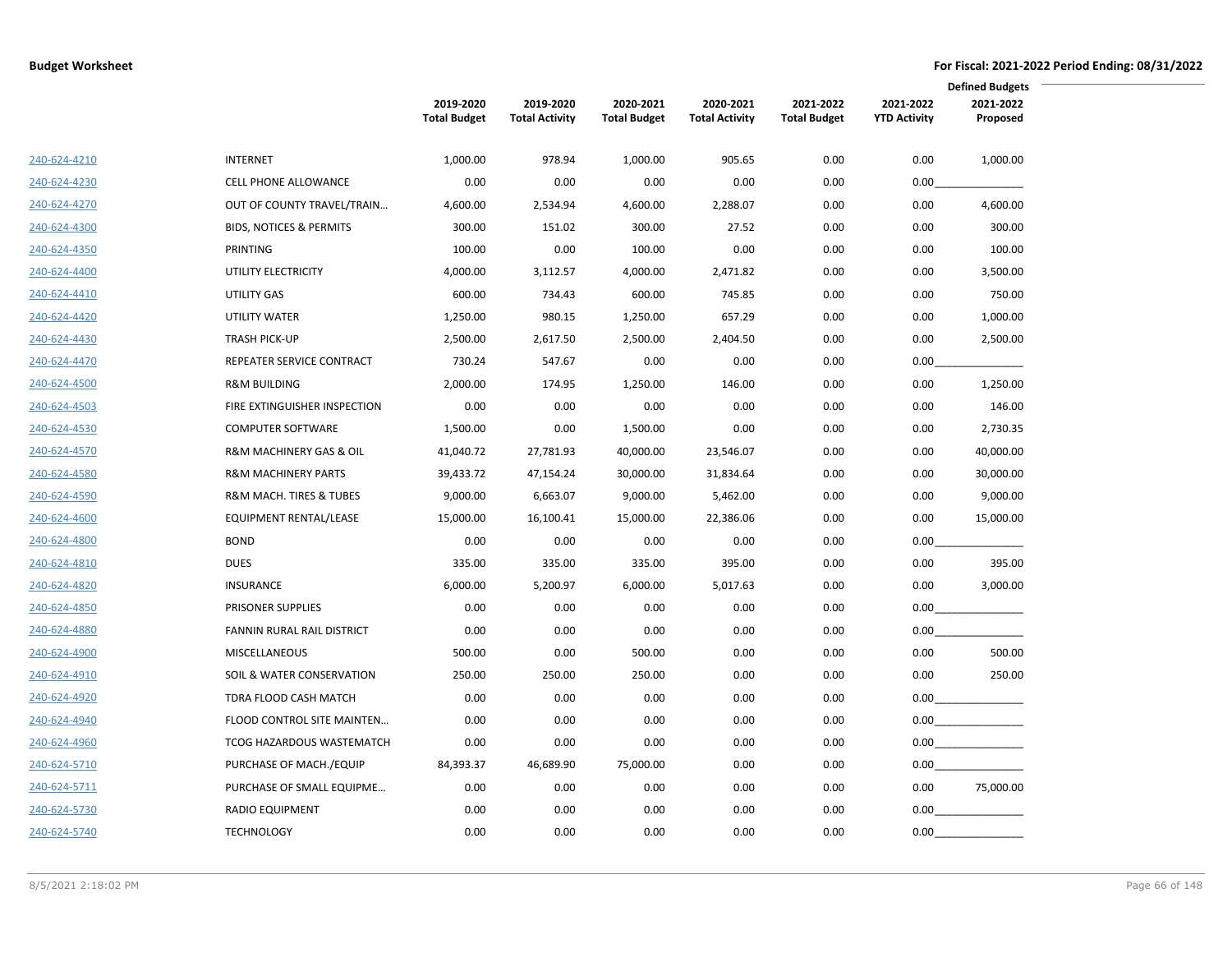|                     |                                                       | 2019-2020           | 2019-2020             | 2020-2021           | 2020-2021             | 2021-2022           | 2021-2022           | <b>Defined Budgets</b><br>2021-2022 |  |
|---------------------|-------------------------------------------------------|---------------------|-----------------------|---------------------|-----------------------|---------------------|---------------------|-------------------------------------|--|
|                     |                                                       | <b>Total Budget</b> | <b>Total Activity</b> | <b>Total Budget</b> | <b>Total Activity</b> | <b>Total Budget</b> | <b>YTD Activity</b> | Proposed                            |  |
|                     |                                                       |                     |                       |                     |                       |                     |                     |                                     |  |
| 240-624-5750        | <b>BUILDING</b>                                       | 0.00                | 0.00                  | 0.00                | 0.00                  | 0.00                | 0.00                |                                     |  |
|                     | Fund: 240 - Road & Bridge #4 Total:                   | 870,856.36          | 760,931.01            | 857,387.74          | 578,737.22            | 0.00                | 0.00                | 889,974.15                          |  |
|                     | Department: 624 - Road & Bridge 4 Total:              | 870,856.36          | 760,931.01            | 857,387.74          | 578,737.22            | 0.00                | 0.00                | 889,974.15                          |  |
|                     | Department: 625 - Administrative Office R&B           |                     |                       |                     |                       |                     |                     |                                     |  |
|                     | Fund: 240 - Road & Bridge #4                          |                     |                       |                     |                       |                     |                     |                                     |  |
| 240-625-1050        | SALARY SECRETARY                                      | 10,141.28           | 10,141.27             | 10,271.28           | 5,137.65              | 0.00                |                     | 0.00                                |  |
| 240-625-2010        | SOCIAL SECURITY TAXES                                 | 628.76              | 433.36                | 636.82              | 241.41                | 0.00                |                     | 0.00                                |  |
| 240-625-2020        | <b>GROUP HEALTH INSURANCE</b>                         | 2,967.72            | 2,973.64              | 3,051.66            | 1,017.56              | 0.00                |                     | 0.00                                |  |
| 240-625-2030        | <b>RETIREMENT</b>                                     | 1,167.26            | 1,185.34              | 1,216.12            | 607.19                | 0.00                |                     | 0.00                                |  |
| 240-625-2040        | <b>WORKERS COMPENSATION</b>                           | 42.59               | 31.02                 | 32.87               | 29.48                 | 0.00                |                     | 0.00                                |  |
| 240-625-2050        | <b>MEDICARE TAX</b>                                   | 147.58              | 121.81                | 148.93              | 56.18                 | 0.00                |                     | 0.00                                |  |
| 240-625-3100        | <b>OFFICE SUPPLIES</b>                                | 100.00              | 100.00                | 100.00              | 0.00                  | 0.00                |                     | 0.00                                |  |
| 240-625-3110        | POSTAGE                                               | 0.00                | 0.00                  | 0.00                | 0.00                  | 0.00                |                     | 0.00                                |  |
| 240-625-4270        | OUT OF COUNTY TRAVEL/TRAIN                            | 0.00                | 0.00                  | 0.00                | 0.00                  | 0.00                |                     | 0.00                                |  |
| 240-625-4530        | <b>COMPUTER SOFTWARE</b>                              | 500.00              | 483.97                | 500.00              | 2,546.28              | 0.00                |                     | 0.00                                |  |
| 240-625-4800        | <b>BOND</b>                                           | 0.00                | 0.00                  | 0.00                | 0.00                  | 0.00                |                     |                                     |  |
| 240-625-5720        | OFFICE EQUIPMENT                                      | 0.00                | 0.00                  | 0.00                | 0.00                  | 0.00                |                     | 0.00                                |  |
| 240-625-5740        | <b>TECHNOLOGY</b>                                     | 0.00                | 0.00                  | 0.00                | 0.00                  | 0.00                | 0.00                |                                     |  |
|                     | Fund: 240 - Road & Bridge #4 Total:                   | 15,695.19           | 15,470.41             | 15,957.68           | 9,635.75              | 0.00                | 0.00                | 0.00                                |  |
|                     | Department: 625 - Administrative Office R&B Total:    | 15,695.19           | 15,470.41             | 15,957.68           | 9,635.75              | 0.00                | 0.00                | 0.00                                |  |
|                     | <b>Total Revenues</b>                                 | 886,551.55          | 859,375.68            | 873,345.42          | 805,135.30            | 0.00                | 0.00                | 889,974.15                          |  |
|                     | <b>Total Expenses</b>                                 | 886,551.55          | 776,401.42            | 873,345.42          | 588,372.97            | 0.00                | 0.00                | 889,974.15                          |  |
|                     | Fund: 240 - Road & Bridge #4 Surplus (Deficit):       | 0.00                | 82,974.26             | 0.00                | 216,762.33            | 0.00                | 0.00                | 0.00                                |  |
|                     | Fund: 241 - Lake Road Impact/Raw Water PipelinePct. 4 |                     |                       |                     |                       |                     |                     |                                     |  |
|                     | Fund: 241 - Lake Road Impact/Raw Water PipelinePct. 4 |                     |                       |                     |                       |                     |                     |                                     |  |
| RevType: 300 - CASH |                                                       |                     |                       |                     |                       |                     |                     |                                     |  |
| 241-300-1240        | UNENCUMBERED FUND BALANCE                             | 336,148.00          | 0.00                  | 150,000.00          | 0.00                  | 0.00                | 0.00                |                                     |  |
|                     | RevType: 300 - CASH Total:                            | 336,148.00          | 0.00                  | 150,000.00          | 0.00                  | 0.00                | 0.00                | 0.00                                |  |
|                     | RevType: 318 - OTHER TAXES                            |                     |                       |                     |                       |                     |                     |                                     |  |
| 241-318-1830        | YEAR 1 PAYMENT                                        | 0.00                | 0.00                  | 0.00                | 0.00                  | 0.00                | 0.00                |                                     |  |
|                     | RevType: 318 - OTHER TAXES Total:                     | 0.00                | 0.00                  | 0.00                | 0.00                  | 0.00                | 0.00                | 0.00                                |  |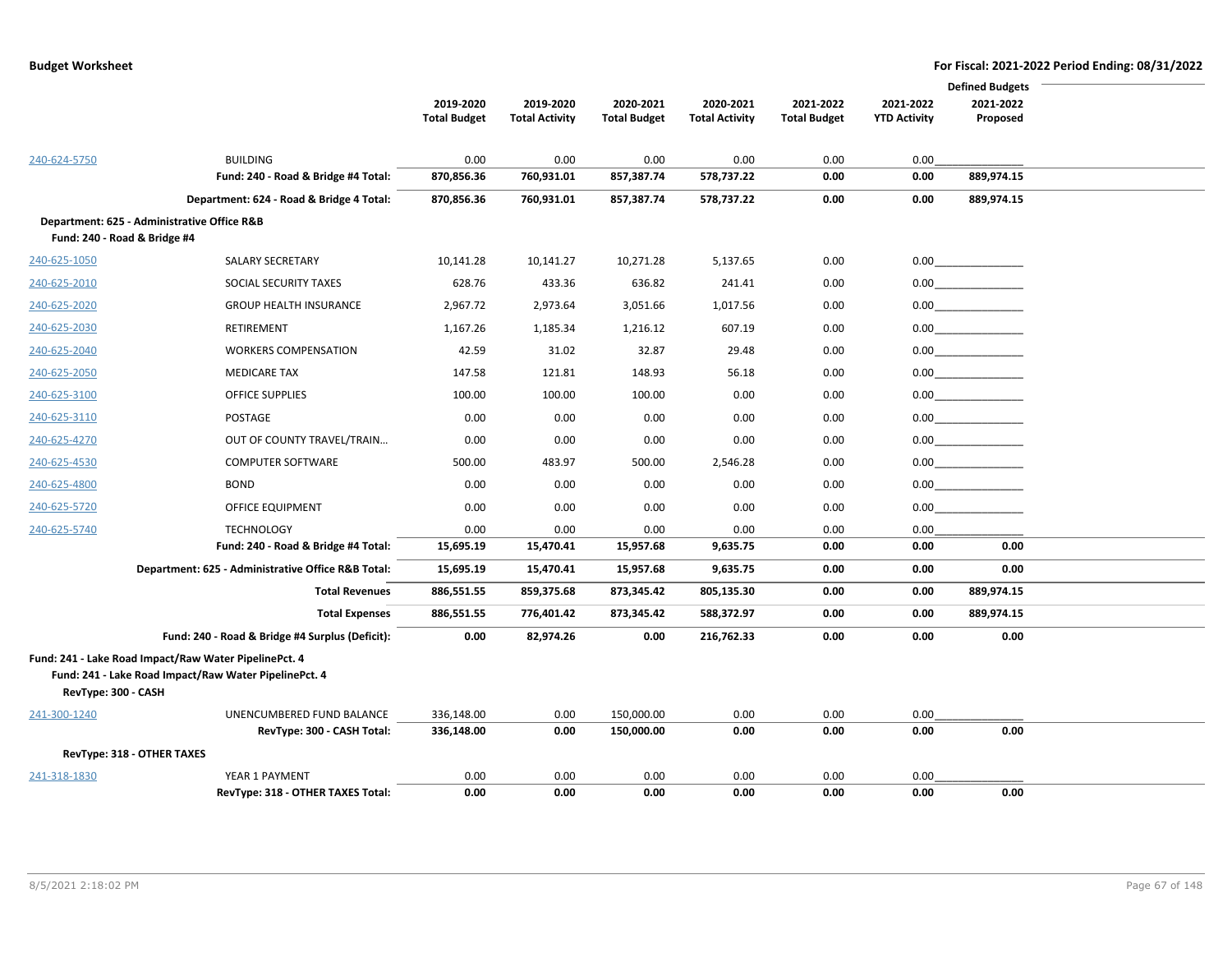|              |                                                                          |                     |                       |                     |                       |                     |                     | <b>Defined Budgets</b> |  |
|--------------|--------------------------------------------------------------------------|---------------------|-----------------------|---------------------|-----------------------|---------------------|---------------------|------------------------|--|
|              |                                                                          | 2019-2020           | 2019-2020             | 2020-2021           | 2020-2021             | 2021-2022           | 2021-2022           | 2021-2022              |  |
|              |                                                                          | <b>Total Budget</b> | <b>Total Activity</b> | <b>Total Budget</b> | <b>Total Activity</b> | <b>Total Budget</b> | <b>YTD Activity</b> | Proposed               |  |
|              | RevType: 326 - MAINTENANCE OF ROADS                                      |                     |                       |                     |                       |                     |                     |                        |  |
| 241-326-1830 | FOR MAINTENANCE OF ROADS                                                 | 0.00                | 3,300.00              | 104,000.00          | 104,000.00            | 0.00                | 0.00                |                        |  |
|              | RevType: 326 - MAINTENANCE OF ROADS Total:                               | 0.00                | 3,300.00              | 104,000.00          | 104,000.00            | 0.00                | 0.00                | 0.00                   |  |
|              | Fund: 241 - Lake Road Impact/Raw Water PipelinePct. 4 Total:             | 336,148.00          | 3,300.00              | 254,000.00          | 104,000.00            | 0.00                | 0.00                | 0.00                   |  |
|              | Department: 624 - Road & Bridge 4                                        |                     |                       |                     |                       |                     |                     |                        |  |
|              | Fund: 241 - Lake Road Impact/Raw Water PipelinePct. 4                    |                     |                       |                     |                       |                     |                     |                        |  |
| 241-624-3410 | R&B MAT. ROCK & GRAVEL                                                   | 50,000.00           | 51,738.86             | 42,000.00           | 0.00                  | 0.00                |                     | 0.00                   |  |
| 241-624-3440 | R&B MAT. ASPHALT/RD OIL                                                  | 20,000.00           | 36,000.60             | 0.00                | 0.00                  | 0.00                |                     | 0.00                   |  |
| 241-624-4600 | <b>EQUIPMENT RENTAL/LEASE</b>                                            | 0.00                | 29,865.55             | 0.00                | 0.00                  | 0.00                |                     | 0.00                   |  |
| 241-624-4900 | MISCELLANEOUS                                                            | 216,148.00          | 400.00                | 150,000.00          | 0.00                  | 0.00                | 0.00                |                        |  |
| 241-624-5710 | PURCHASE OF MACH./EQUIP                                                  | 50,000.00           | 0.00                  | 62,000.00           | 0.00                  | 0.00                | 0.00                |                        |  |
|              | Fund: 241 - Lake Road Impact/Raw Water PipelinePct. 4 Total:             | 336,148.00          | 118,005.01            | 254,000.00          | 0.00                  | 0.00                | 0.00                | 0.00                   |  |
|              | Department: 624 - Road & Bridge 4 Total:                                 | 336,148.00          | 118,005.01            | 254,000.00          | 0.00                  | 0.00                | 0.00                | 0.00                   |  |
|              | <b>Total Revenues</b>                                                    | 336,148.00          | 3,300.00              | 254,000.00          | 104,000.00            | 0.00                | 0.00                | 0.00                   |  |
|              | <b>Total Expenses</b>                                                    | 336,148.00          | 118,005.01            | 254,000.00          | 0.00                  | 0.00                | 0.00                | 0.00                   |  |
|              | Fund: 241 - Lake Road Impact/Raw Water PipelinePct. 4 Surplus (Deficit): | 0.00                | $-114,705.01$         | 0.00                | 104,000.00            | 0.00                | 0.00                | 0.00                   |  |
|              | Fund: 250 - Raw Water Pipeline Rock for Pct.2,3,4                        |                     |                       |                     |                       |                     |                     |                        |  |
|              | Fund: 250 - Raw Water Pipeline Rock for Pct.2,3,4<br>RevType: 300 - CASH |                     |                       |                     |                       |                     |                     |                        |  |
| 250-300-1200 | UNENCUMBERED FUND BALANCE                                                | 0.00                | 0.00                  | 0.00                | 0.00                  | 0.00                | 0.00                |                        |  |
|              | RevType: 300 - CASH Total:                                               | 0.00                | 0.00                  | 0.00                | 0.00                  | 0.00                | 0.00                | 0.00                   |  |
|              | Fund: 250 - Raw Water Pipeline Rock for Pct.2,3,4 Total:                 | 0.00                | 0.00                  | 0.00                | 0.00                  | 0.00                | 0.00                | 0.00                   |  |
|              | Department: 320 - Raw Water Pipeline                                     |                     |                       |                     |                       |                     |                     |                        |  |
|              | Fund: 250 - Raw Water Pipeline Rock for Pct.2,3,4                        |                     |                       |                     |                       |                     |                     |                        |  |
| 250-320-1790 | FOR MAINTENANCE OF ROADS                                                 | 0.00                | 0.00                  | 0.00                | 0.00                  | 0.00                | 0.00                |                        |  |
|              | Fund: 250 - Raw Water Pipeline Rock for Pct.2,3,4 Total:                 | 0.00                | 0.00                  | 0.00                | 0.00                  | 0.00                | 0.00                | 0.00                   |  |
|              | Department: 320 - Raw Water Pipeline Total:                              | 0.00                | 0.00                  | 0.00                | 0.00                  | 0.00                | 0.00                | 0.00                   |  |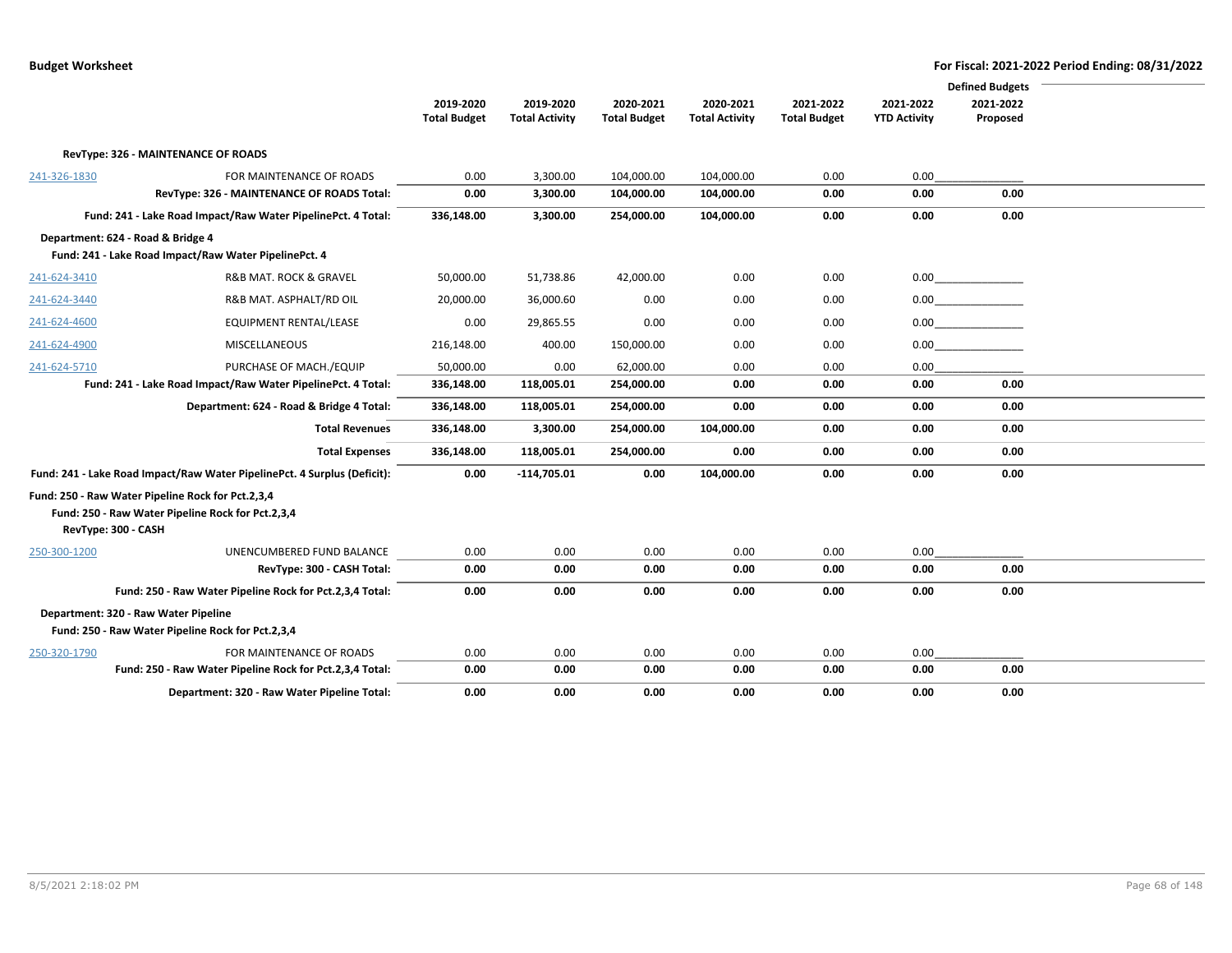|                     |                                                                                                     |                     |                       |                     |                       |                     |                     | <b>Defined Budgets</b> |  |
|---------------------|-----------------------------------------------------------------------------------------------------|---------------------|-----------------------|---------------------|-----------------------|---------------------|---------------------|------------------------|--|
|                     |                                                                                                     | 2019-2020           | 2019-2020             | 2020-2021           | 2020-2021             | 2021-2022           | 2021-2022           | 2021-2022              |  |
|                     |                                                                                                     | <b>Total Budget</b> | <b>Total Activity</b> | <b>Total Budget</b> | <b>Total Activity</b> | <b>Total Budget</b> | <b>YTD Activity</b> | Proposed               |  |
|                     | Department: 628 - Road & Bridge 2,3,4 Expenses<br>Fund: 250 - Raw Water Pipeline Rock for Pct.2,3,4 |                     |                       |                     |                       |                     |                     |                        |  |
| 250-628-3410        | R&B MAT. ROCK & GRAVEL                                                                              | 0.00                | 149,960.69            | 0.00                | 0.00                  | 0.00                | 0.00                |                        |  |
|                     | Fund: 250 - Raw Water Pipeline Rock for Pct.2,3,4 Total:                                            | 0.00                | 149,960.69            | 0.00                | 0.00                  | 0.00                | 0.00                | 0.00                   |  |
|                     | Department: 628 - Road & Bridge 2,3,4 Expenses Total:                                               | 0.00                | 149,960.69            | 0.00                | 0.00                  | 0.00                | 0.00                | 0.00                   |  |
|                     | <b>Total Revenues</b>                                                                               | 0.00                | 0.00                  | 0.00                | 0.00                  | 0.00                | 0.00                | 0.00                   |  |
|                     | <b>Total Expenses</b>                                                                               | 0.00                | 149,960.69            | 0.00                | 0.00                  | 0.00                | 0.00                | 0.00                   |  |
|                     | Fund: 250 - Raw Water Pipeline Rock for Pct.2,3,4 Surplus (Deficit):                                | 0.00                | $-149,960.69$         | 0.00                | 0.00                  | 0.00                | 0.00                | 0.00                   |  |
| RevType: 300 - CASH | Fund: 260 - J.P.#1 Justice Court Technology<br>Fund: 260 - J.P.#1 Justice Court Technology          |                     |                       |                     |                       |                     |                     |                        |  |
| 260-300-1260        | BEGINNING CASH BALANCE                                                                              | 0.00                | 0.00                  | 0.00                | 0.00                  | 0.00                | 0.00                | 150.00                 |  |
|                     | RevType: 300 - CASH Total:                                                                          | 0.00                | 0.00                  | 0.00                | 0.00                  | 0.00                | 0.00                | 150.00                 |  |
|                     | RevType: 360 - INTEREST EARNINGS                                                                    |                     |                       |                     |                       |                     |                     |                        |  |
| 260-360-1000        | <b>INTEREST EARNINGS</b>                                                                            | 0.00                | 84.24                 | 0.00                | 0.00                  | 0.00                | 0.00                | 50.00                  |  |
|                     | RevType: 360 - INTEREST EARNINGS Total:                                                             | 0.00                | 84.24                 | 0.00                | 0.00                  | 0.00                | 0.00                | 50.00                  |  |
|                     | RevType: 370 - MISCELLANEOUS                                                                        |                     |                       |                     |                       |                     |                     |                        |  |
| 260-370-4550        | J.P.#1 TECHNOLOGY FEES                                                                              | 1,500.00            | 1,264.78              | 1,500.00            | 479.58                | 0.00                | 0.00                | 1,300.00               |  |
|                     | RevType: 370 - MISCELLANEOUS Total:                                                                 | 1,500.00            | 1,264.78              | 1,500.00            | 479.58                | 0.00                | 0.00                | 1,300.00               |  |
|                     | Fund: 260 - J.P.#1 Justice Court Technology Total:                                                  | 1,500.00            | 1,349.02              | 1,500.00            | 479.58                | 0.00                | 0.00                | 1,500.00               |  |
|                     | Department: 455 - Justice of the Peace Pct. 1<br>Fund: 260 - J.P.#1 Justice Court Technology        |                     |                       |                     |                       |                     |                     |                        |  |
| 260-455-4200        | OMNIBASE TELEPHONE LINE                                                                             | 0.00                | 0.00                  | 0.00                | 0.00                  | 0.00                | 0.00                |                        |  |
| 260-455-5720        | OFFICE EQUIPMENT                                                                                    | 1,500.00            | 1,500.00              | 1,500.00            | 1,544.16              | 0.00                | 0.00                | 1,500.00               |  |
|                     | Fund: 260 - J.P.#1 Justice Court Technology Total:                                                  | 1,500.00            | 1,500.00              | 1,500.00            | 1,544.16              | 0.00                | 0.00                | 1,500.00               |  |
|                     | Department: 455 - Justice of the Peace Pct. 1 Total:                                                | 1,500.00            | 1,500.00              | 1,500.00            | 1,544.16              | 0.00                | 0.00                | 1,500.00               |  |
|                     | <b>Total Revenues</b>                                                                               | 1,500.00            | 1,349.02              | 1,500.00            | 479.58                | 0.00                | 0.00                | 1,500.00               |  |
|                     | <b>Total Expenses</b>                                                                               | 1,500.00            | 1,500.00              | 1,500.00            | 1,544.16              | 0.00                | 0.00                | 1,500.00               |  |
|                     | Fund: 260 - J.P.#1 Justice Court Technology Surplus (Deficit):                                      | 0.00                | $-150.98$             | 0.00                | $-1,064.58$           | 0.00                | 0.00                | 0.00                   |  |
| RevType: 300 - CASH | Fund: 270 - J.P.#2 Justice Court Technology<br>Fund: 270 - J.P.#2 Justice Court Technology          |                     |                       |                     |                       |                     |                     |                        |  |
| 270-300-1270        | BEGINNING CASH BALANCE                                                                              | 1,000.00            | 0.00                  | 0.00                | 0.00                  | 0.00                | 0.00                |                        |  |
|                     | RevType: 300 - CASH Total:                                                                          | 1,000.00            | 0.00                  | 0.00                | 0.00                  | 0.00                | 0.00                | 0.00                   |  |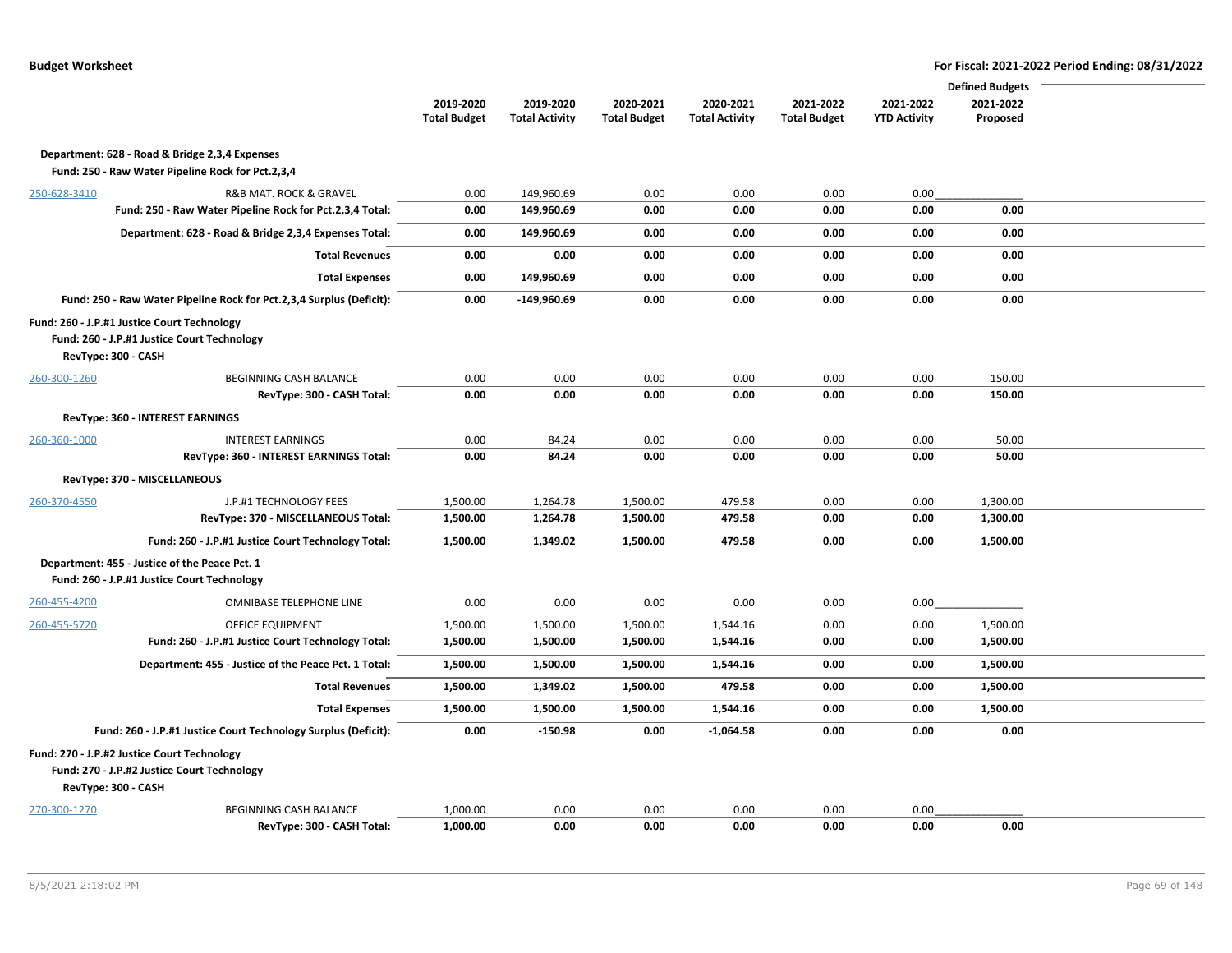|                     |                                                                |                     |                       |                     |                       |                     |                     | <b>Defined Budgets</b> |  |
|---------------------|----------------------------------------------------------------|---------------------|-----------------------|---------------------|-----------------------|---------------------|---------------------|------------------------|--|
|                     |                                                                | 2019-2020           | 2019-2020             | 2020-2021           | 2020-2021             | 2021-2022           | 2021-2022           | 2021-2022              |  |
|                     |                                                                | <b>Total Budget</b> | <b>Total Activity</b> | <b>Total Budget</b> | <b>Total Activity</b> | <b>Total Budget</b> | <b>YTD Activity</b> | Proposed               |  |
|                     |                                                                |                     |                       |                     |                       |                     |                     |                        |  |
|                     | RevType: 360 - INTEREST EARNINGS                               |                     |                       |                     |                       |                     |                     |                        |  |
| 270-360-1000        | <b>INTEREST EARNINGS</b>                                       | 0.00                | 16.13                 | 0.00                | 0.00                  | 0.00                | 0.00                | 5.00                   |  |
|                     | RevType: 360 - INTEREST EARNINGS Total:                        | 0.00                | 16.13                 | 0.00                | 0.00                  | 0.00                | 0.00                | 5.00                   |  |
|                     | RevType: 370 - MISCELLANEOUS                                   |                     |                       |                     |                       |                     |                     |                        |  |
| 270-370-4560        | J.P.#2 TECHNOLOGY FEES                                         | 500.00              | 469.64                | 500.00              | 70.12                 | 0.00                | 0.00                | 700.00                 |  |
|                     | RevType: 370 - MISCELLANEOUS Total:                            | 500.00              | 469.64                | 500.00              | 70.12                 | 0.00                | 0.00                | 700.00                 |  |
|                     | Fund: 270 - J.P.#2 Justice Court Technology Total:             | 1,500.00            | 485.77                | 500.00              | 70.12                 | 0.00                | 0.00                | 705.00                 |  |
|                     | Department: 456 - Justice of the Peace Pct. 2                  |                     |                       |                     |                       |                     |                     |                        |  |
|                     | Fund: 270 - J.P.#2 Justice Court Technology                    |                     |                       |                     |                       |                     |                     |                        |  |
| 270-456-4520        | <b>R&amp;M EQUIPMENT</b>                                       | 0.00                | 0.00                  | 0.00                | 0.00                  | 0.00                | 0.00                |                        |  |
| 270-456-5720        | <b>OFFICE EQUIPMENT</b>                                        | 1,500.00            | 0.00                  | 500.00              | 0.00                  | 0.00                | 0.00                | 705.00                 |  |
|                     | Fund: 270 - J.P.#2 Justice Court Technology Total:             | 1,500.00            | 0.00                  | 500.00              | 0.00                  | 0.00                | 0.00                | 705.00                 |  |
|                     | Department: 456 - Justice of the Peace Pct. 2 Total:           | 1,500.00            | 0.00                  | 500.00              | 0.00                  | 0.00                | 0.00                | 705.00                 |  |
|                     | <b>Total Revenues</b>                                          | 1,500.00            | 485.77                | 500.00              | 70.12                 | 0.00                | 0.00                | 705.00                 |  |
|                     | <b>Total Expenses</b>                                          | 1,500.00            | 0.00                  | 500.00              | 0.00                  | 0.00                | 0.00                | 705.00                 |  |
|                     | Fund: 270 - J.P.#2 Justice Court Technology Surplus (Deficit): | 0.00                | 485.77                | 0.00                | 70.12                 | 0.00                | 0.00                | 0.00                   |  |
|                     | Fund: 280 - J.P.#3 Justice Court Technology                    |                     |                       |                     |                       |                     |                     |                        |  |
|                     | Fund: 280 - J.P.#3 Justice Court Technology                    |                     |                       |                     |                       |                     |                     |                        |  |
| RevType: 300 - CASH |                                                                |                     |                       |                     |                       |                     |                     |                        |  |
| 280-300-1280        | <b>BEGINNING CASH BALANCE</b>                                  | 2,800.00            | 0.00                  | 5,300.00            | 0.00                  | 0.00                | 0.00                |                        |  |
|                     | RevType: 300 - CASH Total:                                     | 2,800.00            | 0.00                  | 5,300.00            | 0.00                  | 0.00                | 0.00                | 0.00                   |  |
|                     | RevType: 360 - INTEREST EARNINGS                               |                     |                       |                     |                       |                     |                     |                        |  |
| 280-360-1000        | <b>INTEREST EARNINGS</b>                                       | 0.00                | 9.89                  | 0.00                | 0.00                  | 0.00                | 0.00                | 5.00                   |  |
|                     | RevType: 360 - INTEREST EARNINGS Total:                        | 0.00                | 9.89                  | 0.00                | 0.00                  | 0.00                | 0.00                | 5.00                   |  |
|                     | RevType: 370 - MISCELLANEOUS                                   |                     |                       |                     |                       |                     |                     |                        |  |
| 280-370-4560        | J.P.#3 TECHNOLOGY FEES                                         | 700.00              | 747.49                | 700.00              | 316.01                | 0.00                | 0.00                | 400.00                 |  |
|                     | RevType: 370 - MISCELLANEOUS Total:                            | 700.00              | 747.49                | 700.00              | 316.01                | 0.00                | 0.00                | 400.00                 |  |
|                     | Fund: 280 - J.P.#3 Justice Court Technology Total:             | 3,500.00            | 757.38                | 6,000.00            | 316.01                | 0.00                | 0.00                | 405.00                 |  |
|                     | Department: 457 - Justice of the Peace Pct. 3                  |                     |                       |                     |                       |                     |                     |                        |  |
|                     | Fund: 280 - J.P.#3 Justice Court Technology                    |                     |                       |                     |                       |                     |                     |                        |  |
| 280-457-4210        | INTERNET                                                       | 460.00              | 1,078.34              | 0.00                | 0.00                  | 0.00                | 0.00                |                        |  |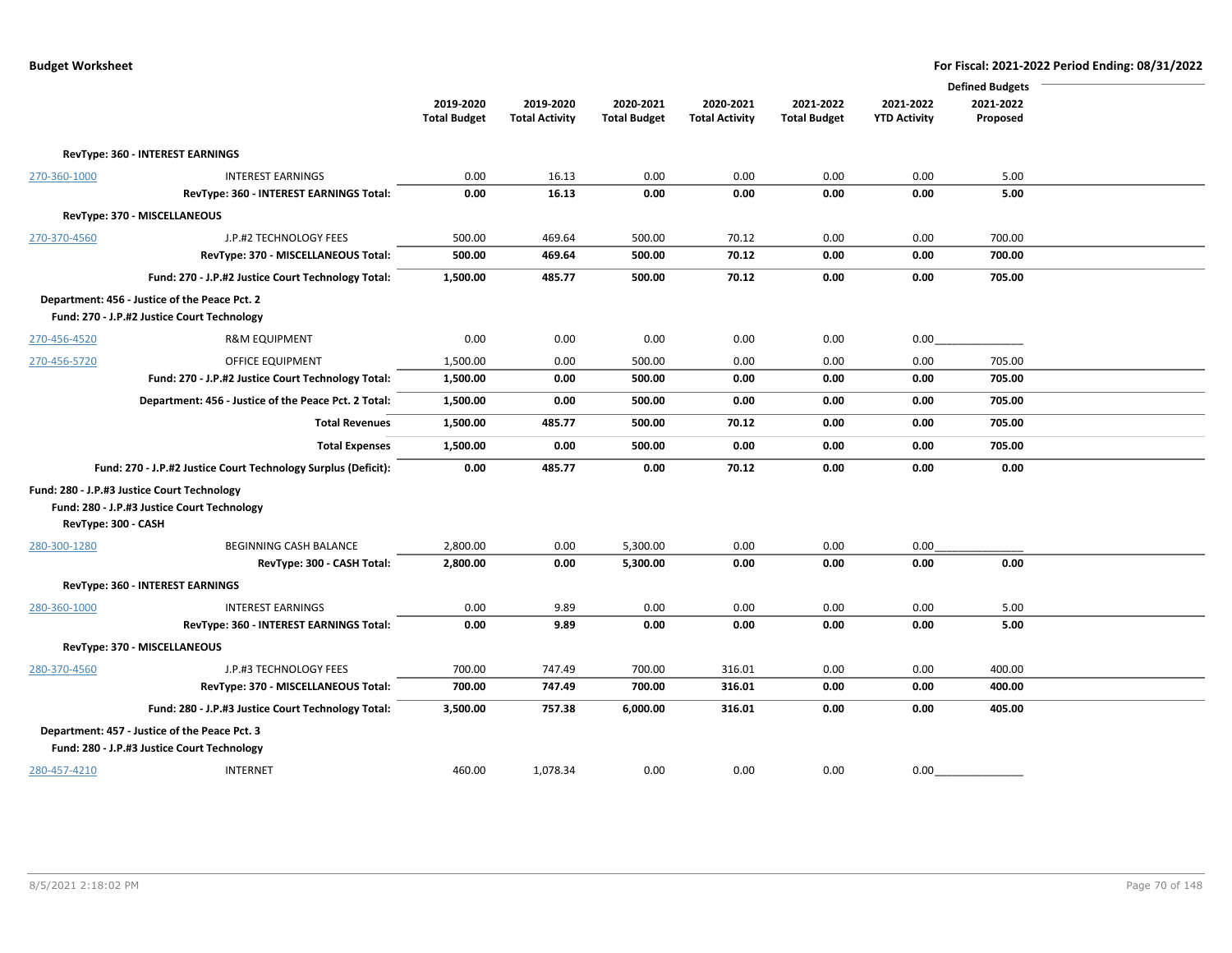|              |                                                                    |                     |                       |                     |                       |                     |                     | <b>Defined Budgets</b> |  |
|--------------|--------------------------------------------------------------------|---------------------|-----------------------|---------------------|-----------------------|---------------------|---------------------|------------------------|--|
|              |                                                                    | 2019-2020           | 2019-2020             | 2020-2021           | 2020-2021             | 2021-2022           | 2021-2022           | 2021-2022              |  |
|              |                                                                    | <b>Total Budget</b> | <b>Total Activity</b> | <b>Total Budget</b> | <b>Total Activity</b> | <b>Total Budget</b> | <b>YTD Activity</b> | Proposed               |  |
|              |                                                                    |                     |                       |                     |                       |                     |                     |                        |  |
| 280-457-5720 | OFFICE EQUIPMENT                                                   | 3,040.00            | 0.00                  | 6,000.00            | 0.00                  | 0.00                | 0.00                | 405.00                 |  |
|              | Fund: 280 - J.P.#3 Justice Court Technology Total:                 | 3,500.00            | 1,078.34              | 6,000.00            | 0.00                  | 0.00                | 0.00                | 405.00                 |  |
|              | Department: 457 - Justice of the Peace Pct. 3 Total:               | 3,500.00            | 1,078.34              | 6,000.00            | 0.00                  | 0.00                | 0.00                | 405.00                 |  |
|              | <b>Total Revenues</b>                                              | 3,500.00            | 757.38                | 6,000.00            | 316.01                | 0.00                | 0.00                | 405.00                 |  |
|              | <b>Total Expenses</b>                                              | 3,500.00            | 1,078.34              | 6,000.00            | 0.00                  | 0.00                | 0.00                | 405.00                 |  |
|              | Fund: 280 - J.P.#3 Justice Court Technology Surplus (Deficit):     | 0.00                | $-320.96$             | 0.00                | 316.01                | 0.00                | 0.00                | 0.00                   |  |
|              | Fund: 310 - F.C.Detention Center Annual Payment                    |                     |                       |                     |                       |                     |                     |                        |  |
|              | Fund: 310 - F.C.Detention Center Annual Payment                    |                     |                       |                     |                       |                     |                     |                        |  |
|              | RevType: 300 - CASH                                                |                     |                       |                     |                       |                     |                     |                        |  |
| 310-300-1100 | UNENCUMBERED FUND BALANCE                                          | 0.00                | 0.00                  | 0.00                | 0.00                  | 0.00                | 0.00                |                        |  |
|              | RevType: 300 - CASH Total:                                         | 0.00                | 0.00                  | 0.00                | 0.00                  | 0.00                | 0.00                | 0.00                   |  |
|              | RevType: 319 - F.C. DETENTION CENTER                               |                     |                       |                     |                       |                     |                     |                        |  |
| 310-319-5510 | <b>ANNUAL PAYMENT</b>                                              | 10,000.00           | 10,000.00             | 10,000.00           | 10,000.00             | 0.00                | 0.00                | 10,000.00              |  |
|              | RevType: 319 - F.C. DETENTION CENTER Total:                        | 10,000.00           | 10,000.00             | 10,000.00           | 10,000.00             | 0.00                | 0.00                | 10,000.00              |  |
|              | RevType: 370 - MISCELLANEOUS                                       |                     |                       |                     |                       |                     |                     |                        |  |
| 310-370-1300 | REFUNDS & MISCELLANEOUS                                            | 0.00                | 0.00                  | 0.00                | 100.00                | 0.00                | 0.00                |                        |  |
|              | RevType: 370 - MISCELLANEOUS Total:                                | 0.00                | 0.00                  | 0.00                | 100.00                | 0.00                | 0.00                | 0.00                   |  |
|              | Fund: 310 - F.C.Detention Center Annual Payment Total:             | 10,000.00           | 10,000.00             | 10,000.00           | 10,100.00             | 0.00                | 0.00                | 10,000.00              |  |
|              | Department: 560 - County Sheriff                                   |                     |                       |                     |                       |                     |                     |                        |  |
|              | Fund: 310 - F.C.Detention Center Annual Payment                    |                     |                       |                     |                       |                     |                     |                        |  |
| 310-560-4270 | OUT OF COUNTY TRAVEL/TRAIN                                         | 10,000.00           | 7,189.19              | 10,000.00           | 8,508.22              | 0.00                | 0.00                | 10,000.00              |  |
| 310-560-5800 | <b>INVESTIGATIVE EQUIPMENT</b>                                     | 0.00                | 0.00                  | 0.00                | 0.00                  | 0.00                | 0.00                |                        |  |
|              | Fund: 310 - F.C.Detention Center Annual Payment Total:             | 10,000.00           | 7,189.19              | 10,000.00           | 8,508.22              | 0.00                | 0.00                | 10,000.00              |  |
|              | Department: 560 - County Sheriff Total:                            | 10,000.00           | 7,189.19              | 10,000.00           | 8,508.22              | 0.00                | 0.00                | 10,000.00              |  |
|              | <b>Total Revenues</b>                                              | 10,000.00           | 10,000.00             | 10,000.00           | 10,100.00             | 0.00                | 0.00                | 10,000.00              |  |
|              | <b>Total Expenses</b>                                              | 10,000.00           | 7,189.19              | 10,000.00           | 8,508.22              | 0.00                | 0.00                | 10,000.00              |  |
|              | Fund: 310 - F.C.Detention Center Annual Payment Surplus (Deficit): | 0.00                | 2,810.81              | 0.00                | 1,591.78              | 0.00                | 0.00                | 0.00                   |  |
|              | Fund: 330 - Bail Bondsman Application Fee                          |                     |                       |                     |                       |                     |                     |                        |  |
|              | Fund: 330 - Bail Bondsman Application Fee                          |                     |                       |                     |                       |                     |                     |                        |  |
|              | RevType: 300 - CASH                                                |                     |                       |                     |                       |                     |                     |                        |  |
| 330-300-1330 | BEGINNING CASH BALANCE                                             | 0.00                | 0.00                  | 500.00              | 0.00                  | 0.00                | 0.00                |                        |  |
|              | RevType: 300 - CASH Total:                                         | 0.00                | 0.00                  | 500.00              | 0.00                  | 0.00                | 0.00                | 0.00                   |  |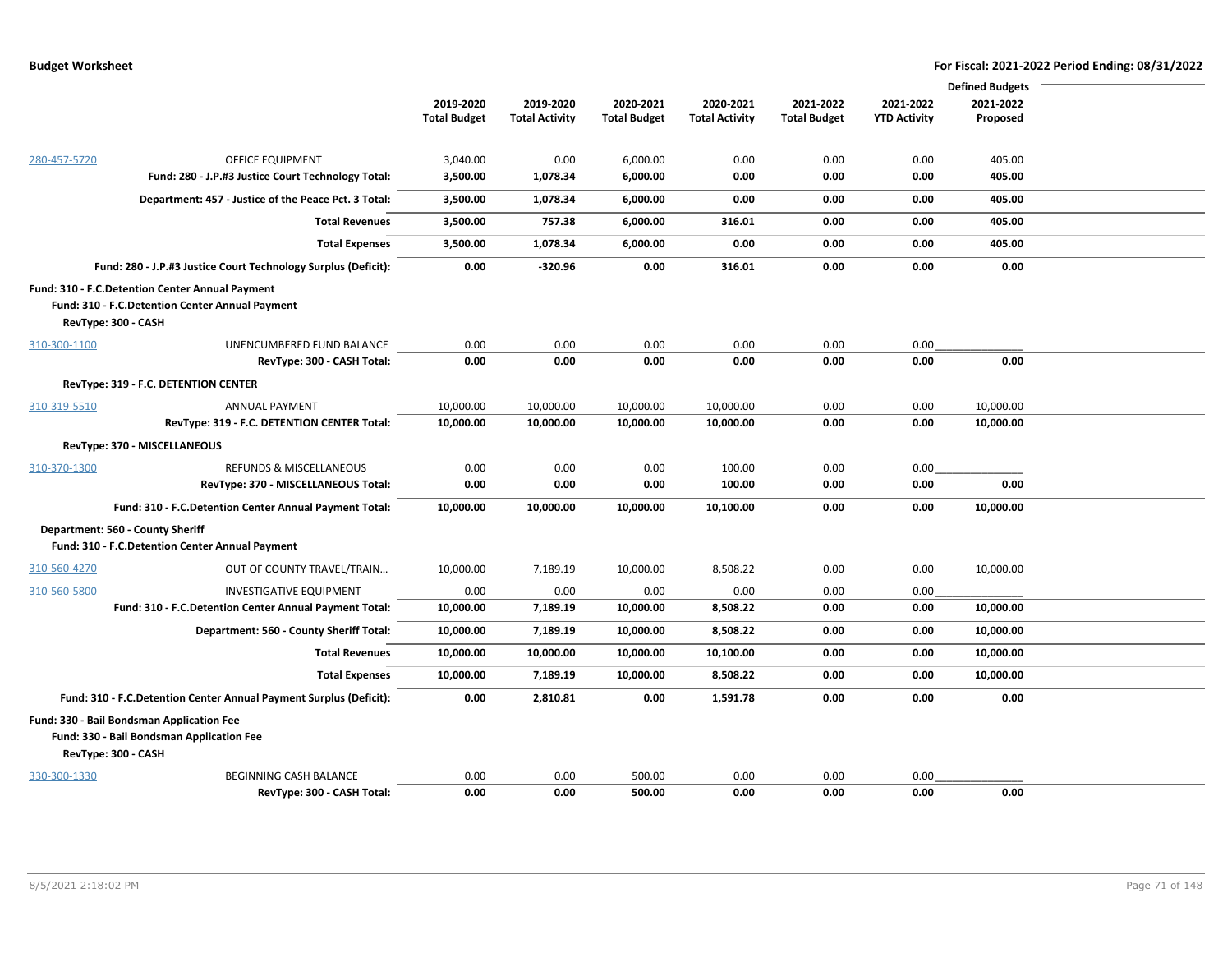|                                           |                                                              |                     |                       |                     |                       |                     |                     | <b>Defined Budgets</b> |  |
|-------------------------------------------|--------------------------------------------------------------|---------------------|-----------------------|---------------------|-----------------------|---------------------|---------------------|------------------------|--|
|                                           |                                                              | 2019-2020           | 2019-2020             | 2020-2021           | 2020-2021             | 2021-2022           | 2021-2022           | 2021-2022              |  |
|                                           |                                                              | <b>Total Budget</b> | <b>Total Activity</b> | <b>Total Budget</b> | <b>Total Activity</b> | <b>Total Budget</b> | <b>YTD Activity</b> | Proposed               |  |
|                                           |                                                              |                     |                       |                     |                       |                     |                     |                        |  |
| RevType: 340 - FEES OF OFFICE             |                                                              |                     |                       |                     |                       |                     |                     |                        |  |
| 330-340-4800                              | <b>APPLICATION FEE</b>                                       | 500.00              | 0.00                  | 0.00                | 1,000.00              | 0.00                | 0.00                | 1,000.00               |  |
|                                           | RevType: 340 - FEES OF OFFICE Total:                         | 500.00              | 0.00                  | 0.00                | 1,000.00              | 0.00                | 0.00                | 1,000.00               |  |
|                                           | Fund: 330 - Bail Bondsman Application Fee Total:             | 500.00              | 0.00                  | 500.00              | 1,000.00              | 0.00                | 0.00                | 1,000.00               |  |
| Department: 498 - Bail Bond Fee Expense   |                                                              |                     |                       |                     |                       |                     |                     |                        |  |
| Fund: 330 - Bail Bondsman Application Fee |                                                              |                     |                       |                     |                       |                     |                     |                        |  |
| 330-498-3100                              | <b>OFFICE SUPPLIES</b>                                       | 500.00              | 168.71                | 500.00              | 0.00                  | 0.00                | 0.00                | 1,000.00               |  |
| 330-498-4270                              | OUT OF COUNTY TRAVEL/TRAIN                                   | 0.00                | 0.00                  | 0.00                | 0.00                  | 0.00                | 0.00                |                        |  |
|                                           | Fund: 330 - Bail Bondsman Application Fee Total:             | 500.00              | 168.71                | 500.00              | 0.00                  | 0.00                | 0.00                | 1,000.00               |  |
|                                           | Department: 498 - Bail Bond Fee Expense Total:               | 500.00              | 168.71                | 500.00              | 0.00                  | 0.00                | 0.00                | 1,000.00               |  |
|                                           | <b>Total Revenues</b>                                        | 500.00              | 0.00                  | 500.00              | 1,000.00              | 0.00                | 0.00                | 1,000.00               |  |
|                                           | <b>Total Expenses</b>                                        | 500.00              | 168.71                | 500.00              | 0.00                  | 0.00                | 0.00                | 1,000.00               |  |
|                                           | Fund: 330 - Bail Bondsman Application Fee Surplus (Deficit): | 0.00                | $-168.71$             | 0.00                | 1,000.00              | 0.00                | 0.00                | 0.00                   |  |
| Fund: 350 - Law Library                   |                                                              |                     |                       |                     |                       |                     |                     |                        |  |
| Fund: 350 - Law Library                   |                                                              |                     |                       |                     |                       |                     |                     |                        |  |
| RevType: 340 - FEES OF OFFICE             |                                                              |                     |                       |                     |                       |                     |                     |                        |  |
| 350-340-4030                              | <b>COUNTY CLERK FEES</b>                                     | 5,000.00            | 6,125.14              | 5,000.00            | 1,505.00              | 0.00                | 0.00                | 5,000.00               |  |
| 350-340-4500                              | <b>DISTRICT CLERK FEES</b>                                   | 10,000.00           | 11,957.09             | 10,000.00           | 9,939.80              | 0.00                | 0.00                | 10,000.00              |  |
|                                           | RevType: 340 - FEES OF OFFICE Total:                         | 15,000.00           | 18,082.23             | 15,000.00           | 11,444.80             | 0.00                | 0.00                | 15,000.00              |  |
| RevType: 360 - INTEREST EARNINGS          |                                                              |                     |                       |                     |                       |                     |                     |                        |  |
| 350-360-1000                              | <b>INTEREST EARNINGS</b>                                     | 50.00               | 305.51                | 50.00               | 0.00                  | 0.00                | 0.00                | 50.00                  |  |
|                                           | RevType: 360 - INTEREST EARNINGS Total:                      | 50.00               | 305.51                | 50.00               | 0.00                  | 0.00                | 0.00                | 50.00                  |  |
|                                           | Fund: 350 - Law Library Total:                               | 15,050.00           | 18,387.74             | 15,050.00           | 11,444.80             | 0.00                | 0.00                | 15,050.00              |  |
| Department: 451 - Law Library             |                                                              |                     |                       |                     |                       |                     |                     |                        |  |
| Fund: 350 - Law Library                   |                                                              |                     |                       |                     |                       |                     |                     |                        |  |
| 350-451-3100                              | <b>OFFICE SUPPLIES</b>                                       | 2,000.00            | 550.00                | 500.00              | 0.00                  | 0.00                | 0.00                | 500.00                 |  |
| 350-451-4530                              | <b>R&amp;M COMPUTER</b>                                      | 1,000.00            | 0.00                  | 1,000.00            | 0.00                  | 0.00                | 0.00                |                        |  |
| 350-451-5740                              | <b>TECHNOLOGY</b>                                            | 11,350.00           | 0.00                  | 13,000.00           | 0.00                  | 0.00                | 0.00                | 10,000.00              |  |
| 350-451-5900                              | LAW BOOKS                                                    | 700.00              | 0.00                  | 550.00              | 0.00                  | 0.00                | 0.00                |                        |  |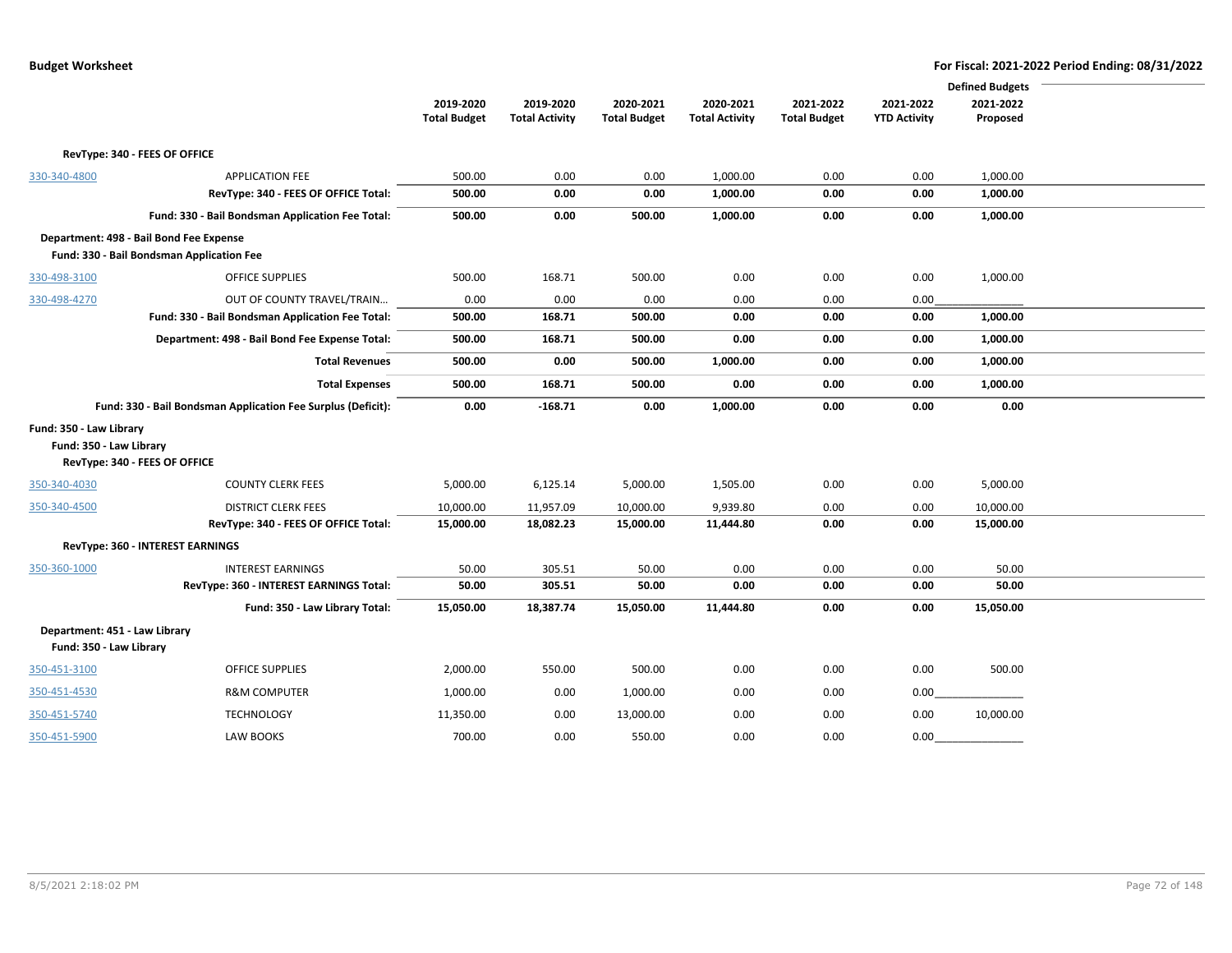|                                                                       |                                            |                     |                       |                     |                       |                     |                     | <b>Defined Budgets</b> |  |
|-----------------------------------------------------------------------|--------------------------------------------|---------------------|-----------------------|---------------------|-----------------------|---------------------|---------------------|------------------------|--|
|                                                                       |                                            | 2019-2020           | 2019-2020             | 2020-2021           | 2020-2021             | 2021-2022           | 2021-2022           | 2021-2022              |  |
|                                                                       |                                            | <b>Total Budget</b> | <b>Total Activity</b> | <b>Total Budget</b> | <b>Total Activity</b> | <b>Total Budget</b> | <b>YTD Activity</b> | Proposed               |  |
|                                                                       |                                            |                     |                       |                     |                       |                     |                     |                        |  |
| 350-451-5910                                                          | <b>ONLINE RESEARCH</b>                     | 0.00                | 0.00                  | 0.00                | 0.00                  | 0.00                | 0.00                | 4,550.00               |  |
|                                                                       | Fund: 350 - Law Library Total:             | 15,050.00           | 550.00                | 15,050.00           | 0.00                  | 0.00                | 0.00                | 15,050.00              |  |
|                                                                       | Department: 451 - Law Library Total:       | 15,050.00           | 550.00                | 15,050.00           | 0.00                  | 0.00                | 0.00                | 15,050.00              |  |
|                                                                       | <b>Total Revenues</b>                      | 15,050.00           | 18,387.74             | 15,050.00           | 11,444.80             | 0.00                | 0.00                | 15,050.00              |  |
|                                                                       | <b>Total Expenses</b>                      | 15,050.00           | 550.00                | 15,050.00           | 0.00                  | 0.00                | 0.00                | 15,050.00              |  |
|                                                                       | Fund: 350 - Law Library Surplus (Deficit): | 0.00                | 17,837.74             | 0.00                | 11,444.80             | 0.00                | 0.00                | 0.00                   |  |
| Fund: 360 - D. A. Fee<br>Fund: 360 - D. A. Fee<br>RevType: 300 - CASH |                                            |                     |                       |                     |                       |                     |                     |                        |  |
| 360-300-1360                                                          | BEGINNING CASH BALANCE-D.A.                | 0.00                | 0.00                  | 0.00                | 0.00                  | 0.00                |                     |                        |  |
| 360-300-2360                                                          | BEGINNING CASH BALANCE-SEIZ                | 0.00                | 0.00                  | 0.00                | 0.00                  | 0.00                | 0.00                |                        |  |
|                                                                       | RevType: 300 - CASH Total:                 | 0.00                | 0.00                  | 0.00                | 0.00                  | 0.00                | 0.00                | 0.00                   |  |
| RevType: 340 - FEES OF OFFICE                                         |                                            |                     |                       |                     |                       |                     |                     |                        |  |
| 360-340-4750                                                          | <b>DISTRICT ATTORNEY FEES</b>              | 3,100.00            | 1,221.68              | 2,000.00            | 486.28                | 0.00                | 0.00                | 1,000.00               |  |
|                                                                       | RevType: 340 - FEES OF OFFICE Total:       | 3,100.00            | 1,221.68              | 2,000.00            | 486.28                | 0.00                | 0.00                | 1,000.00               |  |
| RevType: 352 - FINES & FORFEITURES                                    |                                            |                     |                       |                     |                       |                     |                     |                        |  |
| 360-352-2000                                                          | <b>CONTRABAND FORFEITURE</b>               | 0.00                | 19,697.93             | 0.00                | 27,158.51             | 0.00                |                     | 0.00                   |  |
| 360-352-3000                                                          | D.A. SEIZURE FUND                          | 0.00                | 0.00                  | 0.00                | 0.00                  | 0.00                | 0.00                |                        |  |
|                                                                       | RevType: 352 - FINES & FORFEITURES Total:  | 0.00                | 19,697.93             | 0.00                | 27,158.51             | 0.00                | 0.00                | 0.00                   |  |
| <b>RevType: 360 - INTEREST EARNINGS</b>                               |                                            |                     |                       |                     |                       |                     |                     |                        |  |
| 360-360-1000                                                          | INTEREST EARNINGS-D.A. FEE                 | 0.00                | 3.69                  | 0.00                | 2.51                  | 0.00                | 0.00                |                        |  |
| 360-360-2360                                                          | INTEREST EARNINGS-SEIZURE                  | 0.00                | 0.77                  | 0.00                | 0.31                  | 0.00                | 0.00                |                        |  |
|                                                                       | RevType: 360 - INTEREST EARNINGS Total:    | 0.00                | 4.46                  | 0.00                | 2.82                  | 0.00                | 0.00                | 0.00                   |  |
| RevType: 370 - MISCELLANEOUS                                          |                                            |                     |                       |                     |                       |                     |                     |                        |  |
| 360-370-1300                                                          | <b>REFUNDS &amp; MISCELLANEOUS</b>         | 0.00                | 930.38                | 1,000.00            | 951.92                | 0.00                | 0.00                | 500.00                 |  |
| 360-370-3190                                                          | <b>RESTITUTION</b>                         | 0.00                | 7,500.00              | 0.00                | 0.00                  | 0.00                | 0.00                |                        |  |
|                                                                       | RevType: 370 - MISCELLANEOUS Total:        | 0.00                | 8,430.38              | 1,000.00            | 951.92                | 0.00                | 0.00                | 500.00                 |  |
|                                                                       | Fund: 360 - D. A. Fee Total:               | 3,100.00            | 29,354.45             | 3,000.00            | 28,599.53             | 0.00                | 0.00                | 1,500.00               |  |
| Department: 475 - District Attorney                                   |                                            |                     |                       |                     |                       |                     |                     |                        |  |
| Fund: 360 - D. A. Fee                                                 |                                            |                     |                       |                     |                       |                     |                     |                        |  |
| 360-475-1012                                                          | SALARY SUPPLEMENT                          | 0.00                | 0.00                  | 0.00                | 0.00                  | 0.00                |                     |                        |  |
| 360-475-2010                                                          | SOCIAL SECURITY TAXES                      | 0.00                | 0.00                  | 0.00                | 0.00                  | 0.00                |                     | 0.00                   |  |
| 360-475-2030                                                          | <b>RETIREMENT</b>                          | 0.00                | 0.00                  | 0.00                | 0.00                  | 0.00                | 0.00                |                        |  |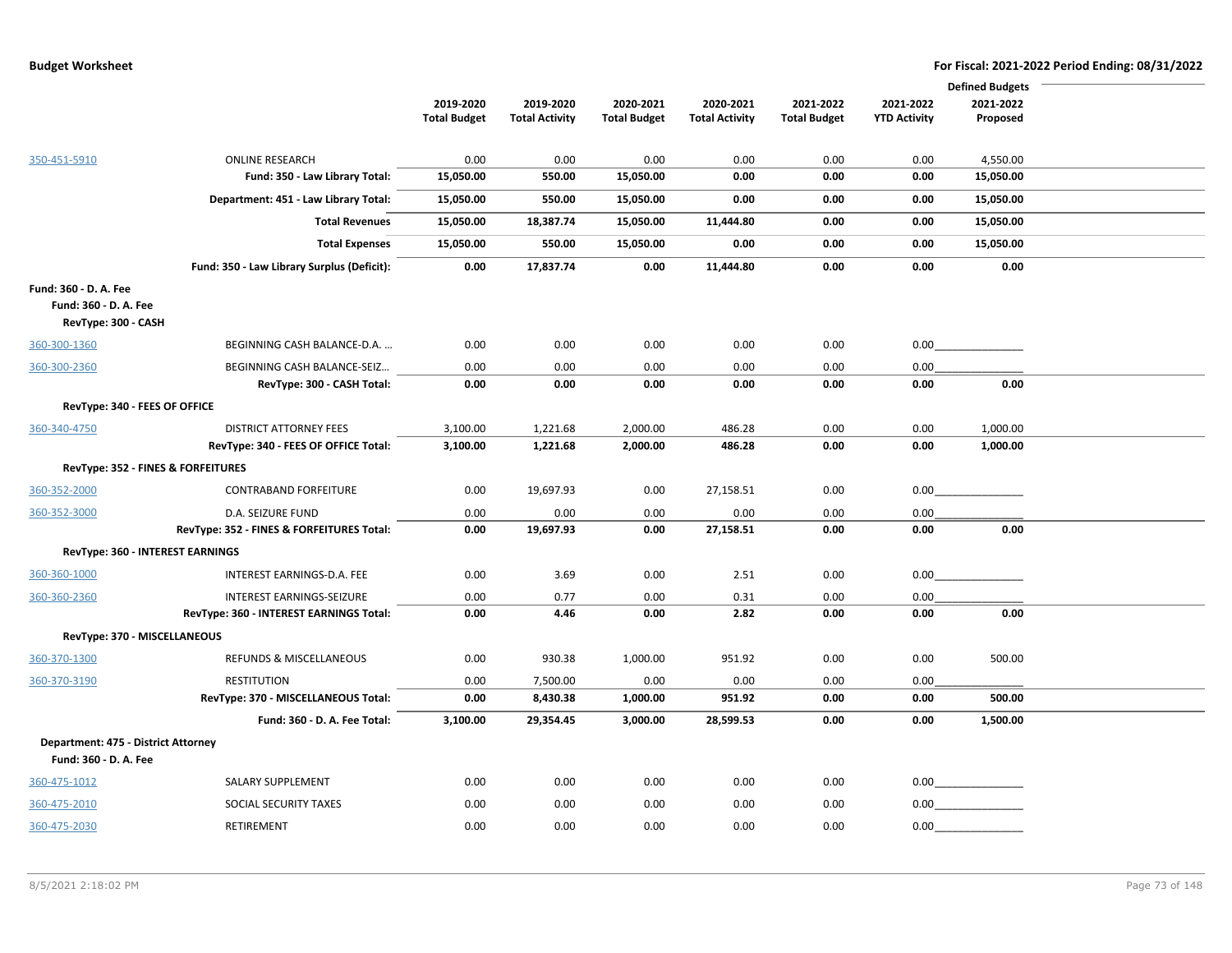|                              |                                            |                     |                       |                     |                       |                     |                     | <b>Defined Budgets</b> |
|------------------------------|--------------------------------------------|---------------------|-----------------------|---------------------|-----------------------|---------------------|---------------------|------------------------|
|                              |                                            | 2019-2020           | 2019-2020             | 2020-2021           | 2020-2021             | 2021-2022           | 2021-2022           | 2021-2022              |
|                              |                                            | <b>Total Budget</b> | <b>Total Activity</b> | <b>Total Budget</b> | <b>Total Activity</b> | <b>Total Budget</b> | <b>YTD Activity</b> | Proposed               |
| 360-475-2040                 | <b>WORKERS COMPENSATION</b>                | 0.00                | 0.00                  | 0.00                | 0.00                  | 0.00                | 0.00                |                        |
| 360-475-2050                 | <b>MEDICARE TAX</b>                        | 0.00                | 0.00                  | 0.00                | 0.00                  | 0.00                |                     | 0.00                   |
| 360-475-3100                 | <b>OFFICE SUPPLIES</b>                     | 0.00                | 0.00                  | 0.00                | 0.00                  | 0.00                |                     | 0.00                   |
| 360-475-3190                 | <b>RESTITUTION</b>                         | 0.00                | 7,500.00              | 0.00                | 0.00                  | 0.00                |                     | 0.00                   |
| 360-475-3210                 | <b>CONTINUING EDUCATION</b>                | 0.00                | 0.00                  | 0.00                | 0.00                  | 0.00                |                     | $0.00$                 |
| 360-475-4900                 | <b>MISCELLANEOUS</b>                       | 2,100.00            | 4,241.70              | 3,000.00            | 1,959.20              | 0.00                |                     | 0.00                   |
| 360-475-4990                 | <b>BANK SERVICE FEES</b>                   | 0.00                | 0.00                  | 0.00                | 0.00                  | 0.00                | 0.00                |                        |
| 360-475-5720                 | <b>OFFICE EQUIPMENT</b>                    | 0.00                | 0.00                  | 0.00                | 0.00                  | 0.00                | 0.00                |                        |
| 360-475-5740                 | <b>TECHNOLOGY</b>                          | 0.00                | 0.00                  | 0.00                | 0.00                  | 0.00                | 0.00                |                        |
| 360-475-5910                 | <b>ONLINE RESEARCH</b>                     | 0.00                | 0.00                  | 0.00                | 0.00                  | 0.00                | 0.00                |                        |
|                              | Fund: 360 - D. A. Fee Total:               | 2,100.00            | 11,741.70             | 3,000.00            | 1,959.20              | 0.00                | 0.00                | 0.00                   |
|                              | Department: 475 - District Attorney Total: | 2,100.00            | 11,741.70             | 3,000.00            | 1,959.20              | 0.00                | 0.00                | 0.00                   |
| Department: 477 - DA Seizure |                                            |                     |                       |                     |                       |                     |                     |                        |
| Fund: 360 - D. A. Fee        |                                            |                     |                       |                     |                       |                     |                     |                        |
| 360-477-1012                 | SALARY SUPPLEMENT                          | 0.00                | 5,050.96              | 0.00                | 10,776.14             | 0.00                |                     | 0.00                   |
| 360-477-2010                 | SOCIAL SECURITY TAXES                      | 0.00                | 271.17                | 0.00                | 622.24                | 0.00                |                     | 0.00                   |
| 360-477-2020                 | <b>GROUP HEALTH INSURANCE</b>              | 0.00                | 46.74                 | 0.00                | 1,510.64              | 0.00                |                     | 0.00                   |
| 360-477-2030                 | RETIREMENT                                 | 0.00                | 586.03                | 0.00                | 1,273.12              | 0.00                | 0.00                |                        |
| 360-477-2040                 | <b>WORKERS COMPENSATION</b>                | 0.00                | 5.86                  | 0.00                | 6.82                  | 0.00                | 0.00                |                        |
| 360-477-2050                 | <b>MEDICARE TAX</b>                        | 0.00                | 79.06                 | 0.00                | 145.60                | 0.00                | 0.00                |                        |
| 360-477-3100                 | <b>OFFICE SUPPLIES</b>                     | 0.00                | 0.00                  | 0.00                | 0.00                  | 0.00                | 0.00                |                        |
| 360-477-4270                 | OUT OF COUNTY TRAVEL/TRAIN                 | 0.00                | 0.00                  | 0.00                | 0.00                  | 0.00                | 0.00                |                        |
| 360-477-4900                 | MISCELLANEOUS                              | 0.00                | 335.72                | 0.00                | 500.00                | 0.00                | 0.00                | 1,500.00               |
| 360-477-4990                 | <b>BANK SERVICE FEES</b>                   | 1,000.00            | 0.00                  | 0.00                | 0.00                  | 0.00                | 0.00                |                        |
| 360-477-5720                 | OFFICE EQUIPMENT                           | 0.00                | 0.00                  | 0.00                | 0.00                  | 0.00                | 0.00                |                        |
| 360-477-5740                 | <b>TECHNOLOGY</b>                          | 0.00                | 0.00                  | 0.00                | 0.00                  | 0.00                | 0.00                |                        |
|                              | Fund: 360 - D. A. Fee Total:               | 1,000.00            | 6,375.54              | 0.00                | 14,834.56             | 0.00                | 0.00                | 1,500.00               |
|                              | Department: 477 - DA Seizure Total:        | 1,000.00            | 6,375.54              | 0.00                | 14,834.56             | 0.00                | 0.00                | 1,500.00               |
|                              | <b>Total Revenues</b>                      | 3,100.00            | 29,354.45             | 3,000.00            | 28,599.53             | 0.00                | 0.00                | 1,500.00               |
|                              | <b>Total Expenses</b>                      | 3,100.00            | 18,117.24             | 3,000.00            | 16,793.76             | 0.00                | 0.00                | 1,500.00               |
|                              | Fund: 360 - D. A. Fee Surplus (Deficit):   | 0.00                | 11,237.21             | 0.00                | 11,805.77             | 0.00                | 0.00                | 0.00                   |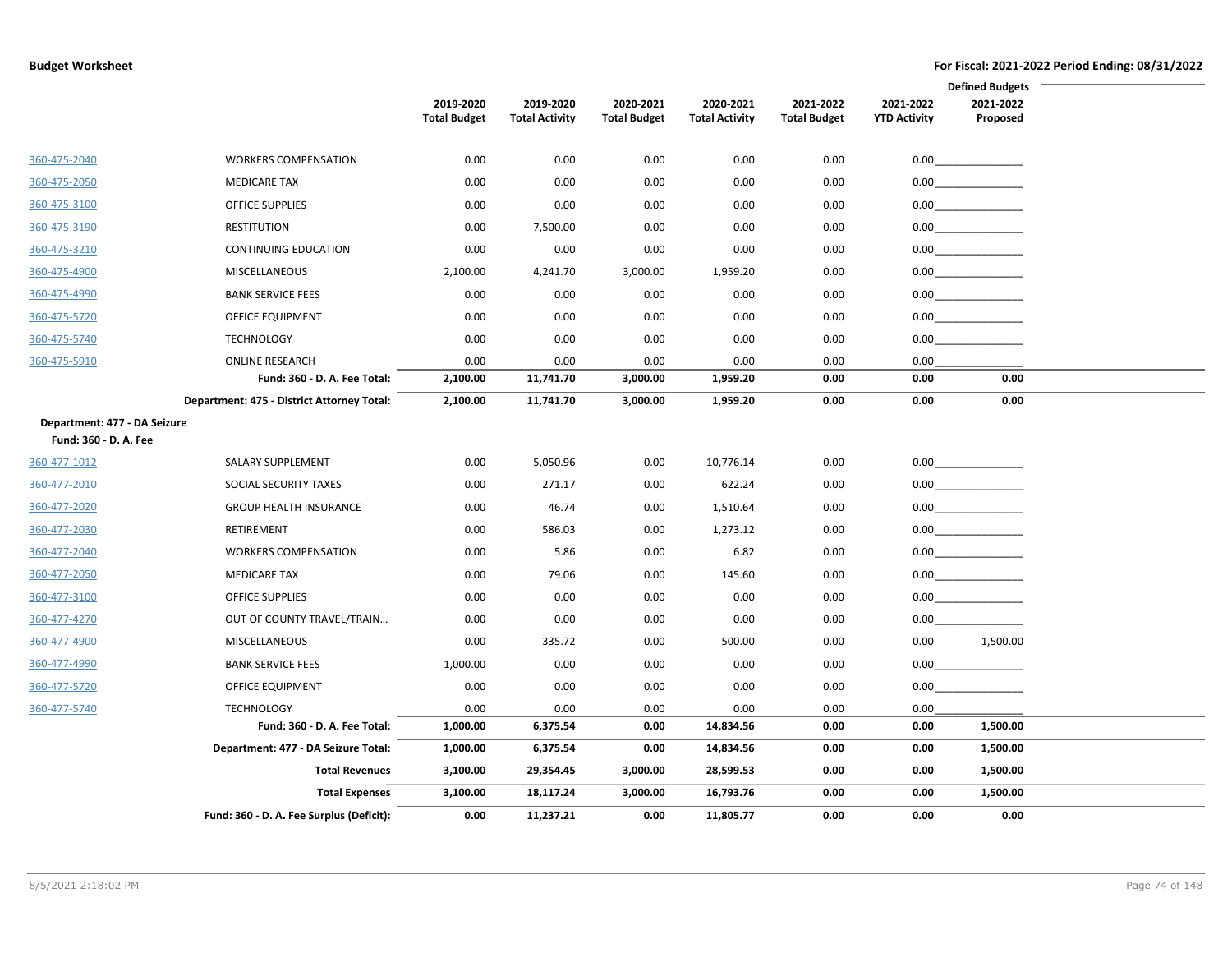|                                                                                         |                                                                           |                     |                       |                     |                       |                     |                     | <b>Defined Budgets</b> |  |
|-----------------------------------------------------------------------------------------|---------------------------------------------------------------------------|---------------------|-----------------------|---------------------|-----------------------|---------------------|---------------------|------------------------|--|
|                                                                                         |                                                                           | 2019-2020           | 2019-2020             | 2020-2021           | 2020-2021             | 2021-2022           | 2021-2022           | 2021-2022              |  |
|                                                                                         |                                                                           | <b>Total Budget</b> | <b>Total Activity</b> | <b>Total Budget</b> | <b>Total Activity</b> | <b>Total Budget</b> | <b>YTD Activity</b> | Proposed               |  |
|                                                                                         |                                                                           |                     |                       |                     |                       |                     |                     |                        |  |
| Fund: 361 - Contraband Seizure                                                          |                                                                           |                     |                       |                     |                       |                     |                     |                        |  |
| Fund: 361 - Contraband Seizure                                                          |                                                                           |                     |                       |                     |                       |                     |                     |                        |  |
|                                                                                         | RevType: 360 - INTEREST EARNINGS                                          |                     |                       |                     |                       |                     |                     |                        |  |
| 361-360-1000                                                                            | <b>INTEREST EARNINGS</b>                                                  | 0.00                | 30.55                 | 0.00                | 1.60                  | 0.00                | 0.00                |                        |  |
|                                                                                         | RevType: 360 - INTEREST EARNINGS Total:                                   | 0.00                | 30.55                 | 0.00                | 1.60                  | 0.00                | 0.00                | 0.00                   |  |
|                                                                                         | RevType: 370 - MISCELLANEOUS                                              |                     |                       |                     |                       |                     |                     |                        |  |
|                                                                                         |                                                                           | 0.00                | 0.00                  |                     | 0.00                  | 0.00                |                     |                        |  |
| 361-370-1300                                                                            | <b>REFUNDS &amp; MISCELLANEOUS</b><br>RevType: 370 - MISCELLANEOUS Total: | 0.00                | 0.00                  | 0.00<br>0.00        | 0.00                  | 0.00                | 0.00<br>0.00        | 0.00                   |  |
|                                                                                         |                                                                           |                     |                       |                     |                       |                     |                     |                        |  |
|                                                                                         | Fund: 361 - Contraband Seizure Total:                                     | 0.00                | 30.55                 | 0.00                | 1.60                  | 0.00                | 0.00                | 0.00                   |  |
|                                                                                         | <b>Total Revenues</b>                                                     | 0.00                | 30.55                 | 0.00                | 1.60                  | 0.00                | 0.00                | 0.00                   |  |
|                                                                                         | <b>Total Expenses</b>                                                     | 0.00                | 0.00                  | 0.00                | 0.00                  | 0.00                | 0.00                | 0.00                   |  |
|                                                                                         | Fund: 361 - Contraband Seizure Total:                                     | 0.00                | 30.55                 | 0.00                | 1.60                  | 0.00                | 0.00                | 0.00                   |  |
| Fund: 362 - Investigator/LEOSE<br>Fund: 362 - Investigator/LEOSE<br>RevType: 300 - CASH |                                                                           |                     |                       |                     |                       |                     |                     |                        |  |
| 362-300-1490                                                                            | <b>BEGINNING CASH BALANCE</b>                                             | 681.66              | 0.00                  | 0.00                | 0.00                  | 0.00                | 0.00                |                        |  |
|                                                                                         | RevType: 300 - CASH Total:                                                | 681.66              | 0.00                  | 0.00                | 0.00                  | 0.00                | 0.00                | 0.00                   |  |
| RevType: 330 - GRANTS                                                                   |                                                                           |                     |                       |                     |                       |                     |                     |                        |  |
| 362-330-4750                                                                            | <b>INVESTIGATOR/LEOSE GRANT</b>                                           | 0.00                | 685.36                | 0.00                | 642.52                | 0.00                | 0.00                | 640.00                 |  |
|                                                                                         | RevType: 330 - GRANTS Total:                                              | 0.00                | 685.36                | 0.00                | 642.52                | 0.00                | 0.00                | 640.00                 |  |
|                                                                                         | Fund: 362 - Investigator/LEOSE Total:                                     | 681.66              | 685.36                | 0.00                | 642.52                | 0.00                | 0.00                | 640.00                 |  |
| Department: 475 - District Attorney                                                     |                                                                           |                     |                       |                     |                       |                     |                     |                        |  |
| Fund: 362 - Investigator/LEOSE                                                          |                                                                           |                     |                       |                     |                       |                     |                     |                        |  |
| 362-475-3100                                                                            | <b>OFFICE SUPPLIES</b>                                                    | 0.00                | 0.00                  | 0.00                | 0.00                  | 0.00                | 0.00                |                        |  |
| 362-475-4270                                                                            | OUT OF COUNTY TRAVEL/TRAIN                                                | 681.66              | 681.66                | 0.00                | 576.21                | 0.00                | 0.00                | 640.00                 |  |
| 362-475-5720                                                                            | OFFICE EQUIPMENT                                                          | 0.00                | 0.00                  | 0.00                | 0.00                  | 0.00                | 0.00                |                        |  |
| 362-475-5740                                                                            | <b>TECHNOLOGY</b>                                                         | 0.00                | 0.00                  | 0.00                | 0.00                  | 0.00                | 0.00                |                        |  |
|                                                                                         | Fund: 362 - Investigator/LEOSE Total:                                     | 681.66              | 681.66                | 0.00                | 576.21                | 0.00                | 0.00                | 640.00                 |  |
|                                                                                         | Department: 475 - District Attorney Total:                                | 681.66              | 681.66                | 0.00                | 576.21                | 0.00                | 0.00                | 640.00                 |  |
|                                                                                         | <b>Total Revenues</b>                                                     | 681.66              | 685.36                | 0.00                | 642.52                | 0.00                | 0.00                | 640.00                 |  |
|                                                                                         | <b>Total Expenses</b>                                                     | 681.66              | 681.66                | 0.00                | 576.21                | 0.00                | 0.00                | 640.00                 |  |
|                                                                                         | Fund: 362 - Investigator/LEOSE Surplus (Deficit):                         | 0.00                | 3.70                  | 0.00                | 66.31                 | 0.00                | 0.00                | 0.00                   |  |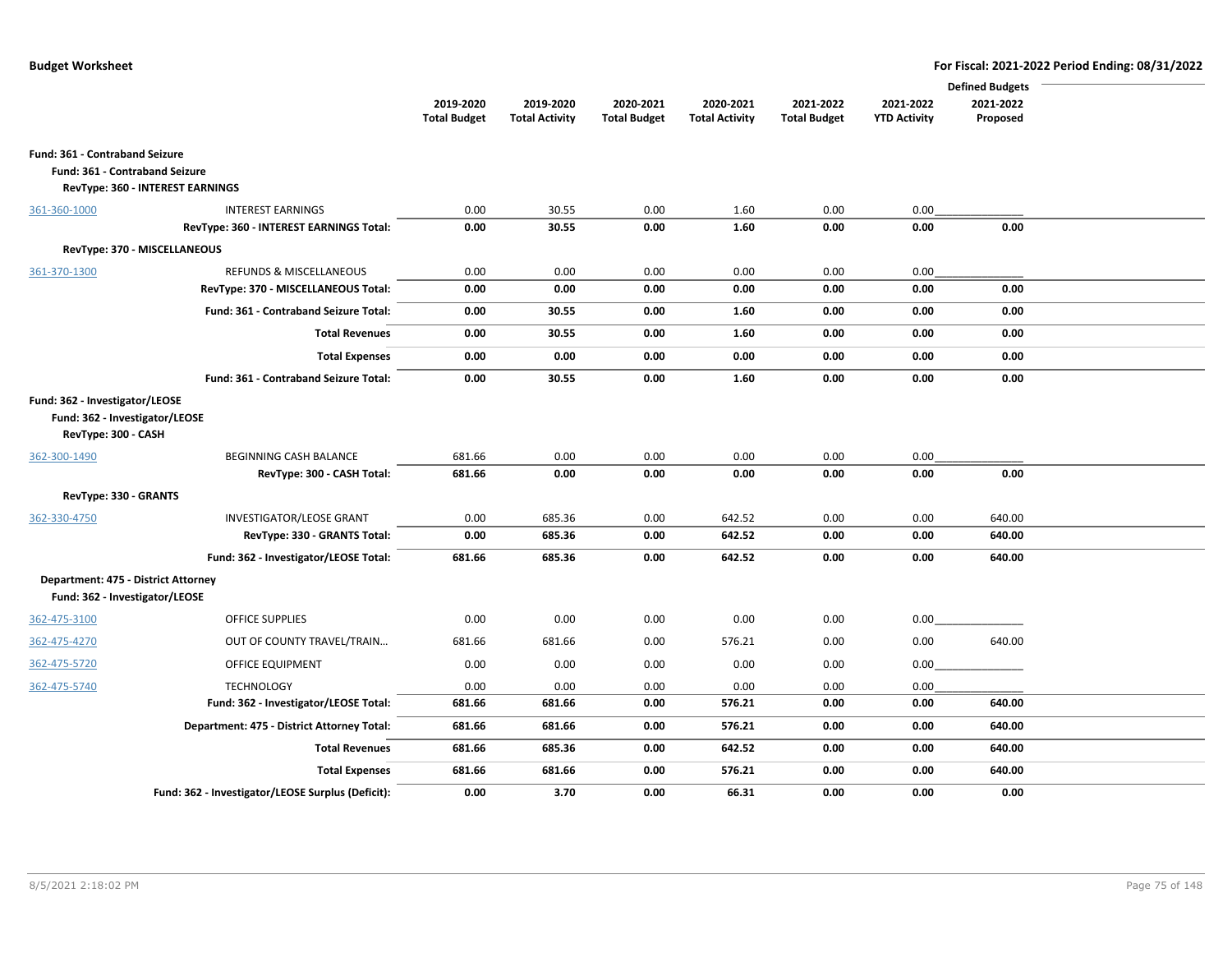|                                        |                                               |                     |                       |                     |                       |                     |                     | <b>Defined Budgets</b> |  |
|----------------------------------------|-----------------------------------------------|---------------------|-----------------------|---------------------|-----------------------|---------------------|---------------------|------------------------|--|
|                                        |                                               | 2019-2020           | 2019-2020             | 2020-2021           | 2020-2021             | 2021-2022           | 2021-2022           | 2021-2022              |  |
|                                        |                                               | <b>Total Budget</b> | <b>Total Activity</b> | <b>Total Budget</b> | <b>Total Activity</b> | <b>Total Budget</b> | <b>YTD Activity</b> | Proposed               |  |
| Fund: 380 - IHC Co-Op Gin              |                                               |                     |                       |                     |                       |                     |                     |                        |  |
| Fund: 380 - IHC Co-Op Gin              |                                               |                     |                       |                     |                       |                     |                     |                        |  |
|                                        | RevType: 360 - INTEREST EARNINGS              |                     |                       |                     |                       |                     |                     |                        |  |
| 380-360-1000                           | <b>INTEREST EARNINGS</b>                      | 0.00                | 235.27                | 0.00                | 8.78                  | 0.00                | 0.00                |                        |  |
|                                        | RevType: 360 - INTEREST EARNINGS Total:       | 0.00                | 235.27                | 0.00                | 8.78                  | 0.00                | 0.00                | 0.00                   |  |
|                                        | Fund: 380 - IHC Co-Op Gin Total:              | 0.00                | 235.27                | 0.00                | 8.78                  | 0.00                | 0.00                | 0.00                   |  |
| Department: 645 - Indigent Health Care |                                               |                     |                       |                     |                       |                     |                     |                        |  |
| Fund: 380 - IHC Co-Op Gin              |                                               |                     |                       |                     |                       |                     |                     |                        |  |
| 380-645-4120                           | <b>PRESCRIPTIONS</b>                          | 0.00                | 0.00                  | 0.00                | 0.00                  | 0.00                | 0.00                |                        |  |
| 380-645-4150                           | LABORATORY/X-RAY                              | 0.00                | 0.00                  | 0.00                | 0.00                  | 0.00                | 0.00                |                        |  |
|                                        | Fund: 380 - IHC Co-Op Gin Total:              | 0.00                | 0.00                  | 0.00                | 0.00                  | 0.00                | 0.00                | 0.00                   |  |
|                                        | Department: 645 - Indigent Health Care Total: | 0.00                | 0.00                  | 0.00                | 0.00                  | 0.00                | 0.00                | 0.00                   |  |
|                                        | <b>Total Revenues</b>                         | 0.00                | 235.27                | 0.00                | 8.78                  | 0.00                | 0.00                | 0.00                   |  |
|                                        | <b>Total Expenses</b>                         | 0.00                | 0.00                  | 0.00                | 0.00                  | 0.00                | 0.00                | 0.00                   |  |
|                                        | Fund: 380 - IHC Co-Op Gin Surplus (Deficit):  | 0.00                | 235.27                | 0.00                | 8.78                  | 0.00                | 0.00                | 0.00                   |  |
| Fund: 381 - IHC Bonnie Ruth Cooper     |                                               |                     |                       |                     |                       |                     |                     |                        |  |
| Fund: 381 - IHC Bonnie Ruth Cooper     |                                               |                     |                       |                     |                       |                     |                     |                        |  |
| RevType: 300 - CASH                    |                                               |                     |                       |                     |                       |                     |                     |                        |  |
| 381-300-1100                           | UNENCUMBERED FUND BALANCE                     | 18,000.00           | 0.00                  | 0.00                | 0.00                  | 0.00                | 0.00                |                        |  |
|                                        | RevType: 300 - CASH Total:                    | 18,000.00           | 0.00                  | 0.00                | 0.00                  | 0.00                | 0.00                | 0.00                   |  |
|                                        | RevType: 360 - INTEREST EARNINGS              |                     |                       |                     |                       |                     |                     |                        |  |
| 381-360-1000                           | <b>INTEREST EARNINGS</b>                      | 0.00                | 74.83                 | 0.00                | 2.46                  | 0.00                | 0.00                |                        |  |
|                                        | RevType: 360 - INTEREST EARNINGS Total:       | 0.00                | 74.83                 | 0.00                | 2.46                  | 0.00                | 0.00                | 0.00                   |  |
|                                        | RevType: 370 - MISCELLANEOUS                  |                     |                       |                     |                       |                     |                     |                        |  |
| 381-370-1500                           | <b>BONNIE RUTH COOPER TRUST</b>               | 0.00                | 1,189.91              | 0.00                | 1,186.56              | 0.00                | 0.00                |                        |  |
|                                        | RevType: 370 - MISCELLANEOUS Total:           | 0.00                | 1,189.91              | 0.00                | 1,186.56              | 0.00                | 0.00                | 0.00                   |  |
|                                        | Fund: 381 - IHC Bonnie Ruth Cooper Total:     | 18,000.00           | 1,264.74              | 0.00                | 1,189.02              | 0.00                | 0.00                | 0.00                   |  |
| Department: 645 - Indigent Health Care |                                               |                     |                       |                     |                       |                     |                     |                        |  |
| Fund: 381 - IHC Bonnie Ruth Cooper     |                                               |                     |                       |                     |                       |                     |                     |                        |  |
| 381-645-4100                           | CERT. REG. NURSE ANES.                        | 0.00                | 0.00                  | 0.00                | 0.00                  | 0.00                |                     |                        |  |
| 381-645-4110                           | PHYSICIAN, NON-EMERGENCY                      | 0.00                | 0.00                  | 0.00                | 1,257.45              | 0.00                |                     | $0.00$                 |  |
| 381-645-4120                           | <b>PRESCRIPTIONS</b>                          | 15,000.00           | 14,950.92             | 0.00                | 0.00                  | 0.00                |                     | 0.00                   |  |
| 381-645-4130                           | HOSPITAL-INPATIENT                            | 0.00                | 0.00                  | 0.00                | 3,210.75              | 0.00                |                     | 0.00                   |  |
| 381-645-4140                           | HOSPITAL-OUTPATIENT                           | 0.00                | 0.00                  | 0.00                | 2,684.10              | 0.00                | 0.00                |                        |  |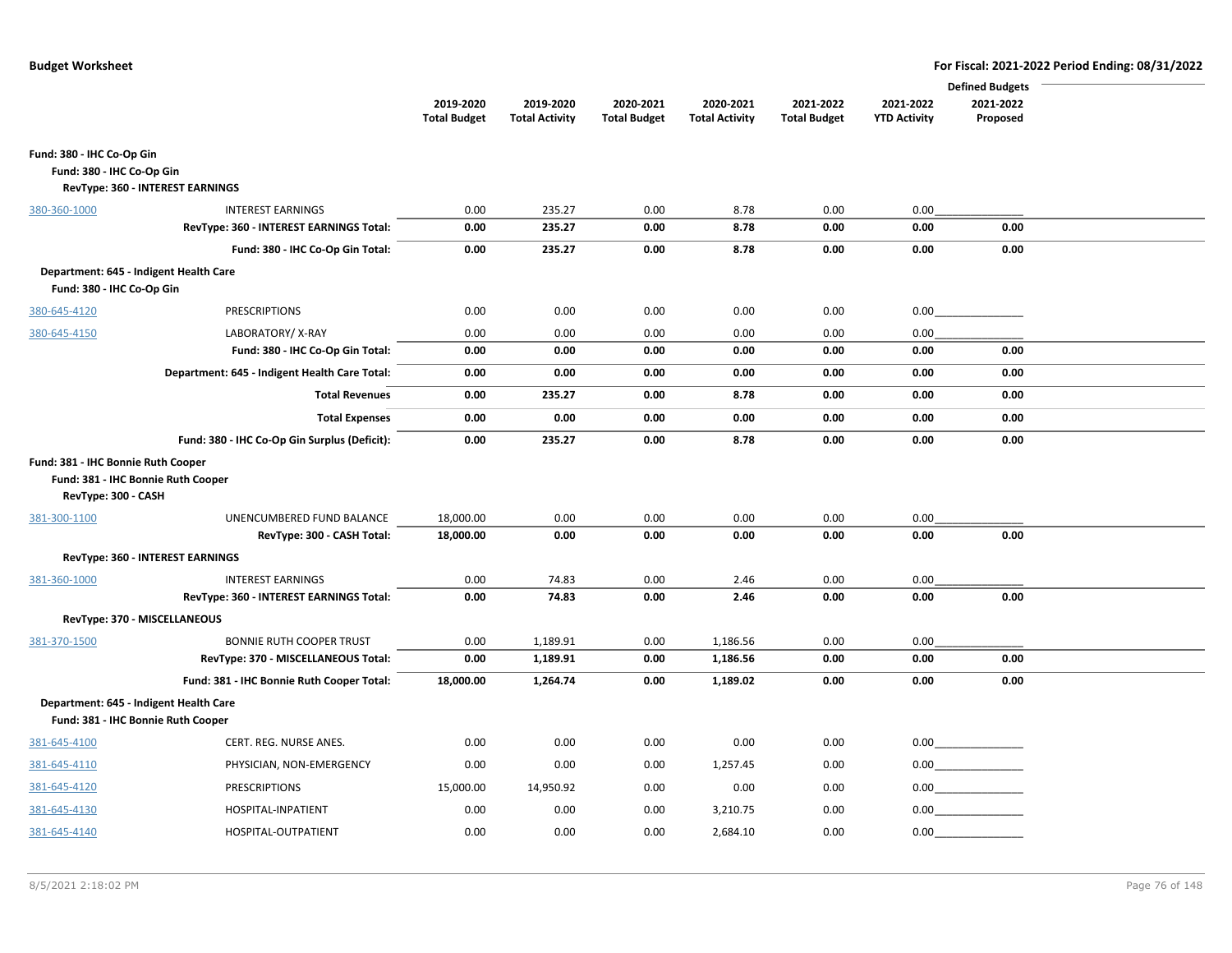|                         |                                                       | <b>Defined Budgets</b> |                       |                     |                       |                     |                     |           |  |
|-------------------------|-------------------------------------------------------|------------------------|-----------------------|---------------------|-----------------------|---------------------|---------------------|-----------|--|
|                         |                                                       | 2019-2020              | 2019-2020             | 2020-2021           | 2020-2021             | 2021-2022           | 2021-2022           | 2021-2022 |  |
|                         |                                                       | <b>Total Budget</b>    | <b>Total Activity</b> | <b>Total Budget</b> | <b>Total Activity</b> | <b>Total Budget</b> | <b>YTD Activity</b> | Proposed  |  |
|                         |                                                       |                        |                       |                     |                       |                     |                     |           |  |
| 381-645-4150            | LABORATORY/X-RAY                                      | 3,000.00               | 0.00                  | 0.00                | 67.89                 | 0.00                |                     |           |  |
| 381-645-4160            | AMBULATORY SURGICAL CENTER                            | 0.00                   | 0.00                  | 0.00                | 0.00                  | 0.00                |                     | 0.00      |  |
| 381-645-4180            | FED. QUALIFIED HEALTH CENTER                          | 0.00                   | 0.00                  | 0.00                | 0.00                  | 0.00                | 0.00                |           |  |
|                         | Fund: 381 - IHC Bonnie Ruth Cooper Total:             | 18,000.00              | 14,950.92             | 0.00                | 7,220.19              | 0.00                | 0.00                | 0.00      |  |
|                         | Department: 645 - Indigent Health Care Total:         | 18,000.00              | 14,950.92             | 0.00                | 7,220.19              | 0.00                | 0.00                | 0.00      |  |
|                         | <b>Total Revenues</b>                                 | 18,000.00              | 1,264.74              | 0.00                | 1,189.02              | 0.00                | 0.00                | 0.00      |  |
|                         | <b>Total Expenses</b>                                 | 18,000.00              | 14,950.92             | 0.00                | 7,220.19              | 0.00                | 0.00                | 0.00      |  |
|                         | Fund: 381 - IHC Bonnie Ruth Cooper Surplus (Deficit): | 0.00                   | $-13,686.18$          | 0.00                | $-6,031.17$           | 0.00                | 0.00                | 0.00      |  |
| <b>Fund: 410 - CERT</b> |                                                       |                        |                       |                     |                       |                     |                     |           |  |
| <b>Fund: 410 - CERT</b> |                                                       |                        |                       |                     |                       |                     |                     |           |  |
|                         | RevType: 370 - MISCELLANEOUS                          |                        |                       |                     |                       |                     |                     |           |  |
| 410-370-4060            | <b>DONATIONS</b>                                      | 100.00                 | 100.00                | 0.00                | 0.00                  | 0.00                | 0.00                |           |  |
|                         | RevType: 370 - MISCELLANEOUS Total:                   | 100.00                 | 100.00                | 0.00                | 0.00                  | 0.00                | 0.00                | 0.00      |  |
|                         | RevType: 390 - TRANSFERS IN                           |                        |                       |                     |                       |                     |                     |           |  |
| 410-390-1401            | <b>TRANSFERS IN</b>                                   | 0.00                   | 122.71                | 0.00                | 0.00                  | 0.00                | 0.00                |           |  |
|                         | RevType: 390 - TRANSFERS IN Total:                    | 0.00                   | 122.71                | 0.00                | 0.00                  | 0.00                | 0.00                | 0.00      |  |
|                         | Fund: 410 - CERT Total:                               | 100.00                 | 222.71                | 0.00                | 0.00                  | 0.00                | 0.00                | 0.00      |  |
|                         | <b>Department: 414 - CERT Expenses</b>                |                        |                       |                     |                       |                     |                     |           |  |
| <b>Fund: 410 - CERT</b> |                                                       |                        |                       |                     |                       |                     |                     |           |  |
| 410-414-3100            | <b>SUPPLIES</b>                                       | 100.00                 | 63.42                 | 0.00                | 0.00                  | 0.00                |                     | 0.00      |  |
| 410-414-3300            | AUTO EXPENSE GAS & OIL                                | 0.00                   | 0.00                  | 0.00                | 0.00                  | 0.00                | 0.00                |           |  |
| 410-414-4270            | OUT OF COUNTY TRAVEL/TRAIN                            | 0.00                   | 0.00                  | 0.00                | 0.00                  | 0.00                | 0.00                |           |  |
|                         | Fund: 410 - CERT Total:                               | 100.00                 | 63.42                 | 0.00                | 0.00                  | 0.00                | 0.00                | 0.00      |  |
|                         | Department: 414 - CERT Expenses Total:                | 100.00                 | 63.42                 | 0.00                | 0.00                  | 0.00                | 0.00                | 0.00      |  |
|                         | <b>Total Revenues</b>                                 | 100.00                 | 222.71                | 0.00                | 0.00                  | 0.00                | 0.00                | 0.00      |  |
|                         | <b>Total Expenses</b>                                 | 100.00                 | 63.42                 | 0.00                | 0.00                  | 0.00                | 0.00                | 0.00      |  |
|                         | Fund: 410 - CERT Surplus (Deficit):                   | 0.00                   | 159.29                | 0.00                | 0.00                  | 0.00                | 0.00                | 0.00      |  |
|                         | Fund: 411 - Hazard Mitigation Plan                    |                        |                       |                     |                       |                     |                     |           |  |
|                         | Fund: 411 - Hazard Mitigation Plan                    |                        |                       |                     |                       |                     |                     |           |  |
|                         | RevType: 330 - GRANTS                                 |                        |                       |                     |                       |                     |                     |           |  |
| 411-330-4770            | <b>HAZARD MITIGATION</b>                              | 0.00                   | 0.00                  | 0.00                | 0.00                  | 0.00                | 0.00                |           |  |
|                         | RevType: 330 - GRANTS Total:                          | 0.00                   | 0.00                  | 0.00                | 0.00                  | 0.00                | 0.00                | 0.00      |  |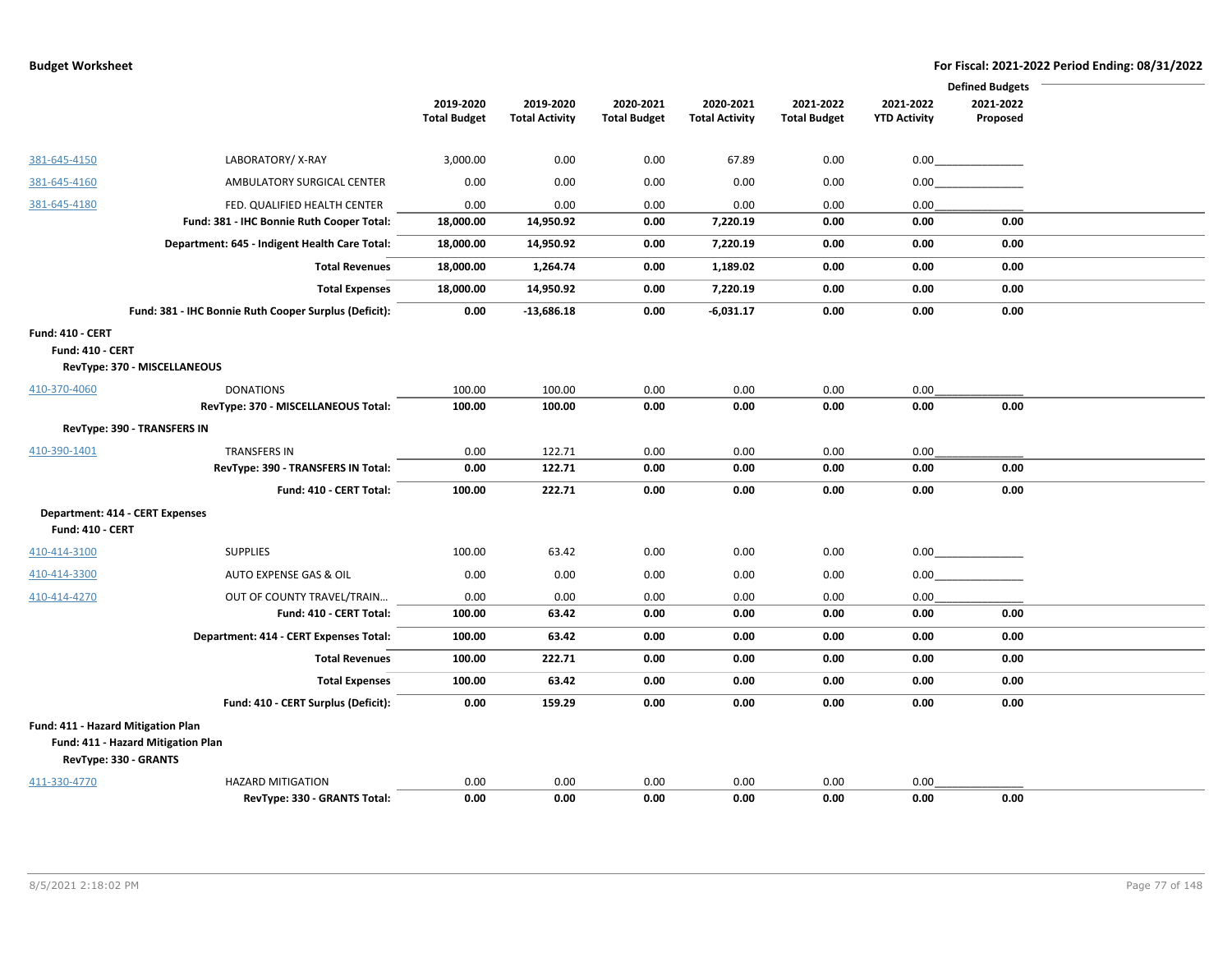|                             |                                                                                        |                     |                       |                     |                       |                     |                     | <b>Defined Budgets</b> |  |
|-----------------------------|----------------------------------------------------------------------------------------|---------------------|-----------------------|---------------------|-----------------------|---------------------|---------------------|------------------------|--|
|                             |                                                                                        | 2019-2020           | 2019-2020             | 2020-2021           | 2020-2021             | 2021-2022           | 2021-2022           | 2021-2022              |  |
|                             |                                                                                        | <b>Total Budget</b> | <b>Total Activity</b> | <b>Total Budget</b> | <b>Total Activity</b> | <b>Total Budget</b> | <b>YTD Activity</b> | Proposed               |  |
|                             | RevType: 390 - TRANSFERS IN                                                            |                     |                       |                     |                       |                     |                     |                        |  |
| 411-390-1401                | <b>TRANSFERS IN</b>                                                                    | 0.00                | 428.64                | 0.00                | 0.00                  | 0.00                | 0.00                |                        |  |
|                             | RevType: 390 - TRANSFERS IN Total:                                                     | 0.00                | 428.64                | 0.00                | 0.00                  | 0.00                | 0.00                | 0.00                   |  |
|                             | Fund: 411 - Hazard Mitigation Plan Total:                                              | 0.00                | 428.64                | 0.00                | 0.00                  | 0.00                | 0.00                | 0.00                   |  |
|                             | Department: 407 - Hazard Mitigation<br>Fund: 411 - Hazard Mitigation Plan              |                     |                       |                     |                       |                     |                     |                        |  |
| 411-407-3100                | <b>OFFICE SUPPLIES</b>                                                                 | 0.00                | 0.00                  | 0.00                | 0.00                  | 0.00                |                     | 0.00                   |  |
| 411-407-4150                | CONSULTANT                                                                             | 0.00                | 0.00                  | 0.00                | 0.00                  | 0.00                |                     |                        |  |
| 411-407-4270                | OUT OF COUNTY TRAVEL/TRAIN                                                             | 0.00                | 0.00                  | 0.00                | 0.00                  | 0.00                | 0.00                |                        |  |
| 411-407-5740                | <b>TECHNOLOGY</b>                                                                      | 0.00                | 0.00                  | 0.00                | 0.00                  | 0.00                | 0.00                |                        |  |
|                             | Fund: 411 - Hazard Mitigation Plan Total:                                              | 0.00                | 0.00                  | 0.00                | 0.00                  | 0.00                | 0.00                | 0.00                   |  |
|                             | Department: 407 - Hazard Mitigation Total:                                             | 0.00                | 0.00                  | 0.00                | 0.00                  | 0.00                | 0.00                | 0.00                   |  |
|                             | <b>Total Revenues</b>                                                                  | 0.00                | 428.64                | 0.00                | 0.00                  | 0.00                | 0.00                | 0.00                   |  |
|                             | <b>Total Expenses</b>                                                                  | 0.00                | 0.00                  | 0.00                | 0.00                  | 0.00                | 0.00                | 0.00                   |  |
|                             | Fund: 411 - Hazard Mitigation Plan Surplus (Deficit):                                  | 0.00                | 428.64                | 0.00                | 0.00                  | 0.00                | 0.00                | 0.00                   |  |
| RevType: 300 - CASH         | Fund: 412 - Safe Room Reimbursement Prog.<br>Fund: 412 - Safe Room Reimbursement Prog. |                     |                       |                     |                       |                     |                     |                        |  |
| 412-300-1460                | BEGINNING CASH BALANCE                                                                 | 0.00                | 0.00                  | 0.00                | 0.00                  | 0.00                | 0.00                |                        |  |
|                             | RevType: 300 - CASH Total:                                                             | 0.00                | 0.00                  | 0.00                | 0.00                  | 0.00                | 0.00                | 0.00                   |  |
| RevType: 330 - GRANTS       |                                                                                        |                     |                       |                     |                       |                     |                     |                        |  |
| 412-330-4750                | SAFE ROOM REIMBURSEMENT D                                                              | 26,283.94           | 26,283.94             | 0.00                | 0.00                  | 0.00                | 0.00                |                        |  |
| 412-330-4760                | ADMINISTRATIVE FEE                                                                     | 1,400.00            | 1,400.00              | 0.00                | 0.00                  | 0.00                | 0.00                |                        |  |
|                             | RevType: 330 - GRANTS Total:                                                           | 27,683.94           | 27,683.94             | 0.00                | 0.00                  | 0.00                | 0.00                | 0.00                   |  |
|                             | Fund: 412 - Safe Room Reimbursement Prog. Total:                                       | 27,683.94           | 27,683.94             | 0.00                | 0.00                  | 0.00                | 0.00                | 0.00                   |  |
| Department: 408 - Safe Room | Fund: 412 - Safe Room Reimbursement Prog.                                              |                     |                       |                     |                       |                     |                     |                        |  |
| 412-408-3100                | <b>OFFICE SUPPLIES</b>                                                                 | 1,400.00            | 83.97                 | 0.00                | 0.00                  | 0.00                |                     | 0.00                   |  |
| 412-408-3140                | SAFE ROOM REIMBURSEMENT                                                                | 26,283.94           | 26,283.94             | 0.00                | 0.00                  | 0.00                |                     | $0.00$                 |  |
| 412-408-3300                | AUTO EXPENSE GAS & OIL                                                                 | 0.00                | 0.00                  | 0.00                | 0.00                  | 0.00                |                     | $0.00$                 |  |
| 412-408-4270                | OUT OF COUNTY TRAVEL/TRAIN                                                             | 0.00                | 0.00                  | 0.00                | 0.00                  | 0.00                |                     | $0.00$                 |  |
| 412-408-4540                | <b>R&amp;M AUTO</b>                                                                    | 0.00                | 0.00                  | 0.00                | 7,833.60              | 0.00                |                     | 0.00                   |  |
| 412-408-5730                | <b>RADIO EQUIPMENT</b>                                                                 | 0.00                | 0.00                  | 0.00                | 0.00                  | 0.00                | 0.00                |                        |  |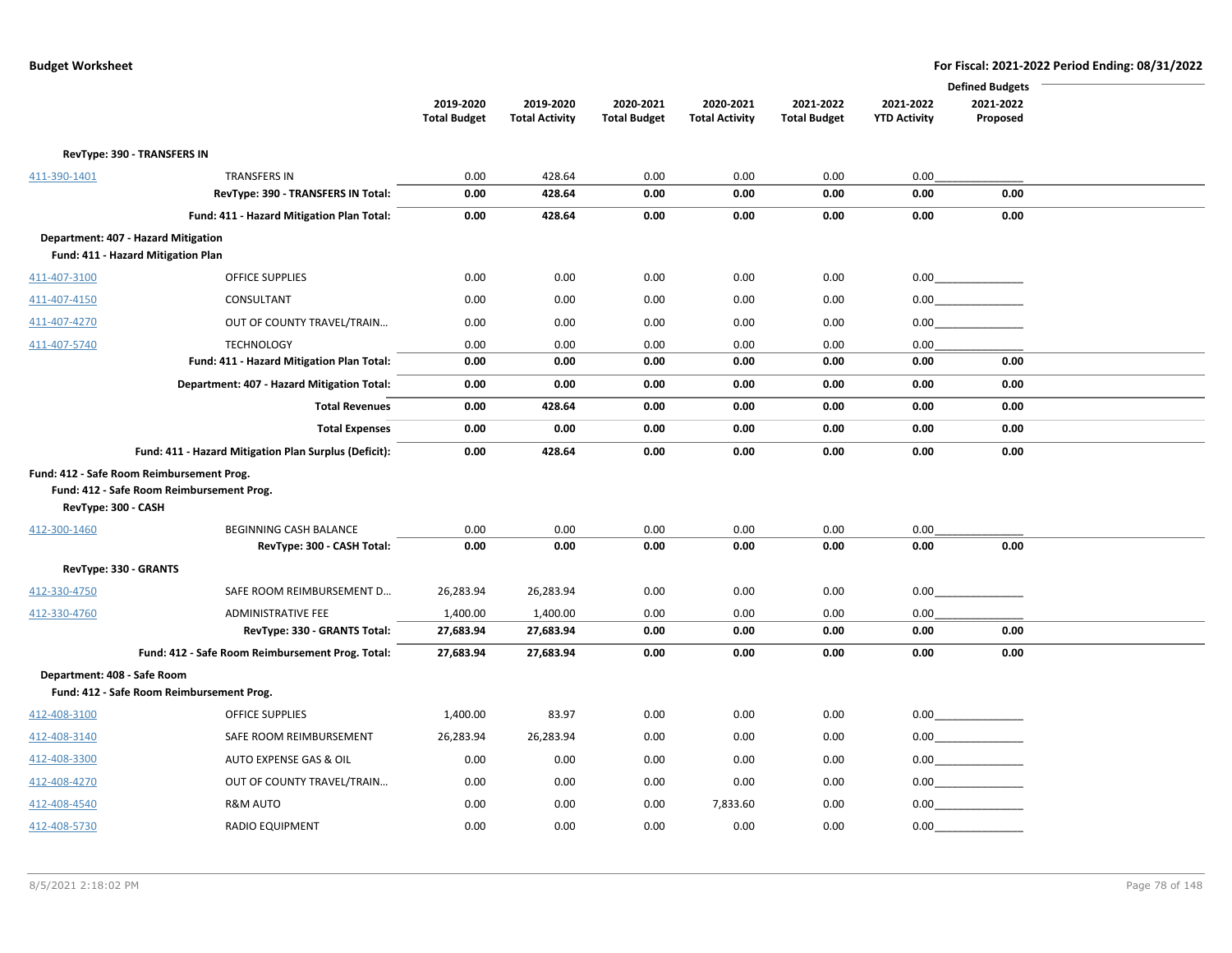|                             |                                                                                                                      |                     |                       |                     |                       |                     |                     | <b>Defined Budgets</b> |  |
|-----------------------------|----------------------------------------------------------------------------------------------------------------------|---------------------|-----------------------|---------------------|-----------------------|---------------------|---------------------|------------------------|--|
|                             |                                                                                                                      | 2019-2020           | 2019-2020             | 2020-2021           | 2020-2021             | 2021-2022           | 2021-2022           | 2021-2022              |  |
|                             |                                                                                                                      | <b>Total Budget</b> | <b>Total Activity</b> | <b>Total Budget</b> | <b>Total Activity</b> | <b>Total Budget</b> | <b>YTD Activity</b> | Proposed               |  |
|                             |                                                                                                                      |                     |                       |                     |                       |                     |                     |                        |  |
| 412-408-5740                | <b>TECHNOLOGY</b><br>Fund: 412 - Safe Room Reimbursement Prog. Total:                                                | 0.00<br>27,683.94   | 0.00<br>26,367.91     | 0.00<br>0.00        | 0.00<br>7,833.60      | 0.00<br>0.00        | 0.00<br>0.00        | 0.00                   |  |
|                             | Department: 408 - Safe Room Total:                                                                                   | 27,683.94           | 26,367.91             | 0.00                | 7,833.60              | 0.00                | 0.00                | 0.00                   |  |
| Department: 418 - FEMA 3554 |                                                                                                                      |                     |                       |                     |                       |                     |                     |                        |  |
|                             | Fund: 412 - Safe Room Reimbursement Prog.                                                                            |                     |                       |                     |                       |                     |                     |                        |  |
| 412-418-3100                | <b>SUPPLIES</b>                                                                                                      | 0.00                | 0.00                  | 0.00                | 454.48                | 0.00                | 0.00                |                        |  |
|                             | Fund: 412 - Safe Room Reimbursement Prog. Total:                                                                     | 0.00                | 0.00                  | 0.00                | 454.48                | 0.00                | 0.00                | 0.00                   |  |
|                             | Department: 418 - FEMA 3554 Total:                                                                                   | 0.00                | 0.00                  | 0.00                | 454.48                | 0.00                | 0.00                | 0.00                   |  |
|                             | <b>Total Revenues</b>                                                                                                | 27,683.94           | 27,683.94             | 0.00                | 0.00                  | 0.00                | 0.00                | 0.00                   |  |
|                             | <b>Total Expenses</b>                                                                                                | 27,683.94           | 26,367.91             | 0.00                | 8,288.08              | 0.00                | 0.00                | 0.00                   |  |
|                             | Fund: 412 - Safe Room Reimbursement Prog. Surplus (Deficit):                                                         | 0.00                | 1,316.03              | 0.00                | $-8,288.08$           | 0.00                | 0.00                | 0.00                   |  |
|                             | <b>Fund: 413 - CARES ACT-CORONAVIRUS RELIEF</b><br>Fund: 413 - CARES ACT-CORONAVIRUS RELIEF<br>RevType: 330 - GRANTS |                     |                       |                     |                       |                     |                     |                        |  |
| 413-330-4770                | CORONAVIRUS RELIEF FUND                                                                                              | 0.00                | 187,869.00            | 751,476.00          | 751,476.00            | 0.00                | 0.00                |                        |  |
|                             | RevType: 330 - GRANTS Total:                                                                                         | 0.00                | 187,869.00            | 751,476.00          | 751,476.00            | 0.00                | 0.00                | 0.00                   |  |
|                             | Fund: 413 - CARES ACT-CORONAVIRUS RELIEF Total:                                                                      | 0.00                | 187,869.00            | 751,476.00          | 751,476.00            | 0.00                | 0.00                | 0.00                   |  |
| Department: 413 - CARES Act | Fund: 413 - CARES ACT-CORONAVIRUS RELIEF                                                                             |                     |                       |                     |                       |                     |                     |                        |  |
| 413-413-1033                | <b>SECURITY</b>                                                                                                      | 0.00                | 0.00                  | 0.00                | 0.00                  | 0.00                |                     |                        |  |
| 413-413-1040                | <b>SALARIES DEPUTIES</b>                                                                                             | 0.00                | 0.00                  | 566,887.25          | 0.00                  | 0.00                |                     | 0.00                   |  |
| 413-413-1090                | <b>SALARY ELECTION</b>                                                                                               | 0.00                | 1,108.00              | 0.00                | 0.00                  | 0.00                |                     |                        |  |
| 413-413-2010                | SOCIAL SECURITY TAXES                                                                                                | 0.00                | 0.00                  | 0.00                | 0.00                  | 0.00                |                     | 0.00                   |  |
| 413-413-2020                | <b>GROUP HEALTH INSURANCE</b>                                                                                        | 0.00                | 0.00                  | 0.00                | 0.00                  | 0.00                |                     | $0.00$                 |  |
| 413-413-2030                | RETIREMENT                                                                                                           | 0.00                | 0.00                  | 0.00                | 0.00                  | 0.00                |                     | $0.00$                 |  |
| 413-413-2040                | <b>WORKERS COMPENSATION</b>                                                                                          | 0.00                | 0.00                  | 0.00                | 0.00                  | 0.00                |                     | $0.00$                 |  |
| 413-413-2050                | <b>MEDICARE TAX</b>                                                                                                  | 0.00                | 0.00                  | 0.00                | 0.00                  | 0.00                |                     | 0.00                   |  |
| 413-413-2251                | <b>JANITOR TRAVEL</b>                                                                                                | 0.00                | 0.00                  | 52.73               | 52.73                 | 0.00                |                     | $0.00$                 |  |
| 413-413-3100                | <b>OFFICE SUPPLIES</b>                                                                                               | 0.00                | 0.00                  | 497.60              | 497.60                | 0.00                |                     | 0.00                   |  |
| 413-413-3960                | LABORATORY/ TESTING                                                                                                  | 0.00                | 0.00                  | 0.00                | 0.00                  | 0.00                |                     | 0.00                   |  |
| 413-413-3970                | SANITIZING SUPPLIES                                                                                                  | 0.00                | 3,155.75              | 20,043.79           | 20,043.79             | 0.00                |                     | 0.00                   |  |
| 413-413-3980                | PERSONAL PROTECTIVE EQUIPM                                                                                           | 0.00                | 2,105.84              | 7,675.67            | 7,675.67              | 0.00                | 0.00                |                        |  |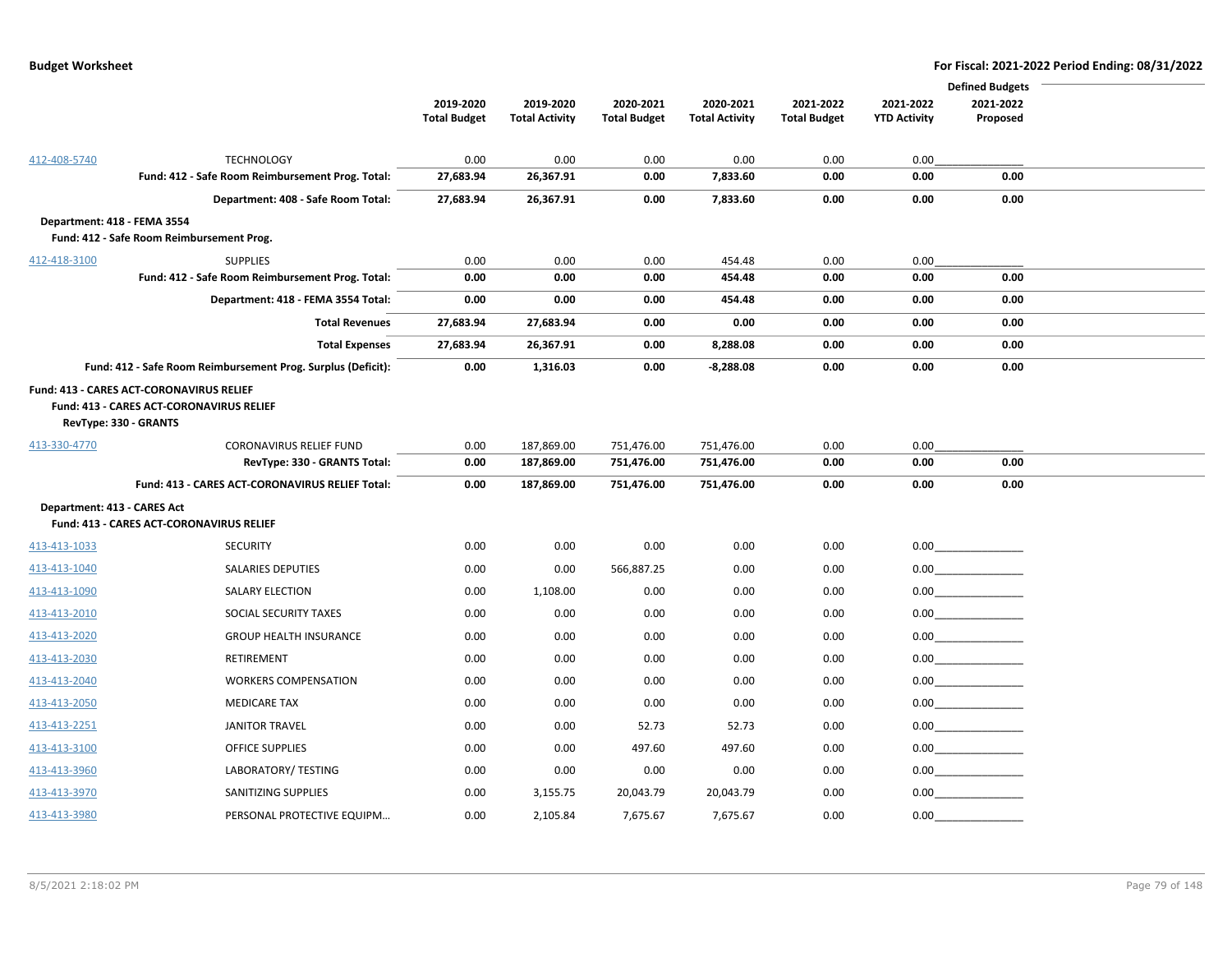|              |                                                                                             |                     |                       |                     |                       |                     | <b>Defined Budgets</b> |           |  |
|--------------|---------------------------------------------------------------------------------------------|---------------------|-----------------------|---------------------|-----------------------|---------------------|------------------------|-----------|--|
|              |                                                                                             | 2019-2020           | 2019-2020             | 2020-2021           | 2020-2021             | 2021-2022           | 2021-2022              | 2021-2022 |  |
|              |                                                                                             | <b>Total Budget</b> | <b>Total Activity</b> | <b>Total Budget</b> | <b>Total Activity</b> | <b>Total Budget</b> | <b>YTD Activity</b>    | Proposed  |  |
| 413-413-3981 | PUBLIC HEALTH EXPENSES                                                                      | 0.00                | 0.00                  | 10,024.95           | 10,024.95             | 0.00                |                        |           |  |
| 413-413-3990 | OFFICE PROTECTION                                                                           | 0.00                | 4,010.43              | 23,441.86           | 23,441.86             | 0.00                |                        | 0.00      |  |
| 413-413-4391 | PROFESSIONAL SERVICES                                                                       | 0.00                | 0.00                  | 0.00                | 0.00                  | 0.00                |                        | 0.00      |  |
| 413-413-4420 | OTHER PROFESSIONAL SERVICES                                                                 | 0.00                | 0.00                  | 2,604.14            | 2,604.14              | 0.00                |                        | 0.00      |  |
| 413-413-4950 | <b>LOCAL DONATIONS</b>                                                                      | 0.00                | 0.00                  | 0.00                | 0.00                  | 0.00                |                        | 0.00      |  |
| 413-413-5720 | <b>OFFICE EQUIPMENT</b>                                                                     | 0.00                | 0.00                  | 24,097.89           | 24,097.89             | 0.00                | 0.00                   |           |  |
| 413-413-5740 | <b>TECHNOLOGY</b>                                                                           | 0.00                | 0.00                  | 559.23              | 559.23                | 0.00                | 0.00                   |           |  |
|              | Fund: 413 - CARES ACT-CORONAVIRUS RELIEF Total:                                             | 0.00                | 10,380.02             | 655,885.11          | 88,997.86             | 0.00                | 0.00                   | 0.00      |  |
|              | Department: 413 - CARES Act Total:                                                          | 0.00                | 10,380.02             | 655,885.11          | 88,997.86             | 0.00                | 0.00                   | 0.00      |  |
|              | Department: 417 - COVID-19 Vaccine Call Center                                              |                     |                       |                     |                       |                     |                        |           |  |
|              | Fund: 413 - CARES ACT-CORONAVIRUS RELIEF                                                    |                     |                       |                     |                       |                     |                        |           |  |
| 413-417-1070 | SALARY PART-TIME TEMP                                                                       | 0.00                | 0.00                  | 18,726.00           | 18,726.00             | 0.00                |                        | 0.00      |  |
| 413-417-2010 | SOCIAL SECURITY TAXES                                                                       | 0.00                | 0.00                  | 1,161.06            | 1,161.06              | 0.00                |                        |           |  |
| 413-417-2030 | <b>RETIREMENT</b>                                                                           | 0.00                | 0.00                  | 0.00                | 0.00                  | 0.00                |                        | 0.00      |  |
| 413-417-2040 | <b>WORKERS COMPENSATION</b>                                                                 | 0.00                | 0.00                  | 0.00                | 0.00                  | 0.00                |                        | 0.00      |  |
| 413-417-2050 | <b>MEDICARE TAX</b>                                                                         | 0.00                | 0.00                  | 271.57              | 271.57                | 0.00                | 0.00                   |           |  |
|              | Fund: 413 - CARES ACT-CORONAVIRUS RELIEF Total:                                             | 0.00                | 0.00                  | 20,158.63           | 20,158.63             | 0.00                | 0.00                   | 0.00      |  |
|              | Department: 417 - COVID-19 Vaccine Call Center Total:                                       | 0.00                | 0.00                  | 20,158.63           | 20,158.63             | 0.00                | 0.00                   | 0.00      |  |
|              | <b>Department: 419 - CARES FINAL ALLOCATION</b><br>Fund: 413 - CARES ACT-CORONAVIRUS RELIEF |                     |                       |                     |                       |                     |                        |           |  |
| 413-419-1502 | <b>COMP PAY OUT</b>                                                                         | 0.00                | 0.00                  | 62,641.43           | 62,641.43             | 0.00                |                        |           |  |
| 413-419-2010 | SOCIAL SECURITY TAXES                                                                       | 0.00                | 0.00                  | 3,883.78            | 3,883.78              | 0.00                |                        | $0.00$    |  |
| 413-419-2030 | <b>RETIREMENT</b>                                                                           | 0.00                | 0.00                  | 7,429.26            | 7,429.26              | 0.00                |                        | 0.00      |  |
| 413-419-2040 | <b>WORKERS COMPENSATION</b>                                                                 | 0.00                | 0.00                  | 0.00                | 0.00                  | 0.00                |                        | 0.00      |  |
| 413-419-2050 | <b>MEDICARE TAX</b>                                                                         | 0.00                | 0.00                  | 908.29              | 908.29                | 0.00                | 0.00                   |           |  |
| 413-419-5750 | PURCHASE OF AUTOMOBILES                                                                     | 0.00                | 0.00                  | 0.00                | 0.00                  | 0.00                | 0.00                   |           |  |
|              | Fund: 413 - CARES ACT-CORONAVIRUS RELIEF Total:                                             | 0.00                | 0.00                  | 74,862.76           | 74,862.76             | 0.00                | 0.00                   | 0.00      |  |
|              | Department: 419 - CARES FINAL ALLOCATION Total:                                             | 0.00                | 0.00                  | 74,862.76           | 74,862.76             | 0.00                | 0.00                   | 0.00      |  |
|              | <b>Total Revenues</b>                                                                       | 0.00                | 187,869.00            | 751,476.00          | 751,476.00            | 0.00                | 0.00                   | 0.00      |  |
|              | <b>Total Expenses</b>                                                                       | 0.00                | 10,380.02             | 750,906.50          | 184,019.25            | 0.00                | 0.00                   | 0.00      |  |
|              | Fund: 413 - CARES ACT-CORONAVIRUS RELIEF Surplus (Deficit):                                 | 0.00                | 177,488.98            | 569.50              | 567,456.75            | 0.00                | 0.00                   | 0.00      |  |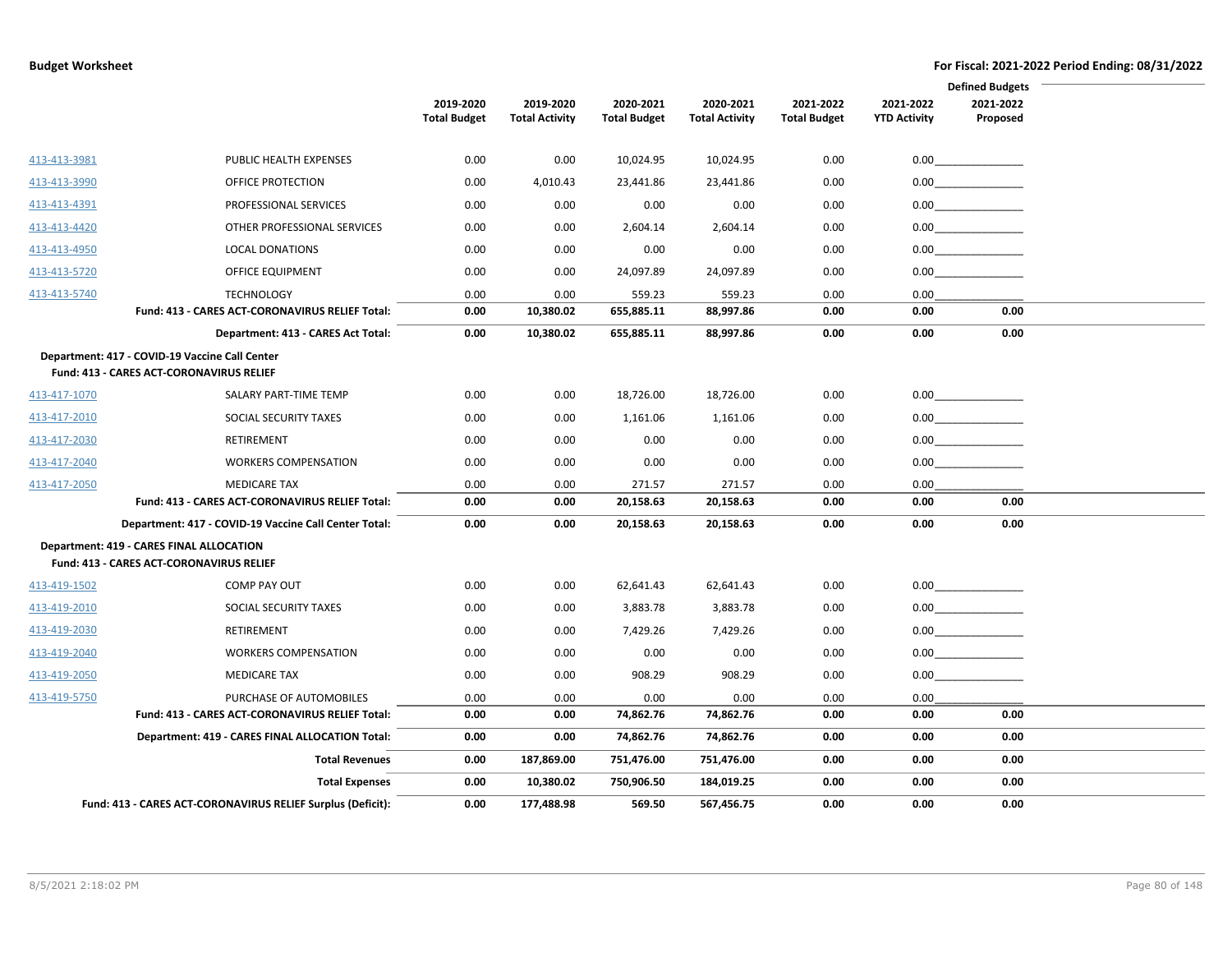|                                                                                           |                                                   |                     |                       |                     |                       |                     |                     | <b>Defined Budgets</b> |  |
|-------------------------------------------------------------------------------------------|---------------------------------------------------|---------------------|-----------------------|---------------------|-----------------------|---------------------|---------------------|------------------------|--|
|                                                                                           |                                                   |                     |                       | 2020-2021           | 2020-2021             | 2021-2022           | 2021-2022           | 2021-2022              |  |
|                                                                                           |                                                   | <b>Total Budget</b> | <b>Total Activity</b> | <b>Total Budget</b> | <b>Total Activity</b> | <b>Total Budget</b> | <b>YTD Activity</b> | Proposed               |  |
| Fund: 414 - OOG COVID #4145401<br>Fund: 414 - OOG COVID #4145401<br>RevType: 330 - GRANTS |                                                   |                     |                       |                     |                       |                     |                     |                        |  |
| 414-330-4772                                                                              | OOG CORONAVIRUS GRANT                             | 0.00                | 0.00                  | 46,529.48           | 52,011.09             | 0.00                | 0.00                |                        |  |
|                                                                                           | RevType: 330 - GRANTS Total:                      | 0.00                | 0.00                  | 46,529.48           | 52,011.09             | 0.00                | 0.00                | 0.00                   |  |
|                                                                                           | Fund: 414 - OOG COVID #4145401 Total:             | 0.00                | 0.00                  | 46,529.48           | 52,011.09             | 0.00                | 0.00                | 0.00                   |  |
| Department: 416 - OOG COVID                                                               |                                                   |                     |                       |                     |                       |                     |                     |                        |  |
| Fund: 414 - OOG COVID #4145401                                                            |                                                   |                     |                       |                     |                       |                     |                     |                        |  |
| 414-416-1020                                                                              | SALARY-EMERGENCY MANAGEM                          | 0.00                | 0.00                  | 0.00                | 0.00                  | 0.00                |                     |                        |  |
| 414-416-1040                                                                              | <b>SALARIES DEPUTIES</b>                          | 0.00                | 0.00                  | 0.00                | 0.00                  | 0.00                |                     | 0.00                   |  |
| 414-416-1050                                                                              | SALARY SECRETARY                                  | 0.00                | 0.00                  | 0.00                | 0.00                  | 0.00                |                     | 0.00                   |  |
| 414-416-2010                                                                              | SOCIAL SECURITY TAXES                             | 0.00                | 0.00                  | 0.00                | 0.00                  | 0.00                |                     | 0.00                   |  |
| 414-416-2020                                                                              | <b>GROUP HEALTH INSURANCE</b>                     | 0.00                | 0.00                  | 0.00                | 0.00                  | 0.00                |                     |                        |  |
| 414-416-2030                                                                              | <b>RETIREMENT</b>                                 | 0.00                | 0.00                  | 0.00                | 0.00                  | 0.00                |                     | 0.00                   |  |
| 414-416-2040                                                                              | <b>WORKERS COMPENSATION</b>                       | 0.00                | 0.00                  | 0.00                | 0.00                  | 0.00                |                     | 0.00                   |  |
| 414-416-2050                                                                              | <b>MEDICARE TAX</b>                               | 0.00                | 0.00                  | 0.00                | 0.00                  | 0.00                |                     |                        |  |
| 414-416-3970                                                                              | SANITIZING SUPPLIES                               | 0.00                | 0.00                  | 689.03              | 689.03                | 0.00                |                     | 0.00                   |  |
| 414-416-3980                                                                              | PERSONAL PROTECTIVE EQUIPM                        | 0.00                | 0.00                  | 4,081.46            | 4,081.46              | 0.00                |                     | 0.00                   |  |
| 414-416-3990                                                                              | OFFICE PROTECTION                                 | 0.00                | 0.00                  | 1,200.00            | 1,200.00              | 0.00                | 0.00                |                        |  |
| 414-416-4530                                                                              | <b>COMPUTER SOFTWARE</b>                          | 0.00                | 0.00                  | 1,276.15            | 1,276.15              | 0.00                | 0.00                |                        |  |
| 414-416-5740                                                                              | <b>TECHNOLOGY</b>                                 | 0.00                | 0.00                  | 39,282.84           | 39,282.84             | 0.00                | 0.00                |                        |  |
|                                                                                           | Fund: 414 - OOG COVID #4145401 Total:             | 0.00                | 0.00                  | 46,529.48           | 46,529.48             | 0.00                | 0.00                | 0.00                   |  |
|                                                                                           | Department: 416 - OOG COVID Total:                | 0.00                | 0.00                  | 46,529.48           | 46,529.48             | 0.00                | 0.00                | 0.00                   |  |
|                                                                                           | <b>Total Revenues</b>                             | 0.00                | 0.00                  | 46,529.48           | 52,011.09             | 0.00                | 0.00                | 0.00                   |  |
|                                                                                           | <b>Total Expenses</b>                             | 0.00                | 0.00                  | 46,529.48           | 46,529.48             | 0.00                | 0.00                | 0.00                   |  |
|                                                                                           | Fund: 414 - OOG COVID #4145401 Surplus (Deficit): | 0.00                | 0.00                  | 0.00                | 5,481.61              | 0.00                | 0.00                | 0.00                   |  |
| Fund: 415 - American Recovery Program Grant<br>RevType: 330 - GRANTS                      | Fund: 415 - American Recovery Program Grant       |                     |                       |                     |                       |                     |                     |                        |  |
| 415-330-4775                                                                              | <b>ARP Grant</b>                                  | 0.00                | 0.00                  | 0.00                | 3,449,089.00          | 0.00                | 0.00                |                        |  |
|                                                                                           | RevType: 330 - GRANTS Total:                      | 0.00                | 0.00                  | 0.00                | 3,449,089.00          | 0.00                | 0.00                | 0.00                   |  |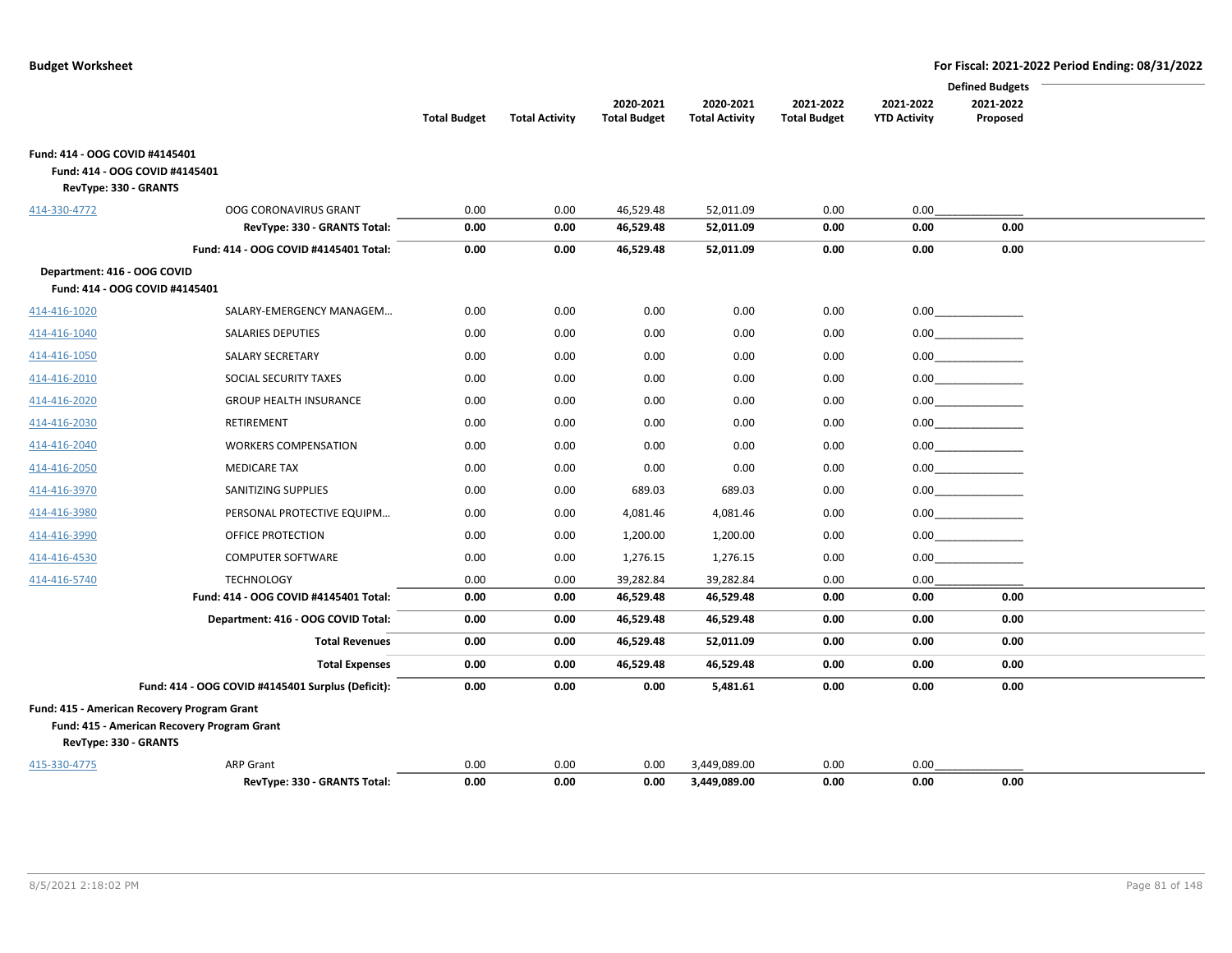|                                |                                                     |                     |                       |                     |                       |                     |                     | <b>Defined Budgets</b> |  |
|--------------------------------|-----------------------------------------------------|---------------------|-----------------------|---------------------|-----------------------|---------------------|---------------------|------------------------|--|
|                                |                                                     |                     |                       | 2020-2021           | 2020-2021             | 2021-2022           | 2021-2022           | 2021-2022              |  |
|                                |                                                     | <b>Total Budget</b> | <b>Total Activity</b> | <b>Total Budget</b> | <b>Total Activity</b> | <b>Total Budget</b> | <b>YTD Activity</b> | Proposed               |  |
|                                | RevType: 360 - INTEREST EARNINGS                    |                     |                       |                     |                       |                     |                     |                        |  |
| 415-360-1591                   | <b>INTEREST EARNINGS CDARS</b>                      | 0.00                | 0.00                  | 0.00                | 0.00                  | 0.00                | 0.00                |                        |  |
|                                | RevType: 360 - INTEREST EARNINGS Total:             | 0.00                | 0.00                  | 0.00                | 0.00                  | 0.00                | 0.00                | 0.00                   |  |
|                                | Fund: 415 - American Recovery Program Grant Total:  | 0.00                | 0.00                  | 0.00                | 3,449,089.00          | 0.00                | 0.00                | 0.00                   |  |
|                                | <b>Total Revenues</b>                               | 0.00                | 0.00                  | 0.00                | 3,449,089.00          | 0.00                | 0.00                | 0.00                   |  |
|                                | <b>Total Expenses</b>                               | 0.00                | 0.00                  | 0.00                | 0.00                  | 0.00                | 0.00                | 0.00                   |  |
|                                | Fund: 415 - American Recovery Program Grant Total:  | 0.00                | 0.00                  | 0.00                | 3,449,089.00          | 0.00                | 0.00                | 0.00                   |  |
| Fund: 560 - Sheriff Forfeiture |                                                     |                     |                       |                     |                       |                     |                     |                        |  |
|                                | Fund: 560 - Sheriff Forfeiture                      |                     |                       |                     |                       |                     |                     |                        |  |
|                                | RevType: 300 - CASH                                 |                     |                       |                     |                       |                     |                     |                        |  |
| 560-300-1560                   | <b>BEGINNING CASH BALANCE</b>                       | 0.00                | 0.00                  | 25,000.00           | 0.00                  | 0.00                | 0.00                |                        |  |
|                                | RevType: 300 - CASH Total:                          | 0.00                | 0.00                  | 25,000.00           | 0.00                  | 0.00                | 0.00                | 0.00                   |  |
|                                | RevType: 330 - GRANTS                               |                     |                       |                     |                       |                     |                     |                        |  |
| 560-330-5600                   | <b>BULLETPROOF VEST PARTNERSH</b>                   | 0.00                | 0.00                  | 0.00                | 0.00                  | 0.00                | 0.00                |                        |  |
|                                | RevType: 330 - GRANTS Total:                        | 0.00                | 0.00                  | 0.00                | 0.00                  | 0.00                | 0.00                | 0.00                   |  |
|                                | <b>RevType: 352 - FINES &amp; FORFEITURES</b>       |                     |                       |                     |                       |                     |                     |                        |  |
| 560-352-2000                   | <b>CONTRABAND FORFEITURE</b>                        | 0.00                | 43,368.65             | 0.00                | 71,704.58             | 0.00                | 0.00                | 20,000.00              |  |
| 560-352-3000                   | PLEA BARGAIN AGREEMENT                              | 0.00                | 0.00                  | 0.00                | 0.00                  | 0.00                | 0.00                |                        |  |
| 560-352-4320                   | LIVESTOCK SEIZURE                                   | 0.00                | 0.00                  | 0.00                | 0.00                  | 0.00                | 0.00                |                        |  |
|                                | RevType: 352 - FINES & FORFEITURES Total:           | 0.00                | 43,368.65             | 0.00                | 71,704.58             | 0.00                | 0.00                | 20,000.00              |  |
|                                | RevType: 355 - FEDERAL FORFEITURE FUNDS 2018        |                     |                       |                     |                       |                     |                     |                        |  |
| 560-355-5600                   | FEDERAL FORFEITURE FUNDS                            | 0.00                | 122,387.39            | 0.00                | 1,586.65              | 0.00                | 0.00                |                        |  |
|                                | RevType: 355 - FEDERAL FORFEITURE FUNDS 2018 Total: | 0.00                | 122,387.39            | 0.00                | 1,586.65              | 0.00                | 0.00                | 0.00                   |  |
|                                | RevType: 360 - INTEREST EARNINGS                    |                     |                       |                     |                       |                     |                     |                        |  |
| 560-360-1000                   | INTEREST EARNINGS-SO FORFEI                         | 0.00                | 25.88                 | 0.00                | 5.14                  | 0.00                | 0.00                |                        |  |
| 560-360-1590                   | INTEREST EARNINGS-FEDERAL F                         | 0.00                | 0.00                  | 0.00                | 0.00                  | 0.00                | 0.00                |                        |  |
|                                | RevType: 360 - INTEREST EARNINGS Total:             | 0.00                | 25.88                 | 0.00                | 5.14                  | 0.00                | 0.00                | 0.00                   |  |
|                                | RevType: 370 - MISCELLANEOUS                        |                     |                       |                     |                       |                     |                     |                        |  |
| 560-370-1080                   | FEDERAL OT REIMBURSEMENT                            | 0.00                | 0.00                  | 0.00                | 0.00                  | 0.00                | 0.00                |                        |  |
| 560-370-1300                   | REFUNDS & MISCELLANEOUS                             | 0.00                | 2,720.00              | 0.00                | 0.00                  | 0.00                | 0.00                |                        |  |
|                                | RevType: 370 - MISCELLANEOUS Total:                 | 0.00                | 2,720.00              | 0.00                | 0.00                  | 0.00                | 0.00                | 0.00                   |  |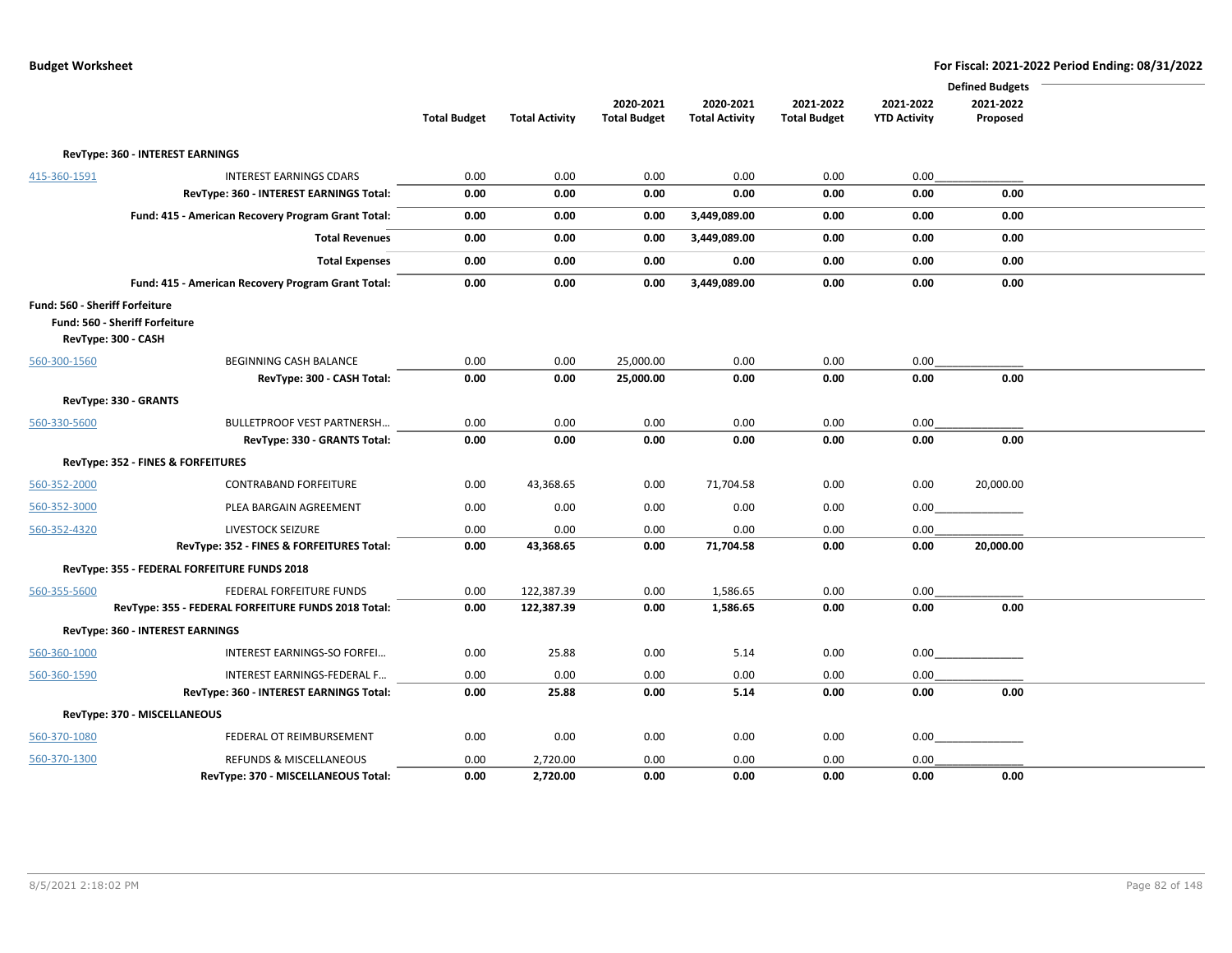|                                                                    |                                       |                     |                       |                     |                       |                     |                     | <b>Defined Budgets</b> |  |
|--------------------------------------------------------------------|---------------------------------------|---------------------|-----------------------|---------------------|-----------------------|---------------------|---------------------|------------------------|--|
|                                                                    |                                       | 2019-2020           | 2019-2020             | 2020-2021           | 2020-2021             | 2021-2022           | 2021-2022           | 2021-2022              |  |
|                                                                    |                                       | <b>Total Budget</b> | <b>Total Activity</b> | <b>Total Budget</b> | <b>Total Activity</b> | <b>Total Budget</b> | <b>YTD Activity</b> | Proposed               |  |
| RevType: 390 - TRANSFERS IN                                        |                                       |                     |                       |                     |                       |                     |                     |                        |  |
| 560-390-1400                                                       | <b>TRANSFERS IN</b>                   | 0.00                | 0.00                  | 0.00                | 0.00                  | 0.00                | 0.00                |                        |  |
|                                                                    | RevType: 390 - TRANSFERS IN Total:    | 0.00                | 0.00                  | 0.00                | 0.00                  | 0.00                | 0.00                | 0.00                   |  |
|                                                                    | Fund: 560 - Sheriff Forfeiture Total: | 0.00                | 168,501.92            | 25,000.00           | 73,296.37             | 0.00                | 0.00                | 20,000.00              |  |
| Department: 560 - County Sheriff<br>Fund: 560 - Sheriff Forfeiture |                                       |                     |                       |                     |                       |                     |                     |                        |  |
| 560-560-1501                                                       | <b>SIGN ON BONUS</b>                  | 0.00                | 0.00                  | 0.00                | 1,000.00              | 0.00                |                     |                        |  |
| 560-560-3100                                                       | <b>OFFICE SUPPLIES</b>                | 0.00                | 2,103.37              | 0.00                | 0.00                  | 0.00                |                     | 0.00                   |  |
| 560-560-3160                                                       | <b>EMPLOYEE AWARDS BANQUET</b>        | 0.00                | 0.00                  | 0.00                | 0.00                  | 0.00                |                     | 0.00                   |  |
| 560-560-3200                                                       | <b>WEAPON SUPPLIES</b>                | 0.00                | 3,061.10              | 0.00                | 0.00                  | 0.00                | 0.00                | 5,000.00               |  |
| 560-560-3950                                                       | UNIFORMS/PROTECTIVE VESTS             | 0.00                | 5,213.62              | 0.00                | 0.00                  | 0.00                |                     | 0.00                   |  |
| 560-560-4200                                                       | <b>CELL PHONE</b>                     | 0.00                | 0.00                  | 0.00                | 601.26                | 0.00                |                     | $0.00$                 |  |
| 560-560-4270                                                       | OUT OF COUNTY TRAVEL/TRAIN            | 0.00                | 1,830.00              | 0.00                | 1,830.00              | 0.00                |                     | 0.00                   |  |
| 560-560-4391                                                       | PROFESSIONAL SERVICES                 | 0.00                | 0.00                  | 0.00                | 0.00                  | 0.00                |                     | $0.00$                 |  |
| 560-560-4420                                                       | PROFESSIONAL SERVICES                 | 0.00                | 0.00                  | 0.00                | 750.00                | 0.00                |                     | 0.00                   |  |
| 560-560-4510                                                       | SECURE BUILDING MATERIALS             | 0.00                | 258.15                | 0.00                | 0.00                  | 0.00                |                     | $0.00$                 |  |
| 560-560-4520                                                       | <b>R&amp;M EQUIPMENT</b>              | 0.00                | 46.73                 | 0.00                | 0.00                  | 0.00                |                     | 0.00                   |  |
| 560-560-4540                                                       | R&M AUTO                              | 0.00                | 0.00                  | 0.00                | 0.00                  | 0.00                |                     | 0.00                   |  |
| 560-560-4541                                                       | AUTOMOBILE ACCESSORIES                | 0.00                | 0.00                  | 0.00                | 2,044.68              | 0.00                |                     |                        |  |
| 560-560-4600                                                       | EQUIPMENT RENTAL/LEASE                | 0.00                | 575.00                | 0.00                | 0.00                  | 0.00                |                     | 0.00                   |  |
| 560-560-4900                                                       | <b>MISCELLANEOUS</b>                  | 0.00                | 0.00                  | 25,000.00           | 181.00                | 0.00                |                     |                        |  |
| 560-560-4950                                                       | NARCOTICS AND/OR OTHER INV            | 0.00                | 3,000.00              | 0.00                | 2,000.00              | 0.00                | 0.00                | 15,000.00              |  |
| 560-560-4951                                                       | <b>CONTRABAND FORFEITURE DISB</b>     | 0.00                | 0.00                  | 0.00                | 8,246.67              | 0.00                |                     | $0.00$                 |  |
| 560-560-4990                                                       | <b>BANK SERVICE FEES</b>              | 0.00                | 0.00                  | 0.00                | 0.00                  | 0.00                |                     | 0.00                   |  |
| 560-560-5720                                                       | <b>EQUIPMENT</b>                      | 0.00                | 10,203.99             | 0.00                | 0.00                  | 0.00                |                     | 0.00                   |  |
| 560-560-5730                                                       | TELEPHONE/RADIO EQUIPMENT             | 0.00                | 7,166.00              | 0.00                | 0.00                  | 0.00                |                     |                        |  |
| 560-560-5740                                                       | <b>TECHNOLOGY</b>                     | 0.00                | 24,555.28             | 0.00                | 12,214.59             | 0.00                |                     | $0.00$                 |  |
| 560-560-5750                                                       | <b>AUTOMOBILES</b>                    | 0.00                | 0.00                  | 0.00                | 0.00                  | 0.00                |                     | 0.00                   |  |
| 560-560-5790                                                       | <b>WEAPONS</b>                        | 0.00                | 3,342.00              | 0.00                | 1,775.00              | 0.00                | 0.00                |                        |  |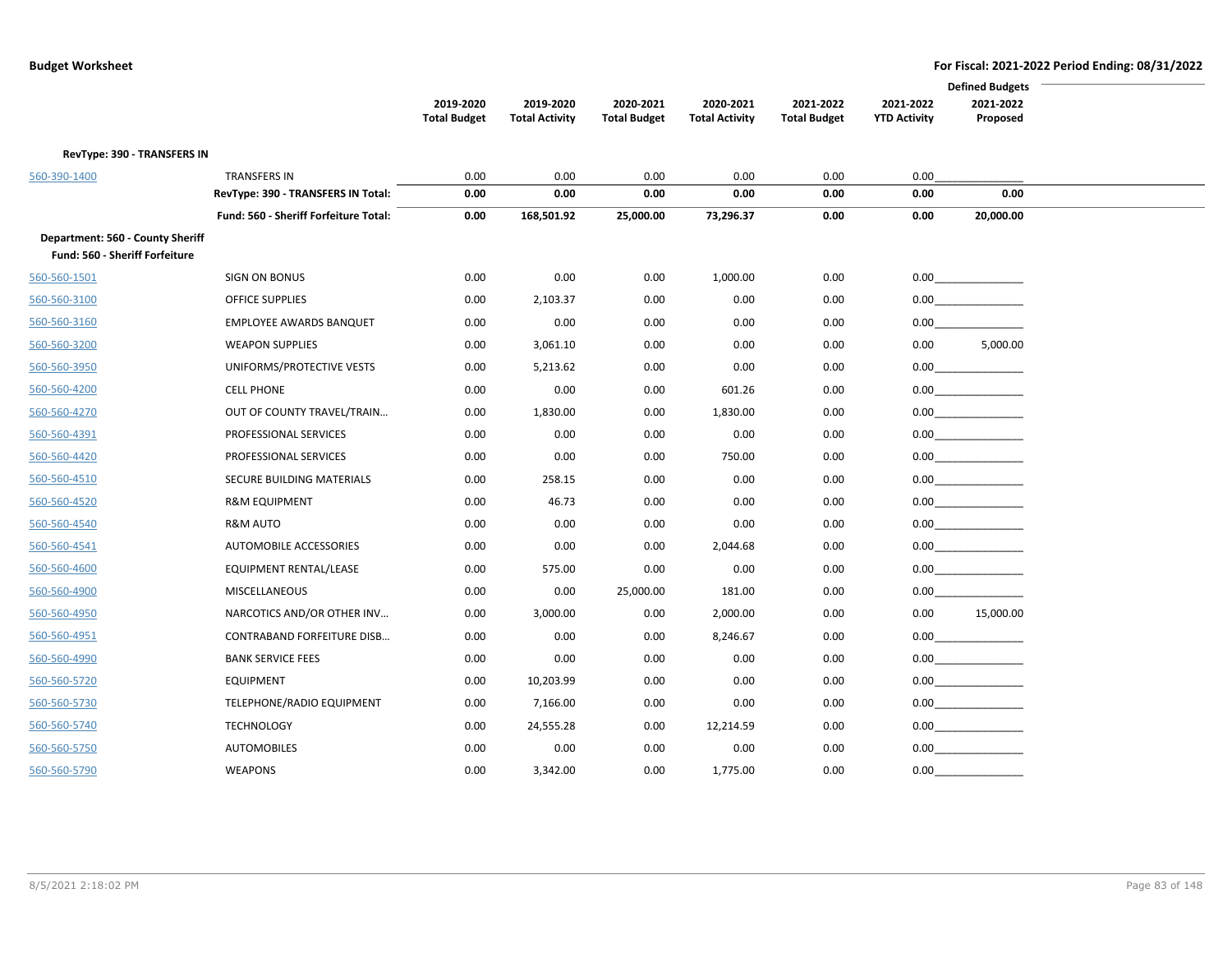| 2019-2020<br>2019-2020<br>2020-2021<br>2020-2021<br>2021-2022<br>2021-2022<br>2021-2022<br><b>Total Budget</b><br><b>Total Activity</b><br><b>Total Budget</b><br><b>Total Activity</b><br><b>Total Budget</b><br><b>YTD Activity</b><br>Proposed<br>5,579.93<br>0.00<br>5,888.00<br>560-560-5800<br><b>INVESTIGATIVE EQUIPMENT</b><br>0.00<br>0.00<br>0.00<br>Fund: 560 - Sheriff Forfeiture Total:<br>0.00<br>66,935.17<br>25,000.00<br>36,531.20<br>0.00<br>0.00<br>20,000.00<br>0.00<br>66,935.17<br>36,531.20<br>0.00<br>0.00<br>Department: 560 - County Sheriff Total:<br>25,000.00<br>20,000.00<br>Department: 561 - Federal Forfeiture<br>Fund: 560 - Sheriff Forfeiture<br>560-561-3100<br>0.00<br>0.00<br>0.00<br>0.00<br>OFFICE & MISC. SUPPLIES<br>0.00<br>$0.00$<br>0.00<br>$0.00$<br>0.00<br>0.00<br>2,385.00<br>0.00<br>560-561-3200<br><b>WEAPON SUPPLIES</b><br>0.00<br>0.00<br>0.00<br>0.00<br>560-561-3950<br>UNIFORMS/PROTECTIVE VESTS<br>0.00<br>0.00<br>0.00<br>0.00<br>0.00<br>0.00<br><b>EQUIPMENT</b><br>0.00<br>0.00<br>560-561-5720<br>TELEPHONE/RADIO EQUIPMENT<br>0.00<br>0.00<br>0.00<br>4,202.93<br>0.00<br>$0.00$<br>560-561-5730<br>560-561-5740<br><b>TECHNOLOGY</b><br>0.00<br>1,350.00<br>0.00<br>2,056.52<br>0.00<br>0.00<br>68,964.00<br>0.00<br>9,170.00<br>0.00<br>0.00<br>560-561-5750<br><b>AUTOMOBILES</b><br><b>WEAPONS</b><br>0.00<br>0.00<br>0.00<br>25,208.00<br>0.00<br>0.00<br>560-561-5790<br>Fund: 560 - Sheriff Forfeiture Total:<br>70,314.00<br>43,022.45<br>0.00<br>0.00<br>0.00<br>0.00<br>0.00<br>Department: 561 - Federal Forfeiture Total:<br>0.00<br>70,314.00<br>0.00<br>43,022.45<br>0.00<br>0.00<br>0.00<br><b>Total Revenues</b><br>0.00<br>168,501.92<br>25,000.00<br>73,296.37<br>0.00<br>0.00<br>20,000.00<br>0.00<br>79,553.65<br>0.00<br><b>Total Expenses</b><br>137,249.17<br>25,000.00<br>0.00<br>20,000.00<br>Fund: 560 - Sheriff Forfeiture Surplus (Deficit):<br>0.00<br>31,252.75<br>0.00<br>$-6,257.28$<br>0.00<br>0.00<br>0.00<br><b>Fund: 561 - Law Enforcement Education Sheriff's Office</b><br>Fund: 561 - Law Enforcement Education Sheriff's Office<br>RevType: 300 - CASH |
|------------------------------------------------------------------------------------------------------------------------------------------------------------------------------------------------------------------------------------------------------------------------------------------------------------------------------------------------------------------------------------------------------------------------------------------------------------------------------------------------------------------------------------------------------------------------------------------------------------------------------------------------------------------------------------------------------------------------------------------------------------------------------------------------------------------------------------------------------------------------------------------------------------------------------------------------------------------------------------------------------------------------------------------------------------------------------------------------------------------------------------------------------------------------------------------------------------------------------------------------------------------------------------------------------------------------------------------------------------------------------------------------------------------------------------------------------------------------------------------------------------------------------------------------------------------------------------------------------------------------------------------------------------------------------------------------------------------------------------------------------------------------------------------------------------------------------------------------------------------------------------------------------------------------------------------------------------------------------------------------------------------------------------------------------------------------------------------------------------------------------------------------------------------|
|                                                                                                                                                                                                                                                                                                                                                                                                                                                                                                                                                                                                                                                                                                                                                                                                                                                                                                                                                                                                                                                                                                                                                                                                                                                                                                                                                                                                                                                                                                                                                                                                                                                                                                                                                                                                                                                                                                                                                                                                                                                                                                                                                                  |
|                                                                                                                                                                                                                                                                                                                                                                                                                                                                                                                                                                                                                                                                                                                                                                                                                                                                                                                                                                                                                                                                                                                                                                                                                                                                                                                                                                                                                                                                                                                                                                                                                                                                                                                                                                                                                                                                                                                                                                                                                                                                                                                                                                  |
|                                                                                                                                                                                                                                                                                                                                                                                                                                                                                                                                                                                                                                                                                                                                                                                                                                                                                                                                                                                                                                                                                                                                                                                                                                                                                                                                                                                                                                                                                                                                                                                                                                                                                                                                                                                                                                                                                                                                                                                                                                                                                                                                                                  |
|                                                                                                                                                                                                                                                                                                                                                                                                                                                                                                                                                                                                                                                                                                                                                                                                                                                                                                                                                                                                                                                                                                                                                                                                                                                                                                                                                                                                                                                                                                                                                                                                                                                                                                                                                                                                                                                                                                                                                                                                                                                                                                                                                                  |
|                                                                                                                                                                                                                                                                                                                                                                                                                                                                                                                                                                                                                                                                                                                                                                                                                                                                                                                                                                                                                                                                                                                                                                                                                                                                                                                                                                                                                                                                                                                                                                                                                                                                                                                                                                                                                                                                                                                                                                                                                                                                                                                                                                  |
|                                                                                                                                                                                                                                                                                                                                                                                                                                                                                                                                                                                                                                                                                                                                                                                                                                                                                                                                                                                                                                                                                                                                                                                                                                                                                                                                                                                                                                                                                                                                                                                                                                                                                                                                                                                                                                                                                                                                                                                                                                                                                                                                                                  |
|                                                                                                                                                                                                                                                                                                                                                                                                                                                                                                                                                                                                                                                                                                                                                                                                                                                                                                                                                                                                                                                                                                                                                                                                                                                                                                                                                                                                                                                                                                                                                                                                                                                                                                                                                                                                                                                                                                                                                                                                                                                                                                                                                                  |
|                                                                                                                                                                                                                                                                                                                                                                                                                                                                                                                                                                                                                                                                                                                                                                                                                                                                                                                                                                                                                                                                                                                                                                                                                                                                                                                                                                                                                                                                                                                                                                                                                                                                                                                                                                                                                                                                                                                                                                                                                                                                                                                                                                  |
|                                                                                                                                                                                                                                                                                                                                                                                                                                                                                                                                                                                                                                                                                                                                                                                                                                                                                                                                                                                                                                                                                                                                                                                                                                                                                                                                                                                                                                                                                                                                                                                                                                                                                                                                                                                                                                                                                                                                                                                                                                                                                                                                                                  |
|                                                                                                                                                                                                                                                                                                                                                                                                                                                                                                                                                                                                                                                                                                                                                                                                                                                                                                                                                                                                                                                                                                                                                                                                                                                                                                                                                                                                                                                                                                                                                                                                                                                                                                                                                                                                                                                                                                                                                                                                                                                                                                                                                                  |
|                                                                                                                                                                                                                                                                                                                                                                                                                                                                                                                                                                                                                                                                                                                                                                                                                                                                                                                                                                                                                                                                                                                                                                                                                                                                                                                                                                                                                                                                                                                                                                                                                                                                                                                                                                                                                                                                                                                                                                                                                                                                                                                                                                  |
|                                                                                                                                                                                                                                                                                                                                                                                                                                                                                                                                                                                                                                                                                                                                                                                                                                                                                                                                                                                                                                                                                                                                                                                                                                                                                                                                                                                                                                                                                                                                                                                                                                                                                                                                                                                                                                                                                                                                                                                                                                                                                                                                                                  |
|                                                                                                                                                                                                                                                                                                                                                                                                                                                                                                                                                                                                                                                                                                                                                                                                                                                                                                                                                                                                                                                                                                                                                                                                                                                                                                                                                                                                                                                                                                                                                                                                                                                                                                                                                                                                                                                                                                                                                                                                                                                                                                                                                                  |
|                                                                                                                                                                                                                                                                                                                                                                                                                                                                                                                                                                                                                                                                                                                                                                                                                                                                                                                                                                                                                                                                                                                                                                                                                                                                                                                                                                                                                                                                                                                                                                                                                                                                                                                                                                                                                                                                                                                                                                                                                                                                                                                                                                  |
|                                                                                                                                                                                                                                                                                                                                                                                                                                                                                                                                                                                                                                                                                                                                                                                                                                                                                                                                                                                                                                                                                                                                                                                                                                                                                                                                                                                                                                                                                                                                                                                                                                                                                                                                                                                                                                                                                                                                                                                                                                                                                                                                                                  |
|                                                                                                                                                                                                                                                                                                                                                                                                                                                                                                                                                                                                                                                                                                                                                                                                                                                                                                                                                                                                                                                                                                                                                                                                                                                                                                                                                                                                                                                                                                                                                                                                                                                                                                                                                                                                                                                                                                                                                                                                                                                                                                                                                                  |
|                                                                                                                                                                                                                                                                                                                                                                                                                                                                                                                                                                                                                                                                                                                                                                                                                                                                                                                                                                                                                                                                                                                                                                                                                                                                                                                                                                                                                                                                                                                                                                                                                                                                                                                                                                                                                                                                                                                                                                                                                                                                                                                                                                  |
|                                                                                                                                                                                                                                                                                                                                                                                                                                                                                                                                                                                                                                                                                                                                                                                                                                                                                                                                                                                                                                                                                                                                                                                                                                                                                                                                                                                                                                                                                                                                                                                                                                                                                                                                                                                                                                                                                                                                                                                                                                                                                                                                                                  |
|                                                                                                                                                                                                                                                                                                                                                                                                                                                                                                                                                                                                                                                                                                                                                                                                                                                                                                                                                                                                                                                                                                                                                                                                                                                                                                                                                                                                                                                                                                                                                                                                                                                                                                                                                                                                                                                                                                                                                                                                                                                                                                                                                                  |
|                                                                                                                                                                                                                                                                                                                                                                                                                                                                                                                                                                                                                                                                                                                                                                                                                                                                                                                                                                                                                                                                                                                                                                                                                                                                                                                                                                                                                                                                                                                                                                                                                                                                                                                                                                                                                                                                                                                                                                                                                                                                                                                                                                  |
|                                                                                                                                                                                                                                                                                                                                                                                                                                                                                                                                                                                                                                                                                                                                                                                                                                                                                                                                                                                                                                                                                                                                                                                                                                                                                                                                                                                                                                                                                                                                                                                                                                                                                                                                                                                                                                                                                                                                                                                                                                                                                                                                                                  |
|                                                                                                                                                                                                                                                                                                                                                                                                                                                                                                                                                                                                                                                                                                                                                                                                                                                                                                                                                                                                                                                                                                                                                                                                                                                                                                                                                                                                                                                                                                                                                                                                                                                                                                                                                                                                                                                                                                                                                                                                                                                                                                                                                                  |
|                                                                                                                                                                                                                                                                                                                                                                                                                                                                                                                                                                                                                                                                                                                                                                                                                                                                                                                                                                                                                                                                                                                                                                                                                                                                                                                                                                                                                                                                                                                                                                                                                                                                                                                                                                                                                                                                                                                                                                                                                                                                                                                                                                  |
| 0.00<br>0.00<br>0.00<br>0.00<br>561-300-1560<br>BEGINNING CASH BALANCE<br>0.00<br>0.00<br>RevType: 300 - CASH Total:<br>0.00<br>0.00<br>0.00<br>0.00<br>0.00<br>0.00<br>0.00                                                                                                                                                                                                                                                                                                                                                                                                                                                                                                                                                                                                                                                                                                                                                                                                                                                                                                                                                                                                                                                                                                                                                                                                                                                                                                                                                                                                                                                                                                                                                                                                                                                                                                                                                                                                                                                                                                                                                                                     |
| RevType: 360 - INTEREST EARNINGS                                                                                                                                                                                                                                                                                                                                                                                                                                                                                                                                                                                                                                                                                                                                                                                                                                                                                                                                                                                                                                                                                                                                                                                                                                                                                                                                                                                                                                                                                                                                                                                                                                                                                                                                                                                                                                                                                                                                                                                                                                                                                                                                 |
|                                                                                                                                                                                                                                                                                                                                                                                                                                                                                                                                                                                                                                                                                                                                                                                                                                                                                                                                                                                                                                                                                                                                                                                                                                                                                                                                                                                                                                                                                                                                                                                                                                                                                                                                                                                                                                                                                                                                                                                                                                                                                                                                                                  |
| 0.00<br>0.06<br>561-360-1000<br><b>INTEREST EARNINGS</b><br>0.00<br>0.09<br>0.00<br>0.00<br>RevType: 360 - INTEREST EARNINGS Total:<br>0.00<br>0.09<br>0.00<br>0.06<br>0.00<br>0.00<br>0.00                                                                                                                                                                                                                                                                                                                                                                                                                                                                                                                                                                                                                                                                                                                                                                                                                                                                                                                                                                                                                                                                                                                                                                                                                                                                                                                                                                                                                                                                                                                                                                                                                                                                                                                                                                                                                                                                                                                                                                      |
| RevType: 370 - MISCELLANEOUS                                                                                                                                                                                                                                                                                                                                                                                                                                                                                                                                                                                                                                                                                                                                                                                                                                                                                                                                                                                                                                                                                                                                                                                                                                                                                                                                                                                                                                                                                                                                                                                                                                                                                                                                                                                                                                                                                                                                                                                                                                                                                                                                     |
| 0.00<br>0.00<br>0.00<br>0.00<br>0.00<br>0.00<br>561-370-1300<br>REFUNDS & MISCELLANEOUS                                                                                                                                                                                                                                                                                                                                                                                                                                                                                                                                                                                                                                                                                                                                                                                                                                                                                                                                                                                                                                                                                                                                                                                                                                                                                                                                                                                                                                                                                                                                                                                                                                                                                                                                                                                                                                                                                                                                                                                                                                                                          |
| 0.00                                                                                                                                                                                                                                                                                                                                                                                                                                                                                                                                                                                                                                                                                                                                                                                                                                                                                                                                                                                                                                                                                                                                                                                                                                                                                                                                                                                                                                                                                                                                                                                                                                                                                                                                                                                                                                                                                                                                                                                                                                                                                                                                                             |
| 1,800.00<br>2,186.44<br>1,800.00<br>1,972.51<br>0.00<br>1,800.00<br>561-370-1600<br>PEACE OFFICE ALLOCATION<br>RevType: 370 - MISCELLANEOUS Total:<br>1,800.00<br>2,186.44<br>1,800.00<br>1,972.51<br>0.00<br>0.00<br>1,800.00                                                                                                                                                                                                                                                                                                                                                                                                                                                                                                                                                                                                                                                                                                                                                                                                                                                                                                                                                                                                                                                                                                                                                                                                                                                                                                                                                                                                                                                                                                                                                                                                                                                                                                                                                                                                                                                                                                                                   |
| Fund: 561 - Law Enforcement Education Sheriff's Office Total:<br>1,800.00<br>2,186.53<br>1,800.00<br>1,972.57<br>0.00<br>0.00<br>1,800.00                                                                                                                                                                                                                                                                                                                                                                                                                                                                                                                                                                                                                                                                                                                                                                                                                                                                                                                                                                                                                                                                                                                                                                                                                                                                                                                                                                                                                                                                                                                                                                                                                                                                                                                                                                                                                                                                                                                                                                                                                        |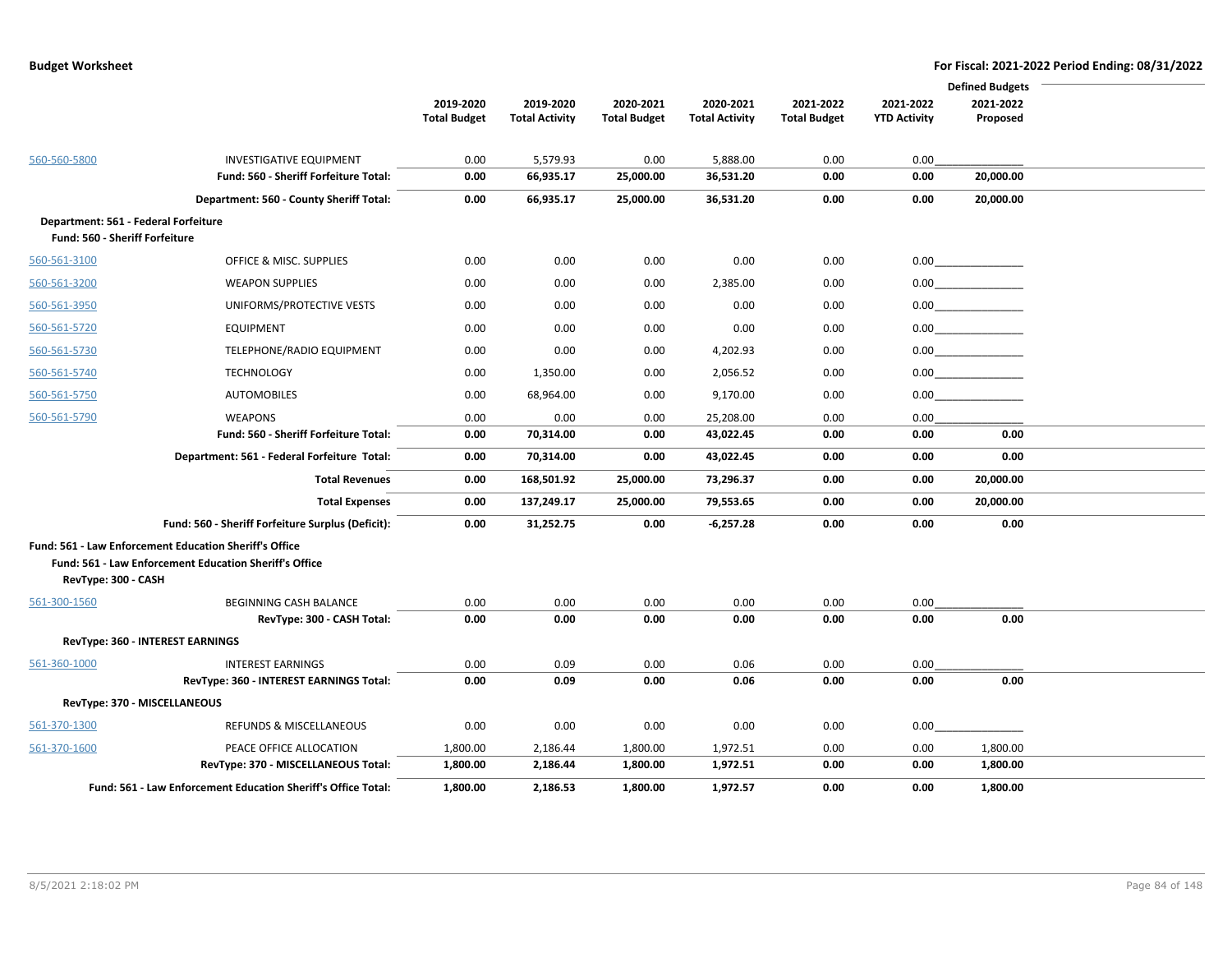|                                  |                                                                           |                     |                       |                     |                       |                     |                     | <b>Defined Budgets</b> |
|----------------------------------|---------------------------------------------------------------------------|---------------------|-----------------------|---------------------|-----------------------|---------------------|---------------------|------------------------|
|                                  |                                                                           | 2019-2020           | 2019-2020             | 2020-2021           | 2020-2021             | 2021-2022           | 2021-2022           | 2021-2022              |
|                                  |                                                                           | <b>Total Budget</b> | <b>Total Activity</b> | <b>Total Budget</b> | <b>Total Activity</b> | <b>Total Budget</b> | <b>YTD Activity</b> | Proposed               |
| Department: 560 - County Sheriff |                                                                           |                     |                       |                     |                       |                     |                     |                        |
|                                  | Fund: 561 - Law Enforcement Education Sheriff's Office                    |                     |                       |                     |                       |                     |                     |                        |
| 561-560-4270                     | OUT OF COUNTY TRAVEL/TRAIN                                                | 1,800.00            | 2,186.50              | 1,800.00            | 1,972.65              | 0.00                | 0.00                | 1,800.00               |
| 561-560-4350                     | PRINTING                                                                  | 0.00                | 0.00                  | 0.00                | 0.00                  | 0.00                | 0.00                |                        |
| 561-560-4900                     | <b>MISCELLANEOUS</b>                                                      | 0.00                | 0.00                  | 0.00                | 0.00                  | 0.00                | 0.00                |                        |
|                                  | Fund: 561 - Law Enforcement Education Sheriff's Office Total:             | 1,800.00            | 2,186.50              | 1,800.00            | 1,972.65              | 0.00                | 0.00                | 1,800.00               |
|                                  | Department: 560 - County Sheriff Total:                                   | 1,800.00            | 2,186.50              | 1,800.00            | 1,972.65              | 0.00                | 0.00                | 1,800.00               |
|                                  | <b>Total Revenues</b>                                                     | 1,800.00            | 2,186.53              | 1,800.00            | 1,972.57              | 0.00                | 0.00                | 1,800.00               |
|                                  | <b>Total Expenses</b>                                                     | 1,800.00            | 2,186.50              | 1,800.00            | 1,972.65              | 0.00                | 0.00                | 1,800.00               |
|                                  | Fund: 561 - Law Enforcement Education Sheriff's Office Surplus (Deficit): | 0.00                | 0.03                  | 0.00                | $-0.08$               | 0.00                | 0.00                | 0.00                   |
|                                  | Fund: 562 - Bois D'Arc Lake Reservoir (SO)                                |                     |                       |                     |                       |                     |                     |                        |
|                                  | Fund: 562 - Bois D'Arc Lake Reservoir (SO)                                |                     |                       |                     |                       |                     |                     |                        |
| RevType: 300 - CASH              |                                                                           |                     |                       |                     |                       |                     |                     |                        |
| 562-300-1100                     | UNENCUMBERED FUND BALANCE                                                 | 0.00                | 0.00                  | 0.00                | 0.00<br>0.00          | 0.00                | 0.00                |                        |
|                                  | RevType: 300 - CASH Total:                                                | 0.00                | 0.00                  | 0.00                |                       | 0.00                | 0.00                | 0.00                   |
|                                  | RevType: 319 - F.C. DETENTION CENTER                                      |                     |                       |                     |                       |                     |                     |                        |
| 562-319-1840                     | PERSONNEL INCOME YEAR 2                                                   | 108,852.00          | 0.00                  | 108,852.00          | 121,500.00            | 0.00                | 0.00                |                        |
| 562-319-1860                     | VEHICLE OR SPEC EQUIP INC YEA                                             | 256,000.00          | 0.00                  | 256,000.00          | 276,000.00            | 0.00                |                     | 0.00                   |
| 562-319-2500                     | DRUG SCREENING/PSYCHOLOGI                                                 | 600.00              | 0.00                  | 600.00              | 0.00                  | 0.00                |                     | 0.00                   |
| 562-319-3950                     | UNIFORMS INCOME YEAR 2                                                    | 2,048.00            | 0.00                  | 2,048.00            | 0.00                  | 0.00                | 0.00                |                        |
| 562-319-4270                     | TRAINING INCOME YEAR 2                                                    | 10,000.00           | 0.00                  | 10,000.00           | 0.00                  | 0.00                | 0.00                |                        |
| 562-319-4540                     | R&M EQUIPMENT INCOME YEAR                                                 | 20,000.00           | 0.00                  | 20,000.00           | 0.00                  | 0.00                | 0.00                |                        |
|                                  | RevType: 319 - F.C. DETENTION CENTER Total:                               | 397,500.00          | 0.00                  | 397,500.00          | 397,500.00            | 0.00                | 0.00                | 0.00                   |
|                                  | RevType: 322 - LAKE BOIS D'ARC YEAR 3                                     |                     |                       |                     |                       |                     |                     |                        |
| 562-322-1841                     | PERSONNEL INCOME YEAR 3                                                   | 0.00                | 0.00                  | 0.00                | 0.00                  | 0.00                | 0.00                | 108,852.00             |
| 562-322-1842                     | DRUG SCREENING/PSYCHOLOG I                                                | 0.00                | 0.00                  | 0.00                | 0.00                  | 0.00                | 0.00                | 600.00                 |
| 562-322-1843                     | UNIFORMS INCOME YEAR 3                                                    | 0.00                | 0.00                  | 0.00                | 0.00                  | 0.00                | 0.00                | 2,048.00               |
| 562-322-1844                     | TRAINING INCOME YEAR 3                                                    | 0.00                | 0.00                  | 0.00                | 0.00                  | 0.00                | 0.00                | 10,000.00              |
|                                  | RevType: 322 - LAKE BOIS D'ARC YEAR 3 Total:                              | 0.00                | 0.00                  | 0.00                | 0.00                  | 0.00                | 0.00                | 121,500.00             |
|                                  | RevType: 370 - MISCELLANEOUS                                              |                     |                       |                     |                       |                     |                     |                        |
| 562-370-1840                     | <b>LOCAL FUNDING</b>                                                      | 30,298.17           | 0.00                  | 36,287.76           | 36,287.76             | 0.00                | 0.00                | 36,116.95              |
|                                  | RevType: 370 - MISCELLANEOUS Total:                                       | 30,298.17           | 0.00                  | 36,287.76           | 36,287.76             | 0.00                | 0.00                | 36,116.95              |
|                                  | Fund: 562 - Bois D'Arc Lake Reservoir (SO) Total:                         | 427,798.17          | 0.00                  | 433,787.76          | 433,787.76            | 0.00                | 0.00                | 157,616.95             |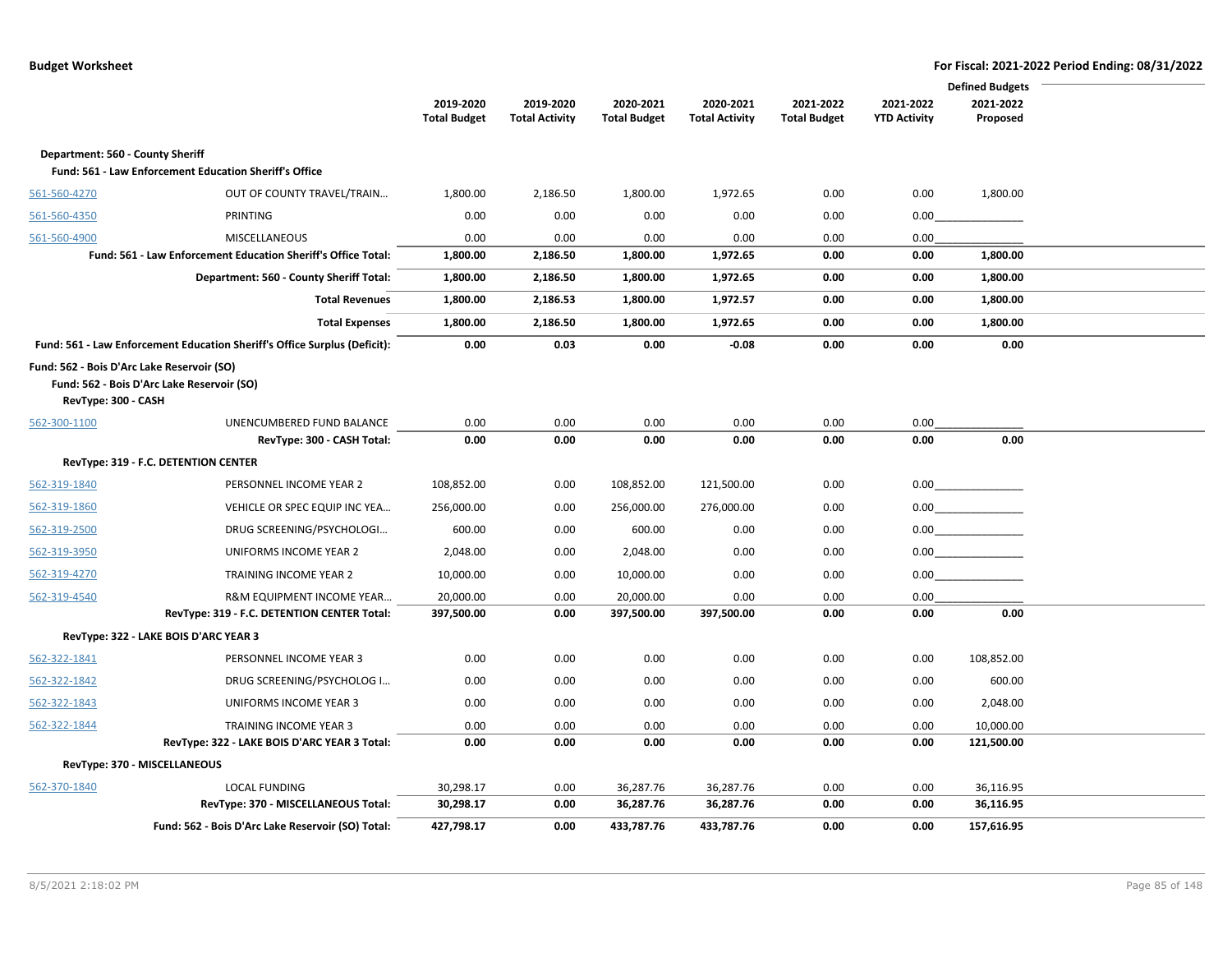|              |                                                                                |                                  |                                    |                                  |                                    |                                  |                                  | <b>Defined Budgets</b> |
|--------------|--------------------------------------------------------------------------------|----------------------------------|------------------------------------|----------------------------------|------------------------------------|----------------------------------|----------------------------------|------------------------|
|              |                                                                                | 2019-2020<br><b>Total Budget</b> | 2019-2020<br><b>Total Activity</b> | 2020-2021<br><b>Total Budget</b> | 2020-2021<br><b>Total Activity</b> | 2021-2022<br><b>Total Budget</b> | 2021-2022<br><b>YTD Activity</b> | 2021-2022<br>Proposed  |
|              | Department: 560 - County Sheriff<br>Fund: 562 - Bois D'Arc Lake Reservoir (SO) |                                  |                                    |                                  |                                    |                                  |                                  |                        |
| 562-560-1040 | SALARIES DEPUTIES                                                              | 91,592.31                        | 66,182.48                          | 80,910.38                        | 70,650.27                          | 0.00                             | 0.00                             | 97,768.41              |
| 562-560-2010 | SOCIAL SECURITY TAXES                                                          | 5,678.72                         | 3,907.19                           | 5,678.72                         | 3,155.82                           | 0.00                             | 0.00                             | 5,862.24               |
| 562-560-2020 | <b>GROUP HEALTH INSURANCE</b>                                                  | 23,741.76                        | 15,347.74                          | 24,413.28                        | 22,859.91                          | 0.00                             | 0.00                             | 26,551.04              |
| 562-560-2030 | <b>RETIREMENT</b>                                                              | 10,542.27                        | 7,723.92                           | 10,542.27                        | 8,363.97                           | 0.00                             | 0.00                             | 11,384.10              |
| 562-560-2040 | <b>WORKERS COMPENSATION</b>                                                    | 2,015.03                         | 1,399.42                           | 2,015.03                         | 1,278.18                           | 0.00                             | 0.00                             | 2,080.15               |
| 562-560-2050 | <b>MEDICARE TAX</b>                                                            | 1,328.08                         | 1,150.36                           | 1,328.08                         | 2,166.20                           | 0.00                             | 0.00                             | 1,371.01               |
| 562-560-2060 | UNEMPLOYMENT EXPENSE                                                           | 0.00                             | 0.00                               | 0.00                             | 0.00                               | 0.00                             | 0.00                             |                        |
| 562-560-2500 | <b>EMPLOYEE PHYSICALS</b>                                                      | 600.00                           | 0.00                               | 600.00                           | 0.00                               | 0.00                             | 0.00                             | 600.00                 |
| 562-560-3200 | <b>WEAPONS SUPPLIES</b>                                                        | 0.00                             | 393.60                             | 0.00                             | 0.00                               | 0.00                             | 0.00                             |                        |
| 562-560-3210 | <b>PATROL SUPPLIES</b>                                                         | 0.00                             | 0.00                               | 0.00                             | 0.00                               | 0.00                             | 0.00                             |                        |
| 562-560-3950 | UNIFORMS/OTHER                                                                 | 2,000.00                         | 0.00                               | 2,000.00                         | 0.00                               | 0.00                             | 0.00                             | 2,000.00               |
| 562-560-4220 | <b>R&amp;M RADIO</b>                                                           | 0.00                             | 0.00                               | 0.00                             | 0.00                               | 0.00                             | 0.00                             |                        |
| 562-560-4230 | <b>CELL PHONE ALLOWANCE</b>                                                    | 300.00                           | 0.00                               | 300.00                           | 0.00                               | 0.00                             | 0.00                             |                        |
| 562-560-4270 | OUT OF COUNTY TRAVEL/TRAIN                                                     | 10,000.00                        | 0.00                               | 10,000.00                        | 0.00                               | 0.00                             | 0.00                             | 10,000.00              |
| 562-560-4470 | Radio Licenses                                                                 | 0.00                             | 485.00                             | 0.00                             | 0.00                               | 0.00                             | 0.00                             |                        |
| 562-560-4520 | <b>R&amp;M EQUIPMENT</b>                                                       | 24,000.00                        | 0.00                               | 0.00                             | 0.00                               | 0.00                             |                                  | 0.00                   |
| 562-560-4530 | TYLER/CAD MAINTENANCE                                                          | 0.00                             | 0.00                               | 20,000.00                        | 0.00                               | 0.00                             |                                  | 0.00                   |
| 562-560-4540 | R&M AUTO, BOATS, ATV                                                           | 0.00                             | 0.00                               | 20,000.00                        | 0.00                               | 0.00                             |                                  | 0.00                   |
| 562-560-4870 | AUTO & OTHER EQUIPMENT INS                                                     | 0.00                             | 0.00                               | 0.00                             | 0.00                               | 0.00                             |                                  | 0.00                   |
| 562-560-4880 | LAW ENFORCEMENT INSURANCE                                                      | 0.00                             | 0.00                               | 0.00                             | 0.00                               | 0.00                             |                                  |                        |
| 562-560-5730 | EMERGENCY RADIO IMPROVEM                                                       | 0.00                             | 399,800.00                         | 0.00                             | 0.00                               | 0.00                             |                                  |                        |
| 562-560-5740 | <b>TECHNOLOGY</b>                                                              | 0.00                             | 0.00                               | 0.00                             | 0.00                               | 0.00                             |                                  | $0.00$                 |
| 562-560-5750 | PURCHASE AUTOS, BOATS, ATV'S                                                   | 256,000.00                       | 1,652.40                           | 256,000.00                       | 0.00                               | 0.00                             | 0.00                             |                        |
| 562-560-5790 | <b>WEAPONS</b>                                                                 | 0.00                             | 0.00                               | 0.00                             | 0.00                               | 0.00                             | 0.00                             |                        |
|              | Fund: 562 - Bois D'Arc Lake Reservoir (SO) Total:                              | 427,798.17                       | 498,042.11                         | 433,787.76                       | 108,474.35                         | 0.00                             | 0.00                             | 157,616.95             |
|              | Department: 560 - County Sheriff Total:                                        | 427,798.17                       | 498,042.11                         | 433,787.76                       | 108,474.35                         | 0.00                             | 0.00                             | 157,616.95             |
|              | <b>Total Revenues</b>                                                          | 427,798.17                       | 0.00                               | 433,787.76                       | 433,787.76                         | 0.00                             | 0.00                             | 157,616.95             |
|              | <b>Total Expenses</b>                                                          | 427,798.17                       | 498,042.11                         | 433,787.76                       | 108,474.35                         | 0.00                             | 0.00                             | 157,616.95             |
|              | Fund: 562 - Bois D'Arc Lake Reservoir (SO) Surplus (Deficit):                  | 0.00                             | -498,042.11                        | 0.00                             | 325,313.41                         | 0.00                             | 0.00                             | 0.00                   |

 $\overline{\phantom{a}}$  $\overline{\phantom{0}}$ 

 $\overline{\phantom{0}}$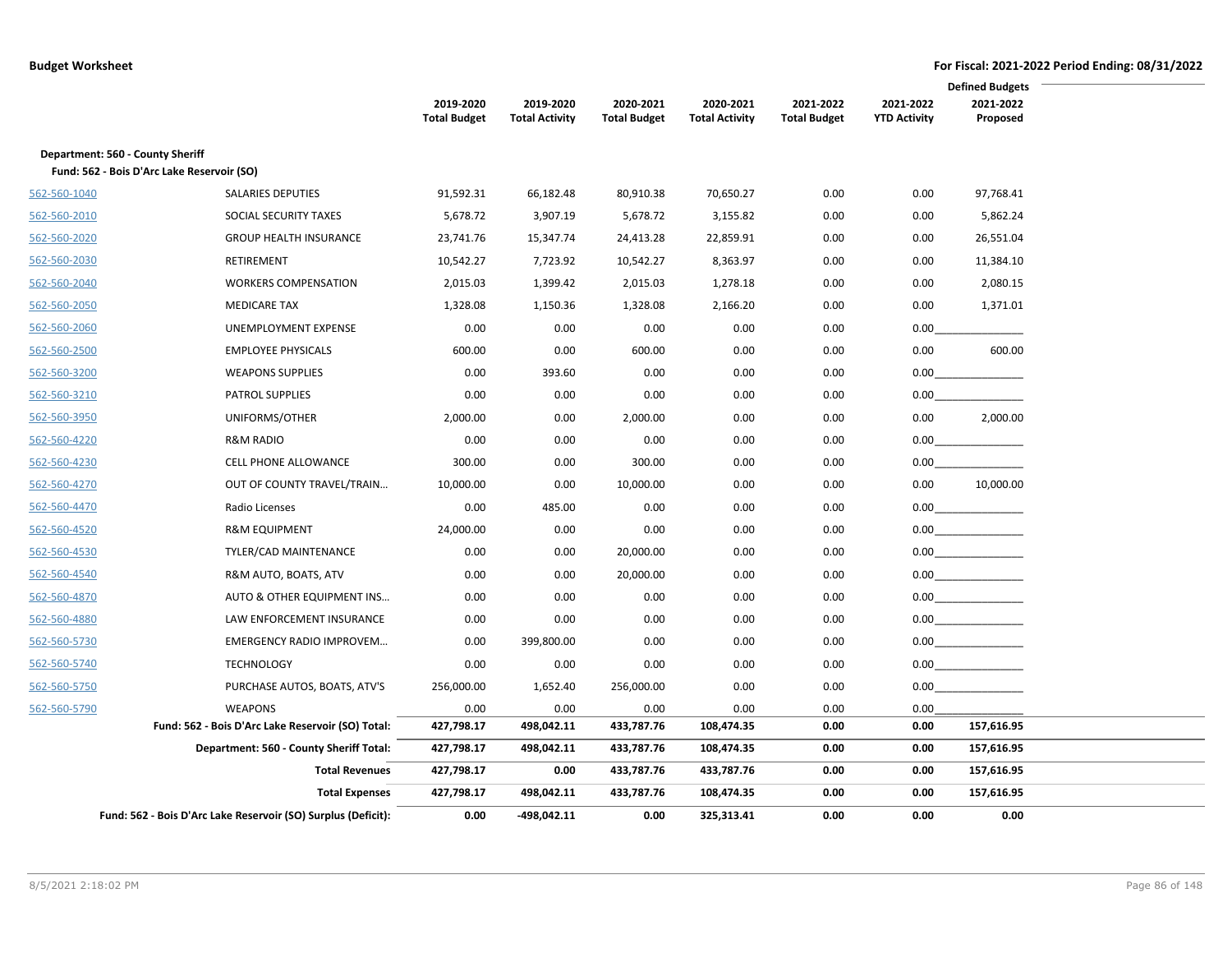|                                         |                                                            |                     |                       |                     |                       |                     |                     | <b>Defined Budgets</b> |  |
|-----------------------------------------|------------------------------------------------------------|---------------------|-----------------------|---------------------|-----------------------|---------------------|---------------------|------------------------|--|
|                                         |                                                            | 2019-2020           | 2019-2020             | 2020-2021           | 2020-2021             | 2021-2022           | 2021-2022           | 2021-2022              |  |
|                                         |                                                            | <b>Total Budget</b> | <b>Total Activity</b> | <b>Total Budget</b> | <b>Total Activity</b> | <b>Total Budget</b> | <b>YTD Activity</b> | Proposed               |  |
|                                         |                                                            |                     |                       |                     |                       |                     |                     |                        |  |
| Fund: 563 - Sheriff's Office Technology | Fund: 563 - Sheriff's Office Technology                    |                     |                       |                     |                       |                     |                     |                        |  |
| RevType: 300 - CASH                     |                                                            |                     |                       |                     |                       |                     |                     |                        |  |
|                                         |                                                            |                     |                       |                     |                       |                     |                     |                        |  |
| 563-300-1100                            | UNENCUMBERED FUND BALANCE                                  | 2,884.60            | 0.00                  | 0.00                | 0.00                  | 0.00                | 0.00                |                        |  |
|                                         | RevType: 300 - CASH Total:                                 | 2,884.60            | 0.00                  | 0.00                | 0.00                  | 0.00                | 0.00                | 0.00                   |  |
|                                         | RevType: 319 - F.C. DETENTION CENTER                       |                     |                       |                     |                       |                     |                     |                        |  |
| 563-319-4200                            | SECURUS SIGNING BONUS                                      | 0.00                | 0.00                  | 0.00                | 0.00                  | 0.00                | 0.00                |                        |  |
|                                         | RevType: 319 - F.C. DETENTION CENTER Total:                | 0.00                | 0.00                  | 0.00                | 0.00                  | 0.00                | 0.00                | 0.00                   |  |
|                                         | RevType: 370 - MISCELLANEOUS                               |                     |                       |                     |                       |                     |                     |                        |  |
| 563-370-1300                            | REFUNDS & MISCELLANEOUS                                    | 0.00                | 0.00                  | 0.00                | 0.00                  | 0.00                | 0.00                |                        |  |
|                                         | RevType: 370 - MISCELLANEOUS Total:                        | 0.00                | 0.00                  | 0.00                | 0.00                  | 0.00                | 0.00                | 0.00                   |  |
|                                         | Fund: 563 - Sheriff's Office Technology Total:             | 2,884.60            | 0.00                  | 0.00                | 0.00                  | 0.00                | 0.00                | 0.00                   |  |
| Department: 560 - County Sheriff        |                                                            |                     |                       |                     |                       |                     |                     |                        |  |
|                                         | Fund: 563 - Sheriff's Office Technology                    |                     |                       |                     |                       |                     |                     |                        |  |
| 563-560-5730                            | <b>EMERGENCY RADIOS</b>                                    | 2,884.60            | 2,884.60              | 0.00                | 0.00                  | 0.00                | 0.00                |                        |  |
|                                         | Fund: 563 - Sheriff's Office Technology Total:             | 2,884.60            | 2,884.60              | 0.00                | 0.00                  | 0.00                | 0.00                | 0.00                   |  |
|                                         | Department: 560 - County Sheriff Total:                    | 2,884.60            | 2,884.60              | 0.00                | 0.00                  | 0.00                | 0.00                | 0.00                   |  |
|                                         | <b>Total Revenues</b>                                      | 2,884.60            | 0.00                  | 0.00                | 0.00                  | 0.00                | 0.00                | 0.00                   |  |
|                                         | <b>Total Expenses</b>                                      | 2,884.60            | 2,884.60              | 0.00                | 0.00                  | 0.00                | 0.00                | 0.00                   |  |
|                                         | Fund: 563 - Sheriff's Office Technology Surplus (Deficit): | 0.00                | $-2,884.60$           | 0.00                | 0.00                  | 0.00                | 0.00                | 0.00                   |  |
|                                         |                                                            |                     |                       |                     |                       |                     |                     |                        |  |
| Fund: 590 - Specialty Court/Drug Court  | Fund: 590 - Specialty Court/Drug Court                     |                     |                       |                     |                       |                     |                     |                        |  |
| RevType: 300 - CASH                     |                                                            |                     |                       |                     |                       |                     |                     |                        |  |
| 590-300-1590                            | BEGINNING CASH BALANCE                                     | 0.00                | 0.00                  | 0.00                | 0.00                  | 0.00                | 0.00                |                        |  |
|                                         | RevType: 300 - CASH Total:                                 | 0.00                | 0.00                  | 0.00                | 0.00                  | 0.00                | 0.00                | 0.00                   |  |
|                                         | RevType: 360 - INTEREST EARNINGS                           |                     |                       |                     |                       |                     |                     |                        |  |
|                                         |                                                            |                     |                       |                     |                       |                     |                     |                        |  |
| 590-360-1000                            | <b>INTEREST EARNINGS</b>                                   | 0.00                | 49.29                 | 0.00<br>0.00        | 0.00<br>0.00          | 0.00<br>0.00        | 0.00<br>0.00        | 0.00                   |  |
|                                         | RevType: 360 - INTEREST EARNINGS Total:                    | 0.00                | 49.29                 |                     |                       |                     |                     |                        |  |
|                                         | RevType: 370 - MISCELLANEOUS                               |                     |                       |                     |                       |                     |                     |                        |  |
| 590-370-1300                            | REFUNDS & MISCELLANEOUS                                    | 0.00                | 540.00                | 0.00                | 0.00                  | 0.00                | 0.00                |                        |  |
| 590-370-4250                            | DRUG COURT FEE                                             | 4,000.00            | 2,974.74              | 4,000.00            | 1,953.73              | 0.00                | 0.00                | 1,000.00               |  |
| 590-370-4260                            | <b>SPECIALTY COURT</b>                                     | 0.00                | 458.42                | 0.00                | 462.04                | 0.00                | 0.00                | 100.00                 |  |
|                                         | RevType: 370 - MISCELLANEOUS Total:                        | 4,000.00            | 3,973.16              | 4,000.00            | 2,415.77              | 0.00                | 0.00                | 1,100.00               |  |
|                                         | Fund: 590 - Specialty Court/Drug Court Total:              | 4,000.00            | 4,022.45              | 4,000.00            | 2,415.77              | 0.00                | 0.00                | 1,100.00               |  |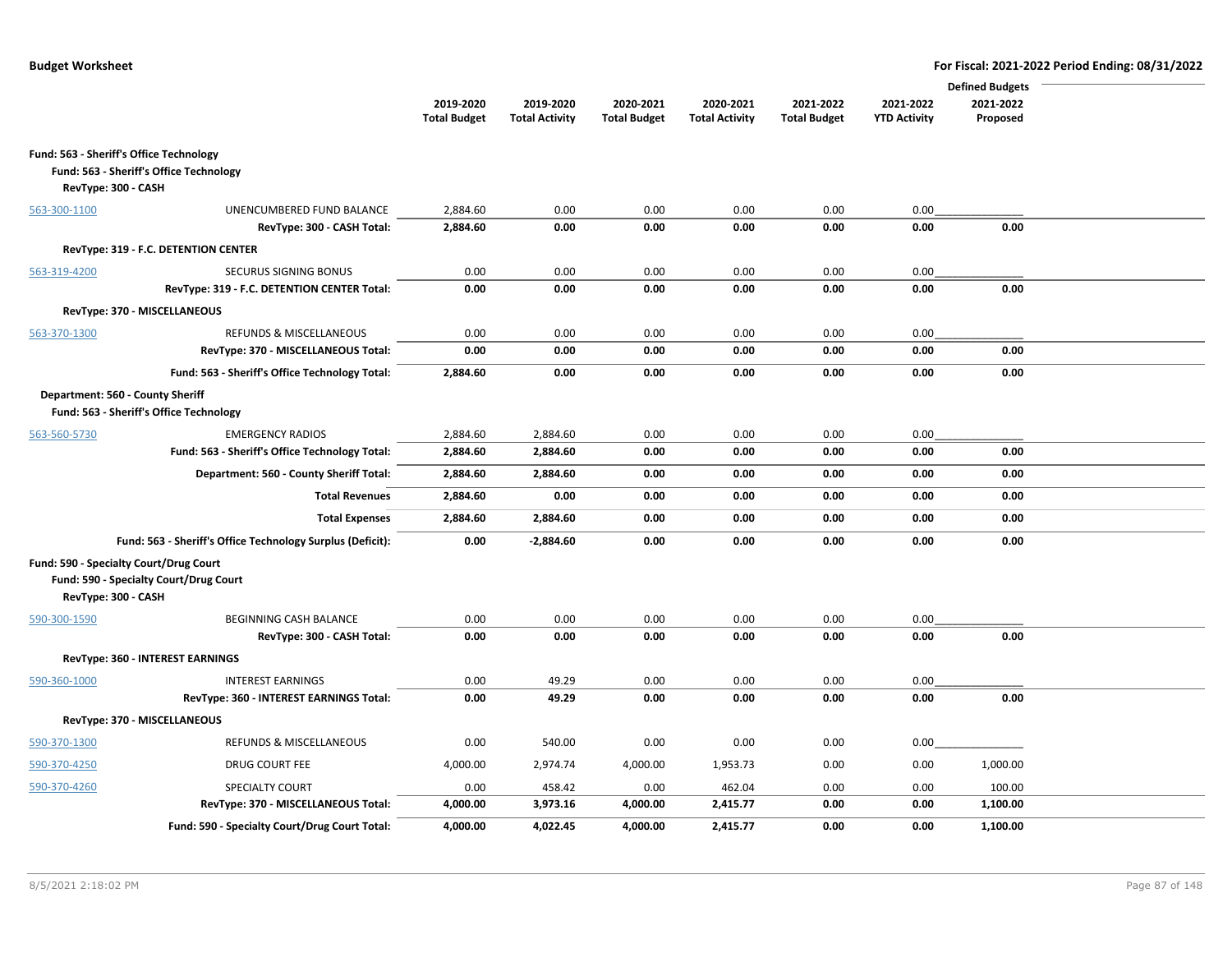|                     |                                                           |                     |                       |                     |                       |                     | <b>Defined Budgets</b> |              |  |  |
|---------------------|-----------------------------------------------------------|---------------------|-----------------------|---------------------|-----------------------|---------------------|------------------------|--------------|--|--|
|                     |                                                           | 2019-2020           | 2019-2020             | 2020-2021           | 2020-2021             | 2021-2022           | 2021-2022              | 2021-2022    |  |  |
|                     |                                                           | <b>Total Budget</b> | <b>Total Activity</b> | <b>Total Budget</b> | <b>Total Activity</b> | <b>Total Budget</b> | <b>YTD Activity</b>    | Proposed     |  |  |
|                     | <b>Department: 436 - Specialty Court Expenses</b>         |                     |                       |                     |                       |                     |                        |              |  |  |
|                     | Fund: 590 - Specialty Court/Drug Court                    |                     |                       |                     |                       |                     |                        |              |  |  |
| 590-436-4330        | DRUG COURT PROGRAMS                                       | 600.00              | 1,933.00              | 0.00                | 0.00                  | 0.00                | 0.00                   |              |  |  |
| 590-436-4370        | ATTORNEY FEES DRUG COURT                                  | 3,400.00            | 2,025.00              | 3,400.00            | 2,579.75              | 0.00                | 0.00                   | 1,100.00     |  |  |
| 590-436-4390        | <b>INVESTIGATOR EXPENSE</b>                               | 0.00                | 0.00                  | 0.00                | 0.00                  | 0.00                | 0.00                   |              |  |  |
| 590-436-4391        | PROFESSIONAL SERVICES                                     | 0.00                | 0.00                  | 0.00                | 0.00                  | 0.00                | 0.00                   |              |  |  |
| 590-436-4420        | PROFESSIONAL SERVICES                                     | 0.00                | 550.00                | 600.00              | 0.00                  | 0.00                | 0.00                   |              |  |  |
|                     | Fund: 590 - Specialty Court/Drug Court Total:             | 4,000.00            | 4,508.00              | 4,000.00            | 2,579.75              | 0.00                | 0.00                   | 1,100.00     |  |  |
|                     | Department: 436 - Specialty Court Expenses Total:         | 4,000.00            | 4,508.00              | 4,000.00            | 2,579.75              | 0.00                | 0.00                   | 1,100.00     |  |  |
|                     | <b>Total Revenues</b>                                     | 4,000.00            | 4,022.45              | 4,000.00            | 2,415.77              | 0.00                | 0.00                   | 1,100.00     |  |  |
|                     | <b>Total Expenses</b>                                     | 4,000.00            | 4,508.00              | 4,000.00            | 2,579.75              | 0.00                | 0.00                   | 1,100.00     |  |  |
|                     | Fund: 590 - Specialty Court/Drug Court Surplus (Deficit): | 0.00                | $-485.55$             | 0.00                | $-163.98$             | 0.00                | 0.00                   | 0.00         |  |  |
| Fund: 600 - Sinking |                                                           |                     |                       |                     |                       |                     |                        |              |  |  |
| Fund: 600 - Sinking |                                                           |                     |                       |                     |                       |                     |                        |              |  |  |
| RevType: 300 - CASH |                                                           |                     |                       |                     |                       |                     |                        |              |  |  |
| 600-300-1100        | BEGINNING CASH BALANCE                                    | 0.00                | 0.00                  | 0.00                | 0.00                  | 0.00                | 0.00                   |              |  |  |
|                     | RevType: 300 - CASH Total:                                | 0.00                | 0.00                  | 0.00                | 0.00                  | 0.00                | 0.00                   | 0.00         |  |  |
|                     | RevType: 310 - PROPERTY TAXES                             |                     |                       |                     |                       |                     |                        |              |  |  |
| 600-310-1100        | <b>CURRENT TAXES</b>                                      | 854,993.92          | 864,748.50            | 1,118,142.73        | 1,305,985.98          | 0.00                | 0.00                   | 1,253,037.50 |  |  |
| 600-310-1200        | <b>DELINQUENT TAXES</b>                                   | 500.00              | 8,797.02              | 0.00                | 34,079.97             | 0.00                | 0.00                   | 14,000.00    |  |  |
|                     | RevType: 310 - PROPERTY TAXES Total:                      | 855,493.92          | 873,545.52            | 1,118,142.73        | 1,340,065.95          | 0.00                | 0.00                   | 1,267,037.50 |  |  |
|                     | <b>RevType: 318 - OTHER TAXES</b>                         |                     |                       |                     |                       |                     |                        |              |  |  |
| 600-318-1200        | PAY N LIEU TAX/GRASSLAND                                  | 0.00                | 935.06                | 900.00              | 1,007.68              | 0.00                | 0.00                   |              |  |  |
| 600-318-1210        | PAY N LIEU TAX/UPPER TRINITY                              | 0.00                | 144.00                | 200.00              | 489.60                | 0.00                | 0.00                   | 200.00       |  |  |
|                     | RevType: 318 - OTHER TAXES Total:                         | 0.00                | 1,079.06              | 1,100.00            | 1,497.28              | 0.00                | 0.00                   | 200.00       |  |  |
|                     | RevType: 360 - INTEREST EARNINGS                          |                     |                       |                     |                       |                     |                        |              |  |  |
| 600-360-1000        | <b>INTEREST EARNINGS</b>                                  | 0.00                | 0.00                  | 0.00                | 0.00                  | 0.00                |                        | 0.00         |  |  |
| 600-360-2000        | INTEREST, 2017 GO BONDS                                   | 0.00                | 0.00                  | 0.00                | 0.00                  | 0.00                |                        | 0.00         |  |  |
| 600-360-3000        | INTEREST, 2018 GO BONDS                                   | 0.00                | 0.00                  | 0.00                | 0.00                  | 0.00                | 0.00                   |              |  |  |
| 600-360-4000        | INTEREST, 2020 CO BONDS                                   | 0.00                | 5,812.19              | 0.00                | 0.00                  | 0.00                | 0.00                   |              |  |  |
|                     | RevType: 360 - INTEREST EARNINGS Total:                   | 0.00                | 5,812.19              | 0.00                | 0.00                  | 0.00                | 0.00                   | 0.00         |  |  |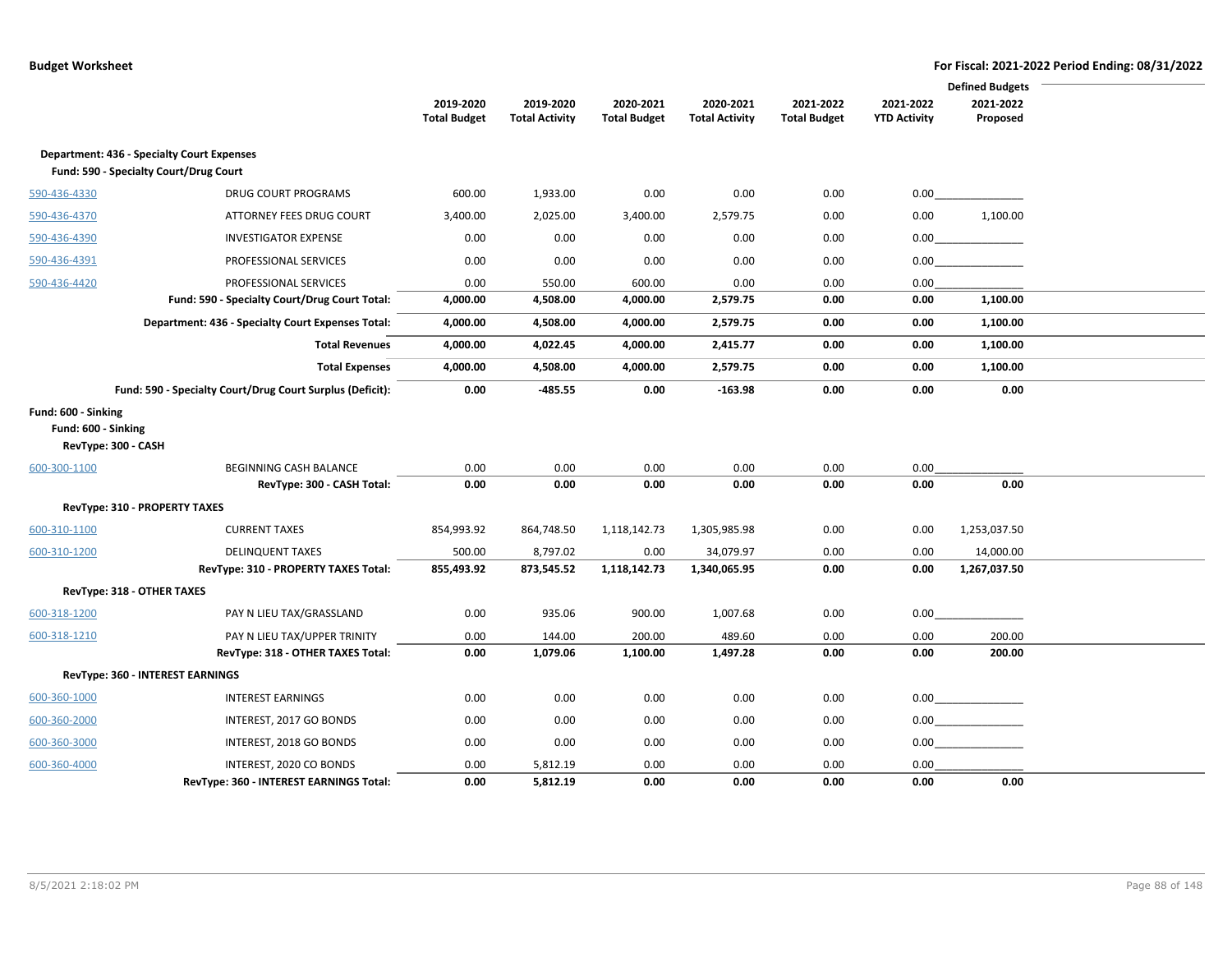|                                |                                                                                                          |                     |                       |                     |                       |                     |                     | <b>Defined Budgets</b> |  |
|--------------------------------|----------------------------------------------------------------------------------------------------------|---------------------|-----------------------|---------------------|-----------------------|---------------------|---------------------|------------------------|--|
|                                |                                                                                                          | 2019-2020           | 2019-2020             | 2020-2021           | 2020-2021             | 2021-2022           | 2021-2022           | 2021-2022              |  |
|                                |                                                                                                          | <b>Total Budget</b> | <b>Total Activity</b> | <b>Total Budget</b> | <b>Total Activity</b> | <b>Total Budget</b> | <b>YTD Activity</b> | Proposed               |  |
|                                | RevType: 370 - MISCELLANEOUS                                                                             |                     |                       |                     |                       |                     |                     |                        |  |
| 600-370-1300                   | <b>REFUNDS &amp; MISCELLANEOUS</b>                                                                       | 0.00                | 0.00                  | 0.00                | 0.00                  | 0.00                | 0.00                |                        |  |
|                                | RevType: 370 - MISCELLANEOUS Total:                                                                      | 0.00                | 0.00                  | 0.00                | 0.00                  | 0.00                | 0.00                | 0.00                   |  |
|                                | Fund: 600 - Sinking Total:                                                                               | 855,493.92          | 880,436.77            | 1,119,242.73        | 1,341,563.23          | 0.00                | 0.00                | 1,267,237.50           |  |
| Department: 620 - Debt Service |                                                                                                          |                     |                       |                     |                       |                     |                     |                        |  |
| Fund: 600 - Sinking            |                                                                                                          |                     |                       |                     |                       |                     |                     |                        |  |
| 600-620-3090                   | ANNUAL PAYING AGENT REGIST                                                                               | 500.00              | 786.48                | 586.48              | 789.81                | 0.00                | 0.00                | 800.00                 |  |
| 600-620-4000                   | <b>BOND LEGAL FEES</b>                                                                                   | 0.00                | 0.00                  | 0.00                | 0.00                  | 0.00                | 0.00                |                        |  |
| 600-620-4010                   | CONTINUING DISCLOSURE FEES                                                                               | 2,250.00            | 2,250.00              | 2,250.00            | 2,250.00              | 0.00                | 0.00                | 2,250.00               |  |
| 600-620-4900                   | <b>MISCELLANEOUS</b>                                                                                     | 83,118.92           | 0.00                  | 0.00                | 0.00                  | 0.00                | 0.00                |                        |  |
| 600-620-6270                   | PRINCIPAL, 2017 GO BONDS                                                                                 | 170,000.00          | 170,000.00            | 175,000.00          | 175,000.00            | 0.00                | 0.00                | 185,000.00             |  |
| 600-620-6300                   | PRINCIPAL, 2018 GO BONDS                                                                                 | 40,000.00           | 0.00                  | 160,000.00          | 160,000.00            | 0.00                | 0.00                | 165,000.00             |  |
| 600-620-6310                   | PRINCIPAL, 2020 CO BONDS                                                                                 | 0.00                | 40,000.00             | 0.00                | 0.00                  | 0.00                | 0.00                | 265,000.00             |  |
|                                | Fund: 600 - Sinking Total:                                                                               | 295,868.92          | 213,036.48            | 337,836.48          | 338,039.81            | 0.00                | 0.00                | 618,050.00             |  |
|                                | Department: 620 - Debt Service Total:                                                                    | 295,868.92          | 213,036.48            | 337,836.48          | 338,039.81            | 0.00                | 0.00                | 618,050.00             |  |
|                                | Department: 660 - Debt Service Interest                                                                  |                     |                       |                     |                       |                     |                     |                        |  |
| Fund: 600 - Sinking            |                                                                                                          |                     |                       |                     |                       |                     |                     |                        |  |
| 600-660-6670                   | INTEREST, 2017 GO BONDS                                                                                  | 203,075.00          | 203,075.00            | 196,175.00          | 99,837.50             | 0.00                | 0.00                | 188,975.00             |  |
| 600-660-6700                   | INTEREST, 2018 GO BONDS                                                                                  | 356,550.00          | 356,550.00            | 236,500.00          | 236,500.00            | 0.00                | 0.00                | 231,700.00             |  |
| 600-660-6710                   | INTEREST, 2020 CO BONDS                                                                                  | 0.00                | 0.00                  | 348,731.25          | 232,487.50            | 0.00                | 0.00                | 228,512.50             |  |
|                                | Fund: 600 - Sinking Total:                                                                               | 559,625.00          | 559,625.00            | 781,406.25          | 568,825.00            | 0.00                | 0.00                | 649,187.50             |  |
|                                | Department: 660 - Debt Service Interest Total:                                                           | 559,625.00          | 559,625.00            | 781,406.25          | 568,825.00            | 0.00                | 0.00                | 649,187.50             |  |
|                                | <b>Total Revenues</b>                                                                                    | 855,493.92          | 880,436.77            | 1,119,242.73        | 1,341,563.23          | 0.00                | 0.00                | 1,267,237.50           |  |
|                                | <b>Total Expenses</b>                                                                                    | 855,493.92          | 772,661.48            | 1,119,242.73        | 906,864.81            | 0.00                | 0.00                | 1,267,237.50           |  |
|                                | Fund: 600 - Sinking Surplus (Deficit):                                                                   | 0.00                | 107,775.29            | 0.00                | 434,698.42            | 0.00                | 0.00                | 0.00                   |  |
| RevType: 300 - CASH            | Fund: 630 - Law Enforcement Education Const. Pct.1<br>Fund: 630 - Law Enforcement Education Const. Pct.1 |                     |                       |                     |                       |                     |                     |                        |  |
| 630-300-1510                   | BEGINNING CASH BALANCE                                                                                   | 0.00                | 0.00                  | 0.00                | 0.00                  | 0.00                | 0.00                |                        |  |
|                                | RevType: 300 - CASH Total:                                                                               | 0.00                | 0.00                  | 0.00                | 0.00                  | 0.00                | 0.00                | 0.00                   |  |
|                                | RevType: 370 - MISCELLANEOUS                                                                             |                     |                       |                     |                       |                     |                     |                        |  |
| 630-370-1300                   | REFUNDS & MISCELLANEOUS                                                                                  | 0.00                | 0.00                  | 0.00                | 0.00                  | 0.00                | 0.00                |                        |  |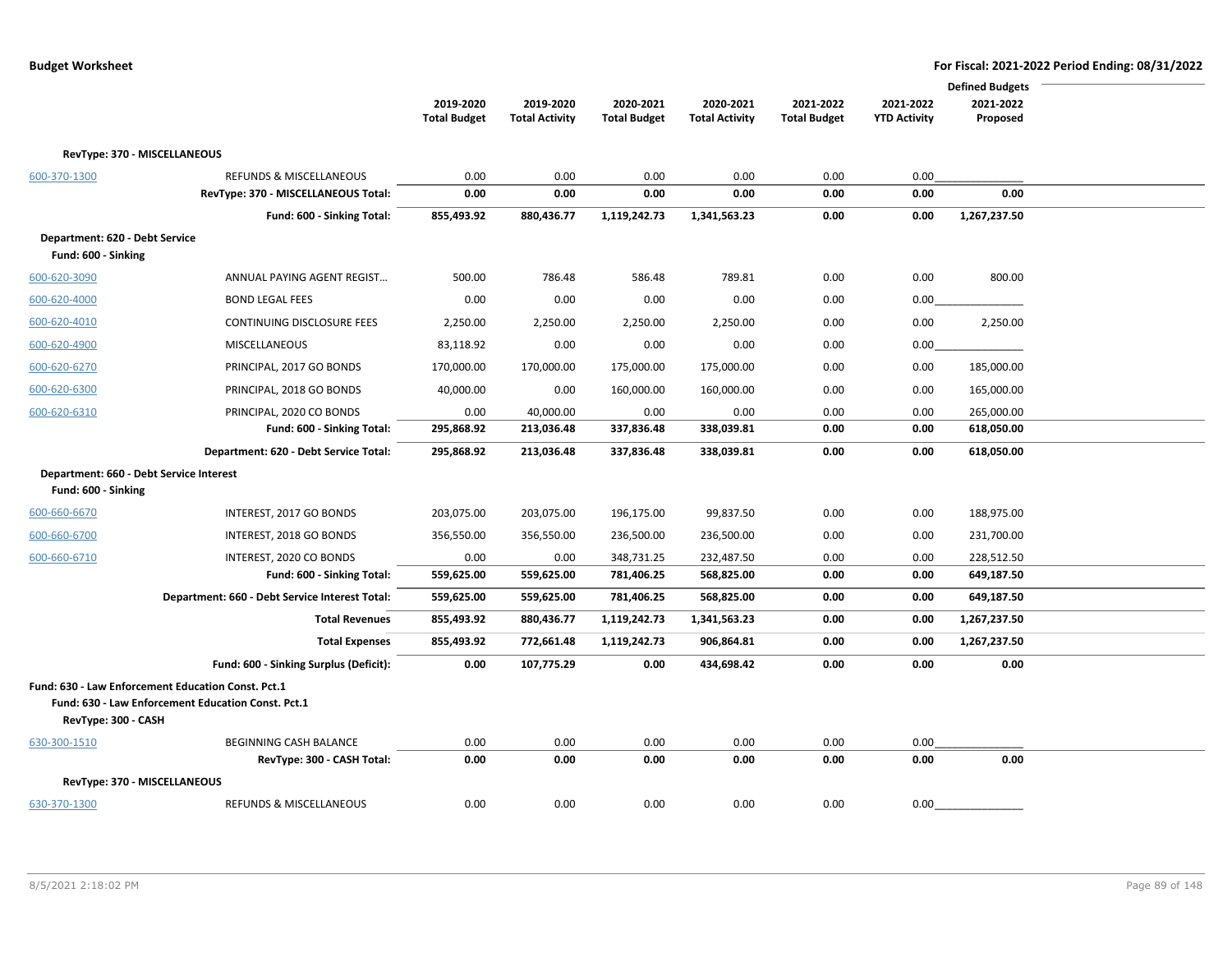|              |                                                                                                          | <b>Defined Budgets</b> |                       |                     |                       |                     |                     |           |  |
|--------------|----------------------------------------------------------------------------------------------------------|------------------------|-----------------------|---------------------|-----------------------|---------------------|---------------------|-----------|--|
|              |                                                                                                          | 2019-2020              | 2019-2020             | 2020-2021           | 2020-2021             | 2021-2022           | 2021-2022           | 2021-2022 |  |
|              |                                                                                                          | <b>Total Budget</b>    | <b>Total Activity</b> | <b>Total Budget</b> | <b>Total Activity</b> | <b>Total Budget</b> | <b>YTD Activity</b> | Proposed  |  |
|              |                                                                                                          |                        |                       |                     |                       |                     |                     |           |  |
| 630-370-1600 | PEACE OFFICER ALLOCATION                                                                                 | 678.30                 | 685.17                | 685.17              | 642.52                | 0.00                | 0.00                | 640.00    |  |
|              | RevType: 370 - MISCELLANEOUS Total:                                                                      | 678.30                 | 685.17                | 685.17              | 642.52                | 0.00                | 0.00                | 640.00    |  |
|              | Fund: 630 - Law Enforcement Education Const. Pct.1 Total:                                                | 678.30                 | 685.17                | 685.17              | 642.52                | 0.00                | 0.00                | 640.00    |  |
|              | Department: 551 - Constable Pct.1                                                                        |                        |                       |                     |                       |                     |                     |           |  |
|              | Fund: 630 - Law Enforcement Education Const. Pct.1                                                       |                        |                       |                     |                       |                     |                     |           |  |
| 630-551-4270 | OUT OF COUNTY TRAVEL/TRAIN                                                                               | 678.30                 | 0.00                  | 685.17              | 0.00                  | 0.00                | 0.00                | 640.00    |  |
|              | Fund: 630 - Law Enforcement Education Const. Pct.1 Total:                                                | 678.30                 | 0.00                  | 685.17              | 0.00                  | 0.00                | 0.00                | 640.00    |  |
|              | Department: 551 - Constable Pct.1 Total:                                                                 | 678.30                 | 0.00                  | 685.17              | 0.00                  | 0.00                | 0.00                | 640.00    |  |
|              | <b>Total Revenues</b>                                                                                    | 678.30                 | 685.17                | 685.17              | 642.52                | 0.00                | 0.00                | 640.00    |  |
|              | <b>Total Expenses</b>                                                                                    | 678.30                 | 0.00                  | 685.17              | 0.00                  | 0.00                | 0.00                | 640.00    |  |
|              | Fund: 630 - Law Enforcement Education Const. Pct.1 Surplus (Deficit):                                    | 0.00                   | 685.17                | 0.00                | 642.52                | 0.00                | 0.00                | 0.00      |  |
|              | Fund: 640 - Law Enforcement Education Const. Pct.2<br>Fund: 640 - Law Enforcement Education Const. Pct.2 |                        |                       |                     |                       |                     |                     |           |  |
|              | RevType: 300 - CASH                                                                                      |                        |                       |                     |                       |                     |                     |           |  |
| 640-300-1520 | <b>BEGINNING CASH BALANCE</b>                                                                            | 0.00                   | 0.00                  | 0.00                | 0.00                  | 0.00                | 0.00                |           |  |
|              | RevType: 300 - CASH Total:                                                                               | 0.00                   | 0.00                  | 0.00                | 0.00                  | 0.00                | 0.00                | 0.00      |  |
|              | RevType: 370 - MISCELLANEOUS                                                                             |                        |                       |                     |                       |                     |                     |           |  |
| 640-370-1300 | REFUNDS & MISCELLANEOUS                                                                                  | 0.00                   | 0.00                  | 0.00                | 0.00                  | 0.00                | 0.00                |           |  |
| 640-370-1600 | PEACE OFFICER ALLOCATION                                                                                 | 678.48                 | 685.17                | 685.17              | 642.52                | 0.00                | 0.00                | 640.00    |  |
|              | RevType: 370 - MISCELLANEOUS Total:                                                                      | 678.48                 | 685.17                | 685.17              | 642.52                | 0.00                | 0.00                | 640.00    |  |
|              | Fund: 640 - Law Enforcement Education Const. Pct.2 Total:                                                | 678.48                 | 685.17                | 685.17              | 642.52                | 0.00                | 0.00                | 640.00    |  |
|              | Department: 552 - Constable Pct.2                                                                        |                        |                       |                     |                       |                     |                     |           |  |
|              | Fund: 640 - Law Enforcement Education Const. Pct.2                                                       |                        |                       |                     |                       |                     |                     |           |  |
| 640-552-4270 | OUT OF COUNTY TRAVEL/TRAIN                                                                               | 678.48                 | 0.00                  | 685.17              | 0.00                  | 0.00                | 0.00                | 640.00    |  |
|              | Fund: 640 - Law Enforcement Education Const. Pct.2 Total:                                                | 678.48                 | 0.00                  | 685.17              | 0.00                  | 0.00                | 0.00                | 640.00    |  |
|              | Department: 552 - Constable Pct.2 Total:                                                                 | 678.48                 | 0.00                  | 685.17              | 0.00                  | 0.00                | 0.00                | 640.00    |  |
|              | <b>Total Revenues</b>                                                                                    | 678.48                 | 685.17                | 685.17              | 642.52                | 0.00                | 0.00                | 640.00    |  |
|              | <b>Total Expenses</b>                                                                                    | 678.48                 | 0.00                  | 685.17              | 0.00                  | 0.00                | 0.00                | 640.00    |  |
|              | Fund: 640 - Law Enforcement Education Const. Pct.2 Surplus (Deficit):                                    | 0.00                   | 685.17                | 0.00                | 642.52                | 0.00                | 0.00                | 0.00      |  |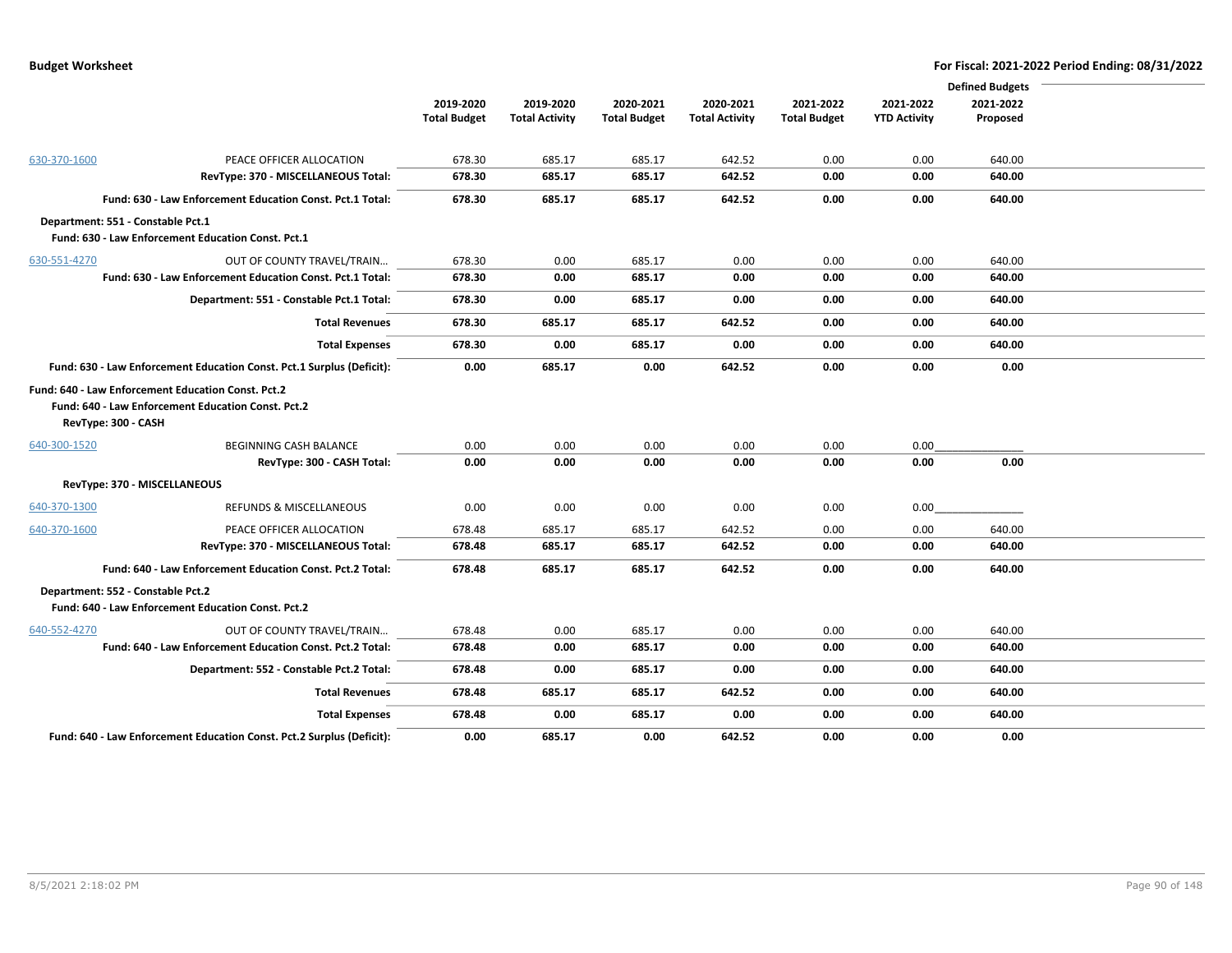|                     |                                                                       |                     |                       |                     |                       |                     |                     | <b>Defined Budgets</b> |  |
|---------------------|-----------------------------------------------------------------------|---------------------|-----------------------|---------------------|-----------------------|---------------------|---------------------|------------------------|--|
|                     |                                                                       | 2019-2020           | 2019-2020             | 2020-2021           | 2020-2021             | 2021-2022           | 2021-2022           | 2021-2022              |  |
|                     |                                                                       | <b>Total Budget</b> | <b>Total Activity</b> | <b>Total Budget</b> | <b>Total Activity</b> | <b>Total Budget</b> | <b>YTD Activity</b> | Proposed               |  |
|                     |                                                                       |                     |                       |                     |                       |                     |                     |                        |  |
|                     | Fund: 650 - Law Enforcement Education Const. Pct.3                    |                     |                       |                     |                       |                     |                     |                        |  |
|                     | Fund: 650 - Law Enforcement Education Const. Pct.3                    |                     |                       |                     |                       |                     |                     |                        |  |
| RevType: 300 - CASH |                                                                       |                     |                       |                     |                       |                     |                     |                        |  |
| 650-300-1530        | <b>BEGINNING CASH BALANCE</b>                                         | 0.00                | 0.00                  | 0.00                | 0.00                  | 0.00                | 0.00                |                        |  |
|                     | RevType: 300 - CASH Total:                                            | 0.00                | 0.00                  | 0.00                | 0.00                  | 0.00                | 0.00                | 0.00                   |  |
|                     |                                                                       |                     |                       |                     |                       |                     |                     |                        |  |
|                     | RevType: 370 - MISCELLANEOUS                                          |                     |                       |                     |                       |                     |                     |                        |  |
| 650-370-1300        | <b>REFUNDS &amp; MISCELLANEOUS</b>                                    | 0.00                | 0.00                  | 0.00                | 0.00                  | 0.00                | 0.00                |                        |  |
| 650-370-1600        | PEACE OFFICER ALLOCATION                                              | 678.30              | 685.17                | 685.17              | 642.52                | 0.00                | 0.00                | 640.00                 |  |
|                     | RevType: 370 - MISCELLANEOUS Total:                                   | 678.30              | 685.17                | 685.17              | 642.52                | 0.00                | 0.00                | 640.00                 |  |
|                     | Fund: 650 - Law Enforcement Education Const. Pct.3 Total:             | 678.30              | 685.17                | 685.17              | 642.52                | 0.00                | 0.00                | 640.00                 |  |
|                     | Department: 553 - Constable Pct.3                                     |                     |                       |                     |                       |                     |                     |                        |  |
|                     | Fund: 650 - Law Enforcement Education Const. Pct.3                    |                     |                       |                     |                       |                     |                     |                        |  |
| 650-553-4270        | OUT OF COUNTY TRAVEL/TRAIN                                            | 678.30              | 0.00                  | 685.17              | 0.00                  | 0.00                | 0.00                | 640.00                 |  |
|                     | Fund: 650 - Law Enforcement Education Const. Pct.3 Total:             | 678.30              | 0.00                  | 685.17              | 0.00                  | 0.00                | 0.00                | 640.00                 |  |
|                     | Department: 553 - Constable Pct.3 Total:                              | 678.30              | 0.00                  | 685.17              | 0.00                  | 0.00                | 0.00                | 640.00                 |  |
|                     | <b>Total Revenues</b>                                                 | 678.30              | 685.17                | 685.17              | 642.52                | 0.00                | 0.00                | 640.00                 |  |
|                     | <b>Total Expenses</b>                                                 | 678.30              | 0.00                  | 685.17              | 0.00                  | 0.00                | 0.00                | 640.00                 |  |
|                     | Fund: 650 - Law Enforcement Education Const. Pct.3 Surplus (Deficit): | 0.00                | 685.17                | 0.00                | 642.52                | 0.00                | 0.00                | 0.00                   |  |
|                     | Fund: 660 - 2017 GO Bonds-Construction Fund FY2017                    |                     |                       |                     |                       |                     |                     |                        |  |
|                     | Fund: 660 - 2017 GO Bonds-Construction Fund FY2017                    |                     |                       |                     |                       |                     |                     |                        |  |
| RevType: 300 - CASH |                                                                       |                     |                       |                     |                       |                     |                     |                        |  |
|                     |                                                                       |                     |                       |                     |                       |                     |                     |                        |  |
| 660-300-1660        | BEGINNING CASH BALANCE                                                | 5,099,948.00        | 0.00                  | 0.00                | 0.00                  | 0.00                | 0.00                |                        |  |
|                     | RevType: 300 - CASH Total:                                            | 5,099,948.00        | 0.00                  | 0.00                | 0.00                  | 0.00                | 0.00                | 0.00                   |  |
|                     | RevType: 360 - INTEREST EARNINGS                                      |                     |                       |                     |                       |                     |                     |                        |  |
| 660-360-1000        | INTEREST EARNINGS LEGEND BA                                           | 0.00                | 0.00                  | 0.00                | 0.00                  | 0.00                | 0.00                |                        |  |
| 660-360-1660        | <b>INTEREST EARNINGS ICS</b>                                          | 0.00                | 17,269.10             | 0.00                | 0.00                  | 0.00                | 0.00                |                        |  |
|                     | RevType: 360 - INTEREST EARNINGS Total:                               | 0.00                | 17,269.10             | 0.00                | 0.00                  | 0.00                | 0.00                | 0.00                   |  |
|                     | RevType: 370 - MISCELLANEOUS                                          |                     |                       |                     |                       |                     |                     |                        |  |
| 660-370-1300        | REFUNDS & MISCELLANEOUS                                               | 0.00                | 0.00                  | 0.00                | 0.00                  | 0.00                | 0.00                |                        |  |
|                     | RevType: 370 - MISCELLANEOUS Total:                                   | 0.00                | 0.00                  | 0.00                | 0.00                  | 0.00                | 0.00                | 0.00                   |  |
|                     | Fund: 660 - 2017 GO Bonds-Construction Fund FY2017 Total:             | 5,099,948.00        | 17,269.10             | 0.00                | 0.00                  | 0.00                | 0.00                | 0.00                   |  |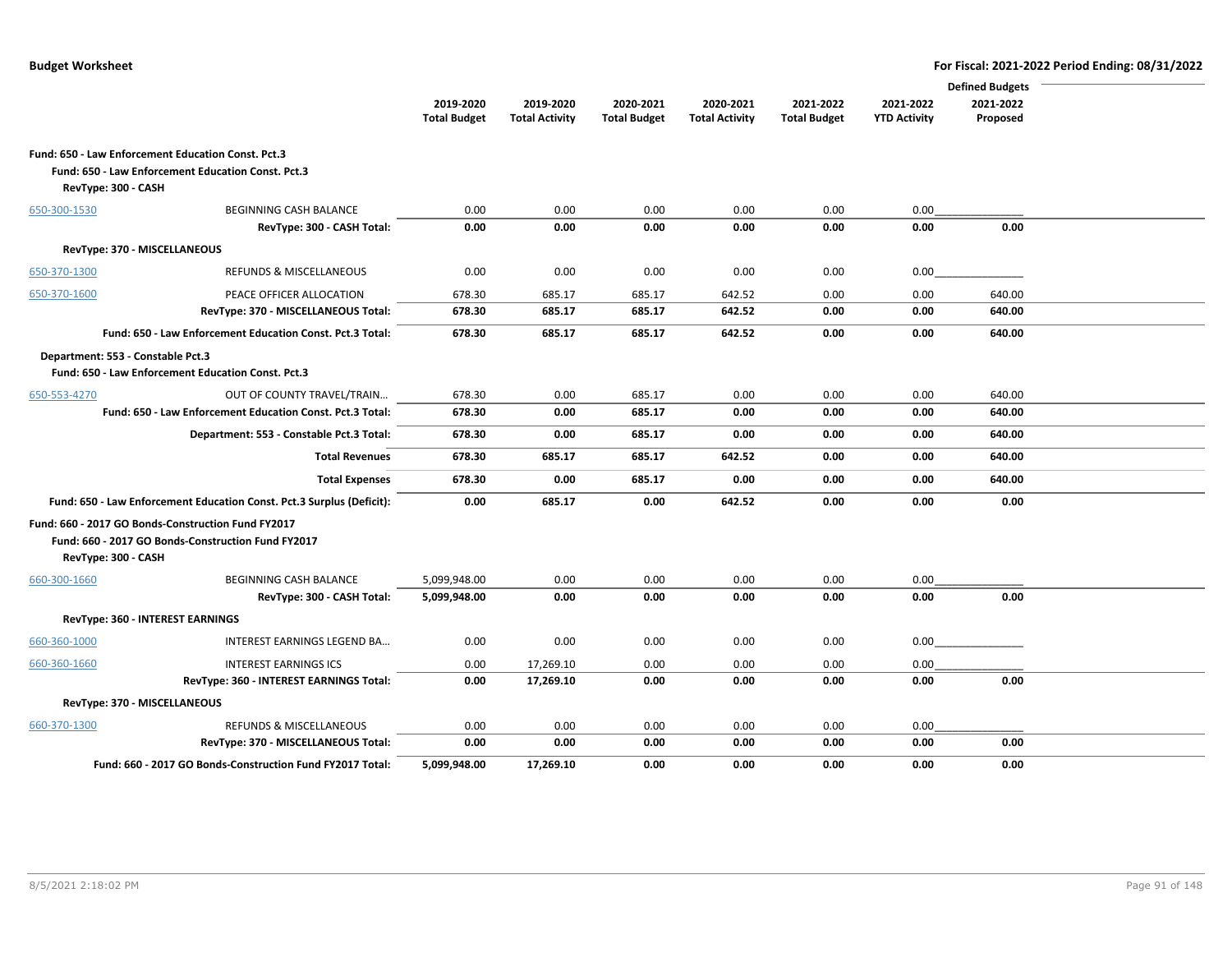|              |                                                                                                        |                     |                       |                     |                       |                     |                     | <b>Defined Budgets</b> |  |
|--------------|--------------------------------------------------------------------------------------------------------|---------------------|-----------------------|---------------------|-----------------------|---------------------|---------------------|------------------------|--|
|              |                                                                                                        | 2019-2020           | 2019-2020             | 2020-2021           | 2020-2021             | 2021-2022           | 2021-2022           | 2021-2022              |  |
|              |                                                                                                        | <b>Total Budget</b> | <b>Total Activity</b> | <b>Total Budget</b> | <b>Total Activity</b> | <b>Total Budget</b> | <b>YTD Activity</b> | Proposed               |  |
|              | Department: 509 - Contingency                                                                          |                     |                       |                     |                       |                     |                     |                        |  |
|              | Fund: 660 - 2017 GO Bonds-Construction Fund FY2017                                                     |                     |                       |                     |                       |                     |                     |                        |  |
| 660-509-4750 | CONTINGENCY                                                                                            | 440,000.00          | 0.00                  | 0.00                | 0.00                  | 0.00                | 0.00                |                        |  |
|              | Fund: 660 - 2017 GO Bonds-Construction Fund FY2017 Total:                                              | 440,000.00          | 0.00                  | 0.00                | 0.00                  | 0.00                | 0.00                | 0.00                   |  |
|              | Department: 509 - Contingency Total:                                                                   | 440,000.00          | 0.00                  | 0.00                | 0.00                  | 0.00                | 0.00                | 0.00                   |  |
|              | Department: 667 - Courthouse Construction Phase 2                                                      |                     |                       |                     |                       |                     |                     |                        |  |
|              | Fund: 660 - 2017 GO Bonds-Construction Fund FY2017                                                     |                     |                       |                     |                       |                     |                     |                        |  |
| 660-667-1650 | CONSTRUCTION                                                                                           | 3,917,448.00        | 2,547,775.50          | 0.00                | 0.00                  | 0.00                |                     | 0.00                   |  |
| 660-667-1670 | <b>CONSTRUTION MANAGER AGENT</b>                                                                       | 726,000.00          | 738,520.31            | 0.00                | 1,681.81              | 0.00                |                     | 0.00                   |  |
| 660-667-1680 | <b>MASONRY AND STONE</b>                                                                               | 0.00                | 1,264,143.73          | 0.00                | 0.00                  | 0.00                | 0.00                |                        |  |
| 660-667-4030 | <b>ARCHITECTURAL FEES</b>                                                                              | 0.00                | 56,875.00             | 0.00                | 0.00                  | 0.00                |                     |                        |  |
| 660-667-4260 | PROFESSIONAL FEES                                                                                      | 0.00                | 28,570.00             | 0.00                | 0.00                  | 0.00                |                     | 0.00                   |  |
| 660-667-4300 | <b>BIDS, NOTICES &amp; PERMITS</b>                                                                     | 0.00                | 7,394.97              | 0.00                | 0.00                  | 0.00                |                     | 0.00                   |  |
| 660-667-4400 | UTILITIES ELECTRICITY                                                                                  | 0.00                | 0.00                  | 0.00                | 0.00                  | 0.00                |                     | 0.00                   |  |
| 660-667-4420 | UTILITIES WATER                                                                                        | 0.00                | 0.00                  | 0.00                | 0.00                  | 0.00                |                     | 0.00                   |  |
| 660-667-4430 | TRASH PICK UP                                                                                          | 0.00                | 3,266.75              | 0.00                | 0.00                  | 0.00                |                     | 0.00                   |  |
| 660-667-4510 | <b>ASBESTOS &amp; OTHER TESTING</b>                                                                    | 16,500.00           | 0.00                  | 0.00                | 0.00                  | 0.00                |                     | 0.00                   |  |
| 660-667-4530 | IT DESIGN/SECURITY DESIGN                                                                              | 0.00                | 0.00                  | 0.00                | 0.00                  | 0.00                |                     | 0.00                   |  |
| 660-667-4550 | <b>SECURITY</b>                                                                                        | 0.00                | 0.00                  | 0.00                | 0.00                  | 0.00                | 0.00                |                        |  |
| 660-667-4900 | MISCELLANEOUS                                                                                          | 0.00                | 46.43                 | 0.00                | 0.00                  | 0.00                | 0.00                |                        |  |
|              | Fund: 660 - 2017 GO Bonds-Construction Fund FY2017 Total:                                              | 4,659,948.00        | 4,646,592.69          | 0.00                | 1,681.81              | 0.00                | 0.00                | 0.00                   |  |
|              | Department: 667 - Courthouse Construction Phase 2 Total:                                               | 4,659,948.00        | 4,646,592.69          | 0.00                | 1,681.81              | 0.00                | 0.00                | 0.00                   |  |
|              | <b>Total Revenues</b>                                                                                  | 5,099,948.00        | 17,269.10             | 0.00                | 0.00                  | 0.00                | 0.00                | 0.00                   |  |
|              | <b>Total Expenses</b>                                                                                  | 5,099,948.00        | 4,646,592.69          | 0.00                | 1,681.81              | 0.00                | 0.00                | 0.00                   |  |
|              | Fund: 660 - 2017 GO Bonds-Construction Fund FY2017 Surplus (Deficit):                                  | 0.00                | -4,629,323.59         | 0.00                | $-1,681.81$           | 0.00                | 0.00                | 0.00                   |  |
|              | <b>Fund: 670 - Courthouse Restoration</b><br>Fund: 670 - Courthouse Restoration<br>RevType: 300 - CASH |                     |                       |                     |                       |                     |                     |                        |  |
| 670-300-1310 | <b>BEGINNING CASH BALANCE</b>                                                                          | 0.00                | 0.00                  | 0.00                | 0.00                  | 0.00                | 0.00                |                        |  |
|              | RevType: 300 - CASH Total:                                                                             | 0.00                | 0.00                  | 0.00                | 0.00                  | 0.00                | 0.00                | 0.00                   |  |
|              | RevType: 330 - GRANTS                                                                                  |                     |                       |                     |                       |                     |                     |                        |  |
| 670-330-5100 | <b>COURTHOUSE RESTORATION</b>                                                                          | 2,639,260.00        | 0.00                  | 0.00                | 2,935,533.72          | 0.00                | 0.00                |                        |  |
|              | RevType: 330 - GRANTS Total:                                                                           | 2,639,260.00        | 0.00                  | 0.00                | 2,935,533.72          | 0.00                | 0.00                | 0.00                   |  |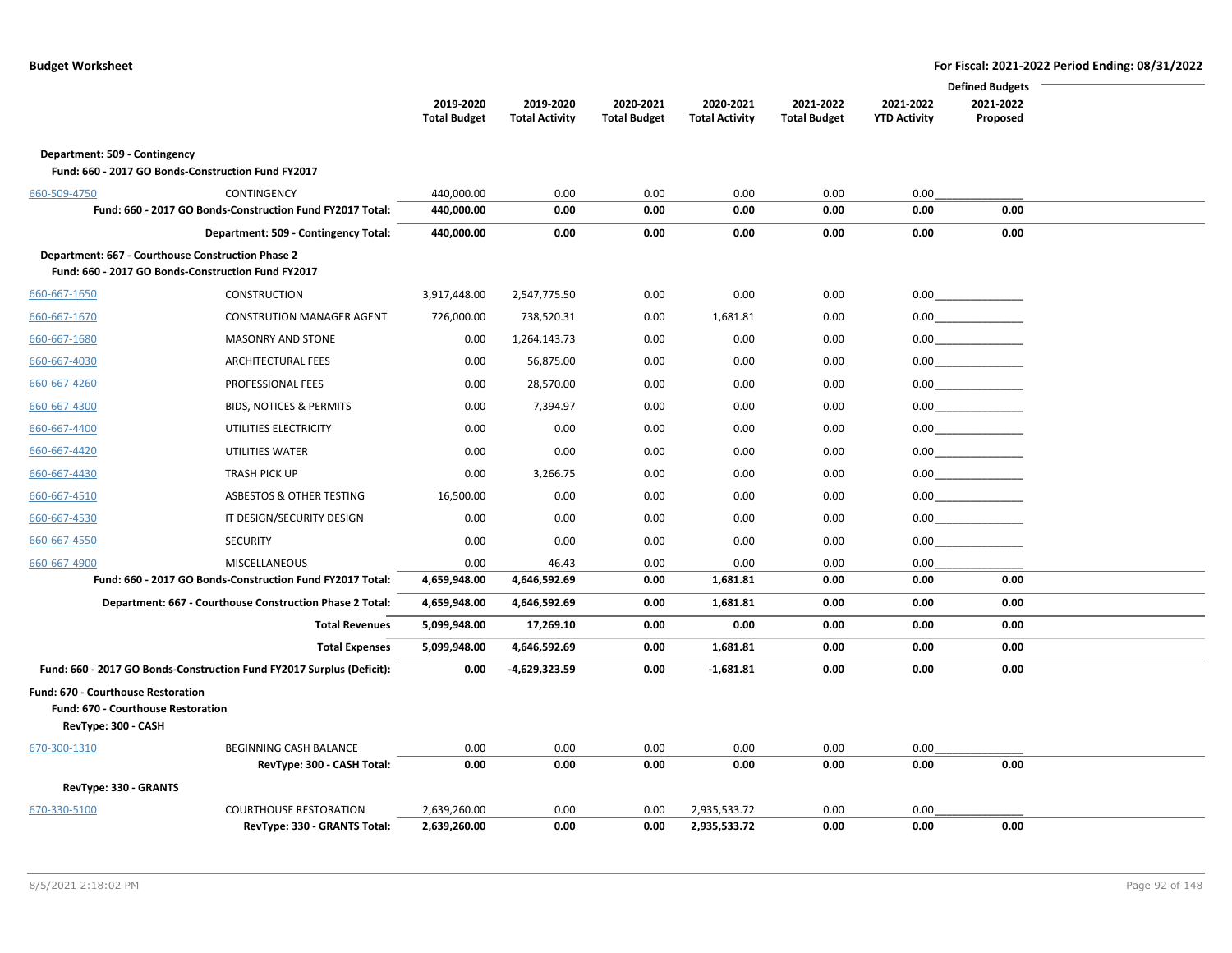|              |                                                         |                     |                       |                     |                       |                     |                     | <b>Defined Budgets</b> |  |
|--------------|---------------------------------------------------------|---------------------|-----------------------|---------------------|-----------------------|---------------------|---------------------|------------------------|--|
|              |                                                         | 2019-2020           | 2019-2020             | 2020-2021           | 2020-2021             | 2021-2022           | 2021-2022           | 2021-2022              |  |
|              |                                                         | <b>Total Budget</b> | <b>Total Activity</b> | <b>Total Budget</b> | <b>Total Activity</b> | <b>Total Budget</b> | <b>YTD Activity</b> | Proposed               |  |
|              |                                                         |                     |                       |                     |                       |                     |                     |                        |  |
|              | RevType: 370 - MISCELLANEOUS                            |                     |                       |                     |                       |                     |                     |                        |  |
| 670-370-1310 | <b>RESTORATION DONATIONS</b>                            | 0.00                | 0.00                  | 0.00                | 0.00                  | 0.00                | 0.00                |                        |  |
|              | RevType: 370 - MISCELLANEOUS Total:                     | 0.00                | 0.00                  | 0.00                | 0.00                  | 0.00                | 0.00                | 0.00                   |  |
|              | Fund: 670 - Courthouse Restoration Total:               | 2,639,260.00        | 0.00                  | 0.00                | 2,935,533.72          | 0.00                | 0.00                | 0.00                   |  |
|              | Department: 509 - Contingency                           |                     |                       |                     |                       |                     |                     |                        |  |
|              | Fund: 670 - Courthouse Restoration                      |                     |                       |                     |                       |                     |                     |                        |  |
| 670-509-4750 | CONTINGENCY                                             | 245,080.00          | 0.00                  | 0.00                | 0.00                  | 0.00                | 0.00                |                        |  |
|              | Fund: 670 - Courthouse Restoration Total:               | 245,080.00          | 0.00                  | 0.00                | 0.00                  | 0.00                | 0.00                | 0.00                   |  |
|              | Department: 509 - Contingency Total:                    | 245,080.00          | 0.00                  | 0.00                | 0.00                  | 0.00                | 0.00                | 0.00                   |  |
|              | Department: 670 - Courthouse Restoration Phase 2        |                     |                       |                     |                       |                     |                     |                        |  |
|              | <b>Fund: 670 - Courthouse Restoration</b>               |                     |                       |                     |                       |                     |                     |                        |  |
| 670-670-1650 | <b>CONSTRUCTION</b>                                     | 2,336,180.00        | 0.00                  | 0.00                | 0.00                  | 0.00                |                     | $0.00$                 |  |
| 670-670-4030 | <b>ARCHITECTURAL FEES</b>                               | 58,000.00           | 0.00                  | 0.00                | 0.00                  | 0.00                |                     | $0.00$                 |  |
| 670-670-4510 | <b>ASBESTOS &amp; OTHER TESTING</b>                     | 0.00                | 0.00                  | 0.00                | 0.00                  | 0.00                |                     | 0.00                   |  |
| 670-670-4530 | IT DESIGN                                               | 0.00                | 0.00                  | 0.00                | 0.00                  | 0.00                | 0.00                |                        |  |
| 670-670-4550 | <b>SECURITY</b>                                         | 0.00                | 0.00                  | 0.00                | 0.00                  | 0.00                | 0.00                |                        |  |
|              | Fund: 670 - Courthouse Restoration Total:               | 2,394,180.00        | 0.00                  | 0.00                | 0.00                  | 0.00                | 0.00                | 0.00                   |  |
|              | Department: 670 - Courthouse Restoration Phase 2 Total: | 2,394,180.00        | 0.00                  | 0.00                | 0.00                  | 0.00                | 0.00                | 0.00                   |  |
|              | <b>Total Revenues</b>                                   | 2,639,260.00        | 0.00                  | 0.00                | 2,935,533.72          | 0.00                | 0.00                | 0.00                   |  |
|              | <b>Total Expenses</b>                                   | 2,639,260.00        | 0.00                  | 0.00                | 0.00                  | 0.00                | 0.00                | 0.00                   |  |
|              | Fund: 670 - Courthouse Restoration Surplus (Deficit):   | 0.00                | 0.00                  | 0.00                | 2,935,533.72          | 0.00                | 0.00                | 0.00                   |  |
|              | Fund: 680 - 2018 GO Bonds-Construction Fund FY2019      |                     |                       |                     |                       |                     |                     |                        |  |
|              | Fund: 680 - 2018 GO Bonds-Construction Fund FY2019      |                     |                       |                     |                       |                     |                     |                        |  |
|              | RevType: 300 - CASH                                     |                     |                       |                     |                       |                     |                     |                        |  |
| 680-300-1680 | BEGINNING CASH BALANCE                                  | 4,000,000.00        | 0.00                  | 2,500,000.00        | 0.00                  | 0.00                | 0.00                |                        |  |
|              | RevType: 300 - CASH Total:                              | 4,000,000.00        | 0.00                  | 2,500,000.00        | 0.00                  | 0.00                | 0.00                | 0.00                   |  |
|              | RevType: 360 - INTEREST EARNINGS                        |                     |                       |                     |                       |                     |                     |                        |  |
| 680-360-1000 | INTEREST EARNINGS LEGEND BA                             | 0.00                | 0.00                  | 0.00                | 0.00                  | 0.00                | 0.00                |                        |  |
| 680-360-1680 | INTEREST EARNINGS BUSINESS                              | 0.00                | 59,995.39             | 0.00                | 1,040.20              | 0.00                | 0.00                |                        |  |
|              | RevType: 360 - INTEREST EARNINGS Total:                 | 0.00                | 59,995.39             | 0.00                | 1,040.20              | 0.00                | 0.00                | 0.00                   |  |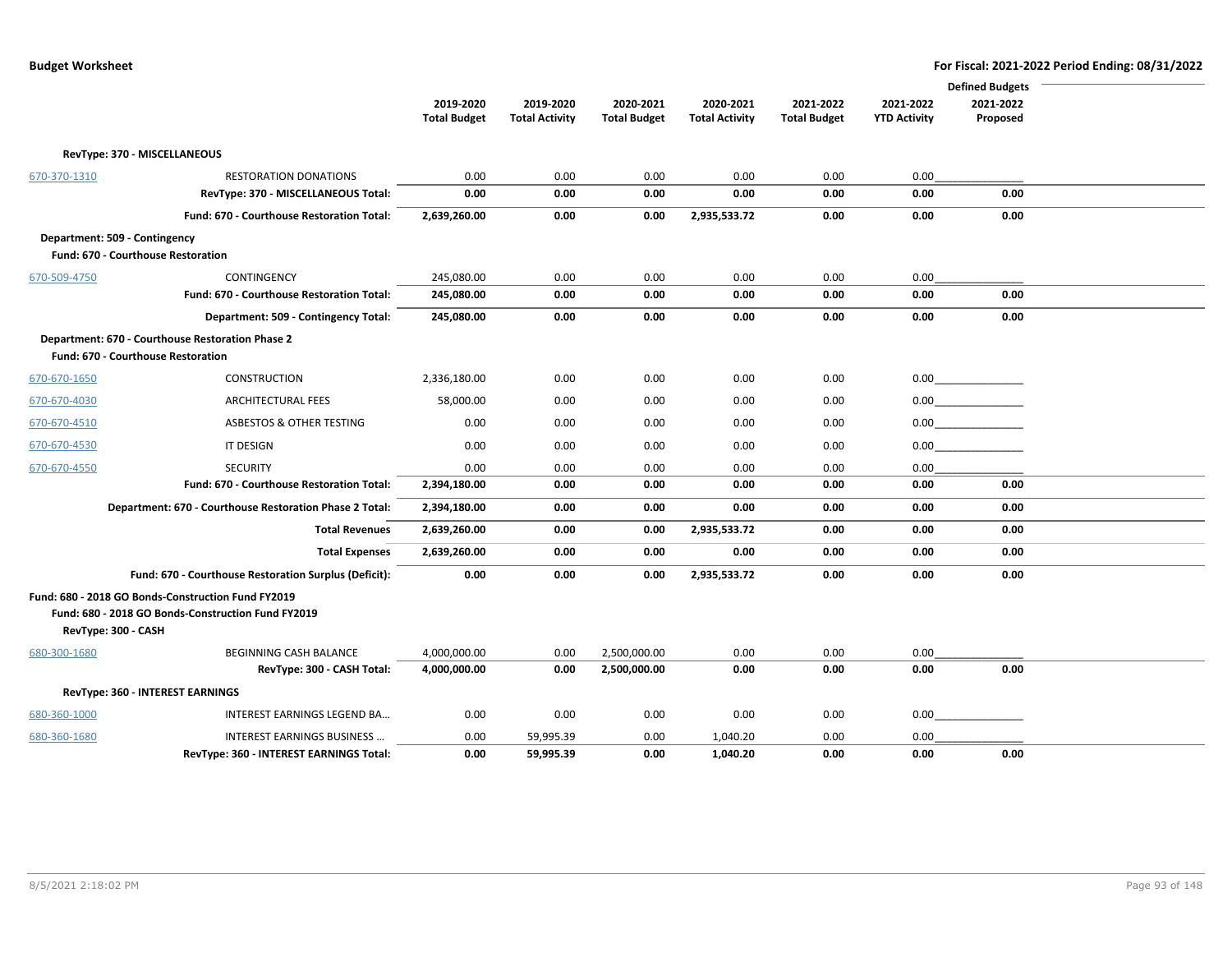|              |                                                                                     |                     |                       |                     |                       |                     |                     | <b>Defined Budgets</b> |  |
|--------------|-------------------------------------------------------------------------------------|---------------------|-----------------------|---------------------|-----------------------|---------------------|---------------------|------------------------|--|
|              |                                                                                     | 2019-2020           | 2019-2020             | 2020-2021           | 2020-2021             | 2021-2022           | 2021-2022           | 2021-2022              |  |
|              |                                                                                     | <b>Total Budget</b> | <b>Total Activity</b> | <b>Total Budget</b> | <b>Total Activity</b> | <b>Total Budget</b> | <b>YTD Activity</b> | Proposed               |  |
|              | RevType: 370 - MISCELLANEOUS                                                        |                     |                       |                     |                       |                     |                     |                        |  |
| 680-370-1300 | <b>REFUNDS &amp; MISCELLANEOUS</b>                                                  | 0.00                | 0.00                  | 0.00                | 0.00                  | 0.00                | 0.00                |                        |  |
|              | RevType: 370 - MISCELLANEOUS Total:                                                 | 0.00                | 0.00                  | 0.00                | 0.00                  | 0.00                | 0.00                | 0.00                   |  |
|              | Fund: 680 - 2018 GO Bonds-Construction Fund FY2019 Total:                           | 4,000,000.00        | 59,995.39             | 2,500,000.00        | 1,040.20              | 0.00                | 0.00                | 0.00                   |  |
|              | Department: 509 - Contingency<br>Fund: 680 - 2018 GO Bonds-Construction Fund FY2019 |                     |                       |                     |                       |                     |                     |                        |  |
| 680-509-4750 | <b>CONTINGENCY</b>                                                                  | 0.00                | 0.00                  | 0.00                | 0.00                  | 0.00                | 0.00                |                        |  |
|              | Fund: 680 - 2018 GO Bonds-Construction Fund FY2019 Total:                           | 0.00                | 0.00                  | 0.00                | 0.00                  | 0.00                | 0.00                | 0.00                   |  |
|              | Department: 509 - Contingency Total:                                                | 0.00                | 0.00                  | 0.00                | 0.00                  | 0.00                | 0.00                | 0.00                   |  |
|              | Department: 668 - Courthouse Construction Phase 2                                   |                     |                       |                     |                       |                     |                     |                        |  |
|              | Fund: 680 - 2018 GO Bonds-Construction Fund FY2019                                  |                     |                       |                     |                       |                     |                     |                        |  |
| 680-668-1650 | <b>CONSTRUCTION</b>                                                                 | 2,267,771.60        | 2,467,563.92          | 1,859,370.55        | 1,769,138.98          | 0.00                |                     |                        |  |
| 680-668-1670 | <b>CONSTRUCTION MANAGER AGE</b>                                                     | 184,000.00          | 153,582.55            | 342,068.93          | 342,068.93            | 0.00                |                     | 0.00                   |  |
| 680-668-1680 | <b>MASONRY AND STONE</b>                                                            | 1,500,000.00        | 1,319,143.08          | 275,527.16          | 275,527.16            | 0.00                |                     | $0.00$                 |  |
| 680-668-4000 | <b>ATTORNEY FEES</b>                                                                | 0.00                | 0.00                  | 0.00                | 0.00                  | 0.00                |                     |                        |  |
| 680-668-4020 | ENGINEERING                                                                         | 0.00                | 0.00                  | 0.00                | 0.00                  | 0.00                |                     | 0.00                   |  |
| 680-668-4030 | <b>ARCHITECTURAL FEES</b>                                                           | 41,000.00           | 39,000.00             | 13,000.00           | 13,000.00             | 0.00                |                     | 0.00                   |  |
| 680-668-4260 | PROFESSIONAL FEES                                                                   | 3,428.40            | 3,428.40              | 6,856.80            | 6,856.80              | 0.00                |                     | 0.00                   |  |
| 680-668-4300 | <b>BIDS, NOTICES &amp; PERMITS</b>                                                  | 0.00                | 0.00                  | 0.00                | 0.00                  | 0.00                |                     | 0.00                   |  |
| 680-668-4430 | TRASH PICK UP                                                                       | 3,800.00            | 6,706.71              | 3,176.56            | 3,176.56              | 0.00                | 0.00                |                        |  |
| 680-668-4900 | <b>MISCELLANEOUS</b>                                                                | 0.00                | 0.00                  | 0.00                | 0.00                  | 0.00                | 0.00                |                        |  |
|              | Fund: 680 - 2018 GO Bonds-Construction Fund FY2019 Total:                           | 4,000,000.00        | 3,989,424.66          | 2,500,000.00        | 2,409,768.43          | 0.00                | 0.00                | 0.00                   |  |
|              | Department: 668 - Courthouse Construction Phase 2 Total:                            | 4,000,000.00        | 3,989,424.66          | 2,500,000.00        | 2,409,768.43          | 0.00                | 0.00                | 0.00                   |  |
|              | <b>Total Revenues</b>                                                               | 4,000,000.00        | 59,995.39             | 2,500,000.00        | 1,040.20              | 0.00                | 0.00                | 0.00                   |  |
|              | <b>Total Expenses</b>                                                               | 4,000,000.00        | 3,989,424.66          | 2,500,000.00        | 2,409,768.43          | 0.00                | 0.00                | 0.00                   |  |
|              | Fund: 680 - 2018 GO Bonds-Construction Fund FY2019 Surplus (Deficit):               | 0.00                | -3,929,429.27         | 0.00                | -2,408,728.23         | 0.00                | 0.00                | 0.00                   |  |
|              | Fund: 690 - 2020 CO Bonds-Construction Fund FY2020                                  |                     |                       |                     |                       |                     |                     |                        |  |
|              | Fund: 690 - 2020 CO Bonds-Construction Fund FY2020                                  |                     |                       |                     |                       |                     |                     |                        |  |
|              | RevType: 300 - CASH                                                                 |                     |                       |                     |                       |                     |                     |                        |  |
| 690-300-1680 | <b>BEGINNING CASH BALANCE</b><br>RevType: 300 - CASH Total:                         | 0.00<br>0.00        | 0.00<br>0.00          | 0.00<br>0.00        | 0.00<br>0.00          | 0.00<br>0.00        | 0.00<br>0.00        | 0.00                   |  |
|              |                                                                                     |                     |                       |                     |                       |                     |                     |                        |  |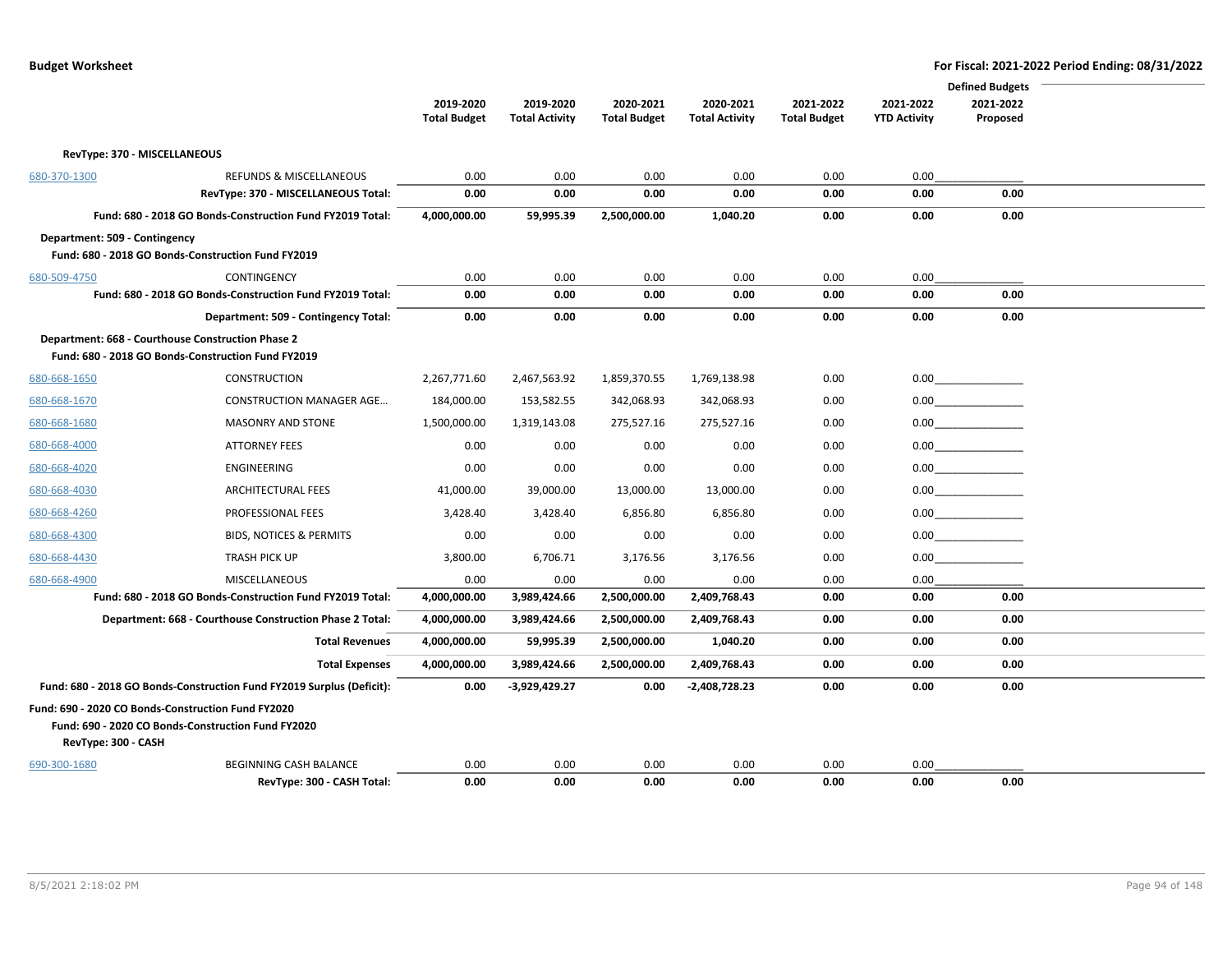|              |                                                                                     |                     |                       |                     |                       |                     |                     | <b>Defined Budgets</b> |  |
|--------------|-------------------------------------------------------------------------------------|---------------------|-----------------------|---------------------|-----------------------|---------------------|---------------------|------------------------|--|
|              |                                                                                     | 2019-2020           | 2019-2020             | 2020-2021           | 2020-2021             | 2021-2022           | 2021-2022           | 2021-2022              |  |
|              |                                                                                     | <b>Total Budget</b> | <b>Total Activity</b> | <b>Total Budget</b> | <b>Total Activity</b> | <b>Total Budget</b> | <b>YTD Activity</b> | Proposed               |  |
|              | RevType: 350 - FINES                                                                |                     |                       |                     |                       |                     |                     |                        |  |
| 690-350-1690 | 2020 CO BOND PROCEEDS                                                               | 0.00                | 9,900,000.00          | 9,900,000.00        | 0.00                  | 0.00                | 0.00                |                        |  |
|              | RevType: 350 - FINES Total:                                                         | 0.00                | 9,900,000.00          | 9,900,000.00        | 0.00                  | 0.00                | 0.00                | 0.00                   |  |
|              | RevType: 360 - INTEREST EARNINGS                                                    |                     |                       |                     |                       |                     |                     |                        |  |
| 690-360-1000 | INTEREST EARNING LEGEND BANK                                                        | 0.00                | 1,220.83              | 0.00                | 9.70                  | 0.00                | 0.00                |                        |  |
| 690-360-1600 | 2020 CO'S CERT.INTEREST & SINK                                                      | 0.00                | 0.00                  | 0.00                | 0.00                  | 0.00                | 0.00                |                        |  |
| 690-360-1690 | <b>INTEREST EARNINGS ICS</b>                                                        | 0.00                | 2,508.92              | 0.00                | 9,134.18              | 0.00                | 0.00                |                        |  |
|              | RevType: 360 - INTEREST EARNINGS Total:                                             | 0.00                | 3,729.75              | 0.00                | 9,143.88              | 0.00                | 0.00                | 0.00                   |  |
|              | RevType: 370 - MISCELLANEOUS                                                        |                     |                       |                     |                       |                     |                     |                        |  |
| 690-370-1300 | <b>REFUNDS &amp; MISCELLANEOUS</b>                                                  | 0.00                | 100.00                | 0.00                | 0.00                  | 0.00                | 0.00                |                        |  |
|              | RevType: 370 - MISCELLANEOUS Total:                                                 | 0.00                | 100.00                | 0.00                | 0.00                  | 0.00                | 0.00                | 0.00                   |  |
|              | Fund: 690 - 2020 CO Bonds-Construction Fund FY2020 Total:                           | 0.00                | 9,903,829.75          | 9,900,000.00        | 9,143.88              | 0.00                | 0.00                | 0.00                   |  |
|              | Department: 509 - Contingency<br>Fund: 690 - 2020 CO Bonds-Construction Fund FY2020 |                     |                       |                     |                       |                     |                     |                        |  |
| 690-509-4750 | CONTINGENCY                                                                         | 0.00                | 0.00                  | 0.00                | 0.00                  | 0.00                | 0.00                |                        |  |
|              | Fund: 690 - 2020 CO Bonds-Construction Fund FY2020 Total:                           | 0.00                | 0.00                  | 0.00                | 0.00                  | 0.00                | 0.00                | 0.00                   |  |
|              | Department: 509 - Contingency Total:                                                | 0.00                | 0.00                  | 0.00                | 0.00                  | 0.00                | 0.00                | 0.00                   |  |
|              | Department: 669 - Courthouse Construction Phase 2                                   |                     |                       |                     |                       |                     |                     |                        |  |
|              | Fund: 690 - 2020 CO Bonds-Construction Fund FY2020                                  |                     |                       |                     |                       |                     |                     |                        |  |
| 690-669-1650 | <b>CONSTRUCTION</b>                                                                 | 0.00                | 0.00                  | 7,924,125.16        | 5,318,084.61          | 0.00                |                     | $0.00$                 |  |
| 690-669-1670 | <b>CONSTRUCTION MANAGER AGE</b>                                                     | 0.00                | 0.00                  | 750,000.00          | 570,094.35            | 0.00                |                     | 0.00                   |  |
| 690-669-1680 | <b>MASONRY AND STONE</b>                                                            | 0.00                | 0.00                  | 1,044,740.26        | 1,044,740.26          | 0.00                |                     | 0.00                   |  |
| 690-669-4030 | ARCHITECTURAL FEE                                                                   | 0.00                | 0.00                  | 60,000.00           | 39,000.00             | 0.00                |                     | 0.00                   |  |
| 690-669-4260 | PROFESSIONAL FEES                                                                   | 0.00                | 0.00                  | 8,721.80            | 10,121.80             | 0.00                |                     |                        |  |
| 690-669-4430 | TRASH PICK UP                                                                       | 0.00                | 0.00                  | 8,262.78            | 8,262.78              | 0.00                |                     | 0.00                   |  |
| 690-669-5735 | FF&E                                                                                | 0.00                | 0.00                  | 100,000.00          | 100,000.00            | 0.00                |                     | 0.00                   |  |
| 690-669-5740 | <b>TECHNOLOGY</b>                                                                   | 0.00                | 0.00                  | 4,150.00            | 4,150.00              | 0.00                | 0.00                |                        |  |
|              | Fund: 690 - 2020 CO Bonds-Construction Fund FY2020 Total:                           | 0.00                | 0.00                  | 9,900,000.00        | 7,094,453.80          | 0.00                | 0.00                | 0.00                   |  |
|              | Department: 669 - Courthouse Construction Phase 2 Total:                            | 0.00                | 0.00                  | 9,900,000.00        | 7,094,453.80          | 0.00                | 0.00                | 0.00                   |  |
|              | <b>Total Revenues</b>                                                               | 0.00                | 9,903,829.75          | 9,900,000.00        | 9,143.88              | 0.00                | 0.00                | 0.00                   |  |
|              | <b>Total Expenses</b>                                                               | 0.00                | 0.00                  | 9,900,000.00        | 7,094,453.80          | 0.00                | 0.00                | 0.00                   |  |
|              | Fund: 690 - 2020 CO Bonds-Construction Fund FY2020 Surplus (Deficit):               | 0.00                | 9,903,829.75          | 0.00                | -7,085,309.92         | 0.00                | 0.00                | 0.00                   |  |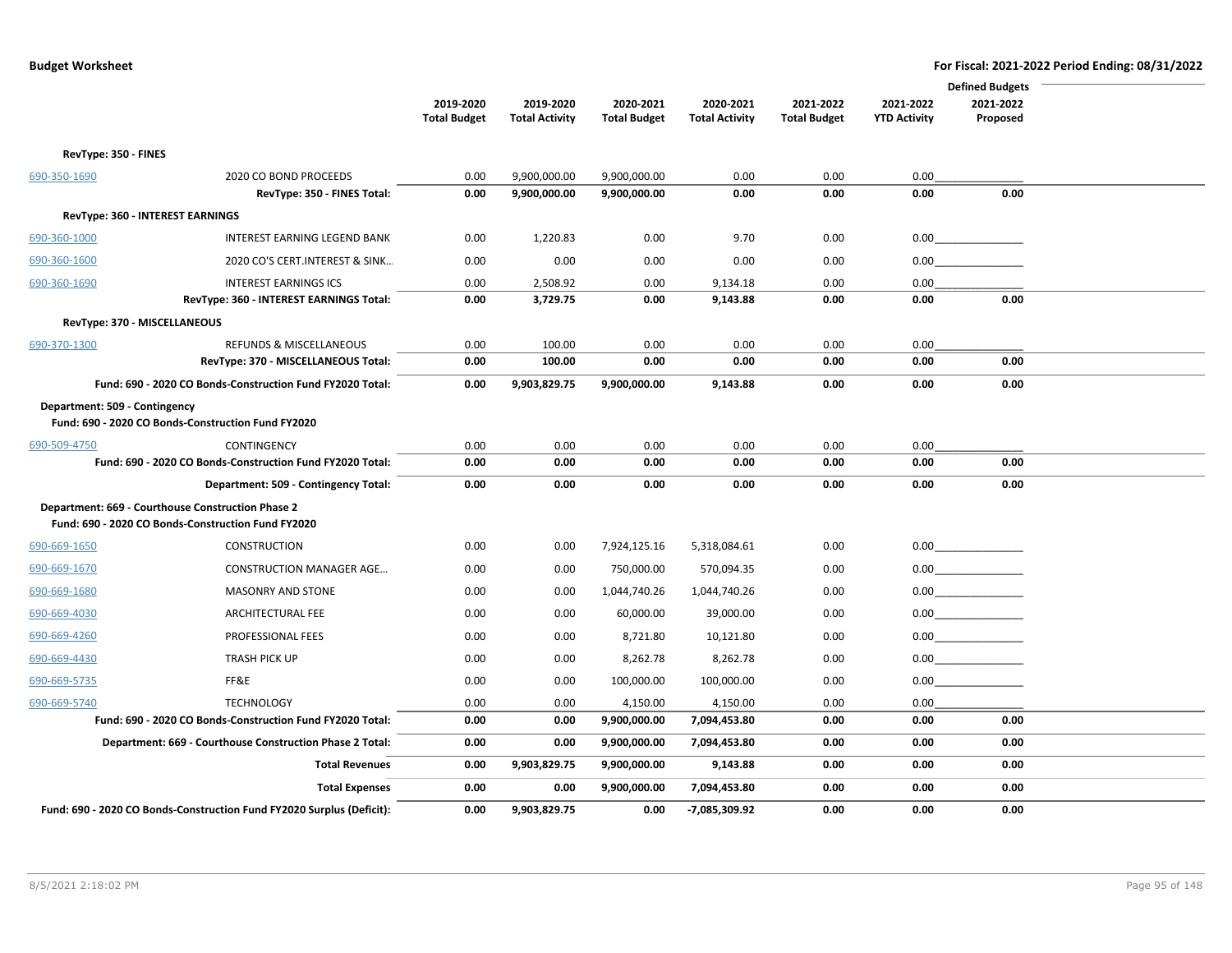|                                                            |                                             |                     |                       |                     |                       |                     |                     | <b>Defined Budgets</b> |  |
|------------------------------------------------------------|---------------------------------------------|---------------------|-----------------------|---------------------|-----------------------|---------------------|---------------------|------------------------|--|
|                                                            |                                             | 2019-2020           | 2019-2020             | 2020-2021           | 2020-2021             | 2021-2022           | 2021-2022           | 2021-2022              |  |
|                                                            |                                             | <b>Total Budget</b> | <b>Total Activity</b> | <b>Total Budget</b> | <b>Total Activity</b> | <b>Total Budget</b> | <b>YTD Activity</b> | Proposed               |  |
| Fund: 700 - Right of Way                                   |                                             |                     |                       |                     |                       |                     |                     |                        |  |
| Fund: 700 - Right of Way                                   |                                             |                     |                       |                     |                       |                     |                     |                        |  |
|                                                            | RevType: 360 - INTEREST EARNINGS            |                     |                       |                     |                       |                     |                     |                        |  |
| 700-360-1000                                               | <b>INTEREST EARNINGS</b>                    | 0.00                | 1,061.85              | 0.00                | 37.02                 | 0.00                | 0.00                | 20.00                  |  |
|                                                            | RevType: 360 - INTEREST EARNINGS Total:     | 0.00                | 1,061.85              | 0.00                | 37.02                 | 0.00                | 0.00                | 20.00                  |  |
|                                                            | RevType: 370 - MISCELLANEOUS                |                     |                       |                     |                       |                     |                     |                        |  |
| 700-370-1421                                               | <b>ROW PERMITS</b>                          | 0.00                | 0.00                  | 0.00                | 90.00                 | 0.00                | 0.00                |                        |  |
|                                                            | RevType: 370 - MISCELLANEOUS Total:         | 0.00                | 0.00                  | 0.00                | 90.00                 | 0.00                | 0.00                | 0.00                   |  |
|                                                            | Fund: 700 - Right of Way Total:             | 0.00                | 1,061.85              | 0.00                | 127.02                | 0.00                | 0.00                | 20.00                  |  |
| Department: 700 - Right of Way<br>Fund: 700 - Right of Way |                                             |                     |                       |                     |                       |                     |                     |                        |  |
| 700-700-3990                                               | <b>CLAIMS SETTLEMENTS</b>                   | 0.00                | 0.00                  | 0.00                | 0.00                  | 0.00                | 0.00                | 20.00                  |  |
| 700-700-4260                                               | <b>APPRAISAL FEES</b>                       | 0.00                | 0.00                  | 0.00                | 0.00                  | 0.00                | 0.00                |                        |  |
| 700-700-4290                                               | <b>RELOCATING UTILITIES</b>                 | 0.00                | 0.00                  | 0.00                | 0.00                  | 0.00                | 0.00                |                        |  |
| 700-700-4490                                               | <b>CONTRACT EXPENSES FOR FM87</b>           | 0.00                | 0.00                  | 0.00                | 0.00                  | 0.00                | 0.00                |                        |  |
|                                                            | Fund: 700 - Right of Way Total:             | 0.00                | 0.00                  | 0.00                | 0.00                  | 0.00                | 0.00                | 20.00                  |  |
|                                                            | Department: 700 - Right of Way Total:       | 0.00                | 0.00                  | 0.00                | 0.00                  | 0.00                | 0.00                | 20.00                  |  |
|                                                            | <b>Total Revenues</b>                       | 0.00                | 1,061.85              | 0.00                | 127.02                | 0.00                | 0.00                | 20.00                  |  |
|                                                            | <b>Total Expenses</b>                       | 0.00                | 0.00                  | 0.00                | 0.00                  | 0.00                | 0.00                | 20.00                  |  |
|                                                            | Fund: 700 - Right of Way Surplus (Deficit): | 0.00                | 1,061.85              | 0.00                | 127.02                | 0.00                | 0.00                | 0.00                   |  |
| Fund: 800 - Veterans Court Program<br>RevType: 300 - CASH  | Fund: 800 - Veterans Court Program          |                     |                       |                     |                       |                     |                     |                        |  |
| 800-300-1800                                               | <b>BEGINNING CASH BALANCE</b>               | 0.00                | 0.00                  | 0.00                | 0.00                  | 0.00                | 0.00                |                        |  |
|                                                            | RevType: 300 - CASH Total:                  | 0.00                | 0.00                  | 0.00                | 0.00                  | 0.00                | 0.00                | 0.00                   |  |
|                                                            | RevType: 370 - MISCELLANEOUS                |                     |                       |                     |                       |                     |                     |                        |  |
| 800-370-1300                                               | MISCELLANEOUS                               | 0.00                | 0.00                  | 0.00                | 0.00                  | 0.00                | 0.00                |                        |  |
| 800-370-1800                                               | PROGRAM FEES                                | 0.00                | 0.00                  | 0.00                | 475.00                | 0.00                | 0.00                | 200.00                 |  |
|                                                            | RevType: 370 - MISCELLANEOUS Total:         | 0.00                | 0.00                  | 0.00                | 475.00                | 0.00                | 0.00                | 200.00                 |  |
|                                                            | Fund: 800 - Veterans Court Program Total:   | 0.00                | 0.00                  | 0.00                | 475.00                | 0.00                | 0.00                | 200.00                 |  |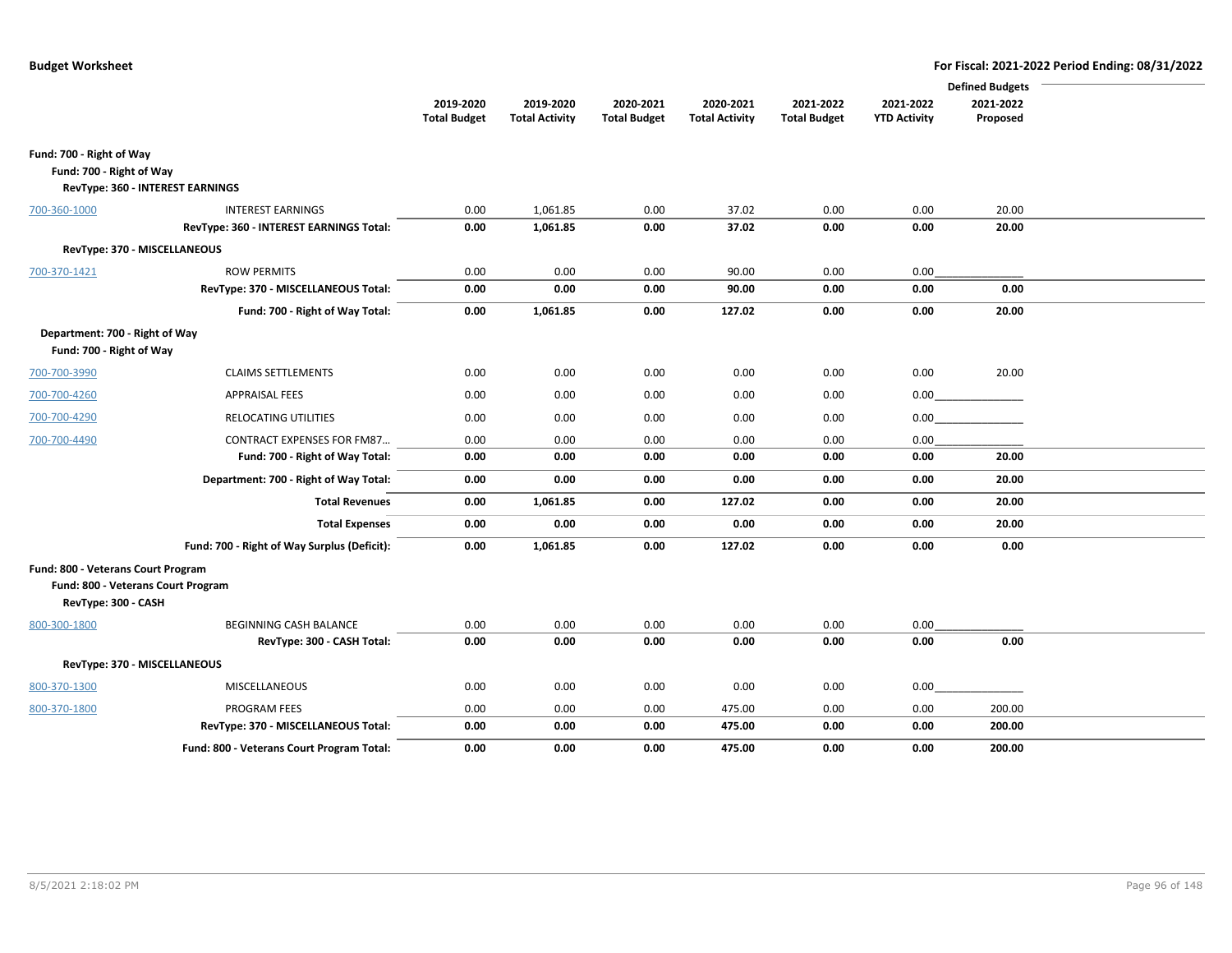|                         |                                                             |                     |                       |                     |                       |                     |                     | <b>Defined Budgets</b> |  |
|-------------------------|-------------------------------------------------------------|---------------------|-----------------------|---------------------|-----------------------|---------------------|---------------------|------------------------|--|
|                         |                                                             | 2019-2020           | 2019-2020             | 2020-2021           | 2020-2021             | 2021-2022           | 2021-2022           | 2021-2022              |  |
|                         |                                                             | <b>Total Budget</b> | <b>Total Activity</b> | <b>Total Budget</b> | <b>Total Activity</b> | <b>Total Budget</b> | <b>YTD Activity</b> | Proposed               |  |
|                         |                                                             |                     |                       |                     |                       |                     |                     |                        |  |
|                         | Department: 800 - Veterans Court Expense                    |                     |                       |                     |                       |                     |                     |                        |  |
|                         | Fund: 800 - Veterans Court Program                          |                     |                       |                     |                       |                     |                     |                        |  |
| 800-800-4900            | <b>MISCELLANEOUS</b>                                        | 0.00                | 0.00                  | 0.00                | 0.00                  | 0.00                | 0.00                | 200.00                 |  |
|                         | Fund: 800 - Veterans Court Program Total:                   | 0.00                | 0.00                  | 0.00                | 0.00                  | 0.00                | 0.00                | 200.00                 |  |
|                         | Department: 800 - Veterans Court Expense Total:             | 0.00                | 0.00                  | 0.00                | 0.00                  | 0.00                | 0.00                | 200.00                 |  |
|                         | <b>Total Revenues</b>                                       | 0.00                | 0.00                  | 0.00                | 475.00                | 0.00                | 0.00                | 200.00                 |  |
|                         | <b>Total Expenses</b>                                       | 0.00                | 0.00                  | 0.00                | 0.00                  | 0.00                | 0.00                | 200.00                 |  |
|                         | Fund: 800 - Veterans Court Program Surplus (Deficit):       | 0.00                | 0.00                  | 0.00                | 475.00                | 0.00                | 0.00                | 0.00                   |  |
|                         | Fund: 810 - County Lake Road Impact Fund                    |                     |                       |                     |                       |                     |                     |                        |  |
|                         | Fund: 810 - County Lake Road Impact Fund                    |                     |                       |                     |                       |                     |                     |                        |  |
| RevType: 300 - CASH     |                                                             |                     |                       |                     |                       |                     |                     |                        |  |
| 810-300-1100            | UNENCUMBERED FUND BALANCE                                   | 0.00                | 0.00                  | 0.00                | 0.00                  | 0.00                | 0.00                |                        |  |
|                         | RevType: 300 - CASH Total:                                  | 0.00                | 0.00                  | 0.00                | 0.00                  | 0.00                | 0.00                | 0.00                   |  |
|                         | RevType: 318 - OTHER TAXES                                  |                     |                       |                     |                       |                     |                     |                        |  |
| 810-318-1810            | YEAR 1 PAYMENT                                              | 0.00                | 0.00                  | 0.00                | 0.00                  | 0.00                | 0.00                |                        |  |
| 810-318-1820            | YEAR 2 PAYMENT                                              | 100,000.00          | 100,000.00            | 0.00                | 0.00                  | 0.00                | 0.00                |                        |  |
| 810-318-1830            | YEAR 3 PAYMENT                                              | 0.00                | 0.00                  | 100,000.00          | 100,000.00            | 0.00                | 0.00                |                        |  |
| 810-318-1831            | YEAR 4 PAYMENT                                              | 0.00                | 0.00                  | 0.00                | 0.00                  | 0.00                | 0.00                | 100,000.00             |  |
|                         | RevType: 318 - OTHER TAXES Total:                           | 100,000.00          | 100,000.00            | 100,000.00          | 100,000.00            | 0.00                | 0.00                | 100,000.00             |  |
|                         | Fund: 810 - County Lake Road Impact Fund Total:             | 100,000.00          | 100,000.00            | 100,000.00          | 100,000.00            | 0.00                | 0.00                | 100,000.00             |  |
|                         | Department: 522 - COUNTY LAKE ROAD IMPACT                   |                     |                       |                     |                       |                     |                     |                        |  |
|                         | Fund: 810 - County Lake Road Impact Fund                    |                     |                       |                     |                       |                     |                     |                        |  |
| 810-522-4900            | MISCELLANEOUS                                               | 100,000.00          | 0.00                  | 100,000.00          | 0.00                  | 0.00                | 0.00                | 100,000.00             |  |
|                         | Fund: 810 - County Lake Road Impact Fund Total:             | 100,000.00          | 0.00                  | 100,000.00          | 0.00                  | 0.00                | 0.00                | 100,000.00             |  |
|                         | Department: 522 - COUNTY LAKE ROAD IMPACT Total:            | 100,000.00          | 0.00                  | 100,000.00          | 0.00                  | 0.00                | 0.00                | 100,000.00             |  |
|                         | <b>Total Revenues</b>                                       | 100,000.00          | 100,000.00            | 100,000.00          | 100,000.00            | 0.00                | 0.00                | 100,000.00             |  |
|                         | <b>Total Expenses</b>                                       | 100,000.00          | 0.00                  | 100,000.00          | 0.00                  | 0.00                | 0.00                | 100,000.00             |  |
|                         | Fund: 810 - County Lake Road Impact Fund Surplus (Deficit): | 0.00                | 100,000.00            | 0.00                | 100,000.00            | 0.00                | 0.00                | 0.00                   |  |
| Fund: 850 - Lake Fannin |                                                             |                     |                       |                     |                       |                     |                     |                        |  |
| Fund: 850 - Lake Fannin |                                                             |                     |                       |                     |                       |                     |                     |                        |  |
| RevType: 300 - CASH     |                                                             |                     |                       |                     |                       |                     |                     |                        |  |
| 850-300-1100            | UNENCUMBERED FUND BALANCE                                   | 0.00                | 0.00                  | 0.00                | 0.00                  | 0.00                | 0.00                |                        |  |
|                         | RevType: 300 - CASH Total:                                  | 0.00                | 0.00                  | 0.00                | 0.00                  | 0.00                | 0.00                | 0.00                   |  |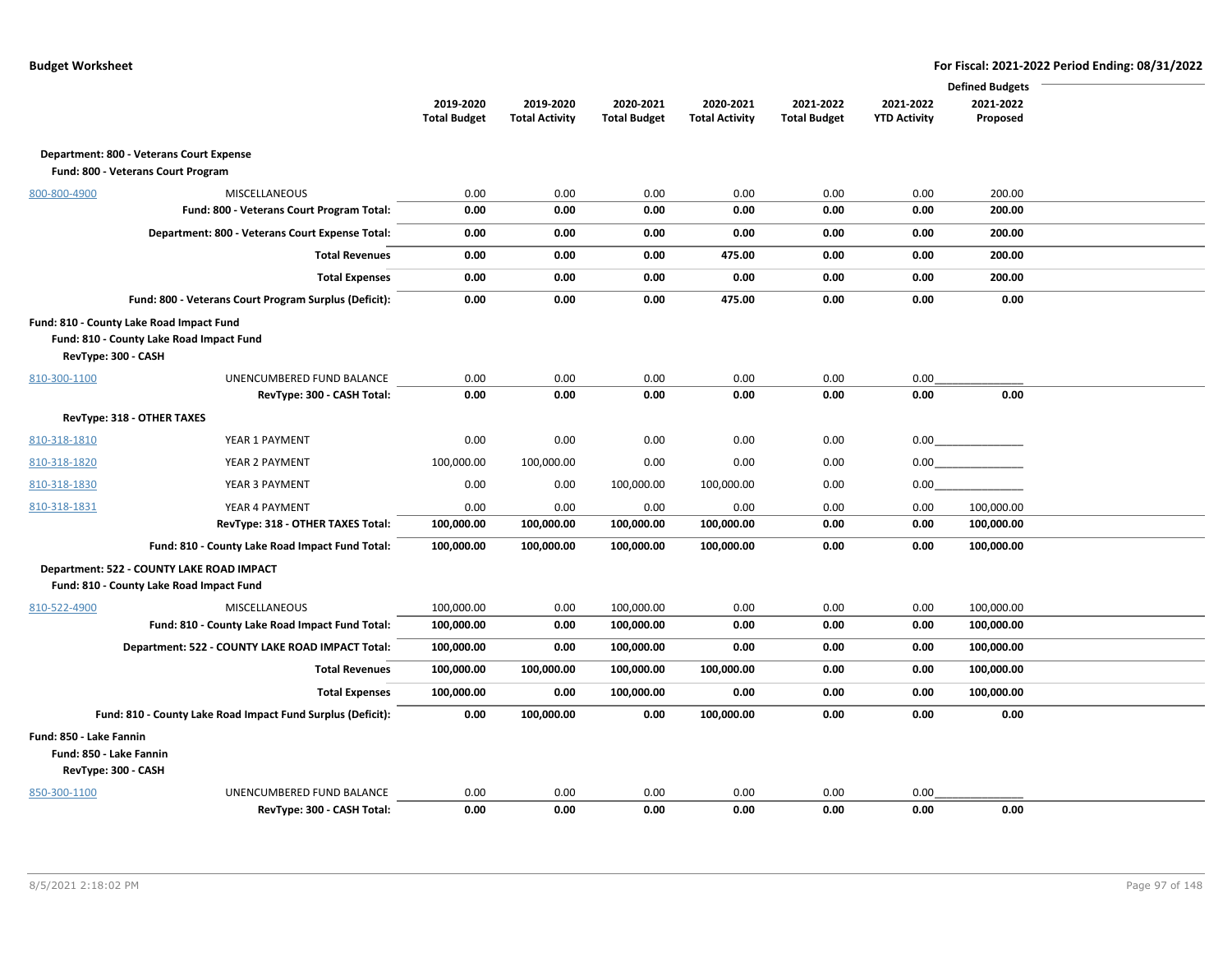|                                                                     |                                            |                     |                       |                     |                       |                     |                     | <b>Defined Budgets</b> |
|---------------------------------------------------------------------|--------------------------------------------|---------------------|-----------------------|---------------------|-----------------------|---------------------|---------------------|------------------------|
|                                                                     |                                            | 2019-2020           | 2019-2020             | 2020-2021           | 2020-2021             | 2021-2022           | 2021-2022           | 2021-2022              |
|                                                                     |                                            | <b>Total Budget</b> | <b>Total Activity</b> | <b>Total Budget</b> | <b>Total Activity</b> | <b>Total Budget</b> | <b>YTD Activity</b> | Proposed               |
| RevType: 370 - MISCELLANEOUS                                        |                                            |                     |                       |                     |                       |                     |                     |                        |
| 850-370-1402                                                        | <b>FRANCHISE TAX</b>                       | 0.00                | 0.00                  | 0.00                | 153.00                | 0.00                | 0.00                |                        |
| 850-370-1500                                                        | <b>DONATIONS</b>                           | 2,000.00            | 2,757.01              | 0.00                | 8,675.90              | 0.00                | 0.00                | 1,000.00               |
| 850-370-1830                                                        | VOLUNTEER MEMBERSHIP FEES                  | 0.00                | 385.00                | 0.00                | 100.00                | 0.00                | 0.00                |                        |
| 850-370-1840                                                        | <b>LOCAL FUNDING</b>                       | 5,000.00            | 0.00                  | 5,000.00            | 5,000.00              | 0.00                | 0.00                | 5,000.00               |
| 850-370-1850                                                        | <b>RENTAL FEE</b>                          | 1,000.00            | 2,062.50              | 0.00                | 3,387.50              | 0.00                | 0.00                | 1,000.00               |
| 850-370-1860                                                        | <b>DEPOSIT FEE</b>                         | 1,000.00            | 600.00                | 0.00                | 750.00                | 0.00                | 0.00                | 500.00                 |
|                                                                     | RevType: 370 - MISCELLANEOUS Total:        | 9,000.00            | 5,804.51              | 5,000.00            | 18,066.40             | 0.00                | 0.00                | 7,500.00               |
|                                                                     | Fund: 850 - Lake Fannin Total:             | 9,000.00            | 5,804.51              | 5,000.00            | 18,066.40             | 0.00                | 0.00                | 7,500.00               |
| Department: 520 - Lake Fannin                                       |                                            |                     |                       |                     |                       |                     |                     |                        |
| Fund: 850 - Lake Fannin                                             |                                            |                     |                       |                     |                       |                     |                     |                        |
| 850-520-1402                                                        | <b>FRANCHISE TAX</b>                       | 0.00                | 0.00                  | 0.00                | 0.00                  | 0.00                | 0.00                |                        |
| 850-520-1860                                                        | <b>DEPOSIT REFUND</b>                      | 1,000.00            | 600.00                | 0.00                | 900.00                | 0.00                | 0.00                | 500.00                 |
| 850-520-3410                                                        | <b>R&amp;M ROADS</b>                       | 0.00                | 0.00                  | 0.00                | 0.00                  | 0.00                | 0.00                |                        |
| 850-520-3420                                                        | <b>R&amp;M CAMPGROUNDS</b>                 | 875.00              | 0.00                  | 0.00                | 0.00                  | 0.00                | 0.00                |                        |
| 850-520-3430                                                        | R&M DAM                                    | 2,000.00            | 0.00                  | 1,096.00            | 0.00                  | 0.00                | 0.00                | 1,500.00               |
| 850-520-4400                                                        | UTILITIES ELECTRICITY                      | 300.00              | 390.55                | 500.00              | 329.71                | 0.00                | 0.00                | 600.00                 |
| 850-520-4420                                                        | UTILITIES WATER                            | 600.00              | 484.31                | 400.00              | 948.39                | 0.00                | 0.00                | 600.00                 |
| 850-520-4430                                                        | <b>TRASH PICK UP</b>                       | 0.00                | 686.25                | 900.00              | 700.00                | 0.00                | 0.00                | 900.00                 |
| 850-520-4500                                                        | <b>R&amp;M BUILDING</b>                    | 2,000.00            | 120.90                | 0.00                | 344.49                | 0.00                | 0.00                | 1,240.00               |
| 850-520-4840                                                        | <b>GENERAL LIABILITY INSURANCE</b>         | 2,225.00            | 2,104.00              | 2,104.00            | 2,160.00              | 0.00                | 0.00                | 2,160.00               |
| 850-520-4900                                                        | MISCELLANEOUS                              | 0.00                | 47.76                 | 0.00                | 0.00                  | 0.00                | 0.00                |                        |
|                                                                     | Fund: 850 - Lake Fannin Total:             | 9,000.00            | 4,433.77              | 5,000.00            | 5,382.59              | 0.00                | 0.00                | 7,500.00               |
|                                                                     | Department: 520 - Lake Fannin Total:       | 9,000.00            | 4,433.77              | 5,000.00            | 5,382.59              | 0.00                | 0.00                | 7,500.00               |
|                                                                     | <b>Total Revenues</b>                      | 9,000.00            | 5,804.51              | 5,000.00            | 18,066.40             | 0.00                | 0.00                | 7,500.00               |
|                                                                     | <b>Total Expenses</b>                      | 9,000.00            | 4,433.77              | 5,000.00            | 5,382.59              | 0.00                | 0.00                | 7,500.00               |
|                                                                     | Fund: 850 - Lake Fannin Surplus (Deficit): | 0.00                | 1,370.74              | 0.00                | 12,683.81             | 0.00                | 0.00                | 0.00                   |
| Fund: 890 - T.J.J.D.<br>Fund: 890 - T.J.J.D.<br>RevType: 300 - CASH |                                            |                     |                       |                     |                       |                     |                     |                        |
| 890-300-1100                                                        | UNENCUMBERED FUND BALANCE                  | 0.00                | 0.00                  | 0.00                | 0.00                  | 0.00                | 0.00                |                        |
|                                                                     | RevType: 300 - CASH Total:                 | 0.00                | 0.00                  | 0.00                | 0.00                  | 0.00                | 0.00                | 0.00                   |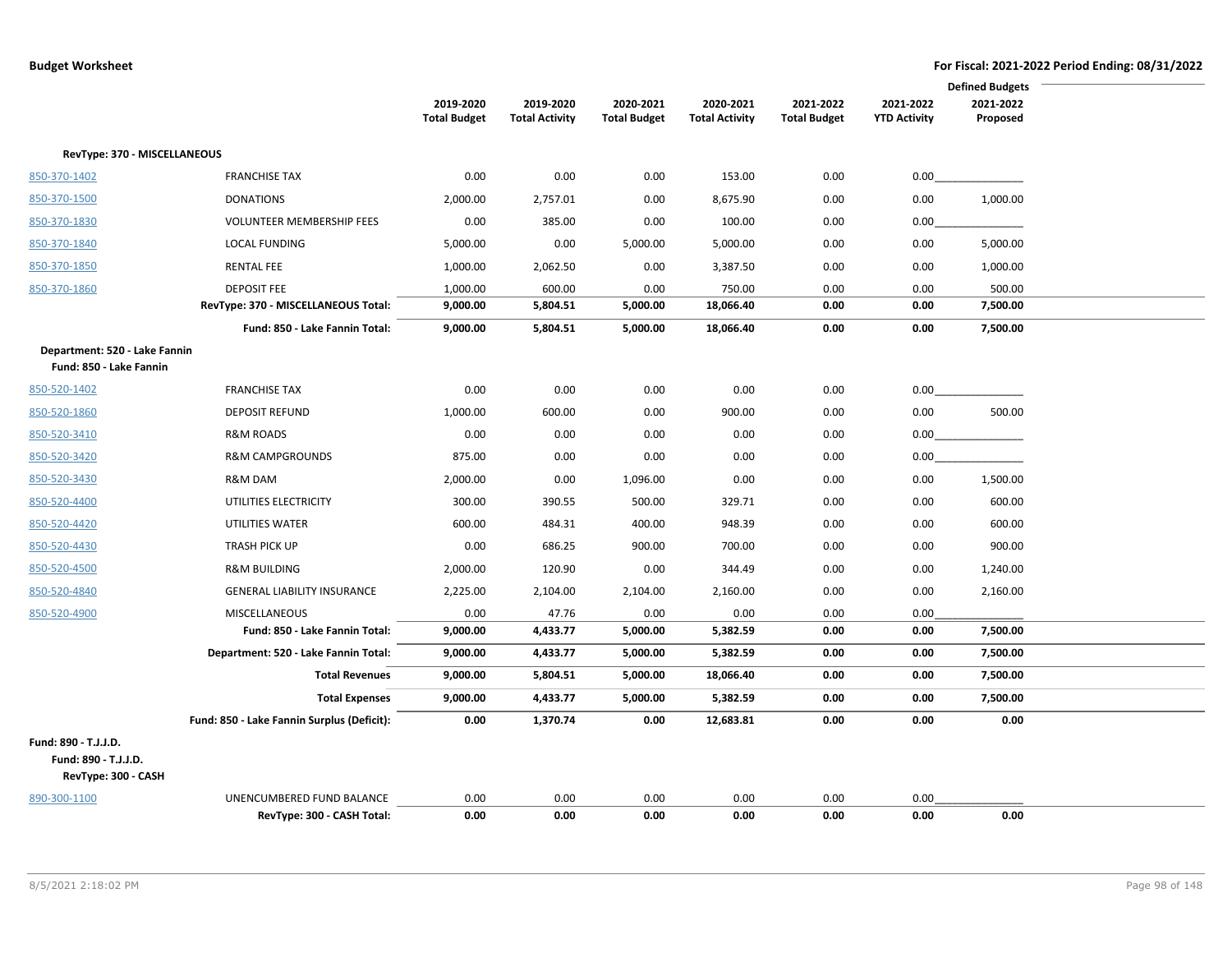|                                                                   |                                                                   |                                  |                                    |                                  |                                    |                                  |                                  | <b>Defined Budgets</b> |
|-------------------------------------------------------------------|-------------------------------------------------------------------|----------------------------------|------------------------------------|----------------------------------|------------------------------------|----------------------------------|----------------------------------|------------------------|
|                                                                   |                                                                   | 2019-2020<br><b>Total Budget</b> | 2019-2020<br><b>Total Activity</b> | 2020-2021<br><b>Total Budget</b> | 2020-2021<br><b>Total Activity</b> | 2021-2022<br><b>Total Budget</b> | 2021-2022<br><b>YTD Activity</b> | 2021-2022<br>Proposed  |
|                                                                   |                                                                   |                                  |                                    |                                  |                                    |                                  |                                  |                        |
| RevType: 330 - GRANTS                                             |                                                                   |                                  |                                    |                                  |                                    |                                  |                                  |                        |
| 890-330-9080                                                      | STRUCTURAL FAMILY THERAPY                                         | 50,000.00                        | 50,000.00                          | 41,144.10                        | 41,144.10                          | 0.00                             |                                  | 0.00                   |
| 890-330-9081                                                      | STRUCTURAL FAM THER HOSP A                                        | 0.00                             | 0.00                               | 50,000.00                        | 50,000.00                          | 0.00                             |                                  | 0.00                   |
| 890-330-9150                                                      | <b>BASIC PROBATION SUPERVISION</b>                                | 129,929.00                       | 131,060.00                         | 136,718.00                       | 113,932.00                         | 0.00                             |                                  | 0.00                   |
| 890-330-9160                                                      | <b>COMMUNITY PROGRAMS</b>                                         | 80,000.00                        | 79,166.00                          | 75,000.00                        | 62,500.00                          | 0.00                             |                                  | $0.00$                 |
| 890-330-9170                                                      | PRE/POST ADJUDICATION                                             | 6,354.00                         | 6,024.00                           | 4,373.00                         | 3,644.00                           | 0.00                             |                                  | 0.00                   |
| 890-330-9180                                                      | <b>COMMITMENT DIVERSION</b>                                       | 10,000.00                        | 10,001.00                          | 10,000.00                        | 8,333.00                           | 0.00                             |                                  | 0.00                   |
| 890-330-9190                                                      | MENTAL HEALTH SERVICES                                            | 11,754.00                        | 11,585.00                          | 10,737.00                        | 8,947.00                           | 0.00                             |                                  | 0.00                   |
| 890-330-9200                                                      | REGIONAL DIVERSIONS ALTERNA                                       | 0.00                             | 3,000.00                           | 3,000.00                         | 0.00                               | 0.00                             | 0.00                             |                        |
|                                                                   | RevType: 330 - GRANTS Total:                                      | 288,037.00                       | 290,836.00                         | 330,972.10                       | 288,500.10                         | 0.00                             | 0.00                             | 0.00                   |
| RevType: 360 - INTEREST EARNINGS                                  |                                                                   |                                  |                                    |                                  |                                    |                                  |                                  |                        |
| 890-360-1890                                                      | <b>INTEREST EARNINGS</b>                                          | 0.00                             | 69.57                              | 0.00                             | 9.26                               | 0.00                             | 0.00                             |                        |
|                                                                   | RevType: 360 - INTEREST EARNINGS Total:                           | 0.00                             | 69.57                              | 0.00                             | 9.26                               | 0.00                             | 0.00                             | 0.00                   |
| RevType: 370 - MISCELLANEOUS                                      |                                                                   |                                  |                                    |                                  |                                    |                                  |                                  |                        |
| 890-370-1300                                                      | REFUNDS & MISCELLANEOUS                                           | 0.00                             | 0.00                               | 0.00                             | 0.00                               | 0.00                             | 0.00                             |                        |
| 890-370-9880                                                      | LOCAL FUNDS CARRIED FORWA                                         | 15,540.00                        | 19,880.00                          | 0.00                             | 0.00                               | 0.00                             | 0.00                             |                        |
| 890-370-9950                                                      | <b>LOCAL FUNDING</b>                                              | 184,000.00                       | 184,000.00                         | 170,000.00                       | 170,000.00                         | 0.00                             | 0.00                             |                        |
|                                                                   | RevType: 370 - MISCELLANEOUS Total:                               | 199,540.00                       | 203,880.00                         | 170,000.00                       | 170,000.00                         | 0.00                             | 0.00                             | 0.00                   |
|                                                                   | Fund: 890 - T.J.J.D. Total:                                       | 487,577.00                       | 494,785.57                         | 500,972.10                       | 458,509.36                         | 0.00                             | 0.00                             | 0.00                   |
| Department: 581 - Structural Family Therapy                       |                                                                   |                                  |                                    |                                  |                                    |                                  |                                  |                        |
| Fund: 890 - T.J.J.D.                                              |                                                                   |                                  |                                    |                                  |                                    |                                  |                                  |                        |
| 890-581-4160                                                      | STRUCTURAL FAMILY THERAPY                                         | 50,000.00                        | 50,000.00                          | 41,144.10                        | 41,144.10                          | 0.00                             | 0.00                             |                        |
|                                                                   | Fund: 890 - T.J.J.D. Total:                                       | 50,000.00                        | 50,000.00                          | 41,144.10                        | 41,144.10                          | 0.00                             | 0.00                             | 0.00                   |
|                                                                   | Department: 581 - Structural Family Therapy Total:                | 50,000.00                        | 50,000.00                          | 41,144.10                        | 41,144.10                          | 0.00                             | 0.00                             | 0.00                   |
| Fund: 890 - T.J.J.D.                                              | Department: 582 - Structural Family Therapy Hosp Authority        |                                  |                                    |                                  |                                    |                                  |                                  |                        |
| 890-582-4160                                                      | STRUCTURAL FAM THER HOSP A                                        | 0.00                             | 0.00                               | 50,000.00                        | 33,334.00                          | 0.00                             | 0.00                             |                        |
|                                                                   | Fund: 890 - T.J.J.D. Total:                                       | 0.00                             | 0.00                               | 50,000.00                        | 33,334.00                          | 0.00                             | 0.00                             | 0.00                   |
|                                                                   | Department: 582 - Structural Family Therapy Hosp Authority Total: | 0.00                             | 0.00                               | 50,000.00                        | 33,334.00                          | 0.00                             | 0.00                             | 0.00                   |
| Department: 588 - Interest Income Expense<br>Fund: 890 - T.J.J.D. |                                                                   |                                  |                                    |                                  |                                    |                                  |                                  |                        |
| 890-588-1030                                                      | SALARY COMM.CORR.OFFICERS                                         | 0.00                             | 0.00                               | 0.00                             | 0.00                               | 0.00                             |                                  | 0.00                   |
| 890-588-2010                                                      | SOCIAL SECURITY TAX                                               | 0.00                             | 0.00                               | 0.00                             | 0.00                               | 0.00                             | 0.00                             |                        |
|                                                                   |                                                                   |                                  |                                    |                                  |                                    |                                  |                                  |                        |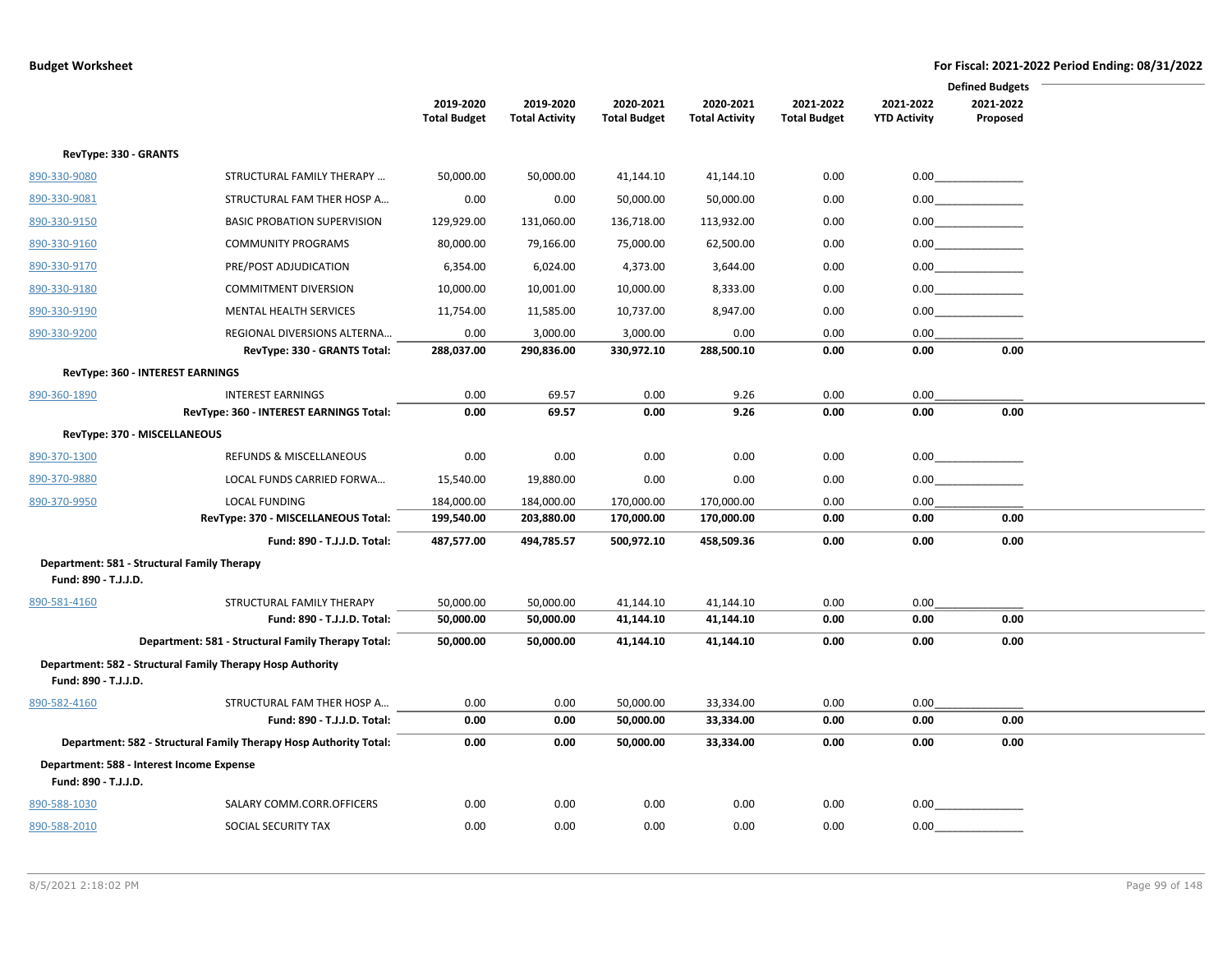|                                        |                                                           |                                  |                                    |                                  |                                    |                                  |                                  | <b>Defined Budgets</b> |  |
|----------------------------------------|-----------------------------------------------------------|----------------------------------|------------------------------------|----------------------------------|------------------------------------|----------------------------------|----------------------------------|------------------------|--|
|                                        |                                                           | 2019-2020<br><b>Total Budget</b> | 2019-2020<br><b>Total Activity</b> | 2020-2021<br><b>Total Budget</b> | 2020-2021<br><b>Total Activity</b> | 2021-2022<br><b>Total Budget</b> | 2021-2022<br><b>YTD Activity</b> | 2021-2022<br>Proposed  |  |
| 890-588-2020                           | <b>GROUP HEALTH INSURANCE</b>                             | 0.00                             | 0.00                               | 0.00                             | 0.00                               | 0.00                             |                                  | 0.00                   |  |
| 890-588-2030                           | RETIREMENT                                                | 0.00                             | 0.00                               | 0.00                             | 0.00                               | 0.00                             |                                  | 0.00                   |  |
| 890-588-2040                           | <b>WORKERS COMPENSATION</b>                               | 0.00                             | 0.00                               | 0.00                             | 0.00                               | 0.00                             |                                  | 0.00                   |  |
| 890-588-2050                           | <b>MEDICARE TAX</b>                                       | 0.00                             | 0.00                               | 0.00                             | 0.00                               | 0.00                             | 0.00                             |                        |  |
| 890-588-3100                           | <b>OFFICE SUPPLIES</b>                                    | 0.00                             | 0.00                               | 0.00                             | 0.00                               | 0.00                             | 0.00                             |                        |  |
| 890-588-5740                           | <b>TECHNOLOGY</b>                                         | 0.00                             | 0.00                               | 0.00                             | 0.00                               | 0.00                             | 0.00                             |                        |  |
|                                        | Fund: 890 - T.J.J.D. Total:                               | 0.00                             | 0.00                               | 0.00                             | 0.00                               | 0.00                             | 0.00                             | 0.00                   |  |
|                                        | Department: 588 - Interest Income Expense Total:          | 0.00                             | 0.00                               | 0.00                             | 0.00                               | 0.00                             | 0.00                             | 0.00                   |  |
| Fund: 890 - T.J.J.D.                   | <b>Department: 589 - Regional Diversions Alternatives</b> |                                  |                                    |                                  |                                    |                                  |                                  |                        |  |
| 890-589-4160                           | STRUCTURAL FAMILY THERAPY                                 | 0.00                             | 0.00                               | 0.00                             | 0.00                               | 0.00                             |                                  | 0.00                   |  |
| 890-589-4530                           | COMPUTER SOFTWARE                                         | 0.00                             | 3,000.00                           | 3,000.00                         | 3,000.00                           | 0.00                             | 0.00                             |                        |  |
| 890-589-4690                           | <b>UNEXPENDED FUNDS</b>                                   | 0.00                             | 0.00                               | 0.00                             | 0.00                               | 0.00                             | 0.00                             |                        |  |
|                                        | Fund: 890 - T.J.J.D. Total:                               | 0.00                             | 3,000.00                           | 3,000.00                         | 3,000.00                           | 0.00                             | 0.00                             | 0.00                   |  |
|                                        | Department: 589 - Regional Diversions Alternatives Total: | 0.00                             | 3,000.00                           | 3,000.00                         | 3,000.00                           | 0.00                             | 0.00                             | 0.00                   |  |
| Fund: 890 - T.J.J.D.                   | Department: 592 - Pre/Post Adjudication Facilities        |                                  |                                    |                                  |                                    |                                  |                                  |                        |  |
| 890-592-1020                           | SALARY APPOINTED OFFICIAL                                 | 1,964.55                         | 1,971.66                           | 1,357.23                         | 1,194.32                           | 0.00                             |                                  | 0.00                   |  |
| 890-592-1030                           | SALARY COMM.CORR.OFFICERS                                 | 2,447.17                         | 2,456.41                           | 1,698.08                         | 1,494.19                           | 0.00                             |                                  |                        |  |
| 890-592-2010                           | SOCIAL SECURITY TAX                                       | 273.53                           | 255.63                             | 189.43                           | 164.49                             | 0.00                             | 0.00                             |                        |  |
| 890-592-2020                           | <b>GROUP HEALTH INSURANCE</b>                             | 1,055.87                         | 988.77                             | 693.84                           | 613.08                             | 0.00                             |                                  | 0.00                   |  |
| 890-592-2030                           | RETIREMENT                                                | 513.97                           | 517.06                             | 361.75                           | 317.83                             | 0.00                             |                                  | 0.00                   |  |
| 890-592-2040                           | <b>WORKERS COMPENSATION</b>                               | 34.94                            | 38.12                              | 28.37                            | 24.76                              | 0.00                             |                                  | 0.00                   |  |
| 890-592-2050                           | <b>MEDICARE TAX</b>                                       | 63.97                            | 73.66                              | 44.30                            | 38.31                              | 0.00                             | 0.00                             |                        |  |
| 890-592-4080                           | DETENTION                                                 | 0.00                             | 79.47                              | 0.00                             | 0.00                               | 0.00                             | 0.00                             |                        |  |
| 890-592-4690                           | <b>UNEXPENDED FUNDS</b>                                   | 0.00                             | 0.00                               | 0.00                             | 0.00                               | 0.00                             | 0.00                             |                        |  |
|                                        | Fund: 890 - T.J.J.D. Total:                               | 6,354.00                         | 6,380.78                           | 4,373.00                         | 3,846.98                           | 0.00                             | 0.00                             | 0.00                   |  |
|                                        | Department: 592 - Pre/Post Adjudication Facilities Total: | 6,354.00                         | 6,380.78                           | 4,373.00                         | 3,846.98                           | 0.00                             | 0.00                             | 0.00                   |  |
| Department: 593 - Commitment Diversion |                                                           |                                  |                                    |                                  |                                    |                                  |                                  |                        |  |
| Fund: 890 - T.J.J.D.                   | SALARY APPOINTED OFFICIAL                                 |                                  |                                    |                                  |                                    |                                  |                                  |                        |  |
| 890-593-1020                           |                                                           | 3,091.84                         | 3,083.21                           | 3,103.65                         | 2,738.01                           | 0.00                             |                                  | 0.00                   |  |
| 890-593-1030                           | SALARY COMM.CORR.OFFICERS                                 | 3,851.39                         | 3,841.13                           | 3,883.10                         | 3,425.62                           | 0.00                             | 0.00                             |                        |  |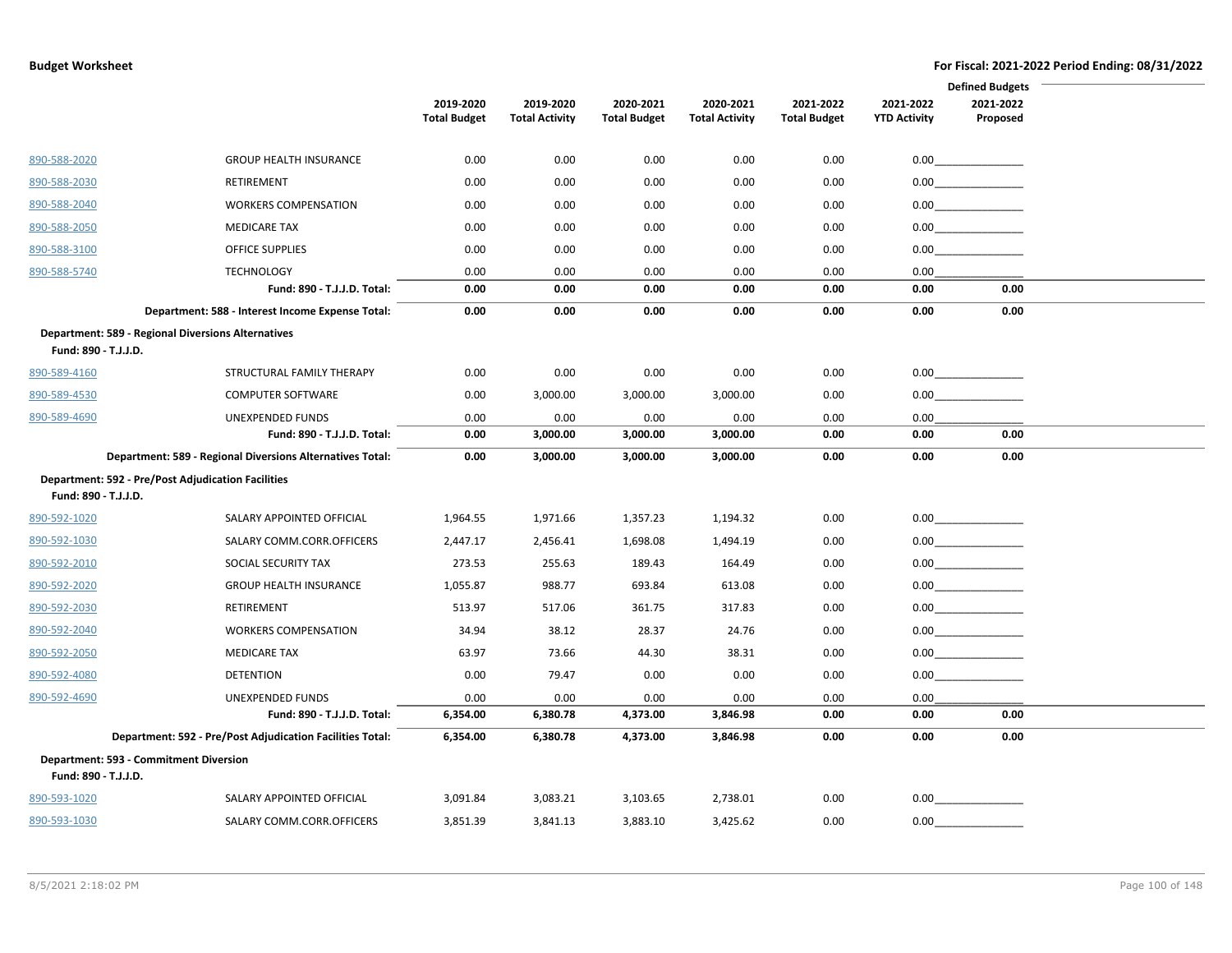|                      |                                                      |                     |                       |                     |                       |                     |                     | <b>Defined Budgets</b> |
|----------------------|------------------------------------------------------|---------------------|-----------------------|---------------------|-----------------------|---------------------|---------------------|------------------------|
|                      |                                                      | 2019-2020           | 2019-2020             | 2020-2021           | 2020-2021             | 2021-2022           | 2021-2022           | 2021-2022              |
|                      |                                                      | <b>Total Budget</b> | <b>Total Activity</b> | <b>Total Budget</b> | <b>Total Activity</b> | <b>Total Budget</b> | <b>YTD Activity</b> | Proposed               |
| 890-593-2010         | SOCIAL SECURITY TAX                                  | 430.48              | 403.17                | 433.18              | 377.68                | 0.00                |                     | 0.00                   |
| 890-593-2020         | <b>GROUP HEALTH INSURANCE</b>                        | 1,498.41            | 1,547.05              | 1,586.64            | 1,381.79              | 0.00                |                     |                        |
| 890-593-2030         | RETIREMENT                                           | 808.89              | 809.68                | 827.23              | 729.84                | 0.00                |                     |                        |
| 890-593-2040         | <b>WORKERS COMPENSATION</b>                          | 218.31              | 59.98                 | 64.90               | 56.60                 | 0.00                |                     | 0.00                   |
| 890-593-2050         | <b>MEDICARE TAX</b>                                  | 100.68              | 112.90                | 101.30              | 88.37                 | 0.00                |                     | 0.00                   |
| 890-593-4150         | RESIDENTIAL PLACEMENT                                | 0.00                | 0.00                  | 0.00                | 0.00                  | 0.00                |                     |                        |
| 890-593-4690         | UNEXPENDED FUNDS                                     | 0.00                | 0.00                  | 0.00                | 0.00                  | 0.00                | 0.00                |                        |
| 890-593-4710         | TRANSFER TO PPA FOR DETENTI                          | 0.00                | 121.49                | 0.00                | 0.00                  | 0.00                | 0.00                |                        |
|                      | Fund: 890 - T.J.J.D. Total:                          | 10,000.00           | 9,978.61              | 10,000.00           | 8,797.91              | 0.00                | 0.00                | 0.00                   |
|                      | Department: 593 - Commitment Diversion Total:        | 10,000.00           | 9,978.61              | 10,000.00           | 8,797.91              | 0.00                | 0.00                | 0.00                   |
|                      | Department: 594 - Mental Health Services             |                     |                       |                     |                       |                     |                     |                        |
| Fund: 890 - T.J.J.D. |                                                      |                     |                       |                     |                       |                     |                     |                        |
| 890-594-1020         | SALARY APPOINTED OFFICIAL                            | 851.49              | 846.31                | 406.27              | 385.79                | 0.00                |                     | 0.00                   |
| 890-594-1030         | SALARY COMM.CORR.OFFICERS                            | 1,060.67            | 1,054.48              | 508.29              | 482.61                | 0.00                |                     | 0.00                   |
| 890-594-2010         | SOCIAL SECURITY TAX                                  | 118.55              | 111.50                | 56.70               | 53.12                 | 0.00                |                     | 0.00                   |
| 890-594-2020         | <b>GROUP HEALTH INSURANCE</b>                        | 374.61              | 424.90                | 207.69              | 198.15                | 0.00                |                     | 0.00                   |
| 890-594-2030         | RETIREMENT                                           | 222.77              | 222.53                | 108.28              | 102.70                | 0.00                |                     | 0.00                   |
| 890-594-2040         | <b>WORKERS COMPENSATION</b>                          | 98.18               | 16.52                 | 8.51                | 7.42                  | 0.00                |                     |                        |
| 890-594-2050         | <b>MEDICARE TAX</b>                                  | 27.73               | 30.70                 | 13.26               | 12.39                 | 0.00                |                     |                        |
| 890-594-4130         | PSYCHOLOGICAL                                        | 4,500.00            | 4,225.00              | 4,928.00            | 2,775.00              | 0.00                |                     | 0.00                   |
| 890-594-4140         | COUNSELING                                           | 4,500.00            | 630.00                | 4,500.00            | 2,013.00              | 0.00                |                     | 0.00                   |
| 890-594-4150         | RESIDENTIAL PLACEMENT                                | 0.00                | 0.00                  | 0.00                | 0.00                  | 0.00                |                     | 0.00                   |
| 890-594-4690         | UNEXPENDED FUNDS                                     | 0.00                | 0.00                  | 0.00                | 0.00                  | 0.00                | 0.00                |                        |
| 890-594-4710         | TRANSFER TO PPA FOR DETENTI                          | 0.00                | 4,176.75              | 0.00                | 0.00                  | 0.00                | 0.00                |                        |
|                      | Fund: 890 - T.J.J.D. Total:                          | 11,754.00           | 11,738.69             | 10,737.00           | 6,030.18              | 0.00                | 0.00                | 0.00                   |
|                      | Department: 594 - Mental Health Services Total:      | 11,754.00           | 11,738.69             | 10,737.00           | 6,030.18              | 0.00                | 0.00                | 0.00                   |
| Fund: 890 - T.J.J.D. | Department: 994 - Local Funds Carried Forward        |                     |                       |                     |                       |                     |                     |                        |
| 890-994-4150         | RESIDENTIAL PLACEMENT                                | 15,540.00           | 15,540.00             | 0.00                | 8,855.90              | 0.00                | 0.00                |                        |
| 890-994-4880         | LAW ENFORCEMENT INSURANCE                            | 0.00                | 694.44                | 0.00                | 694.44                | 0.00                | 0.00                |                        |
|                      | Fund: 890 - T.J.J.D. Total:                          | 15,540.00           | 16,234.44             | 0.00                | 9,550.34              | 0.00                | 0.00                | 0.00                   |
|                      | Department: 994 - Local Funds Carried Forward Total: | 15,540.00           | 16,234.44             | 0.00                | 9,550.34              | 0.00                | 0.00                | 0.00                   |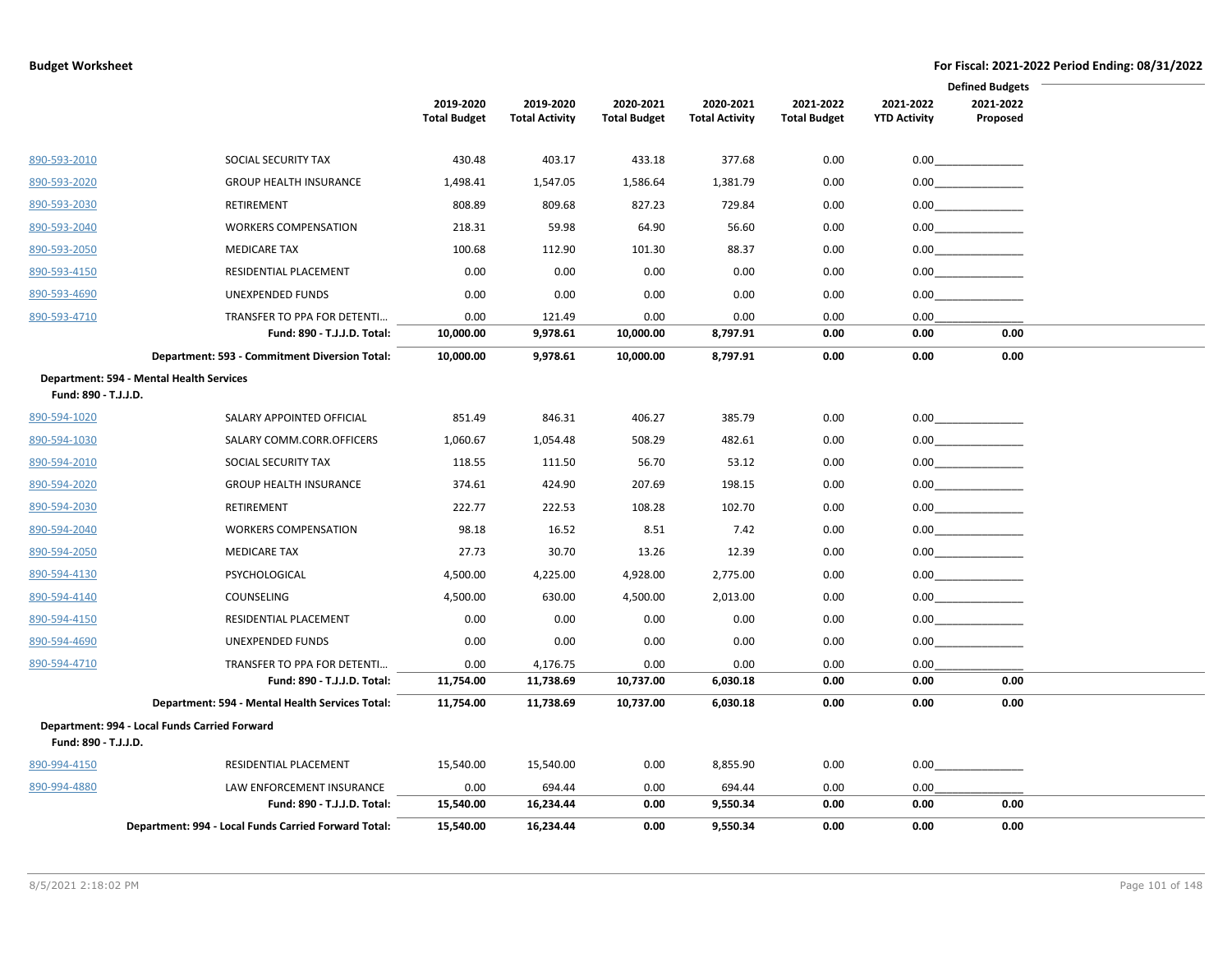|                                               |                                        |                     |                       |                     |                       |                     |                     | <b>Defined Budgets</b> |
|-----------------------------------------------|----------------------------------------|---------------------|-----------------------|---------------------|-----------------------|---------------------|---------------------|------------------------|
|                                               |                                        | 2019-2020           | 2019-2020             | 2020-2021           | 2020-2021             | 2021-2022           | 2021-2022           | 2021-2022              |
|                                               |                                        | <b>Total Budget</b> | <b>Total Activity</b> | <b>Total Budget</b> | <b>Total Activity</b> | <b>Total Budget</b> | <b>YTD Activity</b> | Proposed               |
| Department: 995 - Local Funding               |                                        |                     |                       |                     |                       |                     |                     |                        |
| Fund: 890 - T.J.J.D.                          |                                        |                     |                       |                     |                       |                     |                     |                        |
| 890-995-1020                                  | SALARY APPOINTED OFFICIAL              | 4,913.55            | 4,917.36              | 4,903.77            | 4,336.47              | 0.00                |                     | 0.00                   |
| 890-995-1030                                  | SALARY COMM.CORR.OFFICERS              | 6,120.63            | 6,126.55              | 6,135.31            | 5,425.58              | 0.00                |                     | 0.00                   |
| 890-995-1050                                  | <b>OFFICE MANAGER</b>                  | 0.00                | 0.00                  | 0.00                | 0.00                  | 0.00                |                     | 0.00                   |
| 890-995-2010                                  | SOCIAL SECURITY TAX                    | 684.12              | 640.28                | 684.42              | 598.19                | 0.00                |                     | 0.00                   |
| 890-995-2020                                  | <b>GROUP HEALTH INSURANCE</b>          | 2,622.24            | 2,467.45              | 2,506.91            | 2,194.10              | 0.00                | 0.00                |                        |
| 890-995-2030                                  | RETIREMENT                             | 1,285.48            | 1,290.68              | 1,307.03            | 1,155.67              | 0.00                | 0.00                |                        |
| 890-995-2040                                  | <b>WORKERS COMPENSATION</b>            | 105.98              | 95.32                 | 102.50              | 89.44                 | 0.00                | 0.00                |                        |
| 890-995-2050                                  | <b>MEDICARE TAX</b>                    | 160.00              | 181.91                | 160.06              | 139.95                | 0.00                |                     | 0.00                   |
| 890-995-4010                                  | <b>AUDIT EXPENSE</b>                   | 6,000.00            | 0.00                  | 7,000.00            | 6,300.00              | 0.00                |                     | 0.00                   |
| 890-995-4040                                  | DETENTION OPERATING COST FY            | 152,108.00          | 139,362.36            | 0.00                | 13,995.07             | 0.00                | 0.00                |                        |
| 890-995-4041                                  | DETENTION OPERATING COST FY            | 0.00                | 0.00                  | 137,200.00          | 99,997.29             | 0.00                |                     |                        |
| 890-995-4140                                  | COUNSELING                             | 0.00                | 0.00                  | 0.00                | 0.00                  | 0.00                |                     | 0.00                   |
| 890-995-4150                                  | RESIDENTIAL PLACEMENT                  | 10,000.00           | 0.00                  | 10,000.00           | 0.00                  | 0.00                | 0.00                |                        |
| 890-995-4160                                  | STRUCTURAL FAMILY THERAPY              | 0.00                | 0.00                  | 0.00                | 0.00                  | 0.00                | 0.00                |                        |
| 890-995-4270                                  | OUT OF COUNTY TRAVEL/TRAIN             | 0.00                | 0.00                  | 0.00                | 0.00                  | 0.00                | 0.00                |                        |
| 890-995-4530                                  | <b>COMPUTER SOFTWARE</b>               | 0.00                | 0.00                  | 0.00                | 90.00                 | 0.00                | 0.00                |                        |
|                                               | Fund: 890 - T.J.J.D. Total:            | 184,000.00          | 155,081.91            | 170,000.00          | 134,321.76            | 0.00                | 0.00                | 0.00                   |
|                                               | Department: 995 - Local Funding Total: | 184,000.00          | 155,081.91            | 170,000.00          | 134,321.76            | 0.00                | 0.00                | 0.00                   |
| Department: 996 - Basic Probation Supervision |                                        |                     |                       |                     |                       |                     |                     |                        |
| Fund: 890 - T.J.J.D.                          |                                        |                     |                       |                     |                       |                     |                     |                        |
| 890-996-1020                                  | SALARY APPOINTED OFFICIAL              | 35,556.13           | 35,566.05             | 38,583.96           | 34,150.84             | 0.00                |                     | 0.00                   |
| 890-996-1030                                  | SALARY COMM.CORR.OFFICERS              | 44,290.98           | 44,311.02             | 48,273.92           | 42,727.50             | 0.00                | 0.00                |                        |
| 890-996-2010                                  | SOCIAL SECURITY TAX                    | 4,950.52            | 4,635.32              | 5,385.19            | 4,712.64              | 0.00                |                     | 0.00                   |
| 890-996-2020                                  | <b>GROUP HEALTH INSURANCE</b>          | 18,730.26           | 17,843.14             | 19,724.90           | 17,236.71             | 0.00                |                     | 0.00                   |
| 890-996-2030                                  | RETIREMENT                             | 9,302.19            | 9,336.01              | 10,283.97           | 9,102.74              | 0.00                |                     | 0.00                   |
| 890-996-2040                                  | <b>WORKERS COMPENSATION</b>            | 1,012.14            | 689.76                | 806.62              | 703.60                | 0.00                |                     | 0.00                   |
| 890-996-2050                                  | <b>MEDICARE TAX</b>                    | 1,157.78            | 1,314.51              | 1,259.44            | 1,102.45              | 0.00                |                     | 0.00                   |
| 890-996-3100                                  | <b>OFFICE SUPPLIES</b>                 | 1,704.00            | 1,487.37              | 2,000.00            | 354.48                | 0.00                |                     | 0.00                   |
| 890-996-3110                                  | POSTAGE                                | 200.00              | 149.70                | 200.00              | 0.00                  | 0.00                |                     | 0.00                   |
| 890-996-4210                                  | <b>INTERNET</b>                        | 0.00                | 877.58                | 1,000.00            | 999.59                | 0.00                | 0.00                |                        |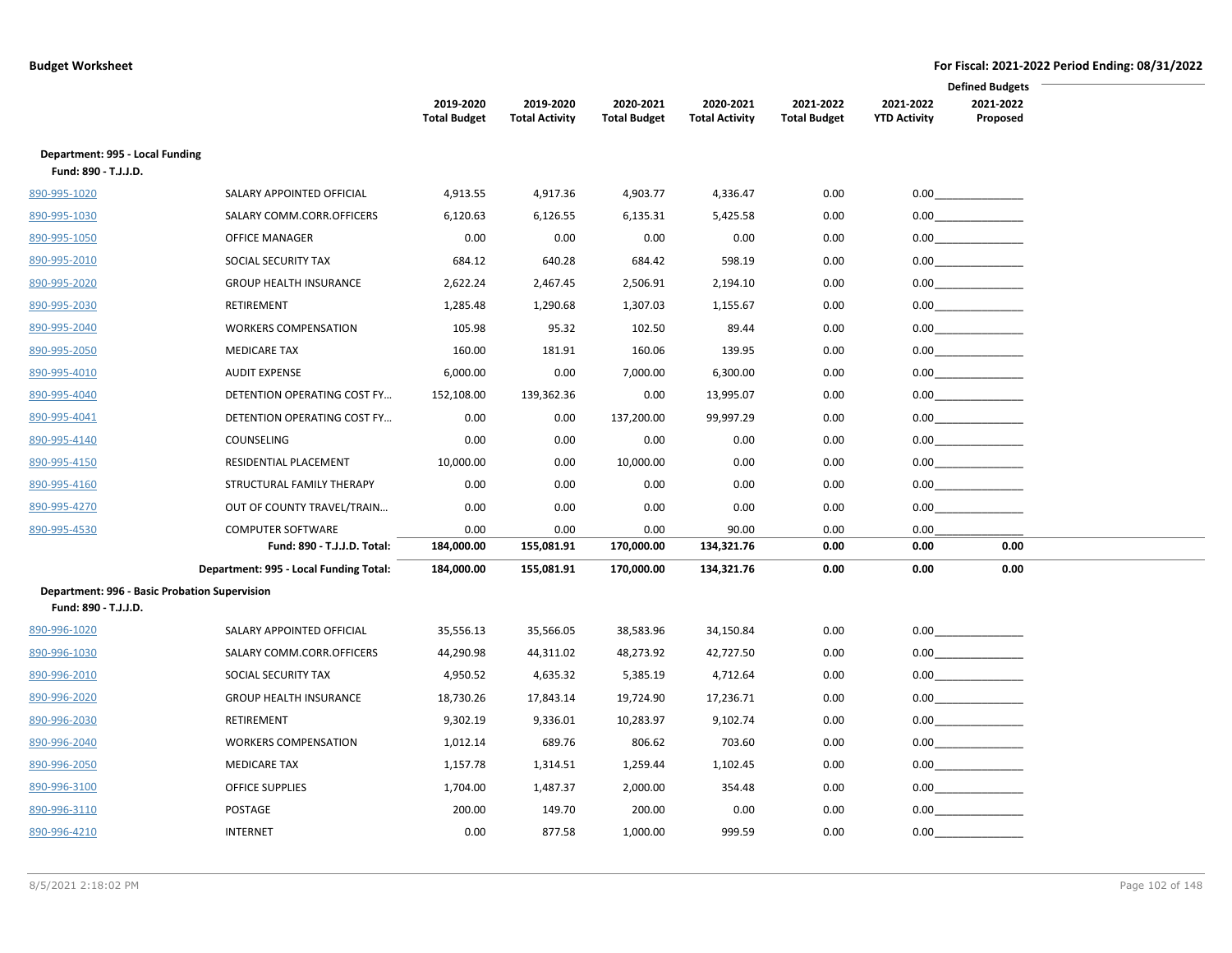|                      |                                                      |                                  |                                    |                                  |                                    |                                  |                                  | <b>Defined Budgets</b> |
|----------------------|------------------------------------------------------|----------------------------------|------------------------------------|----------------------------------|------------------------------------|----------------------------------|----------------------------------|------------------------|
|                      |                                                      | 2019-2020<br><b>Total Budget</b> | 2019-2020<br><b>Total Activity</b> | 2020-2021<br><b>Total Budget</b> | 2020-2021<br><b>Total Activity</b> | 2021-2022<br><b>Total Budget</b> | 2021-2022<br><b>YTD Activity</b> | 2021-2022<br>Proposed  |
| 890-996-4230         | <b>CELL PHONE ALLOWANCE</b>                          | 400.00                           | 392.76                             | 400.00                           | 334.35                             | 0.00                             |                                  | $0.00$                 |
| 890-996-4270         | OUT OF COUNTY TRAVEL/TRAIN                           | 10,000.00                        | 4,315.63                           | 8,200.00                         | 1,810.12                           | 0.00                             |                                  | $0.00$                 |
| 890-996-4350         | PRINTING                                             | 600.00                           | 350.65                             | 600.00                           | 0.00                               | 0.00                             |                                  | 0.00                   |
| 890-996-4690         | UNEXPENDED FUNDS                                     | 0.00                             | 0.00                               | 0.00                             | 0.00                               | 0.00                             |                                  | 0.00                   |
| 890-996-4710         | TRANSFER TO PPA FOR DETENTI                          | 0.00                             | 8,156.86                           | 0.00                             | 0.00                               | 0.00                             |                                  | 0.00                   |
| 890-996-4990         | <b>BANK SERVICE FEES</b>                             | 525.00                           | 459.00                             | 0.00                             | 0.00                               | 0.00                             | 0.00                             |                        |
|                      | Fund: 890 - T.J.J.D. Total:                          | 128,429.00                       | 129,885.36                         | 136,718.00                       | 113,235.02                         | 0.00                             | 0.00                             | 0.00                   |
|                      | Department: 996 - Basic Probation Supervision Total: | 128,429.00                       | 129,885.36                         | 136,718.00                       | 113,235.02                         | 0.00                             | 0.00                             | 0.00                   |
| Fund: 890 - T.J.J.D. | Department: 997 - Community Programs                 |                                  |                                    |                                  |                                    |                                  |                                  |                        |
| 890-997-1020         | SALARY APPOINTED OFFICIAL                            | 24,734.70                        | 24,747.50                          | 23,277.38                        | 20,561.61                          | 0.00                             |                                  |                        |
| 890-997-1030         | SALARY COMM.CORR.OFFICERS                            | 30,811.11                        | 30,832.41                          | 29,123.25                        | 25,725.48                          | 0.00                             |                                  | $0.00$                 |
| 890-997-2010         | SOCIAL SECURITY TAX                                  | 3,443.84                         | 3,224.24                           | 3,248.84                         | 2,835.63                           | 0.00                             |                                  |                        |
| 890-997-2020         | <b>GROUP HEALTH INSURANCE</b>                        | 13,111.18                        | 12,414.71                          | 11,899.87                        | 10,418.60                          | 0.00                             |                                  | $0.00$                 |
| 890-997-2030         | RETIREMENT                                           | 6,471.09                         | 6,495.64                           | 6,204.23                         | 5,478.94                           | 0.00                             |                                  | 0.00                   |
| 890-997-2040         | <b>WORKERS COMPENSATION</b>                          | 622.67                           | 479.82                             | 486.62                           | 424.54                             | 0.00                             |                                  | 0.00                   |
| 890-997-2050         | <b>MEDICARE TAX</b>                                  | 805.41                           | 915.29                             | 759.81                           | 663.08                             | 0.00                             |                                  | 0.00                   |
| 890-997-4690         | UNEXPENDED FUNDS                                     | 0.00                             | 0.00                               | 0.00                             | 0.00                               | 0.00                             |                                  | 0.00                   |
| 890-997-4710         | TRANSFER TO PPA FOR DETENTI                          | 0.00                             | 978.43                             | 0.00                             | 0.00                               | 0.00                             | 0.00                             |                        |
|                      | Fund: 890 - T.J.J.D. Total:                          | 80,000.00                        | 80,088.04                          | 75,000.00                        | 66,107.88                          | 0.00                             | 0.00                             | 0.00                   |
|                      | Department: 997 - Community Programs Total:          | 80,000.00                        | 80,088.04                          | 75,000.00                        | 66,107.88                          | 0.00                             | 0.00                             | 0.00                   |
| Fund: 890 - T.J.J.D. | Department: 999 - Undesignated Conversion            |                                  |                                    |                                  |                                    |                                  |                                  |                        |
| 890-999-9999         | UNDESIGNATED CONVERSION                              | 1,500.00                         | 0.00                               | 0.00                             | 0.00                               | 0.00                             | 0.00                             |                        |
|                      | Fund: 890 - T.J.J.D. Total:                          | 1,500.00                         | 0.00                               | 0.00                             | 0.00                               | 0.00                             | 0.00                             | 0.00                   |
|                      | Department: 999 - Undesignated Conversion Total:     | 1,500.00                         | 0.00                               | 0.00                             | 0.00                               | 0.00                             | 0.00                             | 0.00                   |
|                      | <b>Total Revenues</b>                                | 487,577.00                       | 494,785.57                         | 500,972.10                       | 458,509.36                         | 0.00                             | 0.00                             | 0.00                   |
|                      | <b>Total Expenses</b>                                | 487,577.00                       | 462,387.83                         | 500,972.10                       | 419,368.17                         | 0.00                             | 0.00                             | 0.00                   |
|                      | Fund: 890 - T.J.J.D. Surplus (Deficit):              | 0.00                             | 32,397.74                          | 0.00                             | 39,141.19                          | 0.00                             | 0.00                             | 0.00                   |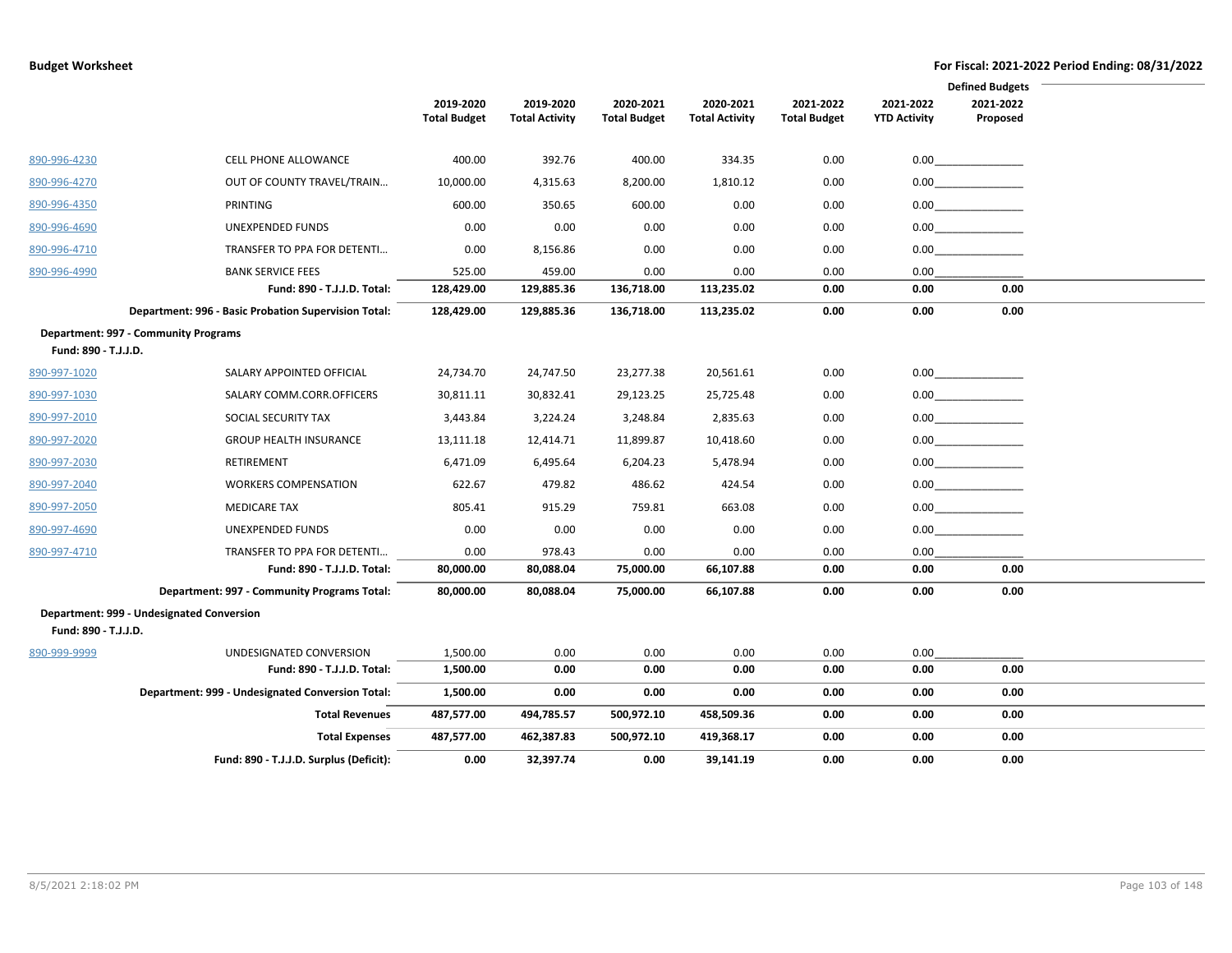|                                                           |                                                                                        |                     |                       |                     |                       |                     |                     | <b>Defined Budgets</b> |  |
|-----------------------------------------------------------|----------------------------------------------------------------------------------------|---------------------|-----------------------|---------------------|-----------------------|---------------------|---------------------|------------------------|--|
|                                                           |                                                                                        | 2019-2020           | 2019-2020             | 2020-2021           | 2020-2021             | 2021-2022           | 2021-2022           | 2021-2022              |  |
|                                                           |                                                                                        | <b>Total Budget</b> | <b>Total Activity</b> | <b>Total Budget</b> | <b>Total Activity</b> | <b>Total Budget</b> | <b>YTD Activity</b> | Proposed               |  |
| Fund: 891 - Juvenile Probation-Restitution                | Fund: 891 - Juvenile Probation-Restitution                                             |                     |                       |                     |                       |                     |                     |                        |  |
|                                                           | RevType: 340 - FEES OF OFFICE                                                          |                     |                       |                     |                       |                     |                     |                        |  |
| 891-340-5750                                              | <b>JUVENILE PROBATION FEES</b>                                                         | 1,500.00            | 1,805.00              | 0.00                | 585.00                | 0.00                |                     |                        |  |
| 891-340-5760                                              | <b>JUVENILE PROBATION RESTITUT</b>                                                     | 2,000.00            | 2,071.66              | 0.00                | 563.44                | 0.00                |                     | 0.00                   |  |
| 891-340-5770                                              | JUVENILE PROBATION COURT CO                                                            | 800.00              | 60.00                 | 0.00                | 100.00                | 0.00                | 0.00                |                        |  |
| 891-340-5790                                              | REIMBURSEMENT OF EXPENSES                                                              | 0.00                | 239.34                | 0.00                | 566.76                | 0.00                | 0.00                |                        |  |
|                                                           | RevType: 340 - FEES OF OFFICE Total:                                                   | 4,300.00            | 4,176.00              | 0.00                | 1,815.20              | 0.00                | 0.00                | 0.00                   |  |
|                                                           | Fund: 891 - Juvenile Probation-Restitution Total:                                      | 4,300.00            | 4,176.00              | 0.00                | 1,815.20              | 0.00                | 0.00                | 0.00                   |  |
|                                                           | Department: 891 - Probation Fee Expenses<br>Fund: 891 - Juvenile Probation-Restitution |                     |                       |                     |                       |                     |                     |                        |  |
| 891-891-3100                                              | OFFICE SUPPLIES/MISC.                                                                  | 1,400.00            | 757.85                | 0.00                | 2,020.87              | 0.00                |                     | 0.00                   |  |
| 891-891-3190                                              | <b>RESTITUTION</b>                                                                     | 1,000.00            | 2,049.00              | 0.00                | 586.10                | 0.00                |                     | 0.00                   |  |
| 891-891-3200                                              | <b>COURT COSTS</b>                                                                     | 260.00              | 40.00                 | 0.00                | 120.00                | 0.00                |                     | 0.00                   |  |
| 891-891-5740                                              | <b>COMPUTER SOFTWARE</b>                                                               | 1,640.00            | 0.00                  | 0.00                | 0.00                  | 0.00                | 0.00                |                        |  |
|                                                           | Fund: 891 - Juvenile Probation-Restitution Total:                                      | 4,300.00            | 2,846.85              | 0.00                | 2,726.97              | 0.00                | 0.00                | 0.00                   |  |
|                                                           | Department: 891 - Probation Fee Expenses Total:                                        | 4,300.00            | 2,846.85              | 0.00                | 2,726.97              | 0.00                | 0.00                | 0.00                   |  |
|                                                           | <b>Total Revenues</b>                                                                  | 4,300.00            | 4,176.00              | 0.00                | 1,815.20              | 0.00                | 0.00                | 0.00                   |  |
|                                                           | <b>Total Expenses</b>                                                                  | 4,300.00            | 2,846.85              | 0.00                | 2,726.97              | 0.00                | 0.00                | 0.00                   |  |
|                                                           | Fund: 891 - Juvenile Probation-Restitution Surplus (Deficit):                          | 0.00                | 1,329.15              | 0.00                | $-911.77$             | 0.00                | 0.00                | 0.00                   |  |
| Fund: 920 - Statzer<br>Fund: 920 - Statzer                | RevType: 360 - INTEREST EARNINGS                                                       |                     |                       |                     |                       |                     |                     |                        |  |
| 920-360-1000                                              | <b>INTEREST EARNINGS</b>                                                               | 50.00               | 382.79                | 0.00                | 18.14                 | 0.00                | 0.00                |                        |  |
|                                                           | RevType: 360 - INTEREST EARNINGS Total:                                                | 50.00               | 382.79                | 0.00                | 18.14                 | 0.00                | 0.00                | 0.00                   |  |
|                                                           | RevType: 370 - MISCELLANEOUS                                                           |                     |                       |                     |                       |                     |                     |                        |  |
| 920-370-1000                                              | <b>RENT</b>                                                                            | 757.85              | 757.85                | 757.85              | 757.85                | 0.00                | 0.00                | 757.85                 |  |
| 920-370-1300                                              | <b>REFUNDS &amp; MISCELLANEOUS</b>                                                     | 0.00                | 0.00                  | 0.00                | 0.00                  | 0.00                | 0.00                |                        |  |
|                                                           | RevType: 370 - MISCELLANEOUS Total:                                                    | 757.85              | 757.85                | 757.85              | 757.85                | 0.00                | 0.00                | 757.85                 |  |
|                                                           | Fund: 920 - Statzer Total:                                                             | 807.85              | 1,140.64              | 757.85              | 775.99                | 0.00                | 0.00                | 757.85                 |  |
| Department: 521 - Statzer Expenses<br>Fund: 920 - Statzer |                                                                                        |                     |                       |                     |                       |                     |                     |                        |  |
| 920-521-4300                                              | <b>BIDS, NOTICES &amp; PERMITS</b>                                                     | 110.00              | 0.00                  | 110.00              | 0.00                  | 0.00                | 0.00                | 110.00                 |  |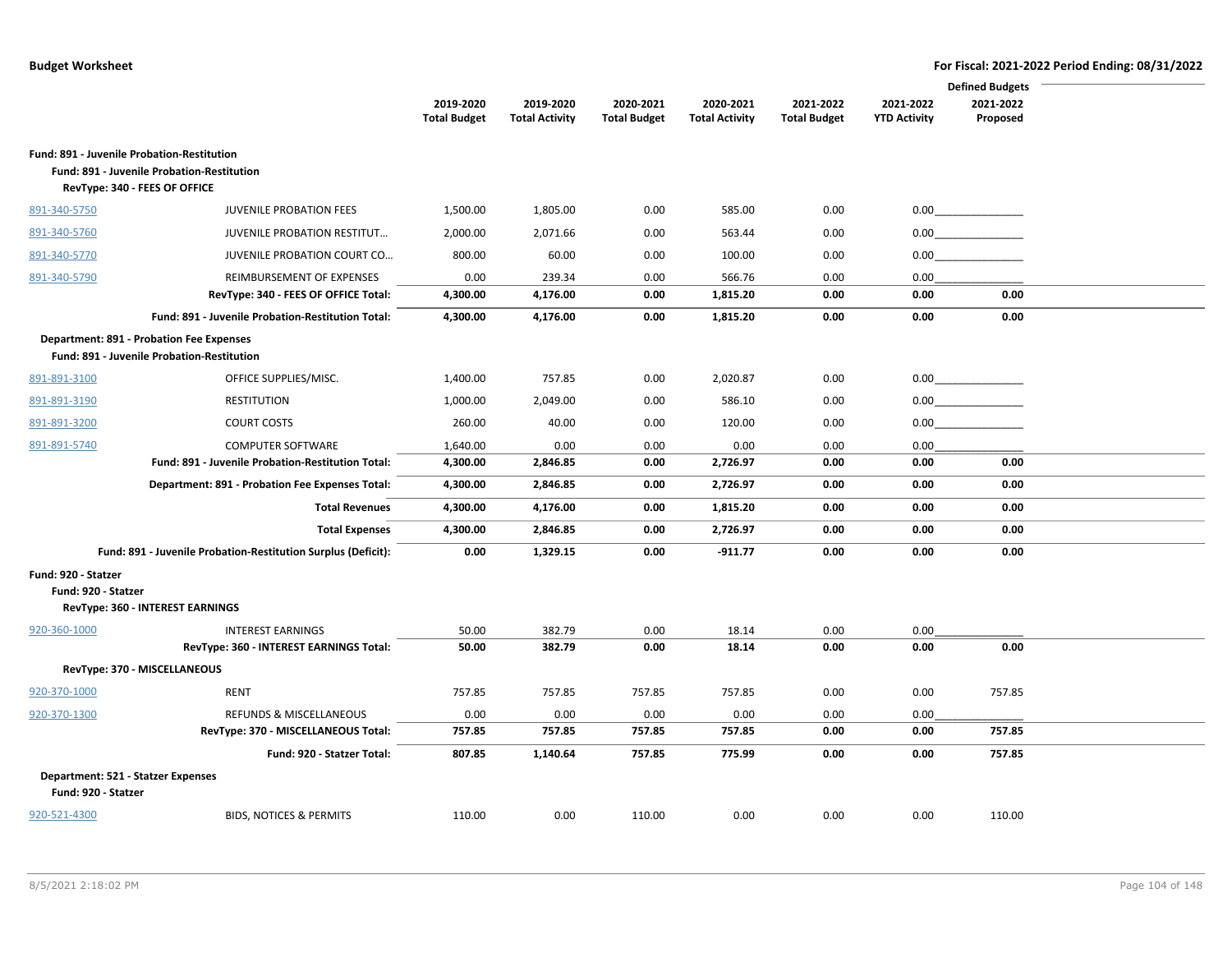|                     |                                                          |                     |                       |                     |                       |                     |                     | <b>Defined Budgets</b> |  |
|---------------------|----------------------------------------------------------|---------------------|-----------------------|---------------------|-----------------------|---------------------|---------------------|------------------------|--|
|                     |                                                          | 2019-2020           | 2019-2020             | 2020-2021           | 2020-2021             | 2021-2022           | 2021-2022           | 2021-2022              |  |
|                     |                                                          | <b>Total Budget</b> | <b>Total Activity</b> | <b>Total Budget</b> | <b>Total Activity</b> | <b>Total Budget</b> | <b>YTD Activity</b> | Proposed               |  |
|                     |                                                          |                     |                       |                     |                       |                     |                     |                        |  |
| 920-521-4900        | LITERACY COUNCIL DONATIONS                               | 697.85              | 0.00                  | 647.85              | 0.00                  | 0.00                | 0.00                | 647.85                 |  |
|                     | Fund: 920 - Statzer Total:                               | 807.85              | 0.00                  | 757.85              | 0.00                  | 0.00                | 0.00                | 757.85                 |  |
|                     | Department: 521 - Statzer Expenses Total:                | 807.85              | 0.00                  | 757.85              | 0.00                  | 0.00                | 0.00                | 757.85                 |  |
|                     | <b>Total Revenues</b>                                    | 807.85              | 1,140.64              | 757.85              | 775.99                | 0.00                | 0.00                | 757.85                 |  |
|                     | <b>Total Expenses</b>                                    | 807.85              | 0.00                  | 757.85              | 0.00                  | 0.00                | 0.00                | 757.85                 |  |
|                     | Fund: 920 - Statzer Surplus (Deficit):                   | 0.00                | 1,140.64              | 0.00                | 775.99                | 0.00                | 0.00                | 0.00                   |  |
|                     | Fund: 930 - Texas Community Dev.Prog.                    |                     |                       |                     |                       |                     |                     |                        |  |
|                     | Fund: 930 - Texas Community Dev.Prog.                    |                     |                       |                     |                       |                     |                     |                        |  |
|                     | RevType: 330 - GRANTS                                    |                     |                       |                     |                       |                     |                     |                        |  |
| 930-330-9090        | GRANT #7219149 HICKORY CREEK                             | 8,100.00            | 8,100.00              | 212,816.59          | 212,816.59            | 0.00                | 0.00                |                        |  |
|                     | RevType: 330 - GRANTS Total:                             | 8,100.00            | 8,100.00              | 212,816.59          | 212,816.59            | 0.00                | 0.00                | 0.00                   |  |
|                     | RevType: 370 - MISCELLANEOUS                             |                     |                       |                     |                       |                     |                     |                        |  |
| 930-370-1300        | REFUNDS & MISCELLANEOUS                                  | 0.00                | 0.00                  | 0.00                | 0.00                  | 0.00                | 0.00                |                        |  |
|                     | RevType: 370 - MISCELLANEOUS Total:                      | 0.00                | 0.00                  | 0.00                | 0.00                  | 0.00                | 0.00                | 0.00                   |  |
|                     | Fund: 930 - Texas Community Dev.Prog. Total:             | 8,100.00            | 8,100.00              | 212,816.59          | 212,816.59            | 0.00                | 0.00                | 0.00                   |  |
|                     | Department: 909 - Grant #7219149 Hickory Creek           |                     |                       |                     |                       |                     |                     |                        |  |
|                     | Fund: 930 - Texas Community Dev.Prog.                    |                     |                       |                     |                       |                     |                     |                        |  |
| 930-909-4140        | <b>GRANT ADMINISTRATION</b>                              | 8,100.00            | 8,100.00              | 4,750.00            | 4,750.00              | 0.00                | 0.00                |                        |  |
| 930-909-4150        | <b>CONSTRUCTION EXPENSE</b>                              | 0.00                | 0.00                  | 178,666.59          | 178,666.59            | 0.00                | 0.00                |                        |  |
| 930-909-4160        | ENGINEERING                                              | 0.00                | 0.00                  | 29,400.00           | 29,400.00             | 0.00                | 0.00                |                        |  |
|                     | Fund: 930 - Texas Community Dev.Prog. Total:             | 8,100.00            | 8,100.00              | 212,816.59          | 212,816.59            | 0.00                | 0.00                | 0.00                   |  |
|                     | Department: 909 - Grant #7219149 Hickory Creek Total:    | 8,100.00            | 8,100.00              | 212,816.59          | 212,816.59            | 0.00                | 0.00                | 0.00                   |  |
|                     | <b>Total Revenues</b>                                    | 8,100.00            | 8,100.00              | 212,816.59          | 212,816.59            | 0.00                | 0.00                | 0.00                   |  |
|                     | <b>Total Expenses</b>                                    | 8,100.00            | 8,100.00              | 212,816.59          | 212,816.59            | 0.00                | 0.00                | 0.00                   |  |
|                     | Fund: 930 - Texas Community Dev.Prog. Surplus (Deficit): | 0.00                | 0.00                  | 0.00                | 0.00                  | 0.00                | 0.00                | 0.00                   |  |
| Fund: 950 - Payroll |                                                          |                     |                       |                     |                       |                     |                     |                        |  |
|                     | Fund: 950 - Payroll                                      |                     |                       |                     |                       |                     |                     |                        |  |
|                     | RevType: 360 - INTEREST EARNINGS                         |                     |                       |                     |                       |                     |                     |                        |  |
| 950-360-1000        | <b>INTEREST EARNINGS</b>                                 | 0.00                | 4.19                  | 0.00                | 0.00                  | 0.00                | 0.00                |                        |  |
|                     | RevType: 360 - INTEREST EARNINGS Total:                  | 0.00                | 4.19                  | 0.00                | 0.00                  | 0.00                | 0.00                | 0.00                   |  |
|                     | RevType: 370 - MISCELLANEOUS                             |                     |                       |                     |                       |                     |                     |                        |  |
| 950-370-1250        | AFLAC FSA CLEARING                                       | 0.00                | 0.00                  | 0.00                | 0.00                  | 0.00                | 0.00                |                        |  |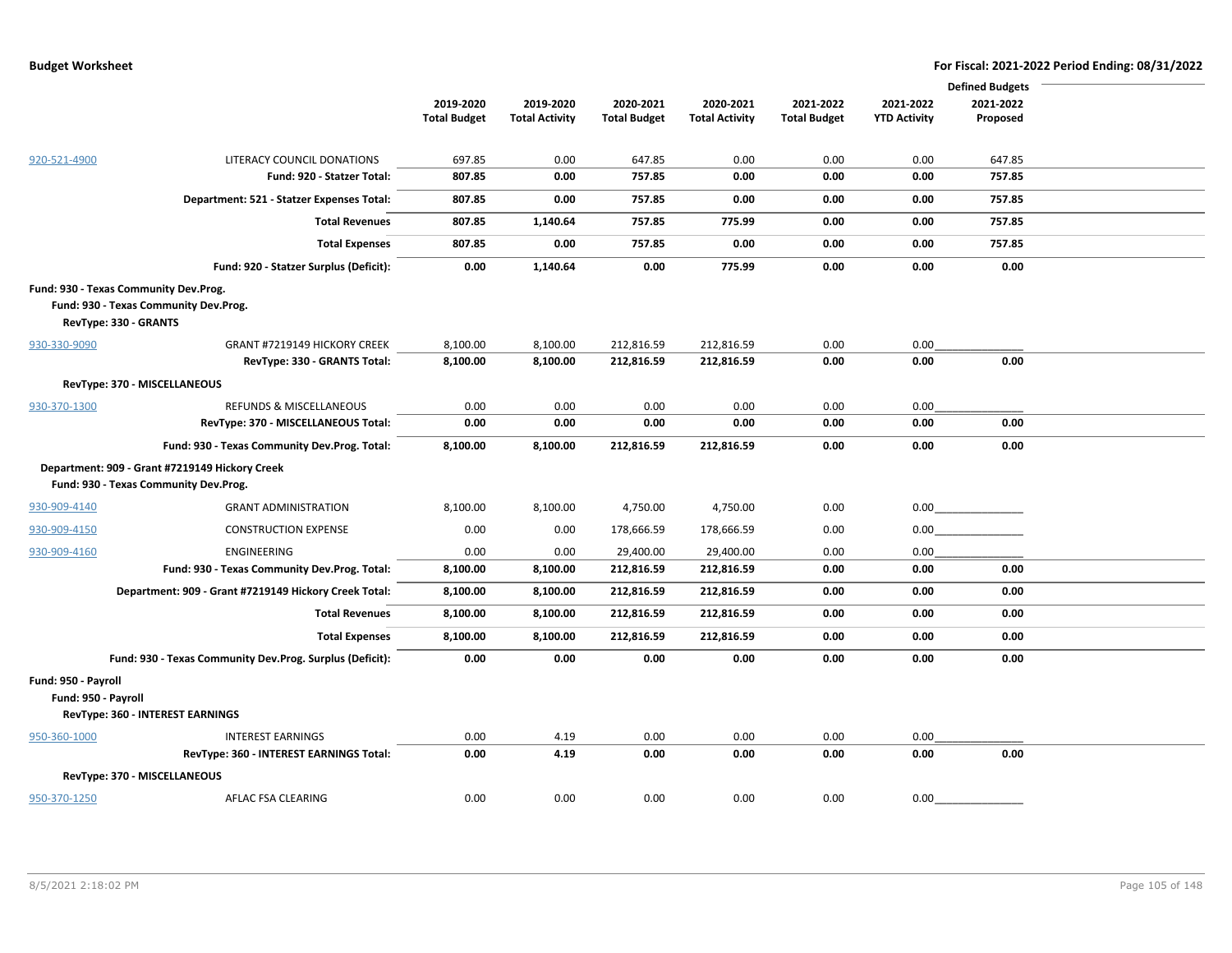|                     |                                                 |                     |                       |                     |                       |                     |                     | <b>Defined Budgets</b> |  |
|---------------------|-------------------------------------------------|---------------------|-----------------------|---------------------|-----------------------|---------------------|---------------------|------------------------|--|
|                     |                                                 | 2019-2020           | 2019-2020             | 2020-2021           | 2020-2021             | 2021-2022           | 2021-2022           | 2021-2022              |  |
|                     |                                                 | <b>Total Budget</b> | <b>Total Activity</b> | <b>Total Budget</b> | <b>Total Activity</b> | <b>Total Budget</b> | <b>YTD Activity</b> | Proposed               |  |
|                     |                                                 |                     |                       |                     |                       |                     |                     |                        |  |
| 950-370-1300        | <b>REFUNDS &amp; MISCELLANEOUS</b>              | 0.00                | 1,918.40              | 0.00                | 20,538.40             | 0.00                | 0.00                |                        |  |
|                     | RevType: 370 - MISCELLANEOUS Total:             | 0.00                | 1,918.40              | 0.00                | 20,538.40             | 0.00                | 0.00                | 0.00                   |  |
|                     | Fund: 950 - Payroll Total:                      | 0.00                | 1,922.59              | 0.00                | 20,538.40             | 0.00                | 0.00                | 0.00                   |  |
|                     | Department: 415 - COBRA Health Insurance        |                     |                       |                     |                       |                     |                     |                        |  |
| Fund: 950 - Payroll |                                                 |                     |                       |                     |                       |                     |                     |                        |  |
| 950-415-2020        | <b>COBRA Group Health Insurance</b>             | 0.00                | 960.13                | 0.00                | 19,520.37             | 0.00                | 0.00                |                        |  |
|                     | Fund: 950 - Payroll Total:                      | 0.00                | 960.13                | 0.00                | 19,520.37             | 0.00                | 0.00                | 0.00                   |  |
|                     | Department: 415 - COBRA Health Insurance Total: | 0.00                | 960.13                | 0.00                | 19,520.37             | 0.00                | 0.00                | 0.00                   |  |
|                     | <b>Total Revenues</b>                           | 0.00                | 1,922.59              | 0.00                | 20,538.40             | 0.00                | 0.00                | 0.00                   |  |
|                     | <b>Total Expenses</b>                           | 0.00                | 960.13                | 0.00                | 19,520.37             | 0.00                | 0.00                | 0.00                   |  |
|                     | Fund: 950 - Payroll Surplus (Deficit):          | 0.00                | 962.46                | 0.00                | 1,018.03              | 0.00                | 0.00                | 0.00                   |  |
|                     | <b>Report Surplus (Deficit):</b>                | 879.99              | 747,310.00            | 569.50              | 1,671,608.08          | 0.00                | 0.00                | 0.00                   |  |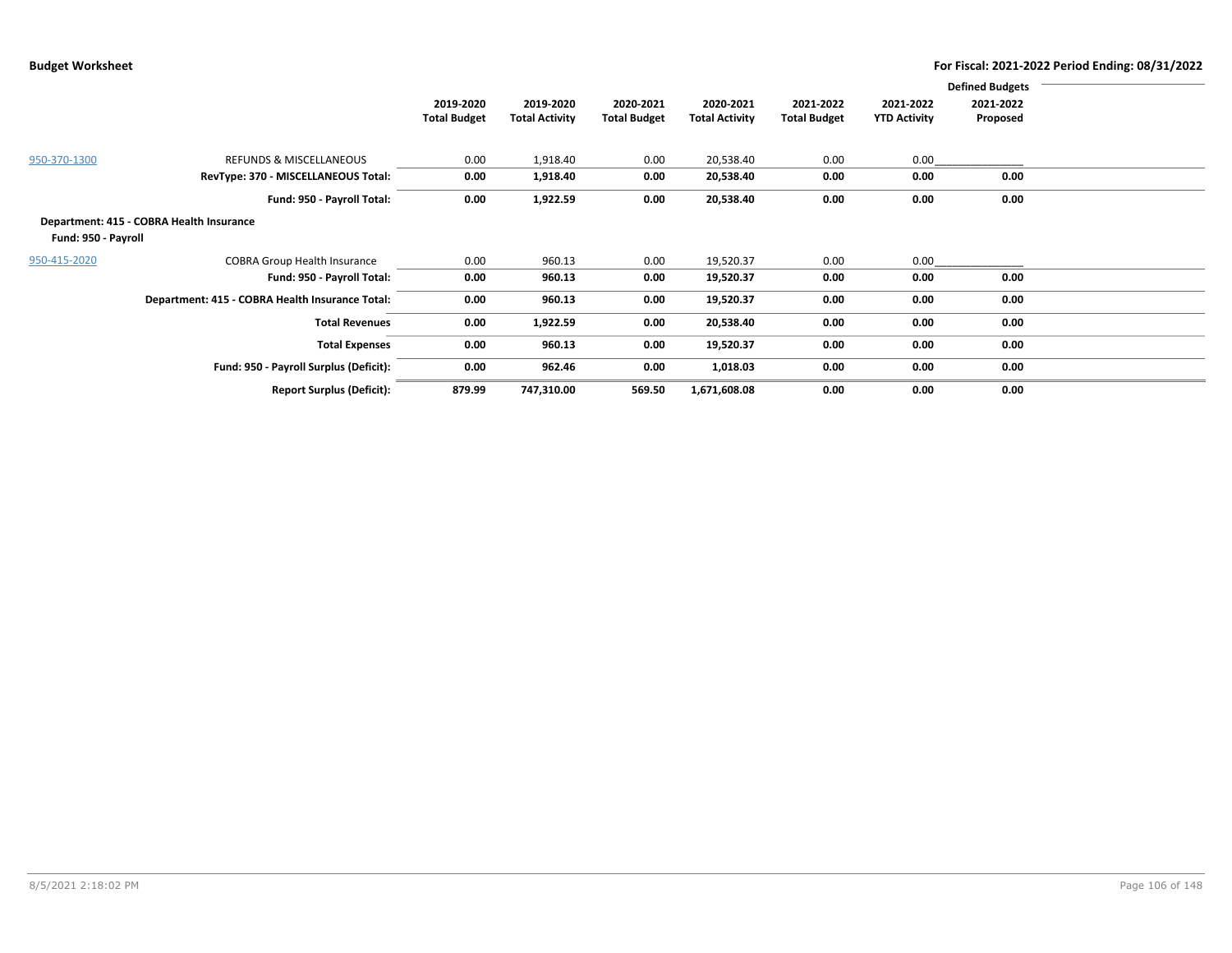# **Group Summary**

|                                          |                     |                       |                     |                       |                     |                     | <b>Defined Budgets</b> |  |
|------------------------------------------|---------------------|-----------------------|---------------------|-----------------------|---------------------|---------------------|------------------------|--|
|                                          | 2019-2020           | 2019-2020             | 2020-2021           | 2020-2021             | 2021-2022           | 2021-2022           | 2021-2022              |  |
| RevTyp                                   | <b>Total Budget</b> | <b>Total Activity</b> | <b>Total Budget</b> | <b>Total Activity</b> | <b>Total Budget</b> | <b>YTD Activity</b> | Proposed               |  |
| Fund: 100 - General                      |                     |                       |                     |                       |                     |                     |                        |  |
| Fund: 100 - General                      |                     |                       |                     |                       |                     |                     |                        |  |
| 300 - CASH                               | 1,262,560.22        | 0.00                  | 353,291.78          | 0.00                  | 0.00                | 0.00                | 272,145.16             |  |
| 310 - PROPERTY TAXES                     | 9,060,179.82        | 9,164,717.42          | 9,722,601.67        | 9,824,636.30          | 0.00                | 0.00                | 10,592,114.92          |  |
| 318 - OTHER TAXES                        | 1,253,102.00        | 1,375,269.33          | 1,606,805.87        | 1,319,828.11          | 0.00                | 0.00                | 1,584,614.80           |  |
| 319 - F.C. DETENTION CENTER              | 160,000.00          | 302,923.20            | 220,000.00          | 390,769.89            | 0.00                | 0.00                | 636,000.00             |  |
| 320 - LICENSES & PERMITS                 | 102,500.00          | 118,089.25            | 115,000.00          | 119,649.00            | 0.00                | 0.00                | 142,800.00             |  |
| 321 - FEES OF TAX COLLECTOR              | 501,500.00          | 360,569.32            | 501,500.00          | 396,194.43            | 0.00                | 0.00                | 482,000.00             |  |
| 330 - GRANTS                             | 104,120.88          | 107,608.80            | 47,526.62           | 58,842.30             | 0.00                | 0.00                | 44,095.00              |  |
| 340 - FEES OF OFFICE                     | 474,700.00          | 478,577.46            | 487,650.00          | 274,131.82            | 0.00                | 0.00                | 494,000.00             |  |
| 350 - FINES                              | 8,000.00            | 4,070.09              | 6,500.00            | 686.60                | 0.00                | 0.00                | 4,500.00               |  |
| 352 - FINES & FORFEITURES                | 5,700.00            | 9,976.00              | 8,200.00            | 14.00                 | 0.00                | 0.00                | 5,500.00               |  |
| 360 - INTEREST EARNINGS                  | 50,000.00           | 52,283.62             | 9,000.00            | 6,701.20              | 0.00                | 0.00                | 800.00                 |  |
| 364 - SALE OF ASSETS LAND/BUILDING       | 1,000.00            | 20,605.79             | 1,000.00            | 22,427.86             | 0.00                | 0.00                | 5,000.00               |  |
| 370 - MISCELLANEOUS                      | 281,602.00          | 307,440.89            | 860,169.52          | 887,372.60            | 0.00                | 0.00                | 261,504.15             |  |
| 390 - TRANSFERS IN                       | 0.00                | 1,032.25              | 0.00                | 0.00                  | 0.00                | 0.00                | 0.00                   |  |
| 999 - Undesignated                       | 0.00                | 51,560.93             | 0.00                | 0.00                  | 0.00                | 0.00                | 0.00                   |  |
| Fund: 100 - General Total:               | 13,264,964.92       | 12,354,724.35         | 13,939,245.46       | 13,301,254.11         | 0.00                | 0.00                | 14,525,074.03          |  |
| Department: 400 - County Judge           |                     |                       |                     |                       |                     |                     |                        |  |
| Fund: 100 - General                      |                     |                       |                     |                       |                     |                     |                        |  |
|                                          | 144,176.10          | 138,256.82            | 144,600.30          | 123,597.57            | 0.00                | 0.00                | 154,576.36             |  |
| Fund: 100 - General Total:               | 144,176.10          | 138,256.82            | 144,600.30          | 123,597.57            | 0.00                | 0.00                | 154,576.36             |  |
| Department: 400 - County Judge Total:    | 144,176.10          | 138,256.82            | 144,600.30          | 123,597.57            | 0.00                | 0.00                | 154,576.36             |  |
| Department: 401 - 911 Coordinator        |                     |                       |                     |                       |                     |                     |                        |  |
| Fund: 100 - General                      |                     |                       |                     |                       |                     |                     |                        |  |
|                                          | 23,000.00           | 23,000.00             | 23,000.00           | 23,000.00             | 0.00                | 0.00                | 23,000.00              |  |
| Fund: 100 - General Total:               | 23,000.00           | 23,000.00             | 23,000.00           | 23,000.00             | 0.00                | 0.00                | 23,000.00              |  |
| Department: 401 - 911 Coordinator Total: | 23,000.00           | 23,000.00             | 23,000.00           | 23,000.00             | 0.00                | 0.00                | 23,000.00              |  |
|                                          |                     |                       |                     |                       |                     |                     |                        |  |
| Department: 403 - County Clerk           |                     |                       |                     |                       |                     |                     |                        |  |
| Fund: 100 - General                      |                     |                       |                     |                       |                     |                     |                        |  |
|                                          | 413,171.39          | 380,300.95            | 391,790.91          | 341,743.15            | 0.00                | 0.00                | 446,853.90             |  |
| Fund: 100 - General Total:               | 413,171.39          | 380,300.95            | 391,790.91          | 341,743.15            | 0.00                | 0.00                | 446,853.90             |  |
| Department: 403 - County Clerk Total:    | 413,171.39          | 380,300.95            | 391,790.91          | 341,743.15            | 0.00                | 0.00                | 446,853.90             |  |
| Department: 404 - Election               |                     |                       |                     |                       |                     |                     |                        |  |
| Fund: 100 - General                      |                     |                       |                     |                       |                     |                     |                        |  |
|                                          | 53,805.04           | 51,711.17             | 53,446.00           | 130,738.92            | 0.00                | 0.00                | 157,803.00             |  |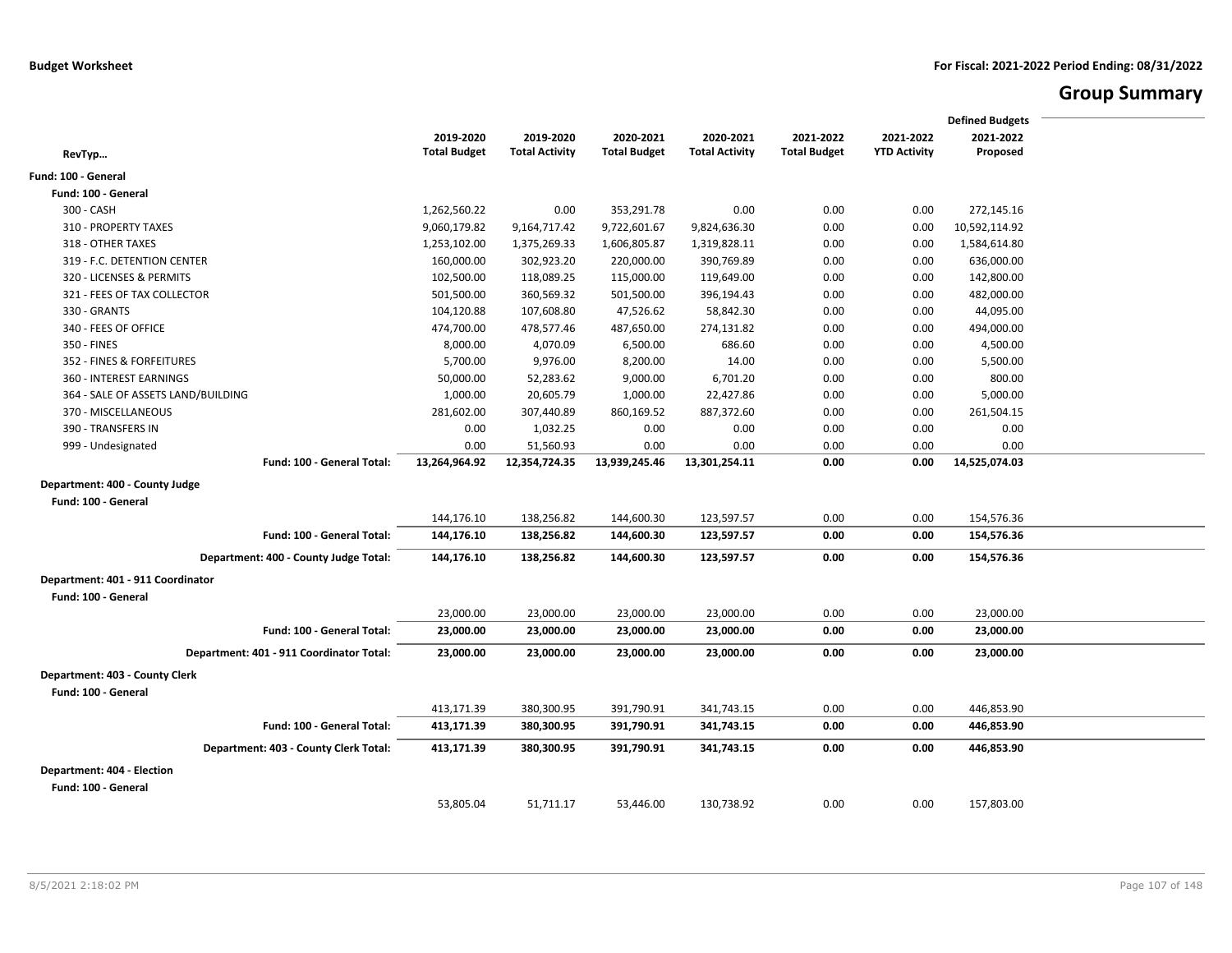|                                                                              |                     |                       |                     |                       |                     |                     | <b>Defined Budgets</b> |  |
|------------------------------------------------------------------------------|---------------------|-----------------------|---------------------|-----------------------|---------------------|---------------------|------------------------|--|
|                                                                              | 2019-2020           | 2019-2020             | 2020-2021           | 2020-2021             | 2021-2022           | 2021-2022           | 2021-2022              |  |
| RevTyp                                                                       | <b>Total Budget</b> | <b>Total Activity</b> | <b>Total Budget</b> | <b>Total Activity</b> | <b>Total Budget</b> | <b>YTD Activity</b> | Proposed               |  |
| Fund: 100 - General Total:                                                   | 53,805.04           | 51,711.17             | 53,446.00           | 130,738.92            | 0.00                | 0.00                | 157,803.00             |  |
| Department: 404 - Election Total:                                            | 53,805.04           | 51,711.17             | 53,446.00           | 130,738.92            | 0.00                | 0.00                | 157,803.00             |  |
| Department: 405 - Veterans' Service Officer                                  |                     |                       |                     |                       |                     |                     |                        |  |
| Fund: 100 - General                                                          |                     |                       |                     |                       |                     |                     |                        |  |
|                                                                              | 62,204.60           | 60,211.02             | 62,281.03           | 53,548.84             | 0.00                | 0.00                | 67,233.89              |  |
| Fund: 100 - General Total:                                                   | 62,204.60           | 60,211.02             | 62,281.03           | 53,548.84             | 0.00                | 0.00                | 67,233.89              |  |
| Department: 405 - Veterans' Service Officer Total:                           | 62,204.60           | 60,211.02             | 62,281.03           | 53,548.84             | 0.00                | 0.00                | 67,233.89              |  |
| Department: 406 - Emergency Management<br>Fund: 100 - General                |                     |                       |                     |                       |                     |                     |                        |  |
|                                                                              | 58,163.70           | 54,725.47             | 104,343.79          | 98,829.52             | 0.00                | 0.00                | 94,530.19              |  |
| Fund: 100 - General Total:                                                   | 58,163.70           | 54,725.47             | 104,343.79          | 98,829.52             | 0.00                | 0.00                | 94,530.19              |  |
| Department: 406 - Emergency Management Total:                                | 58,163.70           | 54,725.47             | 104,343.79          | 98,829.52             | 0.00                | 0.00                | 94,530.19              |  |
| Department: 409 - Non-Departmental<br>Fund: 100 - General                    |                     |                       |                     |                       |                     |                     |                        |  |
|                                                                              | 925,162.32          | 932,036.96            | 941,854.16          | 675,800.92            | 0.00                | 0.00                | 911,616.62             |  |
| Fund: 100 - General Total:                                                   | 925,162.32          | 932,036.96            | 941,854.16          | 675,800.92            | 0.00                | 0.00                | 911,616.62             |  |
| Department: 409 - Non-Departmental Total:                                    | 925,162.32          | 932,036.96            | 941,854.16          | 675,800.92            | 0.00                | 0.00                | 911,616.62             |  |
| Department: 410 - County Court at Law<br>Fund: 100 - General                 |                     |                       |                     |                       |                     |                     |                        |  |
|                                                                              | 490,406.67          | 447,104.28            | 484,276.22          | 409,516.36            | 0.00                | 0.00                | 502,116.24             |  |
| Fund: 100 - General Total:                                                   | 490,406.67          | 447,104.28            | 484,276.22          | 409,516.36            | 0.00                | 0.00                | 502,116.24             |  |
| Department: 410 - County Court at Law Total:                                 | 490,406.67          | 447,104.28            | 484,276.22          | 409,516.36            | 0.00                | 0.00                | 502,116.24             |  |
| Department: 425 - Court Administration<br>Fund: 100 - General                |                     |                       |                     |                       |                     |                     |                        |  |
|                                                                              | 102,261.00          | 60,805.30             | 95,761.00           | 74,309.65             | 0.00                | 0.00                | 89,561.00              |  |
| Fund: 100 - General Total:                                                   | 102,261.00          | 60,805.30             | 95,761.00           | 74,309.65             | 0.00                | 0.00                | 89,561.00              |  |
| Department: 425 - Court Administration Total:                                | 102,261.00          | 60,805.30             | 95,761.00           | 74,309.65             | 0.00                | 0.00                | 89,561.00              |  |
| Department: 435 - 336th District Court Administration<br>Fund: 100 - General |                     |                       |                     |                       |                     |                     |                        |  |
|                                                                              | 991,682.97          | 976,018.13            | 919,524.10          | 711,329.60            | 0.00                | 0.00                | 1,031,395.98           |  |
| Fund: 100 - General Total:                                                   | 991,682.97          | 976,018.13            | 919,524.10          | 711,329.60            | 0.00                | 0.00                | 1,031,395.98           |  |
| Department: 435 - 336th District Court Administration Total:                 | 991,682.97          | 976,018.13            | 919,524.10          | 711,329.60            | 0.00                | 0.00                | 1,031,395.98           |  |
| Department: 450 - District Clerk<br>Fund: 100 - General                      |                     |                       |                     |                       |                     |                     |                        |  |
|                                                                              | 472,424.79          | 466,228.01            | 476,617.45          | 403,186.62            | 0.00                | 0.00                | 481,899.29             |  |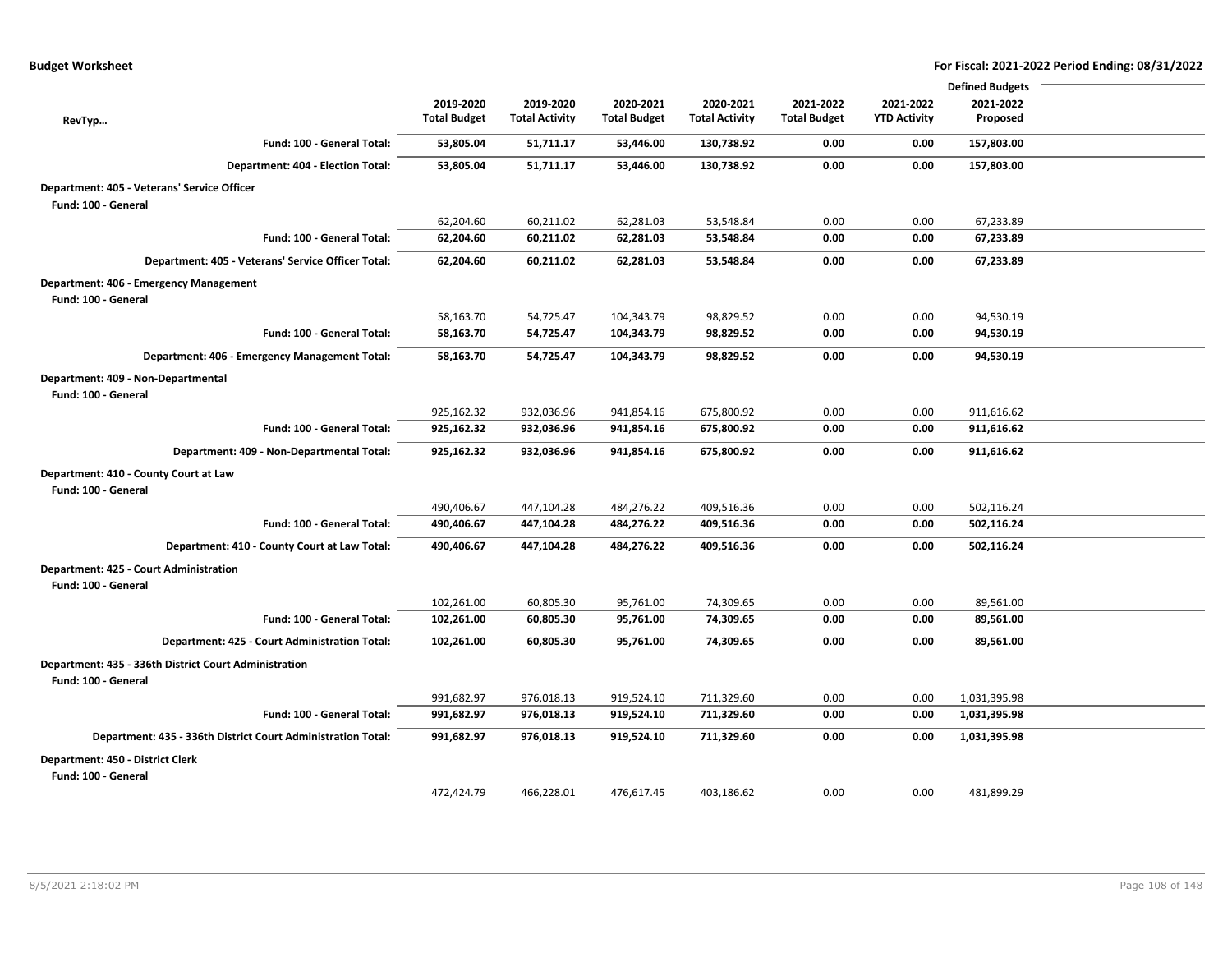|                                                                      |                     |                       |                     |                       |                     |                     | <b>Defined Budgets</b> |  |
|----------------------------------------------------------------------|---------------------|-----------------------|---------------------|-----------------------|---------------------|---------------------|------------------------|--|
|                                                                      | 2019-2020           | 2019-2020             | 2020-2021           | 2020-2021             | 2021-2022           | 2021-2022           | 2021-2022              |  |
| RevTyp                                                               | <b>Total Budget</b> | <b>Total Activity</b> | <b>Total Budget</b> | <b>Total Activity</b> | <b>Total Budget</b> | <b>YTD Activity</b> | Proposed               |  |
| Fund: 100 - General Total:                                           | 472,424.79          | 466,228.01            | 476,617.45          | 403,186.62            | 0.00                | 0.00                | 481,899.29             |  |
| Department: 450 - District Clerk Total:                              | 472,424.79          | 466,228.01            | 476,617.45          | 403,186.62            | 0.00                | 0.00                | 481,899.29             |  |
| Department: 455 - Justice of the Peace Pct. 1                        |                     |                       |                     |                       |                     |                     |                        |  |
| Fund: 100 - General                                                  |                     |                       |                     |                       |                     |                     |                        |  |
|                                                                      | 176,530.71          | 166,401.78            | 174,554.25          | 145,872.58            | 0.00                | 0.00                | 192,239.17             |  |
| Fund: 100 - General Total:                                           | 176,530.71          | 166,401.78            | 174,554.25          | 145,872.58            | 0.00                | 0.00                | 192,239.17             |  |
| Department: 455 - Justice of the Peace Pct. 1 Total:                 | 176,530.71          | 166,401.78            | 174,554.25          | 145,872.58            | 0.00                | 0.00                | 192,239.17             |  |
| Department: 456 - Justice of the Peace Pct. 2<br>Fund: 100 - General |                     |                       |                     |                       |                     |                     |                        |  |
|                                                                      | 140,772.82          | 135,779.10            | 140,034.58          | 121,132.29            | 0.00                | 0.00                | 148,440.82             |  |
| Fund: 100 - General Total:                                           | 140,772.82          | 135,779.10            | 140,034.58          | 121,132.29            | 0.00                | 0.00                | 148,440.82             |  |
| Department: 456 - Justice of the Peace Pct. 2 Total:                 | 140,772.82          | 135,779.10            | 140,034.58          | 121,132.29            | 0.00                | 0.00                | 148,440.82             |  |
| Department: 457 - Justice of the Peace Pct. 3<br>Fund: 100 - General |                     |                       |                     |                       |                     |                     |                        |  |
|                                                                      | 118,070.29          | 114,673.37            | 118,951.29          | 103,211.40            | 0.00                | 0.00                | 126,878.65             |  |
| Fund: 100 - General Total:                                           | 118,070.29          | 114,673.37            | 118,951.29          | 103,211.40            | 0.00                | 0.00                | 126,878.65             |  |
| Department: 457 - Justice of the Peace Pct. 3 Total:                 | 118,070.29          | 114,673.37            | 118,951.29          | 103,211.40            | 0.00                | 0.00                | 126,878.65             |  |
| Department: 475 - District Attorney<br>Fund: 100 - General           |                     |                       |                     |                       |                     |                     |                        |  |
|                                                                      | 988,480.11          | 911,202.85            | 978,017.75          | 823,209.58            | 0.00                | 0.00                | 1,008,575.73           |  |
| Fund: 100 - General Total:                                           | 988,480.11          | 911,202.85            | 978,017.75          | 823,209.58            | 0.00                | 0.00                | 1,008,575.73           |  |
| Department: 475 - District Attorney Total:                           | 988,480.11          | 911,202.85            | 978,017.75          | 823,209.58            | 0.00                | 0.00                | 1,008,575.73           |  |
| Department: 495 - County Auditor<br>Fund: 100 - General              |                     |                       |                     |                       |                     |                     |                        |  |
|                                                                      | 296,784.02          | 279,031.74            | 322,848.26          | 280,354.81            | 0.00                | 0.00                | 350,125.85             |  |
| Fund: 100 - General Total:                                           | 296,784.02          | 279,031.74            | 322,848.26          | 280,354.81            | 0.00                | 0.00                | 350,125.85             |  |
| Department: 495 - County Auditor Total:                              | 296,784.02          | 279,031.74            | 322,848.26          | 280,354.81            | 0.00                | 0.00                | 350,125.85             |  |
| Department: 496 - County Purchasing<br>Fund: 100 - General           |                     |                       |                     |                       |                     |                     |                        |  |
|                                                                      | 79,571.41           | 76,323.01             | 79,439.17           | 67,775.20             | 0.00                | 0.00                | 84,970.75              |  |
| Fund: 100 - General Total:                                           | 79,571.41           | 76,323.01             | 79,439.17           | 67,775.20             | 0.00                | 0.00                | 84,970.75              |  |
| Department: 496 - County Purchasing Total:                           | 79,571.41           | 76,323.01             | 79,439.17           | 67,775.20             | 0.00                | 0.00                | 84,970.75              |  |
| Department: 497 - County Treasurer                                   |                     |                       |                     |                       |                     |                     |                        |  |
| Fund: 100 - General                                                  | 153.067.71          | 129,827.86            | 84,754.56           | 73,611.93             | 0.00                | 0.00                | 90,806.68              |  |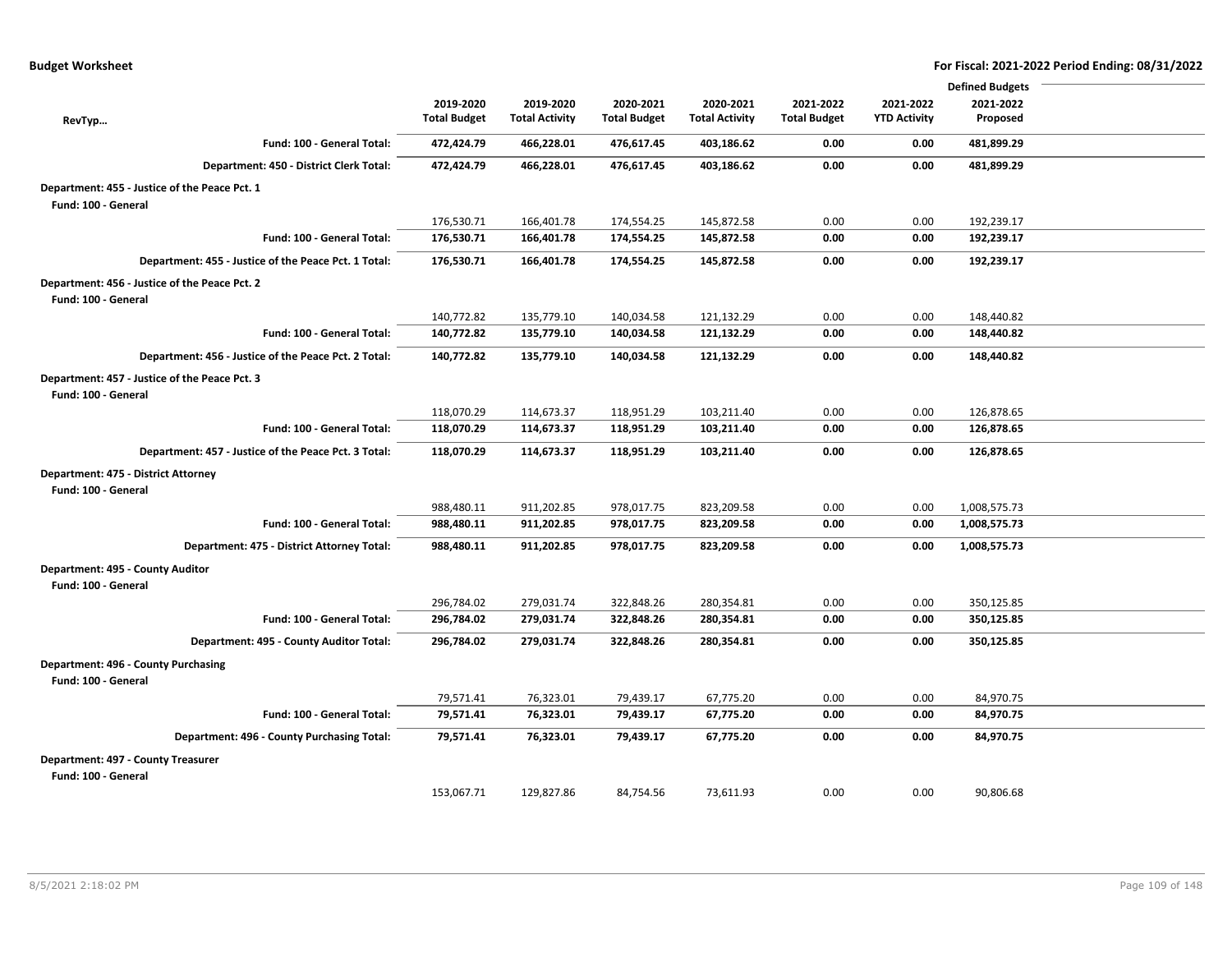|                                                                 |                     |                       |                     |                       |                     |                     | <b>Defined Budgets</b> |  |
|-----------------------------------------------------------------|---------------------|-----------------------|---------------------|-----------------------|---------------------|---------------------|------------------------|--|
|                                                                 | 2019-2020           | 2019-2020             | 2020-2021           | 2020-2021             | 2021-2022           | 2021-2022           | 2021-2022              |  |
| RevTyp                                                          | <b>Total Budget</b> | <b>Total Activity</b> | <b>Total Budget</b> | <b>Total Activity</b> | <b>Total Budget</b> | <b>YTD Activity</b> | Proposed               |  |
| Fund: 100 - General Total:                                      | 153,067.71          | 129,827.86            | 84,754.56           | 73,611.93             | 0.00                | 0.00                | 90,806.68              |  |
| Department: 497 - County Treasurer Total:                       | 153,067.71          | 129,827.86            | 84,754.56           | 73,611.93             | 0.00                | 0.00                | 90,806.68              |  |
| Department: 499 - Tax Assessor Collector                        |                     |                       |                     |                       |                     |                     |                        |  |
| Fund: 100 - General                                             |                     |                       |                     |                       |                     |                     |                        |  |
|                                                                 | 333,652.14          | 333,208.58            | 341,568.22          | 282,547.80            | 0.00                | 0.00                | 337,286.59             |  |
| Fund: 100 - General Total:                                      | 333,652.14          | 333,208.58            | 341,568.22          | 282,547.80            | 0.00                | 0.00                | 337,286.59             |  |
| Department: 499 - Tax Assessor Collector Total:                 | 333,652.14          | 333,208.58            | 341,568.22          | 282,547.80            | 0.00                | 0.00                | 337,286.59             |  |
| Department: 503 - Computer/IT Dept.                             |                     |                       |                     |                       |                     |                     |                        |  |
| Fund: 100 - General                                             |                     |                       |                     |                       |                     |                     |                        |  |
|                                                                 | 98,809.96           | 74,128.21             | 119,946.73          | 69,994.74             | 0.00                | 0.00                | 110,320.25             |  |
| Fund: 100 - General Total:                                      | 98,809.96           | 74,128.21             | 119,946.73          | 69,994.74             | 0.00                | 0.00                | 110,320.25             |  |
| Department: 503 - Computer/IT Dept. Total:                      | 98,809.96           | 74,128.21             | 119,946.73          | 69,994.74             | 0.00                | 0.00                | 110,320.25             |  |
| Department: 509 - Contingency                                   |                     |                       |                     |                       |                     |                     |                        |  |
| Fund: 100 - General                                             |                     |                       |                     |                       |                     |                     |                        |  |
|                                                                 | 193,508.66          | 0.00                  | 129,646.03          | 1,239.00              | 0.00                | 0.00                | 250,000.00             |  |
| Fund: 100 - General Total:                                      | 193,508.66          | 0.00                  | 129,646.03          | 1,239.00              | 0.00                | 0.00                | 250,000.00             |  |
| Department: 509 - Contingency Total:                            | 193,508.66          | 0.00                  | 129,646.03          | 1,239.00              | 0.00                | 0.00                | 250,000.00             |  |
| Department: 510 - Courthouse                                    |                     |                       |                     |                       |                     |                     |                        |  |
| Fund: 100 - General                                             |                     |                       |                     |                       |                     |                     |                        |  |
|                                                                 | 448,899.20          | 353,486.73            | 403,751.45          | 390,035.91            | 0.00                | 0.00                | 448,060.25             |  |
| Fund: 100 - General Total:                                      | 448,899.20          | 353,486.73            | 403,751.45          | 390,035.91            | 0.00                | 0.00                | 448,060.25             |  |
| Department: 510 - Courthouse Total:                             | 448,899.20          | 353,486.73            | 403,751.45          | 390,035.91            | 0.00                | 0.00                | 448,060.25             |  |
| Department: 511 - County Office Building<br>Fund: 100 - General |                     |                       |                     |                       |                     |                     |                        |  |
|                                                                 | 35,433.94           | 30,454.83             | 10,638.00           | 7,590.05              | 0.00                | 0.00                | 10,615.00              |  |
| <b>Fund: 100 - General Total:</b>                               | 35,433.94           | 30,454.83             | 10,638.00           | 7,590.05              | 0.00                | 0.00                | 10,615.00              |  |
| Department: 511 - County Office Building Total:                 | 35,433.94           | 30,454.83             | 10,638.00           | 7,590.05              | 0.00                | 0.00                | 10,615.00              |  |
| Department: 512 - Co-Op Office Building<br>Fund: 100 - General  |                     |                       |                     |                       |                     |                     |                        |  |
|                                                                 | 9,550.00            | 7,447.99              | 2,170.00            | 5,846.33              | 0.00                | 0.00                | 720.00                 |  |
| Fund: 100 - General Total:                                      | 9,550.00            | 7,447.99              | 2,170.00            | 5,846.33              | 0.00                | 0.00                | 720.00                 |  |
| Department: 512 - Co-Op Office Building Total:                  | 9,550.00            | 7,447.99              | 2,170.00            | 5,846.33              | 0.00                | 0.00                | 720.00                 |  |
| Department: 513 - Courthouse South Annex                        |                     |                       |                     |                       |                     |                     |                        |  |
| Fund: 100 - General                                             |                     |                       |                     |                       |                     |                     |                        |  |
|                                                                 | 37,172.84           | 33,088.83             | 37,178.30           | 17,140.18             | 0.00                | 0.00                | 21,460.00              |  |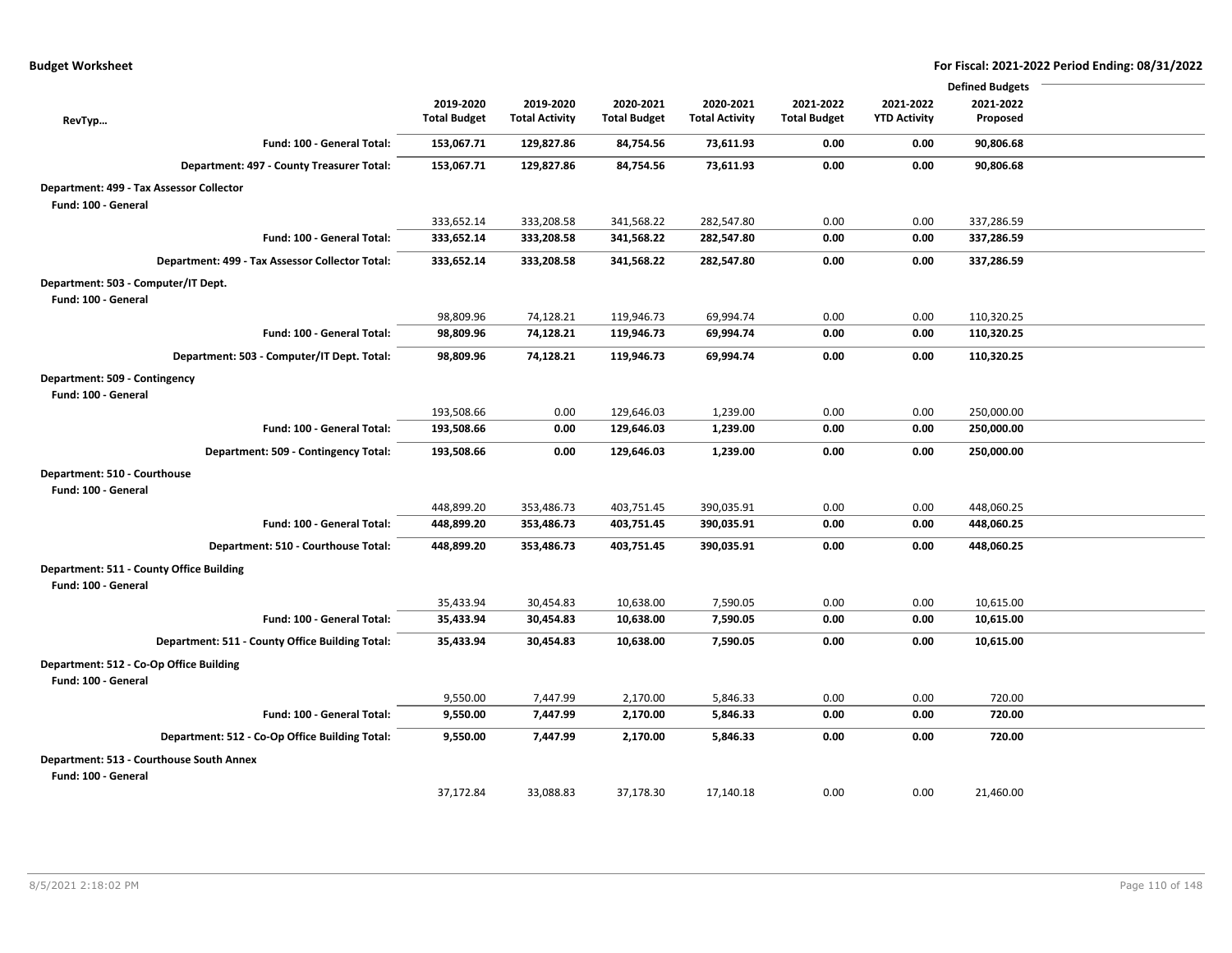|                                                                      |                     |                       |                     |                       |                     |                     | <b>Defined Budgets</b> |  |
|----------------------------------------------------------------------|---------------------|-----------------------|---------------------|-----------------------|---------------------|---------------------|------------------------|--|
|                                                                      | 2019-2020           | 2019-2020             | 2020-2021           | 2020-2021             | 2021-2022           | 2021-2022           | 2021-2022              |  |
| RevTyp                                                               | <b>Total Budget</b> | <b>Total Activity</b> | <b>Total Budget</b> | <b>Total Activity</b> | <b>Total Budget</b> | <b>YTD Activity</b> | Proposed               |  |
| Fund: 100 - General Total:                                           | 37,172.84           | 33,088.83             | 37,178.30           | 17,140.18             | 0.00                | 0.00                | 21,460.00              |  |
| Department: 513 - Courthouse South Annex Total:                      | 37,172.84           | 33,088.83             | 37,178.30           | 17,140.18             | 0.00                | 0.00                | 21,460.00              |  |
| Department: 514 - City Hall Annex                                    |                     |                       |                     |                       |                     |                     |                        |  |
| Fund: 100 - General                                                  |                     |                       |                     |                       |                     |                     |                        |  |
|                                                                      | 960.00              | 945.80                | 800.00              | 826.90                | 0.00                | 0.00                | 320.00                 |  |
| Fund: 100 - General Total:                                           | 960.00              | 945.80                | 800.00              | 826.90                | 0.00                | 0.00                | 320.00                 |  |
| Department: 514 - City Hall Annex Total:                             | 960.00              | 945.80                | 800.00              | 826.90                | 0.00                | 0.00                | 320.00                 |  |
| Department: 515 - Windom County Building                             |                     |                       |                     |                       |                     |                     |                        |  |
| Fund: 100 - General                                                  |                     |                       |                     |                       |                     |                     |                        |  |
|                                                                      | 6,505.00            | 6,938.31              | 11,200.00           | 7,072.51              | 0.00                | 0.00                | 11,467.00              |  |
| Fund: 100 - General Total:                                           | 6,505.00            | 6,938.31              | 11,200.00           | 7,072.51              | 0.00                | 0.00                | 11,467.00              |  |
| Department: 515 - Windom County Building Total:                      | 6,505.00            | 6,938.31              | 11,200.00           | 7,072.51              | 0.00                | 0.00                | 11,467.00              |  |
| Department: 516 - Agrilife Extension Building<br>Fund: 100 - General |                     |                       |                     |                       |                     |                     |                        |  |
|                                                                      | 12,476.16           | 12,388.68             | 8,413.00            | 6,671.91              | 0.00                | 0.00                | 8,419.00               |  |
| Fund: 100 - General Total:                                           | 12,476.16           | 12,388.68             | 8,413.00            | 6,671.91              | 0.00                | 0.00                | 8,419.00               |  |
| Department: 516 - Agrilife Extension Building Total:                 | 12,476.16           | 12,388.68             | 8,413.00            | 6,671.91              | 0.00                | 0.00                | 8,419.00               |  |
| <b>Department: 518 - County Offices Relocation</b>                   |                     |                       |                     |                       |                     |                     |                        |  |
| Fund: 100 - General                                                  |                     |                       |                     |                       |                     |                     |                        |  |
|                                                                      | 212,000.00          | 195,383.15            | 235,250.00          | 147,796.98            | 0.00                | 0.00                | 174,521.56             |  |
| Fund: 100 - General Total:                                           | 212,000.00          | 195,383.15            | 235,250.00          | 147,796.98            | 0.00                | 0.00                | 174,521.56             |  |
| <b>Department: 518 - County Offices Relocation Total:</b>            | 212,000.00          | 195,383.15            | 235,250.00          | 147,796.98            | 0.00                | 0.00                | 174,521.56             |  |
| Department: 519 - Government Building<br>Fund: 100 - General         |                     |                       |                     |                       |                     |                     |                        |  |
|                                                                      | 10,000.00           | 0.00                  | 0.00                | 0.00                  | 0.00                | 0.00                | 0.00                   |  |
| Fund: 100 - General Total:                                           | 10,000.00           | 0.00                  | 0.00                | 0.00                  | 0.00                | 0.00                | 0.00                   |  |
| Department: 519 - Government Building Total:                         | 10,000.00           | 0.00                  | 0.00                | 0.00                  | 0.00                | 0.00                | 0.00                   |  |
| Department: 520 - Lake Fannin<br>Fund: 100 - General                 |                     |                       |                     |                       |                     |                     |                        |  |
|                                                                      | 0.00                | 0.00                  | 5,000.00            | 5,000.00              | 0.00                | 0.00                | 5,000.00               |  |
| Fund: 100 - General Total:                                           | 0.00                | 0.00                  | 5,000.00            | 5,000.00              | 0.00                | 0.00                | 5,000.00               |  |
| Department: 520 - Lake Fannin Total:                                 | 0.00                | 0.00                  | 5,000.00            | 5,000.00              | 0.00                | 0.00                | 5,000.00               |  |
| Department: 540 - Ambulance Service                                  |                     |                       |                     |                       |                     |                     |                        |  |
| Fund: 100 - General                                                  |                     |                       |                     |                       |                     |                     |                        |  |
|                                                                      | 540,000.00          | 540,008.65            | 749,600.00          | 558,283.37            | 0.00                | 0.00                | 768,200.00             |  |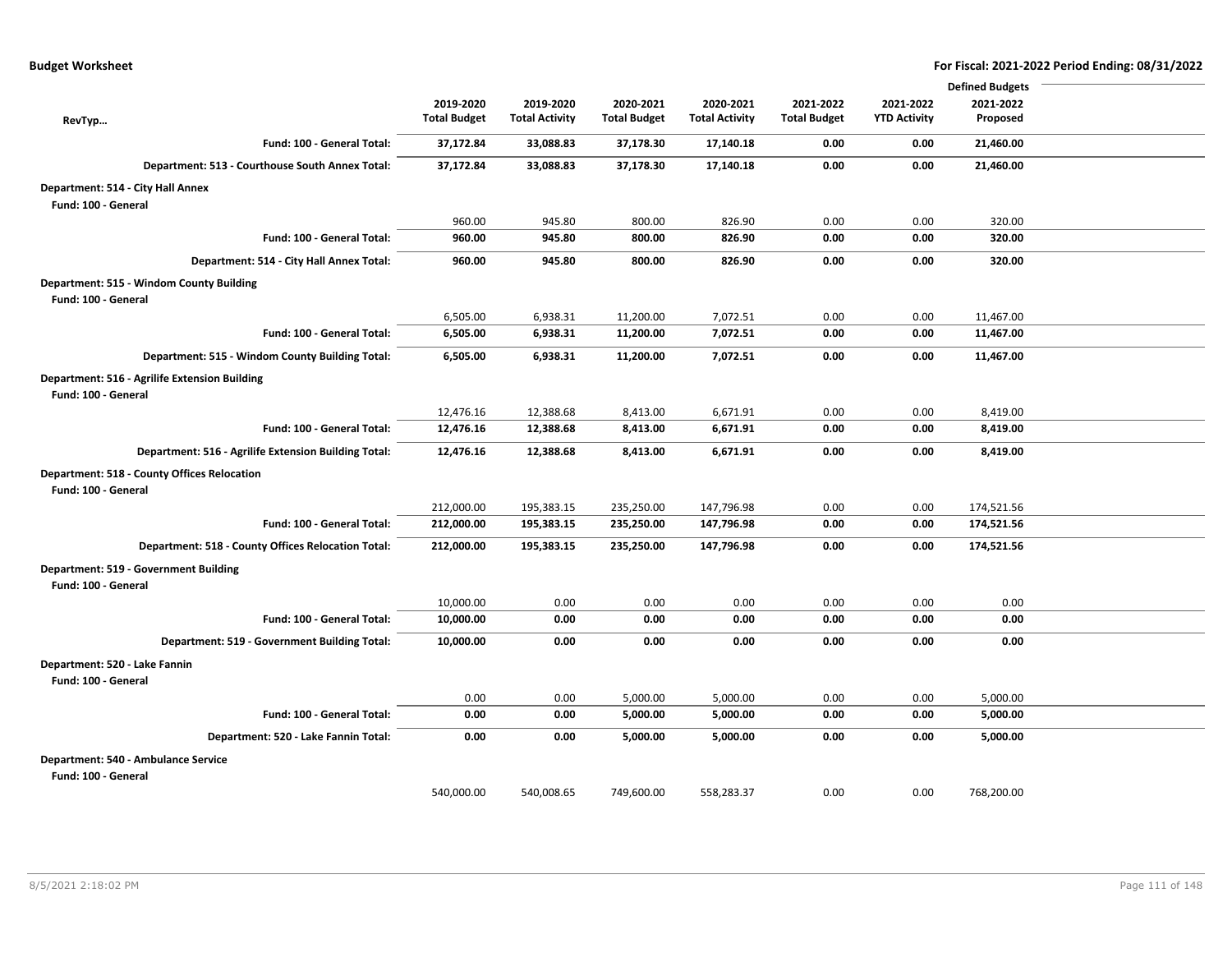|                                                                      |                     |                       |                     |                       |                     |                     | <b>Defined Budgets</b> |  |
|----------------------------------------------------------------------|---------------------|-----------------------|---------------------|-----------------------|---------------------|---------------------|------------------------|--|
|                                                                      | 2019-2020           | 2019-2020             | 2020-2021           | 2020-2021             | 2021-2022           | 2021-2022           | 2021-2022              |  |
| RevTyp                                                               | <b>Total Budget</b> | <b>Total Activity</b> | <b>Total Budget</b> | <b>Total Activity</b> | <b>Total Budget</b> | <b>YTD Activity</b> | Proposed               |  |
| Fund: 100 - General Total:                                           | 540,000.00          | 540,008.65            | 749,600.00          | 558,283.37            | 0.00                | 0.00                | 768,200.00             |  |
| Department: 540 - Ambulance Service Total:                           | 540,000.00          | 540,008.65            | 749,600.00          | 558,283.37            | 0.00                | 0.00                | 768,200.00             |  |
| Department: 543 - Fire Protection                                    |                     |                       |                     |                       |                     |                     |                        |  |
| Fund: 100 - General                                                  |                     |                       |                     |                       |                     |                     |                        |  |
|                                                                      | 93,462.83           | 90,572.17             | 132,320.00          | 131,706.66            | 0.00                | 0.00                | 132,020.00             |  |
| Fund: 100 - General Total:                                           | 93,462.83           | 90,572.17             | 132,320.00          | 131,706.66            | 0.00                | 0.00                | 132,020.00             |  |
| Department: 543 - Fire Protection Total:                             | 93,462.83           | 90,572.17             | 132,320.00          | 131,706.66            | 0.00                | 0.00                | 132,020.00             |  |
| Department: 551 - Constable Pct.1<br>Fund: 100 - General             |                     |                       |                     |                       |                     |                     |                        |  |
|                                                                      | 51,994.80           | 50,250.23             | 52,658.80           | 45,642.56             | 0.00                | 0.00                | 55,930.65              |  |
| Fund: 100 - General Total:                                           | 51,994.80           | 50,250.23             | 52,658.80           | 45,642.56             | 0.00                | 0.00                | 55,930.65              |  |
| Department: 551 - Constable Pct.1 Total:                             | 51,994.80           | 50,250.23             | 52,658.80           | 45,642.56             | 0.00                | 0.00                | 55,930.65              |  |
| Department: 552 - Constable Pct.2<br>Fund: 100 - General             |                     |                       |                     |                       |                     |                     |                        |  |
|                                                                      | 35,284.87           | 32,444.83             | 36,244.89           | 29,419.62             | 0.00                | 0.00                | 38,468.17              |  |
| Fund: 100 - General Total:                                           | 35,284.87           | 32,444.83             | 36,244.89           | 29,419.62             | 0.00                | 0.00                | 38,468.17              |  |
| Department: 552 - Constable Pct.2 Total:                             | 35,284.87           | 32,444.83             | 36,244.89           | 29,419.62             | 0.00                | 0.00                | 38,468.17              |  |
| Department: 553 - Constable Pct.3                                    |                     |                       |                     |                       |                     |                     |                        |  |
| Fund: 100 - General                                                  |                     |                       |                     |                       |                     |                     |                        |  |
|                                                                      | 44,467.31           | 40,939.29             | 35,308.24           | 30,640.45             | 0.00                | 0.00                | 38,393.08              |  |
| Fund: 100 - General Total:                                           | 44,467.31           | 40,939.29             | 35,308.24           | 30,640.45             | 0.00                | 0.00                | 38,393.08              |  |
| Department: 553 - Constable Pct.3 Total:                             | 44,467.31           | 40,939.29             | 35,308.24           | 30,640.45             | 0.00                | 0.00                | 38,393.08              |  |
| Department: 555 - Animal Control Officer<br>Fund: 100 - General      |                     |                       |                     |                       |                     |                     |                        |  |
|                                                                      | 3,500.00            | 2,089.62              | 3,000.00            | 1,552.36              | 0.00                | 0.00                | 3,000.00               |  |
| Fund: 100 - General Total:                                           | 3,500.00            | 2,089.62              | 3,000.00            | 1,552.36              | 0.00                | 0.00                | 3,000.00               |  |
| Department: 555 - Animal Control Officer Total:                      | 3,500.00            | 2,089.62              | 3,000.00            | 1,552.36              | 0.00                | 0.00                | 3,000.00               |  |
| Department: 558 - Natl Incident Based Reporting Syst. 3753001        |                     |                       |                     |                       |                     |                     |                        |  |
| Fund: 100 - General                                                  |                     |                       |                     |                       |                     |                     |                        |  |
|                                                                      | 51,502.00           | 51,502.00             | 0.00                | 0.00                  | 0.00                | 0.00                | 0.00                   |  |
| Fund: 100 - General Total:                                           | 51,502.00           | 51,502.00             | 0.00                | 0.00                  | 0.00                | 0.00                | 0.00                   |  |
| Department: 558 - Natl Incident Based Reporting Syst. 3753001 Total: | 51,502.00           | 51,502.00             | 0.00                | 0.00                  | 0.00                | 0.00                | 0.00                   |  |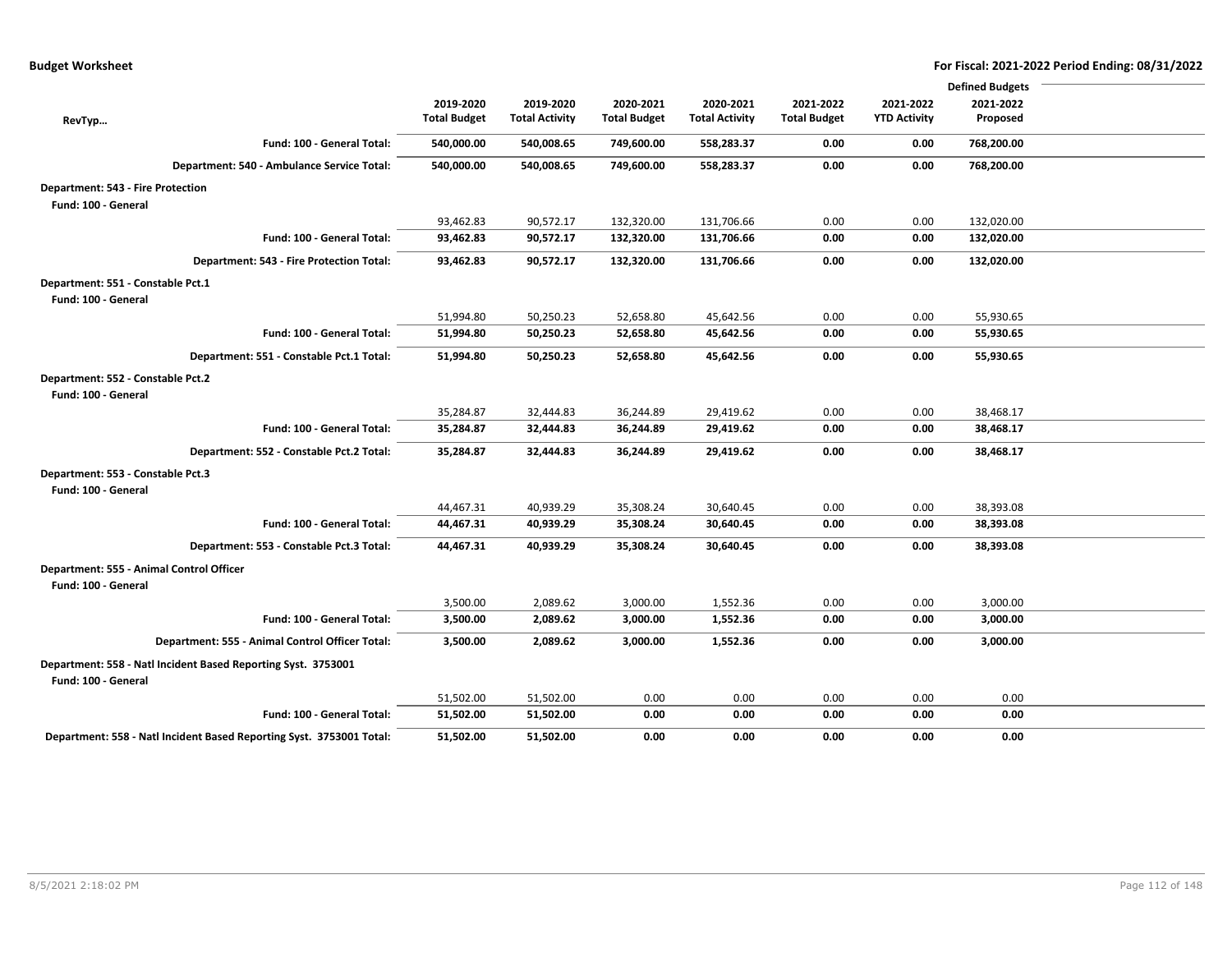|                                                                 |                     |                       |                     |                       |                     |                     | <b>Defined Budgets</b> |  |
|-----------------------------------------------------------------|---------------------|-----------------------|---------------------|-----------------------|---------------------|---------------------|------------------------|--|
|                                                                 | 2019-2020           | 2019-2020             | 2020-2021           | 2020-2021             | 2021-2022           | 2021-2022           | 2021-2022              |  |
| RevTyp                                                          | <b>Total Budget</b> | <b>Total Activity</b> | <b>Total Budget</b> | <b>Total Activity</b> | <b>Total Budget</b> | <b>YTD Activity</b> | Proposed               |  |
| Department: 559 - Texas VINE Program                            |                     |                       |                     |                       |                     |                     |                        |  |
| Fund: 100 - General                                             |                     |                       |                     |                       |                     |                     |                        |  |
|                                                                 | 18,618.88           | 18,618.88             | 18,571.12           | 13,928.34             | 0.00                | 0.00                | 18,618.00              |  |
| Fund: 100 - General Total:                                      | 18,618.88           | 18,618.88             | 18,571.12           | 13,928.34             | 0.00                | 0.00                | 18,618.00              |  |
| Department: 559 - Texas VINE Program Total:                     | 18,618.88           | 18,618.88             | 18,571.12           | 13,928.34             | 0.00                | 0.00                | 18,618.00              |  |
| Department: 560 - County Sheriff                                |                     |                       |                     |                       |                     |                     |                        |  |
| Fund: 100 - General                                             |                     |                       |                     |                       |                     |                     |                        |  |
|                                                                 | 2,382,696.80        | 2,123,575.85          | 2,430,545.05        | 1,918,900.91          | 0.00                | 0.00                | 2,729,336.72           |  |
| Fund: 100 - General Total:                                      | 2,382,696.80        | 2,123,575.85          | 2,430,545.05        | 1,918,900.91          | 0.00                | 0.00                | 2,729,336.72           |  |
| Department: 560 - County Sheriff Total:                         | 2,382,696.80        | 2,123,575.85          | 2,430,545.05        | 1,918,900.91          | 0.00                | 0.00                | 2,729,336.72           |  |
| <b>Department: 565 - Jail Operations</b><br>Fund: 100 - General |                     |                       |                     |                       |                     |                     |                        |  |
|                                                                 | 2,034,609.16        | 2,775,991.42          | 2,764,080.00        | 1,729,117.38          | 0.00                | 0.00                | 2,480,089.00           |  |
| Fund: 100 - General Total:                                      | 2,034,609.16        | 2,775,991.42          | 2,764,080.00        | 1,729,117.38          | 0.00                | 0.00                | 2,480,089.00           |  |
| Department: 565 - Jail Operations Total:                        | 2,034,609.16        | 2,775,991.42          | 2,764,080.00        | 1,729,117.38          | 0.00                | 0.00                | 2,480,089.00           |  |
|                                                                 |                     |                       |                     |                       |                     |                     |                        |  |
| Department: 570 - Adult Probation<br>Fund: 100 - General        |                     |                       |                     |                       |                     |                     |                        |  |
|                                                                 | 2,000.00            | 1,329.50              | 0.00                | 0.00                  | 0.00                | 0.00                | 0.00                   |  |
| Fund: 100 - General Total:                                      | 2,000.00            | 1,329.50              | 0.00                | 0.00                  | 0.00                | 0.00                | 0.00                   |  |
| Department: 570 - Adult Probation Total:                        | 2,000.00            | 1,329.50              | 0.00                | 0.00                  | 0.00                | 0.00                | 0.00                   |  |
| Department: 573 - Bond Supervision                              |                     |                       |                     |                       |                     |                     |                        |  |
| Fund: 100 - General                                             |                     |                       |                     |                       |                     |                     |                        |  |
|                                                                 | 62,964.02           | 62,653.08             | 71,631.80           | 50,074.99             | 0.00                | 0.00                | 80,214.00              |  |
| Fund: 100 - General Total:                                      | 62,964.02           | 62,653.08             | 71,631.80           | 50,074.99             | 0.00                | 0.00                | 80,214.00              |  |
| Department: 573 - Bond Supervision Total:                       | 62,964.02           | 62,653.08             | 71,631.80           | 50,074.99             | 0.00                | 0.00                | 80,214.00              |  |
| Department: 575 - Juvenile Probation                            |                     |                       |                     |                       |                     |                     |                        |  |
| Fund: 100 - General                                             |                     |                       |                     |                       |                     |                     |                        |  |
|                                                                 | 184,000.00          | 184,024.43            | 170,000.00          | 170,299.12            | 0.00                | 0.00                | 170,000.00             |  |
| Fund: 100 - General Total:                                      | 184,000.00          | 184,024.43            | 170,000.00          | 170,299.12            | 0.00                | 0.00                | 170,000.00             |  |
| Department: 575 - Juvenile Probation Total:                     | 184,000.00          | 184,024.43            | 170,000.00          | 170,299.12            | 0.00                | 0.00                | 170,000.00             |  |
| Department: 590 - Environmental Development                     |                     |                       |                     |                       |                     |                     |                        |  |
| Fund: 100 - General                                             |                     |                       |                     |                       |                     |                     |                        |  |
|                                                                 | 150,616.83          | 131,214.14            | 139,649.81          | 111,842.42            | 0.00                | 0.00                | 148,889.13             |  |
| Fund: 100 - General Total:                                      | 150,616.83          | 131,214.14            | 139,649.81          | 111,842.42            | 0.00                | 0.00                | 148,889.13             |  |
| Department: 590 - Environmental Development Total:              | 150.616.83          | 131,214.14            | 139.649.81          | 111.842.42            | 0.00                | 0.00                | 148.889.13             |  |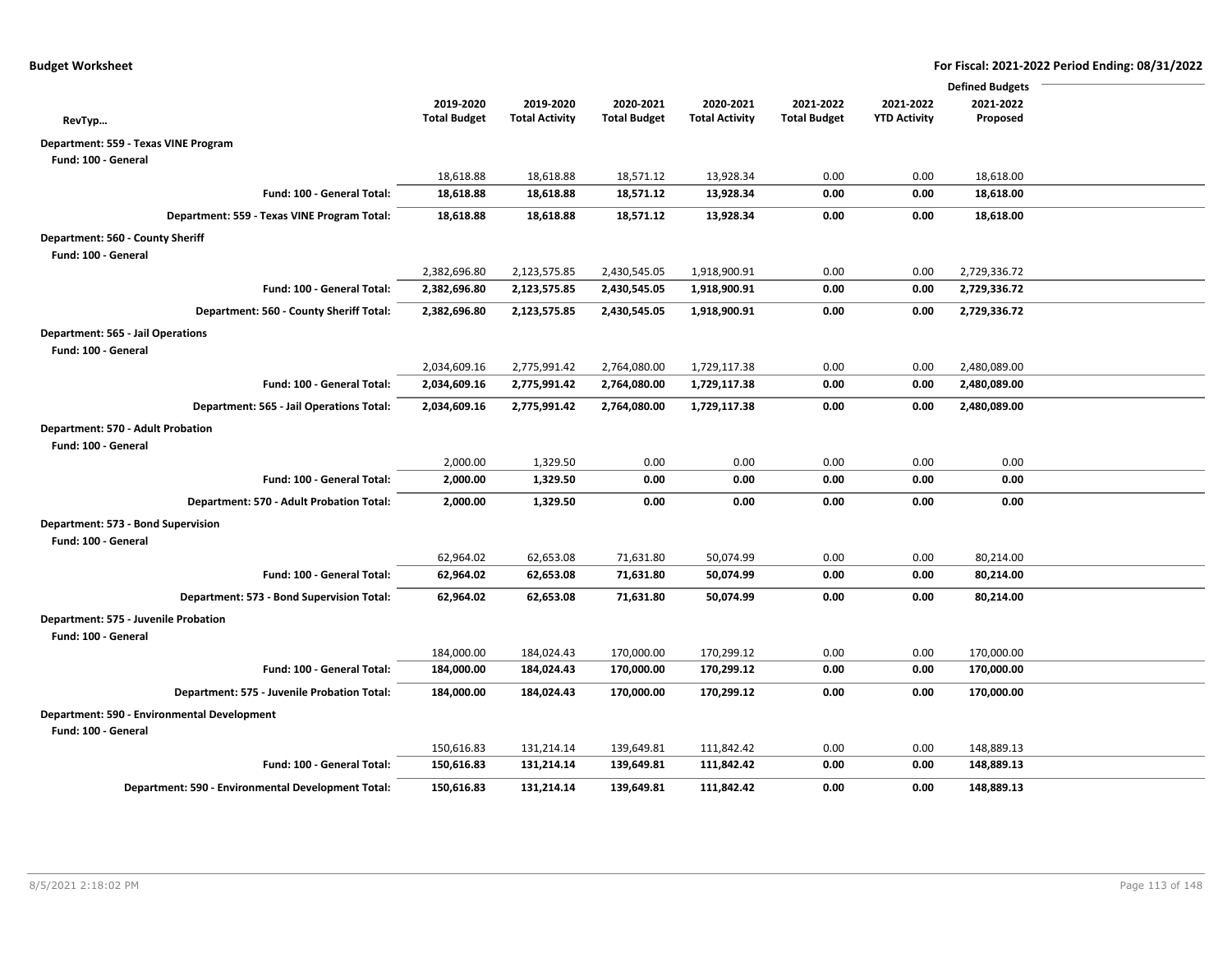|                                                                           |                     |                       |                     |                       |                     |                     | <b>Defined Budgets</b> |  |
|---------------------------------------------------------------------------|---------------------|-----------------------|---------------------|-----------------------|---------------------|---------------------|------------------------|--|
|                                                                           | 2019-2020           | 2019-2020             | 2020-2021           | 2020-2021             | 2021-2022           | 2021-2022           | 2021-2022              |  |
| RevTyp                                                                    | <b>Total Budget</b> | <b>Total Activity</b> | <b>Total Budget</b> | <b>Total Activity</b> | <b>Total Budget</b> | <b>YTD Activity</b> | Proposed               |  |
| <b>Department: 591 - Development Services</b>                             |                     |                       |                     |                       |                     |                     |                        |  |
| Fund: 100 - General                                                       |                     |                       |                     |                       |                     |                     |                        |  |
|                                                                           | 59,796.95           | 56,353.56             | 66,782.99           | 54,357.48             | 0.00                | 0.00                | 57,542.57              |  |
| Fund: 100 - General Total:                                                | 59,796.95           | 56,353.56             | 66,782.99           | 54,357.48             | 0.00                | 0.00                | 57,542.57              |  |
| Department: 591 - Development Services Total:                             | 59,796.95           | 56,353.56             | 66,782.99           | 54,357.48             | 0.00                | 0.00                | 57,542.57              |  |
| <b>Department: 640 - County Services</b>                                  |                     |                       |                     |                       |                     |                     |                        |  |
| Fund: 100 - General                                                       |                     |                       |                     |                       |                     |                     |                        |  |
|                                                                           | 69,703.00           | 70,276.42             | 57,025.00           | 45,848.10             | 0.00                | 0.00                | 54,803.00              |  |
| <b>Fund: 100 - General Total:</b>                                         | 69,703.00           | 70,276.42             | 57,025.00           | 45,848.10             | 0.00                | 0.00                | 54,803.00              |  |
| Department: 640 - County Services Total:                                  | 69,703.00           | 70,276.42             | 57,025.00           | 45,848.10             | 0.00                | 0.00                | 54,803.00              |  |
| Department: 641 - Health Officer<br>Fund: 100 - General                   |                     |                       |                     |                       |                     |                     |                        |  |
|                                                                           | 2,400.00            | 2,400.00              | 2,400.00            | 2,000.00              | 0.00                | 0.00                | 2,400.00               |  |
| Fund: 100 - General Total:                                                | 2,400.00            | 2,400.00              | 2,400.00            | 2,000.00              | 0.00                | 0.00                | 2,400.00               |  |
| Department: 641 - Health Officer Total:                                   | 2,400.00            | 2,400.00              | 2,400.00            | 2,000.00              | 0.00                | 0.00                | 2,400.00               |  |
| Department: 645 - Indigent Health Care<br>Fund: 100 - General             |                     |                       |                     |                       |                     |                     |                        |  |
|                                                                           | 208,324.92          | 228,766.68            | 189,386.82          | 291,293.98            | 0.00                | 0.00                | 282,651.79             |  |
| Fund: 100 - General Total:                                                | 208,324.92          | 228,766.68            | 189,386.82          | 291,293.98            | 0.00                | 0.00                | 282,651.79             |  |
| Department: 645 - Indigent Health Care Total:                             | 208,324.92          | 228,766.68            | 189,386.82          | 291,293.98            | 0.00                | 0.00                | 282,651.79             |  |
| Department: 665 - County Agents<br>Fund: 100 - General                    |                     |                       |                     |                       |                     |                     |                        |  |
|                                                                           | 117,836.76          | 108,917.73            | 115,384.39          | 88,049.17             | 0.00                | 0.00                | 120,704.15             |  |
| Fund: 100 - General Total:                                                | 117,836.76          | 108,917.73            | 115,384.39          | 88,049.17             | 0.00                | 0.00                | 120,704.15             |  |
| Department: 665 - County Agents Total:                                    | 117,836.76          | 108,917.73            | 115,384.39          | 88,049.17             | 0.00                | 0.00                | 120,704.15             |  |
| <b>Department: 696 - Donations and Allocations</b><br>Fund: 100 - General |                     |                       |                     |                       |                     |                     |                        |  |
|                                                                           | 3,000.00            | 3,000.00              | 3,000.00            | 500.00                | 0.00                | 0.00                | 3,000.00               |  |
| Fund: 100 - General Total:                                                | 3,000.00            | 3,000.00              | 3,000.00            | 500.00                | 0.00                | 0.00                | 3,000.00               |  |
| <b>Department: 696 - Donations and Allocations Total:</b>                 | 3,000.00            | 3,000.00              | 3,000.00            | 500.00                | 0.00                | 0.00                | 3,000.00               |  |
| Department: 900 - TRANSFERS OUT<br>Fund: 100 - General                    |                     |                       |                     |                       |                     |                     |                        |  |
|                                                                           | 0.00                | 428.64                | 0.00                | 0.00                  | 0.00                | 0.00                | 0.00                   |  |
| Fund: 100 - General Total:                                                | 0.00                | 428.64                | 0.00                | 0.00                  | 0.00                | 0.00                | 0.00                   |  |
| Department: 900 - TRANSFERS OUT Total:                                    | 0.00                | 428.64                | 0.00                | 0.00                  | 0.00                | 0.00                | 0.00                   |  |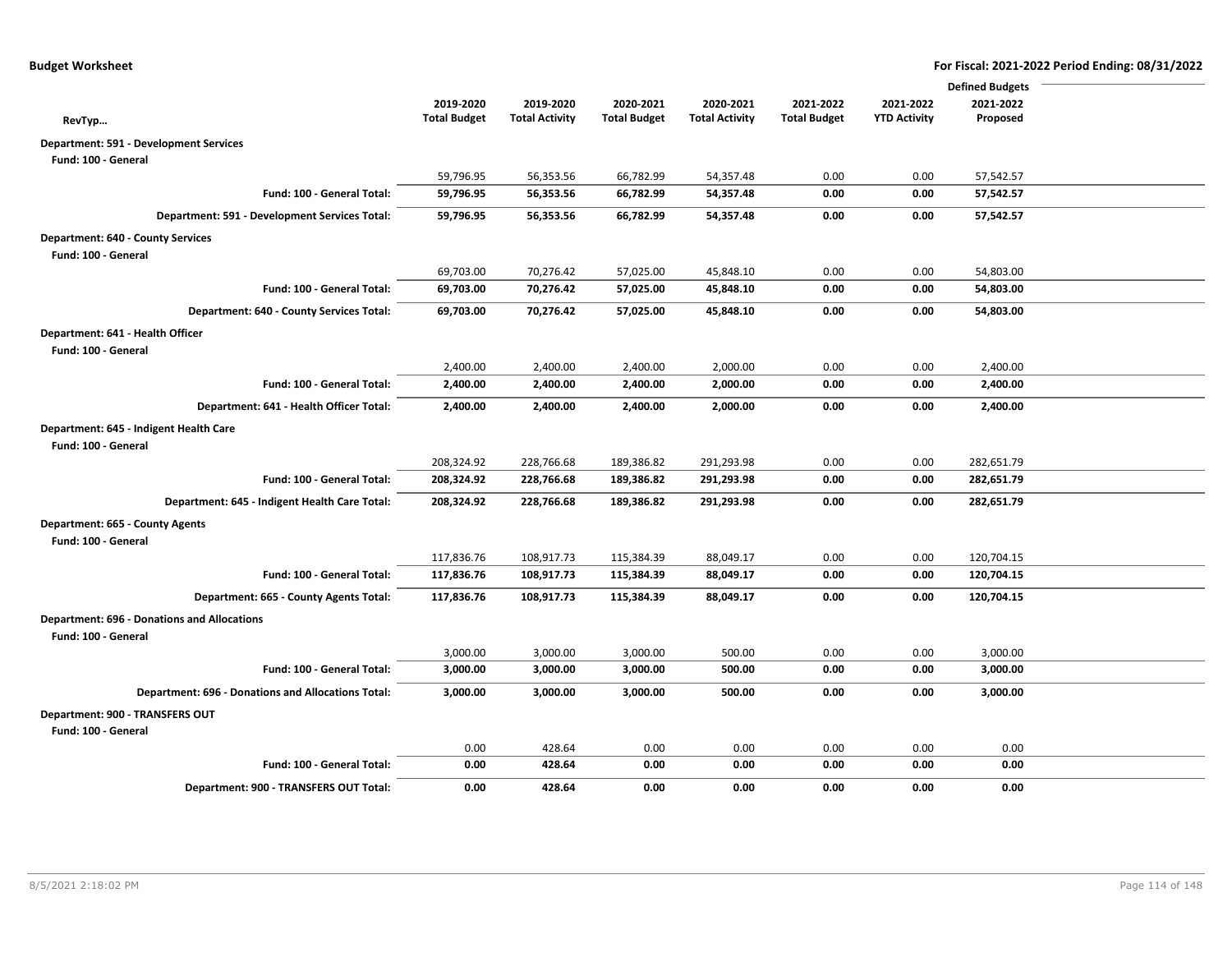|                                                        |                     |                       |                     |                       |                     |                     | <b>Defined Budgets</b> |
|--------------------------------------------------------|---------------------|-----------------------|---------------------|-----------------------|---------------------|---------------------|------------------------|
|                                                        | 2019-2020           | 2019-2020             | 2020-2021           | 2020-2021             | 2021-2022           | 2021-2022           | 2021-2022              |
| RevTyp                                                 | <b>Total Budget</b> | <b>Total Activity</b> | <b>Total Budget</b> | <b>Total Activity</b> | <b>Total Budget</b> | <b>YTD Activity</b> | Proposed               |
| Department: 999 - Undesignated Conversion              |                     |                       |                     |                       |                     |                     |                        |
| Fund: 100 - General                                    |                     |                       |                     |                       |                     |                     |                        |
|                                                        | 58,602.25           | 76,731.04             | 0.00                | 0.00                  | 0.00                | 0.00                | 0.00                   |
| Fund: 100 - General Total:                             | 58,602.25           | 76,731.04             | 0.00                | 0.00                  | 0.00                | 0.00                | 0.00                   |
| Department: 999 - Undesignated Conversion Total:       | 58,602.25           | 76,731.04             | 0.00                | 0.00                  | 0.00                | 0.00                | 0.00                   |
| <b>Total Revenues</b>                                  | 13,264,964.92       | 12,354,724.35         | 13,939,245.46       | 13,301,254.11         | 0.00                | 0.00                | 14,525,074.03          |
| <b>Total Expenses</b>                                  | 13,264,084.93       | 13,103,197.09         | 13,939,245.46       | 10,875,988.16         | 0.00                | 0.00                | 14,525,074.03          |
| Fund: 100 - General Surplus (Deficit):                 | 879.99              | -748,472.74           | 0.00                | 2,425,265.95          | 0.00                | 0.00                | 0.00                   |
| Fund: 110 - Courthouse Security                        |                     |                       |                     |                       |                     |                     |                        |
| Fund: 110 - Courthouse Security                        |                     |                       |                     |                       |                     |                     |                        |
| 300 - CASH                                             | 27,200.00           | 0.00                  | 55,064.66           | 0.00                  | 0.00                | 0.00                | 45,930.35              |
| 340 - FEES OF OFFICE                                   | 8,300.00            | 18,094.25             | 8,300.00            | 6,214.58              | 0.00                | 0.00                | 8,200.00               |
| 360 - INTEREST EARNINGS                                | 0.00                | 200.27                | 50.00               | 0.00                  | 0.00                | 0.00                | 0.00                   |
| Fund: 110 - Courthouse Security Total:                 | 35,500.00           | 18,294.52             | 63,414.66           | 6,214.58              | 0.00                | 0.00                | 54,130.35              |
| Department: 541 - Courthouse Security Part-Time        |                     |                       |                     |                       |                     |                     |                        |
| Fund: 110 - Courthouse Security                        |                     |                       |                     |                       |                     |                     |                        |
|                                                        | 35,500.00           | 0.00                  | 35,000.00           | 2,497.42              | 0.00                | 0.00                | 53,830.40              |
| Fund: 110 - Courthouse Security Total:                 | 35,500.00           | 0.00                  | 35,000.00           | 2,497.42              | 0.00                | 0.00                | 53,830.40              |
| Department: 541 - Courthouse Security Part-Time Total: | 35,500.00           | 0.00                  | 35,000.00           | 2,497.42              | 0.00                | 0.00                | 53,830.40              |
| Department: 542 - Security Equipment                   |                     |                       |                     |                       |                     |                     |                        |
| Fund: 110 - Courthouse Security                        |                     |                       |                     |                       |                     |                     |                        |
|                                                        | 0.00                | 1,500.00              | 28,414.66           | 28,774.25             | 0.00                | 0.00                | 299.95                 |
| Fund: 110 - Courthouse Security Total:                 | 0.00                | 1,500.00              | 28,414.66           | 28,774.25             | 0.00                | 0.00                | 299.95                 |
| Department: 542 - Security Equipment Total:            | 0.00                | 1,500.00              | 28,414.66           | 28,774.25             | 0.00                | 0.00                | 299.95                 |
| <b>Total Revenues</b>                                  | 35,500.00           | 18,294.52             | 63,414.66           | 6,214.58              | 0.00                | 0.00                | 54,130.35              |
| <b>Total Expenses</b>                                  | 35,500.00           | 1,500.00              | 63,414.66           | 31,271.67             | 0.00                | 0.00                | 54,130.35              |
| Fund: 110 - Courthouse Security Surplus (Deficit):     | 0.00                | 16,794.52             | 0.00                | $-25,057.09$          | 0.00                | 0.00                | 0.00                   |
| Fund: 111 - Justice Court Building Security            |                     |                       |                     |                       |                     |                     |                        |
| Fund: 111 - Justice Court Building Security            |                     |                       |                     |                       |                     |                     |                        |
| 300 - CASH                                             | 2,850.00            | 0.00                  | 3,650.00            | 0.00                  | 0.00                | 0.00                | 1,100.00               |
| 370 - MISCELLANEOUS                                    | 650.00              | 1,177.37              | 850.00              | 915.92                | 0.00                | 0.00                | 1,000.00               |
| Fund: 111 - Justice Court Building Security Total:     | 3,500.00            | 1,177.37              | 4,500.00            | 915.92                | 0.00                | 0.00                | 2,100.00               |
| Department: 454 - Justice Ct Bldg Expense              |                     |                       |                     |                       |                     |                     |                        |
| Fund: 111 - Justice Court Building Security            |                     |                       |                     |                       |                     |                     |                        |
|                                                        | 3,500.00            | 0.00                  | 4,500.00            | 0.00                  | 0.00                | 0.00                | 2,100.00               |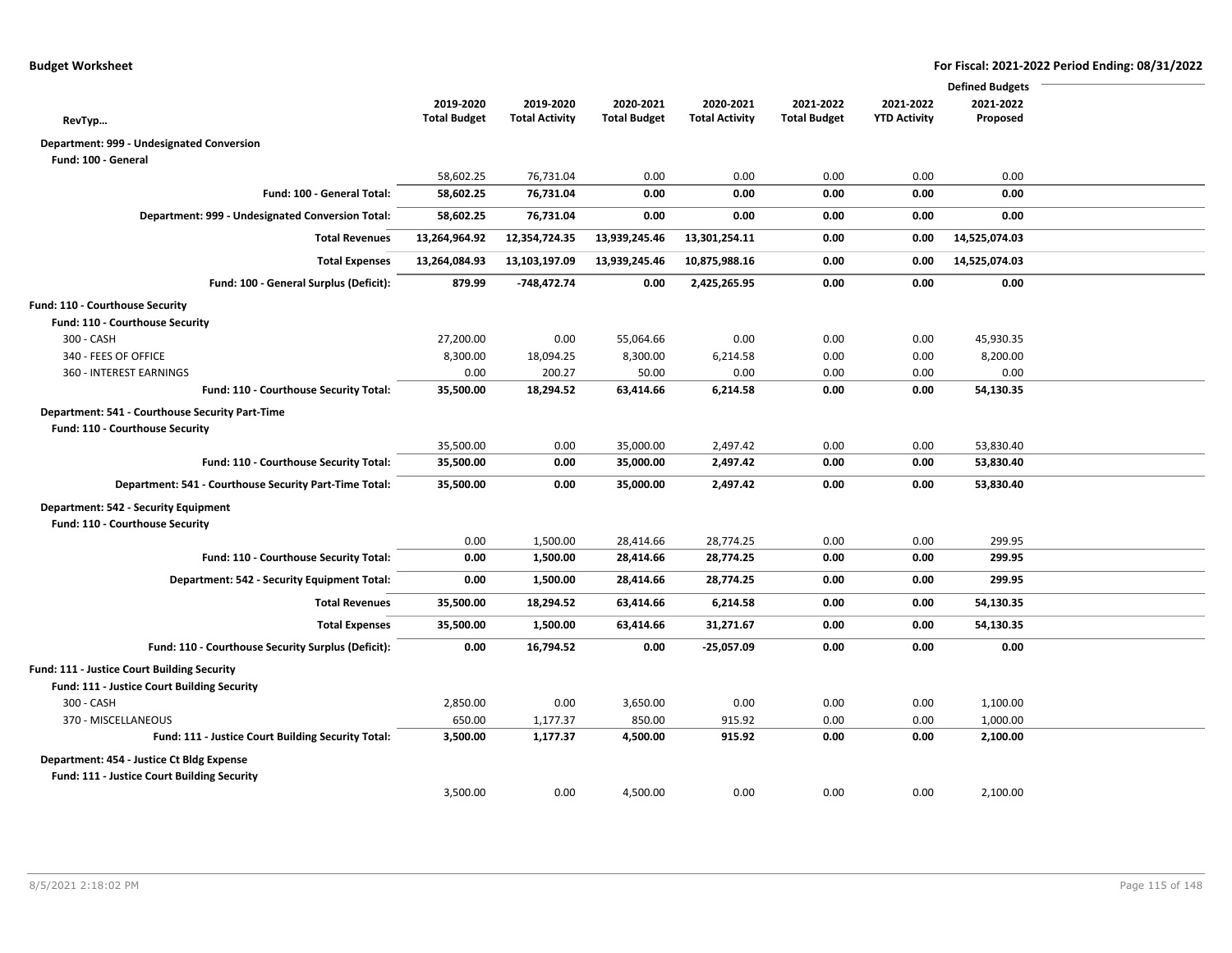|                                                                |                     |                       |                     |                       |                     |                     | <b>Defined Budgets</b> |  |
|----------------------------------------------------------------|---------------------|-----------------------|---------------------|-----------------------|---------------------|---------------------|------------------------|--|
|                                                                | 2019-2020           | 2019-2020             | 2020-2021           | 2020-2021             | 2021-2022           | 2021-2022           | 2021-2022              |  |
| RevTyp                                                         | <b>Total Budget</b> | <b>Total Activity</b> | <b>Total Budget</b> | <b>Total Activity</b> | <b>Total Budget</b> | <b>YTD Activity</b> | Proposed               |  |
| Fund: 111 - Justice Court Building Security Total:             | 3,500.00            | 0.00                  | 4,500.00            | 0.00                  | 0.00                | 0.00                | 2,100.00               |  |
| Department: 454 - Justice Ct Bldg Expense Total:               | 3,500.00            | 0.00                  | 4,500.00            | 0.00                  | 0.00                | 0.00                | 2,100.00               |  |
| <b>Total Revenues</b>                                          | 3,500.00            | 1,177.37              | 4,500.00            | 915.92                | 0.00                | 0.00                | 2,100.00               |  |
| <b>Total Expenses</b>                                          | 3,500.00            | 0.00                  | 4,500.00            | 0.00                  | 0.00                | 0.00                | 2,100.00               |  |
| Fund: 111 - Justice Court Building Security Surplus (Deficit): | 0.00                | 1,177.37              | 0.00                | 915.92                | 0.00                | 0.00                | 0.00                   |  |
| Fund: 120 - County Clerk Vital Statistics                      |                     |                       |                     |                       |                     |                     |                        |  |
| Fund: 120 - County Clerk Vital Statistics                      |                     |                       |                     |                       |                     |                     |                        |  |
| 300 - CASH                                                     | 3,500.00            | 0.00                  | 2,995.00            | 0.00                  | 0.00                | 0.00                | 3,000.00               |  |
| 360 - INTEREST EARNINGS                                        | 0.00                | 5.30                  | 5.00                | 0.00                  | 0.00                | 0.00                | 0.00                   |  |
| 370 - MISCELLANEOUS                                            | 500.00              | 734.00                | 500.00              | 192.00                | 0.00                | 0.00                | 500.00                 |  |
| Fund: 120 - County Clerk Vital Statistics Total:               | 4,000.00            | 739.30                | 3,500.00            | 192.00                | 0.00                | 0.00                | 3,500.00               |  |
| Department: 411 - Vital Stats Expense                          |                     |                       |                     |                       |                     |                     |                        |  |
| Fund: 120 - County Clerk Vital Statistics                      |                     |                       |                     |                       |                     |                     |                        |  |
|                                                                | 4,000.00            | 4,332.80              | 3,500.00            | 1,696.11              | 0.00                | 0.00                | 3,500.00               |  |
| Fund: 120 - County Clerk Vital Statistics Total:               | 4,000.00            | 4,332.80              | 3,500.00            | 1,696.11              | 0.00                | 0.00                | 3,500.00               |  |
| Department: 411 - Vital Stats Expense Total:                   | 4,000.00            | 4,332.80              | 3,500.00            | 1,696.11              | 0.00                | 0.00                | 3,500.00               |  |
| <b>Total Revenues</b>                                          | 4,000.00            | 739.30                | 3,500.00            | 192.00                | 0.00                | 0.00                | 3,500.00               |  |
| <b>Total Expenses</b>                                          | 4,000.00            | 4,332.80              | 3,500.00            | 1,696.11              | 0.00                | 0.00                | 3,500.00               |  |
| Fund: 120 - County Clerk Vital Statistics Surplus (Deficit):   | 0.00                | $-3,593.50$           | 0.00                | $-1,504.11$           | 0.00                | 0.00                | 0.00                   |  |
| Fund: 121 - County Clerk Records Management                    |                     |                       |                     |                       |                     |                     |                        |  |
| Fund: 121 - County Clerk Records Management                    |                     |                       |                     |                       |                     |                     |                        |  |
| 300 - CASH                                                     | 40,174.19           | 0.00                  | 38,139.08           | 0.00                  | 0.00                | 0.00                | 32,720.55              |  |
| 360 - INTEREST EARNINGS                                        | 100.00              | 87.06                 | 50.00               | 0.00                  | 0.00                | 0.00                | 0.00                   |  |
| 370 - MISCELLANEOUS                                            | 55,015.11           | 85,608.73             | 57,500.00           | 29,077.11             | 0.00                | 0.00                | 66,000.00              |  |
| Fund: 121 - County Clerk Records Management Total:             | 95,289.30           | 85,695.79             | 95,689.08           | 29,077.11             | 0.00                | 0.00                | 98,720.55              |  |
| Department: 402 - Co.Clerk Records Mgt. Exp.                   |                     |                       |                     |                       |                     |                     |                        |  |
| <b>Fund: 121 - County Clerk Records Management</b>             |                     |                       |                     |                       |                     |                     |                        |  |
|                                                                | 95,289.30           | 94,233.00             | 95,689.08           | 77,304.46             | 0.00                | 0.00                | 98,720.55              |  |
| Fund: 121 - County Clerk Records Management Total:             | 95,289.30           | 94,233.00             | 95,689.08           | 77,304.46             | 0.00                | 0.00                | 98,720.55              |  |
| Department: 402 - Co.Clerk Records Mgt. Exp. Total:            | 95,289.30           | 94,233.00             | 95,689.08           | 77,304.46             | 0.00                | 0.00                | 98,720.55              |  |
| <b>Total Revenues</b>                                          | 95,289.30           | 85,695.79             | 95,689.08           | 29,077.11             | 0.00                | 0.00                | 98,720.55              |  |
| <b>Total Expenses</b>                                          | 95,289.30           | 94,233.00             | 95,689.08           | 77,304.46             | 0.00                | 0.00                | 98,720.55              |  |
| Fund: 121 - County Clerk Records Management Surplus (Deficit): | 0.00                | $-8,537.21$           | 0.00                | -48,227.35            | 0.00                | 0.00                | 0.00                   |  |
| Fund: 122 - Chapter 19 Funds                                   |                     |                       |                     |                       |                     |                     |                        |  |
| Fund: 122 - Chapter 19 Funds                                   |                     |                       |                     |                       |                     |                     |                        |  |
| 330 - GRANTS                                                   | 1,205.96            | 36,462.99             | 1,205.96            | 0.00                  | 0.00                | 0.00                | 700.00                 |  |
|                                                                |                     |                       |                     |                       |                     |                     |                        |  |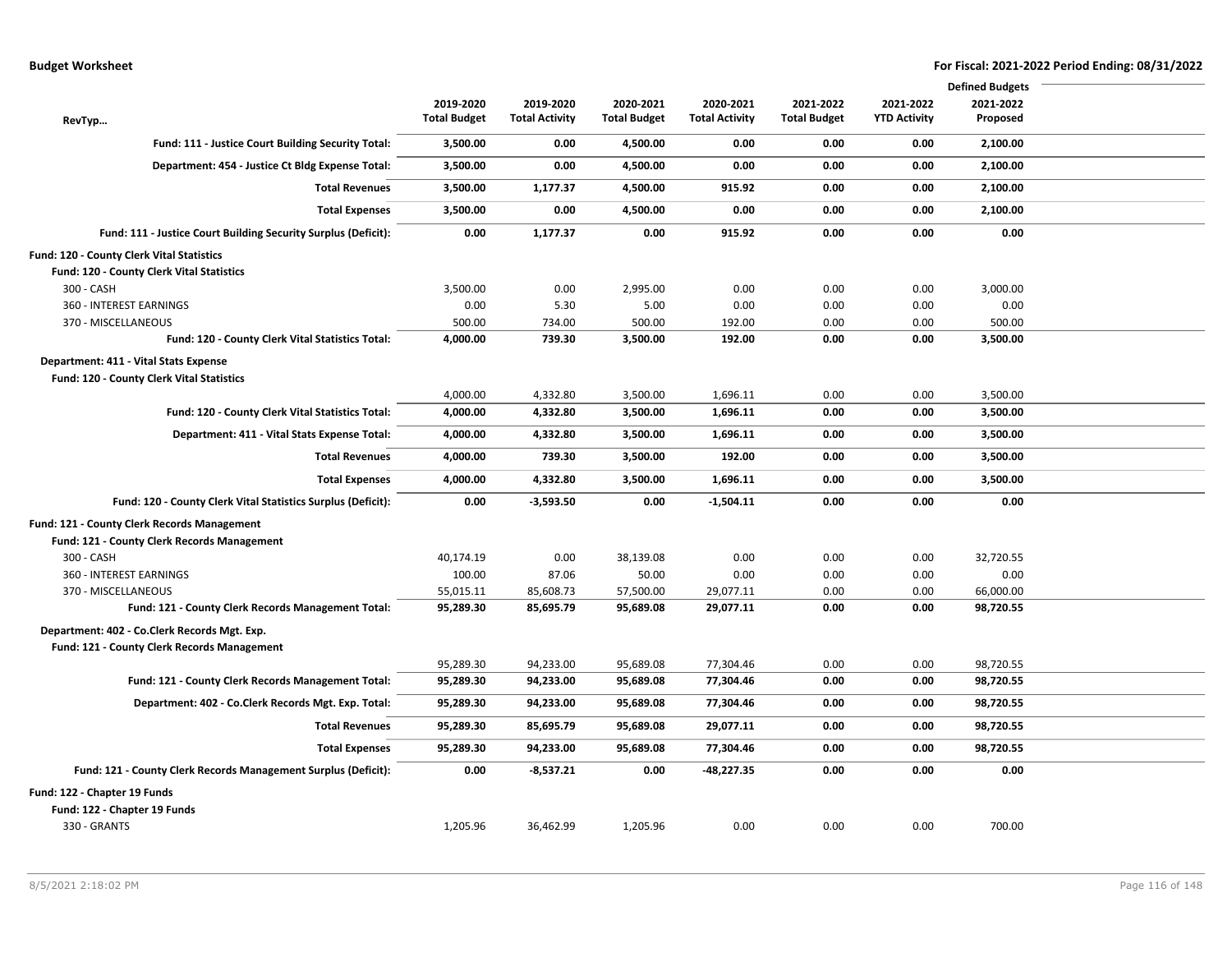|                                                                                     |                     |                       |                     |                       |                     |                     | <b>Defined Budgets</b> |  |
|-------------------------------------------------------------------------------------|---------------------|-----------------------|---------------------|-----------------------|---------------------|---------------------|------------------------|--|
|                                                                                     | 2019-2020           | 2019-2020             | 2020-2021           | 2020-2021             | 2021-2022           | 2021-2022           | 2021-2022              |  |
| RevTyp                                                                              | <b>Total Budget</b> | <b>Total Activity</b> | <b>Total Budget</b> | <b>Total Activity</b> | <b>Total Budget</b> | <b>YTD Activity</b> | Proposed               |  |
| Fund: 122 - Chapter 19 Funds Total:                                                 | 1,205.96            | 36,462.99             | 1,205.96            | 0.00                  | 0.00                | 0.00                | 700.00                 |  |
| Department: 403 - County Clerk                                                      |                     |                       |                     |                       |                     |                     |                        |  |
| Fund: 122 - Chapter 19 Funds                                                        |                     |                       |                     |                       |                     |                     |                        |  |
|                                                                                     | 1,205.96            | 1,205.96              | 1,205.96            | 1,260.00              | 0.00                | 0.00                | 700.00                 |  |
| Fund: 122 - Chapter 19 Funds Total:                                                 | 1,205.96            | 1,205.96              | 1,205.96            | 1,260.00              | 0.00                | 0.00                | 700.00                 |  |
| Department: 403 - County Clerk Total:                                               | 1,205.96            | 1,205.96              | 1,205.96            | 1,260.00              | 0.00                | 0.00                | 700.00                 |  |
| Department: 478 - HAVA CARES Act Coronavirus Relief<br>Fund: 122 - Chapter 19 Funds |                     |                       |                     |                       |                     |                     |                        |  |
|                                                                                     | 0.00                | 5,183.25              | 0.00                | 17,370.07             | 0.00                | 0.00                | 0.00                   |  |
| Fund: 122 - Chapter 19 Funds Total:                                                 | 0.00                | 5,183.25              | 0.00                | 17,370.07             | 0.00                | 0.00                | 0.00                   |  |
| Department: 478 - HAVA CARES Act Coronavirus Relief Total:                          | 0.00                | 5,183.25              | 0.00                | 17,370.07             | 0.00                | 0.00                | 0.00                   |  |
| <b>Total Revenues</b>                                                               | 1,205.96            | 36,462.99             | 1,205.96            | 0.00                  | 0.00                | 0.00                | 700.00                 |  |
| <b>Total Expenses</b>                                                               | 1,205.96            | 6,389.21              | 1,205.96            | 18,630.07             | 0.00                | 0.00                | 700.00                 |  |
| Fund: 122 - Chapter 19 Funds Surplus (Deficit):                                     | 0.00                | 30,073.78             | 0.00                | $-18,630.07$          | 0.00                | 0.00                | 0.00                   |  |
| Fund: 123 - Election Equipment Fund                                                 |                     |                       |                     |                       |                     |                     |                        |  |
| Fund: 123 - Election Equipment Fund                                                 |                     |                       |                     |                       |                     |                     |                        |  |
| 300 - CASH                                                                          | 11,000.00           | 0.00                  | 519,253.98          | 0.00                  | 0.00                | 0.00                | 0.00                   |  |
| 330 - GRANTS                                                                        | 0.00                | 120,000.00            | 0.00                | 0.00                  | 0.00                | 0.00                | 0.00                   |  |
| 335 - PROCEEDS FROM CAPITAL LEASE                                                   | 0.00                | 0.00                  | 0.00                | 357,253.98            | 0.00                | 0.00                | 0.00                   |  |
| 340 - FEES OF OFFICE                                                                | 4,000.00            | 790.00                | 4,000.00            | 4,945.93              | 0.00                | 0.00                | 4,000.00               |  |
| 370 - MISCELLANEOUS                                                                 | 0.00                | 0.00                  | 0.00                | 0.00                  | 0.00                | 0.00                | 96,088.00              |  |
| Fund: 123 - Election Equipment Fund Total:                                          | 15,000.00           | 120,790.00            | 523,253.98          | 362,199.91            | 0.00                | 0.00                | 100,088.00             |  |
| Department: 403 - County Clerk                                                      |                     |                       |                     |                       |                     |                     |                        |  |
| Fund: 123 - Election Equipment Fund                                                 |                     |                       |                     |                       |                     |                     |                        |  |
|                                                                                     | 15,000.00           | 5,803.10              | 523,253.98          | 493,253.98            | 0.00                | 0.00                | 100,088.00             |  |
| Fund: 123 - Election Equipment Fund Total:                                          | 15,000.00           | 5,803.10              | 523,253.98          | 493,253.98            | 0.00                | 0.00                | 100,088.00             |  |
| Department: 403 - County Clerk Total:                                               | 15,000.00           | 5,803.10              | 523,253.98          | 493,253.98            | 0.00                | 0.00                | 100,088.00             |  |
| <b>Total Revenues</b>                                                               | 15,000.00           | 120,790.00            | 523,253.98          | 362,199.91            | 0.00                | 0.00                | 100,088.00             |  |
| <b>Total Expenses</b>                                                               | 15,000.00           | 5,803.10              | 523,253.98          | 493,253.98            | 0.00                | 0.00                | 100,088.00             |  |
| Fund: 123 - Election Equipment Fund Surplus (Deficit):                              | 0.00                | 114,986.90            | 0.00                | $-131,054.07$         | 0.00                | 0.00                | 0.00                   |  |
| Fund: 124 - Election Support                                                        |                     |                       |                     |                       |                     |                     |                        |  |
| Fund: 124 - Election Support                                                        |                     |                       |                     |                       |                     |                     |                        |  |
| 300 - CASH                                                                          | 0.00                | 0.00                  | 0.00                | 0.00                  | 0.00                | 0.00                | 0.00                   |  |
| 370 - MISCELLANEOUS                                                                 | 0.00                | 0.00                  | 0.00                | 0.00                  | 0.00                | 0.00                | 0.00                   |  |
| <b>Fund: 124 - Election Support Total:</b>                                          | 0.00                | 0.00                  | 0.00                | 0.00                  | 0.00                | 0.00                | 0.00                   |  |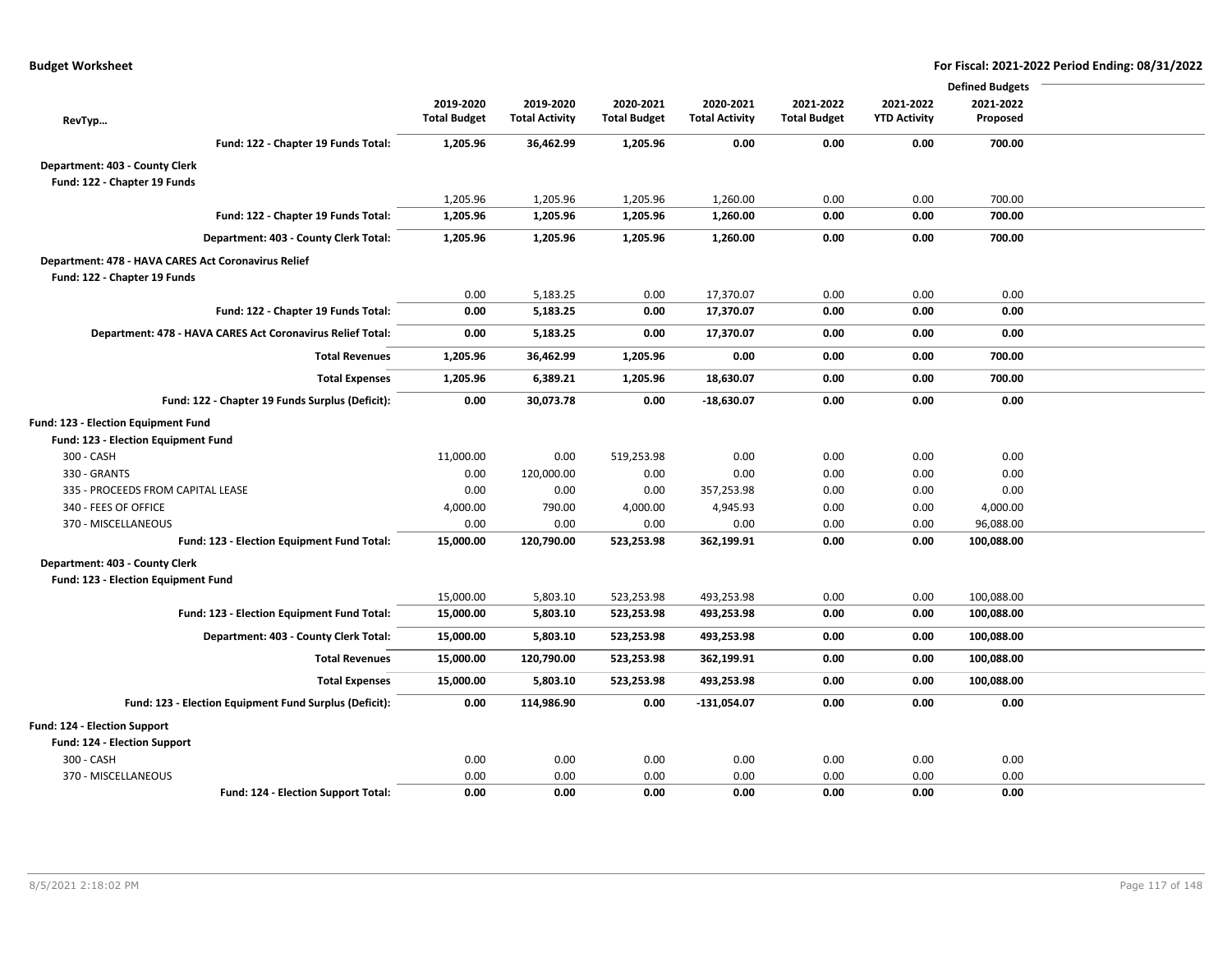|                                                                        |                     |                       |                     |                       |                     |                     | <b>Defined Budgets</b> |  |
|------------------------------------------------------------------------|---------------------|-----------------------|---------------------|-----------------------|---------------------|---------------------|------------------------|--|
|                                                                        | 2019-2020           | 2019-2020             | 2020-2021           | 2020-2021             | 2021-2022           | 2021-2022           | 2021-2022              |  |
| RevTyp                                                                 | <b>Total Budget</b> | <b>Total Activity</b> | <b>Total Budget</b> | <b>Total Activity</b> | <b>Total Budget</b> | <b>YTD Activity</b> | Proposed               |  |
| Department: 403 - County Clerk                                         |                     |                       |                     |                       |                     |                     |                        |  |
| <b>Fund: 124 - Election Support</b>                                    |                     |                       |                     |                       |                     |                     |                        |  |
|                                                                        | 0.00                | 0.00                  | 0.00                | 0.00                  | 0.00                | 0.00                | 0.00                   |  |
| Fund: 124 - Election Support Total:                                    | 0.00                | 0.00                  | 0.00                | 0.00                  | 0.00                | 0.00                | 0.00                   |  |
| Department: 403 - County Clerk Total:                                  | 0.00                | 0.00                  | 0.00                | 0.00                  | 0.00                | 0.00                | 0.00                   |  |
| <b>Total Revenues</b>                                                  | 0.00                | 0.00                  | 0.00                | 0.00                  | 0.00                | 0.00                | 0.00                   |  |
| <b>Total Expenses</b>                                                  | 0.00                | 0.00                  | 0.00                | 0.00                  | 0.00                | 0.00                | 0.00                   |  |
| Fund: 124 - Election Support Surplus (Deficit):                        | 0.00                | 0.00                  | 0.00                | 0.00                  | 0.00                | 0.00                | 0.00                   |  |
| Fund: 125 - County Clerk Co.& Dist.CourtTechnology                     |                     |                       |                     |                       |                     |                     |                        |  |
| Fund: 125 - County Clerk Co.& Dist.CourtTechnology                     |                     |                       |                     |                       |                     |                     |                        |  |
| 300 - CASH                                                             | 2,400.00            | 0.00                  | 0.00                | 0.00                  | 0.00                | 0.00                | 0.00                   |  |
| 370 - MISCELLANEOUS                                                    | 600.00              | 437.05                | 600.00              | 64.04                 | 0.00                | 0.00                | 300.00                 |  |
| Fund: 125 - County Clerk Co.& Dist.CourtTechnology Total:              | 3,000.00            | 437.05                | 600.00              | 64.04                 | 0.00                | 0.00                | 300.00                 |  |
| Department: 440 - Technology Equipment                                 |                     |                       |                     |                       |                     |                     |                        |  |
| Fund: 125 - County Clerk Co.& Dist.CourtTechnology                     |                     |                       |                     |                       |                     |                     |                        |  |
|                                                                        | 3,000.00            | 0.00                  | 600.00              | 300.00                | 0.00                | 0.00                | 300.00                 |  |
| Fund: 125 - County Clerk Co.& Dist.CourtTechnology Total:              | 3,000.00            | 0.00                  | 600.00              | 300.00                | 0.00                | 0.00                | 300.00                 |  |
| Department: 440 - Technology Equipment Total:                          | 3,000.00            | 0.00                  | 600.00              | 300.00                | 0.00                | 0.00                | 300.00                 |  |
| <b>Total Revenues</b>                                                  | 3,000.00            | 437.05                | 600.00              | 64.04                 | 0.00                | 0.00                | 300.00                 |  |
| <b>Total Expenses</b>                                                  | 3,000.00            | 0.00                  | 600.00              | 300.00                | 0.00                | 0.00                | 300.00                 |  |
| Fund: 125 - County Clerk Co.& Dist.CourtTechnology Surplus (Deficit):  | 0.00                | 437.05                | 0.00                | $-235.96$             | 0.00                | 0.00                | 0.00                   |  |
| Fund: 126 - County Clerk Court Records Preservation                    |                     |                       |                     |                       |                     |                     |                        |  |
| Fund: 126 - County Clerk Court Records Preservation                    |                     |                       |                     |                       |                     |                     |                        |  |
| 360 - INTEREST EARNINGS                                                | 0.00                | 24.64                 | 0.00                | 0.00                  | 0.00                | 0.00                | 0.00                   |  |
| 370 - MISCELLANEOUS                                                    | 0.00                | 1,760.04              | 0.00                | 410.00                | 0.00                | 0.00                | 300.00                 |  |
| Fund: 126 - County Clerk Court Records Preservation Total:             | 0.00                | 1,784.68              | 0.00                | 410.00                | 0.00                | 0.00                | 300.00                 |  |
| Department: 544 - County Clerk Records Pres. Equip.                    |                     |                       |                     |                       |                     |                     |                        |  |
| Fund: 126 - County Clerk Court Records Preservation                    |                     |                       |                     |                       |                     |                     |                        |  |
|                                                                        | 0.00                | 0.00                  | 0.00                | 0.00                  | 0.00                | 0.00                | 300.00                 |  |
| Fund: 126 - County Clerk Court Records Preservation Total:             | 0.00                | 0.00                  | 0.00                | 0.00                  | 0.00                | 0.00                | 300.00                 |  |
| Department: 544 - County Clerk Records Pres. Equip. Total:             | 0.00                | 0.00                  | 0.00                | 0.00                  | 0.00                | 0.00                | 300.00                 |  |
| <b>Total Revenues</b>                                                  | 0.00                | 1,784.68              | 0.00                | 410.00                | 0.00                | 0.00                | 300.00                 |  |
| <b>Total Expenses</b>                                                  | 0.00                | 0.00                  | 0.00                | 0.00                  | 0.00                | 0.00                | 300.00                 |  |
| Fund: 126 - County Clerk Court Records Preservation Surplus (Deficit): | 0.00                | 1,784.68              | 0.00                | 410.00                | 0.00                | 0.00                | 0.00                   |  |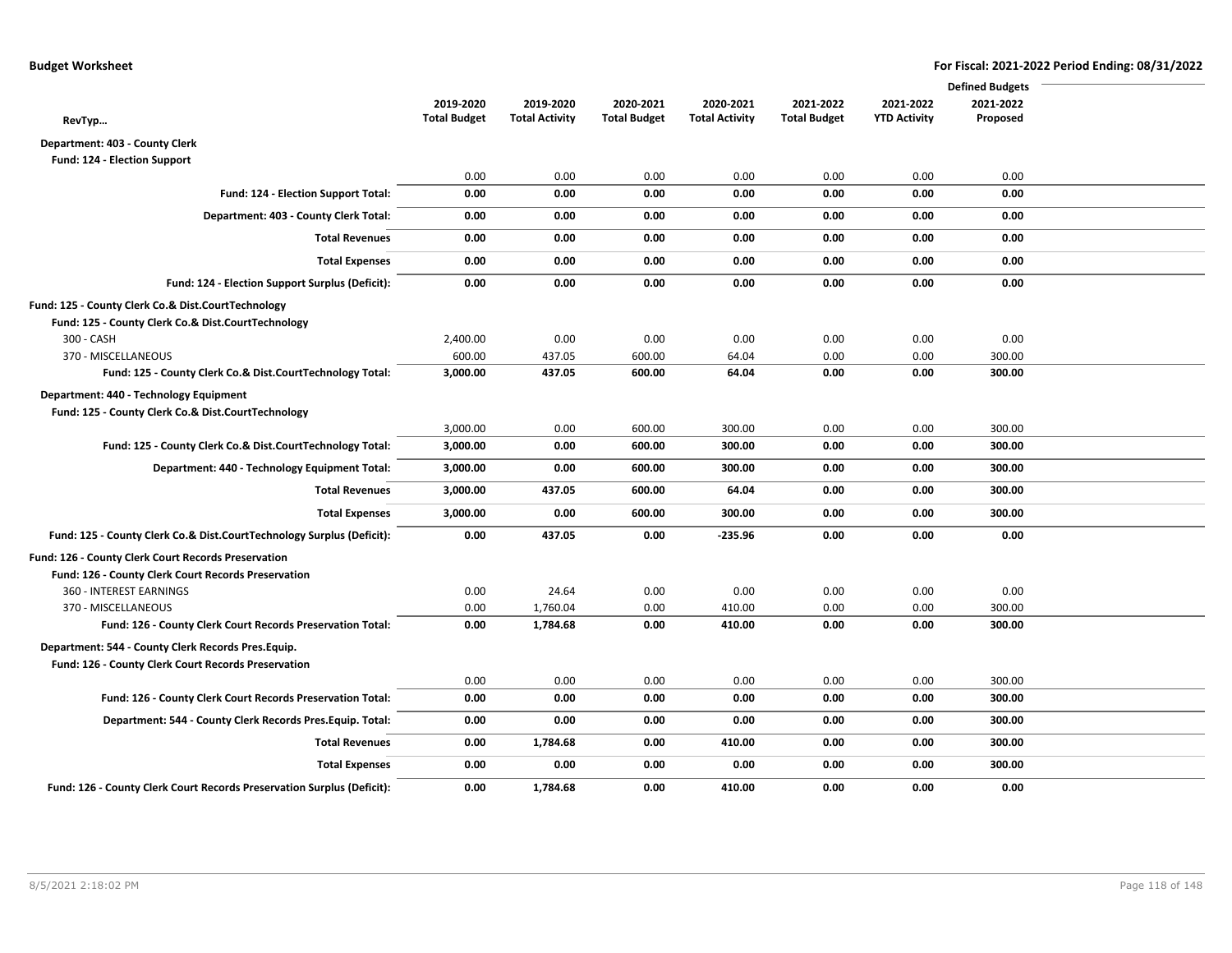|                                                             |                     |                       |                     |                       |                     |                     | <b>Defined Budgets</b> |  |
|-------------------------------------------------------------|---------------------|-----------------------|---------------------|-----------------------|---------------------|---------------------|------------------------|--|
|                                                             | 2019-2020           | 2019-2020             | 2020-2021           | 2020-2021             | 2021-2022           | 2021-2022           | 2021-2022              |  |
| RevTyp                                                      | <b>Total Budget</b> | <b>Total Activity</b> | <b>Total Budget</b> | <b>Total Activity</b> | <b>Total Budget</b> | <b>YTD Activity</b> | Proposed               |  |
| Fund: 127 - County Clerk Records Archive                    |                     |                       |                     |                       |                     |                     |                        |  |
| Fund: 127 - County Clerk Records Archive                    |                     |                       |                     |                       |                     |                     |                        |  |
| 300 - CASH                                                  | 115,000.00          | 0.00                  | 50,000.00           | 0.00                  | 0.00                | 0.00                | 70,000.00              |  |
| 370 - MISCELLANEOUS                                         | 25,000.00           | 73,280.04             | 90,000.00           | 24,530.00             | 0.00                | 0.00                | 70,000.00              |  |
| Fund: 127 - County Clerk Records Archive Total:             | 140,000.00          | 73,280.04             | 140,000.00          | 24,530.00             | 0.00                | 0.00                | 140,000.00             |  |
| Department: 403 - County Clerk                              |                     |                       |                     |                       |                     |                     |                        |  |
| Fund: 127 - County Clerk Records Archive                    |                     |                       |                     |                       |                     |                     |                        |  |
|                                                             | 140,000.00          | 45,364.50             | 140,000.00          | 17,605.32             | 0.00                | 0.00                | 140,000.00             |  |
| Fund: 127 - County Clerk Records Archive Total:             | 140,000.00          | 45,364.50             | 140,000.00          | 17,605.32             | 0.00                | 0.00                | 140,000.00             |  |
| Department: 403 - County Clerk Total:                       | 140,000.00          | 45,364.50             | 140,000.00          | 17,605.32             | 0.00                | 0.00                | 140,000.00             |  |
| <b>Total Revenues</b>                                       | 140,000.00          | 73,280.04             | 140,000.00          | 24,530.00             | 0.00                | 0.00                | 140,000.00             |  |
| <b>Total Expenses</b>                                       | 140,000.00          | 45,364.50             | 140,000.00          | 17,605.32             | 0.00                | 0.00                | 140,000.00             |  |
| Fund: 127 - County Clerk Records Archive Surplus (Deficit): | 0.00                | 27,915.54             | 0.00                | 6,924.68              | 0.00                | 0.00                | 0.00                   |  |
| Fund: 130 - Bail Bond Trust Fund                            |                     |                       |                     |                       |                     |                     |                        |  |
| Fund: 130 - Bail Bond Trust Fund                            |                     |                       |                     |                       |                     |                     |                        |  |
| 300 - CASH                                                  | 0.00                | 0.00                  | 0.00                | 0.00                  | 0.00                | 0.00                | 0.00                   |  |
| 345 - BONDS                                                 | 4,000.00            | 8,160.00              | 7,000.00            | 4,920.00              | 0.00                | 0.00                | 7,000.00               |  |
| 370 - MISCELLANEOUS                                         | 0.00                | 0.00                  | 0.00                | 0.00                  | 0.00                | 0.00                | 0.00                   |  |
| <b>Fund: 130 - Bail Bond Trust Fund Total:</b>              | 4,000.00            | 8,160.00              | 7,000.00            | 4,920.00              | 0.00                | 0.00                | 7,000.00               |  |
| Department: 498 - Bail Bond Fee Expense                     |                     |                       |                     |                       |                     |                     |                        |  |
| Fund: 130 - Bail Bond Trust Fund                            |                     |                       |                     |                       |                     |                     |                        |  |
|                                                             | 4,000.00            | 8,310.00              | 7,000.00            | 0.00                  | 0.00                | 0.00                | 7,000.00               |  |
| <b>Fund: 130 - Bail Bond Trust Fund Total:</b>              | 4,000.00            | 8,310.00              | 7,000.00            | 0.00                  | 0.00                | 0.00                | 7,000.00               |  |
| Department: 498 - Bail Bond Fee Expense Total:              | 4,000.00            | 8,310.00              | 7,000.00            | 0.00                  | 0.00                | 0.00                | 7,000.00               |  |
| <b>Total Revenues</b>                                       | 4,000.00            | 8,160.00              | 7,000.00            | 4,920.00              | 0.00                | 0.00                | 7,000.00               |  |
| <b>Total Expenses</b>                                       | 4,000.00            | 8,310.00              | 7,000.00            | 0.00                  | 0.00                | 0.00                | 7,000.00               |  |
| Fund: 130 - Bail Bond Trust Fund Surplus (Deficit):         | 0.00                | $-150.00$             | 0.00                | 4,920.00              | 0.00                | 0.00                | 0.00                   |  |
| Fund: 160 - County Judge Excess Supplement                  |                     |                       |                     |                       |                     |                     |                        |  |
| Fund: 160 - County Judge Excess Supplement                  |                     |                       |                     |                       |                     |                     |                        |  |
| 300 - CASH                                                  | 3,000.00            | 0.00                  | 2,700.00            | 0.00                  | 0.00                | 0.00                | 3,375.00               |  |
| 370 - MISCELLANEOUS                                         | 0.00                | 0.00                  | 0.00                | 0.00                  | 0.00                | 0.00                | 0.00                   |  |
| Fund: 160 - County Judge Excess Supplement Total:           | 3,000.00            | 0.00                  | 2,700.00            | 0.00                  | 0.00                | 0.00                | 3,375.00               |  |
| Department: 452 - Excess Supplement County Judge            |                     |                       |                     |                       |                     |                     |                        |  |
| Fund: 160 - County Judge Excess Supplement                  |                     |                       |                     |                       |                     |                     |                        |  |
|                                                             | 3,000.00            | 1,397.12              | 2,700.00            | 503.91                | 0.00                | 0.00                | 3,375.00               |  |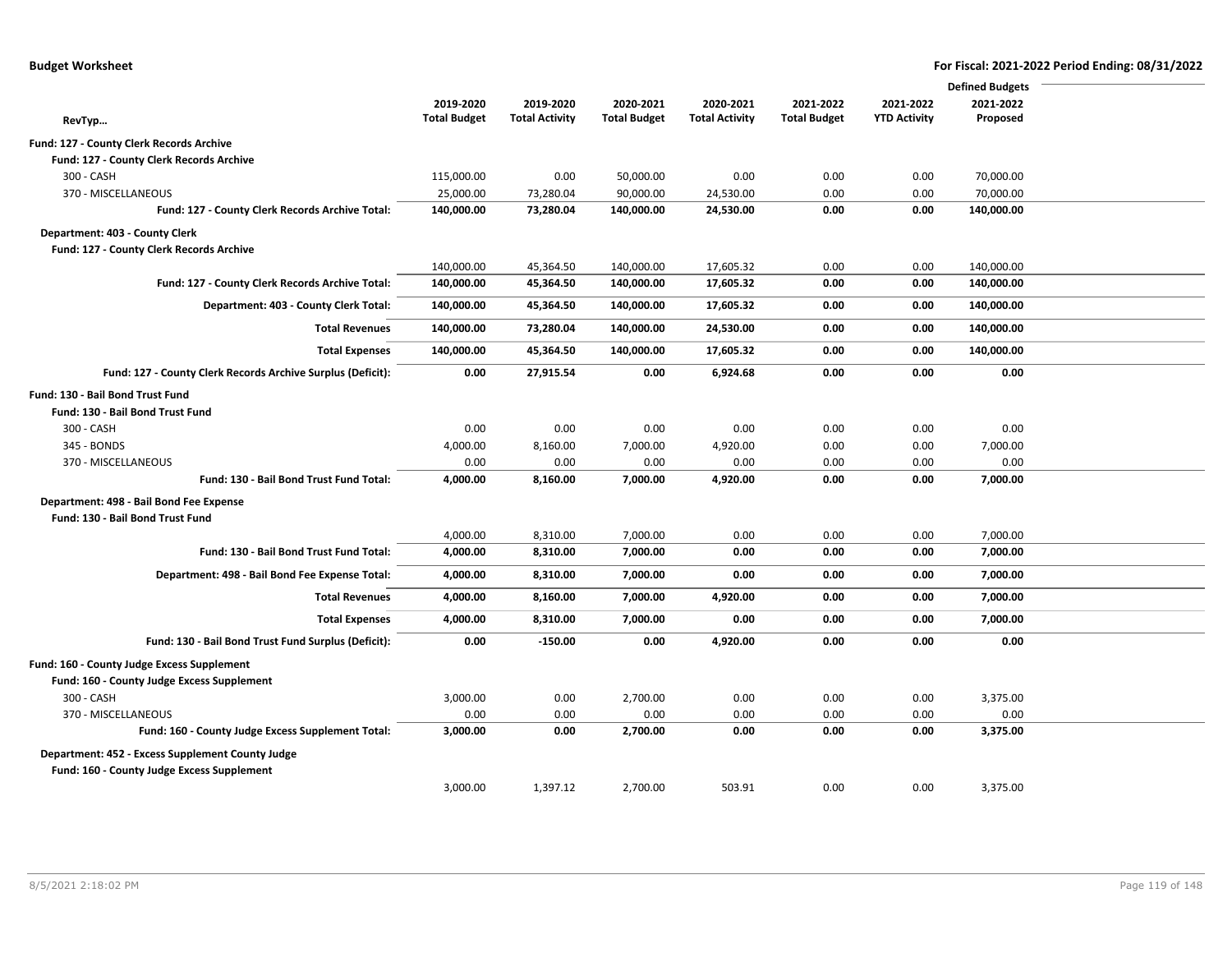|                                                                  |                     |                       |                     |                       |                     |                     | <b>Defined Budgets</b> |  |
|------------------------------------------------------------------|---------------------|-----------------------|---------------------|-----------------------|---------------------|---------------------|------------------------|--|
|                                                                  | 2019-2020           | 2019-2020             | 2020-2021           | 2020-2021             | 2021-2022           | 2021-2022           | 2021-2022              |  |
| RevTyp                                                           | <b>Total Budget</b> | <b>Total Activity</b> | <b>Total Budget</b> | <b>Total Activity</b> | <b>Total Budget</b> | <b>YTD Activity</b> | Proposed               |  |
| Fund: 160 - County Judge Excess Supplement Total:                | 3,000.00            | 1,397.12              | 2,700.00            | 503.91                | 0.00                | 0.00                | 3,375.00               |  |
| Department: 452 - Excess Supplement County Judge Total:          | 3,000.00            | 1,397.12              | 2,700.00            | 503.91                | 0.00                | 0.00                | 3,375.00               |  |
| <b>Total Revenues</b>                                            | 3,000.00            | 0.00                  | 2,700.00            | 0.00                  | 0.00                | 0.00                | 3,375.00               |  |
| <b>Total Expenses</b>                                            | 3,000.00            | 1,397.12              | 2,700.00            | 503.91                | 0.00                | 0.00                | 3,375.00               |  |
| Fund: 160 - County Judge Excess Supplement Surplus (Deficit):    | 0.00                | $-1,397.12$           | 0.00                | $-503.91$             | 0.00                | 0.00                | 0.00                   |  |
| Fund: 161 - Probate Judges Education                             |                     |                       |                     |                       |                     |                     |                        |  |
| Fund: 161 - Probate Judges Education                             |                     |                       |                     |                       |                     |                     |                        |  |
| 300 - CASH                                                       | 1,450.00            | 0.00                  | 1,450.00            | 0.00                  | 0.00                | 0.00                | 0.00                   |  |
| 340 - FEES OF OFFICE                                             | 150.00              | 600.02                | 150.00              | 190.00                | 0.00                | 0.00                | 150.00                 |  |
| 370 - MISCELLANEOUS                                              | 0.00                | 0.00                  | 0.00                | 0.00                  | 0.00                | 0.00                | 0.00                   |  |
| Fund: 161 - Probate Judges Education Total:                      | 1,600.00            | 600.02                | 1,600.00            | 190.00                | 0.00                | 0.00                | 150.00                 |  |
| Department: 412 - Probate Judges Expense                         |                     |                       |                     |                       |                     |                     |                        |  |
| Fund: 161 - Probate Judges Education                             |                     |                       |                     |                       |                     |                     |                        |  |
|                                                                  | 1,600.00            | 0.00                  | 1,600.00            | 0.00                  | 0.00                | 0.00                | 150.00                 |  |
| Fund: 161 - Probate Judges Education Total:                      | 1,600.00            | 0.00                  | 1,600.00            | 0.00                  | 0.00                | 0.00                | 150.00                 |  |
| Department: 412 - Probate Judges Expense Total:                  | 1,600.00            | 0.00                  | 1,600.00            | 0.00                  | 0.00                | 0.00                | 150.00                 |  |
| <b>Total Revenues</b>                                            | 1,600.00            | 600.02                | 1,600.00            | 190.00                | 0.00                | 0.00                | 150.00                 |  |
| <b>Total Expenses</b>                                            | 1,600.00            | 0.00                  | 1,600.00            | 0.00                  | 0.00                | 0.00                | 150.00                 |  |
| Fund: 161 - Probate Judges Education Surplus (Deficit):          | 0.00                | 600.02                | 0.00                | 190.00                | 0.00                | 0.00                | 0.00                   |  |
| Fund: 190 - District Clerk Records Management                    |                     |                       |                     |                       |                     |                     |                        |  |
| Fund: 190 - District Clerk Records Management                    |                     |                       |                     |                       |                     |                     |                        |  |
| 300 - CASH                                                       | 9,500.00            | 0.00                  | 7,088.49            | 0.00                  | 0.00                | 0.00                | 0.00                   |  |
| 360 - INTEREST EARNINGS                                          | 0.00                | 17.00                 | 15.00               | 0.00                  | 0.00                | 0.00                | 0.00                   |  |
| 370 - MISCELLANEOUS                                              | 2,500.00            | 3,077.65              | 2,500.00            | 2,827.47              | 0.00                | 0.00                | 3,000.00               |  |
| Fund: 190 - District Clerk Records Management Total:             | 12,000.00           | 3,094.65              | 9,603.49            | 2,827.47              | 0.00                | 0.00                | 3,000.00               |  |
| Department: 450 - District Clerk                                 |                     |                       |                     |                       |                     |                     |                        |  |
| <b>Fund: 190 - District Clerk Records Management</b>             |                     |                       |                     |                       |                     |                     |                        |  |
|                                                                  | 12,000.00           | 13,698.38             | 9,603.49            | 8,111.57              | 0.00                | 0.00                | 3,000.00               |  |
| Fund: 190 - District Clerk Records Management Total:             | 12,000.00           | 13,698.38             | 9,603.49            | 8,111.57              | 0.00                | 0.00                | 3,000.00               |  |
| Department: 450 - District Clerk Total:                          | 12,000.00           | 13,698.38             | 9,603.49            | 8,111.57              | 0.00                | 0.00                | 3,000.00               |  |
| <b>Total Revenues</b>                                            | 12,000.00           | 3,094.65              | 9,603.49            | 2,827.47              | 0.00                | 0.00                | 3,000.00               |  |
| <b>Total Expenses</b>                                            | 12,000.00           | 13,698.38             | 9,603.49            | 8,111.57              | 0.00                | 0.00                | 3,000.00               |  |
| Fund: 190 - District Clerk Records Management Surplus (Deficit): | 0.00                | $-10,603.73$          | 0.00                | -5,284.10             | 0.00                | 0.00                | 0.00                   |  |
| Fund: 191 - District Court Records Archive                       |                     |                       |                     |                       |                     |                     |                        |  |
| Fund: 191 - District Court Records Archive                       |                     |                       |                     |                       |                     |                     |                        |  |
| 300 - CASH                                                       | 25,000.00           | 0.00                  | 25,000.00           | 0.00                  | 0.00                | 0.00                | 34,423.31              |  |
|                                                                  |                     |                       |                     |                       |                     |                     |                        |  |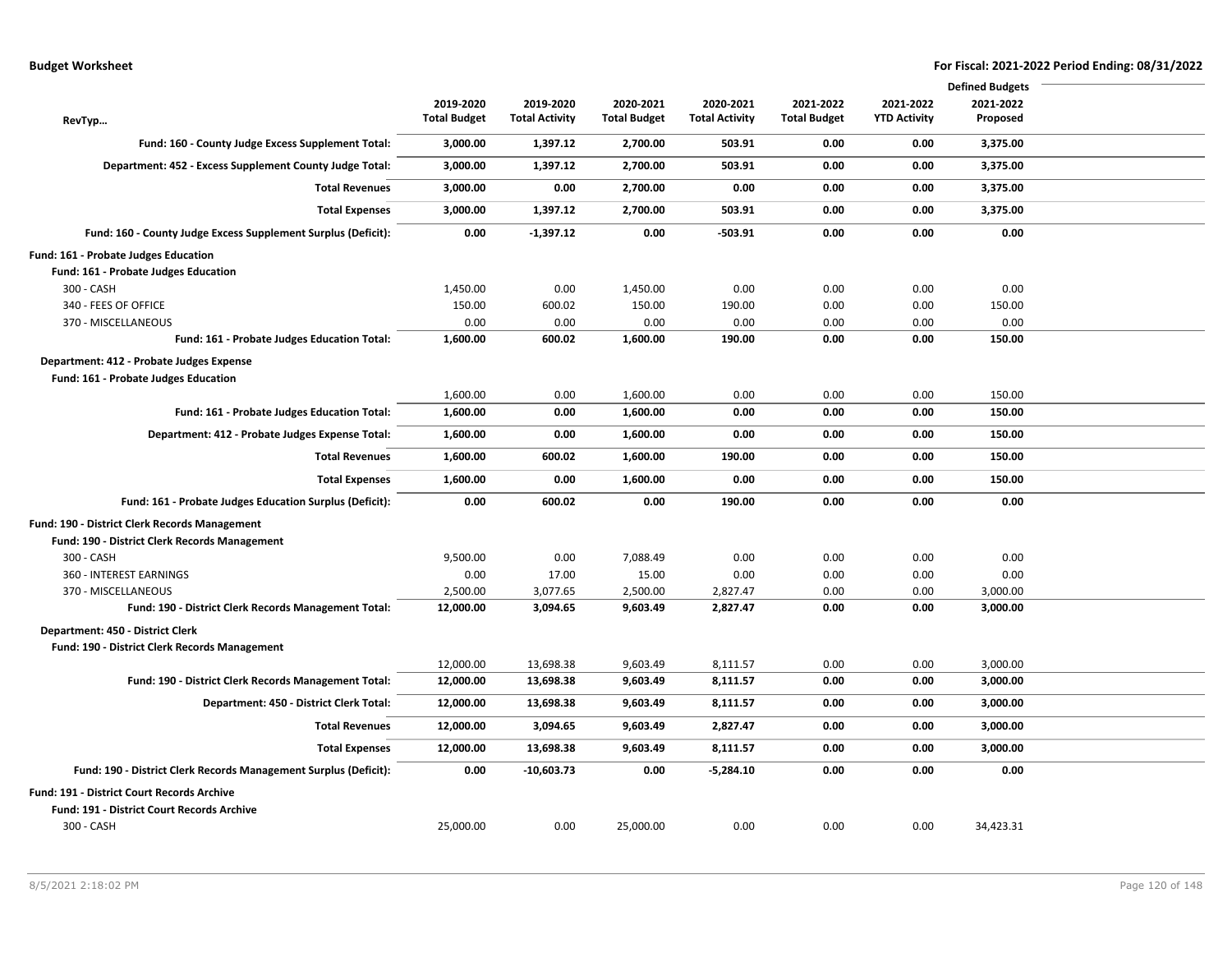|                                                                          |                     |                       |                     |                       |                     |                     | <b>Defined Budgets</b> |  |
|--------------------------------------------------------------------------|---------------------|-----------------------|---------------------|-----------------------|---------------------|---------------------|------------------------|--|
|                                                                          | 2019-2020           | 2019-2020             | 2020-2021           | 2020-2021             | 2021-2022           | 2021-2022           | 2021-2022              |  |
| RevTyp                                                                   | <b>Total Budget</b> | <b>Total Activity</b> | <b>Total Budget</b> | <b>Total Activity</b> | <b>Total Budget</b> | <b>YTD Activity</b> | Proposed               |  |
| 360 - INTEREST EARNINGS                                                  | 0.00                | 57.13                 | 0.00                | 0.00                  | 0.00                | 0.00                | 0.00                   |  |
| 370 - MISCELLANEOUS                                                      | 4,000.00            | 4,944.98              | 4,000.00            | 4,025.03              | 0.00                | 0.00                | 330.18                 |  |
| <b>Fund: 191 - District Court Records Archive Total:</b>                 | 29,000.00           | 5,002.11              | 29,000.00           | 4,025.03              | 0.00                | 0.00                | 34,753.49              |  |
| Department: 450 - District Clerk                                         |                     |                       |                     |                       |                     |                     |                        |  |
| <b>Fund: 191 - District Court Records Archive</b>                        |                     |                       |                     |                       |                     |                     |                        |  |
|                                                                          | 29,000.00           | 0.00                  | 29,000.00           | 878.27                | 0.00                | 0.00                | 34,753.49              |  |
| <b>Fund: 191 - District Court Records Archive Total:</b>                 | 29,000.00           | 0.00                  | 29,000.00           | 878.27                | 0.00                | 0.00                | 34,753.49              |  |
| Department: 450 - District Clerk Total:                                  | 29,000.00           | 0.00                  | 29,000.00           | 878.27                | 0.00                | 0.00                | 34,753.49              |  |
| <b>Total Revenues</b>                                                    | 29,000.00           | 5,002.11              | 29,000.00           | 4,025.03              | 0.00                | 0.00                | 34,753.49              |  |
| <b>Total Expenses</b>                                                    | 29,000.00           | 0.00                  | 29,000.00           | 878.27                | 0.00                | 0.00                | 34,753.49              |  |
| Fund: 191 - District Court Records Archive Surplus (Deficit):            | 0.00                | 5,002.11              | 0.00                | 3,146.76              | 0.00                | 0.00                | 0.00                   |  |
| Fund: 192 - District Clerk Co.& Dist.Court Technology                    |                     |                       |                     |                       |                     |                     |                        |  |
| Fund: 192 - District Clerk Co.& Dist.Court Technology                    |                     |                       |                     |                       |                     |                     |                        |  |
| 300 - CASH                                                               | 2,800.00            | 0.00                  | 3,000.00            | 0.00                  | 0.00                | 0.00                | 3,000.00               |  |
| 370 - MISCELLANEOUS                                                      | 0.00                | 552.71                | 0.00                | 565.08                | 0.00                | 0.00                | 500.00                 |  |
| Fund: 192 - District Clerk Co.& Dist.Court Technology Total:             | 2,800.00            | 552.71                | 3,000.00            | 565.08                | 0.00                | 0.00                | 3,500.00               |  |
| Department: 440 - Technology Equipment                                   |                     |                       |                     |                       |                     |                     |                        |  |
| Fund: 192 - District Clerk Co.& Dist.Court Technology                    |                     |                       |                     |                       |                     |                     |                        |  |
|                                                                          | 2,800.00            | 0.00                  | 3,000.00            | 0.00                  | 0.00                | 0.00                | 3,500.00               |  |
| Fund: 192 - District Clerk Co.& Dist.Court Technology Total:             | 2,800.00            | 0.00                  | 3,000.00            | 0.00                  | 0.00                | 0.00                | 3,500.00               |  |
| Department: 440 - Technology Equipment Total:                            | 2,800.00            | 0.00                  | 3,000.00            | 0.00                  | 0.00                | 0.00                | 3,500.00               |  |
| <b>Total Revenues</b>                                                    | 2,800.00            | 552.71                | 3,000.00            | 565.08                | 0.00                | 0.00                | 3,500.00               |  |
| <b>Total Expenses</b>                                                    | 2,800.00            | 0.00                  | 3,000.00            | 0.00                  | 0.00                | 0.00                | 3,500.00               |  |
| Fund: 192 - District Clerk Co.& Dist.Court Technology Surplus (Deficit): | 0.00                | 552.71                | 0.00                | 565.08                | 0.00                | 0.00                | 0.00                   |  |
| Fund: 193 - District Clerk Court Records Preservation                    |                     |                       |                     |                       |                     |                     |                        |  |
| Fund: 193 - District Clerk Court Records Preservation                    |                     |                       |                     |                       |                     |                     |                        |  |
| 300 - CASH                                                               | 27,500.00           | 0.00                  | 35,000.00           | 0.00                  | 0.00                | 0.00                | 35,000.00              |  |
| 360 - INTEREST EARNINGS                                                  | 0.00                | 59.61                 | 0.00                | 0.00                  | 0.00                | 0.00                | 0.00                   |  |
| 370 - MISCELLANEOUS                                                      | 2,500.00            | 3,687.38              | 0.00                | 3,336.89              | 0.00                | 0.00                | 300.00                 |  |
| <b>Fund: 193 - District Clerk Court Records Preservation Total:</b>      | 30,000.00           | 3,746.99              | 35,000.00           | 3,336.89              | 0.00                | 0.00                | 35,300.00              |  |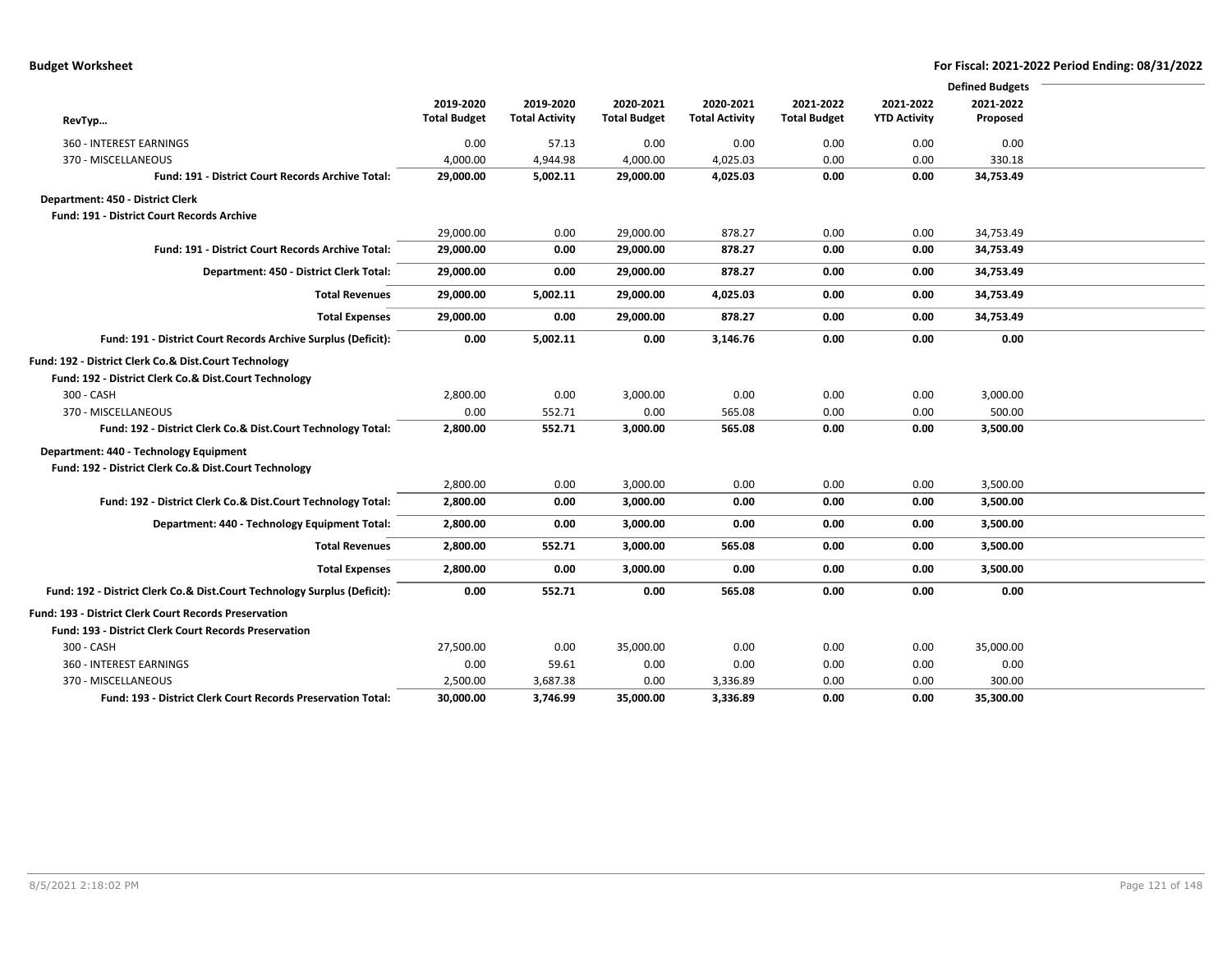|                                                                          |                     |                       |                     |                       |                     |                     | <b>Defined Budgets</b> |  |
|--------------------------------------------------------------------------|---------------------|-----------------------|---------------------|-----------------------|---------------------|---------------------|------------------------|--|
|                                                                          | 2019-2020           | 2019-2020             | 2020-2021           | 2020-2021             | 2021-2022           | 2021-2022           | 2021-2022              |  |
| RevTyp                                                                   | <b>Total Budget</b> | <b>Total Activity</b> | <b>Total Budget</b> | <b>Total Activity</b> | <b>Total Budget</b> | <b>YTD Activity</b> | Proposed               |  |
| Department: 545 - District Clerk Records Pres.Equip.                     |                     |                       |                     |                       |                     |                     |                        |  |
| Fund: 193 - District Clerk Court Records Preservation                    |                     |                       |                     |                       |                     |                     |                        |  |
|                                                                          | 30,000.00           | 0.00                  | 35,000.00           | 0.00                  | 0.00                | 0.00                | 35,300.00              |  |
| <b>Fund: 193 - District Clerk Court Records Preservation Total:</b>      | 30,000.00           | 0.00                  | 35,000.00           | 0.00                  | 0.00                | 0.00                | 35,300.00              |  |
| Department: 545 - District Clerk Records Pres. Equip. Total:             | 30,000.00           | 0.00                  | 35,000.00           | 0.00                  | 0.00                | 0.00                | 35,300.00              |  |
| <b>Total Revenues</b>                                                    | 30,000.00           | 3,746.99              | 35,000.00           | 3,336.89              | 0.00                | 0.00                | 35,300.00              |  |
| <b>Total Expenses</b>                                                    | 30,000.00           | 0.00                  | 35,000.00           | 0.00                  | 0.00                | 0.00                | 35,300.00              |  |
| Fund: 193 - District Clerk Court Records Preservation Surplus (Deficit): | 0.00                | 3,746.99              | 0.00                | 3,336.89              | 0.00                | 0.00                | 0.00                   |  |
| <b>Fund: 200 - County Offices Records Mangement</b>                      |                     |                       |                     |                       |                     |                     |                        |  |
| Fund: 200 - County Offices Records Mangement                             |                     |                       |                     |                       |                     |                     |                        |  |
| 300 - CASH                                                               | 5,258.42            | 0.00                  | 6,737.24            | 0.00                  | 0.00                | 0.00                | 12,337.24              |  |
| 360 - INTEREST EARNINGS                                                  | 50.00               | 101.67                | 50.00               | 0.00                  | 0.00                | 0.00                | 0.00                   |  |
| 370 - MISCELLANEOUS                                                      | 12,477.51           | 7,896.99              | 15,000.00           | 13,073.99             | 0.00                | 0.00                | 10,000.00              |  |
| 390 - TRANSFERS IN                                                       | 0.00                | 2,177.67              | 0.00                | 0.00                  | 0.00                | 0.00                | 0.00                   |  |
| Fund: 200 - County Offices Records Mangement Total:                      | 17,785.93           | 10,176.33             | 21,787.24           | 13,073.99             | 0.00                | 0.00                | 22,337.24              |  |
| Department: 449 - Co. Office Records Mgt.                                |                     |                       |                     |                       |                     |                     |                        |  |
| <b>Fund: 200 - County Offices Records Mangement</b>                      |                     |                       |                     |                       |                     |                     |                        |  |
|                                                                          | 8,850.00            | 10,877.73             | 20,787.24           | 11,567.78             | 0.00                | 0.00                | 22,337.24              |  |
| Fund: 200 - County Offices Records Mangement Total:                      | 8,850.00            | 10,877.73             | 20,787.24           | 11,567.78             | 0.00                | 0.00                | 22,337.24              |  |
| Department: 449 - Co. Office Records Mgt. Total:                         | 8,850.00            | 10,877.73             | 20,787.24           | 11,567.78             | 0.00                | 0.00                | 22,337.24              |  |
| Department: 999 - Undesignated Conversion                                |                     |                       |                     |                       |                     |                     |                        |  |
| <b>Fund: 200 - County Offices Records Mangement</b>                      |                     |                       |                     |                       |                     |                     |                        |  |
|                                                                          | 8,935.93            | 980.30                | 1,000.00            | 0.00                  | 0.00                | 0.00                | 0.00                   |  |
| Fund: 200 - County Offices Records Mangement Total:                      | 8,935.93            | 980.30                | 1,000.00            | 0.00                  | 0.00                | 0.00                | 0.00                   |  |
| <b>Department: 999 - Undesignated Conversion Total:</b>                  | 8,935.93            | 980.30                | 1,000.00            | 0.00                  | 0.00                | 0.00                | 0.00                   |  |
| <b>Total Revenues</b>                                                    | 17,785.93           | 10,176.33             | 21,787.24           | 13,073.99             | 0.00                | 0.00                | 22,337.24              |  |
| <b>Total Expenses</b>                                                    | 17,785.93           | 11,858.03             | 21,787.24           | 11,567.78             | 0.00                | 0.00                | 22,337.24              |  |
| Fund: 200 - County Offices Records Mangement Surplus (Deficit):          | 0.00                | $-1,681.70$           | 0.00                | 1,506.21              | 0.00                | 0.00                | 0.00                   |  |
| Fund: 210 - Road & Bridge #1                                             |                     |                       |                     |                       |                     |                     |                        |  |
| Fund: 210 - Road & Bridge #1                                             |                     |                       |                     |                       |                     |                     |                        |  |
| 300 - CASH                                                               | 40,469.07           | 0.00                  | 66,657.62           | 0.00                  | 0.00                | 0.00                | 0.00                   |  |
| 310 - PROPERTY TAXES                                                     | 519,301.31          | 528,052.69            | 557,378.68          | 564,664.72            | 0.00                | 0.00                | 618,435.23             |  |
| 318 - OTHER TAXES                                                        | 43,300.00           | 64,944.57             | 52,017.67           | 63,834.62             | 0.00                | 0.00                | 61,517.67              |  |
| 321 - FEES OF TAX COLLECTOR                                              | 128,000.00          | 139,612.69            | 140,000.00          | 132,290.72            | 0.00                | 0.00                | 136,000.00             |  |
| 330 - GRANTS                                                             | 0.00                | 38,384.23             | 0.00                | 0.00                  | 0.00                | 0.00                | 0.00                   |  |
| 350 - FINES                                                              | 25,000.00           | 24,883.69             | 24,500.00           | 15,133.84             | 0.00                | 0.00                | 18,900.00              |  |
| 360 - INTEREST EARNINGS                                                  | 300.00              | 787.85                | 500.00              | 287.74                | 0.00                | 0.00                | 10.00                  |  |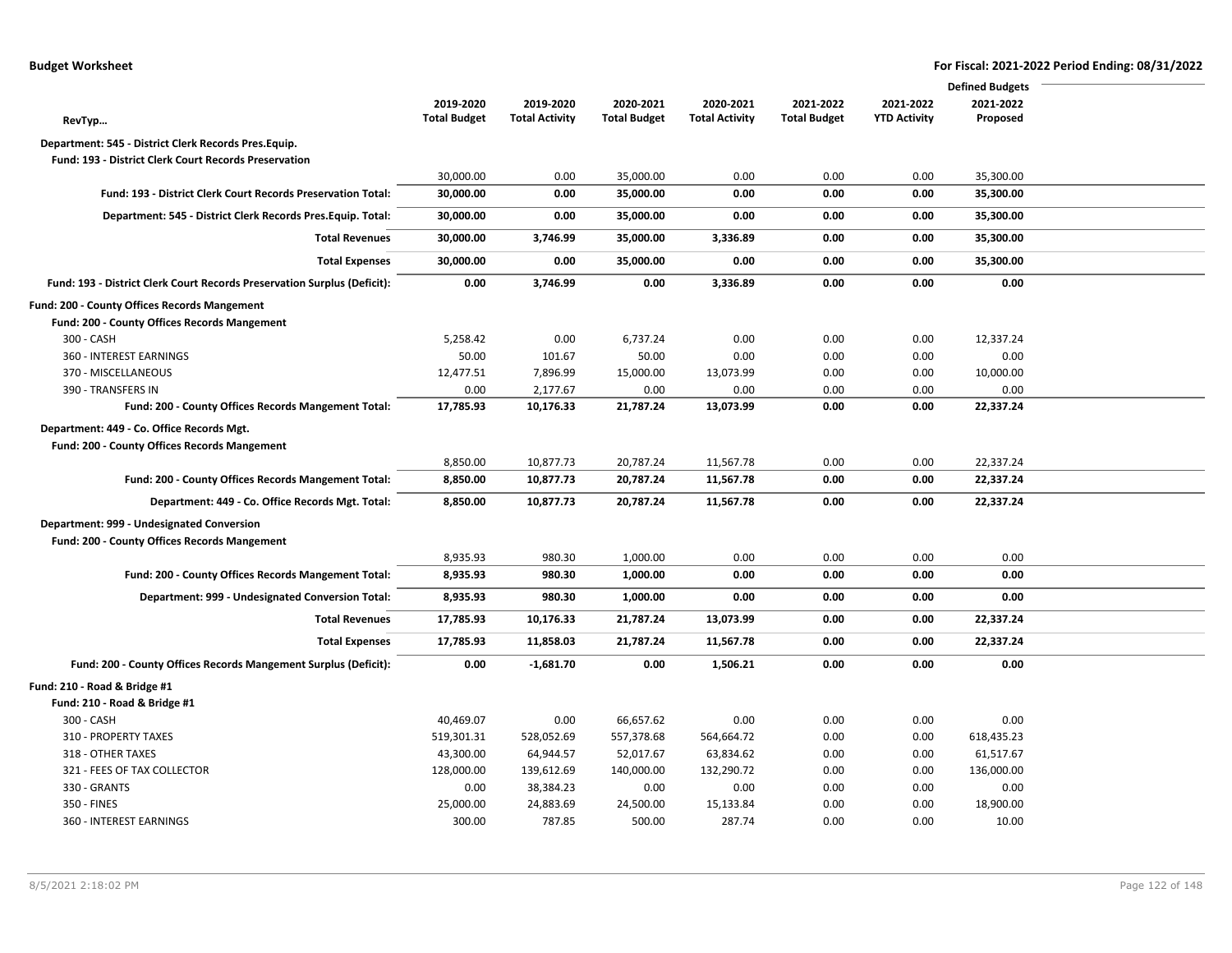|                                                    |                     |                       |                     |                       |                     |                     | <b>Defined Budgets</b> |  |
|----------------------------------------------------|---------------------|-----------------------|---------------------|-----------------------|---------------------|---------------------|------------------------|--|
|                                                    | 2019-2020           | 2019-2020             | 2020-2021           | 2020-2021             | 2021-2022           | 2021-2022           | 2021-2022              |  |
| RevTyp                                             | <b>Total Budget</b> | <b>Total Activity</b> | <b>Total Budget</b> | <b>Total Activity</b> | <b>Total Budget</b> | <b>YTD Activity</b> | Proposed               |  |
| 364 - SALE OF ASSETS LAND/BUILDING                 | 1,000.00            | 0.00                  | 1,000.00            | 18,569.37             | 0.00                | 0.00                | 1,000.00               |  |
| 370 - MISCELLANEOUS                                | 39,900.00           | 39,381.05             | 35,000.00           | 40,927.08             | 0.00                | 0.00                | 38,100.00              |  |
| Fund: 210 - Road & Bridge #1 Total:                | 797,270.38          | 836,046.77            | 877,053.97          | 835,708.09            | 0.00                | 0.00                | 873,962.90             |  |
| Department: 509 - Contingency                      |                     |                       |                     |                       |                     |                     |                        |  |
| Fund: 210 - Road & Bridge #1                       |                     |                       |                     |                       |                     |                     |                        |  |
|                                                    | 0.00                | 0.00                  | 0.00                | 0.00                  | 0.00                | 0.00                | 0.00                   |  |
| Fund: 210 - Road & Bridge #1 Total:                | 0.00                | 0.00                  | 0.00                | 0.00                  | 0.00                | 0.00                | 0.00                   |  |
| Department: 509 - Contingency Total:               | 0.00                | 0.00                  | 0.00                | 0.00                  | 0.00                | 0.00                | 0.00                   |  |
| Department: 621 - Road & Bridge 1                  |                     |                       |                     |                       |                     |                     |                        |  |
| Fund: 210 - Road & Bridge #1                       |                     |                       |                     |                       |                     |                     |                        |  |
|                                                    | 781,575.70          | 638,543.23            | 861,096.29          | 626,650.33            | 0.00                | 0.00                | 873,962.90             |  |
| Fund: 210 - Road & Bridge #1 Total:                | 781,575.70          | 638,543.23            | 861,096.29          | 626,650.33            | 0.00                | 0.00                | 873,962.90             |  |
| Department: 621 - Road & Bridge 1 Total:           | 781,575.70          | 638,543.23            | 861,096.29          | 626,650.33            | 0.00                | 0.00                | 873,962.90             |  |
| Department: 625 - Administrative Office R&B        |                     |                       |                     |                       |                     |                     |                        |  |
| Fund: 210 - Road & Bridge #1                       |                     |                       |                     |                       |                     |                     |                        |  |
|                                                    | 15,694.68           | 15,444.52             | 15,957.68           | 9,637.09              | 0.00                | 0.00                | 0.00                   |  |
| Fund: 210 - Road & Bridge #1 Total:                | 15,694.68           | 15,444.52             | 15,957.68           | 9,637.09              | 0.00                | 0.00                | 0.00                   |  |
| Department: 625 - Administrative Office R&B Total: | 15,694.68           | 15,444.52             | 15,957.68           | 9,637.09              | 0.00                | 0.00                | 0.00                   |  |
| <b>Total Revenues</b>                              | 797,270.38          | 836,046.77            | 877,053.97          | 835,708.09            | 0.00                | 0.00                | 873,962.90             |  |
| <b>Total Expenses</b>                              | 797,270.38          | 653,987.75            | 877,053.97          | 636,287.42            | 0.00                | 0.00                | 873,962.90             |  |
| Fund: 210 - Road & Bridge #1 Surplus (Deficit):    | 0.00                | 182,059.02            | 0.00                | 199,420.67            | 0.00                | 0.00                | 0.00                   |  |
| Fund: 220 - Road & Bridge #2                       |                     |                       |                     |                       |                     |                     |                        |  |
| Fund: 220 - Road & Bridge #2                       |                     |                       |                     |                       |                     |                     |                        |  |
| 300 - CASH                                         | 47,346.83           | 0.00                  | 150,609.92          | 0.00                  | 0.00                | 0.00                | 123,337.76             |  |
| 310 - PROPERTY TAXES                               | 605,768.55          | 615,111.81            | 649,623.64          | 657,872.79            | 0.00                | 0.00                | 721,416.70             |  |
| 318 - OTHER TAXES                                  | 53,000.00           | 75,650.18             | 64,603.02           | 74,341.39             | 0.00                | 0.00                | 76,639.17              |  |
| 321 - FEES OF TAX COLLECTOR                        | 150,000.00          | 162,630.18            | 167,000.00          | 154,101.06            | 0.00                | 0.00                | 163,000.00             |  |
| 330 - GRANTS                                       | 0.00                | 0.00                  | 0.00                | 0.00                  | 0.00                | 0.00                | 0.00                   |  |
| 350 - FINES                                        | 25,500.00           | 28,986.16             | 30,000.00           | 17,628.91             | 0.00                | 0.00                | 24,700.00              |  |
| 360 - INTEREST EARNINGS                            | 5,000.00            | 3,907.09              | 3,000.00            | 440.10                | 0.00                | 0.00                | 100.00                 |  |
| 364 - SALE OF ASSETS LAND/BUILDING                 | 31,553.75           | 29,553.75             | 4,000.00            | 63,316.25             | 0.00                | 0.00                | 4,000.00               |  |
| 370 - MISCELLANEOUS                                | 48,000.00           | 54,798.86             | 99,800.00           | 105,332.66            | 0.00                | 0.00                | 40,750.00              |  |
| Fund: 220 - Road & Bridge #2 Total:                | 966,169.13          | 970,638.03            | 1,168,636.58        | 1,073,033.16          | 0.00                | 0.00                | 1,153,943.63           |  |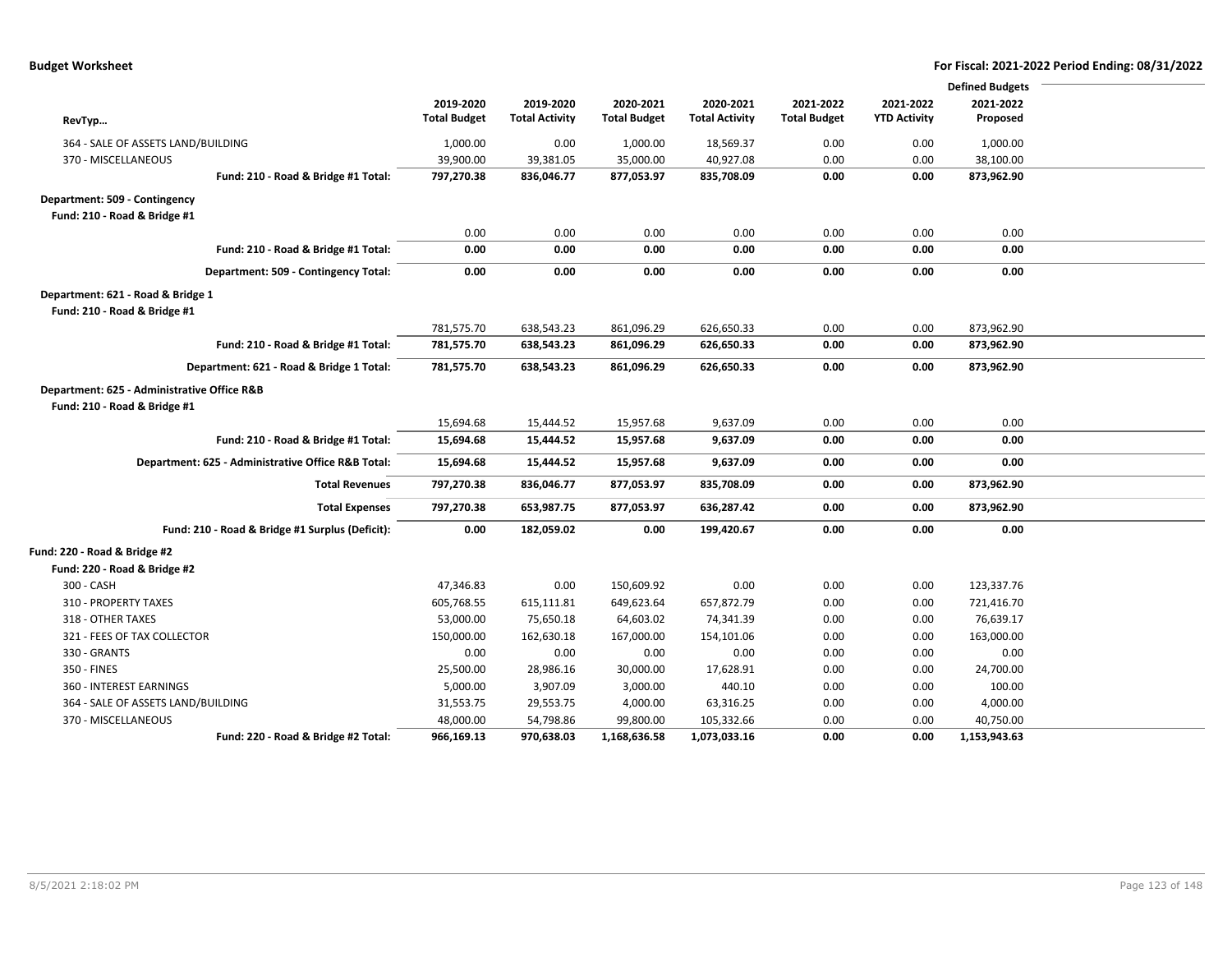|                                                                      |                     |                       |                     |                       |                     |                     | <b>Defined Budgets</b> |  |
|----------------------------------------------------------------------|---------------------|-----------------------|---------------------|-----------------------|---------------------|---------------------|------------------------|--|
|                                                                      | 2019-2020           | 2019-2020             | 2020-2021           | 2020-2021             | 2021-2022           | 2021-2022           | 2021-2022              |  |
| RevTyp                                                               | <b>Total Budget</b> | <b>Total Activity</b> | <b>Total Budget</b> | <b>Total Activity</b> | <b>Total Budget</b> | <b>YTD Activity</b> | Proposed               |  |
| Department: 509 - Contingency                                        |                     |                       |                     |                       |                     |                     |                        |  |
| Fund: 220 - Road & Bridge #2                                         |                     |                       |                     |                       |                     |                     |                        |  |
|                                                                      | 10,000.00           | 0.00                  | 10,000.00           | 0.00                  | 0.00                | 0.00                | 0.00                   |  |
| Fund: 220 - Road & Bridge #2 Total:                                  | 10,000.00           | 0.00                  | 10,000.00           | 0.00                  | 0.00                | 0.00                | 0.00                   |  |
| Department: 509 - Contingency Total:                                 | 10,000.00           | 0.00                  | 10,000.00           | 0.00                  | 0.00                | 0.00                | 0.00                   |  |
| Department: 622 - Road & Bridge 2                                    |                     |                       |                     |                       |                     |                     |                        |  |
| Fund: 220 - Road & Bridge #2                                         |                     |                       |                     |                       |                     |                     |                        |  |
|                                                                      | 939,473.94          | 891,456.75            | 1,142,678.90        | 1,009,278.80          | 0.00                | 0.00                | 1,153,943.63           |  |
| Fund: 220 - Road & Bridge #2 Total:                                  | 939,473.94          | 891,456.75            | 1,142,678.90        | 1,009,278.80          | 0.00                | 0.00                | 1,153,943.63           |  |
| Department: 622 - Road & Bridge 2 Total:                             | 939,473.94          | 891,456.75            | 1,142,678.90        | 1,009,278.80          | 0.00                | 0.00                | 1,153,943.63           |  |
| Department: 625 - Administrative Office R&B                          |                     |                       |                     |                       |                     |                     |                        |  |
| Fund: 220 - Road & Bridge #2                                         |                     |                       |                     |                       |                     |                     |                        |  |
|                                                                      | 15,695.19           | 15,370.52             | 15,957.68           | 9,637.09              | 0.00                | 0.00                | 0.00                   |  |
| Fund: 220 - Road & Bridge #2 Total:                                  | 15,695.19           | 15,370.52             | 15,957.68           | 9,637.09              | 0.00                | 0.00                | 0.00                   |  |
| Department: 625 - Administrative Office R&B Total:                   | 15,695.19           | 15,370.52             | 15,957.68           | 9,637.09              | 0.00                | 0.00                | 0.00                   |  |
| Department: 999 - Undesignated Conversion                            |                     |                       |                     |                       |                     |                     |                        |  |
| Fund: 220 - Road & Bridge #2                                         |                     |                       |                     |                       |                     |                     |                        |  |
|                                                                      | 1,000.00            | 983.40                | 0.00                | 0.00                  | 0.00                | 0.00                | 0.00                   |  |
| Fund: 220 - Road & Bridge #2 Total:                                  | 1,000.00            | 983.40                | 0.00                | 0.00                  | 0.00                | 0.00                | 0.00                   |  |
| Department: 999 - Undesignated Conversion Total:                     | 1,000.00            | 983.40                | 0.00                | 0.00                  | 0.00                | 0.00                | 0.00                   |  |
| <b>Total Revenues</b>                                                | 966,169.13          | 970,638.03            | 1,168,636.58        | 1,073,033.16          | 0.00                | 0.00                | 1,153,943.63           |  |
| <b>Total Expenses</b>                                                | 966,169.13          | 907,810.67            | 1,168,636.58        | 1,018,915.89          | 0.00                | 0.00                | 1,153,943.63           |  |
| Fund: 220 - Road & Bridge #2 Surplus (Deficit):                      | 0.00                | 62,827.36             | 0.00                | 54,117.27             | 0.00                | 0.00                | 0.00                   |  |
| Fund: 221 - Raw Water Pipeline Road and Bridge #2                    |                     |                       |                     |                       |                     |                     |                        |  |
| Fund: 221 - Raw Water Pipeline Road and Bridge #2                    |                     |                       |                     |                       |                     |                     |                        |  |
| 300 - CASH                                                           | 0.00                | 0.00                  | 0.00                | 0.00                  | 0.00                | 0.00                | 0.00                   |  |
| 325 - RAW WATER PIPELINE                                             | 21,500.00           | 22,250.00             | 12,000.00           | 12,000.00             | 0.00                | 0.00                | 0.00                   |  |
| Fund: 221 - Raw Water Pipeline Road and Bridge #2 Total:             | 21,500.00           | 22,250.00             | 12,000.00           | 12,000.00             | 0.00                | 0.00                | 0.00                   |  |
| Department: 622 - Road & Bridge 2                                    |                     |                       |                     |                       |                     |                     |                        |  |
| Fund: 221 - Raw Water Pipeline Road and Bridge #2                    |                     |                       |                     |                       |                     |                     |                        |  |
|                                                                      | 21,500.00           | 105,183.66            | 12,000.00           | 0.00                  | 0.00                | 0.00                | 0.00                   |  |
| Fund: 221 - Raw Water Pipeline Road and Bridge #2 Total:             | 21,500.00           | 105,183.66            | 12,000.00           | 0.00                  | 0.00                | 0.00                | 0.00                   |  |
| Department: 622 - Road & Bridge 2 Total:                             | 21,500.00           | 105,183.66            | 12,000.00           | 0.00                  | 0.00                | 0.00                | 0.00                   |  |
| <b>Total Revenues</b>                                                | 21,500.00           | 22,250.00             | 12,000.00           | 12,000.00             | 0.00                | 0.00                | 0.00                   |  |
| <b>Total Expenses</b>                                                | 21,500.00           | 105,183.66            | 12,000.00           | 0.00                  | 0.00                | 0.00                | 0.00                   |  |
| Fund: 221 - Raw Water Pipeline Road and Bridge #2 Surplus (Deficit): | 0.00                | $-82,933.66$          | 0.00                | 12.000.00             | 0.00                | 0.00                | 0.00                   |  |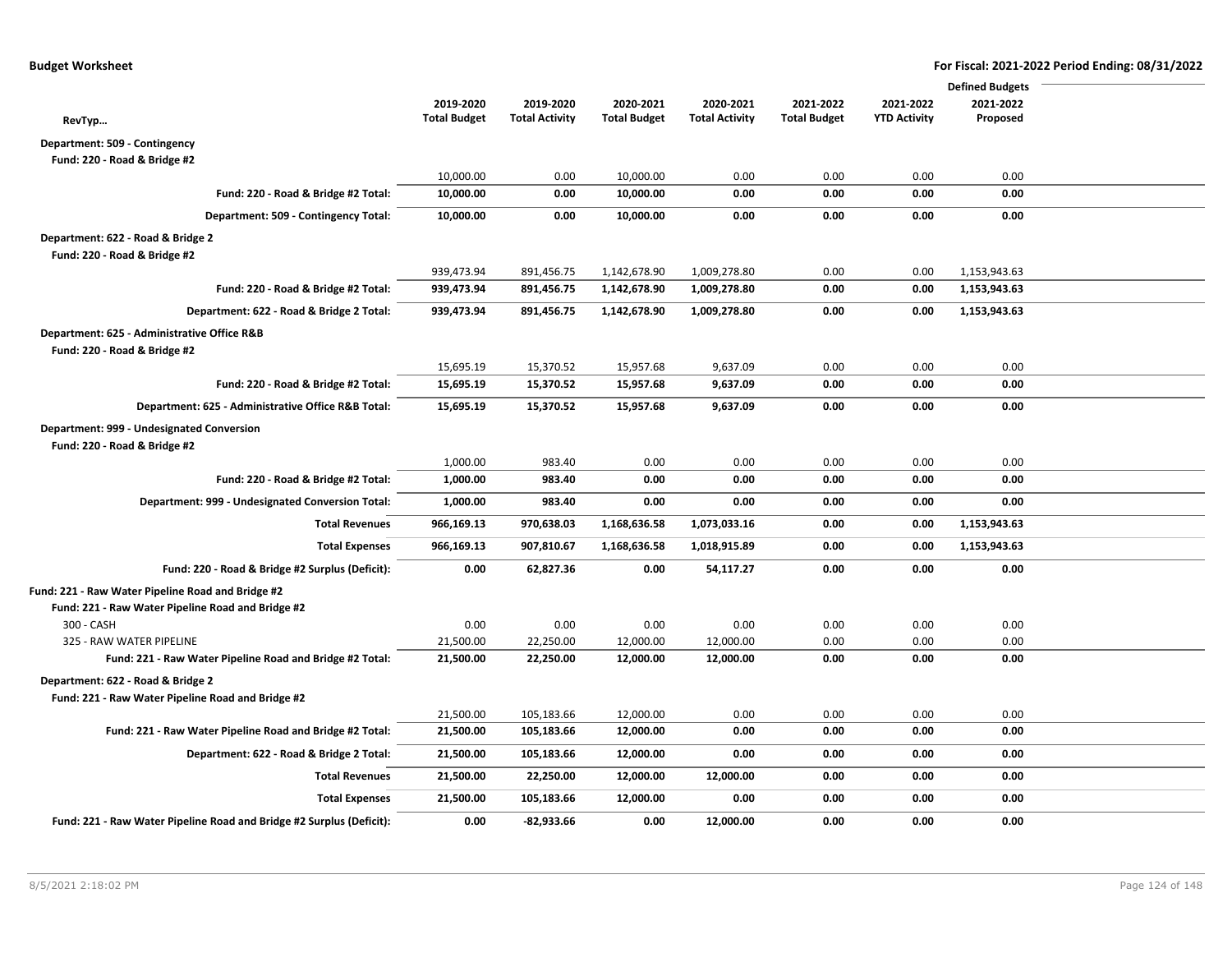|                                                              |                     |                       |                     |                       |                     |                     | <b>Defined Budgets</b> |  |
|--------------------------------------------------------------|---------------------|-----------------------|---------------------|-----------------------|---------------------|---------------------|------------------------|--|
|                                                              | 2019-2020           | 2019-2020             | 2020-2021           | 2020-2021             | 2021-2022           | 2021-2022           | 2021-2022              |  |
| RevTyp                                                       | <b>Total Budget</b> | <b>Total Activity</b> | <b>Total Budget</b> | <b>Total Activity</b> | <b>Total Budget</b> | <b>YTD Activity</b> | Proposed               |  |
| Fund: 230 - Road & Bridge #3                                 |                     |                       |                     |                       |                     |                     |                        |  |
| Fund: 230 - Road & Bridge #3                                 |                     |                       |                     |                       |                     |                     |                        |  |
| 300 - CASH                                                   | 0.00                | 0.00                  | 0.00                | 0.00                  | 0.00                | 0.00                | 0.00                   |  |
| 310 - PROPERTY TAXES                                         | 905,802.83          | 922,667.34            | 972,335.46          | 986,746.18            | 0.00                | 0.00                | 1,084,625.04           |  |
| 318 - OTHER TAXES                                            | 69,572.88           | 113,476.55            | 92,904.53           | 111,525.94            | 0.00                | 0.00                | 102,800.00             |  |
| 321 - FEES OF TAX COLLECTOR                                  | 215,000.00          | 243,945.19            | 220,000.00          | 231,151.61            | 0.00                | 0.00                | 220,000.00             |  |
| 330 - GRANTS                                                 | 30,583.64           | 30,583.64             | 0.00                | 0.00                  | 0.00                | 0.00                | 0.00                   |  |
| 350 - FINES                                                  | 32,400.00           | 43,479.19             | 30,400.00           | 26,443.39             | 0.00                | 0.00                | 31,500.00              |  |
| 360 - INTEREST EARNINGS                                      | 5,000.00            | 5,063.08              | 4,000.00            | 760.21                | 0.00                | 0.00                | 200.00                 |  |
| 364 - SALE OF ASSETS LAND/BUILDING                           | 81,994.04           | 81,994.04             | 5,000.00            | 35,850.74             | 0.00                | 0.00                | 10,000.00              |  |
| 370 - MISCELLANEOUS                                          | 53,000.00           | 75,688.05             | 47,369.88           | 66,739.47             | 0.00                | 0.00                | 40,400.00              |  |
| Fund: 230 - Road & Bridge #3 Total:                          | 1,393,353.39        | 1,516,897.08          | 1,372,009.87        | 1,459,217.54          | 0.00                | 0.00                | 1,489,525.04           |  |
| Department: 509 - Contingency                                |                     |                       |                     |                       |                     |                     |                        |  |
| Fund: 230 - Road & Bridge #3                                 |                     |                       |                     |                       |                     |                     |                        |  |
|                                                              | 0.00                | 0.00                  | 30,000.00           | 0.00                  | 0.00                | 0.00                | 30,000.00              |  |
| Fund: 230 - Road & Bridge #3 Total:                          | 0.00                | 0.00                  | 30,000.00           | 0.00                  | 0.00                | 0.00                | 30,000.00              |  |
| Department: 509 - Contingency Total:                         | 0.00                | 0.00                  | 30,000.00           | 0.00                  | 0.00                | 0.00                | 30,000.00              |  |
| Department: 623 - Road & Bridge 3                            |                     |                       |                     |                       |                     |                     |                        |  |
| Fund: 230 - Road & Bridge #3                                 |                     |                       |                     |                       |                     |                     |                        |  |
|                                                              | 1,377,658.73        | 1,308,312.48          | 1,326,052.19        | 1,046,547.25          | 0.00                | 0.00                | 1,459,525.04           |  |
| Fund: 230 - Road & Bridge #3 Total:                          | 1,377,658.73        | 1,308,312.48          | 1,326,052.19        | 1,046,547.25          | 0.00                | 0.00                | 1,459,525.04           |  |
| Department: 623 - Road & Bridge 3 Total:                     | 1,377,658.73        | 1,308,312.48          | 1,326,052.19        | 1,046,547.25          | 0.00                | 0.00                | 1,459,525.04           |  |
|                                                              |                     |                       |                     |                       |                     |                     |                        |  |
| Department: 625 - Administrative Office R&B                  |                     |                       |                     |                       |                     |                     |                        |  |
| Fund: 230 - Road & Bridge #3                                 |                     |                       |                     |                       |                     |                     |                        |  |
|                                                              | 15,694.66           | 15,391.91             | 15,957.68           | 9,637.09              | 0.00                | 0.00                | 0.00                   |  |
| Fund: 230 - Road & Bridge #3 Total:                          | 15,694.66           | 15,391.91             | 15,957.68           | 9,637.09              | 0.00                | 0.00                | 0.00                   |  |
| Department: 625 - Administrative Office R&B Total:           | 15,694.66           | 15,391.91             | 15,957.68           | 9,637.09              | 0.00                | 0.00                | 0.00                   |  |
| <b>Total Revenues</b>                                        | 1,393,353.39        | 1,516,897.08          | 1,372,009.87        | 1,459,217.54          | 0.00                | 0.00                | 1,489,525.04           |  |
| <b>Total Expenses</b>                                        | 1,393,353.39        | 1,323,704.39          | 1,372,009.87        | 1,056,184.34          | 0.00                | 0.00                | 1,489,525.04           |  |
| Fund: 230 - Road & Bridge #3 Surplus (Deficit):              | 0.00                | 193,192.69            | 0.00                | 403,033.20            | 0.00                | 0.00                | 0.00                   |  |
| Fund: 231 - Lake Road Impact/Raw Water PipelinePct. 3        |                     |                       |                     |                       |                     |                     |                        |  |
| Fund: 231 - Lake Road Impact/Raw Water PipelinePct. 3        |                     |                       |                     |                       |                     |                     |                        |  |
| 300 - CASH                                                   | 461,338.00          | 0.00                  | 250,000.00          | 0.00                  | 0.00                | 0.00                | 250,000.00             |  |
| 318 - OTHER TAXES                                            | 0.00                | 0.00                  | 0.00                | 0.00                  | 0.00                | 0.00                | 0.00                   |  |
| 325 - RAW WATER PIPELINE                                     | 0.00                | 0.00                  | 84,000.00           | 84,000.00             | 0.00                | 0.00                | 0.00                   |  |
| Fund: 231 - Lake Road Impact/Raw Water PipelinePct. 3 Total: | 461,338.00          | 0.00                  | 334.000.00          | 84.000.00             | 0.00                | 0.00                | 250,000.00             |  |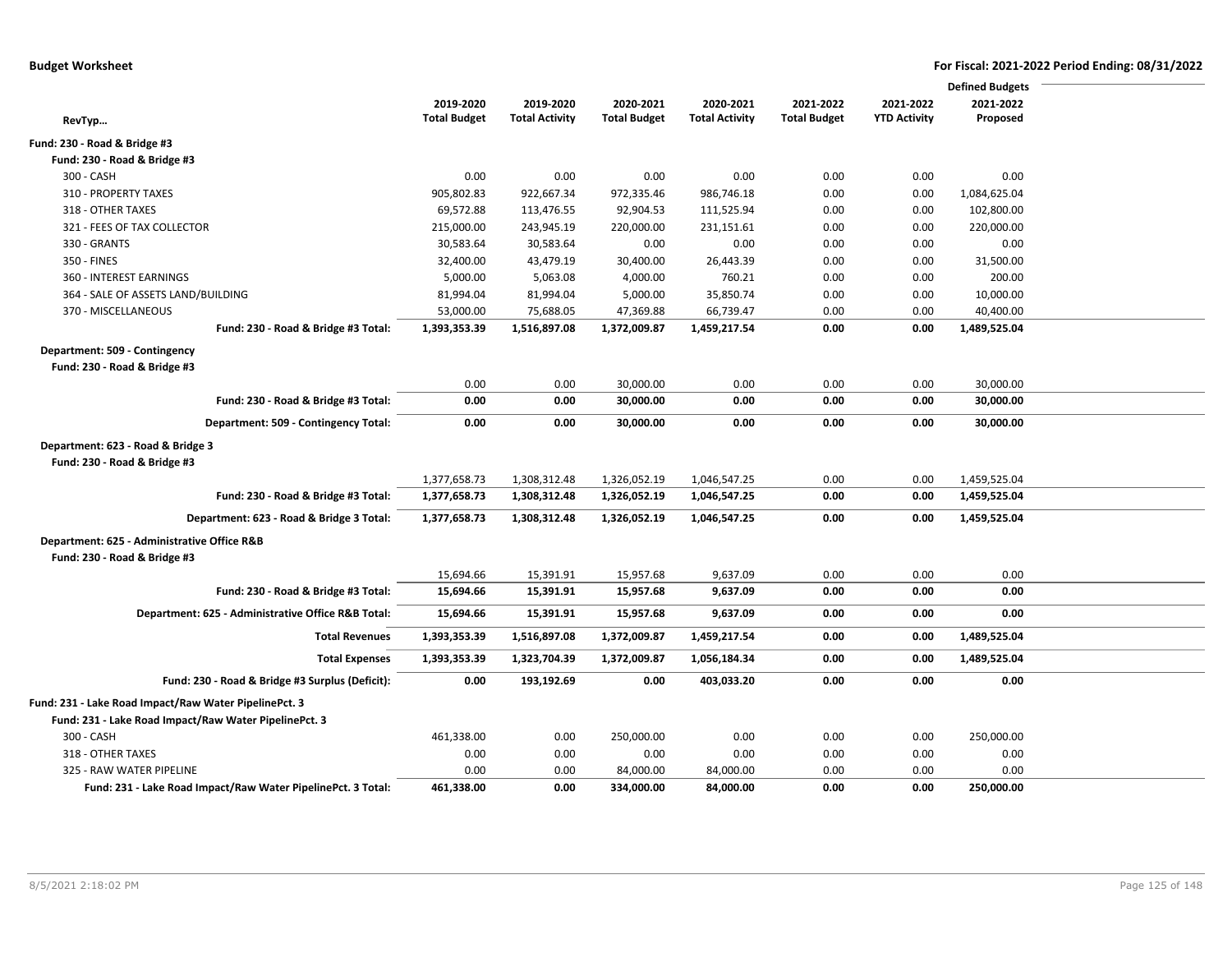|                                                                                                               |                     |                       |                     |                       |                     |                     | <b>Defined Budgets</b> |  |
|---------------------------------------------------------------------------------------------------------------|---------------------|-----------------------|---------------------|-----------------------|---------------------|---------------------|------------------------|--|
|                                                                                                               | 2019-2020           | 2019-2020             | 2020-2021           | 2020-2021             | 2021-2022           | 2021-2022           | 2021-2022              |  |
| RevTyp                                                                                                        | <b>Total Budget</b> | <b>Total Activity</b> | <b>Total Budget</b> | <b>Total Activity</b> | <b>Total Budget</b> | <b>YTD Activity</b> | Proposed               |  |
| Department: 623 - Road & Bridge 3                                                                             |                     |                       |                     |                       |                     |                     |                        |  |
| Fund: 231 - Lake Road Impact/Raw Water PipelinePct. 3                                                         |                     |                       |                     |                       |                     |                     |                        |  |
|                                                                                                               | 461,338.00          | 107,021.82            | 250,000.00          | 0.00                  | 0.00                | 0.00                | 250,000.00             |  |
| Fund: 231 - Lake Road Impact/Raw Water PipelinePct. 3 Total:                                                  | 461,338.00          | 107,021.82            | 250,000.00          | 0.00                  | 0.00                | 0.00                | 250,000.00             |  |
| Department: 623 - Road & Bridge 3 Total:                                                                      | 461,338.00          | 107,021.82            | 250,000.00          | 0.00                  | 0.00                | 0.00                | 250,000.00             |  |
|                                                                                                               |                     |                       |                     |                       |                     |                     |                        |  |
| Department: 626 - Road & Bridge 3 Raw Water Pipeline<br>Fund: 231 - Lake Road Impact/Raw Water PipelinePct. 3 |                     |                       |                     |                       |                     |                     |                        |  |
|                                                                                                               | 0.00                | 68,475.77             | 84,000.00           | 0.00                  | 0.00                | 0.00                | 0.00                   |  |
| Fund: 231 - Lake Road Impact/Raw Water PipelinePct. 3 Total:                                                  | 0.00                | 68,475.77             | 84,000.00           | 0.00                  | 0.00                | 0.00                | 0.00                   |  |
|                                                                                                               |                     |                       |                     |                       |                     |                     |                        |  |
| Department: 626 - Road & Bridge 3 Raw Water Pipeline Total:                                                   | 0.00                | 68,475.77             | 84,000.00           | 0.00                  | 0.00                | 0.00                | 0.00                   |  |
| <b>Total Revenues</b>                                                                                         | 461,338.00          | 0.00                  | 334,000.00          | 84,000.00             | 0.00                | 0.00                | 250,000.00             |  |
| <b>Total Expenses</b>                                                                                         | 461,338.00          | 175,497.59            | 334,000.00          | 0.00                  | 0.00                | 0.00                | 250,000.00             |  |
| Fund: 231 - Lake Road Impact/Raw Water PipelinePct. 3 Surplus (Deficit):                                      | 0.00                | $-175,497.59$         | 0.00                | 84,000.00             | 0.00                | 0.00                | 0.00                   |  |
| Fund: 240 - Road & Bridge #4                                                                                  |                     |                       |                     |                       |                     |                     |                        |  |
| Fund: 240 - Road & Bridge #4                                                                                  |                     |                       |                     |                       |                     |                     |                        |  |
| 300 - CASH                                                                                                    | 50,372.08           | 0.00                  | 47,006.36           | 0.00                  | 0.00                | 0.00                | 8,862.13               |  |
| 310 - PROPERTY TAXES                                                                                          | 517,552.38          | 525,203.11            | 554,424.23          | 561,767.69            | 0.00                | 0.00                | 619,162.02             |  |
| 318 - OTHER TAXES                                                                                             | 45,400.00           | 64,594.30             | 57,114.83           | 63,493.18             | 0.00                | 0.00                | 66,500.00              |  |
| 321 - FEES OF TAX COLLECTOR                                                                                   | 129,000.00          | 138,859.04            | 140,000.00          | 131,576.61            | 0.00                | 0.00                | 138,000.00             |  |
| 330 - GRANTS                                                                                                  | 54,433.72           | 54,433.72             | 0.00                | 0.00                  | 0.00                | 0.00                | 0.00                   |  |
| 350 - FINES                                                                                                   | 33,700.00           | 24,749.43             | 33,800.00           | 15,052.16             | 0.00                | 0.00                | 20,500.00              |  |
| 360 - INTEREST EARNINGS                                                                                       | 3,900.00            | 2,462.43              | 2,000.00            | 325.81                | 0.00                | 0.00                | 50.00                  |  |
| 364 - SALE OF ASSETS LAND/BUILDING                                                                            | 11,393.37           | 9,393.37              | 1,500.00            | 0.00                  | 0.00                | 0.00                | 1,500.00               |  |
| 370 - MISCELLANEOUS                                                                                           | 40,800.00           | 39,680.28             | 37,500.00           | 32,919.85             | 0.00                | 0.00                | 35,400.00              |  |
| Fund: 240 - Road & Bridge #4 Total:                                                                           | 886,551.55          | 859,375.68            | 873,345.42          | 805,135.30            | 0.00                | 0.00                | 889,974.15             |  |
| Department: 509 - Contingency                                                                                 |                     |                       |                     |                       |                     |                     |                        |  |
| Fund: 240 - Road & Bridge #4                                                                                  |                     |                       |                     |                       |                     |                     |                        |  |
|                                                                                                               | 0.00                | 0.00                  | 0.00                | 0.00                  | 0.00                | 0.00                | 0.00                   |  |
| Fund: 240 - Road & Bridge #4 Total:                                                                           | 0.00                | 0.00                  | 0.00                | 0.00                  | 0.00                | 0.00                | 0.00                   |  |
| Department: 509 - Contingency Total:                                                                          | 0.00                | 0.00                  | 0.00                | 0.00                  | 0.00                | 0.00                | 0.00                   |  |
| Department: 624 - Road & Bridge 4                                                                             |                     |                       |                     |                       |                     |                     |                        |  |
| Fund: 240 - Road & Bridge #4                                                                                  |                     |                       |                     |                       |                     |                     |                        |  |
|                                                                                                               | 870,856.36          | 760,931.01            | 857,387.74          | 578,737.22            | 0.00                | 0.00                | 889,974.15             |  |
| Fund: 240 - Road & Bridge #4 Total:                                                                           | 870,856.36          | 760,931.01            | 857,387.74          | 578,737.22            | 0.00                | 0.00                | 889,974.15             |  |
| Department: 624 - Road & Bridge 4 Total:                                                                      | 870,856.36          | 760,931.01            | 857,387.74          | 578,737.22            | 0.00                | 0.00                | 889,974.15             |  |
| Department: 625 - Administrative Office R&B                                                                   |                     |                       |                     |                       |                     |                     |                        |  |
| Fund: 240 - Road & Bridge #4                                                                                  |                     |                       |                     |                       |                     |                     |                        |  |
|                                                                                                               | 15,695.19           | 15,470.41             | 15,957.68           | 9,635.75              | 0.00                | 0.00                | 0.00                   |  |
|                                                                                                               |                     |                       |                     |                       |                     |                     |                        |  |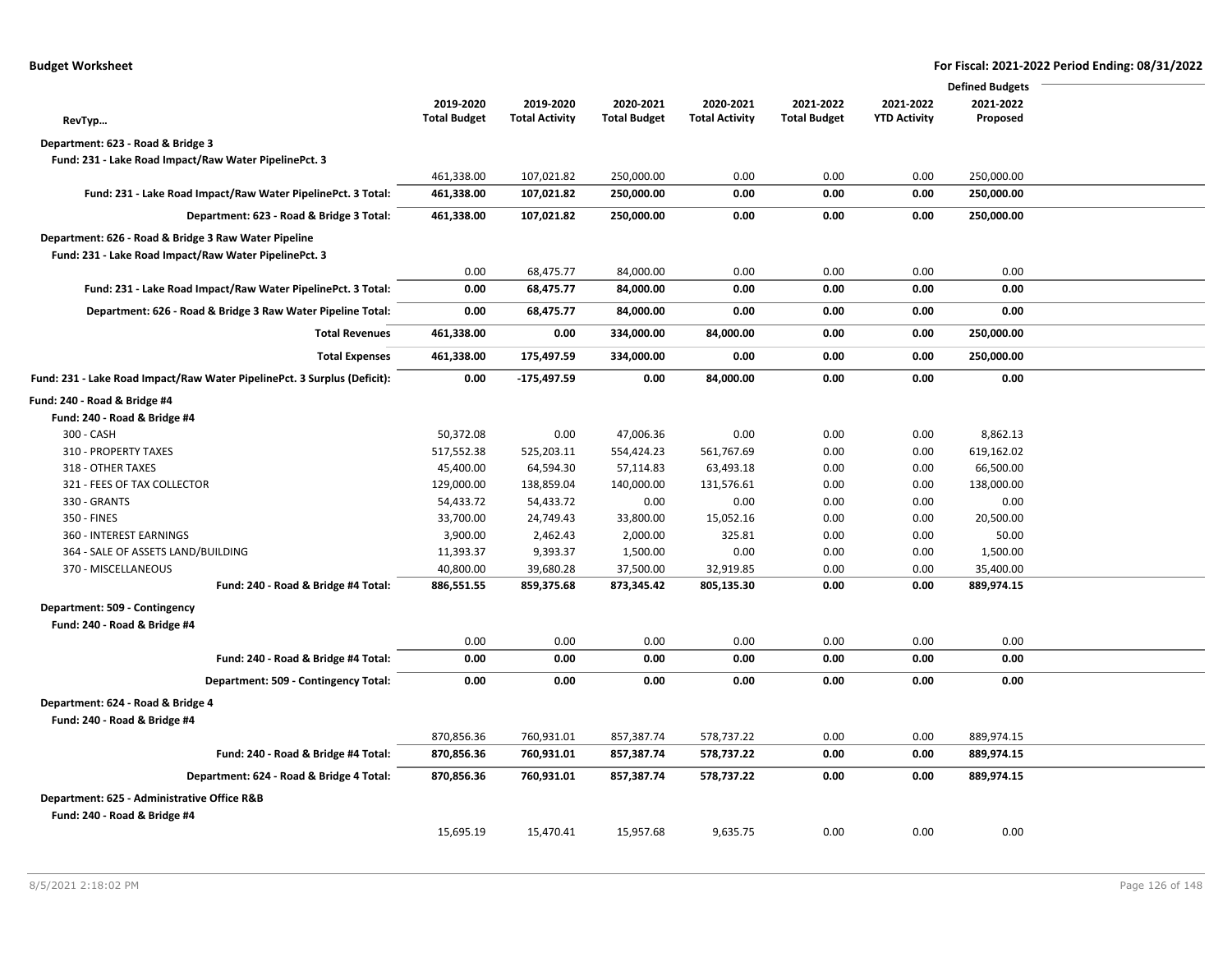|                                                                          |                     |                       |                     |                       |                     |                     | <b>Defined Budgets</b> |  |
|--------------------------------------------------------------------------|---------------------|-----------------------|---------------------|-----------------------|---------------------|---------------------|------------------------|--|
|                                                                          | 2019-2020           | 2019-2020             | 2020-2021           | 2020-2021             | 2021-2022           | 2021-2022           | 2021-2022              |  |
| RevTyp                                                                   | <b>Total Budget</b> | <b>Total Activity</b> | <b>Total Budget</b> | <b>Total Activity</b> | <b>Total Budget</b> | <b>YTD Activity</b> | Proposed               |  |
| Fund: 240 - Road & Bridge #4 Total:                                      | 15,695.19           | 15,470.41             | 15,957.68           | 9,635.75              | 0.00                | 0.00                | 0.00                   |  |
| Department: 625 - Administrative Office R&B Total:                       | 15,695.19           | 15,470.41             | 15,957.68           | 9,635.75              | 0.00                | 0.00                | 0.00                   |  |
| <b>Total Revenues</b>                                                    | 886,551.55          | 859,375.68            | 873,345.42          | 805,135.30            | 0.00                | 0.00                | 889,974.15             |  |
| <b>Total Expenses</b>                                                    | 886,551.55          | 776,401.42            | 873,345.42          | 588,372.97            | 0.00                | 0.00                | 889,974.15             |  |
| Fund: 240 - Road & Bridge #4 Surplus (Deficit):                          | 0.00                | 82,974.26             | 0.00                | 216,762.33            | 0.00                | 0.00                | 0.00                   |  |
| Fund: 241 - Lake Road Impact/Raw Water PipelinePct. 4                    |                     |                       |                     |                       |                     |                     |                        |  |
| Fund: 241 - Lake Road Impact/Raw Water PipelinePct. 4                    |                     |                       |                     |                       |                     |                     |                        |  |
| 300 - CASH                                                               | 336,148.00          | 0.00                  | 150,000.00          | 0.00                  | 0.00                | 0.00                | 0.00                   |  |
| 318 - OTHER TAXES                                                        | 0.00                | 0.00                  | 0.00                | 0.00                  | 0.00                | 0.00                | 0.00                   |  |
| 326 - MAINTENANCE OF ROADS                                               | 0.00                | 3,300.00              | 104,000.00          | 104,000.00            | 0.00                | 0.00                | 0.00                   |  |
| Fund: 241 - Lake Road Impact/Raw Water PipelinePct. 4 Total:             | 336,148.00          | 3,300.00              | 254,000.00          | 104,000.00            | 0.00                | 0.00                | 0.00                   |  |
| Department: 624 - Road & Bridge 4                                        |                     |                       |                     |                       |                     |                     |                        |  |
| Fund: 241 - Lake Road Impact/Raw Water PipelinePct. 4                    |                     |                       |                     |                       |                     |                     |                        |  |
|                                                                          | 336,148.00          | 118,005.01            | 254,000.00          | 0.00                  | 0.00                | 0.00                | 0.00                   |  |
| Fund: 241 - Lake Road Impact/Raw Water PipelinePct. 4 Total:             | 336,148.00          | 118,005.01            | 254,000.00          | 0.00                  | 0.00                | 0.00                | 0.00                   |  |
| Department: 624 - Road & Bridge 4 Total:                                 | 336,148.00          | 118,005.01            | 254,000.00          | 0.00                  | 0.00                | 0.00                | 0.00                   |  |
| <b>Total Revenues</b>                                                    | 336,148.00          | 3,300.00              | 254,000.00          | 104,000.00            | 0.00                | 0.00                | 0.00                   |  |
| <b>Total Expenses</b>                                                    | 336,148.00          | 118,005.01            | 254,000.00          | 0.00                  | 0.00                | 0.00                | 0.00                   |  |
| Fund: 241 - Lake Road Impact/Raw Water PipelinePct. 4 Surplus (Deficit): | 0.00                | $-114,705.01$         | 0.00                | 104,000.00            | 0.00                | 0.00                | 0.00                   |  |
| Fund: 250 - Raw Water Pipeline Rock for Pct.2,3,4                        |                     |                       |                     |                       |                     |                     |                        |  |
| Fund: 250 - Raw Water Pipeline Rock for Pct.2,3,4                        |                     |                       |                     |                       |                     |                     |                        |  |
| 300 - CASH                                                               | 0.00                | 0.00                  | 0.00                | 0.00                  | 0.00                | 0.00                | 0.00                   |  |
| Fund: 250 - Raw Water Pipeline Rock for Pct.2,3,4 Total:                 | 0.00                | 0.00                  | 0.00                | 0.00                  | 0.00                | 0.00                | 0.00                   |  |
| Department: 320 - Raw Water Pipeline                                     |                     |                       |                     |                       |                     |                     |                        |  |
| Fund: 250 - Raw Water Pipeline Rock for Pct.2,3,4                        |                     |                       |                     |                       |                     |                     |                        |  |
|                                                                          | 0.00                | 0.00                  | 0.00                | 0.00                  | 0.00                | 0.00                | 0.00                   |  |
| Fund: 250 - Raw Water Pipeline Rock for Pct.2,3,4 Total:                 | 0.00                | 0.00                  | 0.00                | 0.00                  | 0.00                | 0.00                | 0.00                   |  |
| Department: 320 - Raw Water Pipeline Total:                              | 0.00                | 0.00                  | 0.00                | 0.00                  | 0.00                | 0.00                | 0.00                   |  |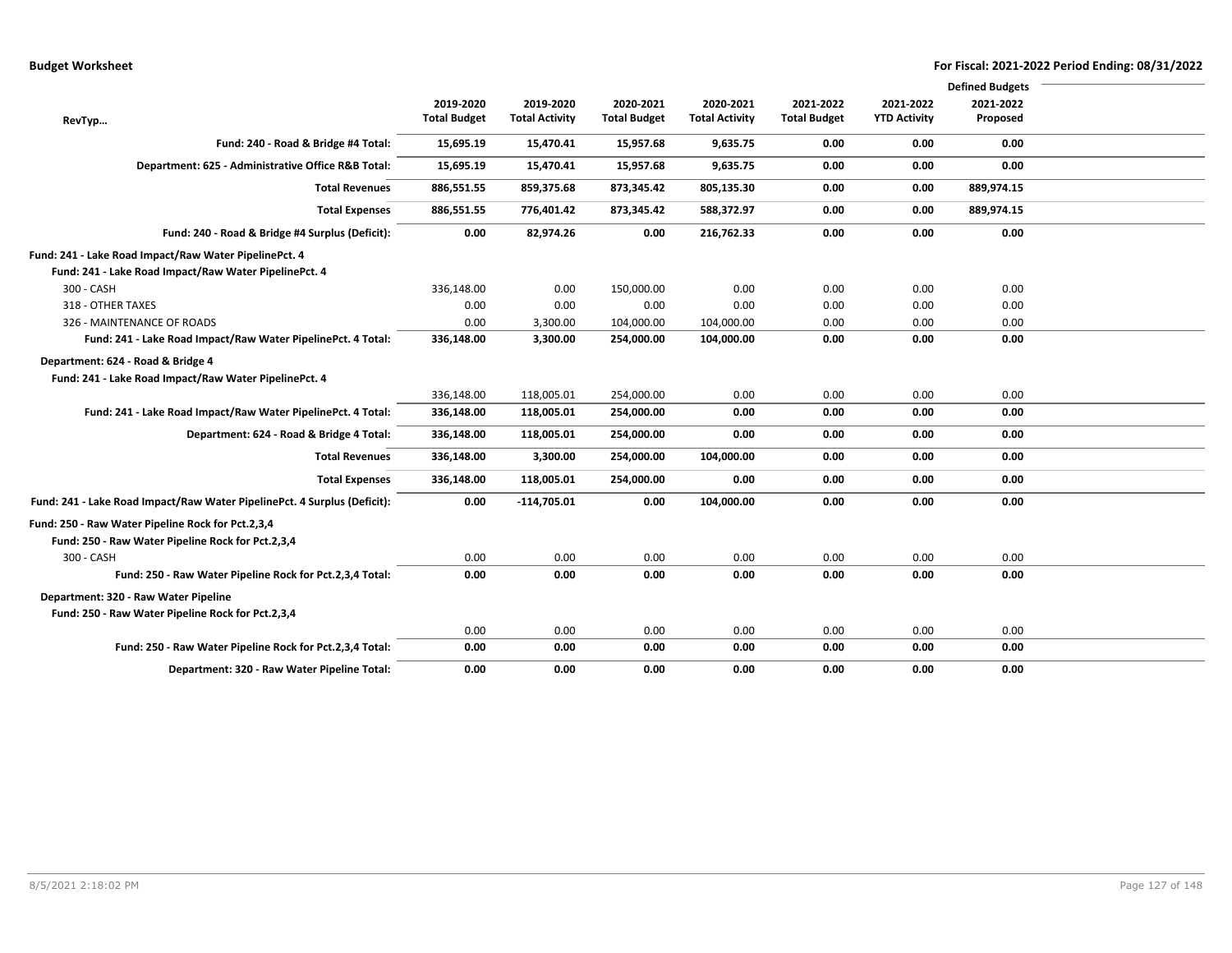|                                                                      |                     |                       |                     |                       |                     |                     | <b>Defined Budgets</b> |  |
|----------------------------------------------------------------------|---------------------|-----------------------|---------------------|-----------------------|---------------------|---------------------|------------------------|--|
|                                                                      | 2019-2020           | 2019-2020             | 2020-2021           | 2020-2021             | 2021-2022           | 2021-2022           | 2021-2022              |  |
| RevTyp                                                               | <b>Total Budget</b> | <b>Total Activity</b> | <b>Total Budget</b> | <b>Total Activity</b> | <b>Total Budget</b> | <b>YTD Activity</b> | Proposed               |  |
| Department: 628 - Road & Bridge 2,3,4 Expenses                       |                     |                       |                     |                       |                     |                     |                        |  |
| Fund: 250 - Raw Water Pipeline Rock for Pct.2,3,4                    |                     |                       |                     |                       |                     |                     |                        |  |
|                                                                      | 0.00                | 149,960.69            | 0.00                | 0.00                  | 0.00                | 0.00                | 0.00                   |  |
| Fund: 250 - Raw Water Pipeline Rock for Pct.2,3,4 Total:             | 0.00                | 149,960.69            | 0.00                | 0.00                  | 0.00                | 0.00                | 0.00                   |  |
| Department: 628 - Road & Bridge 2,3,4 Expenses Total:                | 0.00                | 149,960.69            | 0.00                | 0.00                  | 0.00                | 0.00                | 0.00                   |  |
| <b>Total Revenues</b>                                                | 0.00                | 0.00                  | 0.00                | 0.00                  | 0.00                | 0.00                | 0.00                   |  |
| <b>Total Expenses</b>                                                | 0.00                | 149,960.69            | 0.00                | 0.00                  | 0.00                | 0.00                | 0.00                   |  |
| Fund: 250 - Raw Water Pipeline Rock for Pct.2,3,4 Surplus (Deficit): | 0.00                | $-149,960.69$         | 0.00                | 0.00                  | 0.00                | 0.00                | 0.00                   |  |
| Fund: 260 - J.P.#1 Justice Court Technology                          |                     |                       |                     |                       |                     |                     |                        |  |
| Fund: 260 - J.P.#1 Justice Court Technology                          |                     |                       |                     |                       |                     |                     |                        |  |
| 300 - CASH                                                           | 0.00                | 0.00                  | 0.00                | 0.00                  | 0.00                | 0.00                | 150.00                 |  |
| 360 - INTEREST EARNINGS                                              | 0.00                | 84.24                 | 0.00                | 0.00                  | 0.00                | 0.00                | 50.00                  |  |
| 370 - MISCELLANEOUS                                                  | 1,500.00            | 1,264.78              | 1,500.00            | 479.58                | 0.00                | 0.00                | 1,300.00               |  |
| Fund: 260 - J.P.#1 Justice Court Technology Total:                   | 1,500.00            | 1,349.02              | 1,500.00            | 479.58                | 0.00                | 0.00                | 1,500.00               |  |
| Department: 455 - Justice of the Peace Pct. 1                        |                     |                       |                     |                       |                     |                     |                        |  |
| Fund: 260 - J.P.#1 Justice Court Technology                          |                     |                       |                     |                       |                     |                     |                        |  |
|                                                                      | 1,500.00            | 1,500.00              | 1,500.00            | 1,544.16              | 0.00                | 0.00                | 1,500.00               |  |
| Fund: 260 - J.P.#1 Justice Court Technology Total:                   | 1,500.00            | 1,500.00              | 1,500.00            | 1,544.16              | 0.00                | 0.00                | 1,500.00               |  |
| Department: 455 - Justice of the Peace Pct. 1 Total:                 | 1,500.00            | 1,500.00              | 1,500.00            | 1,544.16              | 0.00                | 0.00                | 1,500.00               |  |
| <b>Total Revenues</b>                                                | 1,500.00            | 1,349.02              | 1,500.00            | 479.58                | 0.00                | 0.00                | 1,500.00               |  |
| <b>Total Expenses</b>                                                | 1,500.00            | 1,500.00              | 1,500.00            | 1,544.16              | 0.00                | 0.00                | 1,500.00               |  |
| Fund: 260 - J.P.#1 Justice Court Technology Surplus (Deficit):       | 0.00                | $-150.98$             | 0.00                | $-1,064.58$           | 0.00                | 0.00                | 0.00                   |  |
| Fund: 270 - J.P.#2 Justice Court Technology                          |                     |                       |                     |                       |                     |                     |                        |  |
| Fund: 270 - J.P.#2 Justice Court Technology                          |                     |                       |                     |                       |                     |                     |                        |  |
| 300 - CASH                                                           | 1,000.00            | 0.00                  | 0.00                | 0.00                  | 0.00                | 0.00                | 0.00                   |  |
| 360 - INTEREST EARNINGS                                              | 0.00                | 16.13                 | 0.00                | 0.00                  | 0.00                | 0.00                | 5.00                   |  |
| 370 - MISCELLANEOUS                                                  | 500.00              | 469.64                | 500.00              | 70.12                 | 0.00                | 0.00                | 700.00                 |  |
| Fund: 270 - J.P.#2 Justice Court Technology Total:                   | 1,500.00            | 485.77                | 500.00              | 70.12                 | 0.00                | 0.00                | 705.00                 |  |
| Department: 456 - Justice of the Peace Pct. 2                        |                     |                       |                     |                       |                     |                     |                        |  |
| Fund: 270 - J.P.#2 Justice Court Technology                          |                     |                       |                     |                       |                     |                     |                        |  |
|                                                                      | 1,500.00            | 0.00                  | 500.00              | 0.00                  | 0.00                | 0.00                | 705.00                 |  |
| Fund: 270 - J.P.#2 Justice Court Technology Total:                   | 1,500.00            | 0.00                  | 500.00              | 0.00                  | 0.00                | 0.00                | 705.00                 |  |
| Department: 456 - Justice of the Peace Pct. 2 Total:                 | 1,500.00            | 0.00                  | 500.00              | 0.00                  | 0.00                | 0.00                | 705.00                 |  |
| <b>Total Revenues</b>                                                | 1,500.00            | 485.77                | 500.00              | 70.12                 | 0.00                | 0.00                | 705.00                 |  |
| <b>Total Expenses</b>                                                | 1,500.00            | 0.00                  | 500.00              | 0.00                  | 0.00                | 0.00                | 705.00                 |  |
| Fund: 270 - J.P.#2 Justice Court Technology Surplus (Deficit):       | 0.00                | 485.77                | 0.00                | 70.12                 | 0.00                | 0.00                | 0.00                   |  |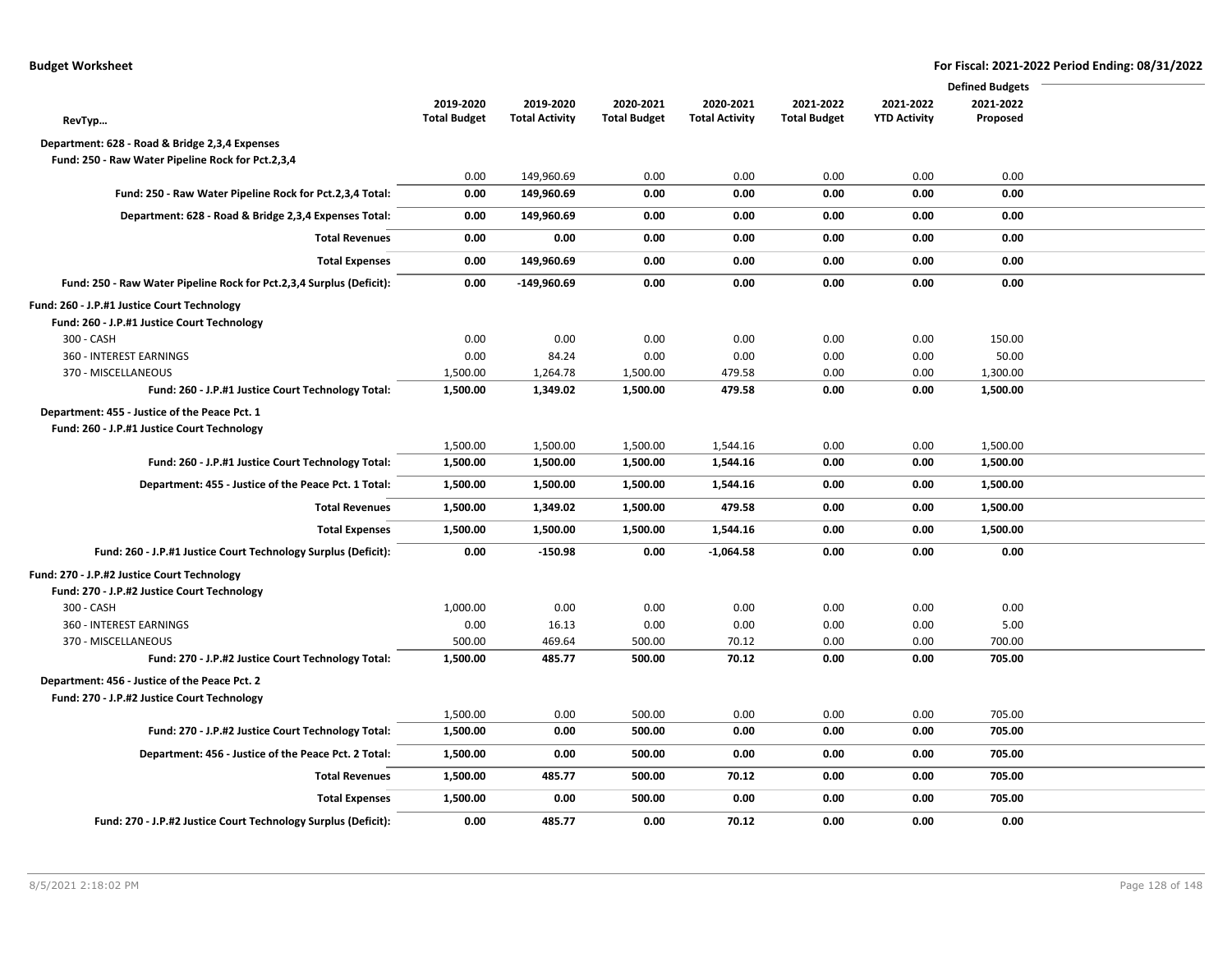|                                                                     |                     |                       |                     |                       |                     |                     | <b>Defined Budgets</b> |  |
|---------------------------------------------------------------------|---------------------|-----------------------|---------------------|-----------------------|---------------------|---------------------|------------------------|--|
|                                                                     | 2019-2020           | 2019-2020             | 2020-2021           | 2020-2021             | 2021-2022           | 2021-2022           | 2021-2022              |  |
| RevTyp                                                              | <b>Total Budget</b> | <b>Total Activity</b> | <b>Total Budget</b> | <b>Total Activity</b> | <b>Total Budget</b> | <b>YTD Activity</b> | Proposed               |  |
| Fund: 280 - J.P.#3 Justice Court Technology                         |                     |                       |                     |                       |                     |                     |                        |  |
| Fund: 280 - J.P.#3 Justice Court Technology                         |                     |                       |                     |                       |                     |                     |                        |  |
| 300 - CASH                                                          | 2,800.00            | 0.00                  | 5,300.00            | 0.00                  | 0.00                | 0.00                | 0.00                   |  |
| 360 - INTEREST EARNINGS                                             | 0.00                | 9.89                  | 0.00                | 0.00                  | 0.00                | 0.00                | 5.00                   |  |
| 370 - MISCELLANEOUS                                                 | 700.00              | 747.49                | 700.00              | 316.01                | 0.00                | 0.00                | 400.00                 |  |
| Fund: 280 - J.P.#3 Justice Court Technology Total:                  | 3,500.00            | 757.38                | 6,000.00            | 316.01                | 0.00                | 0.00                | 405.00                 |  |
| Department: 457 - Justice of the Peace Pct. 3                       |                     |                       |                     |                       |                     |                     |                        |  |
| Fund: 280 - J.P.#3 Justice Court Technology                         |                     |                       |                     |                       |                     |                     |                        |  |
|                                                                     | 3,500.00            | 1,078.34              | 6,000.00            | 0.00                  | 0.00                | 0.00                | 405.00                 |  |
| Fund: 280 - J.P.#3 Justice Court Technology Total:                  | 3,500.00            | 1,078.34              | 6,000.00            | 0.00                  | 0.00                | 0.00                | 405.00                 |  |
| Department: 457 - Justice of the Peace Pct. 3 Total:                | 3,500.00            | 1,078.34              | 6,000.00            | 0.00                  | 0.00                | 0.00                | 405.00                 |  |
| <b>Total Revenues</b>                                               | 3,500.00            | 757.38                | 6,000.00            | 316.01                | 0.00                | 0.00                | 405.00                 |  |
| <b>Total Expenses</b>                                               | 3,500.00            | 1,078.34              | 6,000.00            | 0.00                  | 0.00                | 0.00                | 405.00                 |  |
| Fund: 280 - J.P.#3 Justice Court Technology Surplus (Deficit):      | 0.00                | $-320.96$             | 0.00                | 316.01                | 0.00                | 0.00                | 0.00                   |  |
| Fund: 310 - F.C. Detention Center Annual Payment                    |                     |                       |                     |                       |                     |                     |                        |  |
| Fund: 310 - F.C.Detention Center Annual Payment                     |                     |                       |                     |                       |                     |                     |                        |  |
| 300 - CASH                                                          | 0.00                | 0.00                  | 0.00                | 0.00                  | 0.00                | 0.00                | 0.00                   |  |
| 319 - F.C. DETENTION CENTER                                         | 10,000.00           | 10,000.00             | 10,000.00           | 10,000.00             | 0.00                | 0.00                | 10,000.00              |  |
| 370 - MISCELLANEOUS                                                 | 0.00                | 0.00                  | 0.00                | 100.00                | 0.00                | 0.00                | 0.00                   |  |
| Fund: 310 - F.C.Detention Center Annual Payment Total:              | 10,000.00           | 10,000.00             | 10,000.00           | 10,100.00             | 0.00                | 0.00                | 10,000.00              |  |
| Department: 560 - County Sheriff                                    |                     |                       |                     |                       |                     |                     |                        |  |
| Fund: 310 - F.C.Detention Center Annual Payment                     |                     |                       |                     |                       |                     |                     |                        |  |
|                                                                     | 10,000.00           | 7,189.19              | 10,000.00           | 8,508.22              | 0.00                | 0.00                | 10,000.00              |  |
| Fund: 310 - F.C.Detention Center Annual Payment Total:              | 10,000.00           | 7,189.19              | 10,000.00           | 8,508.22              | 0.00                | 0.00                | 10,000.00              |  |
| Department: 560 - County Sheriff Total:                             | 10,000.00           | 7,189.19              | 10,000.00           | 8,508.22              | 0.00                | 0.00                | 10,000.00              |  |
| <b>Total Revenues</b>                                               | 10,000.00           | 10,000.00             | 10,000.00           | 10,100.00             | 0.00                | 0.00                | 10,000.00              |  |
| <b>Total Expenses</b>                                               | 10,000.00           | 7,189.19              | 10,000.00           | 8,508.22              | 0.00                | 0.00                | 10,000.00              |  |
| Fund: 310 - F.C. Detention Center Annual Payment Surplus (Deficit): | 0.00                | 2,810.81              | 0.00                | 1,591.78              | 0.00                | 0.00                | 0.00                   |  |
| Fund: 330 - Bail Bondsman Application Fee                           |                     |                       |                     |                       |                     |                     |                        |  |
| Fund: 330 - Bail Bondsman Application Fee                           |                     |                       |                     |                       |                     |                     |                        |  |
| 300 - CASH                                                          | 0.00                | 0.00                  | 500.00              | 0.00                  | 0.00                | 0.00                | 0.00                   |  |
| 340 - FEES OF OFFICE                                                | 500.00              | 0.00                  | 0.00                | 1,000.00              | 0.00                | 0.00                | 1,000.00               |  |
| Fund: 330 - Bail Bondsman Application Fee Total:                    | 500.00              | 0.00                  | 500.00              | 1,000.00              | 0.00                | 0.00                | 1,000.00               |  |
| Department: 498 - Bail Bond Fee Expense                             |                     |                       |                     |                       |                     |                     |                        |  |
| Fund: 330 - Bail Bondsman Application Fee                           |                     |                       |                     |                       |                     |                     |                        |  |
|                                                                     | 500.00              | 168.71                | 500.00              | 0.00                  | 0.00                | 0.00                | 1,000.00               |  |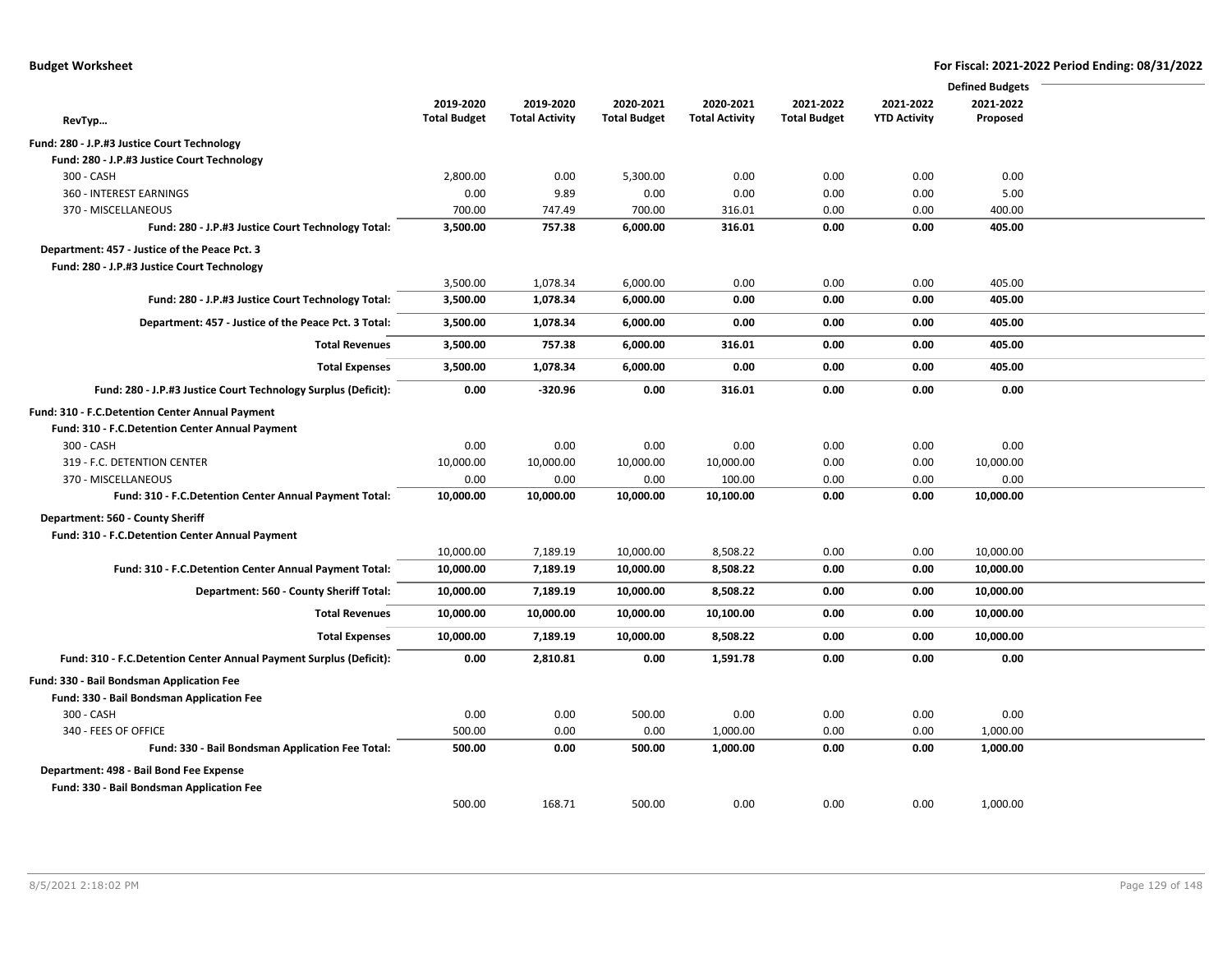|                                                              |                     |                       |                     |                       |                     |                     | <b>Defined Budgets</b> |  |
|--------------------------------------------------------------|---------------------|-----------------------|---------------------|-----------------------|---------------------|---------------------|------------------------|--|
|                                                              | 2019-2020           | 2019-2020             | 2020-2021           | 2020-2021             | 2021-2022           | 2021-2022           | 2021-2022              |  |
| RevTyp                                                       | <b>Total Budget</b> | <b>Total Activity</b> | <b>Total Budget</b> | <b>Total Activity</b> | <b>Total Budget</b> | <b>YTD Activity</b> | Proposed               |  |
| Fund: 330 - Bail Bondsman Application Fee Total:             | 500.00              | 168.71                | 500.00              | 0.00                  | 0.00                | 0.00                | 1,000.00               |  |
| Department: 498 - Bail Bond Fee Expense Total:               | 500.00              | 168.71                | 500.00              | 0.00                  | 0.00                | 0.00                | 1,000.00               |  |
| <b>Total Revenues</b>                                        | 500.00              | 0.00                  | 500.00              | 1,000.00              | 0.00                | 0.00                | 1,000.00               |  |
| <b>Total Expenses</b>                                        | 500.00              | 168.71                | 500.00              | 0.00                  | 0.00                | 0.00                | 1,000.00               |  |
| Fund: 330 - Bail Bondsman Application Fee Surplus (Deficit): | 0.00                | $-168.71$             | 0.00                | 1,000.00              | 0.00                | 0.00                | 0.00                   |  |
| Fund: 350 - Law Library                                      |                     |                       |                     |                       |                     |                     |                        |  |
| Fund: 350 - Law Library                                      |                     |                       |                     |                       |                     |                     |                        |  |
| 340 - FEES OF OFFICE                                         | 15,000.00           | 18,082.23             | 15,000.00           | 11,444.80             | 0.00                | 0.00                | 15,000.00              |  |
| 360 - INTEREST EARNINGS                                      | 50.00               | 305.51                | 50.00               | 0.00                  | 0.00                | 0.00                | 50.00                  |  |
| Fund: 350 - Law Library Total:                               | 15,050.00           | 18,387.74             | 15,050.00           | 11,444.80             | 0.00                | 0.00                | 15,050.00              |  |
| Department: 451 - Law Library                                |                     |                       |                     |                       |                     |                     |                        |  |
| Fund: 350 - Law Library                                      |                     |                       |                     |                       |                     |                     |                        |  |
|                                                              | 15,050.00           | 550.00                | 15,050.00           | 0.00                  | 0.00                | 0.00                | 15,050.00              |  |
| Fund: 350 - Law Library Total:                               | 15,050.00           | 550.00                | 15,050.00           | 0.00                  | 0.00                | 0.00                | 15,050.00              |  |
| Department: 451 - Law Library Total:                         | 15,050.00           | 550.00                | 15,050.00           | 0.00                  | 0.00                | 0.00                | 15,050.00              |  |
| <b>Total Revenues</b>                                        | 15,050.00           | 18,387.74             | 15,050.00           | 11,444.80             | 0.00                | 0.00                | 15,050.00              |  |
| <b>Total Expenses</b>                                        | 15,050.00           | 550.00                | 15,050.00           | 0.00                  | 0.00                | 0.00                | 15,050.00              |  |
| Fund: 350 - Law Library Surplus (Deficit):                   | 0.00                | 17,837.74             | 0.00                | 11,444.80             | 0.00                | 0.00                | 0.00                   |  |
| Fund: 360 - D. A. Fee                                        |                     |                       |                     |                       |                     |                     |                        |  |
| Fund: 360 - D. A. Fee                                        |                     |                       |                     |                       |                     |                     |                        |  |
| 300 - CASH                                                   | 0.00                | 0.00                  | 0.00                | 0.00                  | 0.00                | 0.00                | 0.00                   |  |
| 340 - FEES OF OFFICE                                         | 3,100.00            | 1,221.68              | 2,000.00            | 486.28                | 0.00                | 0.00                | 1,000.00               |  |
| 352 - FINES & FORFEITURES                                    | 0.00                | 19,697.93             | 0.00                | 27,158.51             | 0.00                | 0.00                | 0.00                   |  |
| 360 - INTEREST EARNINGS                                      | 0.00                | 4.46                  | 0.00                | 2.82                  | 0.00                | 0.00                | 0.00                   |  |
| 370 - MISCELLANEOUS                                          | 0.00                | 8,430.38              | 1,000.00            | 951.92                | 0.00                | 0.00                | 500.00                 |  |
| Fund: 360 - D. A. Fee Total:                                 | 3,100.00            | 29,354.45             | 3,000.00            | 28,599.53             | 0.00                | 0.00                | 1,500.00               |  |
| Department: 475 - District Attorney                          |                     |                       |                     |                       |                     |                     |                        |  |
| Fund: 360 - D. A. Fee                                        |                     |                       |                     |                       |                     |                     |                        |  |
|                                                              | 2,100.00            | 11,741.70             | 3,000.00            | 1,959.20              | 0.00                | 0.00                | 0.00                   |  |
| Fund: 360 - D. A. Fee Total:                                 | 2,100.00            | 11,741.70             | 3,000.00            | 1,959.20              | 0.00                | 0.00                | 0.00                   |  |
| Department: 475 - District Attorney Total:                   | 2,100.00            | 11,741.70             | 3,000.00            | 1,959.20              | 0.00                | 0.00                | 0.00                   |  |
| Department: 477 - DA Seizure                                 |                     |                       |                     |                       |                     |                     |                        |  |
| Fund: 360 - D. A. Fee                                        |                     |                       |                     |                       |                     |                     |                        |  |
|                                                              | 1,000.00            | 6,375.54              | 0.00                | 14,834.56             | 0.00                | 0.00                | 1,500.00               |  |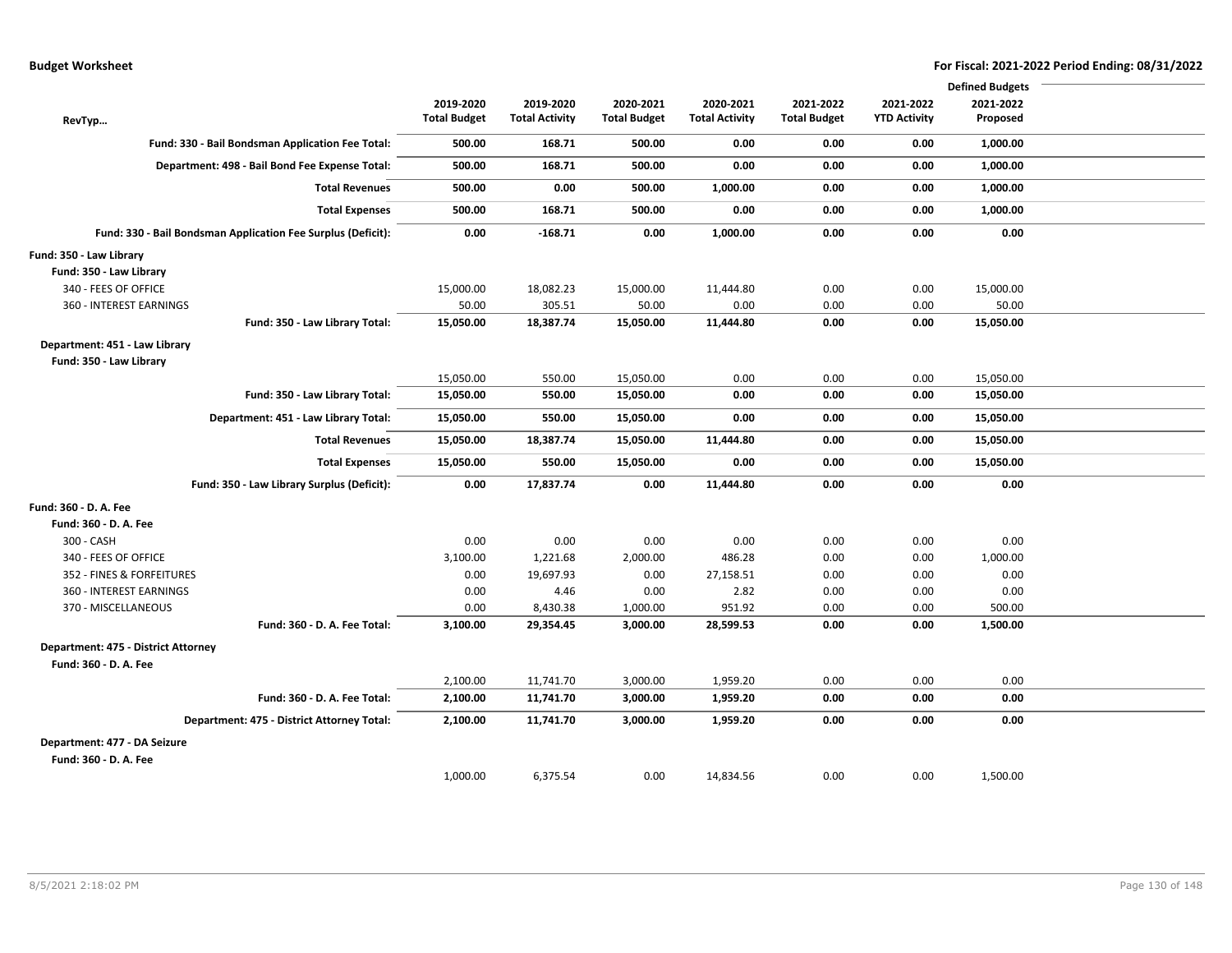|                                        |                                                   |                     |                       |                     |                       |                     |                     | <b>Defined Budgets</b> |  |
|----------------------------------------|---------------------------------------------------|---------------------|-----------------------|---------------------|-----------------------|---------------------|---------------------|------------------------|--|
|                                        |                                                   | 2019-2020           | 2019-2020             | 2020-2021           | 2020-2021             | 2021-2022           | 2021-2022           | 2021-2022              |  |
| RevTyp                                 |                                                   | <b>Total Budget</b> | <b>Total Activity</b> | <b>Total Budget</b> | <b>Total Activity</b> | <b>Total Budget</b> | <b>YTD Activity</b> | Proposed               |  |
|                                        | Fund: 360 - D. A. Fee Total:                      | 1,000.00            | 6,375.54              | 0.00                | 14,834.56             | 0.00                | 0.00                | 1,500.00               |  |
|                                        | Department: 477 - DA Seizure Total:               | 1,000.00            | 6,375.54              | 0.00                | 14,834.56             | 0.00                | 0.00                | 1,500.00               |  |
|                                        | <b>Total Revenues</b>                             | 3,100.00            | 29,354.45             | 3,000.00            | 28,599.53             | 0.00                | 0.00                | 1,500.00               |  |
|                                        | <b>Total Expenses</b>                             | 3,100.00            | 18,117.24             | 3,000.00            | 16,793.76             | 0.00                | 0.00                | 1,500.00               |  |
|                                        | Fund: 360 - D. A. Fee Surplus (Deficit):          | 0.00                | 11,237.21             | 0.00                | 11,805.77             | 0.00                | 0.00                | 0.00                   |  |
| Fund: 361 - Contraband Seizure         |                                                   |                     |                       |                     |                       |                     |                     |                        |  |
| Fund: 361 - Contraband Seizure         |                                                   |                     |                       |                     |                       |                     |                     |                        |  |
| 360 - INTEREST EARNINGS                |                                                   | 0.00                | 30.55                 | 0.00                | 1.60                  | 0.00                | 0.00                | 0.00                   |  |
| 370 - MISCELLANEOUS                    |                                                   | 0.00                | 0.00                  | 0.00                | 0.00                  | 0.00                | 0.00                | 0.00                   |  |
|                                        | Fund: 361 - Contraband Seizure Total:             | 0.00                | 30.55                 | 0.00                | 1.60                  | 0.00                | 0.00                | 0.00                   |  |
|                                        | <b>Total Revenues</b>                             | 0.00                | 30.55                 | 0.00                | 1.60                  | 0.00                | 0.00                | 0.00                   |  |
|                                        | <b>Total Expenses</b>                             | 0.00                | 0.00                  | 0.00                | 0.00                  | 0.00                | 0.00                | 0.00                   |  |
|                                        | Fund: 361 - Contraband Seizure Total:             | 0.00                | 30.55                 | 0.00                | 1.60                  | 0.00                | 0.00                | 0.00                   |  |
| Fund: 362 - Investigator/LEOSE         |                                                   |                     |                       |                     |                       |                     |                     |                        |  |
| Fund: 362 - Investigator/LEOSE         |                                                   |                     |                       |                     |                       |                     |                     |                        |  |
| 300 - CASH                             |                                                   | 681.66              | 0.00                  | 0.00                | 0.00                  | 0.00                | 0.00                | 0.00                   |  |
| 330 - GRANTS                           |                                                   | 0.00                | 685.36                | 0.00                | 642.52                | 0.00                | 0.00                | 640.00                 |  |
|                                        | Fund: 362 - Investigator/LEOSE Total:             | 681.66              | 685.36                | 0.00                | 642.52                | 0.00                | 0.00                | 640.00                 |  |
| Department: 475 - District Attorney    |                                                   |                     |                       |                     |                       |                     |                     |                        |  |
| Fund: 362 - Investigator/LEOSE         |                                                   |                     |                       |                     |                       |                     |                     |                        |  |
|                                        |                                                   | 681.66              | 681.66                | 0.00                | 576.21                | 0.00                | 0.00                | 640.00                 |  |
|                                        | Fund: 362 - Investigator/LEOSE Total:             | 681.66              | 681.66                | 0.00                | 576.21                | 0.00                | 0.00                | 640.00                 |  |
|                                        | Department: 475 - District Attorney Total:        | 681.66              | 681.66                | 0.00                | 576.21                | 0.00                | 0.00                | 640.00                 |  |
|                                        | <b>Total Revenues</b>                             | 681.66              | 685.36                | 0.00                | 642.52                | 0.00                | 0.00                | 640.00                 |  |
|                                        | <b>Total Expenses</b>                             | 681.66              | 681.66                | 0.00                | 576.21                | 0.00                | 0.00                | 640.00                 |  |
|                                        | Fund: 362 - Investigator/LEOSE Surplus (Deficit): | 0.00                | 3.70                  | 0.00                | 66.31                 | 0.00                | 0.00                | 0.00                   |  |
| Fund: 380 - IHC Co-Op Gin              |                                                   |                     |                       |                     |                       |                     |                     |                        |  |
| Fund: 380 - IHC Co-Op Gin              |                                                   |                     |                       |                     |                       |                     |                     |                        |  |
| 360 - INTEREST EARNINGS                |                                                   | 0.00                | 235.27                | 0.00                | 8.78                  | 0.00                | 0.00                | 0.00                   |  |
|                                        | Fund: 380 - IHC Co-Op Gin Total:                  | 0.00                | 235.27                | 0.00                | 8.78                  | 0.00                | 0.00                | 0.00                   |  |
| Department: 645 - Indigent Health Care |                                                   |                     |                       |                     |                       |                     |                     |                        |  |
| Fund: 380 - IHC Co-Op Gin              |                                                   |                     |                       |                     |                       |                     |                     |                        |  |
|                                        |                                                   | 0.00                | 0.00                  | 0.00                | 0.00                  | 0.00                | 0.00                | 0.00                   |  |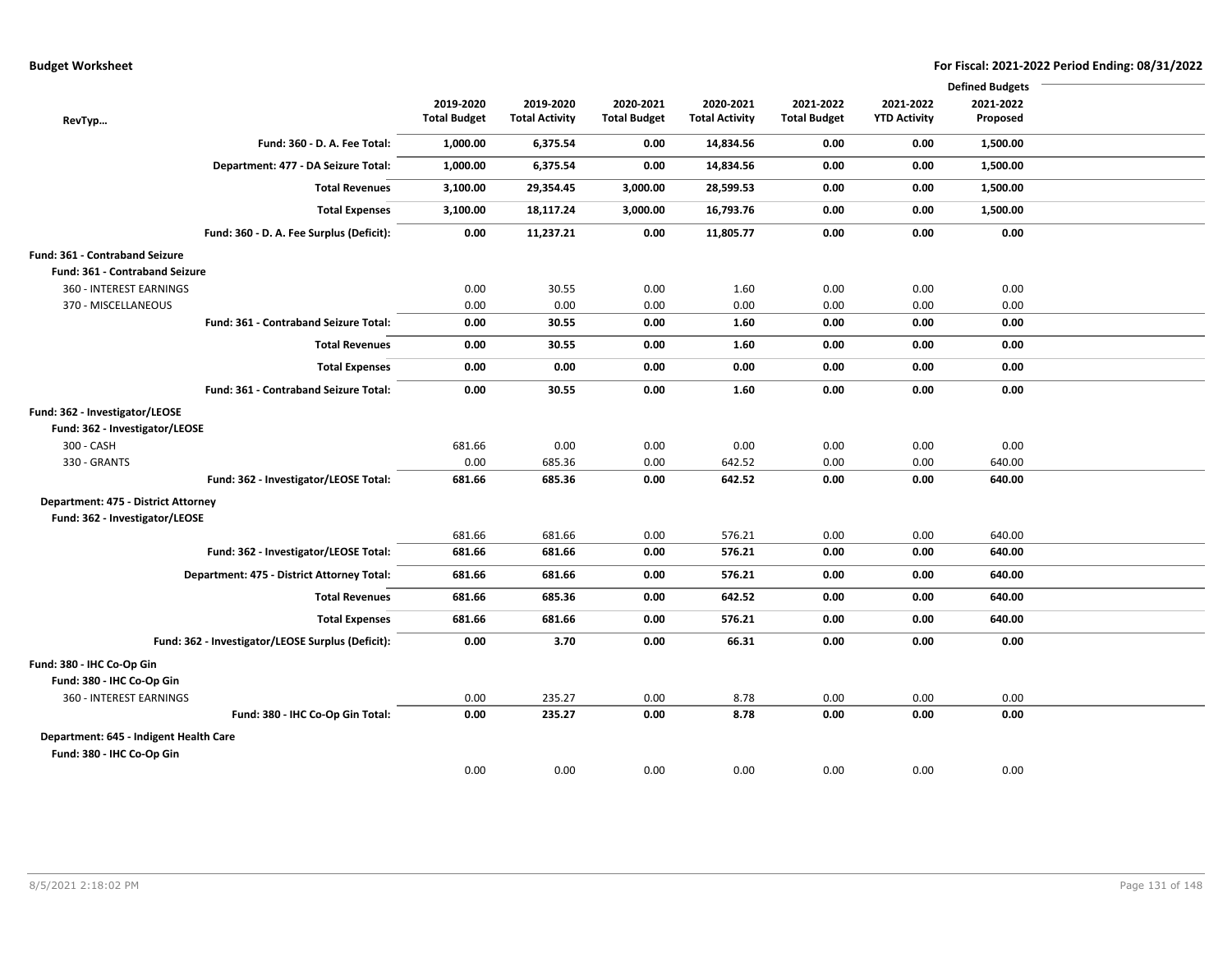|                                                       |                     |                       |                     |                       |                     |                     | <b>Defined Budgets</b> |  |
|-------------------------------------------------------|---------------------|-----------------------|---------------------|-----------------------|---------------------|---------------------|------------------------|--|
|                                                       | 2019-2020           | 2019-2020             | 2020-2021           | 2020-2021             | 2021-2022           | 2021-2022           | 2021-2022              |  |
| RevTyp                                                | <b>Total Budget</b> | <b>Total Activity</b> | <b>Total Budget</b> | <b>Total Activity</b> | <b>Total Budget</b> | <b>YTD Activity</b> | Proposed               |  |
| Fund: 380 - IHC Co-Op Gin Total:                      | 0.00                | 0.00                  | 0.00                | 0.00                  | 0.00                | 0.00                | 0.00                   |  |
| Department: 645 - Indigent Health Care Total:         | 0.00                | 0.00                  | 0.00                | 0.00                  | 0.00                | 0.00                | 0.00                   |  |
| <b>Total Revenues</b>                                 | 0.00                | 235.27                | 0.00                | 8.78                  | 0.00                | 0.00                | 0.00                   |  |
| <b>Total Expenses</b>                                 | 0.00                | 0.00                  | 0.00                | 0.00                  | 0.00                | 0.00                | 0.00                   |  |
| Fund: 380 - IHC Co-Op Gin Surplus (Deficit):          | 0.00                | 235.27                | 0.00                | 8.78                  | 0.00                | 0.00                | 0.00                   |  |
| Fund: 381 - IHC Bonnie Ruth Cooper                    |                     |                       |                     |                       |                     |                     |                        |  |
| Fund: 381 - IHC Bonnie Ruth Cooper                    |                     |                       |                     |                       |                     |                     |                        |  |
| 300 - CASH                                            | 18,000.00           | 0.00                  | 0.00                | 0.00                  | 0.00                | 0.00                | 0.00                   |  |
| 360 - INTEREST EARNINGS                               | 0.00                | 74.83                 | 0.00                | 2.46                  | 0.00                | 0.00                | 0.00                   |  |
| 370 - MISCELLANEOUS                                   | 0.00                | 1,189.91              | 0.00                | 1,186.56              | 0.00                | 0.00                | 0.00                   |  |
| Fund: 381 - IHC Bonnie Ruth Cooper Total:             | 18,000.00           | 1,264.74              | 0.00                | 1,189.02              | 0.00                | 0.00                | 0.00                   |  |
| Department: 645 - Indigent Health Care                |                     |                       |                     |                       |                     |                     |                        |  |
| Fund: 381 - IHC Bonnie Ruth Cooper                    |                     |                       |                     |                       |                     |                     |                        |  |
|                                                       | 18,000.00           | 14,950.92             | 0.00                | 7,220.19              | 0.00                | 0.00                | 0.00                   |  |
| Fund: 381 - IHC Bonnie Ruth Cooper Total:             | 18,000.00           | 14,950.92             | 0.00                | 7,220.19              | 0.00                | 0.00                | 0.00                   |  |
| Department: 645 - Indigent Health Care Total:         | 18,000.00           | 14,950.92             | 0.00                | 7,220.19              | 0.00                | 0.00                | 0.00                   |  |
| <b>Total Revenues</b>                                 | 18,000.00           | 1,264.74              | 0.00                | 1,189.02              | 0.00                | 0.00                | 0.00                   |  |
| <b>Total Expenses</b>                                 | 18,000.00           | 14,950.92             | 0.00                | 7,220.19              | 0.00                | 0.00                | 0.00                   |  |
| Fund: 381 - IHC Bonnie Ruth Cooper Surplus (Deficit): | 0.00                | $-13,686.18$          | 0.00                | $-6,031.17$           | 0.00                | 0.00                | 0.00                   |  |
| <b>Fund: 410 - CERT</b>                               |                     |                       |                     |                       |                     |                     |                        |  |
| <b>Fund: 410 - CERT</b>                               |                     |                       |                     |                       |                     |                     |                        |  |
| 370 - MISCELLANEOUS                                   | 100.00              | 100.00                | 0.00                | 0.00                  | 0.00                | 0.00                | 0.00                   |  |
| 390 - TRANSFERS IN                                    | 0.00                | 122.71                | 0.00                | 0.00                  | 0.00                | 0.00                | 0.00                   |  |
| Fund: 410 - CERT Total:                               | 100.00              | 222.71                | 0.00                | 0.00                  | 0.00                | 0.00                | 0.00                   |  |
| <b>Department: 414 - CERT Expenses</b>                |                     |                       |                     |                       |                     |                     |                        |  |
| <b>Fund: 410 - CERT</b>                               |                     |                       |                     |                       |                     |                     |                        |  |
|                                                       | 100.00              | 63.42                 | 0.00                | 0.00                  | 0.00                | 0.00                | 0.00                   |  |
| Fund: 410 - CERT Total:                               | 100.00              | 63.42                 | 0.00                | 0.00                  | 0.00                | 0.00                | 0.00                   |  |
| Department: 414 - CERT Expenses Total:                | 100.00              | 63.42                 | 0.00                | 0.00                  | 0.00                | 0.00                | 0.00                   |  |
| <b>Total Revenues</b>                                 | 100.00              | 222.71                | 0.00                | 0.00                  | 0.00                | 0.00                | 0.00                   |  |
| <b>Total Expenses</b>                                 | 100.00              | 63.42                 | 0.00                | 0.00                  | 0.00                | 0.00                | 0.00                   |  |
| Fund: 410 - CERT Surplus (Deficit):                   | 0.00                | 159.29                | 0.00                | 0.00                  | 0.00                | 0.00                | 0.00                   |  |
| Fund: 411 - Hazard Mitigation Plan                    |                     |                       |                     |                       |                     |                     |                        |  |
| Fund: 411 - Hazard Mitigation Plan                    |                     |                       |                     |                       |                     |                     |                        |  |
| 330 - GRANTS                                          | 0.00                | 0.00                  | 0.00                | 0.00                  | 0.00                | 0.00                | 0.00                   |  |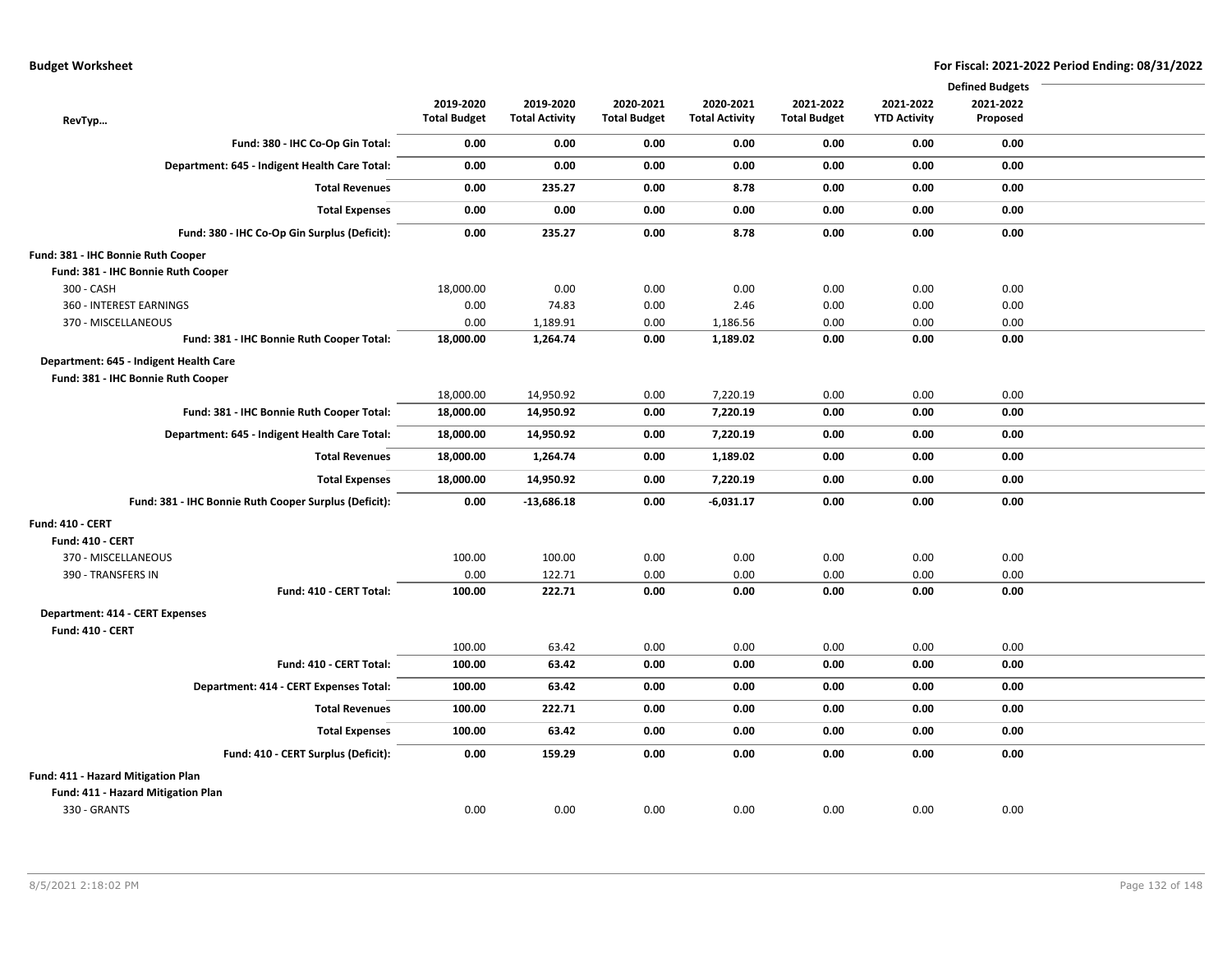|                                                              |                     |                       |                     |                       |                     |                     | <b>Defined Budgets</b> |  |
|--------------------------------------------------------------|---------------------|-----------------------|---------------------|-----------------------|---------------------|---------------------|------------------------|--|
|                                                              | 2019-2020           | 2019-2020             | 2020-2021           | 2020-2021             | 2021-2022           | 2021-2022           | 2021-2022              |  |
| RevTyp                                                       | <b>Total Budget</b> | <b>Total Activity</b> | <b>Total Budget</b> | <b>Total Activity</b> | <b>Total Budget</b> | <b>YTD Activity</b> | Proposed               |  |
| 390 - TRANSFERS IN                                           | 0.00                | 428.64                | 0.00                | 0.00                  | 0.00                | 0.00                | 0.00                   |  |
| Fund: 411 - Hazard Mitigation Plan Total:                    | 0.00                | 428.64                | 0.00                | 0.00                  | 0.00                | 0.00                | 0.00                   |  |
| Department: 407 - Hazard Mitigation                          |                     |                       |                     |                       |                     |                     |                        |  |
| Fund: 411 - Hazard Mitigation Plan                           |                     |                       |                     |                       |                     |                     |                        |  |
|                                                              | 0.00                | 0.00                  | 0.00                | 0.00                  | 0.00                | 0.00                | 0.00                   |  |
| Fund: 411 - Hazard Mitigation Plan Total:                    | 0.00                | 0.00                  | 0.00                | 0.00                  | 0.00                | 0.00                | 0.00                   |  |
| Department: 407 - Hazard Mitigation Total:                   | 0.00                | 0.00                  | 0.00                | 0.00                  | 0.00                | 0.00                | 0.00                   |  |
| <b>Total Revenues</b>                                        | 0.00                | 428.64                | 0.00                | 0.00                  | 0.00                | 0.00                | 0.00                   |  |
| <b>Total Expenses</b>                                        | 0.00                | 0.00                  | 0.00                | 0.00                  | 0.00                | 0.00                | 0.00                   |  |
| Fund: 411 - Hazard Mitigation Plan Surplus (Deficit):        | 0.00                | 428.64                | 0.00                | 0.00                  | 0.00                | 0.00                | 0.00                   |  |
| Fund: 412 - Safe Room Reimbursement Prog.                    |                     |                       |                     |                       |                     |                     |                        |  |
| Fund: 412 - Safe Room Reimbursement Prog.                    |                     |                       |                     |                       |                     |                     |                        |  |
| 300 - CASH                                                   | 0.00                | 0.00                  | 0.00                | 0.00                  | 0.00                | 0.00                | 0.00                   |  |
| 330 - GRANTS                                                 | 27,683.94           | 27,683.94             | 0.00                | 0.00                  | 0.00                | 0.00                | 0.00                   |  |
| Fund: 412 - Safe Room Reimbursement Prog. Total:             | 27,683.94           | 27,683.94             | 0.00                | 0.00                  | 0.00                | 0.00                | 0.00                   |  |
| Department: 408 - Safe Room                                  |                     |                       |                     |                       |                     |                     |                        |  |
| Fund: 412 - Safe Room Reimbursement Prog.                    |                     |                       |                     |                       |                     |                     |                        |  |
|                                                              | 27,683.94           | 26,367.91             | 0.00                | 7,833.60              | 0.00                | 0.00                | 0.00                   |  |
| Fund: 412 - Safe Room Reimbursement Prog. Total:             | 27,683.94           | 26,367.91             | 0.00                | 7,833.60              | 0.00                | 0.00                | 0.00                   |  |
| Department: 408 - Safe Room Total:                           | 27,683.94           | 26,367.91             | 0.00                | 7,833.60              | 0.00                | 0.00                | 0.00                   |  |
| Department: 418 - FEMA 3554                                  |                     |                       |                     |                       |                     |                     |                        |  |
| Fund: 412 - Safe Room Reimbursement Prog.                    |                     |                       |                     |                       |                     |                     |                        |  |
|                                                              | 0.00                | 0.00                  | 0.00                | 454.48                | 0.00                | 0.00                | 0.00                   |  |
| Fund: 412 - Safe Room Reimbursement Prog. Total:             | 0.00                | 0.00                  | 0.00                | 454.48                | 0.00                | 0.00                | 0.00                   |  |
| Department: 418 - FEMA 3554 Total:                           | 0.00                | 0.00                  | 0.00                | 454.48                | 0.00                | 0.00                | 0.00                   |  |
| <b>Total Revenues</b>                                        | 27,683.94           | 27,683.94             | 0.00                | 0.00                  | 0.00                | 0.00                | 0.00                   |  |
| <b>Total Expenses</b>                                        | 27,683.94           | 26,367.91             | 0.00                | 8,288.08              | 0.00                | 0.00                | 0.00                   |  |
| Fund: 412 - Safe Room Reimbursement Prog. Surplus (Deficit): | 0.00                | 1,316.03              | 0.00                | $-8,288.08$           | 0.00                | 0.00                | 0.00                   |  |
| Fund: 413 - CARES ACT-CORONAVIRUS RELIEF                     |                     |                       |                     |                       |                     |                     |                        |  |
| Fund: 413 - CARES ACT-CORONAVIRUS RELIEF                     |                     |                       |                     |                       |                     |                     |                        |  |
| 330 - GRANTS                                                 | 0.00                | 187,869.00            | 751,476.00          | 751,476.00            | 0.00                | 0.00                | 0.00                   |  |
| Fund: 413 - CARES ACT-CORONAVIRUS RELIEF Total:              | 0.00                | 187,869.00            | 751,476.00          | 751,476.00            | 0.00                | 0.00                | 0.00                   |  |
| Department: 413 - CARES Act                                  |                     |                       |                     |                       |                     |                     |                        |  |
| <b>Fund: 413 - CARES ACT-CORONAVIRUS RELIEF</b>              |                     |                       |                     |                       |                     |                     |                        |  |
|                                                              | 0.00                | 10,380.02             | 655,885.11          | 88,997.86             | 0.00                | 0.00                | 0.00                   |  |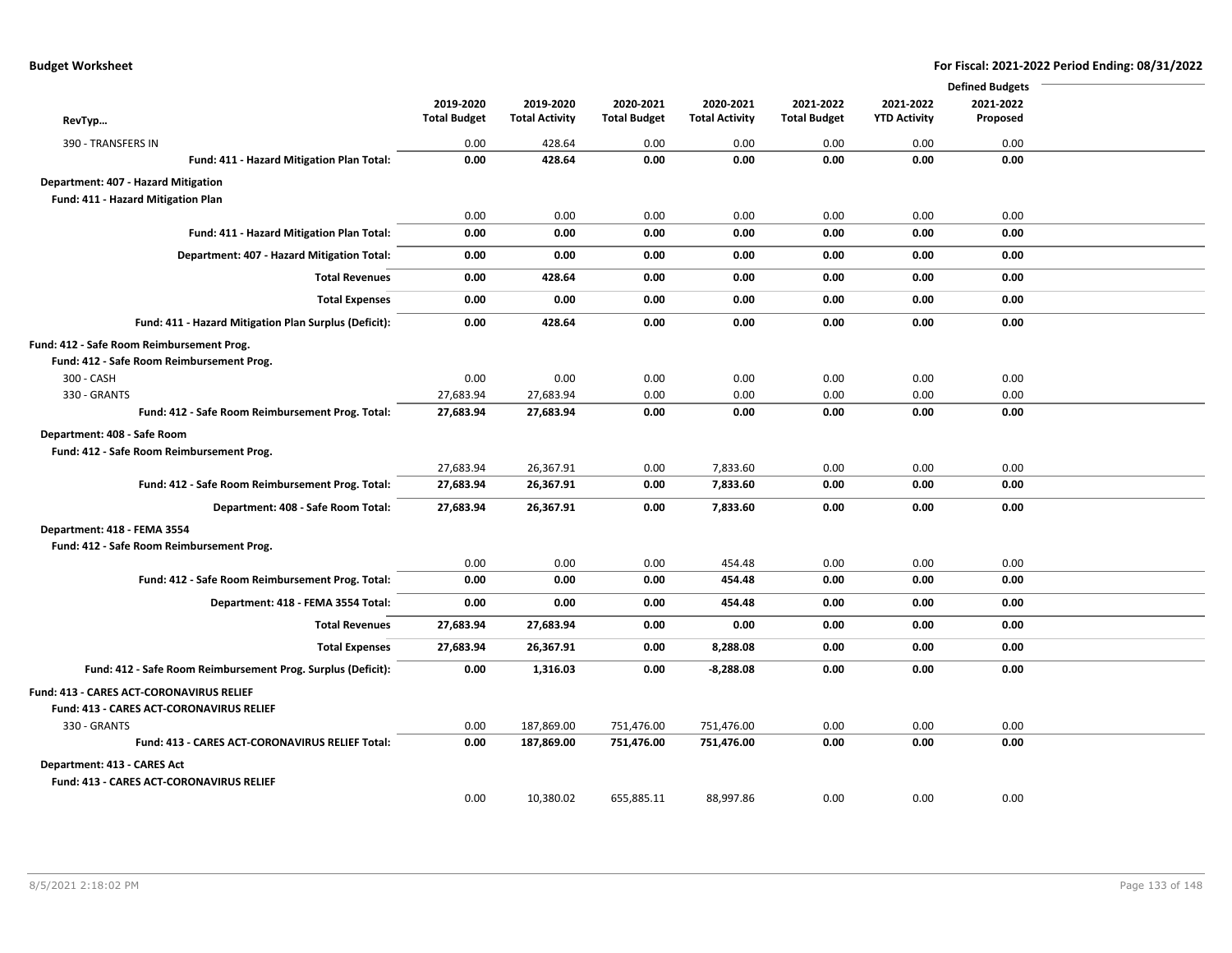|                                                             |                     |                       |                     |                       |                     |                     | <b>Defined Budgets</b> |  |
|-------------------------------------------------------------|---------------------|-----------------------|---------------------|-----------------------|---------------------|---------------------|------------------------|--|
|                                                             | 2019-2020           | 2019-2020             | 2020-2021           | 2020-2021             | 2021-2022           | 2021-2022           | 2021-2022              |  |
| RevTyp                                                      | <b>Total Budget</b> | <b>Total Activity</b> | <b>Total Budget</b> | <b>Total Activity</b> | <b>Total Budget</b> | <b>YTD Activity</b> | Proposed               |  |
| Fund: 413 - CARES ACT-CORONAVIRUS RELIEF Total:             | 0.00                | 10,380.02             | 655,885.11          | 88,997.86             | 0.00                | 0.00                | 0.00                   |  |
| Department: 413 - CARES Act Total:                          | 0.00                | 10,380.02             | 655,885.11          | 88,997.86             | 0.00                | 0.00                | 0.00                   |  |
| Department: 417 - COVID-19 Vaccine Call Center              |                     |                       |                     |                       |                     |                     |                        |  |
| Fund: 413 - CARES ACT-CORONAVIRUS RELIEF                    |                     |                       |                     |                       |                     |                     |                        |  |
|                                                             | 0.00                | 0.00                  | 20,158.63           | 20,158.63             | 0.00                | 0.00                | 0.00                   |  |
| Fund: 413 - CARES ACT-CORONAVIRUS RELIEF Total:             | 0.00                | 0.00                  | 20,158.63           | 20,158.63             | 0.00                | 0.00                | 0.00                   |  |
| Department: 417 - COVID-19 Vaccine Call Center Total:       | 0.00                | 0.00                  | 20,158.63           | 20,158.63             | 0.00                | 0.00                | 0.00                   |  |
| Department: 419 - CARES FINAL ALLOCATION                    |                     |                       |                     |                       |                     |                     |                        |  |
| <b>Fund: 413 - CARES ACT-CORONAVIRUS RELIEF</b>             |                     |                       |                     |                       |                     |                     |                        |  |
|                                                             | 0.00                | 0.00                  | 74,862.76           | 74,862.76             | 0.00                | 0.00                | 0.00                   |  |
| Fund: 413 - CARES ACT-CORONAVIRUS RELIEF Total:             | 0.00                | 0.00                  | 74,862.76           | 74,862.76             | 0.00                | 0.00                | 0.00                   |  |
| Department: 419 - CARES FINAL ALLOCATION Total:             | 0.00                | 0.00                  | 74,862.76           | 74,862.76             | 0.00                | 0.00                | 0.00                   |  |
| <b>Total Revenues</b>                                       | 0.00                | 187,869.00            | 751,476.00          | 751,476.00            | 0.00                | 0.00                | 0.00                   |  |
| <b>Total Expenses</b>                                       | 0.00                | 10,380.02             | 750,906.50          | 184,019.25            | 0.00                | 0.00                | 0.00                   |  |
| Fund: 413 - CARES ACT-CORONAVIRUS RELIEF Surplus (Deficit): | 0.00                | 177,488.98            | 569.50              | 567,456.75            | 0.00                | 0.00                | 0.00                   |  |
| Fund: 414 - OOG COVID #4145401                              |                     |                       |                     |                       |                     |                     |                        |  |
| Fund: 414 - OOG COVID #4145401                              |                     |                       |                     |                       |                     |                     |                        |  |
| 330 - GRANTS                                                | 0.00                | 0.00                  | 46,529.48           | 52,011.09             | 0.00                | 0.00                | 0.00                   |  |
| Fund: 414 - OOG COVID #4145401 Total:                       | 0.00                | 0.00                  | 46,529.48           | 52,011.09             | 0.00                | 0.00                | 0.00                   |  |
| Department: 416 - OOG COVID                                 |                     |                       |                     |                       |                     |                     |                        |  |
| Fund: 414 - OOG COVID #4145401                              |                     |                       |                     |                       |                     |                     |                        |  |
|                                                             | 0.00                | 0.00                  | 46,529.48           | 46,529.48             | 0.00                | 0.00                | 0.00                   |  |
| Fund: 414 - OOG COVID #4145401 Total:                       | 0.00                | 0.00                  | 46,529.48           | 46,529.48             | 0.00                | 0.00                | 0.00                   |  |
| Department: 416 - OOG COVID Total:                          | 0.00                | 0.00                  | 46,529.48           | 46,529.48             | 0.00                | 0.00                | 0.00                   |  |
| <b>Total Revenues</b>                                       | 0.00                | 0.00                  | 46,529.48           | 52,011.09             | 0.00                | 0.00                | 0.00                   |  |
| <b>Total Expenses</b>                                       | 0.00                | 0.00                  | 46,529.48           | 46,529.48             | 0.00                | 0.00                | 0.00                   |  |
| Fund: 414 - OOG COVID #4145401 Surplus (Deficit):           | 0.00                | 0.00                  | 0.00                | 5,481.61              | 0.00                | 0.00                | 0.00                   |  |
| Fund: 415 - American Recovery Program Grant                 |                     |                       |                     |                       |                     |                     |                        |  |
| Fund: 415 - American Recovery Program Grant                 |                     |                       |                     |                       |                     |                     |                        |  |
| 330 - GRANTS                                                | 0.00                | 0.00                  | 0.00                | 3,449,089.00          | 0.00                | 0.00                | 0.00                   |  |
| 360 - INTEREST EARNINGS                                     | 0.00                | 0.00                  | 0.00                | 0.00                  | 0.00                | 0.00                | 0.00                   |  |
| Fund: 415 - American Recovery Program Grant Total:          | 0.00                | 0.00                  | 0.00                | 3,449,089.00          | 0.00                | 0.00                | 0.00                   |  |
| <b>Total Revenues</b>                                       | 0.00                | 0.00                  | 0.00                | 3,449,089.00          | 0.00                | 0.00                | 0.00                   |  |
| <b>Total Expenses</b>                                       | 0.00                | 0.00                  | 0.00                | 0.00                  | 0.00                | 0.00                | 0.00                   |  |
| Fund: 415 - American Recovery Program Grant Total:          | 0.00                | 0.00                  | 0.00                | 3,449,089.00          | 0.00                | 0.00                | 0.00                   |  |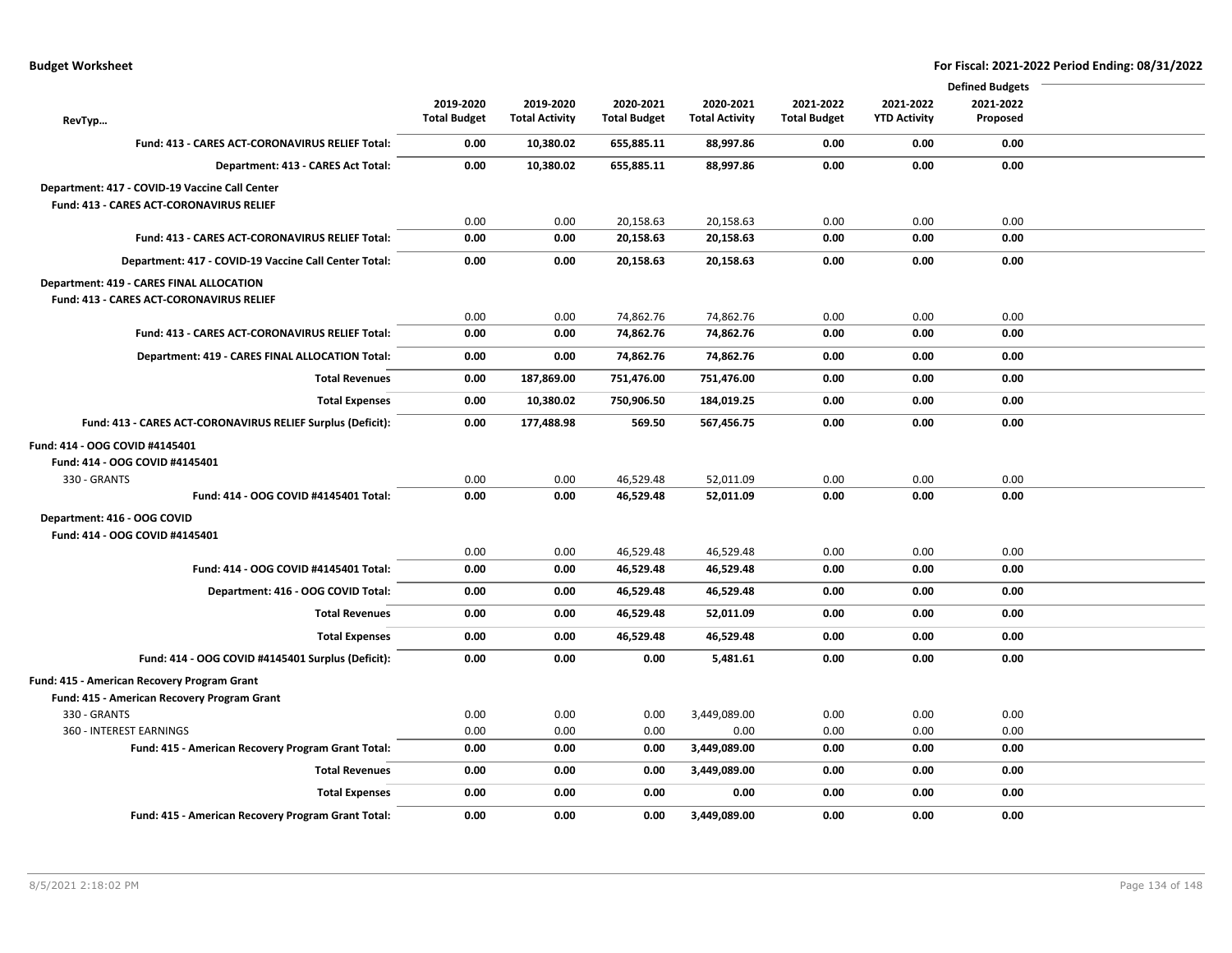|                                                                           |                     |                       |                     |                       |                     |                     | <b>Defined Budgets</b> |
|---------------------------------------------------------------------------|---------------------|-----------------------|---------------------|-----------------------|---------------------|---------------------|------------------------|
|                                                                           | 2019-2020           | 2019-2020             | 2020-2021           | 2020-2021             | 2021-2022           | 2021-2022           | 2021-2022              |
| RevTyp                                                                    | <b>Total Budget</b> | <b>Total Activity</b> | <b>Total Budget</b> | <b>Total Activity</b> | <b>Total Budget</b> | <b>YTD Activity</b> | Proposed               |
| Fund: 560 - Sheriff Forfeiture                                            |                     |                       |                     |                       |                     |                     |                        |
| Fund: 560 - Sheriff Forfeiture                                            |                     |                       |                     |                       |                     |                     |                        |
| 300 - CASH                                                                | 0.00                | 0.00                  | 25,000.00           | 0.00                  | 0.00                | 0.00                | 0.00                   |
| 330 - GRANTS                                                              | 0.00                | 0.00                  | 0.00                | 0.00                  | 0.00                | 0.00                | 0.00                   |
| 352 - FINES & FORFEITURES                                                 | 0.00                | 43,368.65             | 0.00                | 71,704.58             | 0.00                | 0.00                | 20,000.00              |
| 355 - FEDERAL FORFEITURE FUNDS 2018                                       | 0.00                | 122,387.39            | 0.00                | 1,586.65              | 0.00                | 0.00                | 0.00                   |
| 360 - INTEREST EARNINGS                                                   | 0.00                | 25.88                 | 0.00                | 5.14                  | 0.00                | 0.00                | 0.00                   |
| 370 - MISCELLANEOUS                                                       | 0.00                | 2,720.00              | 0.00                | 0.00                  | 0.00                | 0.00                | 0.00                   |
| 390 - TRANSFERS IN                                                        | 0.00                | 0.00                  | 0.00                | 0.00                  | 0.00                | 0.00                | 0.00                   |
| Fund: 560 - Sheriff Forfeiture Total:                                     | 0.00                | 168,501.92            | 25,000.00           | 73,296.37             | 0.00                | 0.00                | 20,000.00              |
| Department: 560 - County Sheriff                                          |                     |                       |                     |                       |                     |                     |                        |
| Fund: 560 - Sheriff Forfeiture                                            |                     |                       |                     |                       |                     |                     |                        |
|                                                                           | 0.00                | 66,935.17             | 25,000.00           | 36,531.20             | 0.00                | 0.00                | 20,000.00              |
| Fund: 560 - Sheriff Forfeiture Total:                                     | 0.00                | 66,935.17             | 25,000.00           | 36,531.20             | 0.00                | 0.00                | 20,000.00              |
| Department: 560 - County Sheriff Total:                                   | 0.00                | 66,935.17             | 25,000.00           | 36,531.20             | 0.00                | 0.00                | 20,000.00              |
|                                                                           |                     |                       |                     |                       |                     |                     |                        |
| Department: 561 - Federal Forfeiture                                      |                     |                       |                     |                       |                     |                     |                        |
| <b>Fund: 560 - Sheriff Forfeiture</b>                                     |                     |                       |                     |                       |                     |                     |                        |
|                                                                           | 0.00                | 70,314.00             | 0.00                | 43,022.45             | 0.00                | 0.00                | 0.00                   |
| Fund: 560 - Sheriff Forfeiture Total:                                     | 0.00                | 70,314.00             | 0.00                | 43,022.45             | 0.00                | 0.00                | 0.00                   |
| Department: 561 - Federal Forfeiture Total:                               | 0.00                | 70,314.00             | 0.00                | 43,022.45             | 0.00                | 0.00                | 0.00                   |
| <b>Total Revenues</b>                                                     | 0.00                | 168,501.92            | 25,000.00           | 73,296.37             | 0.00                | 0.00                | 20,000.00              |
| <b>Total Expenses</b>                                                     | 0.00                | 137,249.17            | 25,000.00           | 79,553.65             | 0.00                | 0.00                | 20,000.00              |
| Fund: 560 - Sheriff Forfeiture Surplus (Deficit):                         | 0.00                | 31,252.75             | 0.00                | $-6,257.28$           | 0.00                | 0.00                | 0.00                   |
| Fund: 561 - Law Enforcement Education Sheriff's Office                    |                     |                       |                     |                       |                     |                     |                        |
| <b>Fund: 561 - Law Enforcement Education Sheriff's Office</b>             |                     |                       |                     |                       |                     |                     |                        |
| 300 - CASH                                                                | 0.00                | 0.00                  | 0.00                | 0.00                  | 0.00                | 0.00                | 0.00                   |
| 360 - INTEREST EARNINGS                                                   | 0.00                | 0.09                  | 0.00                | 0.06                  | 0.00                | 0.00                | 0.00                   |
| 370 - MISCELLANEOUS                                                       | 1,800.00            | 2,186.44              | 1,800.00            | 1,972.51              | 0.00                | 0.00                | 1,800.00               |
| Fund: 561 - Law Enforcement Education Sheriff's Office Total:             | 1,800.00            | 2,186.53              | 1,800.00            | 1,972.57              | 0.00                | 0.00                | 1,800.00               |
| Department: 560 - County Sheriff                                          |                     |                       |                     |                       |                     |                     |                        |
| <b>Fund: 561 - Law Enforcement Education Sheriff's Office</b>             |                     |                       |                     |                       |                     |                     |                        |
|                                                                           | 1,800.00            | 2,186.50              | 1,800.00            | 1,972.65              | 0.00                | 0.00                | 1,800.00               |
| Fund: 561 - Law Enforcement Education Sheriff's Office Total:             | 1,800.00            | 2,186.50              | 1,800.00            | 1,972.65              | 0.00                | 0.00                | 1,800.00               |
| Department: 560 - County Sheriff Total:                                   | 1,800.00            | 2,186.50              | 1,800.00            | 1,972.65              | 0.00                | 0.00                | 1,800.00               |
| <b>Total Revenues</b>                                                     | 1,800.00            | 2,186.53              | 1,800.00            | 1,972.57              | 0.00                | 0.00                | 1,800.00               |
| <b>Total Expenses</b>                                                     | 1,800.00            | 2,186.50              | 1,800.00            | 1,972.65              | 0.00                | 0.00                | 1,800.00               |
| Fund: 561 - Law Enforcement Education Sheriff's Office Surplus (Deficit): | 0.00                | 0.03                  | 0.00                | $-0.08$               | 0.00                | 0.00                | 0.00                   |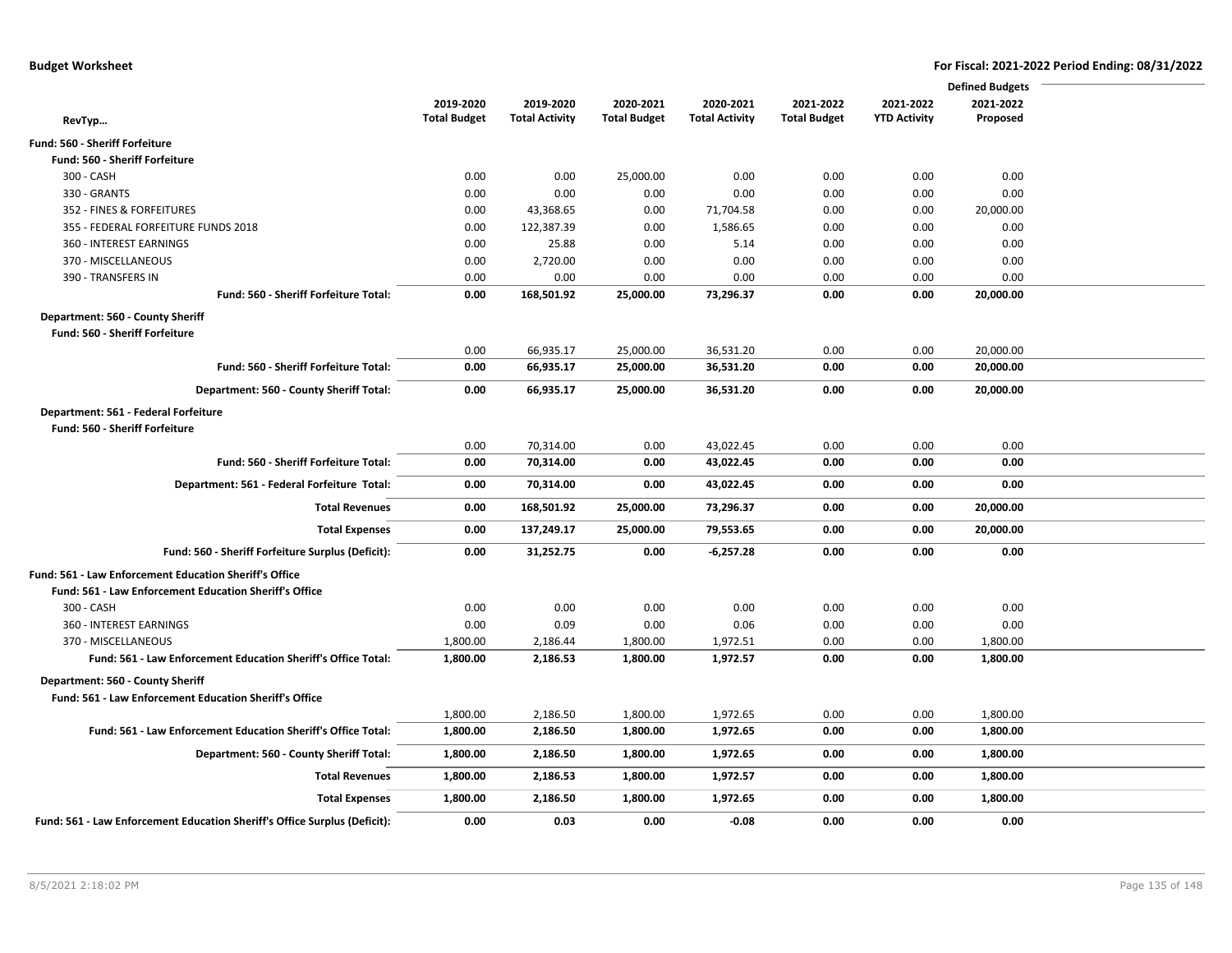|                                                               |                     |                       |                     |                       |                     |                     | <b>Defined Budgets</b> |  |
|---------------------------------------------------------------|---------------------|-----------------------|---------------------|-----------------------|---------------------|---------------------|------------------------|--|
|                                                               | 2019-2020           | 2019-2020             | 2020-2021           | 2020-2021             | 2021-2022           | 2021-2022           | 2021-2022              |  |
| RevTyp                                                        | <b>Total Budget</b> | <b>Total Activity</b> | <b>Total Budget</b> | <b>Total Activity</b> | <b>Total Budget</b> | <b>YTD Activity</b> | Proposed               |  |
| Fund: 562 - Bois D'Arc Lake Reservoir (SO)                    |                     |                       |                     |                       |                     |                     |                        |  |
| Fund: 562 - Bois D'Arc Lake Reservoir (SO)                    |                     |                       |                     |                       |                     |                     |                        |  |
| 300 - CASH                                                    | 0.00                | 0.00                  | 0.00                | 0.00                  | 0.00                | 0.00                | 0.00                   |  |
| 319 - F.C. DETENTION CENTER                                   | 397,500.00          | 0.00                  | 397,500.00          | 397,500.00            | 0.00                | 0.00                | 0.00                   |  |
| 322 - LAKE BOIS D'ARC YEAR 3                                  | 0.00                | 0.00                  | 0.00                | 0.00                  | 0.00                | 0.00                | 121,500.00             |  |
| 370 - MISCELLANEOUS                                           | 30,298.17           | 0.00                  | 36,287.76           | 36,287.76             | 0.00                | 0.00                | 36,116.95              |  |
| Fund: 562 - Bois D'Arc Lake Reservoir (SO) Total:             | 427,798.17          | 0.00                  | 433,787.76          | 433,787.76            | 0.00                | 0.00                | 157,616.95             |  |
| Department: 560 - County Sheriff                              |                     |                       |                     |                       |                     |                     |                        |  |
| Fund: 562 - Bois D'Arc Lake Reservoir (SO)                    |                     |                       |                     |                       |                     |                     |                        |  |
|                                                               | 427,798.17          | 498,042.11            | 433,787.76          | 108,474.35            | 0.00                | 0.00                | 157,616.95             |  |
| Fund: 562 - Bois D'Arc Lake Reservoir (SO) Total:             | 427,798.17          | 498,042.11            | 433,787.76          | 108,474.35            | 0.00                | 0.00                | 157,616.95             |  |
| Department: 560 - County Sheriff Total:                       | 427,798.17          | 498,042.11            | 433,787.76          | 108,474.35            | 0.00                | 0.00                | 157,616.95             |  |
| <b>Total Revenues</b>                                         | 427,798.17          | 0.00                  | 433,787.76          | 433,787.76            | 0.00                | 0.00                | 157,616.95             |  |
| <b>Total Expenses</b>                                         | 427,798.17          | 498,042.11            | 433,787.76          | 108,474.35            | 0.00                | 0.00                | 157,616.95             |  |
| Fund: 562 - Bois D'Arc Lake Reservoir (SO) Surplus (Deficit): | 0.00                | -498,042.11           | 0.00                | 325,313.41            | 0.00                | 0.00                | 0.00                   |  |
| Fund: 563 - Sheriff's Office Technology                       |                     |                       |                     |                       |                     |                     |                        |  |
| Fund: 563 - Sheriff's Office Technology                       |                     |                       |                     |                       |                     |                     |                        |  |
| 300 - CASH                                                    | 2,884.60            | 0.00                  | 0.00                | 0.00                  | 0.00                | 0.00                | 0.00                   |  |
| 319 - F.C. DETENTION CENTER                                   | 0.00                | 0.00                  | 0.00                | 0.00                  | 0.00                | 0.00                | 0.00                   |  |
| 370 - MISCELLANEOUS                                           | 0.00                | 0.00                  | 0.00                | 0.00                  | 0.00                | 0.00                | 0.00                   |  |
| Fund: 563 - Sheriff's Office Technology Total:                | 2,884.60            | 0.00                  | 0.00                | 0.00                  | 0.00                | 0.00                | 0.00                   |  |
| Department: 560 - County Sheriff                              |                     |                       |                     |                       |                     |                     |                        |  |
| Fund: 563 - Sheriff's Office Technology                       |                     |                       |                     |                       |                     |                     |                        |  |
|                                                               | 2,884.60            | 2,884.60              | 0.00                | 0.00                  | 0.00                | 0.00                | 0.00                   |  |
| Fund: 563 - Sheriff's Office Technology Total:                | 2,884.60            | 2,884.60              | 0.00                | 0.00                  | 0.00                | 0.00                | 0.00                   |  |
| Department: 560 - County Sheriff Total:                       | 2,884.60            | 2,884.60              | 0.00                | 0.00                  | 0.00                | 0.00                | 0.00                   |  |
| <b>Total Revenues</b>                                         | 2,884.60            | 0.00                  | 0.00                | 0.00                  | 0.00                | 0.00                | 0.00                   |  |
| <b>Total Expenses</b>                                         | 2,884.60            | 2,884.60              | 0.00                | 0.00                  | 0.00                | 0.00                | 0.00                   |  |
| Fund: 563 - Sheriff's Office Technology Surplus (Deficit):    | 0.00                | $-2,884.60$           | 0.00                | 0.00                  | 0.00                | 0.00                | 0.00                   |  |
| Fund: 590 - Specialty Court/Drug Court                        |                     |                       |                     |                       |                     |                     |                        |  |
| Fund: 590 - Specialty Court/Drug Court                        |                     |                       |                     |                       |                     |                     |                        |  |
| 300 - CASH                                                    | 0.00                | 0.00                  | 0.00                | 0.00                  | 0.00                | 0.00                | 0.00                   |  |
| 360 - INTEREST EARNINGS                                       | 0.00                | 49.29                 | 0.00                | 0.00                  | 0.00                | 0.00                | 0.00                   |  |
| 370 - MISCELLANEOUS                                           | 4,000.00            | 3,973.16              | 4,000.00            | 2,415.77              | 0.00                | 0.00                | 1,100.00               |  |
| Fund: 590 - Specialty Court/Drug Court Total:                 | 4,000.00            | 4,022.45              | 4,000.00            | 2,415.77              | 0.00                | 0.00                | 1,100.00               |  |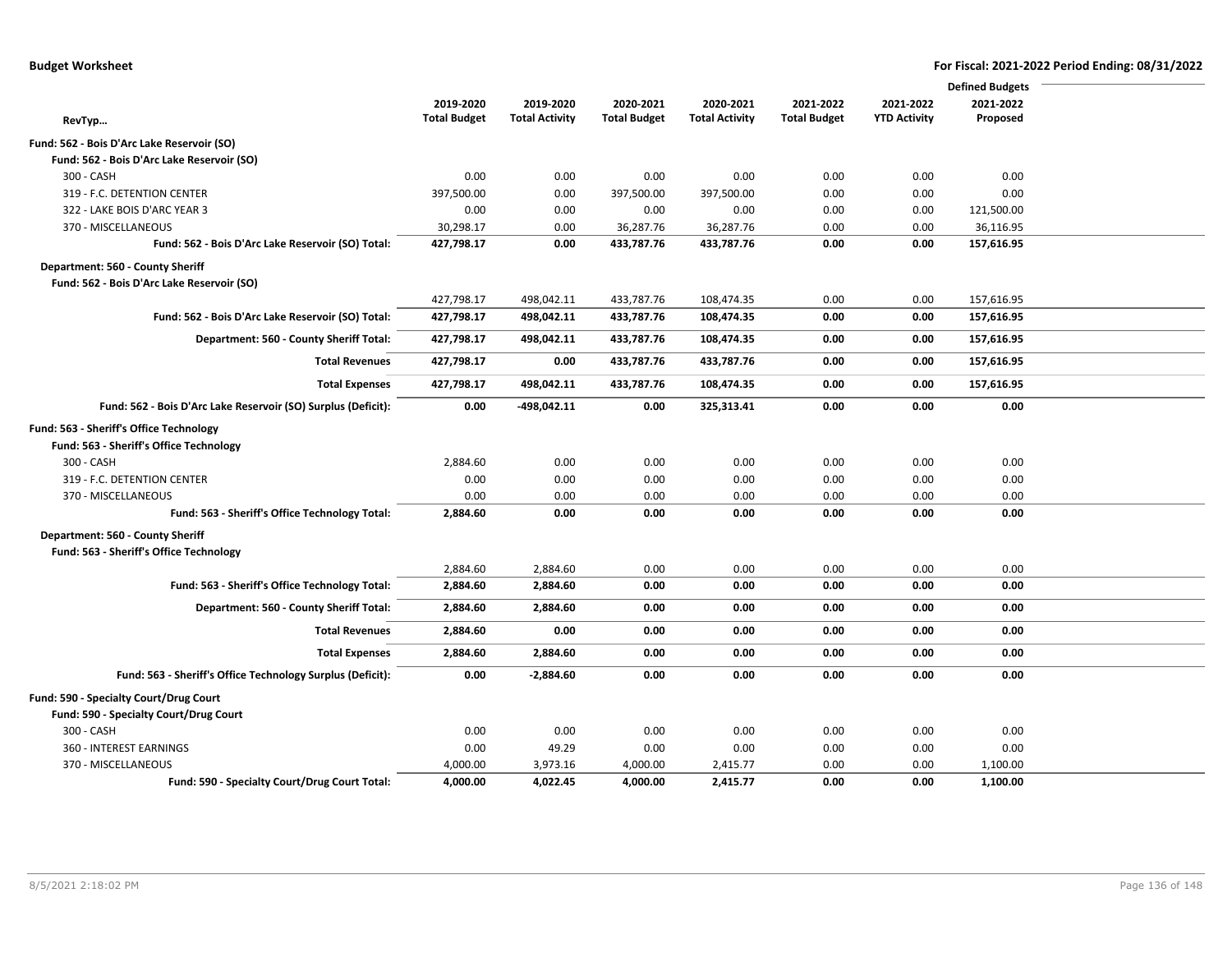|                                                           |                     |                       |                     |                       |                     |                     | <b>Defined Budgets</b> |  |
|-----------------------------------------------------------|---------------------|-----------------------|---------------------|-----------------------|---------------------|---------------------|------------------------|--|
|                                                           | 2019-2020           | 2019-2020             | 2020-2021           | 2020-2021             | 2021-2022           | 2021-2022           | 2021-2022              |  |
| RevTyp                                                    | <b>Total Budget</b> | <b>Total Activity</b> | <b>Total Budget</b> | <b>Total Activity</b> | <b>Total Budget</b> | <b>YTD Activity</b> | Proposed               |  |
| <b>Department: 436 - Specialty Court Expenses</b>         |                     |                       |                     |                       |                     |                     |                        |  |
| Fund: 590 - Specialty Court/Drug Court                    |                     |                       |                     |                       |                     |                     |                        |  |
|                                                           | 4,000.00            | 4,508.00              | 4,000.00            | 2,579.75              | 0.00                | 0.00                | 1,100.00               |  |
| Fund: 590 - Specialty Court/Drug Court Total:             | 4,000.00            | 4,508.00              | 4,000.00            | 2,579.75              | 0.00                | 0.00                | 1,100.00               |  |
| Department: 436 - Specialty Court Expenses Total:         | 4,000.00            | 4,508.00              | 4,000.00            | 2,579.75              | 0.00                | 0.00                | 1,100.00               |  |
| <b>Total Revenues</b>                                     | 4,000.00            | 4,022.45              | 4,000.00            | 2,415.77              | 0.00                | 0.00                | 1,100.00               |  |
| <b>Total Expenses</b>                                     | 4,000.00            | 4,508.00              | 4,000.00            | 2,579.75              | 0.00                | 0.00                | 1,100.00               |  |
| Fund: 590 - Specialty Court/Drug Court Surplus (Deficit): | 0.00                | $-485.55$             | 0.00                | $-163.98$             | 0.00                | 0.00                | 0.00                   |  |
| Fund: 600 - Sinking                                       |                     |                       |                     |                       |                     |                     |                        |  |
| Fund: 600 - Sinking                                       |                     |                       |                     |                       |                     |                     |                        |  |
| 300 - CASH                                                | 0.00                | 0.00                  | 0.00                | 0.00                  | 0.00                | 0.00                | 0.00                   |  |
| 310 - PROPERTY TAXES                                      | 855,493.92          | 873,545.52            | 1,118,142.73        | 1,340,065.95          | 0.00                | 0.00                | 1,267,037.50           |  |
| 318 - OTHER TAXES                                         | 0.00                | 1,079.06              | 1,100.00            | 1,497.28              | 0.00                | 0.00                | 200.00                 |  |
| 360 - INTEREST EARNINGS                                   | 0.00                | 5,812.19              | 0.00                | 0.00                  | 0.00                | 0.00                | 0.00                   |  |
| 370 - MISCELLANEOUS                                       | 0.00                | 0.00                  | 0.00                | 0.00                  | 0.00                | 0.00                | 0.00                   |  |
| Fund: 600 - Sinking Total:                                | 855,493.92          | 880,436.77            | 1,119,242.73        | 1,341,563.23          | 0.00                | 0.00                | 1,267,237.50           |  |
| Department: 620 - Debt Service                            |                     |                       |                     |                       |                     |                     |                        |  |
| Fund: 600 - Sinking                                       |                     |                       |                     |                       |                     |                     |                        |  |
|                                                           | 295,868.92          | 213,036.48            | 337,836.48          | 338,039.81            | 0.00                | 0.00                | 618,050.00             |  |
| Fund: 600 - Sinking Total:                                | 295,868.92          | 213,036.48            | 337,836.48          | 338,039.81            | 0.00                | 0.00                | 618,050.00             |  |
| Department: 620 - Debt Service Total:                     | 295,868.92          | 213,036.48            | 337,836.48          | 338,039.81            | 0.00                | 0.00                | 618,050.00             |  |
| Department: 660 - Debt Service Interest                   |                     |                       |                     |                       |                     |                     |                        |  |
| Fund: 600 - Sinking                                       |                     |                       |                     |                       |                     |                     |                        |  |
|                                                           | 559,625.00          | 559,625.00            | 781,406.25          | 568,825.00            | 0.00                | 0.00                | 649,187.50             |  |
| Fund: 600 - Sinking Total:                                | 559,625.00          | 559,625.00            | 781,406.25          | 568,825.00            | 0.00                | 0.00                | 649,187.50             |  |
| Department: 660 - Debt Service Interest Total:            | 559,625.00          | 559,625.00            | 781,406.25          | 568,825.00            | 0.00                | 0.00                | 649,187.50             |  |
| <b>Total Revenues</b>                                     | 855,493.92          | 880,436.77            | 1,119,242.73        | 1,341,563.23          | 0.00                | 0.00                | 1,267,237.50           |  |
| <b>Total Expenses</b>                                     | 855,493.92          | 772,661.48            | 1,119,242.73        | 906,864.81            | 0.00                | 0.00                | 1,267,237.50           |  |
| Fund: 600 - Sinking Surplus (Deficit):                    | 0.00                | 107,775.29            | 0.00                | 434,698.42            | 0.00                | 0.00                | 0.00                   |  |
| Fund: 630 - Law Enforcement Education Const. Pct.1        |                     |                       |                     |                       |                     |                     |                        |  |
| Fund: 630 - Law Enforcement Education Const. Pct.1        |                     |                       |                     |                       |                     |                     |                        |  |
| 300 - CASH                                                | 0.00                | 0.00                  | 0.00                | 0.00                  | 0.00                | 0.00                | 0.00                   |  |
| 370 - MISCELLANEOUS                                       | 678.30              | 685.17                | 685.17              | 642.52                | 0.00                | 0.00                | 640.00                 |  |
| Fund: 630 - Law Enforcement Education Const. Pct.1 Total: | 678.30              | 685.17                | 685.17              | 642.52                | 0.00                | 0.00                | 640.00                 |  |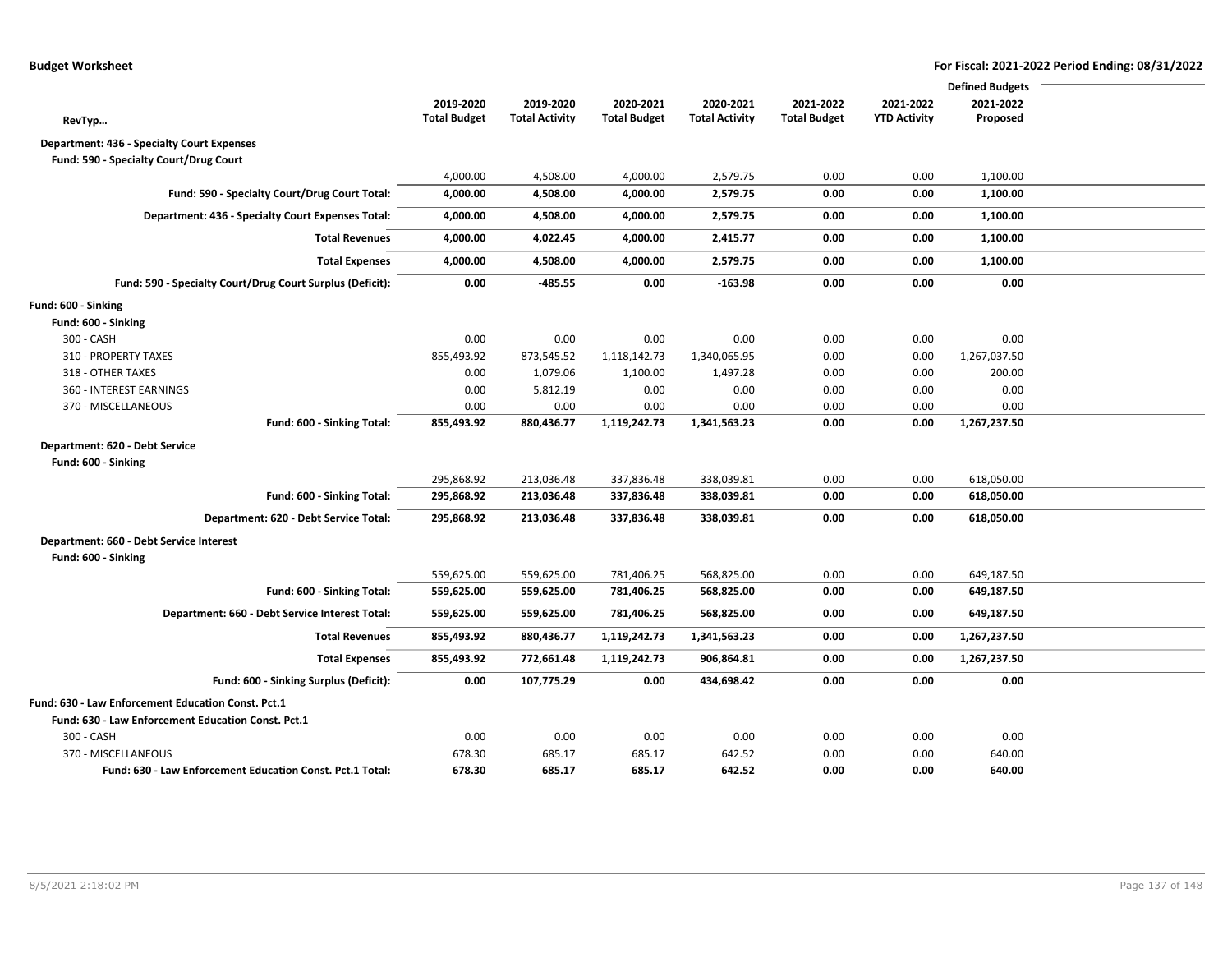|                                                                       |                     |                       |                     |                       |                     |                     | <b>Defined Budgets</b> |  |
|-----------------------------------------------------------------------|---------------------|-----------------------|---------------------|-----------------------|---------------------|---------------------|------------------------|--|
|                                                                       | 2019-2020           | 2019-2020             | 2020-2021           | 2020-2021             | 2021-2022           | 2021-2022           | 2021-2022              |  |
| RevTyp                                                                | <b>Total Budget</b> | <b>Total Activity</b> | <b>Total Budget</b> | <b>Total Activity</b> | <b>Total Budget</b> | <b>YTD Activity</b> | Proposed               |  |
| Department: 551 - Constable Pct.1                                     |                     |                       |                     |                       |                     |                     |                        |  |
| Fund: 630 - Law Enforcement Education Const. Pct.1                    |                     |                       |                     |                       |                     |                     |                        |  |
|                                                                       | 678.30              | 0.00                  | 685.17              | 0.00                  | 0.00                | 0.00                | 640.00                 |  |
| Fund: 630 - Law Enforcement Education Const. Pct.1 Total:             | 678.30              | 0.00                  | 685.17              | 0.00                  | 0.00                | 0.00                | 640.00                 |  |
| Department: 551 - Constable Pct.1 Total:                              | 678.30              | 0.00                  | 685.17              | 0.00                  | 0.00                | 0.00                | 640.00                 |  |
| <b>Total Revenues</b>                                                 | 678.30              | 685.17                | 685.17              | 642.52                | 0.00                | 0.00                | 640.00                 |  |
| <b>Total Expenses</b>                                                 | 678.30              | 0.00                  | 685.17              | 0.00                  | 0.00                | 0.00                | 640.00                 |  |
| Fund: 630 - Law Enforcement Education Const. Pct.1 Surplus (Deficit): | 0.00                | 685.17                | 0.00                | 642.52                | 0.00                | 0.00                | 0.00                   |  |
| Fund: 640 - Law Enforcement Education Const. Pct.2                    |                     |                       |                     |                       |                     |                     |                        |  |
| Fund: 640 - Law Enforcement Education Const. Pct.2                    |                     |                       |                     |                       |                     |                     |                        |  |
| 300 - CASH                                                            | 0.00                | 0.00                  | 0.00                | 0.00                  | 0.00                | 0.00                | 0.00                   |  |
| 370 - MISCELLANEOUS                                                   | 678.48              | 685.17                | 685.17              | 642.52                | 0.00                | 0.00                | 640.00                 |  |
| Fund: 640 - Law Enforcement Education Const. Pct.2 Total:             | 678.48              | 685.17                | 685.17              | 642.52                | 0.00                | 0.00                | 640.00                 |  |
| Department: 552 - Constable Pct.2                                     |                     |                       |                     |                       |                     |                     |                        |  |
| Fund: 640 - Law Enforcement Education Const. Pct.2                    |                     |                       |                     |                       |                     |                     |                        |  |
|                                                                       | 678.48              | 0.00                  | 685.17              | 0.00                  | 0.00                | 0.00                | 640.00                 |  |
| Fund: 640 - Law Enforcement Education Const. Pct.2 Total:             | 678.48              | 0.00                  | 685.17              | 0.00                  | 0.00                | 0.00                | 640.00                 |  |
| Department: 552 - Constable Pct.2 Total:                              | 678.48              | 0.00                  | 685.17              | 0.00                  | 0.00                | 0.00                | 640.00                 |  |
| <b>Total Revenues</b>                                                 | 678.48              | 685.17                | 685.17              | 642.52                | 0.00                | 0.00                | 640.00                 |  |
| <b>Total Expenses</b>                                                 | 678.48              | 0.00                  | 685.17              | 0.00                  | 0.00                | 0.00                | 640.00                 |  |
| Fund: 640 - Law Enforcement Education Const. Pct.2 Surplus (Deficit): | 0.00                | 685.17                | 0.00                | 642.52                | 0.00                | 0.00                | 0.00                   |  |
| Fund: 650 - Law Enforcement Education Const. Pct.3                    |                     |                       |                     |                       |                     |                     |                        |  |
| Fund: 650 - Law Enforcement Education Const. Pct.3                    |                     |                       |                     |                       |                     |                     |                        |  |
| 300 - CASH                                                            | 0.00                | 0.00                  | 0.00                | 0.00                  | 0.00                | 0.00                | 0.00                   |  |
| 370 - MISCELLANEOUS                                                   | 678.30              | 685.17                | 685.17              | 642.52                | 0.00                | 0.00                | 640.00                 |  |
| Fund: 650 - Law Enforcement Education Const. Pct.3 Total:             | 678.30              | 685.17                | 685.17              | 642.52                | 0.00                | 0.00                | 640.00                 |  |
| Department: 553 - Constable Pct.3                                     |                     |                       |                     |                       |                     |                     |                        |  |
| Fund: 650 - Law Enforcement Education Const. Pct.3                    |                     |                       |                     |                       |                     |                     |                        |  |
|                                                                       | 678.30              | 0.00                  | 685.17              | 0.00                  | 0.00                | 0.00                | 640.00                 |  |
| Fund: 650 - Law Enforcement Education Const. Pct.3 Total:             | 678.30              | 0.00                  | 685.17              | 0.00                  | 0.00                | 0.00                | 640.00                 |  |
| Department: 553 - Constable Pct.3 Total:                              | 678.30              | 0.00                  | 685.17              | 0.00                  | 0.00                | 0.00                | 640.00                 |  |
| <b>Total Revenues</b>                                                 | 678.30              | 685.17                | 685.17              | 642.52                | 0.00                | 0.00                | 640.00                 |  |
| <b>Total Expenses</b>                                                 | 678.30              | 0.00                  | 685.17              | 0.00                  | 0.00                | 0.00                | 640.00                 |  |
| Fund: 650 - Law Enforcement Education Const. Pct.3 Surplus (Deficit): | 0.00                | 685.17                | 0.00                | 642.52                | 0.00                | 0.00                | 0.00                   |  |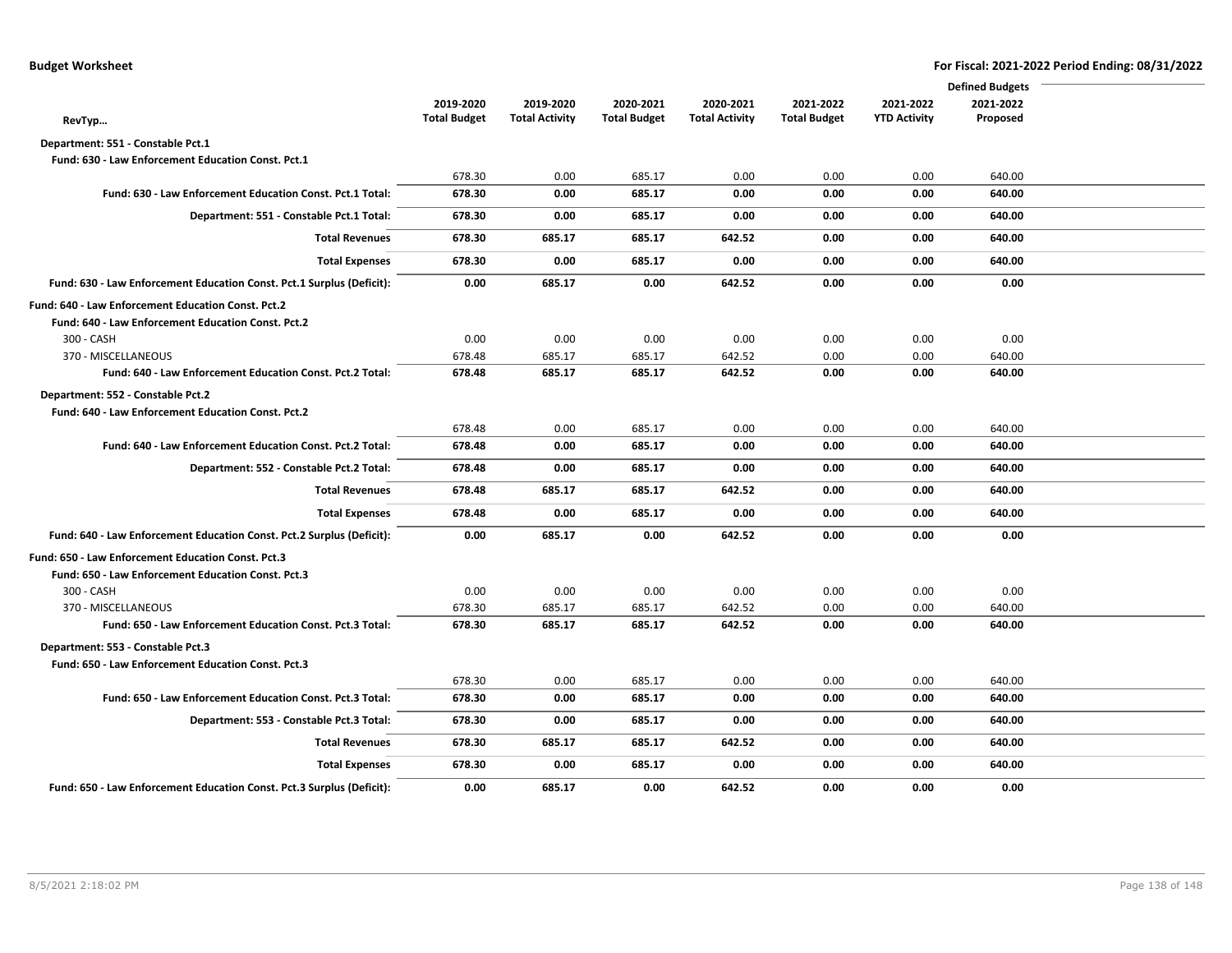|                                                                       |                     |                       |                     |                       |                     |                     | <b>Defined Budgets</b> |  |
|-----------------------------------------------------------------------|---------------------|-----------------------|---------------------|-----------------------|---------------------|---------------------|------------------------|--|
|                                                                       | 2019-2020           | 2019-2020             | 2020-2021           | 2020-2021             | 2021-2022           | 2021-2022           | 2021-2022              |  |
| RevTyp                                                                | <b>Total Budget</b> | <b>Total Activity</b> | <b>Total Budget</b> | <b>Total Activity</b> | <b>Total Budget</b> | <b>YTD Activity</b> | Proposed               |  |
| Fund: 660 - 2017 GO Bonds-Construction Fund FY2017                    |                     |                       |                     |                       |                     |                     |                        |  |
| Fund: 660 - 2017 GO Bonds-Construction Fund FY2017                    |                     |                       |                     |                       |                     |                     |                        |  |
| 300 - CASH                                                            | 5,099,948.00        | 0.00                  | 0.00                | 0.00                  | 0.00                | 0.00                | 0.00                   |  |
| 360 - INTEREST EARNINGS                                               | 0.00                | 17,269.10             | 0.00                | 0.00                  | 0.00                | 0.00                | 0.00                   |  |
| 370 - MISCELLANEOUS                                                   | 0.00                | 0.00                  | 0.00                | 0.00                  | 0.00                | 0.00                | 0.00                   |  |
| Fund: 660 - 2017 GO Bonds-Construction Fund FY2017 Total:             | 5,099,948.00        | 17,269.10             | 0.00                | 0.00                  | 0.00                | 0.00                | 0.00                   |  |
| Department: 509 - Contingency                                         |                     |                       |                     |                       |                     |                     |                        |  |
| Fund: 660 - 2017 GO Bonds-Construction Fund FY2017                    |                     |                       |                     |                       |                     |                     |                        |  |
|                                                                       | 440,000.00          | 0.00                  | 0.00                | 0.00                  | 0.00                | 0.00                | 0.00                   |  |
| Fund: 660 - 2017 GO Bonds-Construction Fund FY2017 Total:             | 440,000.00          | 0.00                  | 0.00                | 0.00                  | 0.00                | 0.00                | 0.00                   |  |
| Department: 509 - Contingency Total:                                  | 440,000.00          | 0.00                  | 0.00                | 0.00                  | 0.00                | 0.00                | 0.00                   |  |
| Department: 667 - Courthouse Construction Phase 2                     |                     |                       |                     |                       |                     |                     |                        |  |
| Fund: 660 - 2017 GO Bonds-Construction Fund FY2017                    |                     |                       |                     |                       |                     |                     |                        |  |
|                                                                       | 4,659,948.00        | 4,646,592.69          | 0.00                | 1,681.81              | 0.00                | 0.00                | 0.00                   |  |
| Fund: 660 - 2017 GO Bonds-Construction Fund FY2017 Total:             | 4,659,948.00        | 4,646,592.69          | 0.00                | 1,681.81              | 0.00                | 0.00                | 0.00                   |  |
| Department: 667 - Courthouse Construction Phase 2 Total:              | 4,659,948.00        | 4,646,592.69          | 0.00                | 1,681.81              | 0.00                | 0.00                | 0.00                   |  |
| <b>Total Revenues</b>                                                 | 5,099,948.00        | 17,269.10             | 0.00                | 0.00                  | 0.00                | 0.00                | 0.00                   |  |
| <b>Total Expenses</b>                                                 | 5,099,948.00        | 4,646,592.69          | 0.00                | 1,681.81              | 0.00                | 0.00                | 0.00                   |  |
| Fund: 660 - 2017 GO Bonds-Construction Fund FY2017 Surplus (Deficit): | 0.00                | -4,629,323.59         | 0.00                | $-1,681.81$           | 0.00                | 0.00                | 0.00                   |  |
| <b>Fund: 670 - Courthouse Restoration</b>                             |                     |                       |                     |                       |                     |                     |                        |  |
| <b>Fund: 670 - Courthouse Restoration</b>                             |                     |                       |                     |                       |                     |                     |                        |  |
| 300 - CASH                                                            | 0.00                | 0.00                  | 0.00                | 0.00                  | 0.00                | 0.00                | 0.00                   |  |
| 330 - GRANTS                                                          | 2,639,260.00        | 0.00                  | 0.00                | 2,935,533.72          | 0.00                | 0.00                | 0.00                   |  |
| 370 - MISCELLANEOUS                                                   | 0.00                | 0.00                  | 0.00                | 0.00                  | 0.00                | 0.00                | 0.00                   |  |
| <b>Fund: 670 - Courthouse Restoration Total:</b>                      | 2,639,260.00        | 0.00                  | 0.00                | 2,935,533.72          | 0.00                | 0.00                | 0.00                   |  |
| Department: 509 - Contingency                                         |                     |                       |                     |                       |                     |                     |                        |  |
| Fund: 670 - Courthouse Restoration                                    |                     |                       |                     |                       |                     |                     |                        |  |
|                                                                       | 245,080.00          | 0.00                  | 0.00                | 0.00                  | 0.00                | 0.00                | 0.00                   |  |
| <b>Fund: 670 - Courthouse Restoration Total:</b>                      | 245,080.00          | 0.00                  | 0.00                | 0.00                  | 0.00                | 0.00                | 0.00                   |  |
| Department: 509 - Contingency Total:                                  | 245,080.00          | 0.00                  | 0.00                | 0.00                  | 0.00                | 0.00                | 0.00                   |  |
| Department: 670 - Courthouse Restoration Phase 2                      |                     |                       |                     |                       |                     |                     |                        |  |
| <b>Fund: 670 - Courthouse Restoration</b>                             |                     |                       |                     |                       |                     |                     |                        |  |
|                                                                       | 2,394,180.00        | 0.00                  | 0.00                | 0.00                  | 0.00                | 0.00                | 0.00                   |  |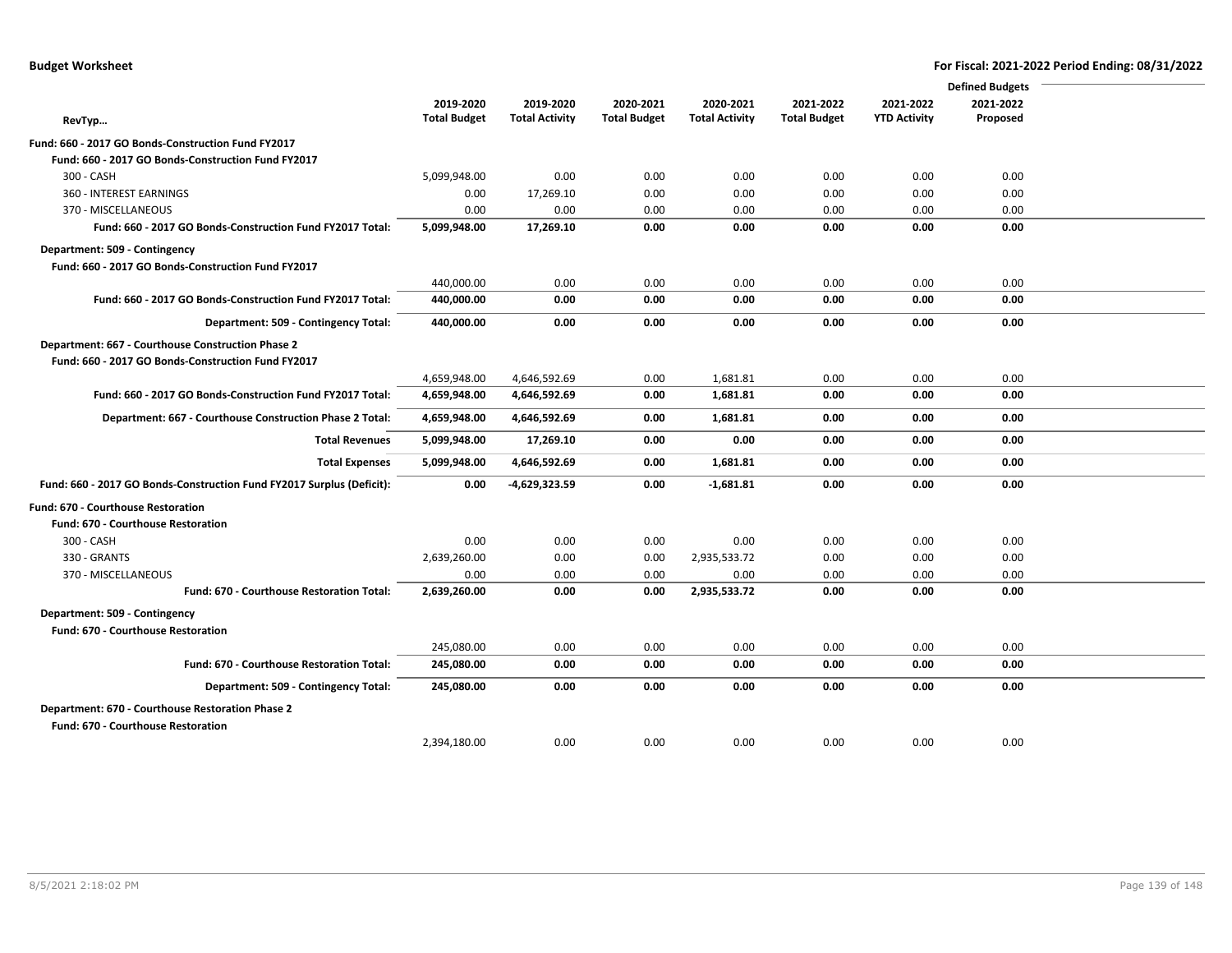|                                                                       |                     |                       |                     |                       |                     |                     | <b>Defined Budgets</b> |  |
|-----------------------------------------------------------------------|---------------------|-----------------------|---------------------|-----------------------|---------------------|---------------------|------------------------|--|
|                                                                       | 2019-2020           | 2019-2020             | 2020-2021           | 2020-2021             | 2021-2022           | 2021-2022           | 2021-2022              |  |
| RevTyp                                                                | <b>Total Budget</b> | <b>Total Activity</b> | <b>Total Budget</b> | <b>Total Activity</b> | <b>Total Budget</b> | <b>YTD Activity</b> | Proposed               |  |
| Fund: 670 - Courthouse Restoration Total:                             | 2,394,180.00        | 0.00                  | 0.00                | 0.00                  | 0.00                | 0.00                | 0.00                   |  |
| Department: 670 - Courthouse Restoration Phase 2 Total:               | 2,394,180.00        | 0.00                  | 0.00                | 0.00                  | 0.00                | 0.00                | 0.00                   |  |
| <b>Total Revenues</b>                                                 | 2,639,260.00        | 0.00                  | 0.00                | 2,935,533.72          | 0.00                | 0.00                | 0.00                   |  |
| <b>Total Expenses</b>                                                 | 2,639,260.00        | 0.00                  | 0.00                | 0.00                  | 0.00                | 0.00                | 0.00                   |  |
| Fund: 670 - Courthouse Restoration Surplus (Deficit):                 | 0.00                | 0.00                  | 0.00                | 2,935,533.72          | 0.00                | 0.00                | 0.00                   |  |
| Fund: 680 - 2018 GO Bonds-Construction Fund FY2019                    |                     |                       |                     |                       |                     |                     |                        |  |
| Fund: 680 - 2018 GO Bonds-Construction Fund FY2019                    |                     |                       |                     |                       |                     |                     |                        |  |
| 300 - CASH                                                            | 4,000,000.00        | 0.00                  | 2,500,000.00        | 0.00                  | 0.00                | 0.00                | 0.00                   |  |
| 360 - INTEREST EARNINGS                                               | 0.00                | 59,995.39             | 0.00                | 1,040.20              | 0.00                | 0.00                | 0.00                   |  |
| 370 - MISCELLANEOUS                                                   | 0.00                | 0.00                  | 0.00                | 0.00                  | 0.00                | 0.00                | 0.00                   |  |
| Fund: 680 - 2018 GO Bonds-Construction Fund FY2019 Total:             | 4,000,000.00        | 59,995.39             | 2,500,000.00        | 1,040.20              | 0.00                | 0.00                | 0.00                   |  |
| Department: 509 - Contingency                                         |                     |                       |                     |                       |                     |                     |                        |  |
| Fund: 680 - 2018 GO Bonds-Construction Fund FY2019                    |                     |                       |                     |                       |                     |                     |                        |  |
|                                                                       | 0.00                | 0.00                  | 0.00                | 0.00                  | 0.00                | 0.00                | 0.00                   |  |
| Fund: 680 - 2018 GO Bonds-Construction Fund FY2019 Total:             | 0.00                | 0.00                  | 0.00                | 0.00                  | 0.00                | 0.00                | 0.00                   |  |
| Department: 509 - Contingency Total:                                  | 0.00                | 0.00                  | 0.00                | 0.00                  | 0.00                | 0.00                | 0.00                   |  |
| Department: 668 - Courthouse Construction Phase 2                     |                     |                       |                     |                       |                     |                     |                        |  |
| Fund: 680 - 2018 GO Bonds-Construction Fund FY2019                    |                     |                       |                     |                       |                     |                     |                        |  |
|                                                                       | 4,000,000.00        | 3,989,424.66          | 2,500,000.00        | 2,409,768.43          | 0.00                | 0.00                | 0.00                   |  |
| Fund: 680 - 2018 GO Bonds-Construction Fund FY2019 Total:             | 4,000,000.00        | 3,989,424.66          | 2,500,000.00        | 2,409,768.43          | 0.00                | 0.00                | 0.00                   |  |
| Department: 668 - Courthouse Construction Phase 2 Total:              | 4,000,000.00        | 3,989,424.66          | 2,500,000.00        | 2,409,768.43          | 0.00                | 0.00                | 0.00                   |  |
| <b>Total Revenues</b>                                                 | 4,000,000.00        | 59,995.39             | 2,500,000.00        | 1,040.20              | 0.00                | 0.00                | 0.00                   |  |
| <b>Total Expenses</b>                                                 | 4,000,000.00        | 3,989,424.66          | 2,500,000.00        | 2,409,768.43          | 0.00                | 0.00                | 0.00                   |  |
| Fund: 680 - 2018 GO Bonds-Construction Fund FY2019 Surplus (Deficit): | 0.00                | $-3,929,429.27$       | 0.00                | $-2,408,728.23$       | 0.00                | 0.00                | 0.00                   |  |
| Fund: 690 - 2020 CO Bonds-Construction Fund FY2020                    |                     |                       |                     |                       |                     |                     |                        |  |
| Fund: 690 - 2020 CO Bonds-Construction Fund FY2020                    |                     |                       |                     |                       |                     |                     |                        |  |
| 300 - CASH                                                            | 0.00                | 0.00                  | 0.00                | 0.00                  | 0.00                | 0.00                | 0.00                   |  |
| 350 - FINES                                                           | 0.00                | 9,900,000.00          | 9,900,000.00        | 0.00                  | 0.00                | 0.00                | 0.00                   |  |
| 360 - INTEREST EARNINGS                                               | 0.00                | 3,729.75              | 0.00                | 9,143.88              | 0.00                | 0.00                | 0.00                   |  |
| 370 - MISCELLANEOUS                                                   | 0.00                | 100.00                | 0.00                | 0.00                  | 0.00                | 0.00                | 0.00                   |  |
| Fund: 690 - 2020 CO Bonds-Construction Fund FY2020 Total:             | 0.00                | 9,903,829.75          | 9,900,000.00        | 9,143.88              | 0.00                | 0.00                | 0.00                   |  |
| Department: 509 - Contingency                                         |                     |                       |                     |                       |                     |                     |                        |  |
| Fund: 690 - 2020 CO Bonds-Construction Fund FY2020                    |                     |                       |                     |                       |                     |                     |                        |  |
|                                                                       | 0.00                | 0.00                  | 0.00                | 0.00                  | 0.00                | 0.00                | 0.00                   |  |
| Fund: 690 - 2020 CO Bonds-Construction Fund FY2020 Total:             | 0.00                | 0.00                  | 0.00                | 0.00                  | 0.00                | 0.00                | 0.00                   |  |
| Department: 509 - Contingency Total:                                  | 0.00                | 0.00                  | 0.00                | 0.00                  | 0.00                | 0.00                | 0.00                   |  |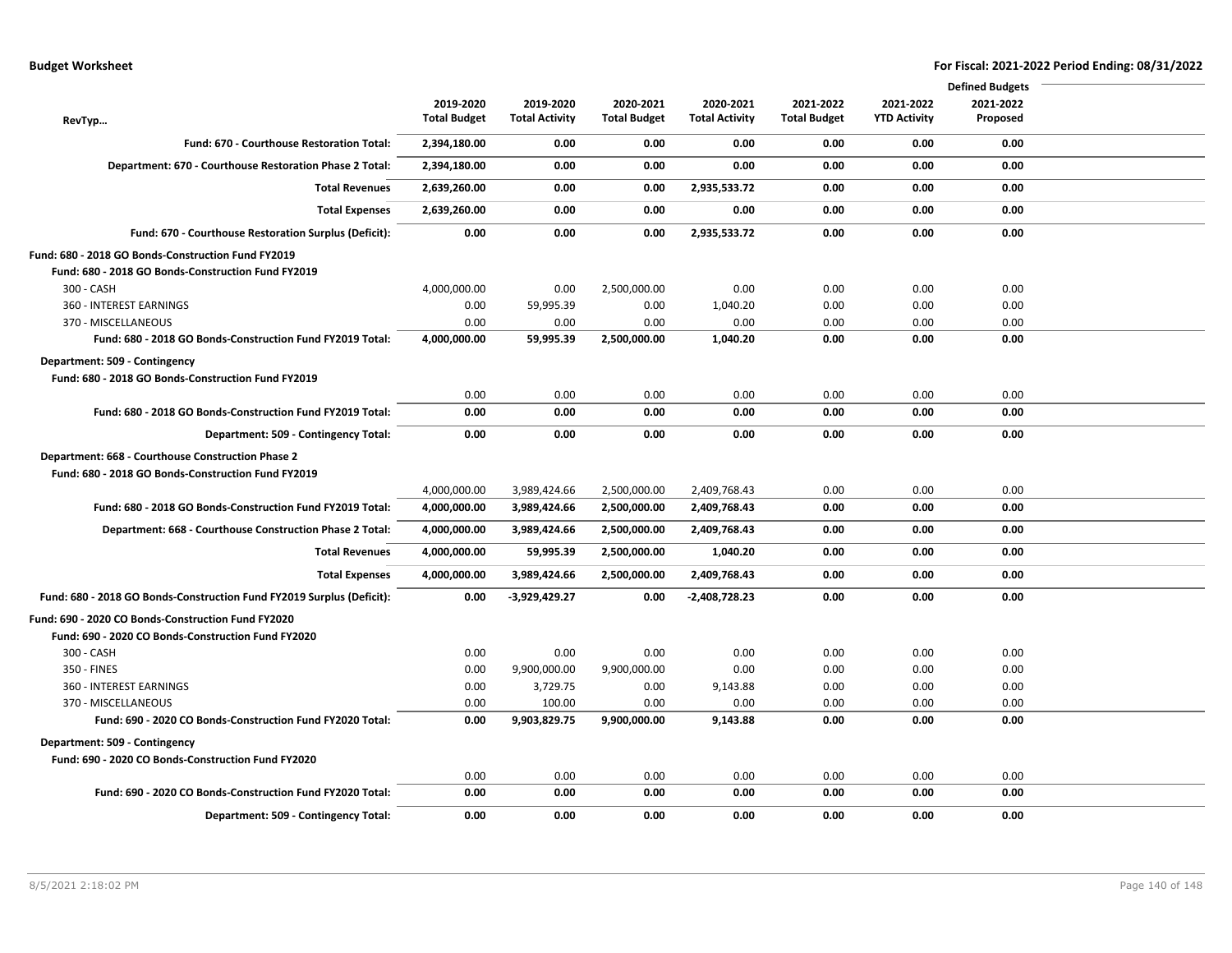|                                                                       |                     |                       |                     |                       |                     |                     | <b>Defined Budgets</b> |
|-----------------------------------------------------------------------|---------------------|-----------------------|---------------------|-----------------------|---------------------|---------------------|------------------------|
|                                                                       | 2019-2020           | 2019-2020             | 2020-2021           | 2020-2021             | 2021-2022           | 2021-2022           | 2021-2022              |
| RevTyp                                                                | <b>Total Budget</b> | <b>Total Activity</b> | <b>Total Budget</b> | <b>Total Activity</b> | <b>Total Budget</b> | <b>YTD Activity</b> | Proposed               |
| Department: 669 - Courthouse Construction Phase 2                     |                     |                       |                     |                       |                     |                     |                        |
| Fund: 690 - 2020 CO Bonds-Construction Fund FY2020                    |                     |                       |                     |                       |                     |                     |                        |
|                                                                       | 0.00                | 0.00                  | 9,900,000.00        | 7,094,453.80          | 0.00                | 0.00                | 0.00                   |
| Fund: 690 - 2020 CO Bonds-Construction Fund FY2020 Total:             | 0.00                | 0.00                  | 9,900,000.00        | 7,094,453.80          | 0.00                | 0.00                | 0.00                   |
| Department: 669 - Courthouse Construction Phase 2 Total:              | 0.00                | 0.00                  | 9,900,000.00        | 7,094,453.80          | 0.00                | 0.00                | 0.00                   |
| <b>Total Revenues</b>                                                 | 0.00                | 9,903,829.75          | 9,900,000.00        | 9,143.88              | 0.00                | 0.00                | 0.00                   |
| <b>Total Expenses</b>                                                 | 0.00                | 0.00                  | 9,900,000.00        | 7,094,453.80          | 0.00                | 0.00                | 0.00                   |
| Fund: 690 - 2020 CO Bonds-Construction Fund FY2020 Surplus (Deficit): | 0.00                | 9,903,829.75          | 0.00                | -7,085,309.92         | 0.00                | 0.00                | 0.00                   |
| Fund: 700 - Right of Way                                              |                     |                       |                     |                       |                     |                     |                        |
| Fund: 700 - Right of Way                                              |                     |                       |                     |                       |                     |                     |                        |
| 360 - INTEREST EARNINGS                                               | 0.00                | 1,061.85              | 0.00                | 37.02                 | 0.00                | 0.00                | 20.00                  |
| 370 - MISCELLANEOUS                                                   | 0.00                | 0.00                  | 0.00                | 90.00                 | 0.00                | 0.00                | 0.00                   |
| Fund: 700 - Right of Way Total:                                       | 0.00                | 1,061.85              | 0.00                | 127.02                | 0.00                | 0.00                | 20.00                  |
| Department: 700 - Right of Way                                        |                     |                       |                     |                       |                     |                     |                        |
| Fund: 700 - Right of Way                                              |                     |                       |                     |                       |                     |                     |                        |
|                                                                       | 0.00                | 0.00                  | 0.00                | 0.00                  | 0.00                | 0.00                | 20.00                  |
| Fund: 700 - Right of Way Total:                                       | 0.00                | 0.00                  | 0.00                | 0.00                  | 0.00                | 0.00                | 20.00                  |
| Department: 700 - Right of Way Total:                                 | 0.00                | 0.00                  | 0.00                | 0.00                  | 0.00                | 0.00                | 20.00                  |
| <b>Total Revenues</b>                                                 | 0.00                | 1,061.85              | 0.00                | 127.02                | 0.00                | 0.00                | 20.00                  |
| <b>Total Expenses</b>                                                 | 0.00                | 0.00                  | 0.00                | 0.00                  | 0.00                | 0.00                | 20.00                  |
| Fund: 700 - Right of Way Surplus (Deficit):                           | 0.00                | 1,061.85              | 0.00                | 127.02                | 0.00                | 0.00                | 0.00                   |
| Fund: 800 - Veterans Court Program                                    |                     |                       |                     |                       |                     |                     |                        |
| Fund: 800 - Veterans Court Program                                    |                     |                       |                     |                       |                     |                     |                        |
| 300 - CASH                                                            | 0.00                | 0.00                  | 0.00                | 0.00                  | 0.00                | 0.00                | 0.00                   |
| 370 - MISCELLANEOUS                                                   | 0.00                | 0.00                  | 0.00                | 475.00                | 0.00                | 0.00                | 200.00                 |
| Fund: 800 - Veterans Court Program Total:                             | 0.00                | 0.00                  | 0.00                | 475.00                | 0.00                | 0.00                | 200.00                 |
| Department: 800 - Veterans Court Expense                              |                     |                       |                     |                       |                     |                     |                        |
| Fund: 800 - Veterans Court Program                                    |                     |                       |                     |                       |                     |                     |                        |
|                                                                       | 0.00                | 0.00                  | 0.00                | 0.00                  | 0.00                | 0.00                | 200.00                 |
| Fund: 800 - Veterans Court Program Total:                             | 0.00                | 0.00                  | 0.00                | 0.00                  | 0.00                | 0.00                | 200.00                 |
| Department: 800 - Veterans Court Expense Total:                       | 0.00                | 0.00                  | 0.00                | 0.00                  | 0.00                | 0.00                | 200.00                 |
| <b>Total Revenues</b>                                                 | 0.00                | 0.00                  | 0.00                | 475.00                | 0.00                | 0.00                | 200.00                 |
| <b>Total Expenses</b>                                                 | 0.00                | 0.00                  | 0.00                | 0.00                  | 0.00                | 0.00                | 200.00                 |
| Fund: 800 - Veterans Court Program Surplus (Deficit):                 | 0.00                | 0.00                  | 0.00                | 475.00                | 0.00                | 0.00                | 0.00                   |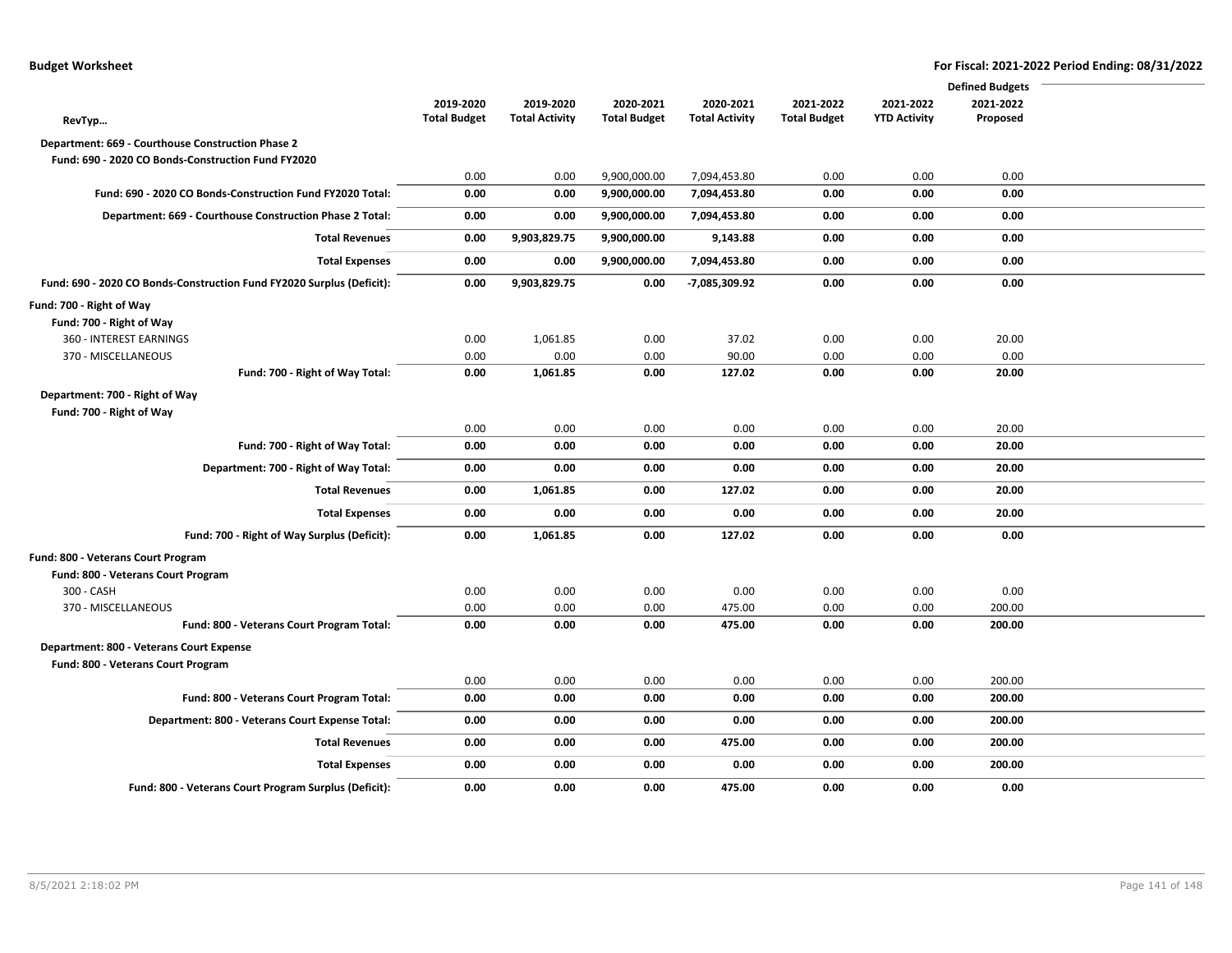|                                                             |                     |                       |                     |                       |                     |                     | <b>Defined Budgets</b> |
|-------------------------------------------------------------|---------------------|-----------------------|---------------------|-----------------------|---------------------|---------------------|------------------------|
|                                                             | 2019-2020           | 2019-2020             | 2020-2021           | 2020-2021             | 2021-2022           | 2021-2022           | 2021-2022              |
| RevTyp                                                      | <b>Total Budget</b> | <b>Total Activity</b> | <b>Total Budget</b> | <b>Total Activity</b> | <b>Total Budget</b> | <b>YTD Activity</b> | Proposed               |
| Fund: 810 - County Lake Road Impact Fund                    |                     |                       |                     |                       |                     |                     |                        |
| Fund: 810 - County Lake Road Impact Fund                    |                     |                       |                     |                       |                     |                     |                        |
| 300 - CASH                                                  | 0.00                | 0.00                  | 0.00                | 0.00                  | 0.00                | 0.00                | 0.00                   |
| 318 - OTHER TAXES                                           | 100,000.00          | 100,000.00            | 100,000.00          | 100,000.00            | 0.00                | 0.00                | 100,000.00             |
| Fund: 810 - County Lake Road Impact Fund Total:             | 100,000.00          | 100,000.00            | 100,000.00          | 100,000.00            | 0.00                | 0.00                | 100,000.00             |
| Department: 522 - COUNTY LAKE ROAD IMPACT                   |                     |                       |                     |                       |                     |                     |                        |
| Fund: 810 - County Lake Road Impact Fund                    |                     |                       |                     |                       |                     |                     |                        |
|                                                             | 100,000.00          | 0.00                  | 100,000.00          | 0.00                  | 0.00                | 0.00                | 100,000.00             |
| Fund: 810 - County Lake Road Impact Fund Total:             | 100,000.00          | 0.00                  | 100,000.00          | 0.00                  | 0.00                | 0.00                | 100,000.00             |
| Department: 522 - COUNTY LAKE ROAD IMPACT Total:            | 100,000.00          | 0.00                  | 100,000.00          | 0.00                  | 0.00                | 0.00                | 100,000.00             |
| <b>Total Revenues</b>                                       | 100,000.00          | 100,000.00            | 100,000.00          | 100,000.00            | 0.00                | 0.00                | 100,000.00             |
| <b>Total Expenses</b>                                       | 100,000.00          | 0.00                  | 100,000.00          | 0.00                  | 0.00                | 0.00                | 100,000.00             |
| Fund: 810 - County Lake Road Impact Fund Surplus (Deficit): | 0.00                | 100,000.00            | 0.00                | 100,000.00            | 0.00                | 0.00                | 0.00                   |
| Fund: 850 - Lake Fannin                                     |                     |                       |                     |                       |                     |                     |                        |
| Fund: 850 - Lake Fannin                                     |                     |                       |                     |                       |                     |                     |                        |
| 300 - CASH                                                  | 0.00                | 0.00                  | 0.00                | 0.00                  | 0.00                | 0.00                | 0.00                   |
| 370 - MISCELLANEOUS                                         | 9,000.00            | 5,804.51              | 5,000.00            | 18,066.40             | 0.00                | 0.00                | 7,500.00               |
| Fund: 850 - Lake Fannin Total:                              | 9,000.00            | 5,804.51              | 5,000.00            | 18,066.40             | 0.00                | 0.00                | 7,500.00               |
| Department: 520 - Lake Fannin                               |                     |                       |                     |                       |                     |                     |                        |
| Fund: 850 - Lake Fannin                                     |                     |                       |                     |                       |                     |                     |                        |
|                                                             | 9,000.00            | 4,433.77              | 5,000.00            | 5,382.59              | 0.00                | 0.00                | 7,500.00               |
| Fund: 850 - Lake Fannin Total:                              | 9,000.00            | 4,433.77              | 5,000.00            | 5,382.59              | 0.00                | 0.00                | 7,500.00               |
| Department: 520 - Lake Fannin Total:                        | 9,000.00            | 4,433.77              | 5,000.00            | 5,382.59              | 0.00                | 0.00                | 7,500.00               |
| <b>Total Revenues</b>                                       | 9,000.00            | 5,804.51              | 5,000.00            | 18,066.40             | 0.00                | 0.00                | 7,500.00               |
| <b>Total Expenses</b>                                       | 9,000.00            | 4,433.77              | 5,000.00            | 5,382.59              | 0.00                | 0.00                | 7,500.00               |
| Fund: 850 - Lake Fannin Surplus (Deficit):                  | 0.00                | 1,370.74              | 0.00                | 12,683.81             | 0.00                | 0.00                | 0.00                   |
| Fund: 890 - T.J.J.D.                                        |                     |                       |                     |                       |                     |                     |                        |
| Fund: 890 - T.J.J.D.                                        |                     |                       |                     |                       |                     |                     |                        |
| 300 - CASH                                                  | 0.00                | 0.00                  | 0.00                | 0.00                  | 0.00                | 0.00                | 0.00                   |
| 330 - GRANTS                                                | 288,037.00          | 290,836.00            | 330,972.10          | 288,500.10            | 0.00                | 0.00                | 0.00                   |
| 360 - INTEREST EARNINGS                                     | 0.00                | 69.57                 | 0.00                | 9.26                  | 0.00                | 0.00                | 0.00                   |
| 370 - MISCELLANEOUS                                         | 199,540.00          | 203,880.00            | 170,000.00          | 170,000.00            | 0.00                | 0.00                | 0.00                   |
| Fund: 890 - T.J.J.D. Total:                                 | 487,577.00          | 494,785.57            | 500,972.10          | 458,509.36            | 0.00                | 0.00                | 0.00                   |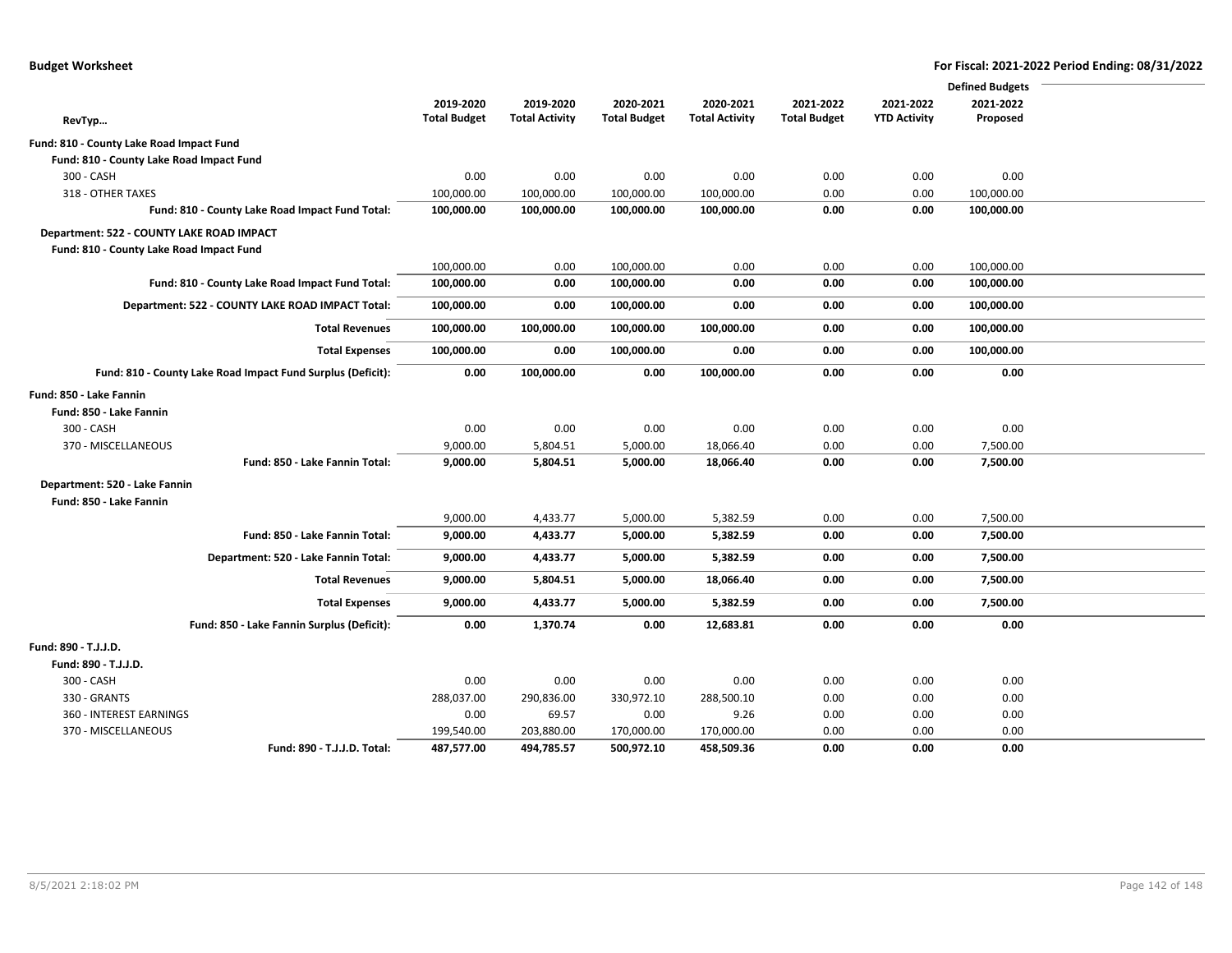|                                                                                    |                     |                       |                     |                       |                     |                     | <b>Defined Budgets</b> |  |
|------------------------------------------------------------------------------------|---------------------|-----------------------|---------------------|-----------------------|---------------------|---------------------|------------------------|--|
|                                                                                    | 2019-2020           | 2019-2020             | 2020-2021           | 2020-2021             | 2021-2022           | 2021-2022           | 2021-2022              |  |
| RevTyp                                                                             | <b>Total Budget</b> | <b>Total Activity</b> | <b>Total Budget</b> | <b>Total Activity</b> | <b>Total Budget</b> | <b>YTD Activity</b> | Proposed               |  |
| Department: 581 - Structural Family Therapy<br>Fund: 890 - T.J.J.D.                |                     |                       |                     |                       |                     |                     |                        |  |
|                                                                                    | 50,000.00           | 50,000.00             | 41,144.10           | 41,144.10             | 0.00                | 0.00                | 0.00                   |  |
| Fund: 890 - T.J.J.D. Total:                                                        | 50,000.00           | 50,000.00             | 41,144.10           | 41,144.10             | 0.00                | 0.00                | 0.00                   |  |
| Department: 581 - Structural Family Therapy Total:                                 | 50,000.00           | 50,000.00             | 41,144.10           | 41,144.10             | 0.00                | 0.00                | 0.00                   |  |
| Department: 582 - Structural Family Therapy Hosp Authority<br>Fund: 890 - T.J.J.D. |                     |                       |                     |                       |                     |                     |                        |  |
|                                                                                    | 0.00                | 0.00                  | 50,000.00           | 33,334.00             | 0.00                | 0.00                | 0.00                   |  |
| Fund: 890 - T.J.J.D. Total:                                                        | 0.00                | 0.00                  | 50,000.00           | 33,334.00             | 0.00                | 0.00                | 0.00                   |  |
| Department: 582 - Structural Family Therapy Hosp Authority Total:                  | 0.00                | 0.00                  | 50,000.00           | 33,334.00             | 0.00                | 0.00                | 0.00                   |  |
| Department: 588 - Interest Income Expense<br>Fund: 890 - T.J.J.D.                  |                     |                       |                     |                       |                     |                     |                        |  |
|                                                                                    | 0.00                | 0.00                  | 0.00                | 0.00                  | 0.00                | 0.00                | 0.00                   |  |
| Fund: 890 - T.J.J.D. Total:                                                        | 0.00                | 0.00                  | 0.00                | 0.00                  | 0.00                | 0.00                | 0.00                   |  |
| Department: 588 - Interest Income Expense Total:                                   | 0.00                | 0.00                  | 0.00                | 0.00                  | 0.00                | 0.00                | 0.00                   |  |
| <b>Department: 589 - Regional Diversions Alternatives</b><br>Fund: 890 - T.J.J.D.  |                     |                       |                     |                       |                     |                     |                        |  |
|                                                                                    | 0.00                | 3,000.00              | 3,000.00            | 3,000.00              | 0.00                | 0.00                | 0.00                   |  |
| Fund: 890 - T.J.J.D. Total:                                                        | 0.00                | 3,000.00              | 3,000.00            | 3,000.00              | 0.00                | 0.00                | 0.00                   |  |
| Department: 589 - Regional Diversions Alternatives Total:                          | 0.00                | 3,000.00              | 3,000.00            | 3,000.00              | 0.00                | 0.00                | 0.00                   |  |
| <b>Department: 592 - Pre/Post Adjudication Facilities</b><br>Fund: 890 - T.J.J.D.  |                     |                       |                     |                       |                     |                     |                        |  |
|                                                                                    | 6,354.00            | 6,380.78              | 4,373.00            | 3,846.98              | 0.00                | 0.00                | 0.00                   |  |
| Fund: 890 - T.J.J.D. Total:                                                        | 6,354.00            | 6,380.78              | 4,373.00            | 3,846.98              | 0.00                | 0.00                | 0.00                   |  |
| Department: 592 - Pre/Post Adjudication Facilities Total:                          | 6,354.00            | 6,380.78              | 4,373.00            | 3,846.98              | 0.00                | 0.00                | 0.00                   |  |
| Department: 593 - Commitment Diversion<br>Fund: 890 - T.J.J.D.                     |                     |                       |                     |                       |                     |                     |                        |  |
|                                                                                    | 10,000.00           | 9,978.61              | 10,000.00           | 8,797.91              | 0.00                | 0.00                | 0.00                   |  |
| Fund: 890 - T.J.J.D. Total:                                                        | 10,000.00           | 9,978.61              | 10,000.00           | 8,797.91              | 0.00                | 0.00                | 0.00                   |  |
| Department: 593 - Commitment Diversion Total:                                      | 10,000.00           | 9,978.61              | 10,000.00           | 8,797.91              | 0.00                | 0.00                | 0.00                   |  |
| Department: 594 - Mental Health Services<br>Fund: 890 - T.J.J.D.                   |                     |                       |                     |                       |                     |                     |                        |  |
|                                                                                    | 11,754.00           | 11,738.69             | 10,737.00           | 6,030.18              | 0.00                | 0.00                | 0.00                   |  |
| Fund: 890 - T.J.J.D. Total:                                                        | 11,754.00           | 11,738.69             | 10,737.00           | 6,030.18              | 0.00                | 0.00                | 0.00                   |  |
| Department: 594 - Mental Health Services Total:                                    | 11,754.00           | 11,738.69             | 10,737.00           | 6,030.18              | 0.00                | 0.00                | 0.00                   |  |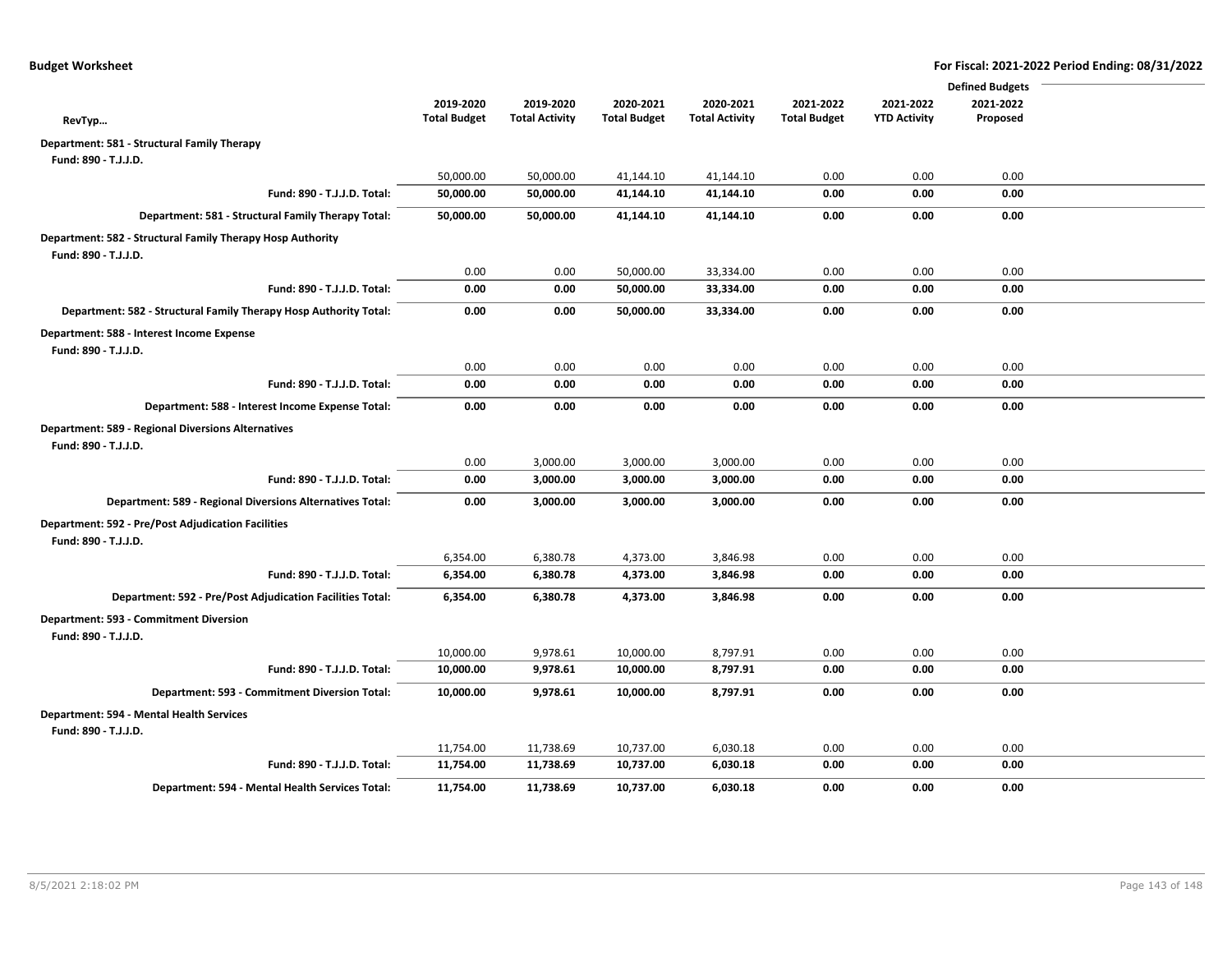|                                                                              |                     |                       |                     |                       |                     |                     | <b>Defined Budgets</b> |  |
|------------------------------------------------------------------------------|---------------------|-----------------------|---------------------|-----------------------|---------------------|---------------------|------------------------|--|
|                                                                              | 2019-2020           | 2019-2020             | 2020-2021           | 2020-2021             | 2021-2022           | 2021-2022           | 2021-2022              |  |
| RevTyp                                                                       | <b>Total Budget</b> | <b>Total Activity</b> | <b>Total Budget</b> | <b>Total Activity</b> | <b>Total Budget</b> | <b>YTD Activity</b> | Proposed               |  |
| Department: 994 - Local Funds Carried Forward                                |                     |                       |                     |                       |                     |                     |                        |  |
| Fund: 890 - T.J.J.D.                                                         |                     |                       |                     |                       |                     |                     |                        |  |
|                                                                              | 15,540.00           | 16,234.44             | 0.00                | 9,550.34              | 0.00                | 0.00                | 0.00                   |  |
| Fund: 890 - T.J.J.D. Total:                                                  | 15,540.00           | 16,234.44             | 0.00                | 9,550.34              | 0.00                | 0.00                | 0.00                   |  |
| Department: 994 - Local Funds Carried Forward Total:                         | 15,540.00           | 16,234.44             | 0.00                | 9,550.34              | 0.00                | 0.00                | 0.00                   |  |
| Department: 995 - Local Funding                                              |                     |                       |                     |                       |                     |                     |                        |  |
| Fund: 890 - T.J.J.D.                                                         |                     |                       |                     |                       |                     |                     |                        |  |
|                                                                              | 184,000.00          | 155,081.91            | 170,000.00          | 134,321.76            | 0.00                | 0.00                | 0.00                   |  |
| Fund: 890 - T.J.J.D. Total:                                                  | 184,000.00          | 155,081.91            | 170,000.00          | 134,321.76            | 0.00                | 0.00                | 0.00                   |  |
| Department: 995 - Local Funding Total:                                       | 184,000.00          | 155,081.91            | 170,000.00          | 134,321.76            | 0.00                | 0.00                | 0.00                   |  |
| <b>Department: 996 - Basic Probation Supervision</b><br>Fund: 890 - T.J.J.D. |                     |                       |                     |                       |                     |                     |                        |  |
|                                                                              | 128,429.00          | 129,885.36            | 136,718.00          | 113,235.02            | 0.00                | 0.00                | 0.00                   |  |
| Fund: 890 - T.J.J.D. Total:                                                  | 128,429.00          | 129,885.36            | 136,718.00          | 113,235.02            | 0.00                | 0.00                | 0.00                   |  |
| Department: 996 - Basic Probation Supervision Total:                         | 128,429.00          | 129,885.36            | 136,718.00          | 113,235.02            | 0.00                | 0.00                | 0.00                   |  |
| Department: 997 - Community Programs<br>Fund: 890 - T.J.J.D.                 |                     |                       |                     |                       |                     |                     |                        |  |
|                                                                              | 80,000.00           | 80,088.04             | 75,000.00           | 66,107.88             | 0.00                | 0.00                | 0.00                   |  |
| Fund: 890 - T.J.J.D. Total:                                                  | 80,000.00           | 80,088.04             | 75,000.00           | 66,107.88             | 0.00                | 0.00                | 0.00                   |  |
| Department: 997 - Community Programs Total:                                  | 80,000.00           | 80,088.04             | 75,000.00           | 66,107.88             | 0.00                | 0.00                | 0.00                   |  |
| Department: 999 - Undesignated Conversion                                    |                     |                       |                     |                       |                     |                     |                        |  |
| Fund: 890 - T.J.J.D.                                                         |                     |                       |                     |                       |                     |                     |                        |  |
|                                                                              | 1,500.00            | 0.00                  | 0.00                | 0.00                  | 0.00                | 0.00                | 0.00                   |  |
| Fund: 890 - T.J.J.D. Total:                                                  | 1,500.00            | 0.00                  | 0.00                | 0.00                  | 0.00                | 0.00                | 0.00                   |  |
| Department: 999 - Undesignated Conversion Total:                             | 1,500.00            | 0.00                  | 0.00                | 0.00                  | 0.00                | 0.00                | 0.00                   |  |
| <b>Total Revenues</b>                                                        | 487,577.00          | 494,785.57            | 500,972.10          | 458,509.36            | 0.00                | 0.00                | 0.00                   |  |
| <b>Total Expenses</b>                                                        | 487,577.00          | 462,387.83            | 500,972.10          | 419,368.17            | 0.00                | 0.00                | 0.00                   |  |
| Fund: 890 - T.J.J.D. Surplus (Deficit):                                      | 0.00                | 32,397.74             | 0.00                | 39,141.19             | 0.00                | 0.00                | 0.00                   |  |
| Fund: 891 - Juvenile Probation-Restitution                                   |                     |                       |                     |                       |                     |                     |                        |  |
| Fund: 891 - Juvenile Probation-Restitution                                   |                     |                       |                     |                       |                     |                     |                        |  |
| 340 - FEES OF OFFICE                                                         | 4,300.00            | 4,176.00              | 0.00                | 1,815.20              | 0.00                | 0.00                | 0.00                   |  |
| Fund: 891 - Juvenile Probation-Restitution Total:                            | 4,300.00            | 4,176.00              | 0.00                | 1,815.20              | 0.00                | 0.00                | 0.00                   |  |
| <b>Department: 891 - Probation Fee Expenses</b>                              |                     |                       |                     |                       |                     |                     |                        |  |
| Fund: 891 - Juvenile Probation-Restitution                                   |                     |                       |                     |                       |                     |                     |                        |  |
|                                                                              | 4,300.00            | 2,846.85              | 0.00                | 2,726.97              | 0.00                | 0.00                | 0.00                   |  |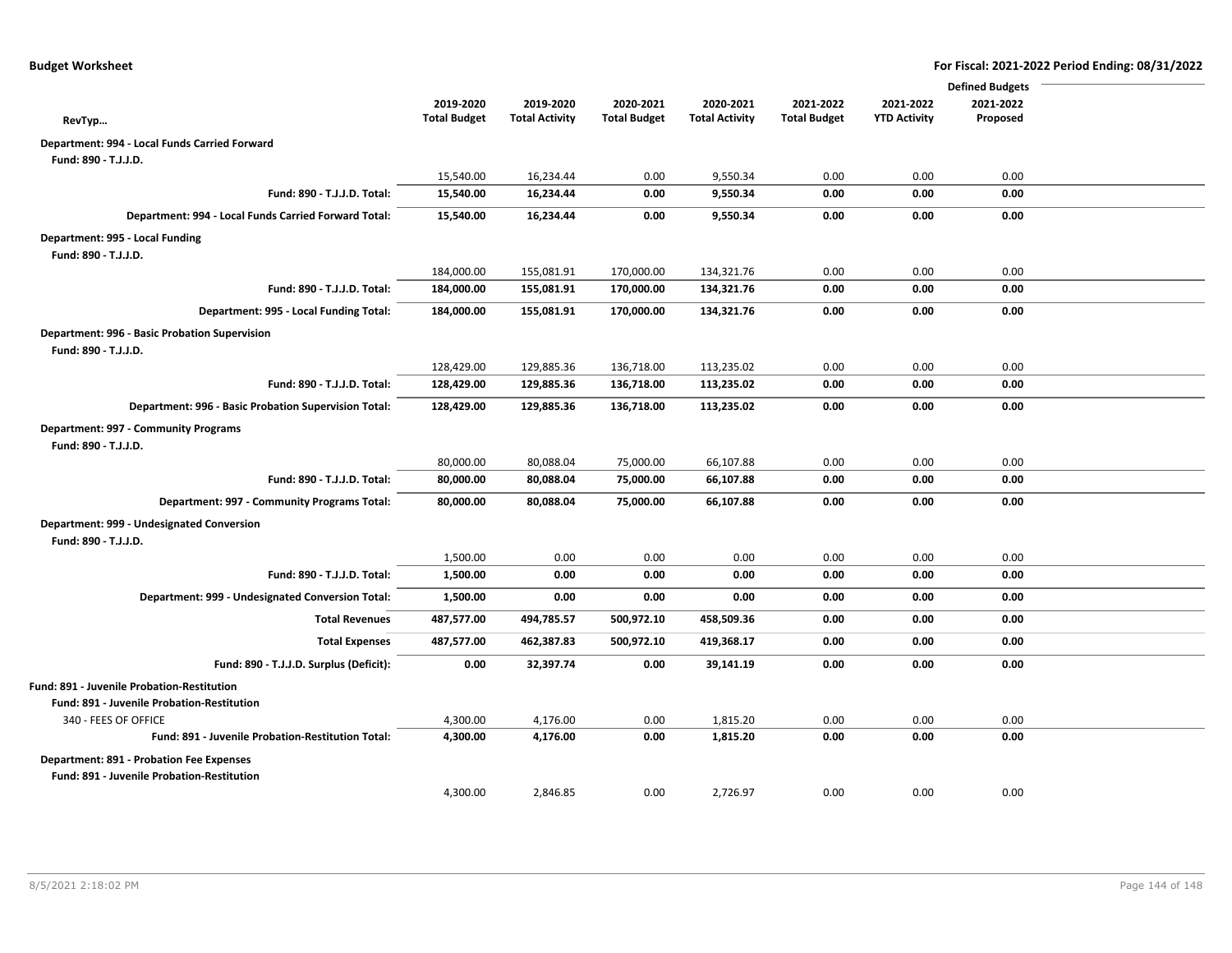|                                                               |                     |                       |                     |                       |                     |                     | <b>Defined Budgets</b> |  |
|---------------------------------------------------------------|---------------------|-----------------------|---------------------|-----------------------|---------------------|---------------------|------------------------|--|
|                                                               | 2019-2020           | 2019-2020             | 2020-2021           | 2020-2021             | 2021-2022           | 2021-2022           | 2021-2022              |  |
| RevTyp                                                        | <b>Total Budget</b> | <b>Total Activity</b> | <b>Total Budget</b> | <b>Total Activity</b> | <b>Total Budget</b> | <b>YTD Activity</b> | Proposed               |  |
| Fund: 891 - Juvenile Probation-Restitution Total:             | 4,300.00            | 2,846.85              | 0.00                | 2,726.97              | 0.00                | 0.00                | 0.00                   |  |
| Department: 891 - Probation Fee Expenses Total:               | 4,300.00            | 2,846.85              | 0.00                | 2,726.97              | 0.00                | 0.00                | 0.00                   |  |
| <b>Total Revenues</b>                                         | 4,300.00            | 4,176.00              | 0.00                | 1,815.20              | 0.00                | 0.00                | 0.00                   |  |
| <b>Total Expenses</b>                                         | 4,300.00            | 2,846.85              | 0.00                | 2,726.97              | 0.00                | 0.00                | 0.00                   |  |
| Fund: 891 - Juvenile Probation-Restitution Surplus (Deficit): | 0.00                | 1,329.15              | 0.00                | $-911.77$             | 0.00                | 0.00                | 0.00                   |  |
| Fund: 920 - Statzer                                           |                     |                       |                     |                       |                     |                     |                        |  |
| Fund: 920 - Statzer                                           |                     |                       |                     |                       |                     |                     |                        |  |
| 360 - INTEREST EARNINGS                                       | 50.00               | 382.79                | 0.00                | 18.14                 | 0.00                | 0.00                | 0.00                   |  |
| 370 - MISCELLANEOUS                                           | 757.85              | 757.85                | 757.85              | 757.85                | 0.00                | 0.00                | 757.85                 |  |
| Fund: 920 - Statzer Total:                                    | 807.85              | 1,140.64              | 757.85              | 775.99                | 0.00                | 0.00                | 757.85                 |  |
| Department: 521 - Statzer Expenses                            |                     |                       |                     |                       |                     |                     |                        |  |
| Fund: 920 - Statzer                                           |                     |                       |                     |                       |                     |                     |                        |  |
|                                                               | 807.85              | 0.00                  | 757.85              | 0.00                  | 0.00                | 0.00                | 757.85                 |  |
| Fund: 920 - Statzer Total:                                    | 807.85              | 0.00                  | 757.85              | 0.00                  | 0.00                | 0.00                | 757.85                 |  |
| Department: 521 - Statzer Expenses Total:                     | 807.85              | 0.00                  | 757.85              | 0.00                  | 0.00                | 0.00                | 757.85                 |  |
| <b>Total Revenues</b>                                         | 807.85              | 1,140.64              | 757.85              | 775.99                | 0.00                | 0.00                | 757.85                 |  |
| <b>Total Expenses</b>                                         | 807.85              | 0.00                  | 757.85              | 0.00                  | 0.00                | 0.00                | 757.85                 |  |
| Fund: 920 - Statzer Surplus (Deficit):                        | 0.00                | 1,140.64              | 0.00                | 775.99                | 0.00                | 0.00                | 0.00                   |  |
| Fund: 930 - Texas Community Dev.Prog.                         |                     |                       |                     |                       |                     |                     |                        |  |
| Fund: 930 - Texas Community Dev.Prog.                         |                     |                       |                     |                       |                     |                     |                        |  |
| 330 - GRANTS                                                  | 8,100.00            | 8,100.00              | 212,816.59          | 212,816.59            | 0.00                | 0.00                | 0.00                   |  |
| 370 - MISCELLANEOUS                                           | 0.00                | 0.00                  | 0.00                | 0.00                  | 0.00                | 0.00                | 0.00                   |  |
| Fund: 930 - Texas Community Dev.Prog. Total:                  | 8,100.00            | 8,100.00              | 212,816.59          | 212,816.59            | 0.00                | 0.00                | 0.00                   |  |
| Department: 909 - Grant #7219149 Hickory Creek                |                     |                       |                     |                       |                     |                     |                        |  |
| Fund: 930 - Texas Community Dev.Prog.                         |                     |                       |                     |                       |                     |                     |                        |  |
|                                                               | 8,100.00            | 8,100.00              | 212,816.59          | 212,816.59            | 0.00                | 0.00                | 0.00                   |  |
| Fund: 930 - Texas Community Dev.Prog. Total:                  | 8,100.00            | 8,100.00              | 212,816.59          | 212,816.59            | 0.00                | 0.00                | 0.00                   |  |
| Department: 909 - Grant #7219149 Hickory Creek Total:         | 8,100.00            | 8,100.00              | 212,816.59          | 212,816.59            | 0.00                | 0.00                | 0.00                   |  |
| <b>Total Revenues</b>                                         | 8,100.00            | 8,100.00              | 212,816.59          | 212,816.59            | 0.00                | 0.00                | 0.00                   |  |
| <b>Total Expenses</b>                                         | 8,100.00            | 8,100.00              | 212,816.59          | 212,816.59            | 0.00                | 0.00                | 0.00                   |  |
| Fund: 930 - Texas Community Dev.Prog. Surplus (Deficit):      | 0.00                | 0.00                  | 0.00                | 0.00                  | 0.00                | 0.00                | 0.00                   |  |
| Fund: 950 - Payroll                                           |                     |                       |                     |                       |                     |                     |                        |  |
| Fund: 950 - Payroll                                           |                     |                       |                     |                       |                     |                     |                        |  |
| 360 - INTEREST EARNINGS                                       | 0.00                | 4.19                  | 0.00                | 0.00                  | 0.00                | 0.00                | 0.00                   |  |
| 370 - MISCELLANEOUS                                           | 0.00                | 1,918.40              | 0.00                | 20,538.40             | 0.00                | 0.00                | 0.00                   |  |
| Fund: 950 - Payroll Total:                                    | 0.00                | 1,922.59              | 0.00                | 20,538.40             | 0.00                | 0.00                | 0.00                   |  |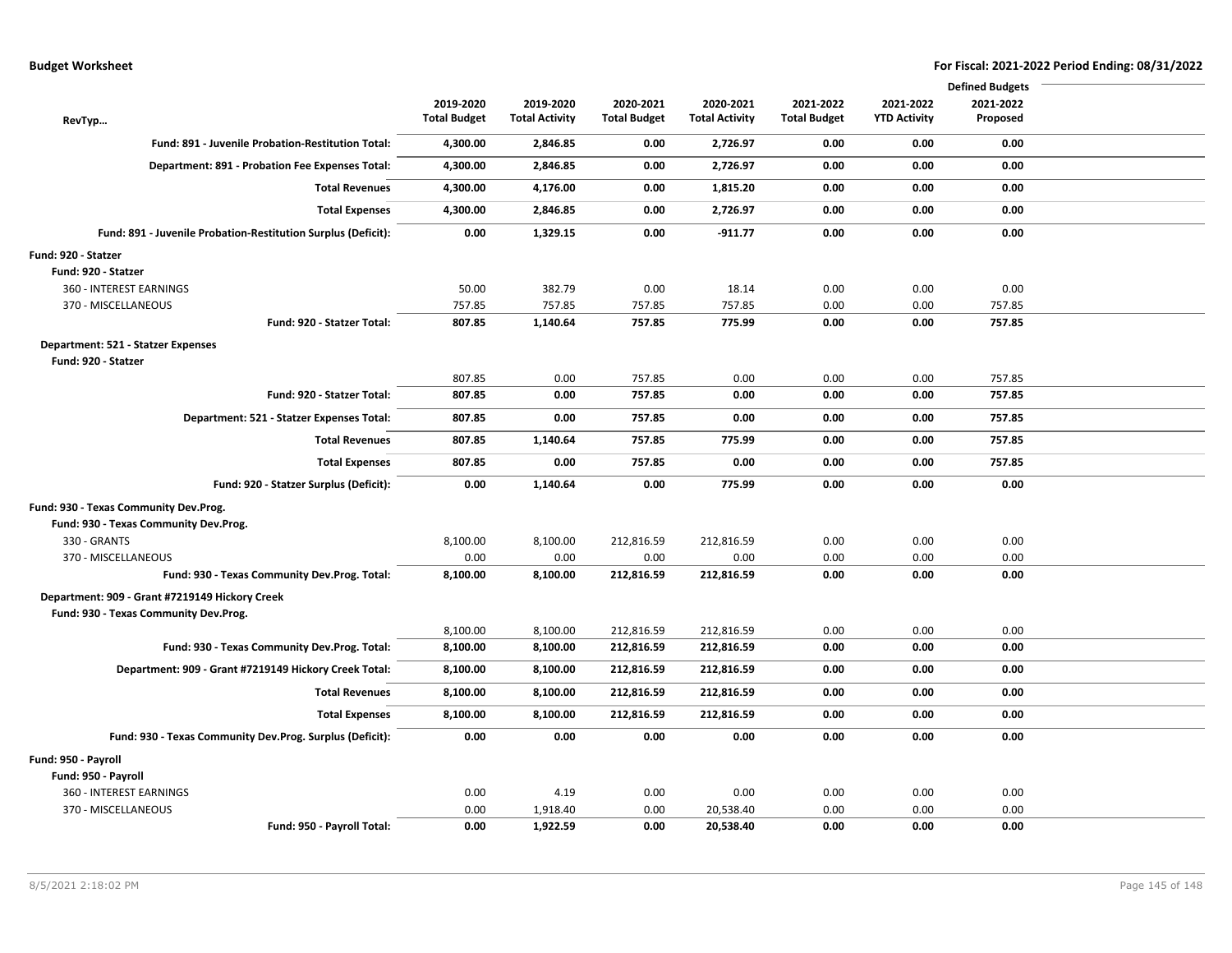|                                                 |                     |                       |                     |                       |                     |                     | <b>Defined Budgets</b> |  |
|-------------------------------------------------|---------------------|-----------------------|---------------------|-----------------------|---------------------|---------------------|------------------------|--|
|                                                 | 2019-2020           | 2019-2020             | 2020-2021           | 2020-2021             | 2021-2022           | 2021-2022           | 2021-2022              |  |
| RevTyp                                          | <b>Total Budget</b> | <b>Total Activity</b> | <b>Total Budget</b> | <b>Total Activity</b> | <b>Total Budget</b> | <b>YTD Activity</b> | Proposed               |  |
| Department: 415 - COBRA Health Insurance        |                     |                       |                     |                       |                     |                     |                        |  |
| Fund: 950 - Payroll                             |                     |                       |                     |                       |                     |                     |                        |  |
|                                                 | 0.00                | 960.13                | 0.00                | 19,520.37             | 0.00                | 0.00                | 0.00                   |  |
| Fund: 950 - Payroll Total:                      | 0.00                | 960.13                | 0.00                | 19,520.37             | 0.00                | 0.00                | 0.00                   |  |
| Department: 415 - COBRA Health Insurance Total: | 0.00                | 960.13                | 0.00                | 19,520.37             | 0.00                | 0.00                | 0.00                   |  |
| <b>Total Revenues</b>                           | 0.00                | 1,922.59              | 0.00                | 20,538.40             | 0.00                | 0.00                | 0.00                   |  |
| <b>Total Expenses</b>                           | 0.00                | 960.13                | 0.00                | 19,520.37             | 0.00                | 0.00                | 0.00                   |  |
| Fund: 950 - Payroll Surplus (Deficit):          | 0.00                | 962.46                | 0.00                | 1,018.03              | 0.00                | 0.00                | 0.00                   |  |
| <b>Report Surplus (Deficit):</b>                | 879.99              | 747,310.00            | 569.50              | 1,671,608.08          | 0.00                | 0.00                | 0.00                   |  |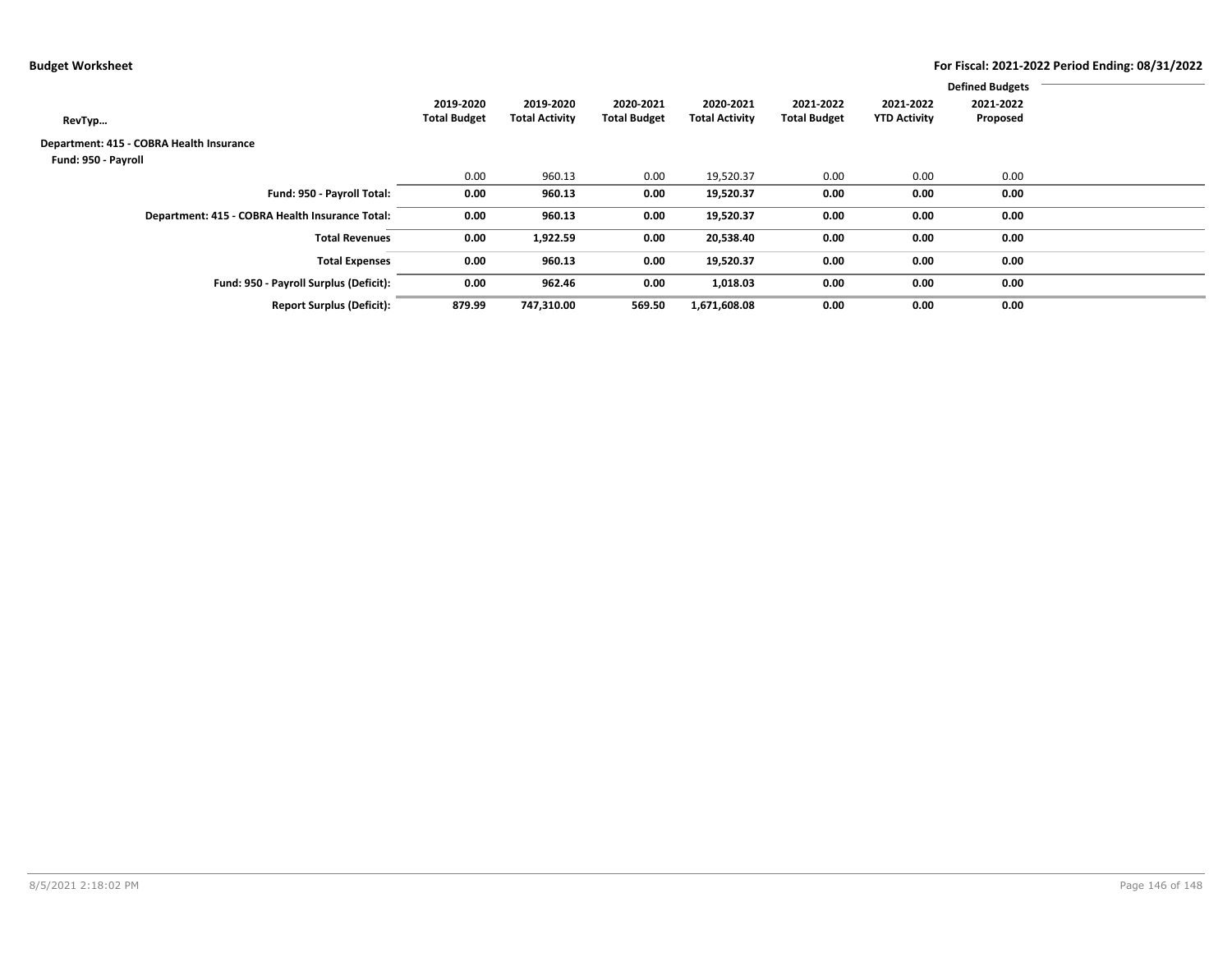# **Fund Summary**

|                                                 |                     |                       |                     |                       |                     | <b>Defined Budgets</b> |           |  |
|-------------------------------------------------|---------------------|-----------------------|---------------------|-----------------------|---------------------|------------------------|-----------|--|
|                                                 | 2019-2020           | 2019-2020             | 2020-2021           | 2020-2021             | 2021-2022           | 2021-2022              | 2021-2022 |  |
| Fund                                            | <b>Total Budget</b> | <b>Total Activity</b> | <b>Total Budget</b> | <b>Total Activity</b> | <b>Total Budget</b> | <b>YTD Activity</b>    | Proposed  |  |
| 100 - General                                   | 879.99              | -748,472.74           | 0.00                | 2,425,265.95          | 0.00                | 0.00                   | 0.00      |  |
| 110 - Courthouse Security                       | 0.00                | 16,794.52             | 0.00                | $-25,057.09$          | 0.00                | 0.00                   | 0.00      |  |
| 111 - Justice Court Building Security           | 0.00                | 1,177.37              | 0.00                | 915.92                | 0.00                | 0.00                   | 0.00      |  |
| 120 - County Clerk Vital Statistics             | 0.00                | $-3,593.50$           | 0.00                | $-1,504.11$           | 0.00                | 0.00                   | 0.00      |  |
| 121 - County Clerk Records Management           | 0.00                | $-8,537.21$           | 0.00                | $-48,227.35$          | 0.00                | 0.00                   | 0.00      |  |
| 122 - Chapter 19 Funds                          | 0.00                | 30,073.78             | 0.00                | $-18,630.07$          | 0.00                | 0.00                   | 0.00      |  |
| 123 - Election Equipment Fund                   | 0.00                | 114,986.90            | 0.00                | $-131,054.07$         | 0.00                | 0.00                   | 0.00      |  |
| 124 - Election Support                          | 0.00                | 0.00                  | 0.00                | 0.00                  | 0.00                | 0.00                   | 0.00      |  |
| 125 - County Clerk Co.& Dist.CourtTechnology    | 0.00                | 437.05                | 0.00                | $-235.96$             | 0.00                | 0.00                   | 0.00      |  |
| 126 - County Clerk Court Records Preservation   | 0.00                | 1,784.68              | 0.00                | 410.00                | 0.00                | 0.00                   | 0.00      |  |
| 127 - County Clerk Records Archive              | 0.00                | 27,915.54             | 0.00                | 6,924.68              | 0.00                | 0.00                   | 0.00      |  |
| 130 - Bail Bond Trust Fund                      | 0.00                | $-150.00$             | 0.00                | 4,920.00              | 0.00                | 0.00                   | 0.00      |  |
| 160 - County Judge Excess Supplement            | 0.00                | $-1,397.12$           | 0.00                | $-503.91$             | 0.00                | 0.00                   | 0.00      |  |
| 161 - Probate Judges Education                  | 0.00                | 600.02                | 0.00                | 190.00                | 0.00                | 0.00                   | 0.00      |  |
| 190 - District Clerk Records Management         | 0.00                | $-10,603.73$          | 0.00                | $-5,284.10$           | 0.00                | 0.00                   | 0.00      |  |
| 191 - District Court Records Archive            | 0.00                | 5,002.11              | 0.00                | 3,146.76              | 0.00                | 0.00                   | 0.00      |  |
| 192 - District Clerk Co.& Dist.Court Technology | 0.00                | 552.71                | 0.00                | 565.08                | 0.00                | 0.00                   | 0.00      |  |
| 193 - District Clerk Court Records Preservation | 0.00                | 3,746.99              | 0.00                | 3,336.89              | 0.00                | 0.00                   | 0.00      |  |
| 200 - County Offices Records Mangement          | 0.00                | $-1,681.70$           | 0.00                | 1,506.21              | 0.00                | 0.00                   | 0.00      |  |
| 210 - Road & Bridge #1                          | 0.00                | 182,059.02            | 0.00                | 199,420.67            | 0.00                | 0.00                   | 0.00      |  |
| 220 - Road & Bridge #2                          | 0.00                | 62,827.36             | 0.00                | 54,117.27             | 0.00                | 0.00                   | 0.00      |  |
| 221 - Raw Water Pipeline Road and Bridge #2     | 0.00                | $-82,933.66$          | 0.00                | 12,000.00             | 0.00                | 0.00                   | 0.00      |  |
| 230 - Road & Bridge #3                          | 0.00                | 193,192.69            | 0.00                | 403,033.20            | 0.00                | 0.00                   | 0.00      |  |
| 231 - Lake Road Impact/Raw Water PipelinePct. 3 | 0.00                | $-175,497.59$         | 0.00                | 84,000.00             | 0.00                | 0.00                   | 0.00      |  |
| 240 - Road & Bridge #4                          | 0.00                | 82,974.26             | 0.00                | 216,762.33            | 0.00                | 0.00                   | 0.00      |  |
| 241 - Lake Road Impact/Raw Water PipelinePct. 4 | 0.00                | $-114,705.01$         | 0.00                | 104,000.00            | 0.00                | 0.00                   | 0.00      |  |
| 250 - Raw Water Pipeline Rock for Pct.2,3,4     | 0.00                | $-149,960.69$         | 0.00                | 0.00                  | 0.00                | 0.00                   | 0.00      |  |
| 260 - J.P.#1 Justice Court Technology           | 0.00                | $-150.98$             | 0.00                | $-1,064.58$           | 0.00                | 0.00                   | 0.00      |  |
| 270 - J.P.#2 Justice Court Technology           | 0.00                | 485.77                | 0.00                | 70.12                 | 0.00                | 0.00                   | 0.00      |  |
| 280 - J.P.#3 Justice Court Technology           | 0.00                | $-320.96$             | 0.00                | 316.01                | 0.00                | 0.00                   | 0.00      |  |
| 310 - F.C.Detention Center Annual Payment       | 0.00                | 2,810.81              | 0.00                | 1,591.78              | 0.00                | 0.00                   | 0.00      |  |
| 330 - Bail Bondsman Application Fee             | 0.00                | $-168.71$             | 0.00                | 1,000.00              | 0.00                | 0.00                   | 0.00      |  |
| 350 - Law Library                               | 0.00                | 17,837.74             | 0.00                | 11,444.80             | 0.00                | 0.00                   | 0.00      |  |
| 360 - D. A. Fee                                 | 0.00                | 11,237.21             | 0.00                | 11,805.77             | 0.00                | 0.00                   | 0.00      |  |
| 361 - Contraband Seizure                        | 0.00                | 30.55                 | 0.00                | 1.60                  | 0.00                | 0.00                   | 0.00      |  |
| 362 - Investigator/LEOSE                        | 0.00                | 3.70                  | 0.00                | 66.31                 | 0.00                | 0.00                   | 0.00      |  |
| 380 - IHC Co-Op Gin                             | 0.00                | 235.27                | 0.00                | 8.78                  | 0.00                | 0.00                   | 0.00      |  |
| 381 - IHC Bonnie Ruth Cooper                    | 0.00                | $-13,686.18$          | 0.00                | $-6,031.17$           | 0.00                | 0.00                   | 0.00      |  |
| 410 - CERT                                      | 0.00                | 159.29                | 0.00                | 0.00                  | 0.00                | 0.00                   | 0.00      |  |
| 411 - Hazard Mitigation Plan                    | 0.00                | 428.64                | 0.00                | 0.00                  | 0.00                | 0.00                   | 0.00      |  |